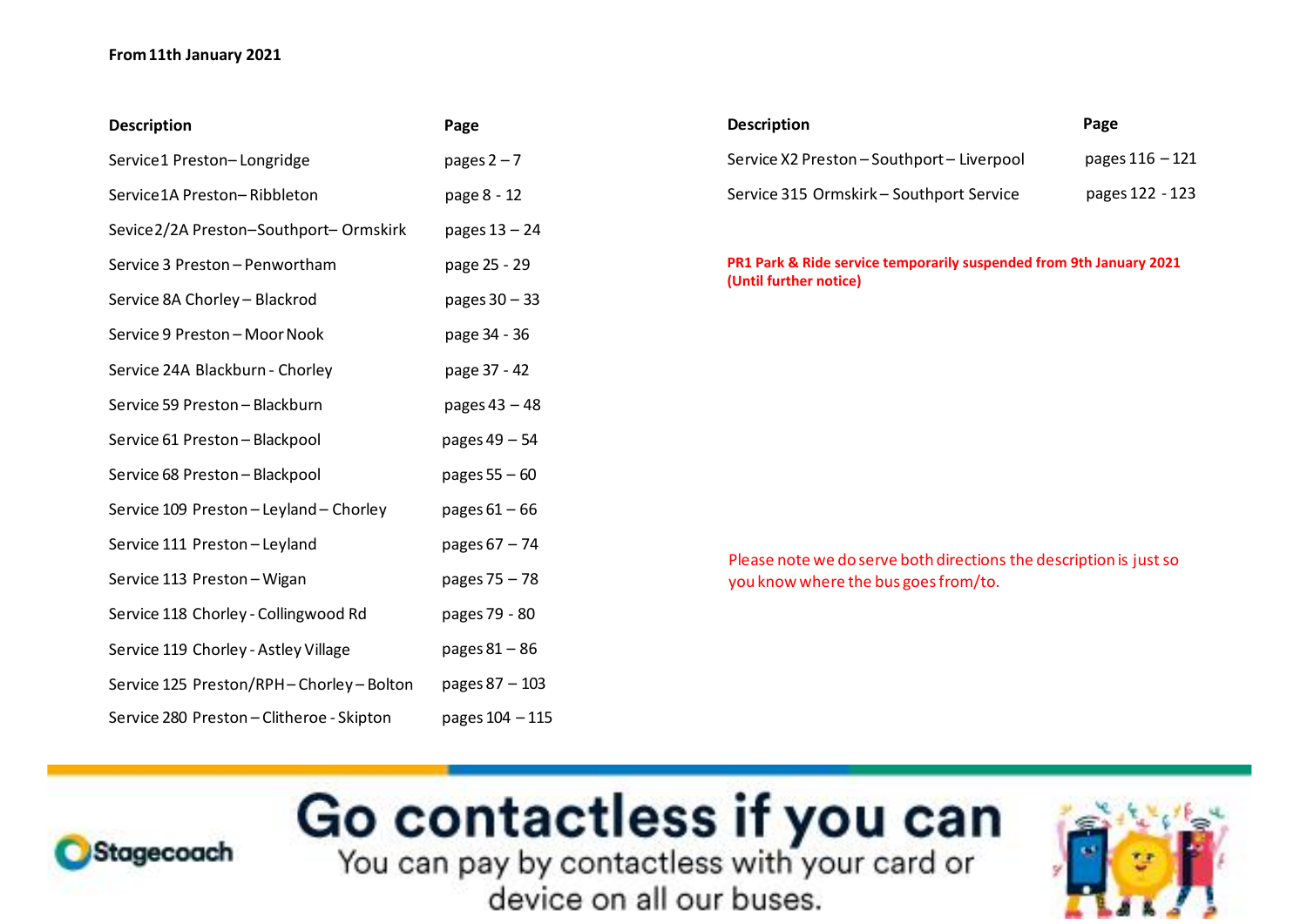| 001          |      |      |                                                       |      |              |              |      |                          |      |                          |             |      |      |              |              |            |                          |            |      |
|--------------|------|------|-------------------------------------------------------|------|--------------|--------------|------|--------------------------|------|--------------------------|-------------|------|------|--------------|--------------|------------|--------------------------|------------|------|
|              |      |      |                                                       |      |              |              |      |                          |      |                          |             |      |      |              |              |            |                          |            |      |
| $\mathbf{1}$ | 1    |      | $\mathbf{1}$                                          | 1    | $\mathbf{1}$ | $\mathbf{1}$ | 1    | $\mathbf{1}$             | 1    | $\mathbf{1}$             | $\mathbf 1$ | 1    |      | $\mathbf{1}$ | $\mathbf{1}$ | 1          | $\mathbf{1}$             | 1          | 1    |
| 0525         | 0625 | 0655 | 0722                                                  | 0734 | 0746         | 0758         | 0813 | 0825                     | 0837 | 0849                     | 090         | 0913 | 0925 | 0937         | 0949         | 1001       | 1013                     | 1025       | 1037 |
| 0536         | 0638 | 0708 | 0739                                                  | 0751 | 0803         | 0815         | 0826 | 0838                     | 0850 | 0902                     | 0914        | 0926 | 0938 | 0950         | 1002         | 1014       | 1026                     | 1038       | 1050 |
| 0540         | 0642 |      |                                                       |      |              |              |      | $\overline{a}$           |      |                          |             |      |      |              |              |            |                          |            |      |
| 0545         | 0647 | 0716 | 0747                                                  | 0759 | 0811         | 0823         | 0834 | 0846                     | 0858 | 0908                     | 0920        | 0932 | 0944 | 0956         | 1008         | 1020       | 1032                     | 1044       | 1056 |
| 0552         | 0654 | 0724 | 0755                                                  | 0807 | 0819         | 0831         | 0842 | 0854                     | 0906 | 0915                     | 0927        | 0939 | 0951 | 1003         | 1015         | 1027       | 1039                     | 1051       | 1103 |
| 0555         | 0657 | 0727 | 0758                                                  | 0810 | 0822         | 0834         | 0845 | 0857                     | 0909 | 0918                     | 0930        | 0942 | 0954 | 1006         | 1018         | 1030       | 1042                     | 1054       | 1106 |
| $\mathbf{1}$ |      |      | $\mathbf{1}$                                          |      | $\mathbf 1$  |              |      |                          |      |                          |             |      |      |              |              |            |                          |            |      |
| 1049         | 1101 | 1113 | 1125                                                  | 1137 | 1149         | 1201         | 1213 | 1225                     | 1237 | 1249                     | 1301        | 1313 | 1325 | 1337         | 1349         | 1401       | 1413                     | 1425       | 1437 |
| 1102         | 1114 | 1126 | 1138                                                  | 1150 | 1202         | 1214         | 1226 | 1238                     | 1250 | 1302                     | 1314        | 1326 | 1338 | 1350         | 1402         | 1414       | 1426                     | 1438       | 1450 |
|              |      |      |                                                       |      |              |              |      | $\overline{\phantom{a}}$ |      | $\overline{\phantom{a}}$ |             |      |      |              |              |            |                          |            |      |
| 1108         | 1120 | 1132 | 1144                                                  | 1156 | 1208         | 1220         | 1232 | 1244                     | 1256 | 1308                     | 1320        | 1332 | 1344 | 1356         | 1408         | 1420       | 1432                     | 1444       | 1456 |
| 1115         | 1127 | 1139 | 1151                                                  | 1203 | 1215         | 1227         | 1239 | 1251                     | 1303 | 1315                     | 1327        | 1339 | 1351 | 1403         | 1415         | 1427       | 1439                     | 1451       | 1503 |
| 1118         | 1130 | 1142 | 1154                                                  | 1206 | 1218         | 1230         | 1242 | 1254                     | 1306 | 1318                     | 1330        | 1342 | 1354 | 1406         | 1418         | 1430       | 1442                     | 1454       | 1506 |
| 1            | 1    |      | -1                                                    | 1    |              | -1           |      |                          |      | 1                        |             | 1    |      |              |              | 1          |                          |            |      |
| 1449         | 1501 | 1513 | 1525                                                  | 1537 | 1549         | 1601         | 1613 | 1625                     | 1637 | 1649                     | 1701        | 1713 | 1725 | 1737         | 1749         | 1804       | 1825                     | 1855       | 1925 |
| 1502         | 1514 | 1526 | 1538                                                  | 1550 | 1602         | 1614         | 1628 | 1640                     | 1652 | 1704                     | 1716        | 1728 | 1740 | 1752         | 1804         | 1819       | 1835                     | 1905       | 1935 |
|              |      |      |                                                       |      |              |              |      | $\overline{a}$           |      |                          |             |      |      |              |              |            | $\overline{\phantom{a}}$ |            |      |
| 1508         | 1520 | 1532 | 1544                                                  | 1556 | 1608         | 1620         | 1636 | 1648                     | 1700 | 1712                     | 1724        | 1736 | 1748 | 1800         | 1812         | 1827       | 1841                     | 1911       | 1941 |
| 1515         | 1527 | 1539 | 1551                                                  | 1603 | 1615         | 1627         | 1643 | 1655                     | 1707 | 1719                     | 1731        | 1743 | 1755 | 1807         | 1819         | 1834       | 1848                     | 1918       | 1948 |
| 1518         | 1530 | 1542 | 1554                                                  | 1606 | 1618         | 1630         | 1646 | 1658                     | 1710 | 1722                     | 1734        | 1746 | 1758 | 1810         | 1822         | 1837       | 1851                     | 1921       | 1951 |
| $\mathbf{1}$ | 1    |      | $\mathbf{1}$                                          | 1    | $\mathbf{1}$ | -1           |      |                          |      |                          |             |      |      |              |              |            |                          |            |      |
| 1955         | 2025 | 2055 | 2125                                                  | 2155 | 2225         | 2325         |      |                          |      |                          |             |      |      |              |              |            |                          |            |      |
| 2005         | 2035 | 2105 | 2135                                                  | 2205 | 2235         | 2335         |      |                          |      |                          |             |      |      |              |              |            |                          |            |      |
|              |      |      |                                                       |      |              |              |      |                          |      |                          |             |      |      |              |              |            |                          |            |      |
| 2011         | 2041 | 2111 | 2141                                                  | 2211 | 2241         | 2341         |      |                          |      |                          |             |      |      |              |              |            |                          |            |      |
| 2018         | 2048 | 2118 | 2148                                                  | 2218 | 2248         | 2348         |      |                          |      |                          |             |      |      |              |              |            |                          |            |      |
| 2021         | 2051 | 2121 | 2151                                                  | 2221 | 2251         | 2351         |      |                          |      |                          |             |      |      |              |              |            |                          |            |      |
|              |      |      | <b>Monday to Friday</b><br><b>Preston - Longridge</b> |      |              |              |      |                          |      |                          |             |      |      |              |              | Commencing |                          | 11-01-2021 |      |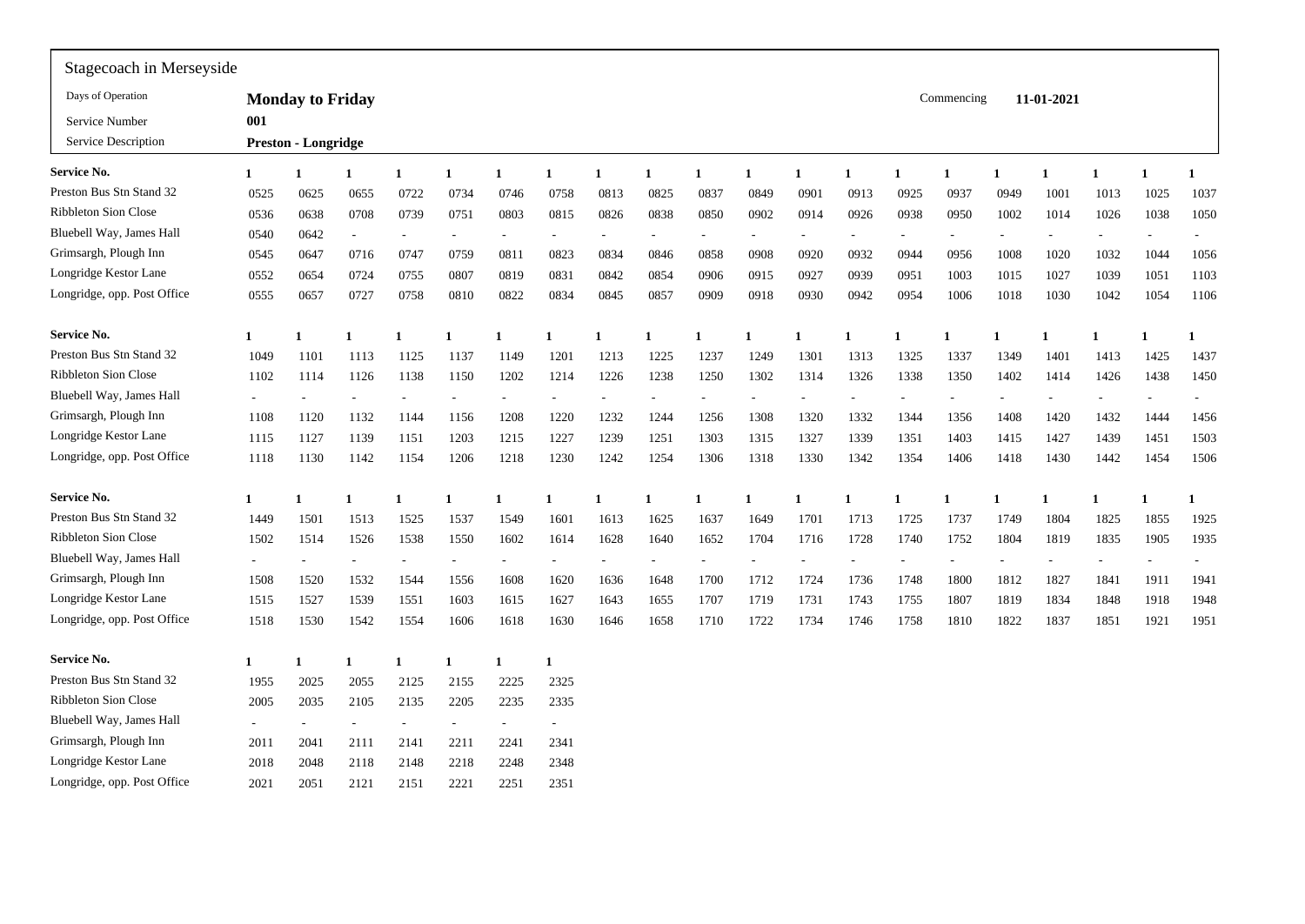| Stagecoach in Merseyside    |              |                            |      |              |              |              |      |      |              |              |              |              |              |      |              |              |            |              |              |      |
|-----------------------------|--------------|----------------------------|------|--------------|--------------|--------------|------|------|--------------|--------------|--------------|--------------|--------------|------|--------------|--------------|------------|--------------|--------------|------|
| Days of Operation           |              | <b>Monday to Friday</b>    |      |              |              |              |      |      |              |              |              |              |              |      | Commencing   |              | 11-01-2021 |              |              |      |
| Service Number              | 001          |                            |      |              |              |              |      |      |              |              |              |              |              |      |              |              |            |              |              |      |
| Service Description         |              | <b>Preston - Longridge</b> |      |              |              |              |      |      |              |              |              |              |              |      |              |              |            |              |              |      |
| Service No.                 | 1            | 1                          | 1    | $\mathbf{1}$ | $\mathbf{1}$ | 1            | 1    | 1    | $\mathbf{1}$ | $\mathbf{1}$ | $\mathbf{1}$ | $\mathbf{1}$ | $\mathbf{1}$ |      | $\mathbf{1}$ | $\mathbf{1}$ | 1          | $\mathbf{1}$ | $\mathbf{1}$ | 1    |
| Longridge, opp. Post Office | 0600         | 0700                       | 0730 | 0800         | 0812         | 0824         | 0836 | 0848 | 0900         | 0913         | 0925         | 0937         | 0949         | 1001 | 1013         | 1025         | 1037       | 1049         | 1101         | 1113 |
| Longridge, Stone Bridge     | 0603         | 0703                       | 0733 | 0803         | 0815         | 0827         | 0839 | 0851 | 0903         | 0916         | 0928         | 0940         | 0952         | 1004 | 1016         | 1028         | 1040       | 1052         | 1104         | 1116 |
| Longridge High School       | 0604         | 0704                       | 0734 | 0804         | 0816         | 0828         | 0840 | 0852 | 0904         | 0917         | 0929         | 0941         | 0953         | 1005 | 1017         | 1029         | 1041       | 1053         | 1105         | 1117 |
| Grimsargh, Plough Inn       | 0609         | 0710                       | 0740 | 0810         | 0822         | 0834         | 0846 | 0858 | 0910         | 0922         | 0934         | 0946         | 0958         | 1010 | 1022         | 1034         | 1046       | 1058         | 1110         | 1122 |
| Ribbleton, Gamull Lane      | 0615         | 0717                       | 0747 | 0817         | 0829         | 0841         | 0853 | 0905 | 0917         | 0929         | 0941         | 0953         | 1005         | 1017 | 1029         | 1041         | 1053       | 1105         | 1117         | 1129 |
| Preston Bus Stn Stand 32    | 0627         | 0731                       | 0801 | 0831         | 0843         | 0855         | 0907 | 0919 | 0931         | 0943         | 0955         | 1007         | 1019         | 1031 | 1043         | 1055         | 1107       | 1119         | 1131         | 1143 |
| Service No.                 | $\mathbf{1}$ |                            |      |              |              | $\mathbf{1}$ | 1    | 1    |              |              |              |              |              |      | 1            | 1            | 1          |              |              |      |
| Longridge, opp. Post Office | 1125         | 1137                       | 1149 | 1201         | 1213         | 1225         | 1237 | 1249 | 1301         | 1313         | 1325         | 1337         | 1349         | 1401 | 1413         | 1425         | 1437       | 1449         | 1501         | 1513 |
| Longridge, Stone Bridge     | 1128         | 1140                       | 1152 | 1204         | 1216         | 1228         | 1240 | 1252 | 1304         | 1316         | 1328         | 1340         | 1352         | 1404 | 1416         | 1428         | 1440       | 1452         | 1504         | 1516 |
| Longridge High School       | 1129         | 1141                       | 1153 | 1205         | 1217         | 1229         | 1241 | 1253 | 1305         | 1317         | 1329         | 1341         | 1353         | 1405 | 1417         | 1429         | 1441       | 1453         | 1505         | 1517 |
| Grimsargh, Plough Inn       | 1134         | 1146                       | 1158 | 1210         | 1222         | 1234         | 1246 | 1258 | 1310         | 1322         | 1334         | 1346         | 1358         | 1410 | 1422         | 1434         | 1446       | 1458         | 1511         | 1523 |
| Ribbleton, Gamull Lane      | 1141         | 1153                       | 1205 | 1217         | 1229         | 1241         | 1253 | 1305 | 1317         | 1329         | 1341         | 1353         | 1405         | 1417 | 1429         | 1441         | 1453       | 1505         | 1518         | 1530 |
| Preston Bus Stn Stand 32    | 1155         | 1207                       | 1219 | 1231         | 1243         | 1255         | 1307 | 1319 | 1331         | 1343         | 1355         | 1407         | 1419         | 1431 | 1443         | 1455         | 1507       | 1519         | 1532         | 1544 |
| Service No.                 | $\mathbf{1}$ |                            |      | -1           | -1           | -1           | 1    | 1    | -1           | 1            | 1            | -1           |              |      | 1            | -1           | 1          | -1           | 1            | 1    |
| Longridge, opp. Post Office | 1525         | 1537                       | 1549 | 1601         | 1613         | 1622         | 1634 | 1646 | 1658         | 1712         | 1724         | 1736         | 1748         | 1800 | 1812         | 1824         | 1840       | 1855         | 1924         | 1951 |
| Longridge, Stone Bridge     | 1528         | 1540                       | 1552 | 1604         | 1616         | 1625         | 1637 | 1649 | 1701         | 1715         | 1727         | 1739         | 1751         | 1803 | 1815         | 1827         | 1843       | 1858         | 1927         | 1954 |
| Longridge High School       | 1529         | 1541                       | 1553 | 1605         | 1617         | 1626         | 1638 | 1650 | 1702         | 1716         | 1728         | 1740         | 1752         | 1804 | 1816         | 1828         | 1844       | 1859         | 1928         | 1955 |
| Grimsargh, Plough Inn       | 1534         | 1546                       | 1558 | 1610         | 1622         | 1631         | 1643 | 1655 | 1707         | 1721         | 1733         | 1745         | 1757         | 1809 | 1821         | 1833         | 1849       | 1904         | 1933         | 2000 |
| Ribbleton, Gamull Lane      | 1541         | 1553                       | 1605 | 1617         | 1629         | 1638         | 1650 | 1702 | 1714         | 1728         | 1740         | 1752         | 1804         | 1815 | 1827         | 1838         | 1855       | 1909         | 1938         | 2005 |
| Preston Bus Stn Stand 32    | 1555         | 1607                       | 1619 | 1631         | 1643         | 1652         | 1704 | 1716 | 1728         | 1742         | 1754         | 1806         | 1818         | 1829 | 1839         | 1850         | 1907       | 1921         | 1950         | 2017 |
| Service No.                 | $\mathbf{1}$ |                            | 1    | $\mathbf 1$  | $\mathbf{1}$ | $\mathbf{1}$ | -1   |      |              |              |              |              |              |      |              |              |            |              |              |      |
| Longridge, opp. Post Office | 2024         | 2054                       | 2124 | 2154         | 2224         | 2254         | 2354 |      |              |              |              |              |              |      |              |              |            |              |              |      |
| Longridge, Stone Bridge     | 2027         | 2057                       | 2127 | 2157         | 2227         | 2257         | 2357 |      |              |              |              |              |              |      |              |              |            |              |              |      |
| Longridge High School       | 2028         | 2058                       | 2128 | 2158         | 2228         | 2258         | 2358 |      |              |              |              |              |              |      |              |              |            |              |              |      |
| Grimsargh, Plough Inn       | 2033         | 2103                       | 2133 | 2203         | 2233         | 2303         | 0003 |      |              |              |              |              |              |      |              |              |            |              |              |      |
| Ribbleton, Gamull Lane      | 2038         | 2108                       | 2138 | 2208         | 2238         | 2308         | 0008 |      |              |              |              |              |              |      |              |              |            |              |              |      |
| Preston Bus Stn Stand 32    | 2050         | 2120                       | 2150 | 2220         | 2250         | 2320         | 0020 |      |              |              |              |              |              |      |              |              |            |              |              |      |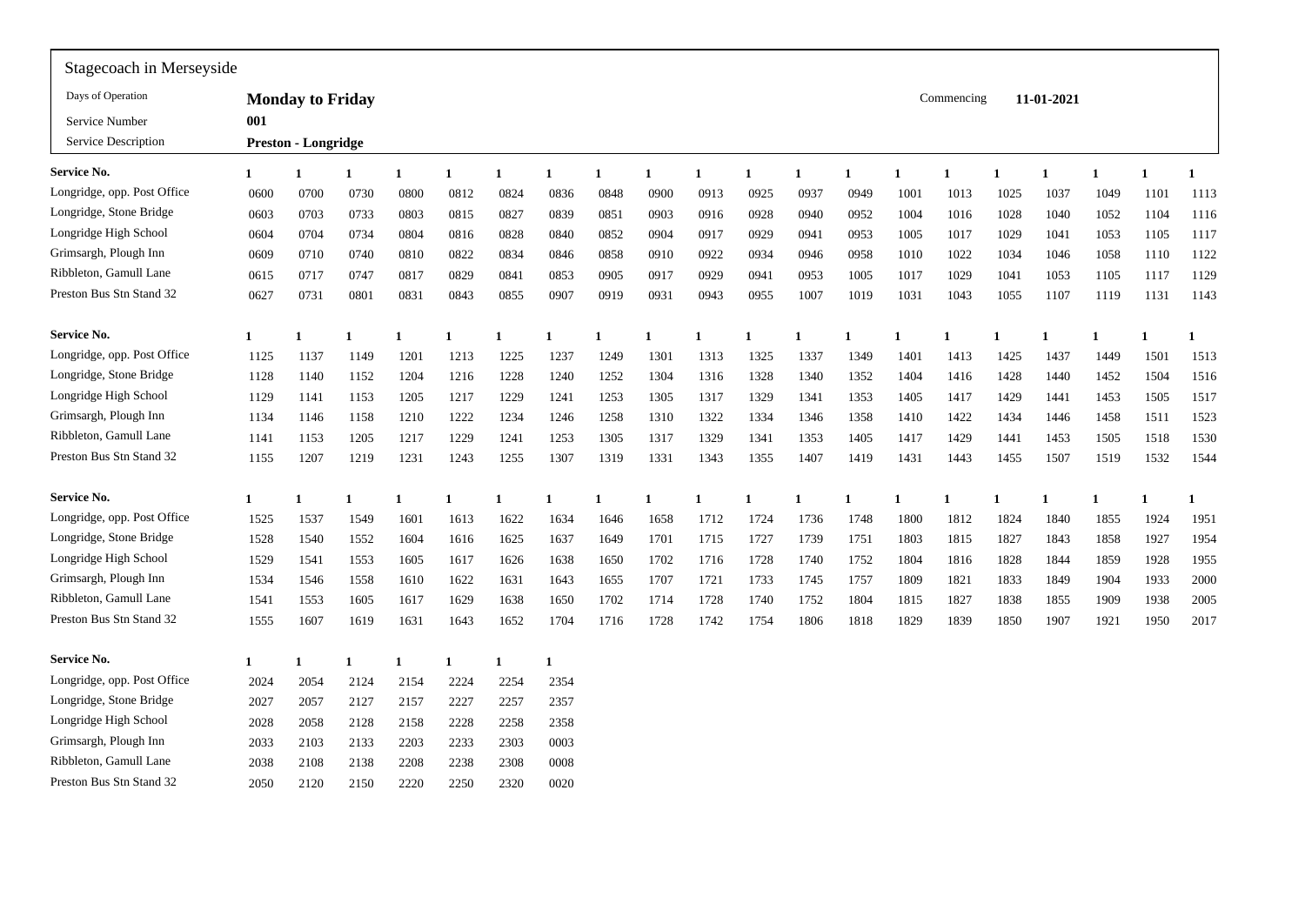| Stagecoach in Merseyside           |                 |                            |                          |              |                          |                |              |      |                          |      |                          |                          |      |                |            |                |            |                          |      |      |
|------------------------------------|-----------------|----------------------------|--------------------------|--------------|--------------------------|----------------|--------------|------|--------------------------|------|--------------------------|--------------------------|------|----------------|------------|----------------|------------|--------------------------|------|------|
| Days of Operation                  | <b>Saturday</b> |                            |                          |              |                          |                |              |      |                          |      |                          |                          |      |                | Commencing |                | 11-01-2021 |                          |      |      |
| Service Number                     | 001             |                            |                          |              |                          |                |              |      |                          |      |                          |                          |      |                |            |                |            |                          |      |      |
| Service Description                |                 | <b>Preston - Longridge</b> |                          |              |                          |                |              |      |                          |      |                          |                          |      |                |            |                |            |                          |      |      |
| Service No.<br>$\mathbf{1}$        |                 | 1                          |                          | $\mathbf{1}$ | $\mathbf{1}$             | $\mathbf{1}$   | $\mathbf{1}$ | 1    | $\mathbf{1}$             | 1    | $\mathbf{1}$             | $\mathbf 1$              | 1    |                | 1          | $\mathbf{1}$   | 1          |                          |      | 1    |
| Preston Bus Stn Stand 32           | 0525            | 0625                       | 0655                     | 0722         | 0734                     | 0746           | 0758         | 0813 | 0825                     | 0837 | 0849                     | 0901                     | 0913 | 0925           | 0937       | 0949           | 1001       | 1013                     | 1025 | 1037 |
| <b>Ribbleton Sion Close</b>        | 0536            | 0638                       | 0708                     | 0739         | 0751                     | 0803           | 0815         | 0826 | 0838                     | 0850 | 0902                     | 0914                     | 0926 | 0938           | 0950       | 1002           | 1014       | 1026                     | 1038 | 1050 |
| Bluebell Way, James Hall           | 0540            | 0642                       | $\overline{\phantom{a}}$ |              |                          |                |              |      | $\overline{\phantom{a}}$ |      |                          |                          |      |                |            |                |            |                          |      |      |
| Grimsargh, Plough Inn              | 0545            | 0647                       | 0716                     | 0747         | 0759                     | 081            | 0823         | 0834 | 0846                     | 0858 | 0908                     | 0920                     | 0932 | 0944           | 0956       | 1008           | 1020       | 1032                     | 1044 | 1056 |
| Longridge Kestor Lane              | 0552            | 0654                       | 0724                     | 0755         | 0807                     | 0819           | 0831         | 0842 | 0854                     | 0906 | 0915                     | 0927                     | 0939 | 0951           | 1003       | 1015           | 1027       | 1039                     | 1051 | 1103 |
| Longridge, opp. Post Office        | 0555            | 0657                       | 0727                     | 0758         | 0810                     | 0822           | 0834         | 0845 | 0857                     | 0909 | 0918                     | 0930                     | 0942 | 0954           | 1006       | 1018           | 1030       | 1042                     | 1054 | 1106 |
| <b>Service No.</b><br>$\mathbf{1}$ |                 |                            |                          | $\mathbf{1}$ | 1                        | $\mathbf{1}$   | $\mathbf{1}$ |      |                          |      |                          |                          |      |                |            |                | 1          |                          |      |      |
| Preston Bus Stn Stand 32           | 1049            | 1101                       | 1113                     | 1125         | 1137                     | 1149           | 1201         | 1213 | 1225                     | 1237 | 1249                     | 1301                     | 1313 | 1325           | 1337       | 1349           | 1401       | 1413                     | 1425 | 1437 |
| <b>Ribbleton Sion Close</b>        | 1102            | 1114                       | 1126                     | 1138         | 1150                     | 1202           | 1214         | 1226 | 1238                     | 1250 | 1302                     | 1314                     | 1326 | 1338           | 1350       | 1402           | 1414       | 1426                     | 1438 | 1450 |
| Bluebell Way, James Hall           |                 |                            |                          |              |                          | $\overline{a}$ |              |      | $\overline{\phantom{a}}$ |      | $\overline{\phantom{a}}$ | $\overline{\phantom{0}}$ |      | $\overline{a}$ |            | $\overline{a}$ |            | $\overline{\phantom{a}}$ |      |      |
| Grimsargh, Plough Inn              | 1108            | 1120                       | 1132                     | 1144         | 1156                     | 1208           | 1220         | 1232 | 1244                     | 1256 | 1308                     | 1320                     | 1332 | 1344           | 1356       | 1408           | 1420       | 1432                     | 1444 | 1456 |
| Longridge Kestor Lane              | 1115            | 1127                       | 1139                     | 1151         | 1203                     | 1215           | 1227         | 1239 | 1251                     | 1303 | 1315                     | 1327                     | 1339 | 1351           | 1403       | 1415           | 1427       | 1439                     | 1451 | 1503 |
| Longridge, opp. Post Office        | 1118            | 1130                       | 1142                     | 1154         | 1206                     | 1218           | 1230         | 1242 | 1254                     | 1306 | 1318                     | 1330                     | 1342 | 1354           | 1406       | 1418           | 1430       | 1442                     | 1454 | 1506 |
| Service No.<br>1                   |                 | 1                          |                          | -1           | 1                        | -1             | -1           |      |                          |      | -1                       |                          | 1    |                |            |                | 1          |                          |      | 1    |
| Preston Bus Stn Stand 32           | 1449            | 1501                       | 1513                     | 1525         | 1537                     | 1549           | 1601         | 1613 | 1625                     | 1637 | 1649                     | 1701                     | 1713 | 1725           | 1737       | 1749           | 1804       | 1825                     | 1855 | 1925 |
| <b>Ribbleton Sion Close</b>        | 1502            | 1514                       | 1526                     | 1538         | 1550                     | 1602           | 1614         | 1628 | 1640                     | 1652 | 1704                     | 1716                     | 1728 | 1740           | 1752       | 1804           | 1819       | 1835                     | 1905 | 1935 |
| Bluebell Way, James Hall           |                 |                            |                          |              | $\overline{\phantom{a}}$ |                |              |      | $\overline{\phantom{a}}$ |      |                          |                          |      |                |            |                |            | $\overline{\phantom{a}}$ |      |      |
| Grimsargh, Plough Inn              | 1508            | 1520                       | 1532                     | 1544         | 1556                     | 1608           | 1620         | 1636 | 1648                     | 1700 | 1712                     | 1724                     | 1736 | 1748           | 1800       | 1812           | 1827       | 1841                     | 1911 | 1941 |
| Longridge Kestor Lane              | 1515            | 1527                       | 1539                     | 1551         | 1603                     | 1615           | 1627         | 1643 | 1655                     | 1707 | 1719                     | 1731                     | 1743 | 1755           | 1807       | 1819           | 1834       | 1848                     | 1918 | 1948 |
| Longridge, opp. Post Office        | 1518            | 1530                       | 1542                     | 1554         | 1606                     | 1618           | 1630         | 1646 | 1658                     | 1710 | 1722                     | 1734                     | 1746 | 1758           | 1810       | 1822           | 1837       | 1851                     | 1921 | 1951 |
| <b>Service No.</b><br>$\mathbf{1}$ |                 | 1                          |                          | $\mathbf{1}$ | 1                        | 1              | -1           |      |                          |      |                          |                          |      |                |            |                |            |                          |      |      |
| Preston Bus Stn Stand 32           | 1955            | 2025                       | 2055                     | 2125         | 2155                     | 2225           | 2325         |      |                          |      |                          |                          |      |                |            |                |            |                          |      |      |
| <b>Ribbleton Sion Close</b>        | 2005            | 2035                       | 2105                     | 2135         | 2205                     | 2235           | 2335         |      |                          |      |                          |                          |      |                |            |                |            |                          |      |      |
| Bluebell Way, James Hall           | $\sim$          |                            | $\overline{\phantom{a}}$ |              |                          | $\overline{a}$ | ۰            |      |                          |      |                          |                          |      |                |            |                |            |                          |      |      |
| Grimsargh, Plough Inn              | 2011            | 2041                       | 2111                     | 2141         | 2211                     | 2241           | 2341         |      |                          |      |                          |                          |      |                |            |                |            |                          |      |      |
| Longridge Kestor Lane              | 2018            | 2048                       | 2118                     | 2148         | 2218                     | 2248           | 2348         |      |                          |      |                          |                          |      |                |            |                |            |                          |      |      |
| Longridge, opp. Post Office        | 2021            | 2051                       | 2121                     | 2151         | 2221                     | 2251           | 2351         |      |                          |      |                          |                          |      |                |            |                |            |                          |      |      |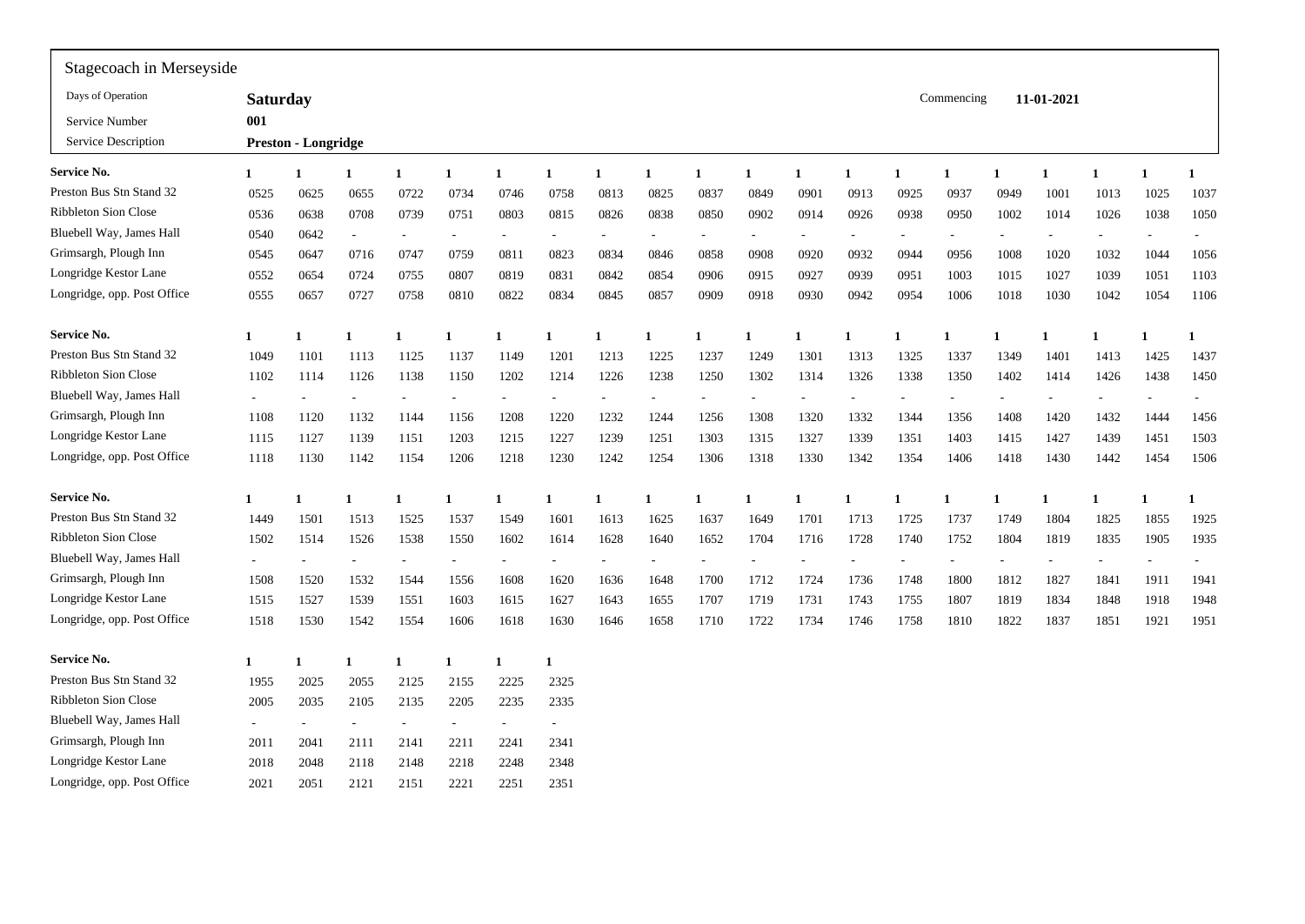| Stagecoach in Merseyside    |                 |                            |      |              |              |              |              |      |              |      |              |             |      |      |              |                |            |      |      |      |
|-----------------------------|-----------------|----------------------------|------|--------------|--------------|--------------|--------------|------|--------------|------|--------------|-------------|------|------|--------------|----------------|------------|------|------|------|
| Days of Operation           | <b>Saturday</b> |                            |      |              |              |              |              |      |              |      |              |             |      |      | Commencing   |                | 11-01-2021 |      |      |      |
| Service Number              | 001             |                            |      |              |              |              |              |      |              |      |              |             |      |      |              |                |            |      |      |      |
| Service Description         |                 | <b>Preston - Longridge</b> |      |              |              |              |              |      |              |      |              |             |      |      |              |                |            |      |      |      |
| <b>Service No.</b>          | $\mathbf{1}$    | 1                          |      | $\mathbf{1}$ | $\mathbf{1}$ | $\mathbf{1}$ | $\mathbf{1}$ | 1    |              | 1    | $\mathbf{1}$ | $\mathbf 1$ | 1    |      | $\mathbf{1}$ | $\blacksquare$ | 1          |      |      | 1    |
| Longridge, opp. Post Office | 0600            | 0700                       | 0730 | 0800         | 0812         | 0824         | 0836         | 0848 | 0900         | 0913 | 0925         | 0937        | 0949 | 1001 | 1013         | 1025           | 1037       | 1049 | 1101 | 1113 |
| Longridge, Stone Bridge     | 0603            | 0703                       | 0733 | 0803         | 0815         | 0827         | 0839         | 0851 | 0903         | 0916 | 0928         | 0940        | 0952 | 1004 | 1016         | 1028           | 1040       | 1052 | 1104 | 1116 |
| Longridge High School       | 0604            | 0704                       | 0734 | 0804         | 0816         | 0828         | 0840         | 0852 | 0904         | 0917 | 0929         | 0941        | 0953 | 1005 | 1017         | 1029           | 1041       | 1053 | 1105 | 1117 |
| Grimsargh, Plough Inn       | 0609            | 0710                       | 0740 | 0810         | 0822         | 0834         | 0846         | 0858 | 0910         | 0922 | 0934         | 0946        | 0958 | 1010 | 1022         | 1034           | 1046       | 1058 | 1110 | 1122 |
| Ribbleton, Gamull Lane      | 0615            | 0717                       | 0747 | 0817         | 0829         | 0841         | 0853         | 0905 | 0917         | 0929 | 0941         | 0953        | 1005 | 1017 | 1029         | 1041           | 1053       | 1105 | 1117 | 1129 |
| Preston Bus Stn Stand 32    | 0627            | 0731                       | 0801 | 0831         | 0843         | 0855         | 0907         | 0919 | 0931         | 0943 | 0955         | 1007        | 1019 | 1031 | 1043         | 1055           | 1107       | 1119 | 1131 | 1143 |
| Service No.                 | 1               |                            |      | 1            | 1            | $\mathbf{1}$ | $\mathbf{1}$ | 1    |              |      |              |             |      |      |              | $\mathbf{1}$   | 1          |      |      |      |
| Longridge, opp. Post Office | 1125            | 1137                       | 1149 | 1201         | 1213         | 1225         | 1237         | 1249 | 1301         | 1313 | 1325         | 1337        | 1349 | 1401 | 1413         | 1425           | 1437       | 1449 | 1501 | 1513 |
| Longridge, Stone Bridge     | 1128            | 1140                       | 1152 | 1204         | 1216         | 1228         | 1240         | 1252 | 1304         | 1316 | 1328         | 1340        | 1352 | 1404 | 1416         | 1428           | 1440       | 1452 | 1504 | 1516 |
| Longridge High School       | 1129            | 1141                       | 1153 | 1205         | 1217         | 1229         | 1241         | 1253 | 1305         | 1317 | 1329         | 1341        | 1353 | 1405 | 1417         | 1429           | 1441       | 1453 | 1505 | 1517 |
| Grimsargh, Plough Inn       | 1134            | 1146                       | 1158 | 1210         | 1222         | 1234         | 1246         | 1258 | 1310         | 1322 | 1334         | 1346        | 1358 | 1410 | 1422         | 1434           | 1446       | 1458 | 1511 | 1523 |
| Ribbleton, Gamull Lane      | 1141            | 1153                       | 1205 | 1217         | 1229         | 1241         | 1253         | 1305 | 1317         | 1329 | 1341         | 1353        | 1405 | 1417 | 1429         | 1441           | 1453       | 1505 | 1518 | 1530 |
| Preston Bus Stn Stand 32    | 1155            | 1207                       | 1219 | 1231         | 1243         | 1255         | 1307         | 1319 | 1331         | 1343 | 1355         | 1407        | 1419 | 1431 | 1443         | 1455           | 1507       | 1519 | 1532 | 1544 |
| Service No.                 | $\mathbf{1}$    | 1                          |      | 1            | -1           | $\mathbf{1}$ | $\mathbf{1}$ | 1    | $\mathbf{1}$ | 1    | 1            | -1          | 1    |      | 1            | -1             | 1          | -1   | 1    | 1    |
| Longridge, opp. Post Office | 1525            | 1537                       | 1549 | 1601         | 1613         | 1622         | 1634         | 1646 | 1658         | 1712 | 1724         | 1736        | 1748 | 1800 | 1812         | 1824           | 1840       | 1855 | 1924 | 1951 |
| Longridge, Stone Bridge     | 1528            | 1540                       | 1552 | 1604         | 1616         | 1625         | 1637         | 1649 | 1701         | 1715 | 1727         | 1739        | 1751 | 1803 | 1815         | 1827           | 1843       | 1858 | 1927 | 1954 |
| Longridge High School       | 1529            | 1541                       | 1553 | 1605         | 1617         | 1626         | 1638         | 1650 | 1702         | 1716 | 1728         | 1740        | 1752 | 1804 | 1816         | 1828           | 1844       | 1859 | 1928 | 1955 |
| Grimsargh, Plough Inn       | 1534            | 1546                       | 1558 | 1610         | 1622         | 1631         | 1643         | 1655 | 1707         | 1721 | 1733         | 1745        | 1757 | 1809 | 1821         | 1833           | 1849       | 1904 | 1933 | 2000 |
| Ribbleton, Gamull Lane      | 1541            | 1553                       | 1605 | 1617         | 1629         | 1638         | 1650         | 1702 | 1714         | 1728 | 1740         | 1752        | 1804 | 1815 | 1827         | 1838           | 1855       | 1909 | 1938 | 2005 |
| Preston Bus Stn Stand 32    | 1555            | 1607                       | 1619 | 1631         | 1643         | 1652         | 1704         | 1716 | 1728         | 1742 | 1754         | 1806        | 1818 | 1829 | 1839         | 1850           | 1907       | 1921 | 1950 | 2017 |
| <b>Service No.</b>          | $\mathbf{1}$    | 1                          |      | $\mathbf{1}$ | 1            | $\mathbf{1}$ | -1           |      |              |      |              |             |      |      |              |                |            |      |      |      |
| Longridge, opp. Post Office | 2024            | 2054                       | 2124 | 2154         | 2224         | 2254         | 2354         |      |              |      |              |             |      |      |              |                |            |      |      |      |
| Longridge, Stone Bridge     | 2027            | 2057                       | 2127 | 2157         | 2227         | 2257         | 2357         |      |              |      |              |             |      |      |              |                |            |      |      |      |
| Longridge High School       | 2028            | 2058                       | 2128 | 2158         | 2228         | 2258         | 2358         |      |              |      |              |             |      |      |              |                |            |      |      |      |
| Grimsargh, Plough Inn       | 2033            | 2103                       | 2133 | 2203         | 2233         | 2303         | 0003         |      |              |      |              |             |      |      |              |                |            |      |      |      |
| Ribbleton, Gamull Lane      | 2038            | 2108                       | 2138 | 2208         | 2238         | 2308         | 0008         |      |              |      |              |             |      |      |              |                |            |      |      |      |
| Preston Bus Stn Stand 32    | 2050            | 2120                       | 2150 | 2220         | 2250         | 2320         | 0020         |      |              |      |              |             |      |      |              |                |            |      |      |      |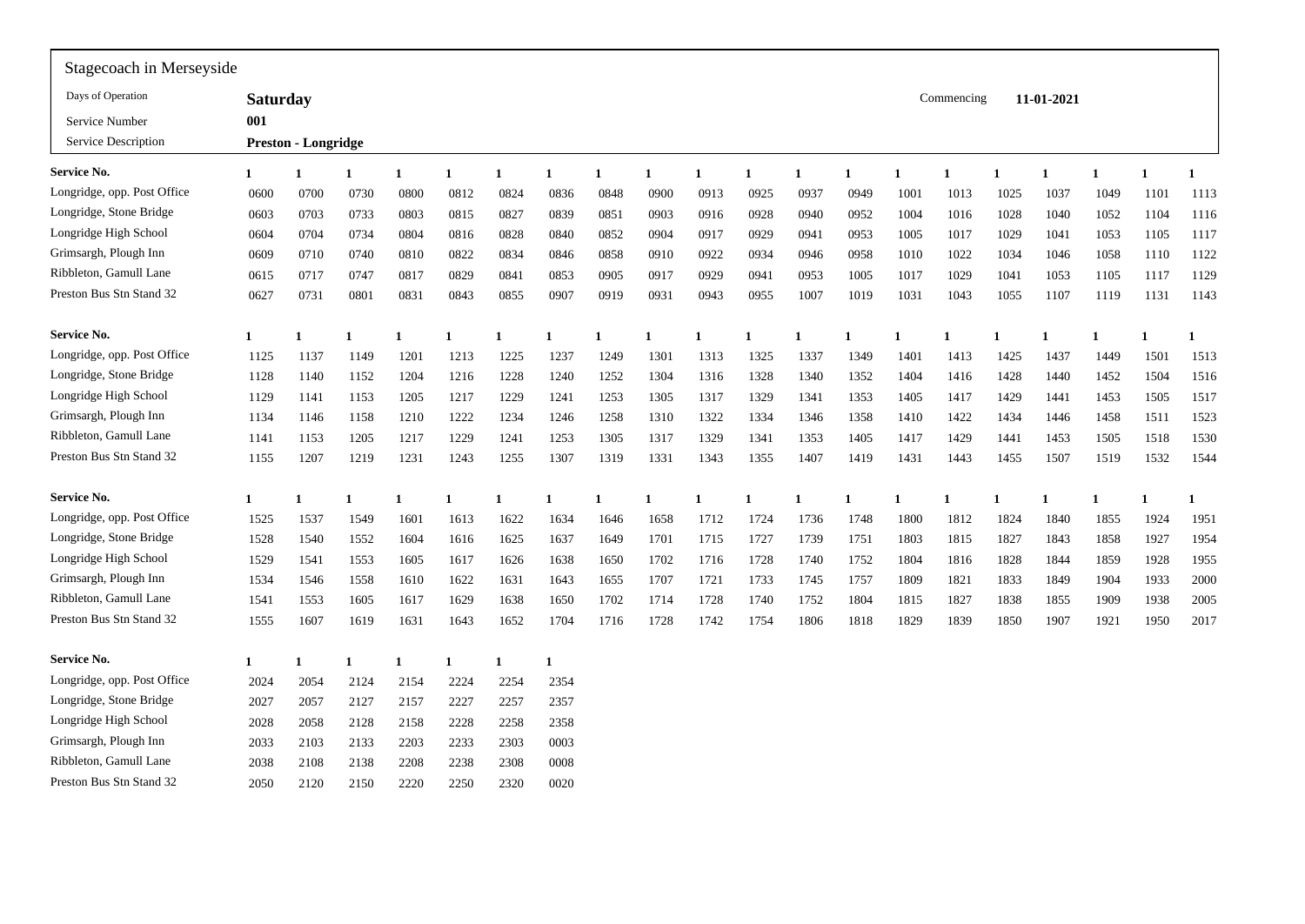| Stagecoach in Merseyside    |               |                            |      |        |      |      |      |      |      |      |      |      |      |      |            |      |            |      |      |                          |
|-----------------------------|---------------|----------------------------|------|--------|------|------|------|------|------|------|------|------|------|------|------------|------|------------|------|------|--------------------------|
| Days of Operation           | <b>Sunday</b> |                            |      |        |      |      |      |      |      |      |      |      |      |      | Commencing |      | 11-01-2021 |      |      |                          |
| Service Number              | 001           |                            |      |        |      |      |      |      |      |      |      |      |      |      |            |      |            |      |      |                          |
| Service Description         |               | <b>Preston - Longridge</b> |      |        |      |      |      |      |      |      |      |      |      |      |            |      |            |      |      |                          |
| <b>Service No.</b>          |               |                            |      |        |      |      |      |      |      |      |      |      |      |      |            |      |            |      |      |                          |
| Preston Bus Stn Stand 32    | 0750          | 0855                       | 0930 | 1000   | 1030 | 1100 | 1130 | 1200 | 1230 | 1300 | 1330 | 1400 | 1430 | 1500 | 1530       | 1600 | 1630       | 1700 | 1730 | 1755                     |
| Ribbleton Sion Close        | 0800          | 0905                       | 0942 | 1012   | 1042 | 1112 | 1142 | 1212 | 1242 | 1312 | 1342 | 1412 | 1442 | 1512 | 1542       | 1612 | 1642       | 1712 | 1742 | 1805                     |
| Bluebell Way, James Hall    | 0804          | $\overline{\phantom{a}}$   |      |        |      |      |      |      |      |      |      |      |      |      |            |      |            |      |      | $\overline{\phantom{a}}$ |
| Grimsargh, Plough Inn       | 0809          | 0911                       | 0949 | 1019   | 1049 | 1119 | 1149 | 1219 | 1249 | 1319 | 1349 | 1419 | 1449 | 1519 | 1549       | 1619 | 1649       | 1719 | 1749 | 1811                     |
| Longridge Kestor Lane       | 0816          | 0918                       | 0957 | 1027   | 1057 | 1127 | 1157 | 1227 | 1257 | 1327 | 1357 | 1427 | 1457 | 1527 | 1557       | 1627 | 1657       | 1727 | 1757 | 1818                     |
| Longridge, opp. Post Office | 0819          | 0921                       | 1000 | 1030   | 1100 | 1130 | 1200 | 1230 | 1300 | 1330 | 1400 | 1430 | 1500 | 1530 | 1600       | 1630 | 1700       | 1730 | 1800 | 1821                     |
| Service No.                 |               |                            |      | 1      |      |      |      |      |      |      |      |      |      |      |            |      |            |      |      |                          |
| Preston Bus Stn Stand 32    | 1855          | 1955                       | 2055 | 2155   |      |      |      |      |      |      |      |      |      |      |            |      |            |      |      |                          |
| Ribbleton Sion Close        | 1905          | 2005                       | 2105 | 2205   |      |      |      |      |      |      |      |      |      |      |            |      |            |      |      |                          |
| Bluebell Way, James Hall    | $\sim$        |                            | ٠    | $\sim$ |      |      |      |      |      |      |      |      |      |      |            |      |            |      |      |                          |
| Grimsargh, Plough Inn       | 1911          | 2011                       | 2111 | 2211   |      |      |      |      |      |      |      |      |      |      |            |      |            |      |      |                          |
| Longridge Kestor Lane       | 1918          | 2018                       | 2118 | 2218   |      |      |      |      |      |      |      |      |      |      |            |      |            |      |      |                          |
| Longridge, opp. Post Office | 1921          | 2021                       | 2121 | 2221   |      |      |      |      |      |      |      |      |      |      |            |      |            |      |      |                          |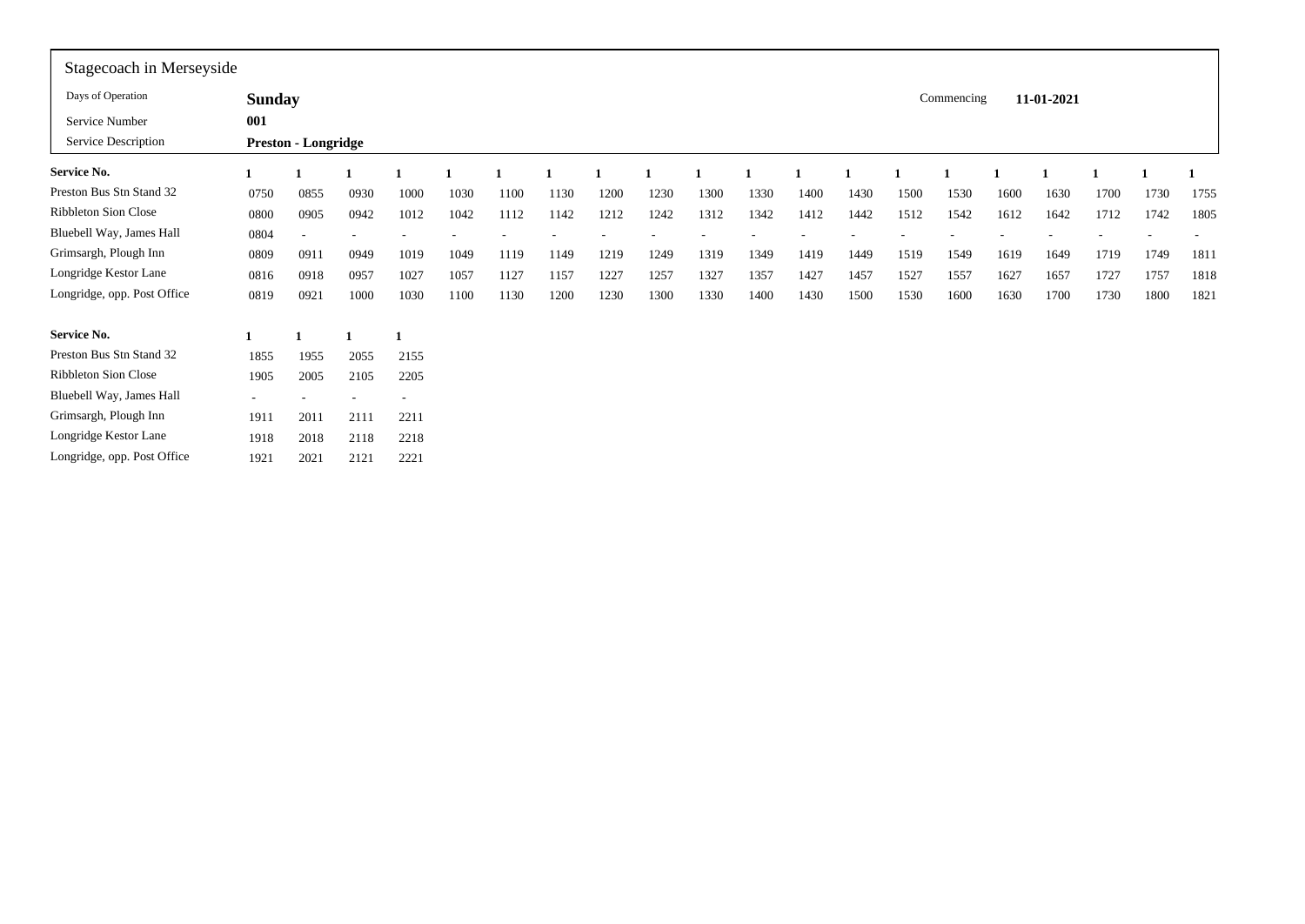| Stagecoach in Merseyside    |               |                            |      |      |      |      |      |      |      |      |      |      |      |      |            |      |            |      |      |      |
|-----------------------------|---------------|----------------------------|------|------|------|------|------|------|------|------|------|------|------|------|------------|------|------------|------|------|------|
| Days of Operation           | <b>Sunday</b> |                            |      |      |      |      |      |      |      |      |      |      |      |      | Commencing |      | 11-01-2021 |      |      |      |
| Service Number              | 001           |                            |      |      |      |      |      |      |      |      |      |      |      |      |            |      |            |      |      |      |
| Service Description         |               | <b>Preston - Longridge</b> |      |      |      |      |      |      |      |      |      |      |      |      |            |      |            |      |      |      |
| Service No.                 |               |                            |      |      |      |      |      |      |      |      |      |      |      |      |            |      |            |      |      |      |
| Longridge, opp. Post Office | 0824          | 0924                       | 1004 | 1034 | 1104 | 1134 | 1204 | 1234 | 1304 | 1334 | 1404 | 1434 | 1504 | 1534 | 1604       | 1634 | 1704       | 1734 | 1804 | 1824 |
| Longridge, Stone Bridge     | 0827          | 0927                       | 1007 | 1037 | 1107 | 1137 | 1207 | 1237 | 1307 | 1337 | 1407 | 1437 | 1507 | 1537 | 1607       | 1637 | 1707       | 1737 | 1807 | 1827 |
| Longridge High School       | 0828          | 0928                       | 1008 | 1038 | 1108 | 1138 | 1208 | 1238 | 1308 | 1338 | 1408 | 1438 | 1508 | 1538 | 1608       | 1638 | 1708       | 1738 | 1808 | 1828 |
| Grimsargh, Plough Inn       | 0833          | 0933                       | 1013 | 1043 | 1113 | 1143 | 1213 | 1243 | 1313 | 1343 | 1413 | 1443 | 1513 | 1543 | 1613       | 1643 | 1713       | 1743 | 1813 | 1833 |
| Ribbleton, Gamull Lane      | 0838          | 0938                       | 1020 | 1050 | 1120 | 1150 | 1220 | 1250 | 1320 | 1350 | 1420 | 1450 | 1520 | 1550 | 1620       | 1650 | 1720       | 1748 | 1820 | 1838 |
| Preston Bus Stn Stand 32    | 0850          | 0950                       | 1033 | 1103 | 1133 | 1203 | 1233 | 1303 | 1333 | 1403 | 1433 | 1503 | 1533 | 1603 | 1633       | 1703 | 1733       | 1800 | 1833 | 1850 |
| <b>Service No.</b>          | 1             |                            |      | -1   |      |      |      |      |      |      |      |      |      |      |            |      |            |      |      |      |
| Longridge, opp. Post Office | 1924          | 2024                       | 2124 | 2224 |      |      |      |      |      |      |      |      |      |      |            |      |            |      |      |      |
| Longridge, Stone Bridge     | 1927          | 2026                       | 2126 | 2226 |      |      |      |      |      |      |      |      |      |      |            |      |            |      |      |      |
| Longridge High School       | 1928          | 2027                       | 2127 | 2227 |      |      |      |      |      |      |      |      |      |      |            |      |            |      |      |      |
| Grimsargh, Plough Inn       | 1933          | 2032                       | 2132 | 2232 |      |      |      |      |      |      |      |      |      |      |            |      |            |      |      |      |
| Ribbleton, Gamull Lane      | 1938          | 2037                       | 2137 | 2237 |      |      |      |      |      |      |      |      |      |      |            |      |            |      |      |      |
| Preston Bus Stn Stand 32    | 1950          | 2049                       | 2149 | 2249 |      |      |      |      |      |      |      |      |      |      |            |      |            |      |      |      |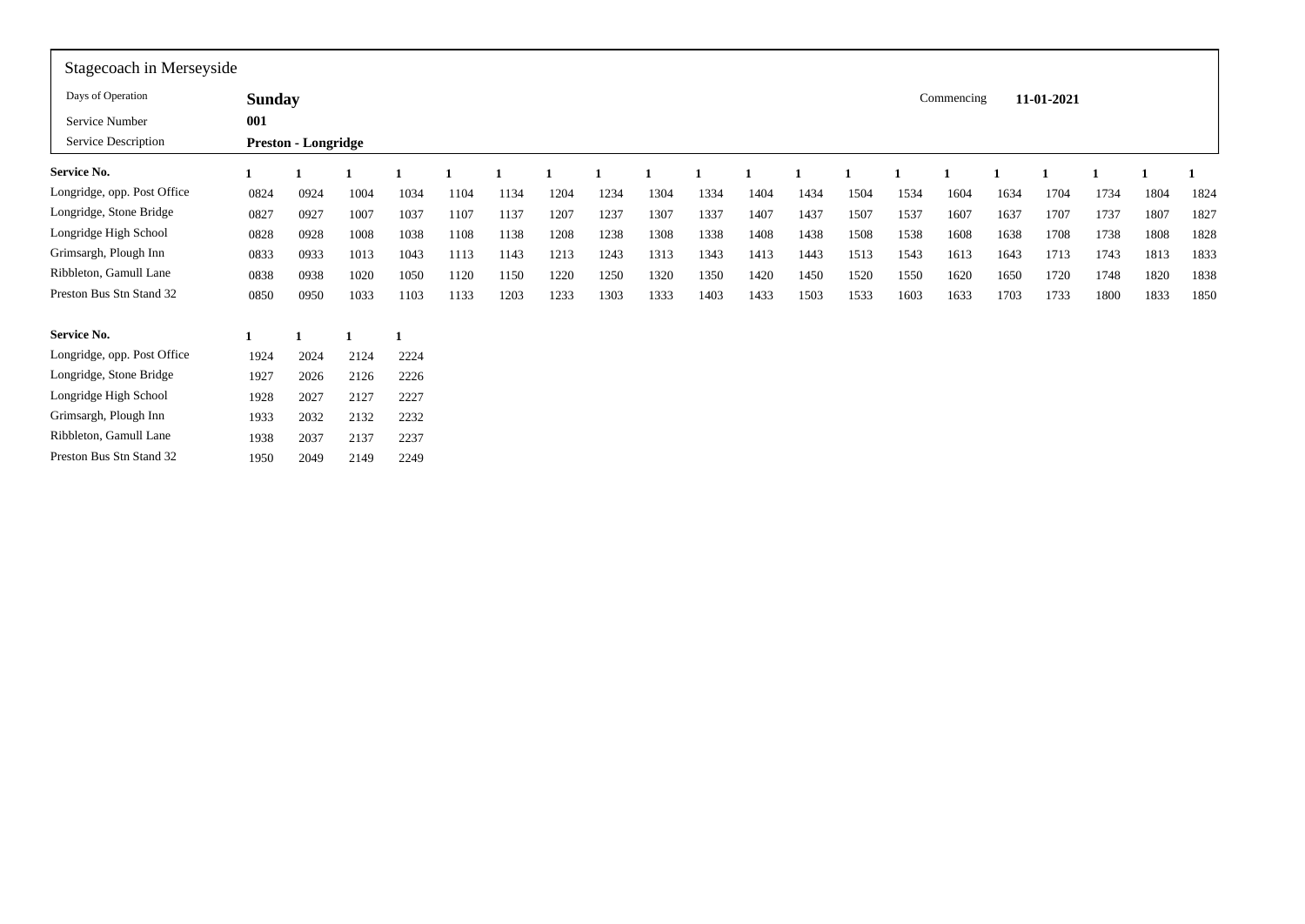| Stagecoach in Merseyside    |        |                            |      |                          |                          |      |      |      |           |      |      |      |      |      |            |           |            |           |           |           |
|-----------------------------|--------|----------------------------|------|--------------------------|--------------------------|------|------|------|-----------|------|------|------|------|------|------------|-----------|------------|-----------|-----------|-----------|
| Days of Operation           |        | <b>Monday to Friday</b>    |      |                          |                          |      |      |      |           |      |      |      |      |      | Commencing |           | 11-01-2021 |           |           |           |
| Service Number              | 001A   |                            |      |                          |                          |      |      |      |           |      |      |      |      |      |            |           |            |           |           |           |
| Service Description         |        | <b>Preston - Ribbleton</b> |      |                          |                          |      |      |      |           |      |      |      |      |      |            |           |            |           |           |           |
| <b>Service No.</b>          | 1A     | 1A                         | 1A   | 1A                       | 1A                       | 1A   | 1A   | 1A   | <b>1A</b> | 1A   | 1A   | 1A   | 1A   | 1A   | 1A         | <b>1A</b> | 1A         | <b>1A</b> | <b>1A</b> | 1A        |
| Preston Bus Stn Stand 31    | 0500   | 0540                       | 0610 | 0640                     | 0710                     | 0740 | 0810 | 0840 | 0900      | 0919 | 0931 | 0943 | 0955 | 1007 | 1019       | 1031      | 1043       | 1055      | 1107      | 1119      |
| <b>Ribbleton Sion Close</b> | 0509   | 0549                       | 0619 | 0649                     | 0720                     | 0750 | 0820 | 0850 | 0913      | 0932 | 0944 | 0956 | 1008 | 1020 | 1032       | 1044      | 1056       | 1108      | 1120      | 1132      |
| Red Scar Industrial Park    | 0512   | 0552                       | 0622 | 0652                     | $\overline{\phantom{a}}$ |      |      |      |           |      |      |      |      |      |            |           |            |           |           |           |
| Red Scar Industrial Park    | 0513   | 0553                       | 0623 | 0653                     |                          |      |      |      |           |      |      |      |      |      |            |           |            |           |           |           |
| Ribbleton Grange Avenue     | $\sim$ |                            |      | $\overline{\phantom{a}}$ | 0721                     | 0751 | 0821 | 0851 | 0914      | 0933 | 0945 | 0957 | 1009 | 1021 | 1033       | 1045      | 1057       | 1109      | 1121      | 1133      |
| Ribbleton, Gamull Lane      | 0515   | 0555                       | 0625 | 0655                     | 0723                     | 0753 | 0823 | 0853 | 0916      | 0935 | 0947 | 0959 | 1011 | 1023 | 1035       | 1047      | 1059       | 1111      | 1123      | 1135      |
| Preston Bus Stn Stand 31    | 0527   | 0607                       | 0637 | 0707                     | 0740                     | 0810 | 0840 | 0910 | 0930      | 0949 | 1001 | 1013 | 1025 | 1037 | 1049       | 1101      | 1113       | 1125      | 1137      | 1149      |
| <b>Service No.</b>          | 1A     | <b>1A</b>                  | 1A   | 1A                       | 1A                       | 1A   | 1A   | 1A   | <b>1A</b> | 1A   | 1A   | 1A   | 1A   | 1A   | 1A         | <b>1A</b> | <b>1A</b>  | 1A        | 1A        | <b>1A</b> |
| Preston Bus Stn Stand 31    | 1131   | 1143                       | 1155 | 1207                     | 1219                     | 1231 | 1243 | 1255 | 1307      | 1319 | 1331 | 1343 | 1355 | 1407 | 1419       | 1431      | 1443       | 1455      | 1507      | 1519      |
| <b>Ribbleton Sion Close</b> | 1144   | 1156                       | 1208 | 1220                     | 1232                     | 1244 | 1256 | 1308 | 1320      | 1332 | 1344 | 1356 | 1408 | 1420 | 1432       | 1444      | 1456       | 1508      | 1520      | 1532      |
| Red Scar Industrial Park    |        |                            |      |                          |                          |      |      |      |           |      |      |      |      |      |            |           |            |           |           |           |
| Red Scar Industrial Park    | ٠      |                            |      |                          |                          |      |      |      |           |      |      |      |      |      |            |           |            |           |           |           |
| Ribbleton Grange Avenue     | 1145   | 1157                       | 1209 | 1221                     | 1233                     | 1245 | 1257 | 1309 | 1321      | 1333 | 1345 | 1357 | 1409 | 1421 | 1433       | 1445      | 1457       | 1509      | 1521      | 1533      |
| Ribbleton, Gamull Lane      | 1147   | 1159                       | 1211 | 1223                     | 1235                     | 1247 | 1259 | 1311 | 1323      | 1335 | 1347 | 1359 | 1411 | 1423 | 1435       | 1447      | 1459       | 1511      | 1523      | 1535      |
| Preston Bus Stn Stand 31    | 1201   | 1213                       | 1225 | 1237                     | 1249                     | 1301 | 1313 | 1325 | 1337      | 1349 | 1401 | 1413 | 1425 | 1437 | 1449       | 1501      | 1513       | 1525      | 1537      | 1549      |
| <b>Service No.</b>          | 1A     | 1A                         | 1A   | 1A                       | 1A                       | 1A   | 1A   | 1A   | 1A        | 1A   | 1A   | 1A   | 1A   | 1A   | 1A         | 1A        | 1A         | 1A        | 1A        | 1A        |
| Preston Bus Stn Stand 31    | 1531   | 1543                       | 1555 | 1607                     | 1621                     | 1633 | 1645 | 1657 | 1709      | 1721 | 1733 | 1745 | 1810 | 1840 | 1910       | 1940      | 2010       | 2040      | 2110      | 2140      |
| <b>Ribbleton Sion Close</b> | 1544   | 1556                       | 1608 | 1620                     | 1634                     | 1646 | 1658 | 1710 | 1722      | 1734 | 1746 | 1758 | 1820 | 1850 | 1920       | 1950      | 2020       | 2050      | 2120      | 2150      |
| Red Scar Industrial Park    |        |                            |      |                          |                          |      |      |      |           |      |      |      |      |      |            |           |            |           |           |           |
| Red Scar Industrial Park    | ۰      |                            |      |                          |                          |      |      |      |           |      |      |      |      |      |            |           |            |           |           |           |
| Ribbleton Grange Avenue     | 1545   | 1557                       | 1609 | 1621                     | 1635                     | 1647 | 1659 | 1711 | 1723      | 1735 | 1747 | 1759 | 1821 | 1851 | 1921       | 1951      | 2021       | 2051      | 2121      | 2151      |
| Ribbleton, Gamull Lane      | 1547   | 1559                       | 1611 | 1623                     | 1637                     | 1649 | 1701 | 1713 | 1725      | 1737 | 1749 | 1801 | 1823 | 1853 | 1923       | 1953      | 2023       | 2053      | 2123      | 2153      |
| Preston Bus Stn Stand 31    | 1601   | 1613                       | 1626 | 1638                     | 1652                     | 1704 | 1716 | 1728 | 1740      | 1752 | 1804 | 1816 | 1837 | 1907 | 1937       | 2007      | 2037       | 2107      | 2137      | 2207      |
|                             |        |                            |      |                          |                          |      |      |      |           |      |      |      |      |      |            |           |            |           |           |           |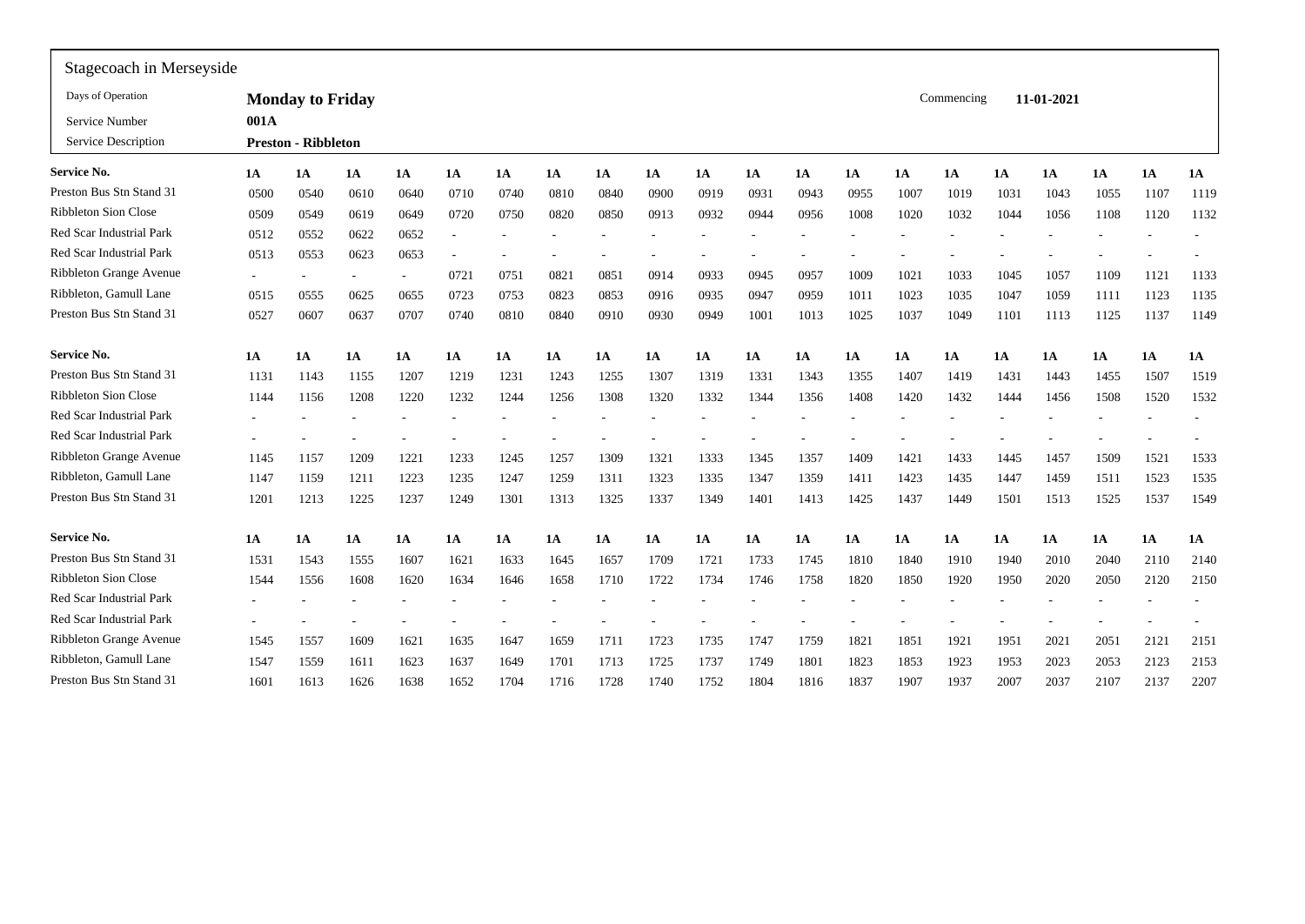| Stagecoach in Merseyside    |        |                            |                          |
|-----------------------------|--------|----------------------------|--------------------------|
| Days of Operation           |        | <b>Monday to Friday</b>    |                          |
| Service Number              | 001A   |                            |                          |
| Service Description         |        | <b>Preston - Ribbleton</b> |                          |
| <b>Service No.</b>          | 1A     | 1A                         | <b>1A</b>                |
| Preston Bus Stn Stand 31    | 2210   | 2240                       | 2310                     |
| <b>Ribbleton Sion Close</b> | 2220   | 2250                       | 2320                     |
| Red Scar Industrial Park    | $\sim$ |                            | $\overline{\phantom{a}}$ |
| Red Scar Industrial Park    | $\sim$ | -                          | $\overline{\phantom{a}}$ |
| Ribbleton Grange Avenue     | 2221   | 2251                       | 2321                     |
| Ribbleton, Gamull Lane      | 2223   | 2253                       | 2323                     |
| Preston Bus Stn Stand 31    | 2237   | 2307                       | 2337                     |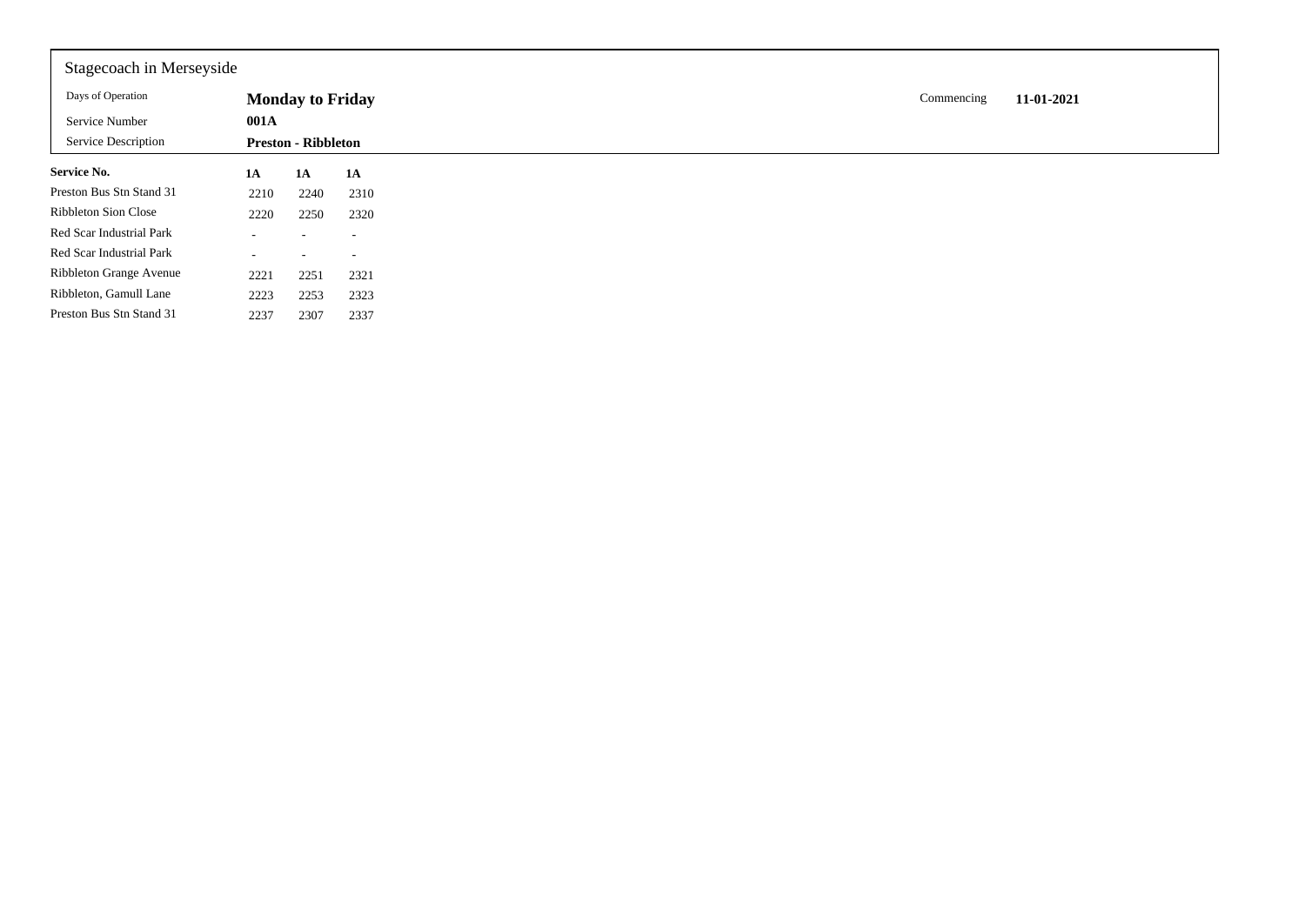| Stagecoach in Merseyside    |                          |                            |                          |           |           |           |           |      |      |      |      |      |      |      |            |      |            |      |      |           |
|-----------------------------|--------------------------|----------------------------|--------------------------|-----------|-----------|-----------|-----------|------|------|------|------|------|------|------|------------|------|------------|------|------|-----------|
| Days of Operation           | <b>Saturday</b>          |                            |                          |           |           |           |           |      |      |      |      |      |      |      | Commencing |      | 11-01-2021 |      |      |           |
| Service Number              | 001A                     |                            |                          |           |           |           |           |      |      |      |      |      |      |      |            |      |            |      |      |           |
| Service Description         |                          | <b>Preston - Ribbleton</b> |                          |           |           |           |           |      |      |      |      |      |      |      |            |      |            |      |      |           |
| <b>Service No.</b>          | 1A                       | 1A                         | 1A                       | <b>1A</b> | 1A        | 1A        | <b>1A</b> | 1A   | 1A   | 1A   | 1A   | 1A   | 1A   | 1A   | 1A         | 1A   | <b>1A</b>  | 1A   | 1A   | <b>1A</b> |
| Preston Bus Stn Stand 31    | 0540                     | 0610                       | 0640                     | 0710      | 0740      | 0810      | 0840      | 0900 | 0919 | 0931 | 0943 | 0955 | 1007 | 1019 | 103        | 1043 | 1055       | 1107 | 1119 | 1131      |
| Ribbleton Sion Close        | 0549                     | 0619                       | 0649                     | 0720      | 0750      | 0820      | 0850      | 0913 | 0932 | 0944 | 0956 | 1008 | 1020 | 1032 | 1044       | 1056 | 1108       | 1120 | 1132 | 1144      |
| Red Scar Industrial Park    | 0552                     | 0622                       | 0652                     | $\sim$    |           |           |           |      |      |      |      |      |      |      |            |      |            |      |      |           |
| Red Scar Industrial Park    | 0553                     | 0623                       | 0653                     |           |           |           |           |      |      |      |      |      |      |      |            |      |            |      |      |           |
| Ribbleton Grange Avenue     | $\sim$                   |                            | $\overline{\phantom{a}}$ | 0721      | 0751      | 082       | 0851      | 0914 | 0933 | 0945 | 0957 | 1009 | 1021 | 1033 | 1045       | 1057 | 1109       | 1121 | 1133 | 1145      |
| Ribbleton, Gamull Lane      | 0555                     | 0625                       | 0655                     | 0723      | 0753      | 0823      | 0853      | 0916 | 0935 | 0947 | 0959 | 1011 | 1023 | 1035 | 1047       | 1059 | 1111       | 1123 | 1135 | 1147      |
| Preston Bus Stn Stand 31    | 0607                     | 0637                       | 0707                     | 0740      | 0810      | 0840      | 0910      | 0930 | 0949 | 1001 | 1013 | 1025 | 1037 | 1049 | 1101       | 1113 | 1125       | 1137 | 1149 | 1201      |
| <b>Service No.</b>          | 1A                       | 1A                         | 1A                       | 1A        | <b>1A</b> | 1A        | 1A        | 1A   | 1A   | 1A   | 1A   | 1A   | 1A   | 1A   | 1A         | 1A   | 1A         | 1A   | 1A   | 1A        |
| Preston Bus Stn Stand 31    | 1143                     | 1155                       | 1207                     | 1219      | 1231      | 1243      | 1255      | 1307 | 1319 | 1331 | 1343 | 1355 | 1407 | 1419 | 143        | 1443 | 1455       | 1507 | 1519 | 1531      |
| <b>Ribbleton Sion Close</b> | 1156                     | 1208                       | 1220                     | 1232      | 1244      | 1256      | 1308      | 1320 | 1332 | 1344 | 1356 | 1408 | 1420 | 1432 | 1444       | 1456 | 1508       | 1520 | 1532 | 1544      |
| Red Scar Industrial Park    |                          |                            |                          |           |           |           |           |      |      |      |      |      |      |      |            |      |            |      |      |           |
| Red Scar Industrial Park    | $\overline{\phantom{a}}$ |                            |                          |           |           |           |           |      |      |      |      |      |      |      |            |      |            |      |      |           |
| Ribbleton Grange Avenue     | 1157                     | 1209                       | 1221                     | 1233      | 1245      | 1257      | 1309      | 1321 | 1333 | 1345 | 1357 | 1409 | 1421 | 1433 | 1445       | 1457 | 1509       | 1521 | 1533 | 1545      |
| Ribbleton, Gamull Lane      | 1159                     | 1211                       | 1223                     | 1235      | 1247      | 1259      | 1311      | 1323 | 1335 | 1347 | 1359 | 1411 | 1423 | 1435 | 1447       | 1459 | 1511       | 1523 | 1535 | 1547      |
| Preston Bus Stn Stand 31    | 1213                     | 1225                       | 1237                     | 1249      | 1301      | 1313      | 1325      | 1337 | 1349 | 1401 | 1413 | 1425 | 1437 | 1449 | 1501       | 1513 | 1525       | 1537 | 1549 | 1601      |
| <b>Service No.</b>          | 1A                       | 1A                         | 1A                       | 1A        | 1A        | <b>1A</b> | <b>1A</b> | 1A   | 1A   | 1A   | 1A   | 1A   | 1A   | 1A   | 1A         | 1A   | 1A         | 1A   | 1A   | 1A        |
| Preston Bus Stn Stand 31    | 1543                     | 1555                       | 1607                     | 1621      | 1633      | 1645      | 1657      | 1709 | 1721 | 1733 | 1745 | 1810 | 1840 | 1910 | 1940       | 2010 | 2040       | 2110 | 2140 | 2210      |
| Ribbleton Sion Close        | 1556                     | 1608                       | 1620                     | 1634      | 1646      | 1658      | 1710      | 1722 | 1734 | 1746 | 1758 | 1820 | 1850 | 1920 | 1950       | 2020 | 2050       | 2120 | 2150 | 2220      |
| Red Scar Industrial Park    |                          |                            |                          |           |           |           |           |      |      |      |      |      |      |      |            |      |            |      |      |           |
| Red Scar Industrial Park    |                          |                            |                          |           |           |           |           |      |      |      |      |      |      |      |            |      |            |      |      |           |
| Ribbleton Grange Avenue     | 1557                     | 1609                       | 1621                     | 1635      | 1647      | 1659      | 1711      | 1723 | 1735 | 1747 | 1759 | 1821 | 1851 | 1921 | 1951       | 2021 | 2051       | 2121 | 2151 | 2221      |
| Ribbleton, Gamull Lane      | 1559                     | 1611                       | 1623                     | 1637      | 1649      | 1701      | 1713      | 1725 | 1737 | 1749 | 1801 | 1823 | 1853 | 1923 | 1953       | 2023 | 2053       | 2123 | 2153 | 2223      |
| Preston Bus Stn Stand 31    | 1613                     | 1626                       | 1638                     | 1652      | 1704      | 1716      | 1728      | 1740 | 1752 | 1804 | 1816 | 1837 | 1907 | 1937 | 2007       | 2037 | 2107       | 2137 | 2207 | 2237      |
|                             |                          |                            |                          |           |           |           |           |      |      |      |      |      |      |      |            |      |            |      |      |           |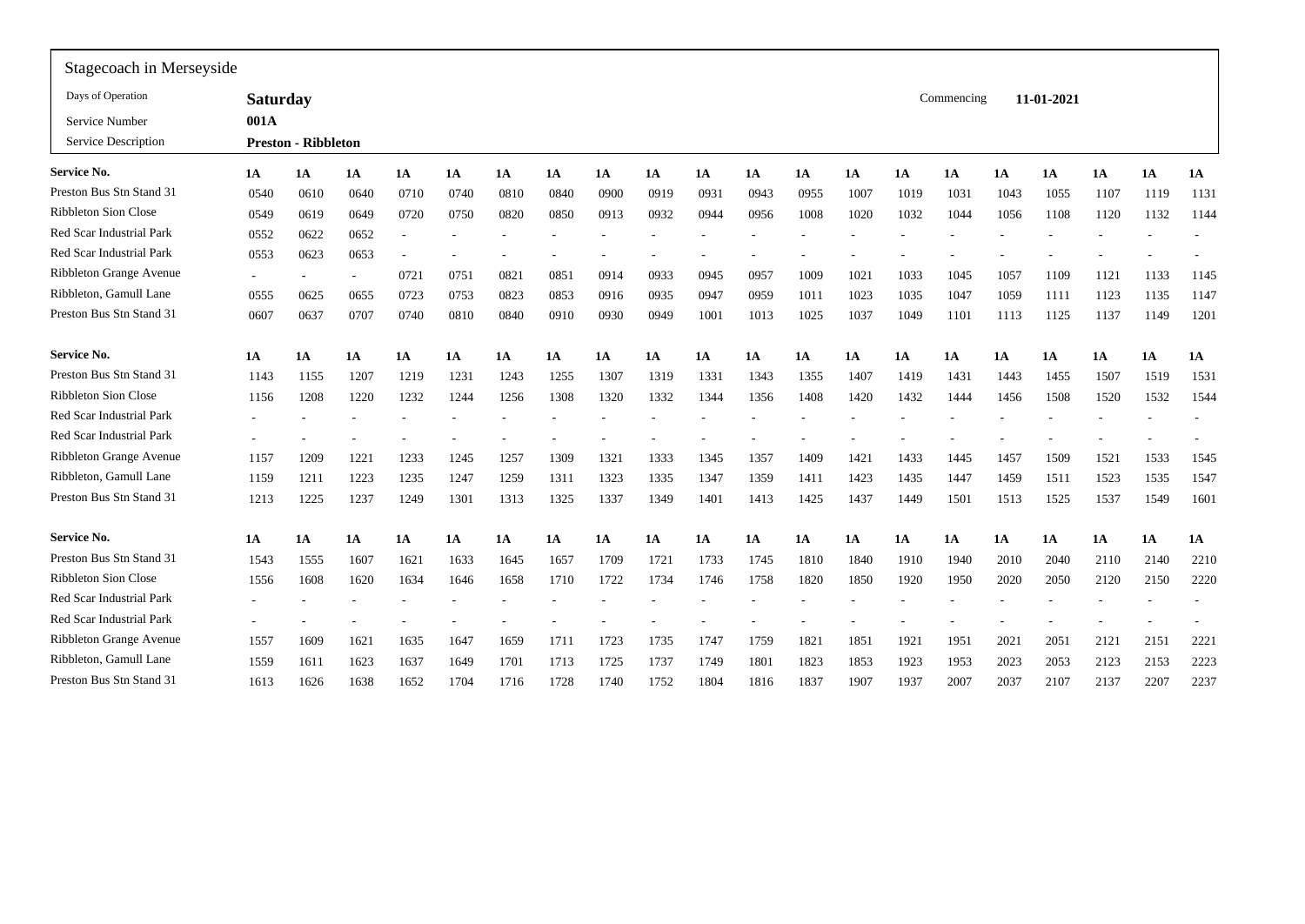| Stagecoach in Merseyside    |                          |                            |  |  |            |            |
|-----------------------------|--------------------------|----------------------------|--|--|------------|------------|
| Days of Operation           | <b>Saturday</b>          |                            |  |  | Commencing | 11-01-2021 |
| Service Number              | 001A                     |                            |  |  |            |            |
| Service Description         |                          | <b>Preston - Ribbleton</b> |  |  |            |            |
| Service No.                 | 1A                       | 1A                         |  |  |            |            |
| Preston Bus Stn Stand 31    | 2240                     | 2310                       |  |  |            |            |
| <b>Ribbleton Sion Close</b> | 2250                     | 2320                       |  |  |            |            |
| Red Scar Industrial Park    |                          | ۰.                         |  |  |            |            |
| Red Scar Industrial Park    | $\overline{\phantom{0}}$ |                            |  |  |            |            |
| Ribbleton Grange Avenue     | 2251                     | 2321                       |  |  |            |            |
| Ribbleton, Gamull Lane      | 2253                     | 2323                       |  |  |            |            |
| Preston Bus Stn Stand 31    | 2307                     | 2337                       |  |  |            |            |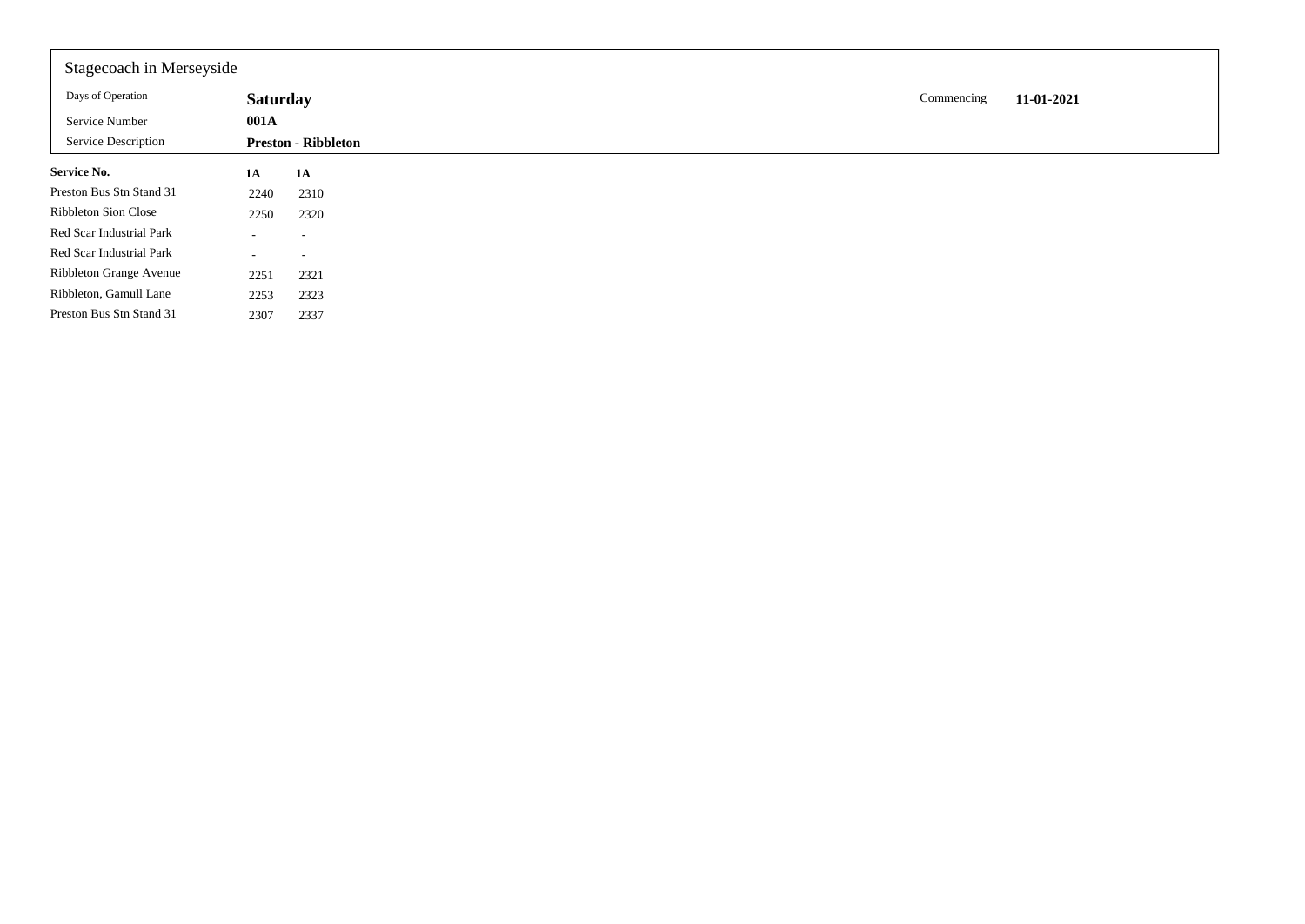| Stagecoach in Merseyside    |               |                            |           |      |      |      |      |      |      |      |      |      |      |      |            |           |            |      |      |      |
|-----------------------------|---------------|----------------------------|-----------|------|------|------|------|------|------|------|------|------|------|------|------------|-----------|------------|------|------|------|
| Days of Operation           | <b>Sunday</b> |                            |           |      |      |      |      |      |      |      |      |      |      |      | Commencing |           | 11-01-2021 |      |      |      |
| Service Number              | 001A          |                            |           |      |      |      |      |      |      |      |      |      |      |      |            |           |            |      |      |      |
| Service Description         |               | <b>Preston - Ribbleton</b> |           |      |      |      |      |      |      |      |      |      |      |      |            |           |            |      |      |      |
| <b>Service No.</b>          | 1A            | 1A                         | 1A        | 1A   | 1A   | 1A   | 1A   | 1A   | 1A   | 1A   | 1A   | 1A   | 1A   | 1A   | <b>1A</b>  | <b>1A</b> | <b>1A</b>  | 1A   | 1A   | 1A   |
| Preston Bus Stn Stand 31    | 0720          | 0750                       | 0820      | 0850 | 0920 | 0950 | 1020 | 1050 | 1120 | 1150 | 1220 | 1250 | 1320 | 1350 | 1420       | 1450      | 1520       | 1550 | 1620 | 1650 |
| <b>Ribbleton Sion Close</b> | 0730          | 0800                       | 0830      | 0900 | 0930 | 1000 | 1032 | 1102 | 1132 | 1202 | 1232 | 1302 | 1332 | 1402 | 1432       | 1502      | 1532       | 1602 | 1632 | 1702 |
| Ribbleton Grange Avenue     | 0731          | 0801                       | 0831      | 0901 | 0931 | 1001 | 1034 | 1104 | 1134 | 1204 | 1234 | 1304 | 1334 | 1404 | 1434       | 1504      | 1534       | 1604 | 1634 | 1704 |
| Ribbleton, Gamull Lane      | 0733          | 0803                       | 0833      | 0903 | 0933 | 1003 | 1037 | 1107 | 1137 | 1207 | 1237 | 1307 | 1337 | 1407 | 1437       | 1507      | 1537       | 1607 | 1637 | 1707 |
| Preston Bus Stn Stand 31    | 0747          | 0817                       | 0847      | 0917 | 0947 | 1017 | 1051 | 1121 | 1151 | 1221 | 1251 | 1321 | 1351 | 1421 | 1451       | 1521      | 1551       | 1621 | 1651 | 1721 |
| <b>Service No.</b>          | 1A            | 1A                         | <b>1A</b> | 1A   | 1A   | 1A   | 1A   | 1A   | 1A   |      |      |      |      |      |            |           |            |      |      |      |
| Preston Bus Stn Stand 31    | 1720          | 1745                       | 1810      | 1840 | 1910 | 1940 | 2010 | 2040 | 2110 |      |      |      |      |      |            |           |            |      |      |      |
| <b>Ribbleton Sion Close</b> | 1732          | 1755                       | 1820      | 1850 | 1920 | 1950 | 2020 | 2050 | 2120 |      |      |      |      |      |            |           |            |      |      |      |
| Ribbleton Grange Avenue     | 1734          | 1756                       | 1821      | 1851 | 1921 | 1951 | 2021 | 2051 | 2121 |      |      |      |      |      |            |           |            |      |      |      |
| Ribbleton, Gamull Lane      | 1737          | 1758                       | 1823      | 1853 | 1923 | 1953 | 2023 | 2053 | 2123 |      |      |      |      |      |            |           |            |      |      |      |
| Preston Bus Stn Stand 31    | 1751          | 1812                       | 1837      | 1907 | 1937 | 2007 | 2037 | 2107 | 2137 |      |      |      |      |      |            |           |            |      |      |      |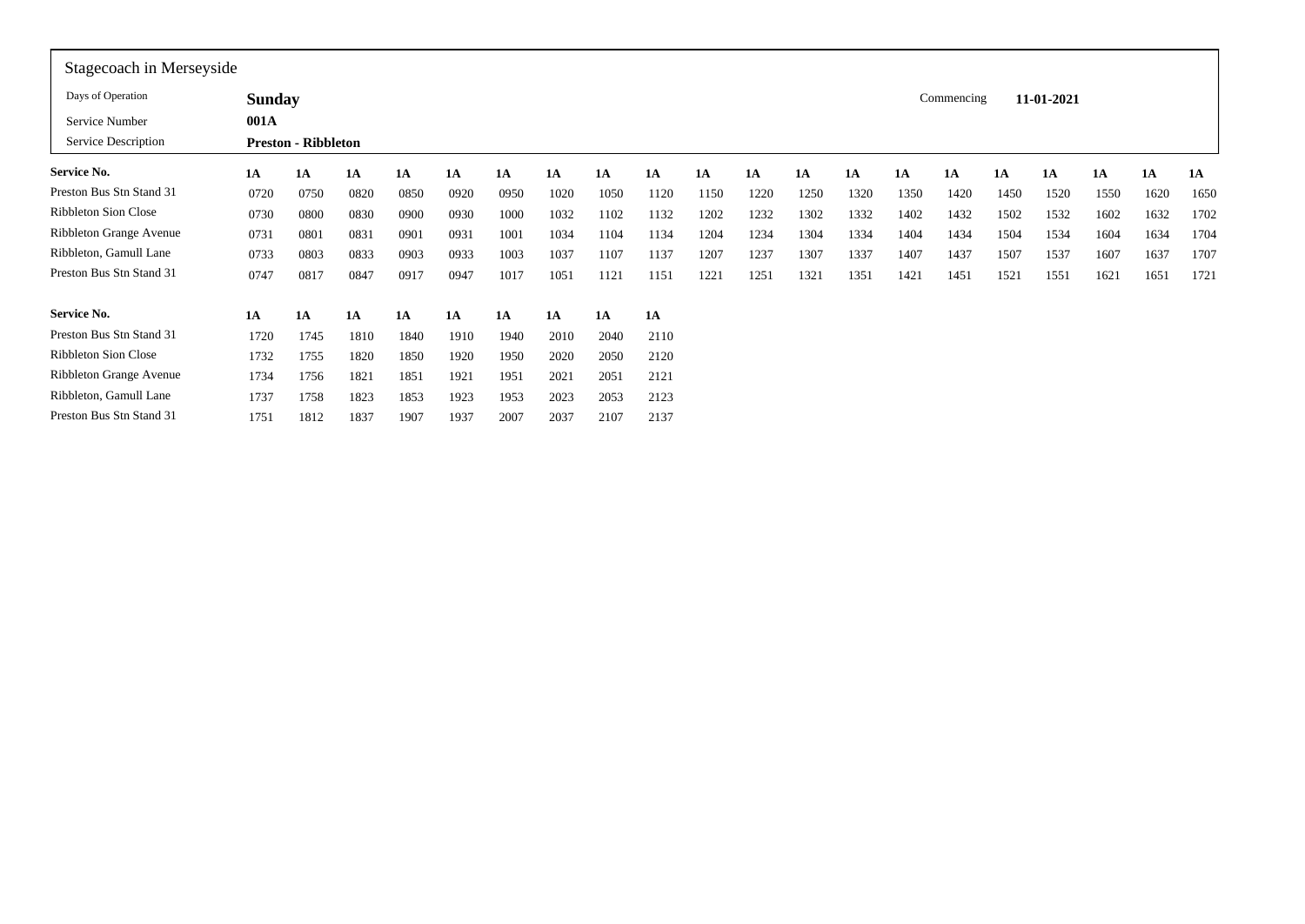| Stagecoach in Merseyside       |                          |                                       |                          |                |                |                          |              |                          |              |                          |                          |        |                          |                          |                          |                          |                          |                          |                          |                          |
|--------------------------------|--------------------------|---------------------------------------|--------------------------|----------------|----------------|--------------------------|--------------|--------------------------|--------------|--------------------------|--------------------------|--------|--------------------------|--------------------------|--------------------------|--------------------------|--------------------------|--------------------------|--------------------------|--------------------------|
| Days of Operation              |                          | <b>Monday to Friday</b>               |                          |                |                |                          |              |                          |              |                          |                          |        |                          |                          | Commencing               |                          | 11-01-2021               |                          |                          |                          |
| Service Number                 | 002 2A                   |                                       |                          |                |                |                          |              |                          |              |                          |                          |        |                          |                          |                          |                          |                          |                          |                          |                          |
| Service Description            |                          | <b>Preston - Southport - Ormskirk</b> |                          |                |                |                          |              |                          |              |                          |                          |        |                          |                          |                          |                          |                          |                          |                          |                          |
| Service No.                    | 2A                       | $\mathbf{2}$                          | 2A                       | $\overline{2}$ | $\overline{2}$ | 2A                       | $\mathbf{2}$ | 2A                       | $\mathbf{2}$ | 2A                       | $\overline{2}$           | 2A     | $\mathbf{2}$             | 2A                       | $\overline{2}$           | 2A                       | $\mathbf{2}$             | 2A                       | $\mathbf{\hat{z}}$       | 2A                       |
| Preston Bus Stn Stand 22       | 0610                     | 0640                                  | 0715                     | 0730           | 0800           | 0830                     | 0900         | 0930                     | 1000         | 1030                     | 1100                     | 1130   | 1200                     | 1230                     | 1300                     | 1330                     | 1400                     | 1430                     | 1500                     | 1530                     |
| <b>Preston Railway Station</b> | 0614                     | 0644                                  | 0719                     | 0734           | 0806           | 0836                     | 0906         | 0936                     | 1006         | 1036                     | 1106                     | 1136   | 1206                     | 1236                     | 1306                     | 1336                     | 1406                     | 1436                     | 1506                     | 1536                     |
| Penwortham, Library            | 0621                     | 0651                                  | 0726                     | 0741           | 0812           | 0842                     | 0912         | 0942                     | 1012         | 1042                     | 1112                     | 1142   | 1212                     | 1242                     | 1312                     | 1342                     | 1412                     | 1442                     | 1512                     | 1542                     |
| Hutton, Anchor Inn             | 0625                     | 0655                                  | 0730                     | 0745           | 0818           | 0848                     | 0918         | 0948                     | 1018         | 1048                     | 1118                     | 1148   | 1218                     | 1248                     | 1318                     | 1348                     | 1418                     | 1448                     | 1518                     | 1548                     |
| Longton, St Andrews Church     | 0628                     | 0658                                  | 0733                     | 0748           | 0822           | 0852                     | 0922         | 0952                     | 1022         | 1052                     | 1122                     | 1152   | 1222                     | 1252                     | 1322                     | 1352                     | 1422                     | 1452                     | 1522                     | 1552                     |
| Walmer Bridge, W B Inn         | 0632                     | 0702                                  | 0737                     | 0752           | 0826           | 0856                     | 0926         | 0956                     | 1026         | 1056                     | 1126                     | 1156   | 1226                     | 1256                     | 1326                     | 1356                     | 1426                     | 1456                     | 1526                     | 1556                     |
| Much Hoole Smithy Inn          | 0635                     | 0705                                  | 0740                     | 0755           | 0830           | 0900                     | 0930         | 1000                     | 1030         | 1100                     | 1130                     | 1200   | 1230                     | 1300                     | 1330                     | 1400                     | 1430                     | 1500                     | 1530                     | 1600                     |
| Tarleton, Cock and Bottle      | 0642                     | $\overline{\phantom{a}}$              | 0747                     |                |                | 0908                     |              | 1008                     |              | 1108                     | $\overline{\phantom{a}}$ | 1208   |                          | 1308                     | $\overline{\phantom{a}}$ | 1408                     | $\overline{a}$           | 1508                     | $\overline{\phantom{a}}$ | 1608                     |
| Rufford, Holmeswood Road       | 0650                     | $\overline{\phantom{a}}$              | 0755                     |                |                | 0916                     |              | 1016                     |              | 1116                     | $\overline{\phantom{a}}$ | 1216   | $\overline{\phantom{a}}$ | 1316                     | $\sim$                   | 1416                     | $\overline{a}$           | 1516                     | $\overline{\phantom{a}}$ | 1616                     |
| Burscough Bridge, Tesco        | 0657                     | $\overline{\phantom{a}}$              | 0802                     |                |                | 0923                     |              | 1023                     |              | 1123                     | $\overline{\phantom{a}}$ | 1223   |                          | 1323                     | $\sim$                   | 1423                     | $\overline{\phantom{a}}$ | 1523                     | $\overline{\phantom{a}}$ | 1623                     |
| Burscough Junction Lane Tr Lgt | 0659                     | $\overline{\phantom{a}}$              | 0804                     |                |                | 0925                     |              | 1025                     |              | 1125                     | $\overline{\phantom{a}}$ | 1225   |                          | 1325                     | $\overline{\phantom{a}}$ | 1425                     | $\overline{\phantom{a}}$ | 1525                     | $\overline{\phantom{a}}$ | 1625                     |
| Ormskirk Bus Stn Stand 6       | 0711                     | ٠                                     | 0816                     |                |                | 0939                     |              | 1039                     |              | 1139                     | ۰                        | 1239   |                          | 1339                     | $\overline{\phantom{a}}$ | 1439                     | $\overline{\phantom{a}}$ | 1539                     |                          | 1639                     |
| Tarleton, Opp. Cock & Bottle   | $\sim$                   | 0712                                  |                          | 0802           | 0838           | $\overline{\phantom{a}}$ | 0938         | $\overline{\phantom{a}}$ | 1038         | $\overline{\phantom{a}}$ | 1138                     |        | 1238                     | $\overline{\phantom{a}}$ | 1338                     | $\overline{a}$           | 1438                     | $\overline{\phantom{a}}$ | 1538                     | $\overline{\phantom{a}}$ |
| Hesketh Bk Shore Rd/Chapel Rd  | $\overline{\phantom{a}}$ |                                       |                          |                | 0846           |                          |              |                          |              |                          |                          |        |                          |                          |                          |                          |                          |                          |                          |                          |
| Hesketh Bk Shore Rd/Chapel Rd  | $\overline{\phantom{a}}$ | 0721                                  |                          | 081            |                |                          | 0946         | $\overline{a}$           | 1046         | $\overline{\phantom{a}}$ | 1146                     | $\sim$ | 1246                     | $\overline{\phantom{a}}$ | 1346                     | $\overline{a}$           | 1446                     |                          | 1546                     | $\overline{\phantom{a}}$ |
| <b>Banks, New Fleetwood</b>    | $\overline{\phantom{a}}$ | 0732                                  | $\overline{\phantom{a}}$ | 0822           |                |                          | 0956         | $\overline{\phantom{a}}$ | 1056         | $\sim$                   | 1156                     | $\sim$ | 1256                     | $\overline{\phantom{a}}$ | 1356                     | $\overline{\phantom{a}}$ | 1456                     | $\overline{\phantom{a}}$ | 1556                     | $\overline{\phantom{a}}$ |
| Crossens, Bridge Wills Lane    | $\sim$                   | 0737                                  | $\overline{\phantom{a}}$ | 0827           | $\overline{a}$ | $\sim$                   | 1000         | $\overline{\phantom{a}}$ | 1100         | $\sim$                   | 1200                     | $\sim$ | 1300                     | $\sim$                   | 1400                     | $\overline{\phantom{a}}$ | 1500                     | $\overline{\phantom{a}}$ | 1600                     | $\overline{\phantom{a}}$ |
| Lord Street, Duke Street arr   | $\sim$                   | 0750                                  | $\overline{\phantom{a}}$ | 0840           | ٠              |                          | 1013         | $\overline{\phantom{a}}$ | 1113         | $\overline{\phantom{a}}$ | 1213                     | $\sim$ | 1313                     | $\overline{\phantom{a}}$ | 1413                     | $\overline{\phantom{a}}$ | 1513                     | $\overline{\phantom{a}}$ | 1613                     | $\overline{\phantom{a}}$ |
|                                |                          |                                       |                          |                |                |                          |              |                          |              |                          |                          |        |                          |                          |                          |                          |                          |                          |                          |                          |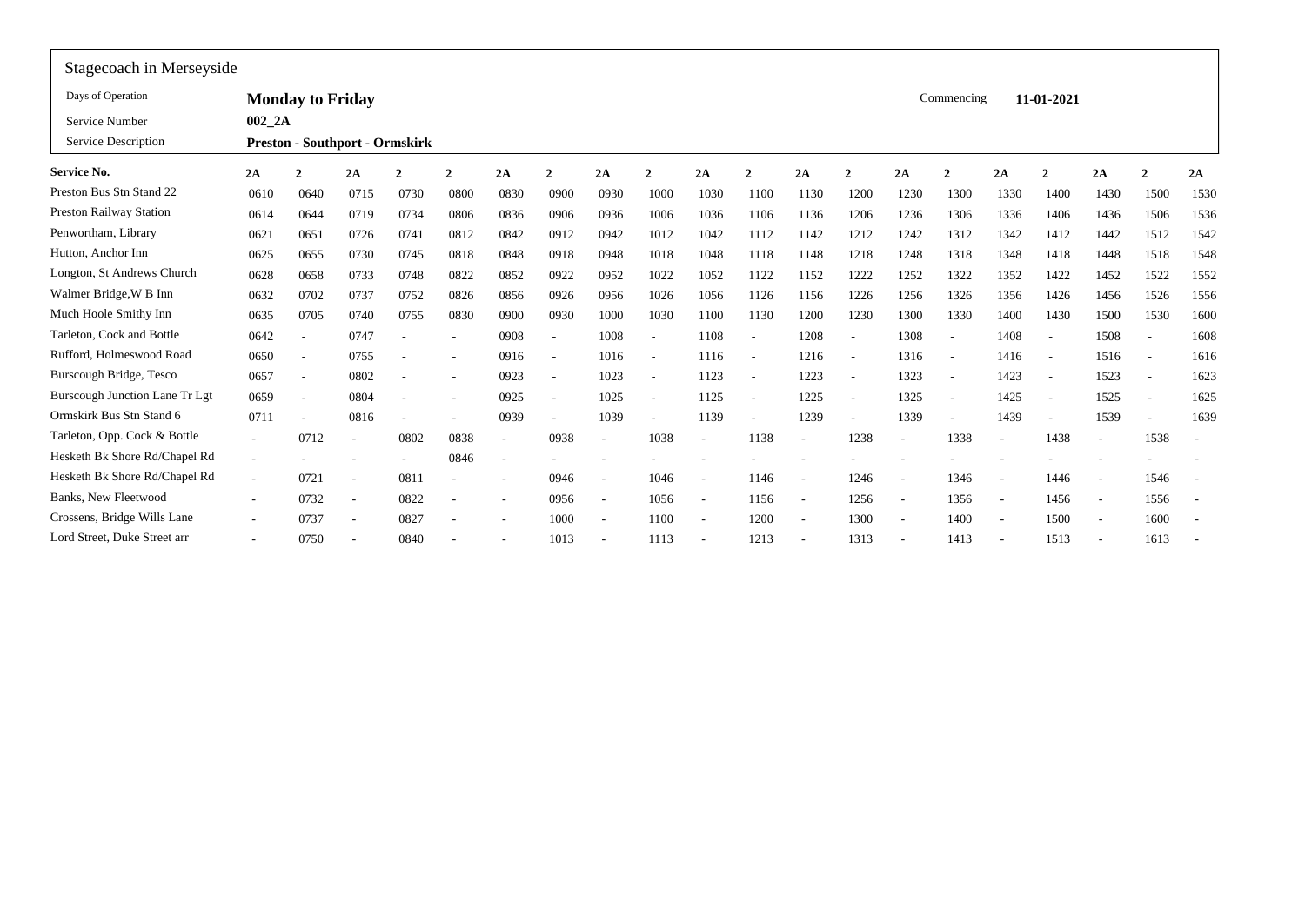| Stagecoach in Merseyside              |                          |                                       |                          |                          |                |                |                          |                  |
|---------------------------------------|--------------------------|---------------------------------------|--------------------------|--------------------------|----------------|----------------|--------------------------|------------------|
| Days of Operation                     |                          | <b>Monday to Friday</b>               |                          |                          |                |                |                          |                  |
| Service Number<br>Service Description | 002 2A                   |                                       |                          |                          |                |                |                          |                  |
|                                       |                          | <b>Preston - Southport - Ormskirk</b> |                          |                          |                |                |                          |                  |
| <b>Service No.</b>                    | 2                        | 2A                                    | $\mathbf{2}$             | 2A                       | $\overline{2}$ | $\overline{2}$ | $\mathbf{2}$             | $\boldsymbol{2}$ |
| Preston Bus Stn Stand 22              | 1600                     | 1630                                  | 1700                     | 1730                     | 1800           | 1845           | 1945                     | 2130             |
| <b>Preston Railway Station</b>        | 1606                     | 1636                                  | 1706                     | 1736                     | 1804           | 1849           | 1949                     | 2134             |
| Penwortham, Library                   | 1612                     | 1642                                  | 1712                     | 1742                     | 1809           | 1855           | 1955                     | 2140             |
| Hutton, Anchor Inn                    | 1618                     | 1648                                  | 1718                     | 1748                     | 1814           | 1859           | 1959                     | 2144             |
| Longton, St Andrews Church            | 1622                     | 1652                                  | 1722                     | 1752                     | 1817           | 1902           | 2002                     | 2147             |
| Walmer Bridge, W B Inn                | 1626                     | 1656                                  | 1726                     | 1756                     | 1821           | 1906           | 2006                     | 2151             |
| Much Hoole Smithy Inn                 | 1630                     | 1700                                  | 1730                     | 1800                     | 1824           | 1910           | 2010                     | 2155             |
| Tarleton, Cock and Bottle             | $\sim$                   | 1708                                  | $\overline{\phantom{a}}$ | 1808                     |                |                |                          |                  |
| Rufford, Holmeswood Road              | $\sim$                   | 1716                                  | $\sim$                   | 1816                     |                |                |                          |                  |
| Burscough Bridge, Tesco               | $\sim$                   | 1723                                  | $\overline{\phantom{a}}$ | 1823                     |                |                |                          |                  |
| <b>Burscough Junction Lane Tr Lgt</b> | $\sim$                   | 1725                                  | $\overline{\phantom{a}}$ | 1825                     |                |                |                          |                  |
| Ormskirk Bus Stn Stand 6              | $\overline{\phantom{a}}$ | 1739                                  | $\overline{\phantom{a}}$ | 1839                     |                |                | ٠                        |                  |
| Tarleton, Opp. Cock & Bottle          | 1638                     | $\sim$                                | 1738                     | $\overline{\phantom{a}}$ | 1831           | 1917           | 2017                     | 2202             |
| Hesketh Bk Shore Rd/Chapel Rd         |                          |                                       |                          |                          |                |                | $\overline{\phantom{a}}$ |                  |
| Hesketh Bk Shore Rd/Chapel Rd         | 1646                     | $\sim$                                | 1746                     | $\overline{\phantom{a}}$ | 1838           | 1924           | 2024                     | 2209             |
| Banks, New Fleetwood                  | 1656                     | $\sim$                                | 1756                     | $\overline{\phantom{a}}$ | 1847           | 1933           | 2033                     | 2218             |
| Crossens, Bridge Wills Lane           | 1700                     | $\sim$                                | 1800                     | $\sim$                   | 1851           | 1937           | 2037                     | 2222             |
| Lord Street, Duke Street arr          | 1713                     |                                       | 1813                     | $\overline{\phantom{a}}$ | 1903           | 1946           | 2046                     | 2231             |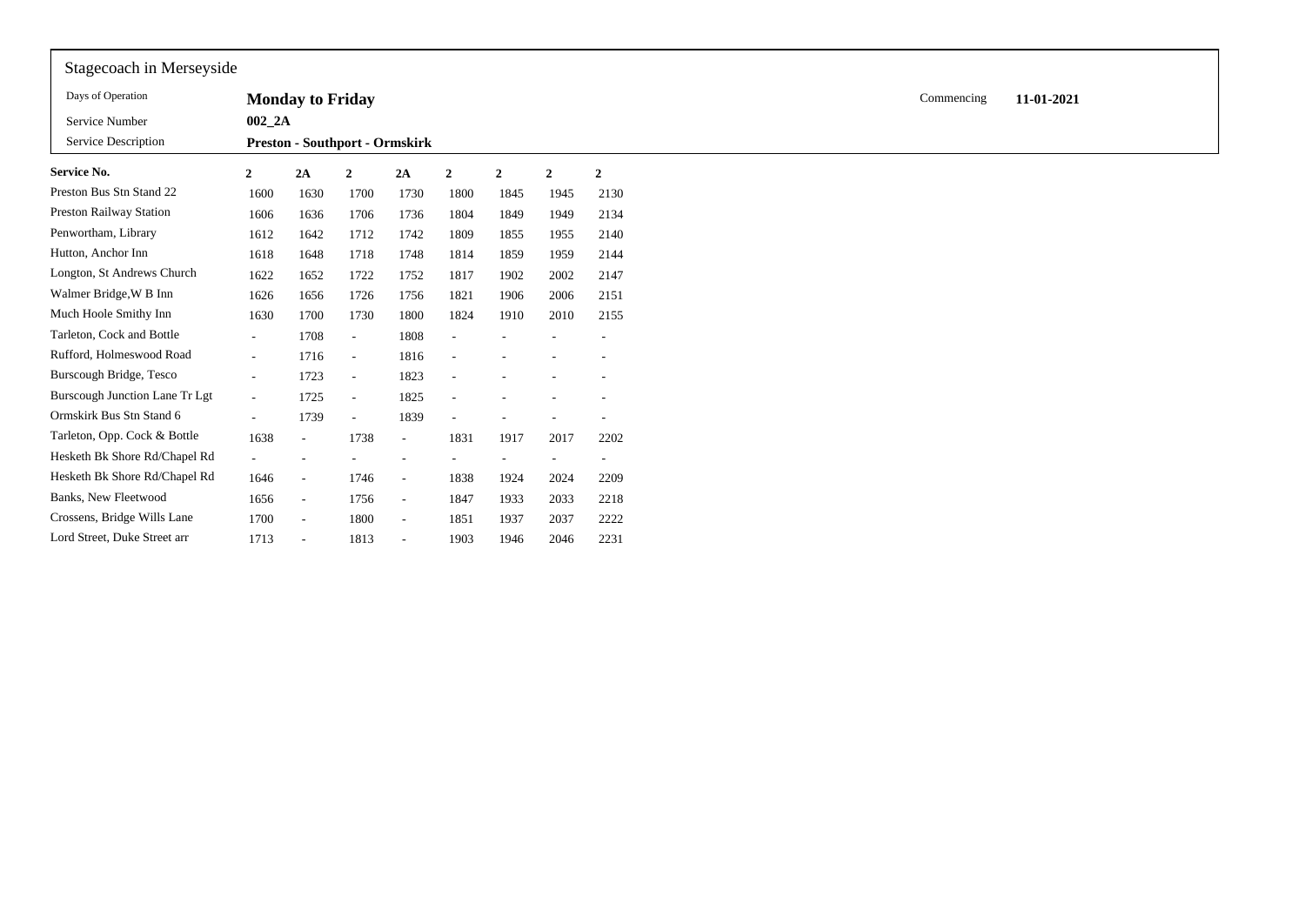| Stagecoach in Merseyside      |              |                         |                                       |              |                          |                          |                          |                          |                          |                          |                          |                          |                          |                          |                          |                          |                          |                          |                |                          |
|-------------------------------|--------------|-------------------------|---------------------------------------|--------------|--------------------------|--------------------------|--------------------------|--------------------------|--------------------------|--------------------------|--------------------------|--------------------------|--------------------------|--------------------------|--------------------------|--------------------------|--------------------------|--------------------------|----------------|--------------------------|
| Days of Operation             |              | <b>Monday to Friday</b> |                                       |              |                          |                          |                          |                          |                          |                          |                          |                          |                          |                          | Commencing               |                          | 11-01-2021               |                          |                |                          |
| Service Number                | $002$ $2A$   |                         |                                       |              |                          |                          |                          |                          |                          |                          |                          |                          |                          |                          |                          |                          |                          |                          |                |                          |
| Service Description           |              |                         | <b>Preston - Southport - Ormskirk</b> |              |                          |                          |                          |                          |                          |                          |                          |                          |                          |                          |                          |                          |                          |                          |                |                          |
| <b>Service No.</b>            | $\mathbf{2}$ | 2A                      | 2                                     | $\mathbf{2}$ | $\overline{\mathbf{c}}$  | 2A                       | $\mathbf{2}$             | 2A                       | $\mathbf{2}$             | 2A                       | $\mathbf{2}$             | 2A                       | 2                        | 2A                       | $\overline{2}$           | 2A                       |                          | 2A                       | $\overline{2}$ | 2A                       |
| Lord Street, Duke Street dep  | 0649         |                         |                                       | 0754         |                          | $\overline{\phantom{a}}$ | 0918                     | $\overline{\phantom{a}}$ | 1018                     | $\sim$                   | 1118                     | $\overline{\phantom{a}}$ | 1218                     | $\overline{\phantom{a}}$ | 1318                     | $\overline{\phantom{a}}$ | 1418                     | $\overline{\phantom{a}}$ | 1518           | $\sim$                   |
| Churchtown, Traffic Lights    | 0657         |                         |                                       | 0804         | $\overline{\phantom{a}}$ | ٠                        | 0932                     | $\overline{\phantom{a}}$ | 1032                     | $\sim$                   | 1132                     | $\overline{\phantom{a}}$ | 1232                     | $\overline{\phantom{a}}$ | 1332                     | $\overline{\phantom{a}}$ | 1432                     | ٠                        | 1532           | $\overline{\phantom{a}}$ |
| Crossens, Bridge Wills Lane   | 0701         |                         |                                       | 0808         | $\overline{\phantom{a}}$ | ۰                        | 0937                     | $\overline{\phantom{a}}$ | 1037                     | $\sim$                   | 1137                     | $\overline{\phantom{a}}$ | 1237                     | $\overline{\phantom{a}}$ | 1337                     | $\overline{\phantom{a}}$ | 1437                     | $\overline{\phantom{a}}$ | 1537           | $\overline{\phantom{a}}$ |
| Banks, New Fleetwood          | 0705         |                         | ٠                                     | 0812         | $\overline{\phantom{a}}$ |                          | 0941                     | $\overline{\phantom{a}}$ | 1041                     | $\overline{\phantom{a}}$ | 1141                     | $\overline{\phantom{a}}$ | 1241                     | $\overline{\phantom{a}}$ | 1341                     | $\overline{\phantom{a}}$ | 1441                     | ٠                        | 1541           | $\overline{\phantom{a}}$ |
| Hesketh Bk Shore Rd/Chapel Rd | 0712         |                         | 0754                                  | 0820         | 0847                     | $\overline{\phantom{a}}$ | 0949                     | $\overline{\phantom{a}}$ | 1049                     | $\sim$                   | 1149                     |                          | 1249                     | $\overline{\phantom{a}}$ | 1349                     | $\overline{\phantom{a}}$ | 1449                     | ٠                        | 1549           | $\overline{\phantom{a}}$ |
| Ormskirk Bus Stn Stand 6      | $\sim$       | 0716                    |                                       |              |                          | 0848                     |                          | 0950                     | $\overline{\phantom{a}}$ | 1050                     | $\overline{\phantom{a}}$ | 1150                     |                          | 1250                     |                          | 1350                     |                          | 1450                     |                | 1550                     |
| Burscough, Hopvine            | $\sim$       | 0729                    |                                       |              |                          | 0906                     | $\overline{\phantom{a}}$ | 1008                     | $\overline{\phantom{a}}$ | 1108                     | $\overline{\phantom{a}}$ | 1208                     | $\overline{\phantom{a}}$ | 1308                     | $\sim$                   | 1408                     | $\overline{\phantom{a}}$ | 1508                     | $\sim$         | 1608                     |
| Burscough Bridge, Tesco       | $\sim$       | 0730                    | ٠                                     |              | ٠                        | 0907                     |                          | 1009                     | $\overline{\phantom{a}}$ | 1109                     | ٠                        | 1209                     | $\overline{\phantom{a}}$ | 1309                     | $\sim$                   | 1409                     | $\overline{\phantom{a}}$ | 1509                     | $\sim$         | 1609                     |
| Rufford, Hesketh Arms         | $\sim$       | 0737                    | $\overline{\phantom{a}}$              |              |                          | 0917                     | $\overline{\phantom{a}}$ | 1019                     | $\overline{\phantom{a}}$ | 1119                     | $\overline{\phantom{a}}$ | 1219                     | $\overline{\phantom{a}}$ | 1319                     | $\overline{\phantom{a}}$ | 1419                     | $\overline{\phantom{a}}$ | 1519                     |                | 1619                     |
| Tarleton, Cock and Bottle     | 0719         | 0745                    | 0802                                  | 0828         | 0855                     | 0925                     | 0959                     | 1029                     | 1059                     | 1129                     | 1159                     | 1229                     | 1259                     | 1329                     | 1359                     | 1429                     | 1459                     | 1529                     | 1559           | 1629                     |
| Much Hoole, Smithy Inn        | 0725         | 0753                    | 0810                                  | 0836         | 0903                     | 0932                     | 1007                     | 1037                     | 1107                     | 1137                     | 1207                     | 1237                     | 1307                     | 1337                     | 1407                     | 1437                     | 1507                     | 1537                     | 1607           | 1637                     |
| Walmer Bridge, W B Inn        | 0728         | 0757                    | 0814                                  | 0840         | 0907                     | 0936                     | 1011                     | 1041                     | 1111                     | 1141                     | 1211                     | 1241                     | 1311                     | 1341                     | 1411                     | 1441                     | 1511                     | 1541                     | 161            | 1641                     |
| Longton, Booths               | 0733         | 0802                    | 0819                                  | 0845         | 0912                     | 0940                     | 1015                     | 1045                     | 1115                     | 1145                     | 1215                     | 1245                     | 1315                     | 1345                     | 1415                     | 1445                     | 1515                     | 1545                     | 1615           | 1645                     |
| Hutton, Anchor Inn            | 0737         | 0806                    | 0823                                  | 0849         | 0916                     | 0943                     | 1018                     | 1048                     | 1118                     | 1148                     | 1218                     | 1248                     | 1318                     | 1348                     | 1418                     | 1448                     | 1518                     | 1548                     | 1618           | 1648                     |
| Preston Bus Stn Stand 22      | 0751         | 0820                    | 0840                                  | 0903         | 0933                     | 1003                     | 1038                     | 1108                     | 1138                     | 1208                     | 1238                     | 1308                     | 1338                     | 1408                     | 1438                     | 1508                     | 1538                     | 1608                     | 1638           | 1708                     |
|                               |              |                         |                                       |              |                          |                          |                          |                          |                          |                          |                          |                          |                          |                          |                          |                          |                          |                          |                |                          |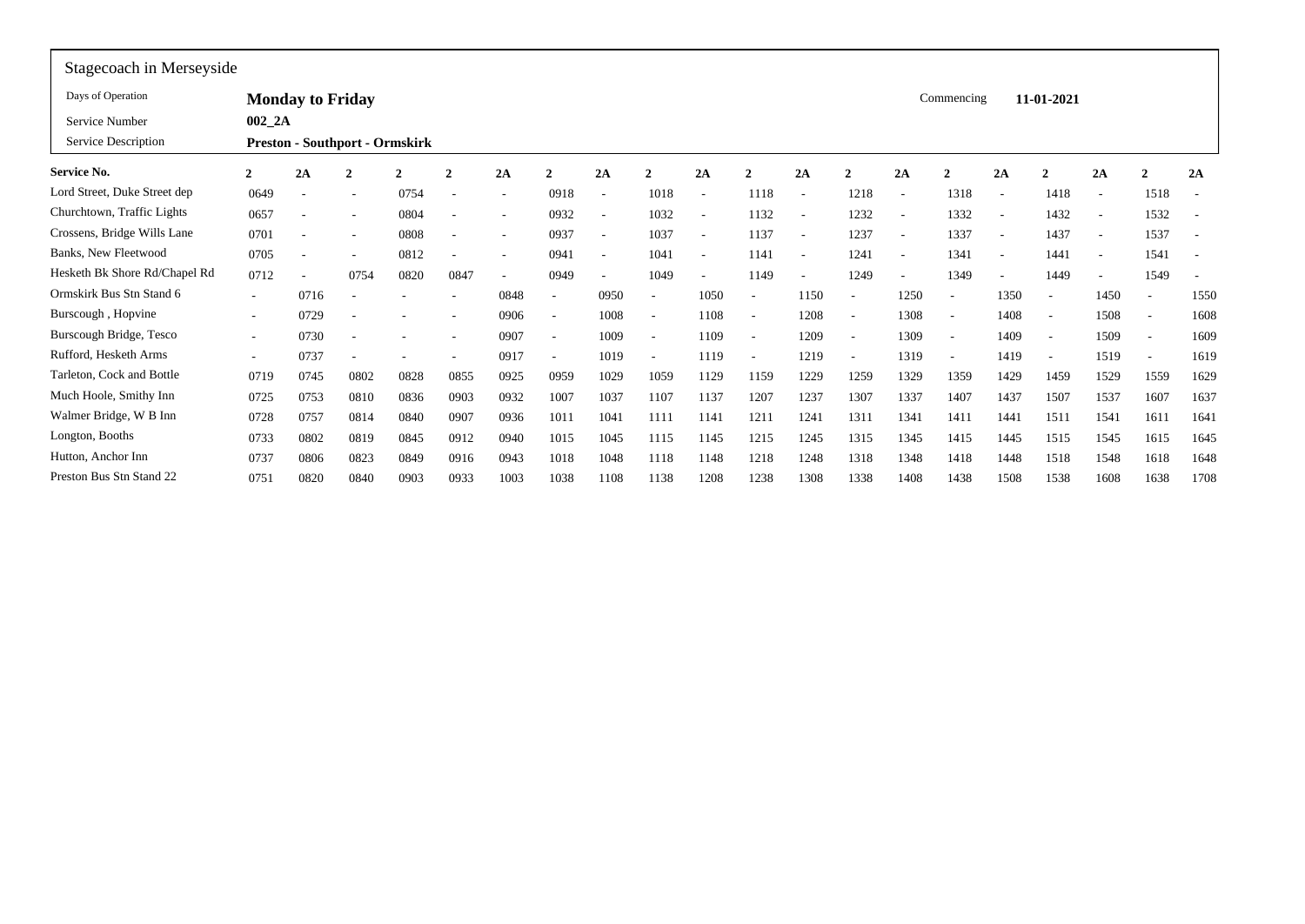| Stagecoach in Merseyside      |              |                          |                                       |        |                          |                          |              |                |                |                |
|-------------------------------|--------------|--------------------------|---------------------------------------|--------|--------------------------|--------------------------|--------------|----------------|----------------|----------------|
| Days of Operation             |              | <b>Monday to Friday</b>  |                                       |        |                          |                          |              |                |                |                |
| Service Number                | $002_2A$     |                          |                                       |        |                          |                          |              |                |                |                |
| Service Description           |              |                          | <b>Preston - Southport - Ormskirk</b> |        |                          |                          |              |                |                |                |
| Service No.                   | $\mathbf{2}$ | 2A                       | 2                                     | 2A     | $\overline{2}$           | 2A                       | $\mathbf{2}$ | $\overline{2}$ | $\overline{2}$ | $\overline{2}$ |
| Lord Street, Duke Street dep  | 1618         | $\sim$                   | 1718                                  | $\sim$ | 1818                     | $\sim$                   | 1904         | 1949           | 2049           | 2234           |
| Churchtown, Traffic Lights    | 1632         | $\sim$                   | 1732                                  | $\sim$ | 1828                     | $\sim$                   | 1913         | 1958           | 2058           | 2243           |
| Crossens, Bridge Wills Lane   | 1637         | $\sim$                   | 1737                                  | $\sim$ | 1833                     | $\sim$                   | 1917         | 2002           | 2102           | 2247           |
| Banks, New Fleetwood          | 1641         | $\overline{\phantom{a}}$ | 1741                                  | $\sim$ | 1837                     | $\sim$                   | 1921         | 2006           | 2106           | 2251           |
| Hesketh Bk Shore Rd/Chapel Rd | 1649         | $\sim$                   | 1749                                  | $\sim$ | 1845                     | $\overline{\phantom{a}}$ | 1929         | 2014           | 2114           | 2259           |
| Ormskirk Bus Stn Stand 6      | $\sim$       | 1650                     | $\qquad \qquad -$                     | 1748   |                          | 1845                     |              |                |                |                |
| Burscough, Hopvine            | $\sim$       | 1708                     | $\overline{\phantom{a}}$              | 1806   | $\sim$                   | 1903                     |              |                |                |                |
| Burscough Bridge, Tesco       | $\sim$       | 1709                     | $\overline{\phantom{a}}$              | 1807   | $\overline{\phantom{a}}$ | 1904                     |              |                |                |                |
| Rufford, Hesketh Arms         | $\sim$       | 1719                     | $\overline{\phantom{a}}$              | 1817   | $\sim$                   | 1914                     |              |                |                |                |
| Tarleton, Cock and Bottle     | 1659         | 1727                     | 1757                                  | 1825   | 1852                     | 1922                     | 1936         | 2021           | 2121           | 2306           |
| Much Hoole, Smithy Inn        | 1707         | 1734                     | 1804                                  | 1832   | 1858                     | 1929                     | 1942         | 2027           | 2127           | 2312           |
| Walmer Bridge, W B Inn        | 1711         | 1738                     | 1808                                  | 1836   | 1901                     | 1933                     | 1945         | 2030           | 2130           | 2315           |
| Longton, Booths               | 1715         | 1742                     | 1812                                  | 1840   | 1905                     | 1937                     | 1949         | 2034           | 2134           | 2319           |
| Hutton, Anchor Inn            | 1718         | 1745                     | 1815                                  | 1843   | 1908                     | 1940                     | 1952         | 2037           | 2137           | 2322           |
| Preston Bus Stn Stand 22      | 1738         | 1805                     | 1835                                  | 1903   | 1921                     | 2000                     | 2005         | 2050           | 2150           | 2335           |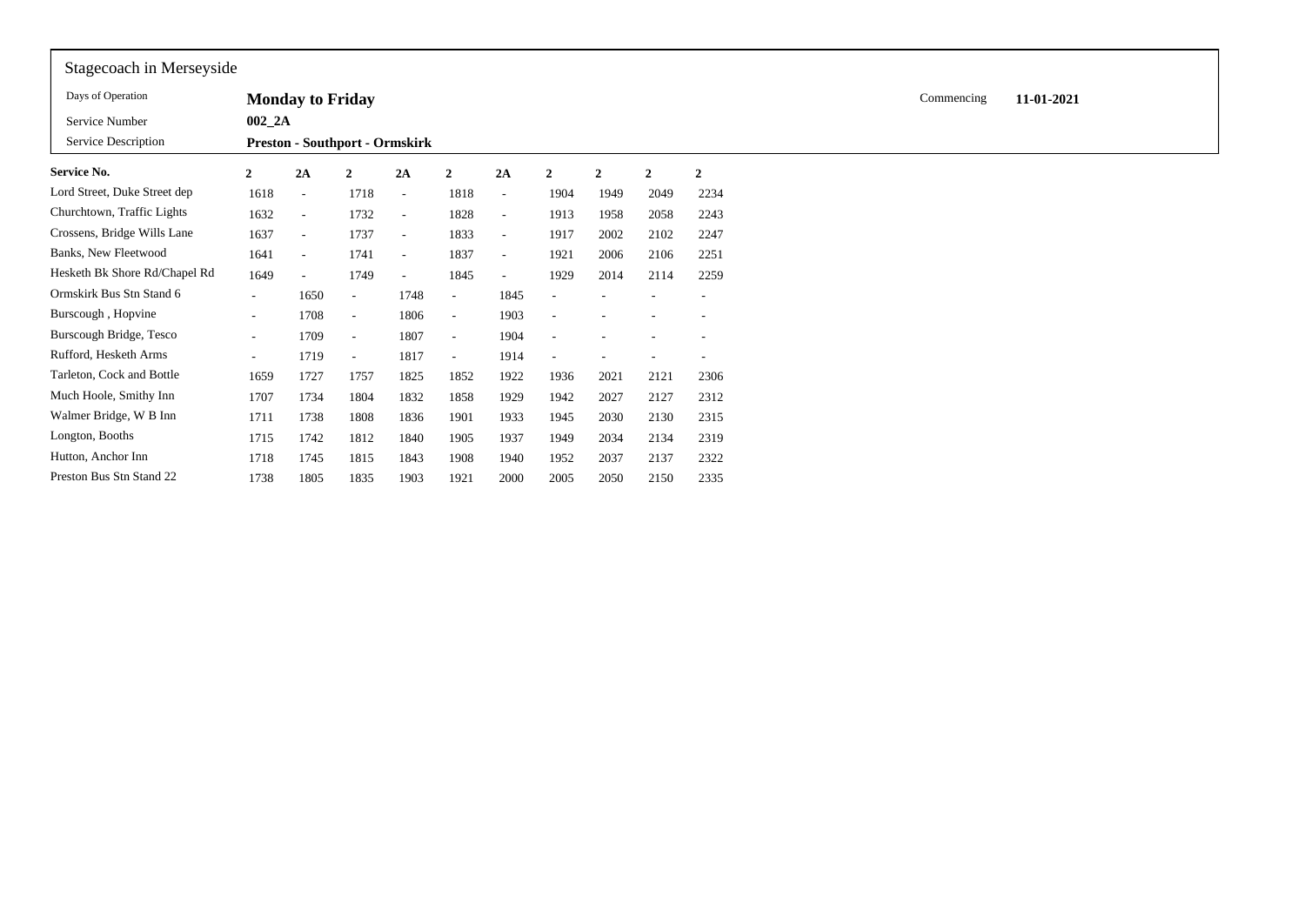| Stagecoach in Merseyside       |                          |                                       |                          |                          |                          |                          |                          |                              |                          |                          |                          |        |                          |                          |                          |                          |                          |                          |                          |                          |
|--------------------------------|--------------------------|---------------------------------------|--------------------------|--------------------------|--------------------------|--------------------------|--------------------------|------------------------------|--------------------------|--------------------------|--------------------------|--------|--------------------------|--------------------------|--------------------------|--------------------------|--------------------------|--------------------------|--------------------------|--------------------------|
| Days of Operation              | <b>Saturday</b>          |                                       |                          |                          |                          |                          |                          |                              |                          |                          |                          |        |                          |                          | Commencing               |                          | 11-01-2021               |                          |                          |                          |
| Service Number                 | $002_2A$                 |                                       |                          |                          |                          |                          |                          |                              |                          |                          |                          |        |                          |                          |                          |                          |                          |                          |                          |                          |
| Service Description            |                          | <b>Preston - Southport - Ormskirk</b> |                          |                          |                          |                          |                          |                              |                          |                          |                          |        |                          |                          |                          |                          |                          |                          |                          |                          |
| Service No.                    | 2A                       |                                       | 2A                       | $\overline{2}$           | $\overline{2}$           | 2A                       | 2                        | 2A                           | 2                        | 2A                       | $\mathcal{D}$            | 2A     |                          | 2A                       | ,                        | 2A                       | 2                        | 2A                       | 2                        | 2A                       |
| Preston Bus Stn Stand 22       | 0610                     | 0640                                  | 0715                     | 0730                     | 0800                     | 0830                     | 0900                     | 0930                         | 1000                     | 1030                     | 1100                     | 1130   | 1200                     | 1230                     | 1300                     | 1330                     | 1400                     | 1430                     | 1500                     | 1530                     |
| <b>Preston Railway Station</b> | 0614                     | 0644                                  | 0719                     | 0734                     | 0806                     | 0836                     | 0906                     | 0936                         | 1006                     | 1036                     | 1106                     | 1136   | 1206                     | 1236                     | 1306                     | 1336                     | 1406                     | 1436                     | 1506                     | 1536                     |
| Penwortham, Library            | 0621                     | 0651                                  | 0726                     | 0741                     | 0812                     | 0842                     | 0912                     | 0942                         | 1012                     | 1042                     | 1112                     | 1142   | 1212                     | 1242                     | 1312                     | 1342                     | 1412                     | 1442                     | 1512                     | 1542                     |
| Hutton, Anchor Inn             | 0625                     | 0655                                  | 0730                     | 0745                     | 0818                     | 0848                     | 0918                     | 0948                         | 1018                     | 1048                     | 1118                     | 1148   | 1218                     | 1248                     | 1318                     | 1348                     | 1418                     | 1448                     | 1518                     | 1548                     |
| Longton, St Andrews Church     | 0628                     | 0658                                  | 0733                     | 0748                     | 0822                     | 0852                     | 0922                     | 0952                         | 1022                     | 1052                     | 1122                     | 1152   | 1222                     | 1252                     | 1322                     | 1352                     | 1422                     | 1452                     | 1522                     | 1552                     |
| Walmer Bridge, W B Inn         | 0632                     | 0702                                  | 0737                     | 0752                     | 0826                     | 0856                     | 0926                     | 0956                         | 1026                     | 1056                     | 1126                     | 1156   | 1226                     | 1256                     | 1326                     | 1356                     | 1426                     | 1456                     | 1526                     | 1556                     |
| Much Hoole Smithy Inn          | 0635                     | 0705                                  | 0740                     | 0755                     | 0830                     | 0900                     | 0930                     | 1000                         | 1030                     | 1100                     | 1130                     | 1200   | 1230                     | 1300                     | 1330                     | 1400                     | 1430                     | 1500                     | 1530                     | 1600                     |
| Tarleton, Cock and Bottle      | 0642                     | $\overline{\phantom{a}}$              | 0747                     |                          | ٠                        | 0908                     | $\overline{\phantom{a}}$ | 1008                         | $\sim$                   | 1108                     | $\overline{\phantom{a}}$ | 1208   | $\overline{\phantom{a}}$ | 1308                     | $\overline{\phantom{a}}$ | 1408                     | $\overline{\phantom{a}}$ | 1508                     | $\overline{\phantom{a}}$ | 1608                     |
| Rufford, Holmeswood Road       | 0650                     | $\overline{\phantom{a}}$              | 0755                     |                          | ٠                        | 0916                     | $\overline{\phantom{a}}$ | 1016                         | $\overline{\phantom{a}}$ | 1116                     | $\overline{\phantom{a}}$ | 1216   | $\overline{\phantom{a}}$ | 1316                     | $\sim$                   | 1416                     | $\overline{\phantom{a}}$ | 1516                     | $\sim$                   | 1616                     |
| Burscough Bridge, Tesco        | 0657                     | $\overline{\phantom{a}}$              | 0802                     | ٠                        | ۰                        | 0923                     | $\overline{\phantom{a}}$ | 1023                         | $\sim$                   | 1123                     | $\overline{\phantom{a}}$ | 1223   | $\overline{\phantom{a}}$ | 1323                     | $\overline{\phantom{a}}$ | 1423                     | $\overline{\phantom{a}}$ | 1523                     | $\sim$                   | 1623                     |
| Burscough Junction Lane Tr Lgt | 0659                     | $\overline{\phantom{a}}$              | 0804                     |                          | ٠                        | 0925                     | $\overline{\phantom{a}}$ | 1025                         |                          | 1125                     |                          | 1225   |                          | 1325                     | $\overline{\phantom{a}}$ | 1425                     | $\overline{\phantom{a}}$ | 1525                     | $\overline{\phantom{a}}$ | 1625                     |
| Ormskirk Bus Stn Stand 6       | 0711                     | $\overline{\phantom{a}}$              | 0816                     | $\overline{\phantom{a}}$ |                          | 0939                     | $\overline{\phantom{a}}$ | 1039                         | $\sim$                   | 1139                     |                          | 1239   |                          | 1339                     | $\overline{\phantom{a}}$ | 1439                     | $\overline{\phantom{a}}$ | 1539                     |                          | 1639                     |
| Tarleton, Opp. Cock & Bottle   | $\sim$                   | 0712                                  |                          | 0802                     | 0838                     |                          | 0938                     | $\qquad \qquad \blacksquare$ | 1038                     |                          | 1138                     |        | 1238                     | $\overline{\phantom{a}}$ | 1338                     | $\overline{\phantom{a}}$ | 1438                     | $\overline{\phantom{a}}$ | 1538                     | $\overline{\phantom{a}}$ |
| Hesketh Bk Shore Rd/Chapel Rd  | $\overline{\phantom{a}}$ |                                       |                          |                          | 0846                     |                          |                          |                              |                          |                          |                          |        |                          |                          |                          |                          |                          |                          |                          | $\overline{\phantom{a}}$ |
| Hesketh Bk Shore Rd/Chapel Rd  | $\overline{\phantom{a}}$ | 0721                                  |                          | 081                      | ٠                        |                          | 0946                     | $\overline{\phantom{a}}$     | 1046                     | $\overline{\phantom{a}}$ | 1146                     | $\sim$ | 1246                     | $\overline{\phantom{a}}$ | 1346                     | $\overline{\phantom{a}}$ | 1446                     | $\overline{\phantom{a}}$ | 1546                     | $\sim$                   |
| Banks, New Fleetwood           | $\sim$                   | 0732                                  | $\overline{\phantom{a}}$ | 0822                     | $\overline{\phantom{a}}$ | $\sim$                   | 0956                     | $\overline{\phantom{a}}$     | 1056                     | $\sim$                   | 1156                     | $\sim$ | 1256                     | $\sim$                   | 1356                     | $\overline{\phantom{a}}$ | 1456                     | $\overline{\phantom{a}}$ | 1556                     | $\overline{\phantom{a}}$ |
| Crossens, Bridge Wills Lane    | $\sim$                   | 0737                                  | $\overline{\phantom{a}}$ | 0827                     | $\overline{\phantom{a}}$ | $\overline{\phantom{a}}$ | 1000                     | $\overline{\phantom{a}}$     | 1100                     | $\sim$                   | 1200                     | $\sim$ | 1300                     | $\sim$                   | 1400                     | $\overline{\phantom{a}}$ | 1500                     | $\overline{\phantom{a}}$ | 1600                     | $\overline{\phantom{a}}$ |
| Lord Street, Duke Street arr   | $\sim$                   | 0750                                  |                          | 0840                     |                          |                          | 1013                     | $\overline{\phantom{a}}$     | 1113                     | $\overline{\phantom{a}}$ | 1213                     | $\sim$ | 1313                     | $\sim$                   | 1413                     | $\overline{\phantom{a}}$ | 1513                     | $\overline{\phantom{a}}$ | 1613                     |                          |
|                                |                          |                                       |                          |                          |                          |                          |                          |                              |                          |                          |                          |        |                          |                          |                          |                          |                          |                          |                          |                          |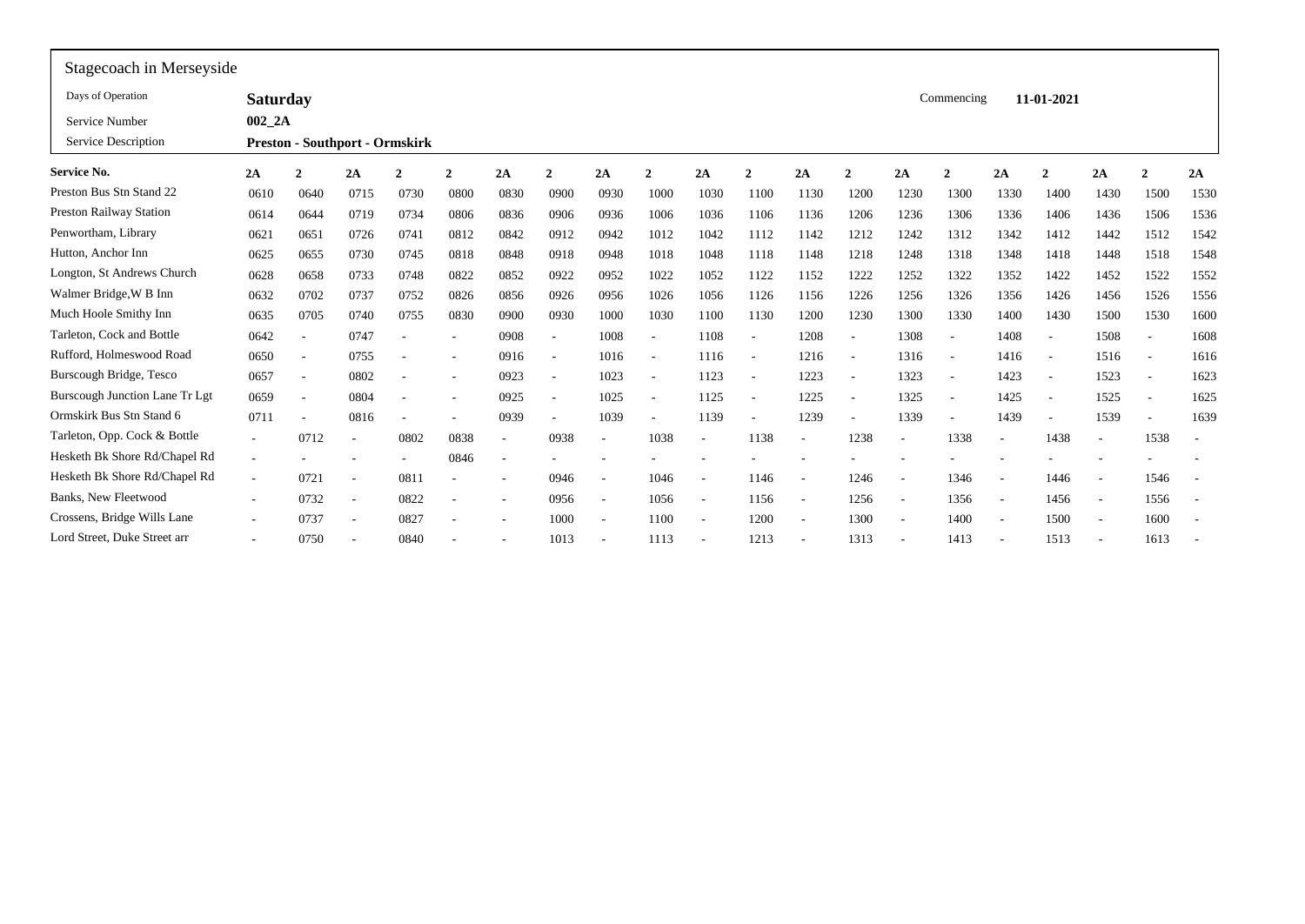| Stagecoach in Merseyside              |                          |                                       |                          |                          |                |                |                          |                          |
|---------------------------------------|--------------------------|---------------------------------------|--------------------------|--------------------------|----------------|----------------|--------------------------|--------------------------|
| Days of Operation                     | <b>Saturday</b>          |                                       |                          |                          |                |                |                          |                          |
| Service Number                        | $002_2A$                 |                                       |                          |                          |                |                |                          |                          |
| Service Description                   |                          | <b>Preston - Southport - Ormskirk</b> |                          |                          |                |                |                          |                          |
| <b>Service No.</b>                    | $\boldsymbol{2}$         | 2A                                    | $\mathbf{2}$             | 2A                       | $\overline{2}$ | $\overline{2}$ | $\mathbf{2}$             | $\overline{2}$           |
| Preston Bus Stn Stand 22              | 1600                     | 1630                                  | 1700                     | 1730                     | 1800           | 1845           | 1945                     | 2130                     |
| Preston Railway Station               | 1606                     | 1636                                  | 1706                     | 1736                     | 1804           | 1849           | 1949                     | 2134                     |
| Penwortham, Library                   | 1612                     | 1642                                  | 1712                     | 1742                     | 1809           | 1855           | 1955                     | 2140                     |
| Hutton, Anchor Inn                    | 1618                     | 1648                                  | 1718                     | 1748                     | 1814           | 1859           | 1959                     | 2144                     |
| Longton, St Andrews Church            | 1622                     | 1652                                  | 1722                     | 1752                     | 1817           | 1902           | 2002                     | 2147                     |
| Walmer Bridge, W B Inn                | 1626                     | 1656                                  | 1726                     | 1756                     | 1821           | 1906           | 2006                     | 2151                     |
| Much Hoole Smithy Inn                 | 1630                     | 1700                                  | 1730                     | 1800                     | 1824           | 1910           | 2010                     | 2155                     |
| Tarleton, Cock and Bottle             | $\sim$                   | 1708                                  | $\overline{\phantom{a}}$ | 1808                     |                |                |                          |                          |
| Rufford, Holmeswood Road              | $\sim$                   | 1716                                  | $\overline{\phantom{a}}$ | 1816                     |                |                |                          |                          |
| Burscough Bridge, Tesco               | $\sim$                   | 1723                                  | $\overline{\phantom{a}}$ | 1823                     |                |                |                          |                          |
| <b>Burscough Junction Lane Tr Lgt</b> | $\sim$                   | 1725                                  | $\overline{\phantom{a}}$ | 1825                     |                |                |                          |                          |
| Ormskirk Bus Stn Stand 6              | $\overline{\phantom{a}}$ | 1739                                  | $\sim$                   | 1839                     |                |                |                          |                          |
| Tarleton, Opp. Cock & Bottle          | 1638                     | $\sim$                                | 1738                     | $\overline{\phantom{a}}$ | 1831           | 1917           | 2017                     | 2202                     |
| Hesketh Bk Shore Rd/Chapel Rd         |                          |                                       |                          |                          |                | ۰.             | $\overline{\phantom{a}}$ | $\overline{\phantom{a}}$ |
| Hesketh Bk Shore Rd/Chapel Rd         | 1646                     | $\sim$                                | 1746                     | $\overline{\phantom{a}}$ | 1838           | 1924           | 2024                     | 2209                     |
| Banks, New Fleetwood                  | 1656                     | $\overline{\phantom{a}}$              | 1756                     | $\overline{\phantom{a}}$ | 1847           | 1933           | 2033                     | 2218                     |
| Crossens, Bridge Wills Lane           | 1700                     | $\sim$                                | 1800                     | $\sim$                   | 1851           | 1937           | 2037                     | 2222                     |
| Lord Street, Duke Street arr          | 1713                     |                                       | 1813                     | $\overline{\phantom{a}}$ | 1903           | 1946           | 2046                     | 2231                     |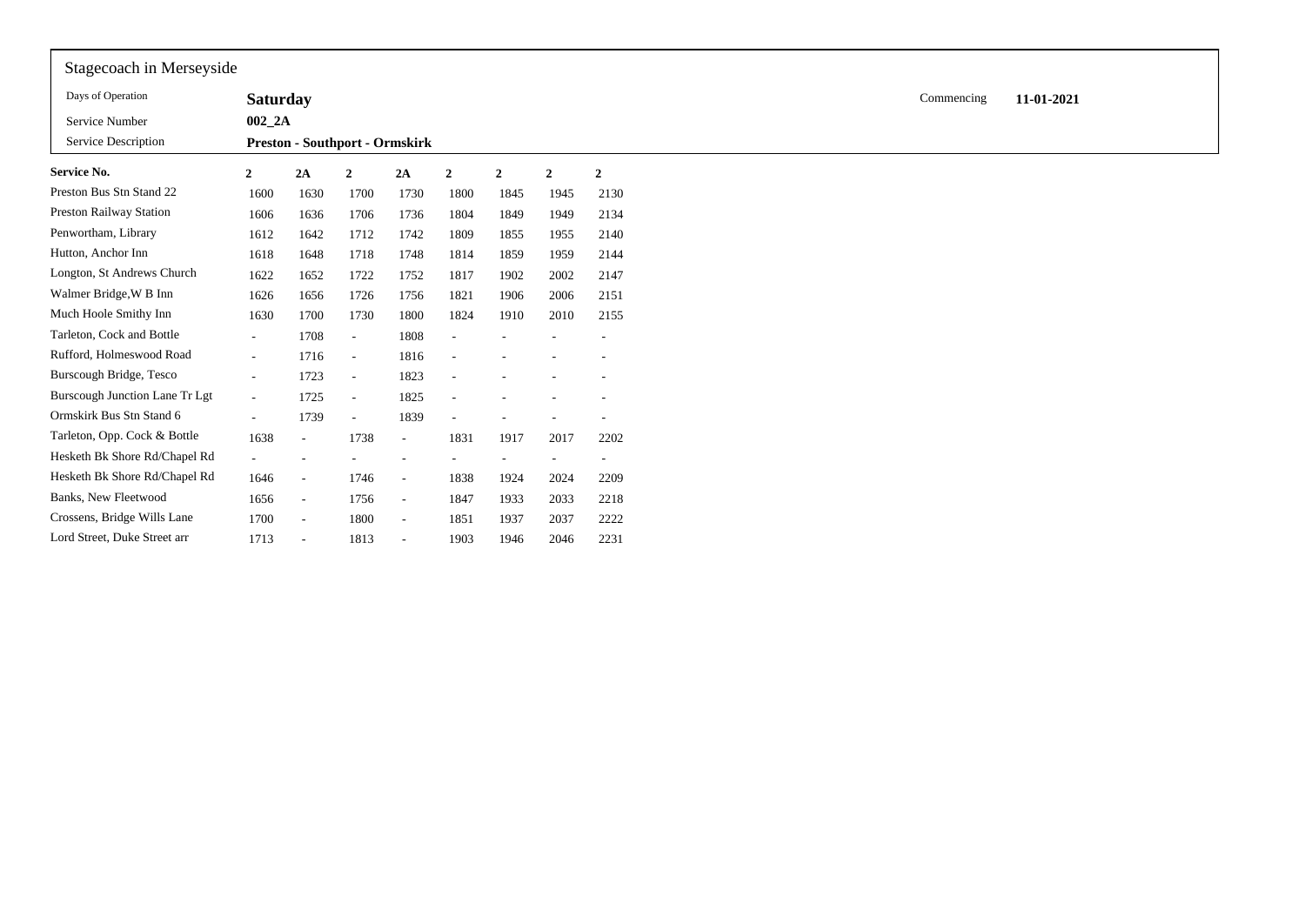| Stagecoach in Merseyside                                                                                                                                                            |                                  |                          |                          |                          |                          |                          |
|-------------------------------------------------------------------------------------------------------------------------------------------------------------------------------------|----------------------------------|--------------------------|--------------------------|--------------------------|--------------------------|--------------------------|
| Days of Operation<br><b>Saturday</b>                                                                                                                                                | Commencing                       |                          | 11-01-2021               |                          |                          |                          |
| $002_2A$<br>Service Number                                                                                                                                                          |                                  |                          |                          |                          |                          |                          |
| Service Description<br><b>Preston - Southport - Ormskirk</b>                                                                                                                        |                                  |                          |                          |                          |                          |                          |
| Service No.<br>2A<br>2A<br>$\mathbf{2}$<br>2A<br>2A<br>2A<br>$\overline{2}$<br>$\overline{2}$<br>$\overline{2}$<br>$\mathbf{2}$<br>$\mathbf{2}$<br>$\mathbf{2}$<br>$\mathbf{2}$     | 2A<br>$\mathbf{2}$               | 2A                       | $\mathbf{2}$             | 2A                       | $\mathbf{\hat{z}}$       | 2A                       |
| Lord Street, Duke Street dep<br>0754<br>0918<br>1018<br>1118<br>1218<br>$\overline{\phantom{a}}$<br>$\overline{\phantom{a}}$                                                        | 1318                             | $\overline{\phantom{a}}$ | 1418                     | $\overline{\phantom{a}}$ | 1518                     | $\overline{\phantom{a}}$ |
| Churchtown, Traffic Lights<br>0804<br>0932<br>1032<br>1132<br>1232<br>$\overline{\phantom{a}}$<br>$\overline{\phantom{a}}$<br>٠                                                     | 1332                             | $\overline{\phantom{a}}$ | 1432                     | ۰                        | 1532                     | $\overline{\phantom{a}}$ |
| Crossens, Bridge Wills Lane<br>0808<br>0937<br>1037<br>1137<br>1237<br>$\overline{\phantom{a}}$<br>$\overline{\phantom{a}}$<br>$\overline{\phantom{a}}$<br>$\overline{\phantom{a}}$ | 1337<br>$\overline{\phantom{a}}$ | $\overline{\phantom{a}}$ | 1437                     | $\overline{\phantom{a}}$ | 1537                     | $\overline{\phantom{a}}$ |
| Banks, New Fleetwood<br>0812<br>0941<br>1041<br>1141<br>1241<br>۰<br>$\overline{\phantom{a}}$<br>$\overline{\phantom{a}}$                                                           | 1341                             | $\overline{\phantom{a}}$ | 1441                     | $\overline{\phantom{a}}$ | 1541                     | $\overline{\phantom{a}}$ |
| Hesketh Bk Shore Rd/Chapel Rd<br>0712<br>0820<br>0847<br>0949<br>1049<br>1149<br>1249<br>0754<br>$\overline{\phantom{a}}$<br>$\overline{\phantom{a}}$                               | 1349                             | $\overline{\phantom{a}}$ | 1449                     | $\overline{\phantom{a}}$ | 1549                     | $\overline{\phantom{0}}$ |
| Ormskirk Bus Stn Stand 6<br>0848<br>0950<br>1050<br>1150<br>0716<br>$\sim$<br>$\overline{\phantom{a}}$                                                                              | 1250                             | 1350                     |                          | 1450                     |                          | 1550                     |
| Burscough, Hopvine<br>0906<br>0729<br>1008<br>1108<br>1208<br>$\overline{\phantom{a}}$<br><b>1</b>                                                                                  | 1308<br>$\overline{a}$           | 1408                     | $\overline{\phantom{a}}$ | 1508                     | $\overline{\phantom{a}}$ | 1608                     |
| Burscough Bridge, Tesco<br>0907<br>0730<br>1009<br>1109<br>1209<br>$\sim$<br><b>1</b>                                                                                               | 1309<br>$\overline{\phantom{a}}$ | 1409                     | $\overline{\phantom{a}}$ | 1509                     | $\overline{\phantom{a}}$ | 1609                     |
| Rufford, Hesketh Arms<br>0917<br>0737<br>1019<br>1219<br>1119<br>$\overline{\phantom{a}}$<br>$\overline{\phantom{a}}$<br>$\overline{\phantom{a}}$<br>$\overline{\phantom{a}}$       | 1319<br>$\overline{\phantom{a}}$ | 1419                     | $\overline{\phantom{a}}$ | 1519                     | $\overline{\phantom{a}}$ | 1619                     |
| Tarleton, Cock and Bottle<br>0925<br>1029<br>1129<br>0719<br>0745<br>0802<br>0828<br>0855<br>0959<br>1059<br>1159<br>1229<br>1259                                                   | 1329<br>1359                     | 1429                     | 1459                     | 1529                     | 1559                     | 1629                     |
| Much Hoole, Smithy Inn<br>0932<br>0725<br>0753<br>0836<br>0903<br>1007<br>1037<br>1107<br>1137<br>1207<br>1237<br>1307<br>0810                                                      | 1337<br>1407                     | 1437                     | 1507                     | 1537                     | 1607                     | 1637                     |
| Walmer Bridge, W B Inn<br>0936<br>1041<br>0728<br>0814<br>0840<br>0907<br>1011<br>1141<br>1211<br>1241<br>1311<br>0757<br>1111                                                      | 1341<br>1411                     | 1441                     | 1511                     | 1541                     | 1611                     | 1641                     |
| Longton, Booths<br>0733<br>0802<br>0819<br>0845<br>0912<br>0940<br>1015<br>1045<br>1115<br>1145<br>1215<br>1245<br>1315                                                             | 1345<br>1415                     | 1445                     | 1515                     | 1545                     | 1615                     | 1645                     |
| Hutton, Anchor Inn<br>0737<br>0806<br>0823<br>0849<br>0916<br>0943<br>1018<br>1048<br>1118<br>1148<br>1218<br>1248<br>1318                                                          | 1348<br>1418                     | 1448                     | 1518                     | 1548                     | 1618                     | 1648                     |
| Preston Bus Stn Stand 22<br>0751<br>1038<br>1208<br>1238<br>1308<br>1338<br>0820<br>0840<br>0903<br>0933<br>1003<br>1108<br>1138                                                    | 1408<br>1438                     | 1508                     | 1538                     | 1608                     | 1638                     | 1708                     |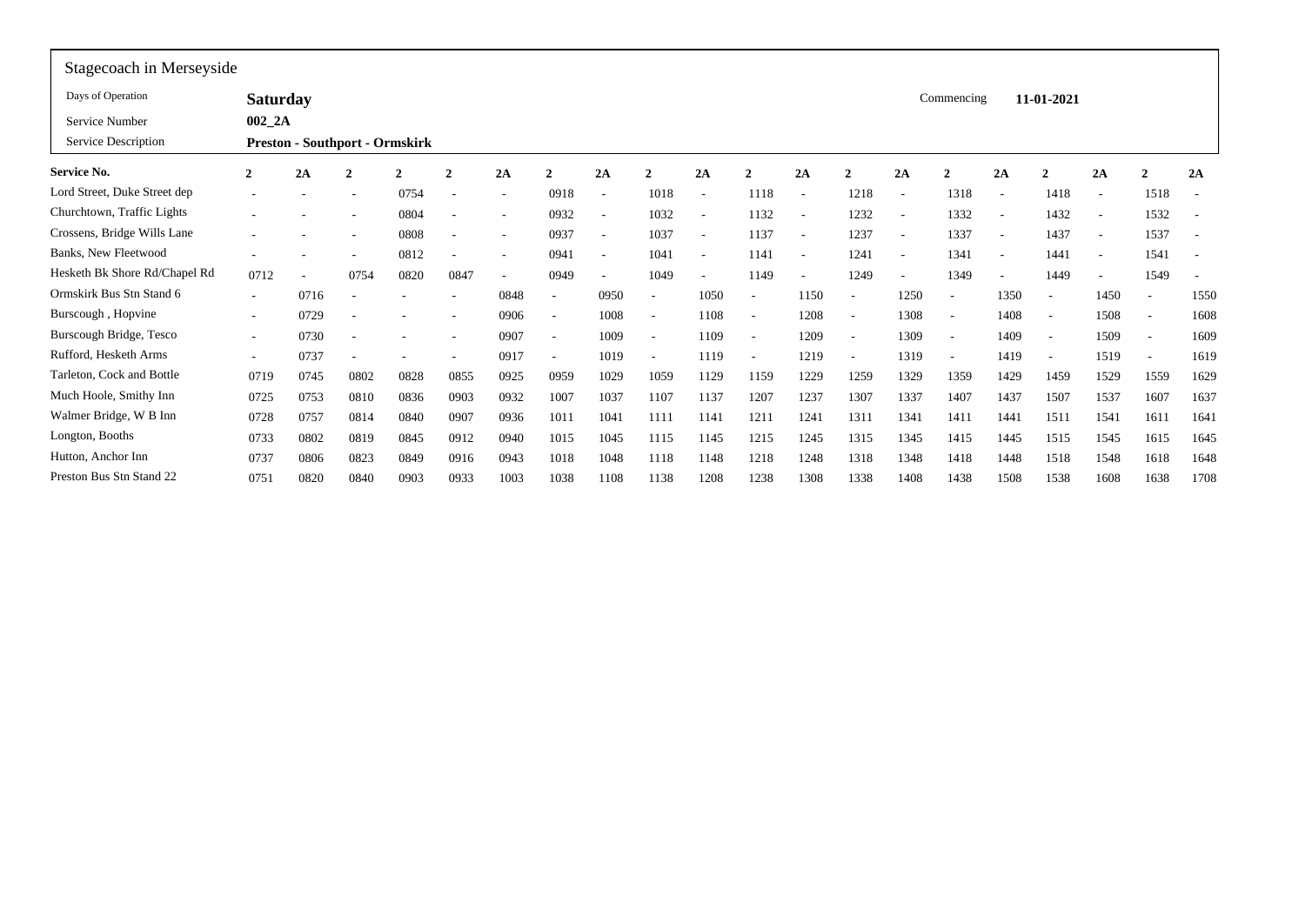| Stagecoach in Merseyside      |                 |                                       |                          |        |                          |                          |                          |                |                |                |            |            |
|-------------------------------|-----------------|---------------------------------------|--------------------------|--------|--------------------------|--------------------------|--------------------------|----------------|----------------|----------------|------------|------------|
| Days of Operation             | <b>Saturday</b> |                                       |                          |        |                          |                          |                          |                |                |                | Commencing | 11-01-2021 |
| Service Number                | $002_2A$        |                                       |                          |        |                          |                          |                          |                |                |                |            |            |
| Service Description           |                 | <b>Preston - Southport - Ormskirk</b> |                          |        |                          |                          |                          |                |                |                |            |            |
| <b>Service No.</b>            | $\mathbf{2}$    | 2A                                    | $\mathbf{2}$             | 2A     | $\mathbf{2}$             | 2A                       | $\mathbf{2}$             | $\overline{2}$ | $\overline{2}$ | $\overline{2}$ |            |            |
| Lord Street, Duke Street dep  | 1618            | $\sim$                                | 1718                     | $\sim$ | 1818                     | $\overline{\phantom{a}}$ | 1904                     | 1949           | 2049           | 2234           |            |            |
| Churchtown, Traffic Lights    | 1632            | $\overline{\phantom{a}}$              | 1732                     | $\sim$ | 1828                     | $\overline{\phantom{0}}$ | 1913                     | 1958           | 2058           | 2243           |            |            |
| Crossens, Bridge Wills Lane   | 1637            | $\overline{\phantom{a}}$              | 1737                     | $\sim$ | 1833                     | $\overline{\phantom{a}}$ | 1917                     | 2002           | 2102           | 2247           |            |            |
| Banks, New Fleetwood          | 1641            | $\overline{\phantom{a}}$              | 1741                     | $\sim$ | 1837                     | $\overline{\phantom{a}}$ | 1921                     | 2006           | 2106           | 2251           |            |            |
| Hesketh Bk Shore Rd/Chapel Rd | 1649            | $\overline{\phantom{a}}$              | 1749                     | $\sim$ | 1845                     | $\overline{\phantom{a}}$ | 1929                     | 2014           | 2114           | 2259           |            |            |
| Ormskirk Bus Stn Stand 6      | $\sim$          | 1650                                  | $\overline{\phantom{a}}$ | 1748   | $\overline{\phantom{a}}$ | 1845                     |                          |                |                |                |            |            |
| Burscough, Hopvine            | $\sim$          | 1708                                  | $\overline{\phantom{a}}$ | 1806   | $\sim$                   | 1903                     |                          |                |                |                |            |            |
| Burscough Bridge, Tesco       | $\sim$          | 1709                                  | $\overline{\phantom{a}}$ | 1807   | $\sim$                   | 1904                     | $\overline{\phantom{a}}$ |                | ۰              |                |            |            |
| Rufford, Hesketh Arms         | $\sim$          | 1719                                  | $\overline{\phantom{a}}$ | 1817   | $\sim$                   | 1914                     |                          |                |                |                |            |            |
| Tarleton, Cock and Bottle     | 1659            | 1727                                  | 1757                     | 1825   | 1852                     | 1922                     | 1936                     | 2021           | 2121           | 2306           |            |            |
| Much Hoole, Smithy Inn        | 1707            | 1734                                  | 1804                     | 1832   | 1858                     | 1929                     | 1942                     | 2027           | 2127           | 2312           |            |            |
| Walmer Bridge, W B Inn        | 1711            | 1738                                  | 1808                     | 1836   | 1901                     | 1933                     | 1945                     | 2030           | 2130           | 2315           |            |            |
| Longton, Booths               | 1715            | 1742                                  | 1812                     | 1840   | 1905                     | 1937                     | 1949                     | 2034           | 2134           | 2319           |            |            |
| Hutton, Anchor Inn            | 1718            | 1745                                  | 1815                     | 1843   | 1908                     | 1940                     | 1952                     | 2037           | 2137           | 2322           |            |            |
| Preston Bus Stn Stand 22      | 1738            | 1805                                  | 1835                     | 1903   | 1921                     | 2000                     | 2005                     | 2050           | 2150           | 2335           |            |            |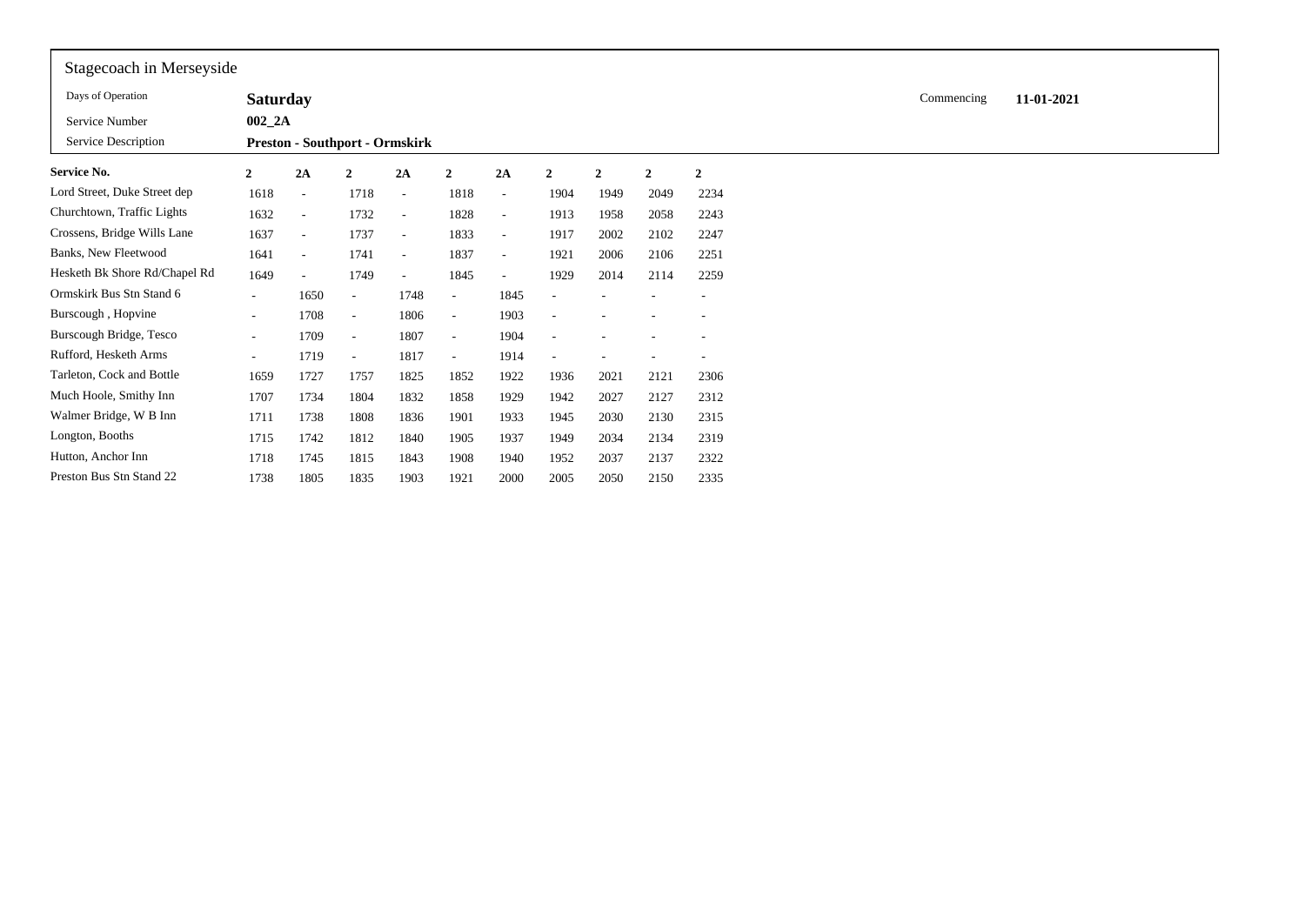| Stagecoach in Merseyside              |                          |                                       |                          |                          |                          |        |                          |                          |                          |                          |                          |        |                          |                          |                          |                          |                          |                          |                |                          |
|---------------------------------------|--------------------------|---------------------------------------|--------------------------|--------------------------|--------------------------|--------|--------------------------|--------------------------|--------------------------|--------------------------|--------------------------|--------|--------------------------|--------------------------|--------------------------|--------------------------|--------------------------|--------------------------|----------------|--------------------------|
| Days of Operation                     | <b>Sunday</b>            |                                       |                          |                          |                          |        |                          |                          |                          |                          |                          |        |                          |                          | Commencing               |                          | 11-01-2021               |                          |                |                          |
| Service Number                        | $002$ $2A$               |                                       |                          |                          |                          |        |                          |                          |                          |                          |                          |        |                          |                          |                          |                          |                          |                          |                |                          |
| Service Description                   |                          | <b>Preston - Southport - Ormskirk</b> |                          |                          |                          |        |                          |                          |                          |                          |                          |        |                          |                          |                          |                          |                          |                          |                |                          |
| <b>Service No.</b>                    | $\overline{2}$           | 2A                                    | ി                        | 2A                       | $\mathbf{2}$             | 2A     | $\overline{2}$           | 2A                       | $\mathbf{2}$             | 2A                       | $\mathbf{2}$             | 2A     | $\mathbf{2}$             | 2A                       | $\mathbf{2}$             | 2A                       | $\overline{2}$           | 2A                       | $\overline{2}$ | $\overline{\mathbf{2}}$  |
| Preston Bus Stn Stand 22              | 0830                     | 0900                                  | 0930                     | 1000                     | 1030                     | 1100   | 1130                     | 1200                     | 1230                     | 1300                     | 1330                     | 1400   | 1430                     | 1500                     | 1530                     | 1600                     | 1630                     | 1700                     | 1730           | 1830                     |
| <b>Preston Railway Station</b>        | 0834                     | 0904                                  | 0934                     | 1004                     | 1034                     | 1104   | 1134                     | 1204                     | 1234                     | 1304                     | 1334                     | 1404   | 1434                     | 1504                     | 1534                     | 1604                     | 1634                     | 1704                     | 1734           | 1834                     |
| Penwortham, Library                   | 0841                     | 0911                                  | 0941                     | 1011                     | 1041                     | 1111   | 1141                     | 1211                     | 1241                     | 1311                     | 1341                     | 1411   | 1441                     | 1511                     | 1541                     | 1611                     | 1641                     | 1711                     | 1741           | 1841                     |
| Hutton, Anchor Inn                    | 0845                     | 0915                                  | 0945                     | 1015                     | 1045                     | 1115   | 1145                     | 1215                     | 1245                     | 1315                     | 1345                     | 1415   | 1445                     | 1515                     | 1545                     | 1615                     | 1645                     | 1715                     | 1745           | 1845                     |
| Longton, St Andrews Church            | 0848                     | 0918                                  | 0948                     | 1018                     | 1048                     | 1118   | 1148                     | 1218                     | 1248                     | 1318                     | 1348                     | 1418   | 1448                     | 1518                     | 1548                     | 1618                     | 1648                     | 1718                     | 1748           | 1848                     |
| Walmer Bridge, W B Inn                | 0852                     | 0922                                  | 0952                     | 1022                     | 1052                     | 1122   | 1152                     | 1222                     | 1252                     | 1322                     | 1352                     | 1422   | 1452                     | 1522                     | 1552                     | 1622                     | 1652                     | 1722                     | 1752           | 1852                     |
| Much Hoole Smithy Inn                 | 0855                     | 0925                                  | 0955                     | 1025                     | 1055                     | 1125   | 1155                     | 1225                     | 1255                     | 1325                     | 1355                     | 1425   | 1455                     | 1525                     | 1555                     | 1625                     | 1655                     | 1725                     | 1755           | 1855                     |
| Tarleton, Cock and Bottle             | $\overline{\phantom{a}}$ | 0932                                  | $\overline{\phantom{a}}$ | 1032                     | $\overline{\phantom{a}}$ | 1132   | $\overline{\phantom{a}}$ | 1232                     |                          | 1332                     | $\overline{\phantom{a}}$ | 1432   | $\overline{\phantom{a}}$ | 1532                     | $\overline{\phantom{a}}$ | 1632                     | $\overline{\phantom{a}}$ | 1732                     |                | $\overline{\phantom{a}}$ |
| Rufford, Holmeswood Road              | $\overline{\phantom{a}}$ | 0940                                  | $\overline{\phantom{a}}$ | 1040                     | $\overline{\phantom{a}}$ | 1140   |                          | 1240                     |                          | 1340                     |                          | 1440   |                          | 1540                     | $\overline{\phantom{a}}$ | 1640                     | $\overline{\phantom{a}}$ | 1740                     |                | $\overline{\phantom{a}}$ |
| Burscough Bridge, Tesco               | $\sim$                   | 0947                                  | $\overline{\phantom{a}}$ | 1047                     | $\overline{\phantom{a}}$ | 1147   | $\overline{\phantom{a}}$ | 1247                     |                          | 1347                     | $\overline{\phantom{a}}$ | 1447   | $\overline{\phantom{a}}$ | 1547                     | $\overline{\phantom{a}}$ | 1647                     | $\overline{\phantom{a}}$ | 1747                     |                |                          |
| <b>Burscough Junction Lane Tr Lgt</b> | $\tilde{\phantom{a}}$    | 0949                                  | $\overline{\phantom{a}}$ | 1049                     | $\overline{\phantom{a}}$ | 1149   |                          | 1249                     |                          | 1349                     | $\overline{\phantom{a}}$ | 1449   | $\overline{\phantom{a}}$ | 1549                     | $\overline{\phantom{a}}$ | 1649                     | $\sim$                   | 1749                     |                | $\overline{\phantom{a}}$ |
| Ormskirk Bus Stn Stand 6              | $\overline{\phantom{a}}$ | 1001                                  | $\overline{\phantom{a}}$ | 1101                     | $\overline{\phantom{a}}$ | 1201   | $\overline{\phantom{a}}$ | 1301                     | $\overline{\phantom{a}}$ | 1401                     |                          | 1501   | $\overline{\phantom{a}}$ | 1601                     | $\overline{\phantom{a}}$ | 1701                     | $\overline{\phantom{a}}$ | 1801                     |                |                          |
| Tarleton, Opp. Cock & Bottle          | 0902                     |                                       | 1002                     | $\overline{\phantom{a}}$ | 1102                     | $\sim$ | 1202                     | $\overline{\phantom{0}}$ | 1302                     | $\overline{\phantom{a}}$ | 1402                     |        | 1502                     |                          | 1602                     | $\overline{\phantom{a}}$ | 1702                     | $\sim$                   | 1802           | 1902                     |
| Hesketh Bk Shore Rd/Chapel Rd         | 0911                     | $\overline{\phantom{a}}$              | 1011                     | $\overline{\phantom{a}}$ | 1111                     |        | 1211                     | $\overline{\phantom{a}}$ | 1311                     | $\overline{\phantom{a}}$ | 1411                     | $\sim$ | 1511                     |                          | 1611                     | $\overline{\phantom{a}}$ | 1711                     | $\overline{\phantom{a}}$ | 1811           | 1911                     |
| <b>Banks, New Fleetwood</b>           | 0922                     | $\sim$                                | 1022                     | $\sim$                   | 1122                     | $\sim$ | 1222                     | $\overline{\phantom{a}}$ | 1322                     | $\sim$                   | 1422                     | $\sim$ | 1522                     | $\sim$                   | 1622                     | $\overline{\phantom{a}}$ | 1722                     | $\overline{\phantom{a}}$ | 1822           | 1922                     |
| Crossens, Bridge Wills Lane           | 0927                     | $\sim$                                | 1027                     | $\sim$                   | 1127                     | $\sim$ | 1227                     | $\sim$                   | 1327                     | $\sim$                   | 1427                     | $\sim$ | 1527                     | $\overline{\phantom{a}}$ | 1627                     | $\overline{a}$           | 1727                     | $\overline{\phantom{a}}$ | 1827           | 1927                     |
| Lord Street, Duke Street arr          | 0940                     |                                       | 1040                     | $\overline{\phantom{a}}$ | 1140                     |        | 1240                     |                          | 1340                     |                          | 1440                     |        | 1540                     |                          | 1640                     | $\overline{\phantom{a}}$ | 1740                     |                          | 1840           | 1940                     |
|                                       |                          |                                       |                          |                          |                          |        |                          |                          |                          |                          |                          |        |                          |                          |                          |                          |                          |                          |                |                          |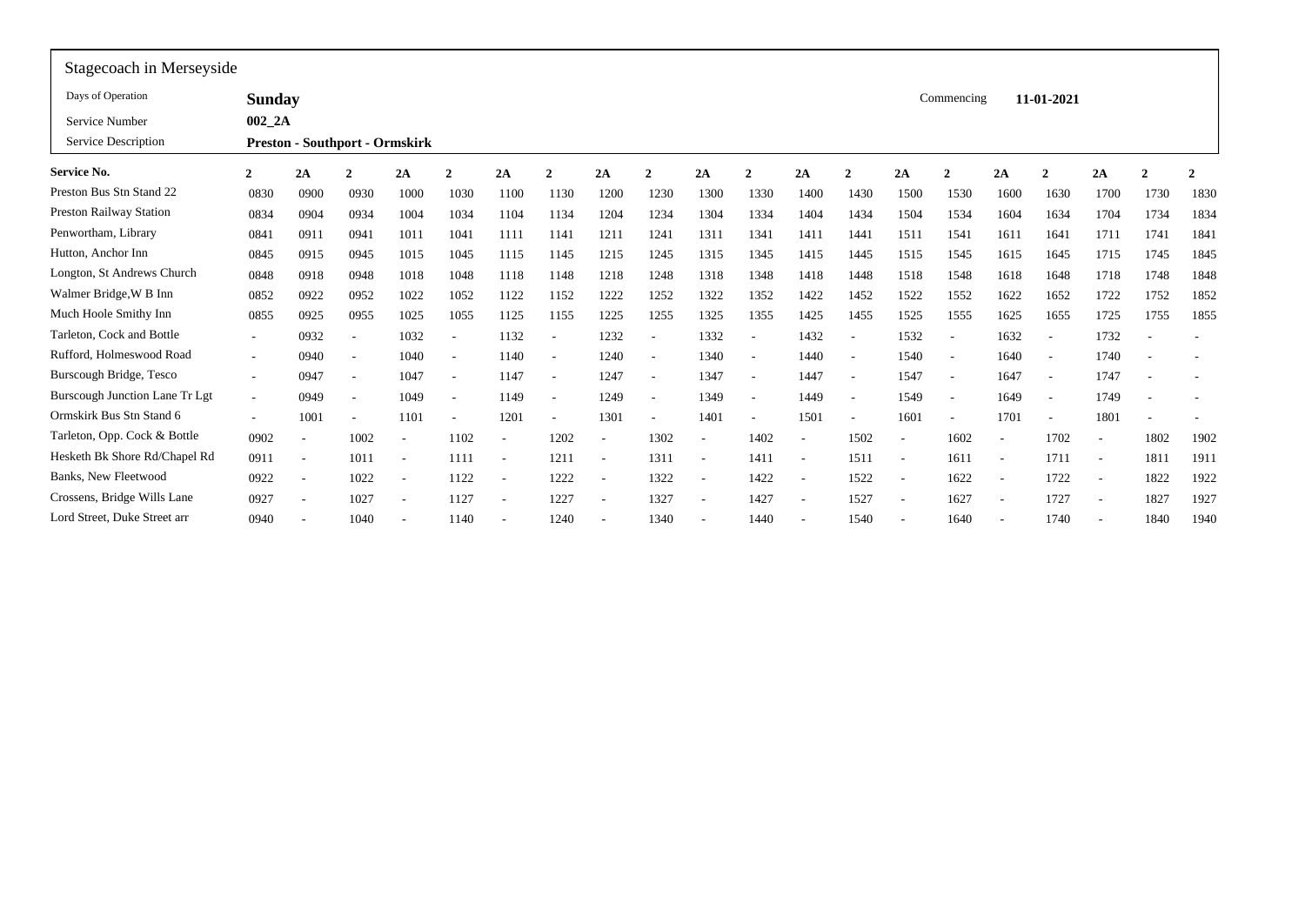| Stagecoach in Merseyside       |                |                                       |            |            |
|--------------------------------|----------------|---------------------------------------|------------|------------|
| Days of Operation              | <b>Sunday</b>  |                                       | Commencing | 11-01-2021 |
| Service Number                 | $002_2A$       |                                       |            |            |
| Service Description            |                | <b>Preston - Southport - Ormskirk</b> |            |            |
| <b>Service No.</b>             | $\overline{2}$ | $\overline{2}$                        |            |            |
| Preston Bus Stn Stand 22       | 1930           | 2030                                  |            |            |
| Preston Railway Station        | 1934           | 2034                                  |            |            |
| Penwortham, Library            | 1941           | 2041                                  |            |            |
| Hutton, Anchor Inn             | 1945           | 2045                                  |            |            |
| Longton, St Andrews Church     | 1948           | 2048                                  |            |            |
| Walmer Bridge, W B Inn         | 1952           | 2052                                  |            |            |
| Much Hoole Smithy Inn          | 1955           | 2055                                  |            |            |
| Tarleton, Cock and Bottle      | Ξ.             | $\overline{\phantom{a}}$              |            |            |
| Rufford, Holmeswood Road       |                | $\overline{\phantom{a}}$              |            |            |
| Burscough Bridge, Tesco        |                |                                       |            |            |
| Burscough Junction Lane Tr Lgt |                |                                       |            |            |
| Ormskirk Bus Stn Stand 6       | ۰              | $\overline{\phantom{a}}$              |            |            |
| Tarleton, Opp. Cock & Bottle   | 2002           | 2102                                  |            |            |
| Hesketh Bk Shore Rd/Chapel Rd  | 2011           | 2111                                  |            |            |
| Banks, New Fleetwood           | 2022           | 2122                                  |            |            |
| Crossens, Bridge Wills Lane    | 2027           | 2127                                  |            |            |
| Lord Street, Duke Street arr   | 2040           | 2140                                  |            |            |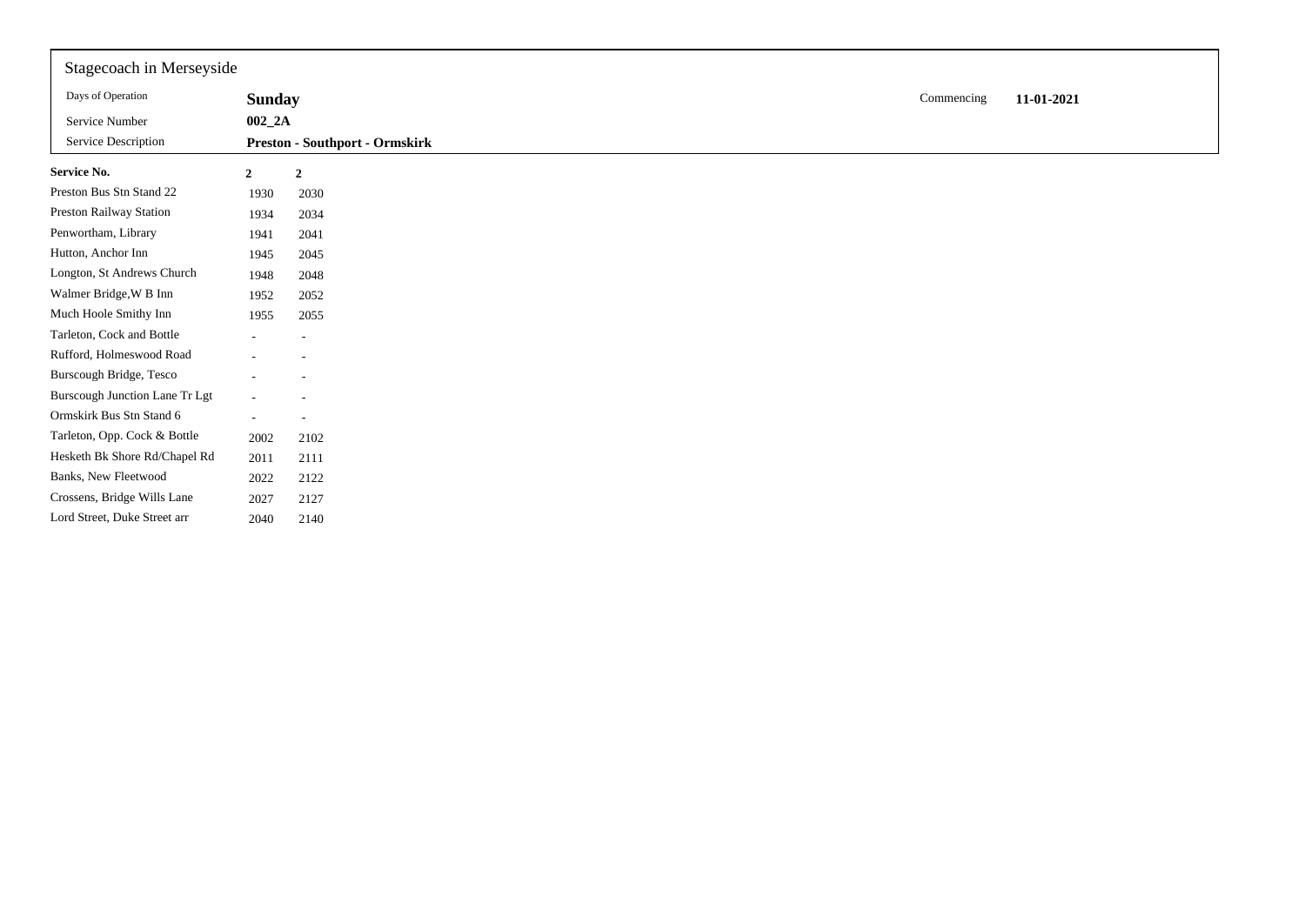| Stagecoach in Merseyside      |                          |                          |                                       |                          |                          |                          |                          |                          |      |                          |        |                          |                          |              |                          |                          |                          |                          |                          |                          |
|-------------------------------|--------------------------|--------------------------|---------------------------------------|--------------------------|--------------------------|--------------------------|--------------------------|--------------------------|------|--------------------------|--------|--------------------------|--------------------------|--------------|--------------------------|--------------------------|--------------------------|--------------------------|--------------------------|--------------------------|
| Days of Operation             | <b>Sunday</b>            |                          |                                       |                          |                          |                          |                          |                          |      |                          |        |                          |                          |              | Commencing               |                          | 11-01-2021               |                          |                          |                          |
| Service Number                | $002_2A$                 |                          |                                       |                          |                          |                          |                          |                          |      |                          |        |                          |                          |              |                          |                          |                          |                          |                          |                          |
| Service Description           |                          |                          | <b>Preston - Southport - Ormskirk</b> |                          |                          |                          |                          |                          |      |                          |        |                          |                          |              |                          |                          |                          |                          |                          |                          |
| <b>Service No.</b>            | 2A                       | ຳ                        | 2A                                    | $\overline{2}$           | 2A                       | $\mathbf{2}$             | 2A                       |                          | 2A   | $\mathbf{2}$             | 2A     | $\mathbf{2}$             | 2A                       | <sup>-</sup> | 2A                       | $\mathcal{D}$            | 2A                       | $\mathcal{D}$            | 2A                       | $\overline{\mathbf{2}}$  |
| Lord Street, Duke Street dep  | ۰.                       | 0945                     | $\overline{\phantom{a}}$              | 1045                     | $\overline{\phantom{a}}$ | 1145                     | $\overline{\phantom{a}}$ | 1245                     |      | 1345                     | $\sim$ | 1445                     |                          | 1545         | $\overline{\phantom{a}}$ | 1645                     | $\overline{\phantom{a}}$ | 1745                     | $\sim$                   | 1845                     |
| Churchtown, Traffic Lights    | $\sim$                   | 0957                     |                                       | 1057                     | $\overline{\phantom{a}}$ | 1157                     |                          | 1257                     |      | 1357                     |        | 1457                     |                          | 1557         | $\overline{\phantom{a}}$ | 1657                     | $\overline{\phantom{a}}$ | 1757                     | $\overline{\phantom{a}}$ | 1857                     |
| Crossens, Bridge Wills Lane   | $\overline{\phantom{a}}$ | 1001                     | $\overline{\phantom{a}}$              | 1101                     | $\overline{\phantom{a}}$ | 1201                     | $\overline{\phantom{a}}$ | 1301                     |      | 1401                     | $\sim$ | 1501                     | <b>1</b>                 | 1601         | $\overline{a}$           | 1701                     | $\overline{\phantom{a}}$ | 1801                     | $\sim$                   | 1901                     |
| Banks, New Fleetwood          | $\overline{\phantom{a}}$ | 1005                     | $\overline{\phantom{a}}$              | 1105                     | $\overline{\phantom{a}}$ | 1205                     | $\overline{\phantom{a}}$ | 1305                     |      | 1405                     |        | 1505                     | $\overline{\phantom{a}}$ | 1605         | $\overline{\phantom{a}}$ | 1705                     | $\overline{\phantom{a}}$ | 1805                     | $\overline{\phantom{a}}$ | 1905                     |
| Hesketh Bk Shore Rd/Chapel Rd | $\overline{\phantom{a}}$ | 1013                     | $\overline{\phantom{a}}$              | 1113                     | $\overline{\phantom{a}}$ | 1213                     | $\overline{\phantom{a}}$ | 1313                     |      | 1413                     |        | 1513                     |                          | 1613         | $\overline{\phantom{a}}$ | 1713                     | $\overline{\phantom{a}}$ | 1813                     |                          | 1913                     |
| Ormskirk Bus Stn Stand 6      | 0922                     |                          | 1022                                  |                          | 1122                     |                          | 1222                     | $\overline{\phantom{a}}$ | 1322 |                          | 1422   |                          | 1522                     |              | 1622                     | $\overline{\phantom{a}}$ | 1722                     | $\overline{\phantom{a}}$ | 1812                     | $\sim$                   |
| Burscough, Hopvine            | 0930                     | <b>.</b>                 | 1030                                  | $\overline{\phantom{a}}$ | 1130                     | $\overline{\phantom{a}}$ | 1230                     | $\overline{\phantom{a}}$ | 1330 | $\overline{\phantom{a}}$ | 1430   | $\overline{\phantom{a}}$ | 1530                     |              | 1630                     | $\overline{\phantom{a}}$ | 1730                     | $\overline{\phantom{a}}$ | 1820                     | $\overline{\phantom{a}}$ |
| Burscough Bridge, Tesco       | 0931                     | $\sim$                   | 1031                                  | $\sim$                   | 1131                     | $\sim$                   | 1231                     | $\overline{\phantom{a}}$ | 1331 | $\overline{\phantom{a}}$ | 1431   | $\overline{\phantom{a}}$ | 1531                     |              | 1631                     | $\overline{\phantom{a}}$ | 1731                     | $\overline{\phantom{a}}$ | 1821                     | $\sim$                   |
| Rufford, Hesketh Arms         | 0941                     | $\overline{\phantom{a}}$ | 1041                                  | $\overline{\phantom{a}}$ | 1141                     | $\overline{\phantom{a}}$ | 1241                     | $\overline{\phantom{a}}$ | 1341 | $\overline{\phantom{a}}$ | 1441   |                          | 1541                     |              | 1641                     | $\overline{\phantom{a}}$ | 1741                     | $\overline{\phantom{a}}$ | 1831                     | $\overline{\phantom{a}}$ |
| Tarleton, Cock and Bottle     | 0951                     | 1021                     | 1051                                  | 1121                     | 1151                     | 1221                     | 1251                     | 1321                     | 1351 | 1421                     | 1451   | 1521                     | 1551                     | 1621         | 1651                     | 1721                     | 1751                     | 1821                     | 1841                     | 1921                     |
| Much Hoole, Smithy Inn        | 0958                     | 1028                     | 1058                                  | 1128                     | 1158                     | 1228                     | 1258                     | 1328                     | 1358 | 1428                     | 1458   | 1528                     | 1558                     | 1628         | 1658                     | 1728                     | 1758                     | 1828                     | 1848                     | 1928                     |
| Walmer Bridge, W B Inn        | 1002                     | 1032                     | 1102                                  | 1132                     | 1202                     | 1232                     | 1302                     | 1332                     | 1402 | 1432                     | 1502   | 1532                     | 1602                     | 1632         | 1702                     | 1732                     | 1802                     | 1832                     | 1852                     | 1932                     |
| Longton, Booths               | 1006                     | 1036                     | 1106                                  | 1136                     | 1206                     | 1236                     | 1306                     | 1336                     | 1406 | 1436                     | 1506   | 1536                     | 1606                     | 1636         | 1706                     | 1736                     | 1806                     | 1836                     | 1856                     | 1936                     |
| Hutton, Anchor Inn            | 1009                     | 1039                     | 1109                                  | 1139                     | 1209                     | 1239                     | 1309                     | 1339                     | 1409 | 1439                     | 1509   | 1539                     | 1609                     | 1639         | 1709                     | 1739                     | 1809                     | 1839                     | 1859                     | 1939                     |
| Preston Bus Stn Stand 22      | 1025                     | 1055                     | 1125                                  | 1155                     | 1225                     | 1255                     | 1325                     | 1355                     | 1425 | 1455                     | 1525   | 1555                     | 1625                     | 1655         | 1725                     | 1755                     | 1825                     | 1855                     | 1915                     | 1955                     |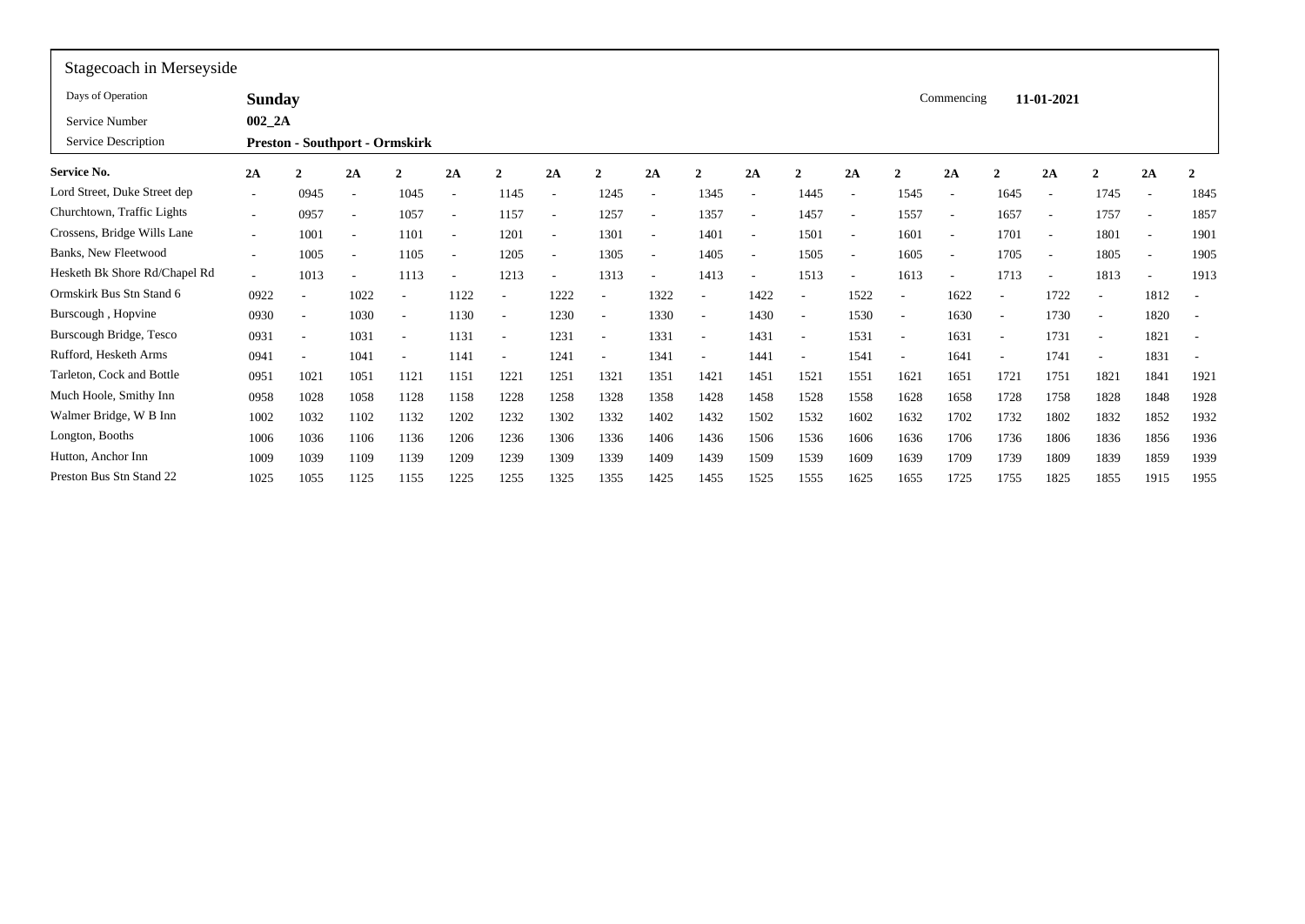| Stagecoach in Merseyside      |                |                          |                                       |            |            |
|-------------------------------|----------------|--------------------------|---------------------------------------|------------|------------|
| Days of Operation             | <b>Sunday</b>  |                          |                                       | Commencing | 11-01-2021 |
| Service Number                | $002_2A$       |                          |                                       |            |            |
| Service Description           |                |                          | <b>Preston - Southport - Ormskirk</b> |            |            |
| Service No.                   | $\overline{2}$ | $\mathbf{2}$             | $\overline{2}$                        |            |            |
| Lord Street, Duke Street dep  | 1945           | 2045                     | 2145                                  |            |            |
| Churchtown, Traffic Lights    | 1953           | 2053                     | 2153                                  |            |            |
| Crossens, Bridge Wills Lane   | 1957           | 2057                     | 2157                                  |            |            |
| Banks, New Fleetwood          | 2001           | 2101                     | 2201                                  |            |            |
| Hesketh Bk Shore Rd/Chapel Rd | 2009           | 2109                     | 2209                                  |            |            |
| Ormskirk Bus Stn Stand 6      | $\sim$         | $\overline{\phantom{a}}$ | $\overline{\phantom{a}}$              |            |            |
| Burscough, Hopvine            |                |                          | $\overline{a}$                        |            |            |
| Burscough Bridge, Tesco       |                |                          | $\overline{\phantom{a}}$              |            |            |
| Rufford, Hesketh Arms         |                |                          |                                       |            |            |
| Tarleton, Cock and Bottle     | 2016           | 2116                     | 2216                                  |            |            |
| Much Hoole, Smithy Inn        | 2023           | 2123                     | 2223                                  |            |            |
| Walmer Bridge, W B Inn        | 2026           | 2126                     | 2226                                  |            |            |
| Longton, Booths               | 2029           | 2129                     | 2229                                  |            |            |
| Hutton, Anchor Inn            | 2032           | 2132                     | 2232                                  |            |            |
| Preston Bus Stn Stand 22      | 2045           | 2145                     | 2245                                  |            |            |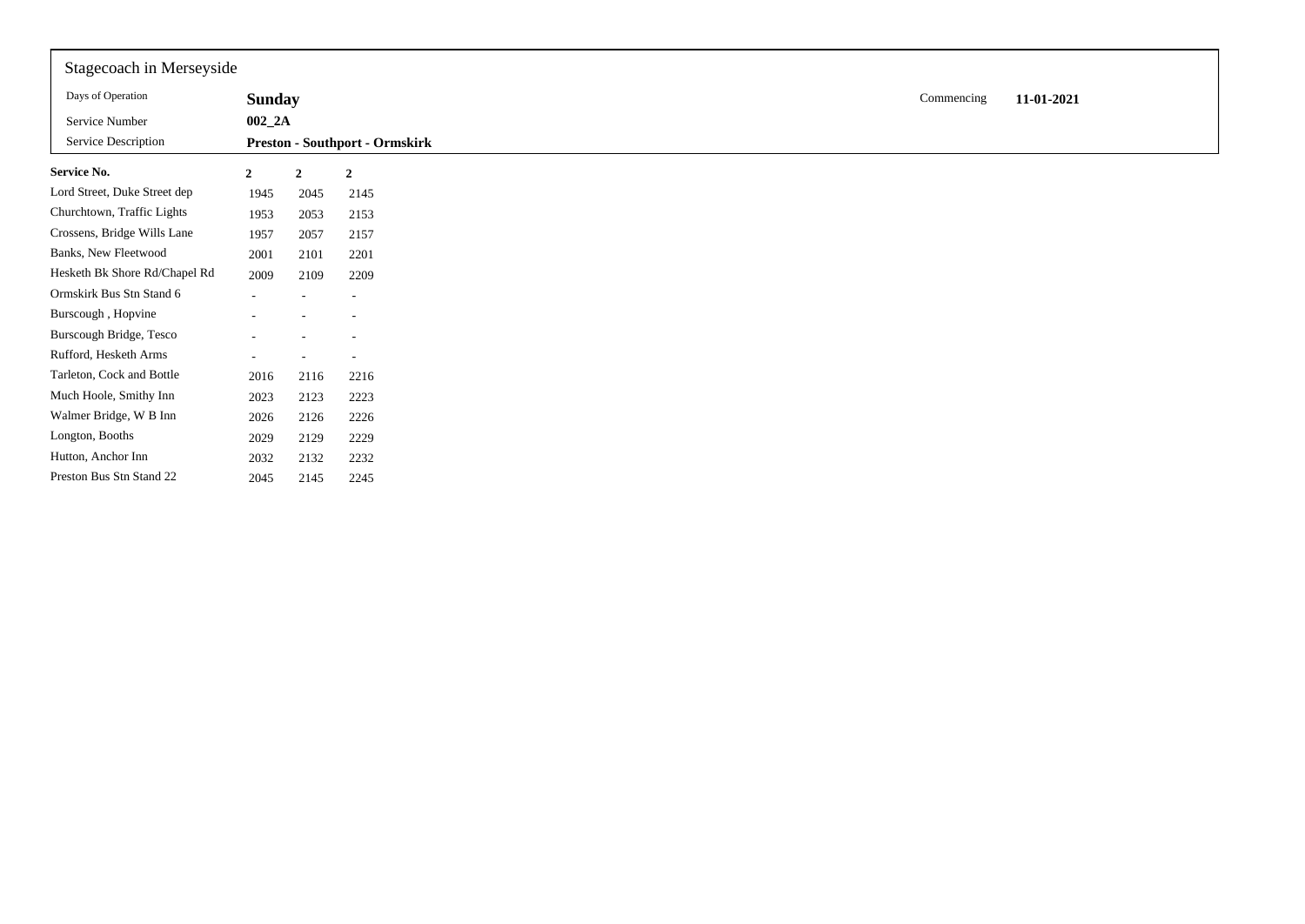| Stagecoach in Merseyside |      |                         |                                         |      |      |      |      |      |      |      |                         |      |      |              |            |      |            |      |      |      |
|--------------------------|------|-------------------------|-----------------------------------------|------|------|------|------|------|------|------|-------------------------|------|------|--------------|------------|------|------------|------|------|------|
| Days of Operation        |      | <b>Monday to Friday</b> |                                         |      |      |      |      |      |      |      |                         |      |      |              | Commencing |      | 11-01-2021 |      |      |      |
| Service Number           | 003  |                         |                                         |      |      |      |      |      |      |      |                         |      |      |              |            |      |            |      |      |      |
| Service Description      |      |                         | <b>Preston - Penwortham (Kingsfold)</b> |      |      |      |      |      |      |      |                         |      |      |              |            |      |            |      |      |      |
| <b>Service No.</b>       | 3    | 3                       | 3                                       | 3    | 3    | 3    | 3    | 3    | 3    | 3    | $\overline{\mathbf{3}}$ | 3    | 3    |              | 3          | 3    | 3          | 3    | 3    | 3    |
| Preston Bus Stn Stand 21 | 0540 | 0620                    | 0700                                    | 0730 | 0800 | 0812 | 0824 | 0836 | 0848 | 0900 | 0912                    | 0924 | 0936 | 0948         | 1000       | 1012 | 1024       | 1036 | 1048 | 1100 |
| Preston Rail Stn         | 0543 | 0623                    | 0703                                    | 0734 | 0804 | 0816 | 0828 | 0840 | 0852 | 0904 | 0916                    | 0928 | 0940 | 0952         | 1004       | 1016 | 1028       | 1040 | 1052 | 1104 |
| Penwortham, Library      | 0547 | 0627                    | 0709                                    | 0740 | 0811 | 0823 | 0835 | 0847 | 0859 | 0911 | 0923                    | 0935 | 0947 | 0959         | 1011       | 1023 | 1035       | 1047 | 1059 | 1111 |
| Pope Lane, The Shampan   | 0552 | 0632                    | 0714                                    | 0747 | 0819 | 0831 | 0843 | 0855 | 0907 | 0919 | 0931                    | 0943 | 0955 | 1007         | 1019       | 1031 | 1043       | 1055 | 1107 | 1119 |
| Penwortham, Black Bull   | 0600 | 0640                    | 0722                                    | 0757 | 0830 | 0842 | 0854 | 0906 | 0918 | 0930 | 0942                    | 0954 | 1006 | 1018         | 1030       | 1042 | 1054       | 1106 | 1118 | 1130 |
| Penwortham Library       | 0606 | 0646                    | 0728                                    | 0802 | 0836 | 0848 | 0900 | 0912 | 0924 | 0936 | 0948                    | 1000 | 1012 | 1024         | 1036       | 1048 | 1100       | 1112 | 1124 | 1136 |
| Preston Bus Stn Stand 21 | 0615 | 0655                    | 0740                                    | 0815 | 0849 | 0901 | 0913 | 0925 | 0937 | 0949 | 1001                    | 1013 | 1025 | 1037         | 1049       | 1101 | 1113       | 1125 | 1137 | 1149 |
| <b>Service No.</b>       | 3    | $\mathbf 3$             | 3                                       | 3    | 3    | 3    | 3    | 3    | 3    | 3    | 3                       | 3    | 3    | $\mathbf{a}$ | 3          | 3    | 3          | 3    | 3    | 3    |
| Preston Bus Stn Stand 21 | 1112 | 1124                    | 1136                                    | 1148 | 1200 | 1212 | 1224 | 1236 | 1248 | 1300 | 1312                    | 1324 | 1336 | 1348         | 1400       | 1412 | 1424       | 1436 | 1448 | 1500 |
| Preston Rail Stn         | 1116 | 1128                    | 1140                                    | 1152 | 1204 | 1216 | 1228 | 1240 | 1252 | 1304 | 1316                    | 1328 | 1340 | 1352         | 1404       | 1416 | 1428       | 1440 | 1452 | 1504 |
| Penwortham, Library      | 1123 | 1135                    | 1147                                    | 1159 | 1211 | 1223 | 1235 | 1247 | 1259 | 1311 | 1323                    | 1335 | 1347 | 1359         | 1411       | 1423 | 1435       | 1447 | 1459 | 1511 |
| Pope Lane, The Shampan   | 1131 | 1143                    | 1155                                    | 1207 | 1219 | 1231 | 1243 | 1255 | 1307 | 1319 | 1331                    | 1343 | 1355 | 1407         | 1419       | 1431 | 1443       | 1455 | 1507 | 1519 |
| Penwortham, Black Bull   | 1142 | 1154                    | 1206                                    | 1218 | 1230 | 1242 | 1254 | 1306 | 1318 | 1330 | 1342                    | 1354 | 1406 | 1418         | 1430       | 1442 | 1454       | 1506 | 1518 | 1530 |
| Penwortham Library       | 1148 | 1200                    | 1212                                    | 1224 | 1236 | 1248 | 1300 | 1312 | 1324 | 1336 | 1348                    | 1400 | 1412 | 1424         | 1436       | 1448 | 1500       | 1512 | 1524 | 1536 |
| Preston Bus Stn Stand 21 | 1201 | 1213                    | 1225                                    | 1237 | 1249 | 1301 | 1313 | 1325 | 1337 | 1349 | 1401                    | 1413 | 1425 | 1437         | 1449       | 1501 | 1513       | 1525 | 1537 | 1549 |
| <b>Service No.</b>       | 3    | 3                       | $\mathbf{3}$                            | 3    | 3    | 3    | 3    | 3    | 3    | 3    | 3                       | 3    | 3    | 3            | 3          | 3    | 3          | 3    | 3    | 3    |
| Preston Bus Stn Stand 21 | 1512 | 1524                    | 1536                                    | 1548 | 1600 | 1612 | 1624 | 1636 | 1648 | 1700 | 1712                    | 1725 | 1745 | 1805         | 1825       | 1845 | 1910       | 1930 | 1950 | 2010 |
| Preston Rail Stn         | 1516 | 1528                    | 1540                                    | 1552 | 1604 | 1616 | 1628 | 1640 | 1652 | 1704 | 1716                    | 1729 | 1749 | 1809         | 1828       | 1848 | 1913       | 1933 | 1953 | 2013 |
| Penwortham, Library      | 1523 | 1535                    | 1547                                    | 1559 | 1611 | 1623 | 1635 | 1647 | 1659 | 1711 | 1722                    | 1735 | 1755 | 1814         | 1834       | 1854 | 1917       | 1937 | 1957 | 2017 |
| Pope Lane, The Shampan   | 1531 | 1543                    | 1555                                    | 1607 | 1619 | 1631 | 1643 | 1655 | 1707 | 1719 | 1729                    | 1742 | 1802 | 1819         | 1839       | 1859 | 1922       | 1942 | 2002 | 2022 |
| Penwortham, Black Bull   | 1542 | 1554                    | 1606                                    | 1618 | 1630 | 1642 | 1654 | 1706 | 1718 | 1730 | 1739                    | 1752 | 1812 | 1827         | 1847       | 1907 | 1930       | 1950 | 2010 | 2030 |
| Penwortham Library       | 1548 | 1600                    | 1612                                    | 1624 | 1636 | 1648 | 1700 | 1712 | 1724 | 1736 | 1744                    | 1757 | 1817 | 1833         | 1853       | 1913 | 1936       | 1956 | 2016 | 2036 |
| Preston Bus Stn Stand 21 | 1601 | 1613                    | 1625                                    | 1637 | 1649 | 1701 | 1713 | 1725 | 1737 | 1749 | 1757                    | 1810 | 1830 | 1845         | 1905       | 1925 | 1945       | 2005 | 2025 | 2045 |
|                          |      |                         |                                         |      |      |      |      |      |      |      |                         |      |      |              |            |      |            |      |      |      |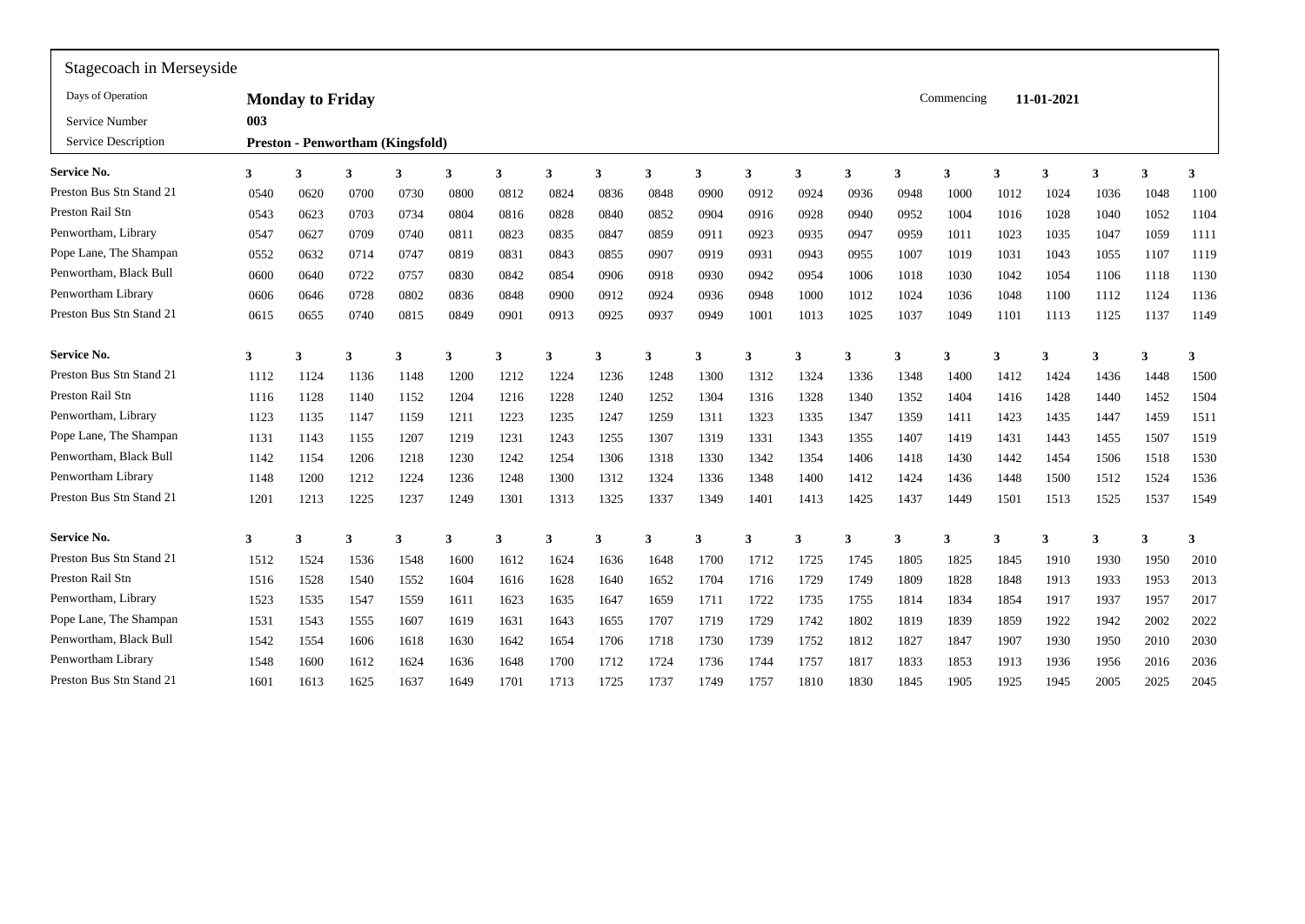| Stagecoach in Merseyside   |      |                         |                                         |      |      |      |      |      |
|----------------------------|------|-------------------------|-----------------------------------------|------|------|------|------|------|
| Days of Operation          |      | <b>Monday to Friday</b> |                                         |      |      |      |      |      |
| Service Number             | 003  |                         |                                         |      |      |      |      |      |
| <b>Service Description</b> |      |                         | <b>Preston - Penwortham (Kingsfold)</b> |      |      |      |      |      |
| <b>Service No.</b>         | 3    | 3                       | 3                                       | 3    | 3    | 3    | 3    | 3    |
| Preston Bus Stn Stand 21   | 2030 | 2050                    | 2110                                    | 2130 | 2150 | 2210 | 2250 | 2330 |
| Preston Rail Stn           | 2033 | 2053                    | 2113                                    | 2133 | 2153 | 2213 | 2253 | 2333 |
| Penwortham, Library        | 2037 | 2057                    | 2117                                    | 2137 | 2157 | 2217 | 2257 | 2337 |
| Pope Lane, The Shampan     | 2042 | 2102                    | 2122                                    | 2142 | 2202 | 2222 | 2302 | 2342 |
| Penwortham, Black Bull     | 2050 | 2110                    | 2130                                    | 2150 | 2210 | 2230 | 2310 | 2350 |
| Penwortham Library         | 2056 | 2116                    | 2136                                    | 2156 | 2216 | 2236 | 2316 | 2356 |
| Preston Bus Stn Stand 21   | 2105 | 2125                    | 2145                                    | 2205 | 2225 | 2245 | 2325 | 0005 |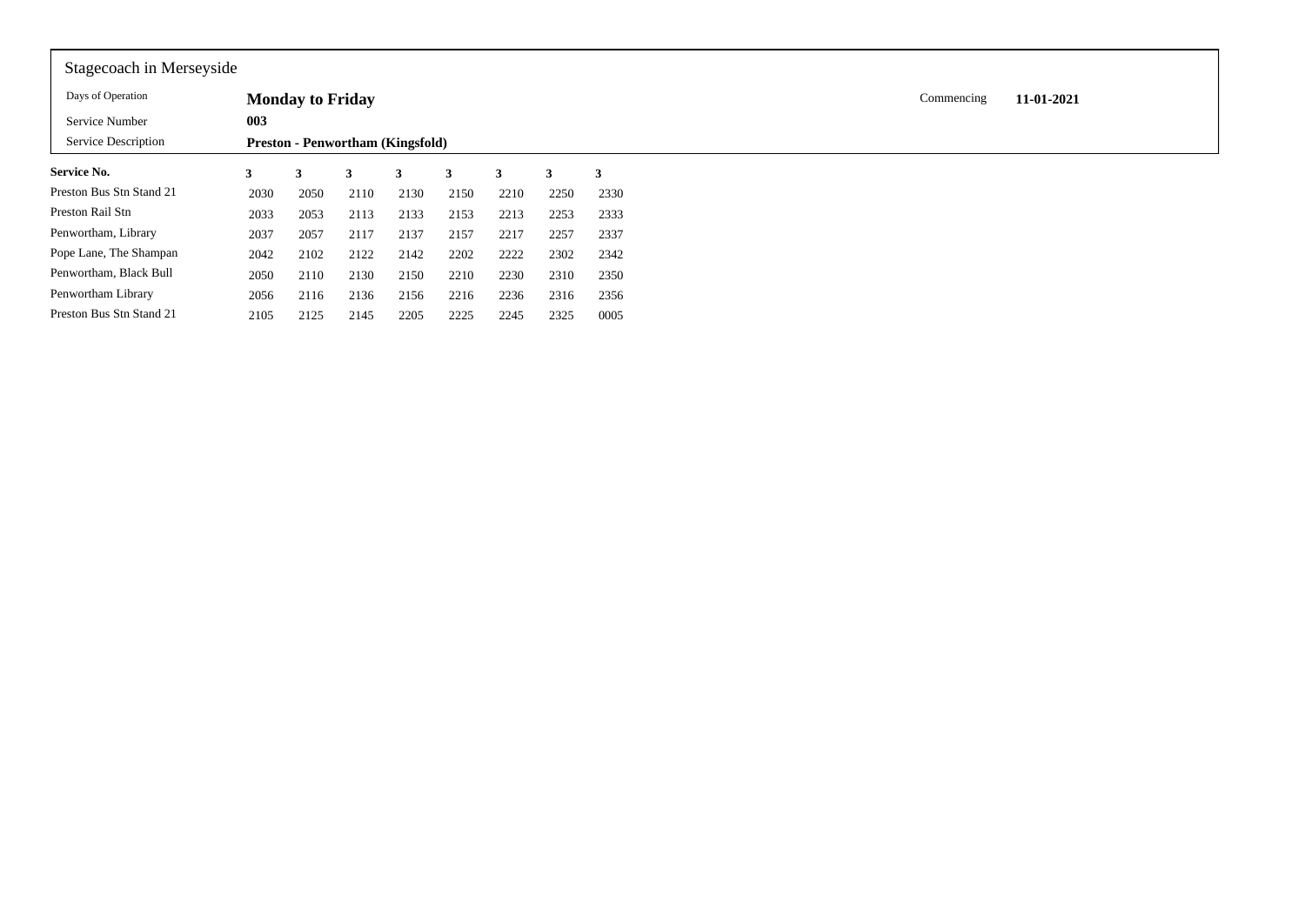| Stagecoach in Merseyside |                 |             |                                         |      |      |      |      |      |      |      |                         |      |      |              |            |      |            |      |      |      |
|--------------------------|-----------------|-------------|-----------------------------------------|------|------|------|------|------|------|------|-------------------------|------|------|--------------|------------|------|------------|------|------|------|
| Days of Operation        | <b>Saturday</b> |             |                                         |      |      |      |      |      |      |      |                         |      |      |              | Commencing |      | 11-01-2021 |      |      |      |
| Service Number           | 003             |             |                                         |      |      |      |      |      |      |      |                         |      |      |              |            |      |            |      |      |      |
| Service Description      |                 |             | <b>Preston - Penwortham (Kingsfold)</b> |      |      |      |      |      |      |      |                         |      |      |              |            |      |            |      |      |      |
| <b>Service No.</b>       | 3               | 3           | 3                                       | 3    | 3    | 3    | 3    | 3    | 3    | 3    | $\overline{\mathbf{3}}$ | 3    | 3    | $\mathbf{a}$ | 3          | 3    | 3          | 3    | 3    | 3    |
| Preston Bus Stn Stand 21 | 0540            | 0620        | 0700                                    | 0730 | 0800 | 0812 | 0824 | 0836 | 0848 | 0900 | 0912                    | 0924 | 0936 | 0948         | 1000       | 1012 | 1024       | 1036 | 1048 | 1100 |
| Preston Rail Stn         | 0543            | 0623        | 0703                                    | 0734 | 0804 | 0816 | 0828 | 0840 | 0852 | 0904 | 0916                    | 0928 | 0940 | 0952         | 1004       | 1016 | 1028       | 1040 | 1052 | 1104 |
| Penwortham, Library      | 0547            | 0627        | 0709                                    | 0740 | 0811 | 0823 | 0835 | 0847 | 0859 | 0911 | 0923                    | 0935 | 0947 | 0959         | 1011       | 1023 | 1035       | 1047 | 1059 | 1111 |
| Pope Lane, The Shampan   | 0552            | 0632        | 0714                                    | 0747 | 0819 | 0831 | 0843 | 0855 | 0907 | 0919 | 0931                    | 0943 | 0955 | 1007         | 1019       | 1031 | 1043       | 1055 | 1107 | 1119 |
| Penwortham, Black Bull   | 0600            | 0640        | 0722                                    | 0757 | 0830 | 0842 | 0854 | 0906 | 0918 | 0930 | 0942                    | 0954 | 1006 | 1018         | 1030       | 1042 | 1054       | 1106 | 1118 | 1130 |
| Penwortham Library       | 0606            | 0646        | 0728                                    | 0802 | 0836 | 0848 | 0900 | 0912 | 0924 | 0936 | 0948                    | 1000 | 1012 | 1024         | 1036       | 1048 | 1100       | 1112 | 1124 | 1136 |
| Preston Bus Stn Stand 21 | 0615            | 0655        | 0740                                    | 0815 | 0849 | 0901 | 0913 | 0925 | 0937 | 0949 | 1001                    | 1013 | 1025 | 1037         | 1049       | 1101 | 1113       | 1125 | 1137 | 1149 |
| <b>Service No.</b>       | 3               | $\mathbf 3$ |                                         | 3    | 3    | 3    | 3    | 3    | 3    | 3    | 3                       | 3    | 3    |              | 3          | 3    | 3          | 3    | 3    | 3    |
| Preston Bus Stn Stand 21 | 1112            | 1124        | 1136                                    | 1148 | 1200 | 1212 | 1224 | 1236 | 1248 | 1300 | 1312                    | 1324 | 1336 | 1348         | 1400       | 1412 | 1424       | 1436 | 1448 | 1500 |
| Preston Rail Stn         | 1116            | 1128        | 1140                                    | 1152 | 1204 | 1216 | 1228 | 1240 | 1252 | 1304 | 1316                    | 1328 | 1340 | 1352         | 1404       | 1416 | 1428       | 1440 | 1452 | 1504 |
| Penwortham, Library      | 1123            | 1135        | 1147                                    | 1159 | 1211 | 1223 | 1235 | 1247 | 1259 | 1311 | 1323                    | 1335 | 1347 | 1359         | 1411       | 1423 | 1435       | 1447 | 1459 | 1511 |
| Pope Lane, The Shampan   | 1131            | 1143        | 1155                                    | 1207 | 1219 | 1231 | 1243 | 1255 | 1307 | 1319 | 1331                    | 1343 | 1355 | 1407         | 1419       | 1431 | 1443       | 1455 | 1507 | 1519 |
| Penwortham, Black Bull   | 1142            | 1154        | 1206                                    | 1218 | 1230 | 1242 | 1254 | 1306 | 1318 | 1330 | 1342                    | 1354 | 1406 | 1418         | 1430       | 1442 | 1454       | 1506 | 1518 | 1530 |
| Penwortham Library       | 1148            | 1200        | 1212                                    | 1224 | 1236 | 1248 | 1300 | 1312 | 1324 | 1336 | 1348                    | 1400 | 1412 | 1424         | 1436       | 1448 | 1500       | 1512 | 1524 | 1536 |
| Preston Bus Stn Stand 21 | 1201            | 1213        | 1225                                    | 1237 | 1249 | 1301 | 1313 | 1325 | 1337 | 1349 | 1401                    | 1413 | 1425 | 1437         | 1449       | 1501 | 1513       | 1525 | 1537 | 1549 |
| <b>Service No.</b>       | 3               | 3           | $\mathbf{3}$                            | 3    | 3    | 3    | 3    | 3    | 3    | 3    | $\overline{\mathbf{3}}$ | 3    | 3    | 3            | 3          | 3    | 3          | 3    | 3    | 3    |
| Preston Bus Stn Stand 21 | 1512            | 1524        | 1536                                    | 1548 | 1600 | 1612 | 1624 | 1636 | 1648 | 1700 | 1712                    | 1725 | 1745 | 1805         | 1825       | 1845 | 1910       | 1930 | 1950 | 2010 |
| Preston Rail Stn         | 1516            | 1528        | 1540                                    | 1552 | 1604 | 1616 | 1628 | 1640 | 1652 | 1704 | 1716                    | 1729 | 1749 | 1809         | 1828       | 1848 | 1913       | 1933 | 1953 | 2013 |
| Penwortham, Library      | 1523            | 1535        | 1547                                    | 1559 | 1611 | 1623 | 1635 | 1647 | 1659 | 1711 | 1722                    | 1735 | 1755 | 1814         | 1834       | 1854 | 1917       | 1937 | 1957 | 2017 |
| Pope Lane, The Shampan   | 1531            | 1543        | 1555                                    | 1607 | 1619 | 1631 | 1643 | 1655 | 1707 | 1719 | 1729                    | 1742 | 1802 | 1819         | 1839       | 1859 | 1922       | 1942 | 2002 | 2022 |
| Penwortham, Black Bull   | 1542            | 1554        | 1606                                    | 1618 | 1630 | 1642 | 1654 | 1706 | 1718 | 1730 | 1739                    | 1752 | 1812 | 1827         | 1847       | 1907 | 1930       | 1950 | 2010 | 2030 |
| Penwortham Library       | 1548            | 1600        | 1612                                    | 1624 | 1636 | 1648 | 1700 | 1712 | 1724 | 1736 | 1744                    | 1757 | 1817 | 1833         | 1853       | 1913 | 1936       | 1956 | 2016 | 2036 |
| Preston Bus Stn Stand 21 | 1601            | 1613        | 1625                                    | 1637 | 1649 | 1701 | 1713 | 1725 | 1737 | 1749 | 1757                    | 1810 | 1830 | 1845         | 1905       | 1925 | 1945       | 2005 | 2025 | 2045 |
|                          |                 |             |                                         |      |      |      |      |      |      |      |                         |      |      |              |            |      |            |      |      |      |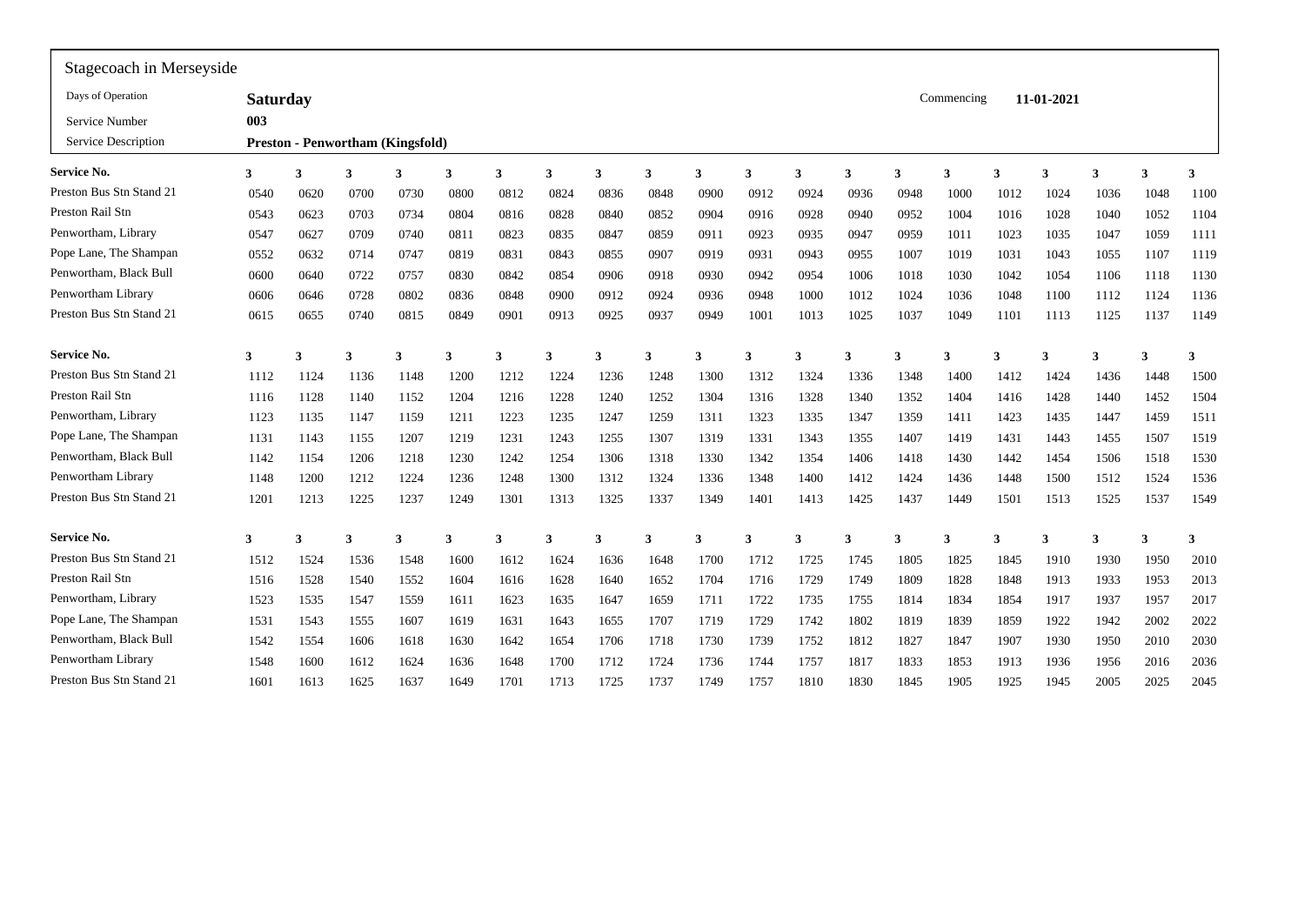| Stagecoach in Merseyside |                 |      |      |                                         |      |      |      |      |
|--------------------------|-----------------|------|------|-----------------------------------------|------|------|------|------|
| Days of Operation        | <b>Saturday</b> |      |      |                                         |      |      |      |      |
| Service Number           | 003             |      |      |                                         |      |      |      |      |
| Service Description      |                 |      |      | <b>Preston - Penwortham (Kingsfold)</b> |      |      |      |      |
| Service No.              | 3               | 3    | 3    | 3                                       | 3    | 3    | 3    | 3    |
| Preston Bus Stn Stand 21 | 2030            | 2050 | 2110 | 2130                                    | 2150 | 2210 | 2250 | 2330 |
| Preston Rail Stn         | 2033            | 2053 | 2113 | 2133                                    | 2153 | 2213 | 2253 | 2333 |
| Penwortham, Library      | 2037            | 2057 | 2117 | 2137                                    | 2157 | 2217 | 2257 | 2337 |
| Pope Lane, The Shampan   | 2042            | 2102 | 2122 | 2142                                    | 2202 | 2222 | 2302 | 2342 |
| Penwortham, Black Bull   | 2050            | 2110 | 2130 | 2150                                    | 2210 | 2230 | 2310 | 2350 |
| Penwortham Library       | 2056            | 2116 | 2136 | 2156                                    | 2216 | 2236 | 2316 | 2356 |
| Preston Bus Stn Stand 21 | 2105            | 2125 | 2145 | 2205                                    | 2225 | 2245 | 2325 | 0005 |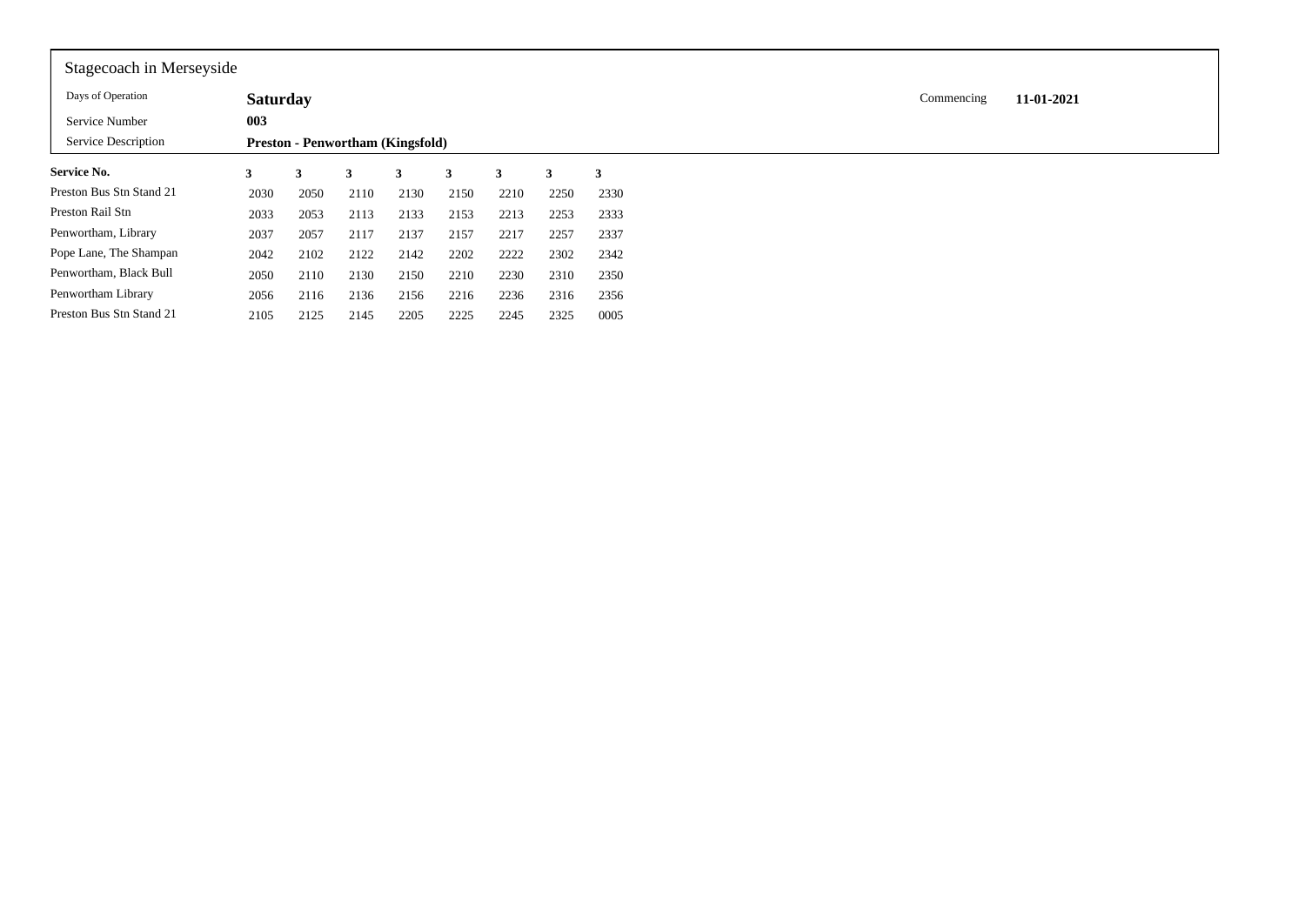| Stagecoach in Merseyside |               |      |      |                                         |      |      |      |      |      |      |      |      |      |      |            |      |            |      |      |      |
|--------------------------|---------------|------|------|-----------------------------------------|------|------|------|------|------|------|------|------|------|------|------------|------|------------|------|------|------|
| Days of Operation        | <b>Sunday</b> |      |      |                                         |      |      |      |      |      |      |      |      |      |      | Commencing |      | 11-01-2021 |      |      |      |
| Service Number           | 003           |      |      |                                         |      |      |      |      |      |      |      |      |      |      |            |      |            |      |      |      |
| Service Description      |               |      |      | <b>Preston - Penwortham (Kingsfold)</b> |      |      |      |      |      |      |      |      |      |      |            |      |            |      |      |      |
| <b>Service No.</b>       | 3             | 3    |      | 3                                       | 3    | 3    | 3    | 3    | 3    | 3    | 3    | 3    | 3    |      | 3          | 3    | 3          | 3    | 3    | 3    |
| Preston Bus Stn Stand 21 | 0915          | 0945 | 1015 | 1045                                    | 1115 | 1145 | 1215 | 1245 | 1315 | 1345 | 1415 | 1445 | 1515 | 1545 | 1615       | 1645 | 1715       | 1745 | 1815 | 1850 |
| Preston Rail Stn         | 0918          | 0948 | 1018 | 1048                                    | 1118 | 1148 | 1218 | 1248 | 1318 | 1348 | 1418 | 1448 | 1518 | 1548 | 1618       | 1648 | 1718       | 1748 | 1818 | 1853 |
| Penwortham, Library      | 0922          | 0952 | 1022 | 1052                                    | 1122 | 1152 | 1222 | 1252 | 1322 | 1352 | 1422 | 1452 | 1522 | 1552 | 1622       | 1652 | 1722       | 1752 | 1822 | 1857 |
| Pope Lane, The Shampan   | 0927          | 0957 | 1027 | 1057                                    | 1127 | 1157 | 1227 | 1257 | 1327 | 1357 | 1427 | 1457 | 1527 | 1557 | 1627       | 1657 | 1727       | 1757 | 1827 | 1902 |
| Penwortham, Black Bull   | 0935          | 1005 | 1035 | 1105                                    | 1135 | 1205 | 1235 | 1305 | 1335 | 1405 | 1435 | 1505 | 1535 | 1605 | 1635       | 1705 | 1735       | 1805 | 1835 | 1910 |
| Penwortham Library       | 0941          | 1011 | 1041 | 1111                                    | 1141 | 1211 | 1241 | 1311 | 1341 | 1411 | 1441 | 1511 | 1541 | 1611 | 1641       | 1711 | 1741       | 1811 | 1841 | 1916 |
| Preston Bus Stn Stand 21 | 0950          | 1020 | 1050 | 1120                                    | 1150 | 1220 | 1250 | 1320 | 1350 | 1420 | 1450 | 1520 | 1550 | 1620 | 1650       | 1720 | 1750       | 1820 | 1850 | 1925 |
| <b>Service No.</b>       | 3             | 3    | 3    | $\mathbf{3}$                            | 3    |      |      |      |      |      |      |      |      |      |            |      |            |      |      |      |
| Preston Bus Stn Stand 21 | 1930          | 2010 | 2105 | 2140                                    | 2215 |      |      |      |      |      |      |      |      |      |            |      |            |      |      |      |
| Preston Rail Stn         | 1933          | 2013 | 2108 | 2143                                    | 2218 |      |      |      |      |      |      |      |      |      |            |      |            |      |      |      |
| Penwortham, Library      | 1937          | 2017 | 2112 | 2147                                    | 2222 |      |      |      |      |      |      |      |      |      |            |      |            |      |      |      |
| Pope Lane, The Shampan   | 1942          | 2022 | 2117 | 2152                                    | 2227 |      |      |      |      |      |      |      |      |      |            |      |            |      |      |      |
| Penwortham, Black Bull   | 1950          | 2030 | 2124 | 2159                                    | 2234 |      |      |      |      |      |      |      |      |      |            |      |            |      |      |      |
| Penwortham Library       | 1956          | 2036 | 2129 | 2204                                    | 2239 |      |      |      |      |      |      |      |      |      |            |      |            |      |      |      |
| Preston Bus Stn Stand 21 | 2005          | 2045 | 2138 | 2213                                    | 2248 |      |      |      |      |      |      |      |      |      |            |      |            |      |      |      |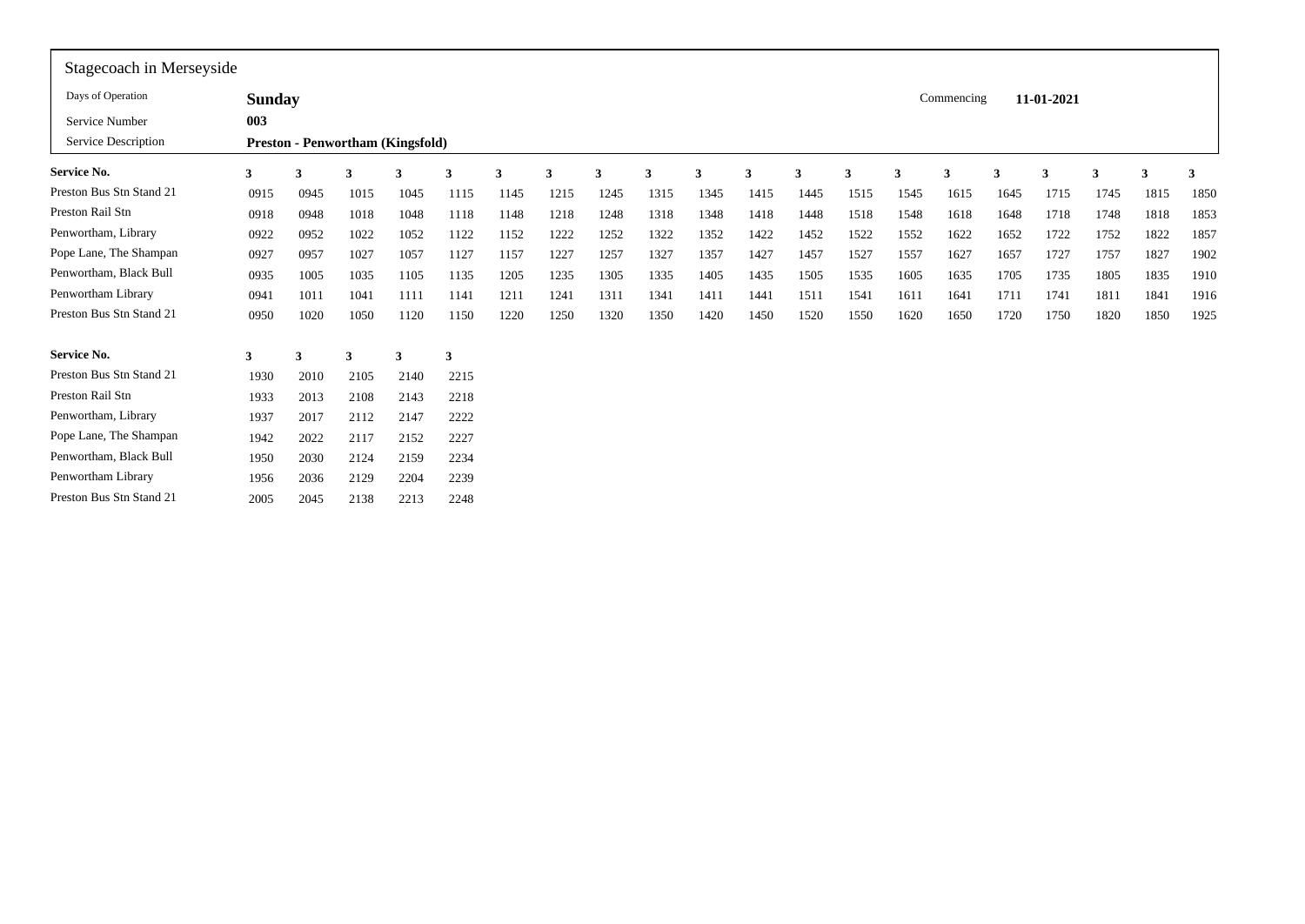| Stagecoach in Merseyside       |           |                           |                          |
|--------------------------------|-----------|---------------------------|--------------------------|
| Days of Operation              |           | <b>Monday to Friday</b>   |                          |
| Service Number                 | 8         |                           |                          |
| Service Description            |           | <b>Chorley - Blackrod</b> |                          |
| <b>Service No.</b>             | <b>8A</b> | <b>8A</b>                 | <b>8A</b>                |
| Chorley Interchange Stand M    | 1030      | 1245                      | 1430                     |
| Chorley, Bolton St Asda        | 1032      | 1247                      | 1432                     |
| Limbrick Cricket Club          | 1037      | 1252                      | 1437                     |
| Bay Horse                      | 1042      | 1257                      | 1442                     |
| <b>Adlington Tesco</b>         | 1045      | 1300                      | 1445                     |
| The Common                     | 1050      | 1305                      | 1450                     |
| Blackrod, Vicarage Road        | 1059      | 1314                      | $\overline{\phantom{a}}$ |
| Blackrod, Black Horse Street   | $\sim$    | $\sim$                    | 1457                     |
| Blackrod, New Street Methodist | $\sim$    | $\sim$                    | 1500                     |

## Codes:

b If returning empty to Chorley join bypass at end of Manchester Road DO NOT USE STATION ROAD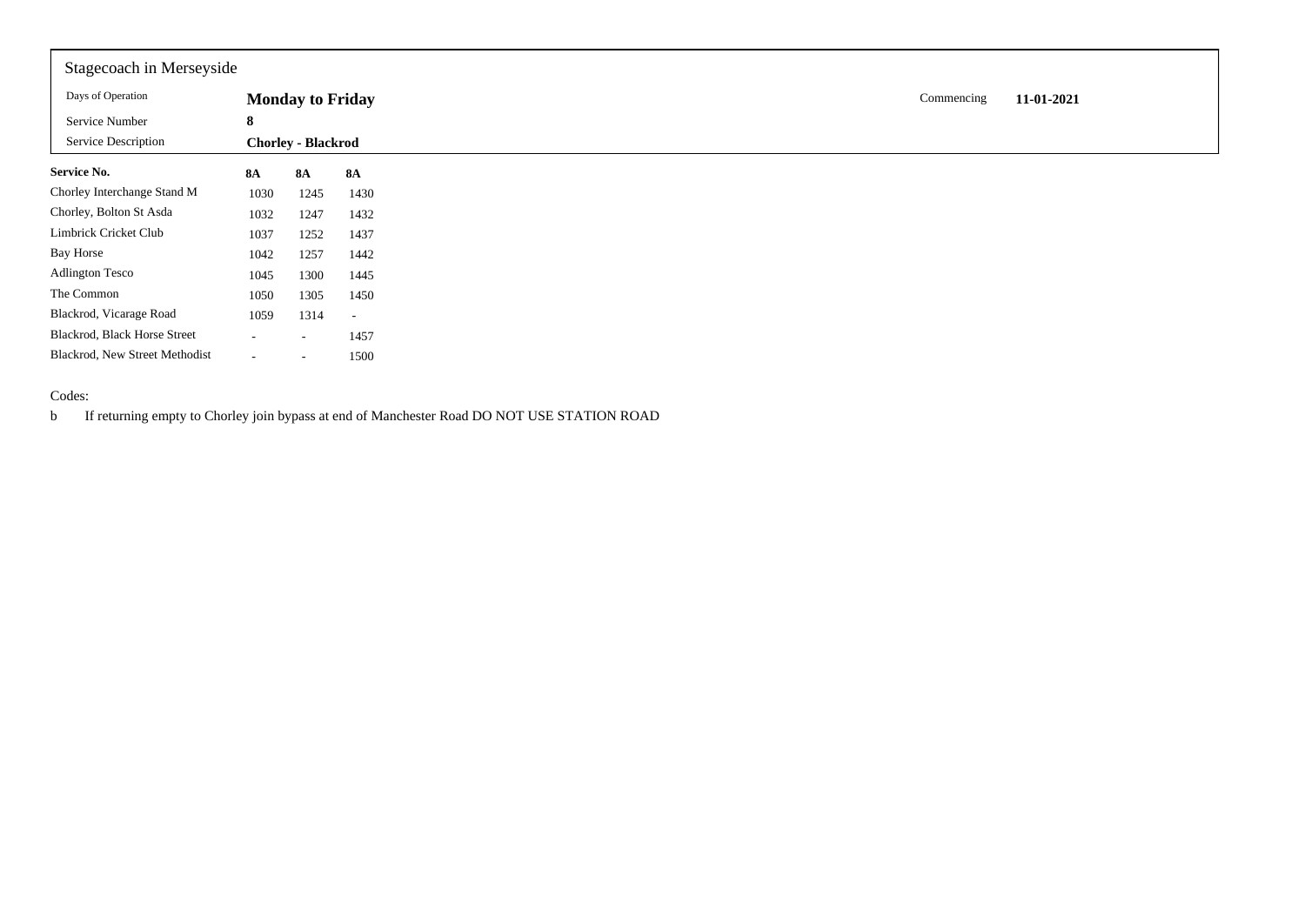| Stagecoach in Merseyside    |           |                           |  |            |            |
|-----------------------------|-----------|---------------------------|--|------------|------------|
| Days of Operation           |           | <b>Monday to Friday</b>   |  | Commencing | 11-01-2021 |
| Service Number              | 8         |                           |  |            |            |
| <b>Service Description</b>  |           | <b>Chorley - Blackrod</b> |  |            |            |
| <b>Service No.</b>          | <b>8A</b> | <b>8A</b>                 |  |            |            |
| Blackrod, Vicarage Road     | 1100      | 1315                      |  |            |            |
| Blackrod, Black Horse St    | 1103      | 1318                      |  |            |            |
| The Common                  | 1110      | 1325                      |  |            |            |
| Adlington, Library          | 1115      | 1330                      |  |            |            |
| <b>Bay Horse</b>            | 1118      | 1333                      |  |            |            |
| Limbrick Cricket Club       | 1121      | 1336                      |  |            |            |
| Chorley Bolton St Asda      | 1128      | 1343                      |  |            |            |
| Chorley Interchange Stand M | 1132      | 1347                      |  |            |            |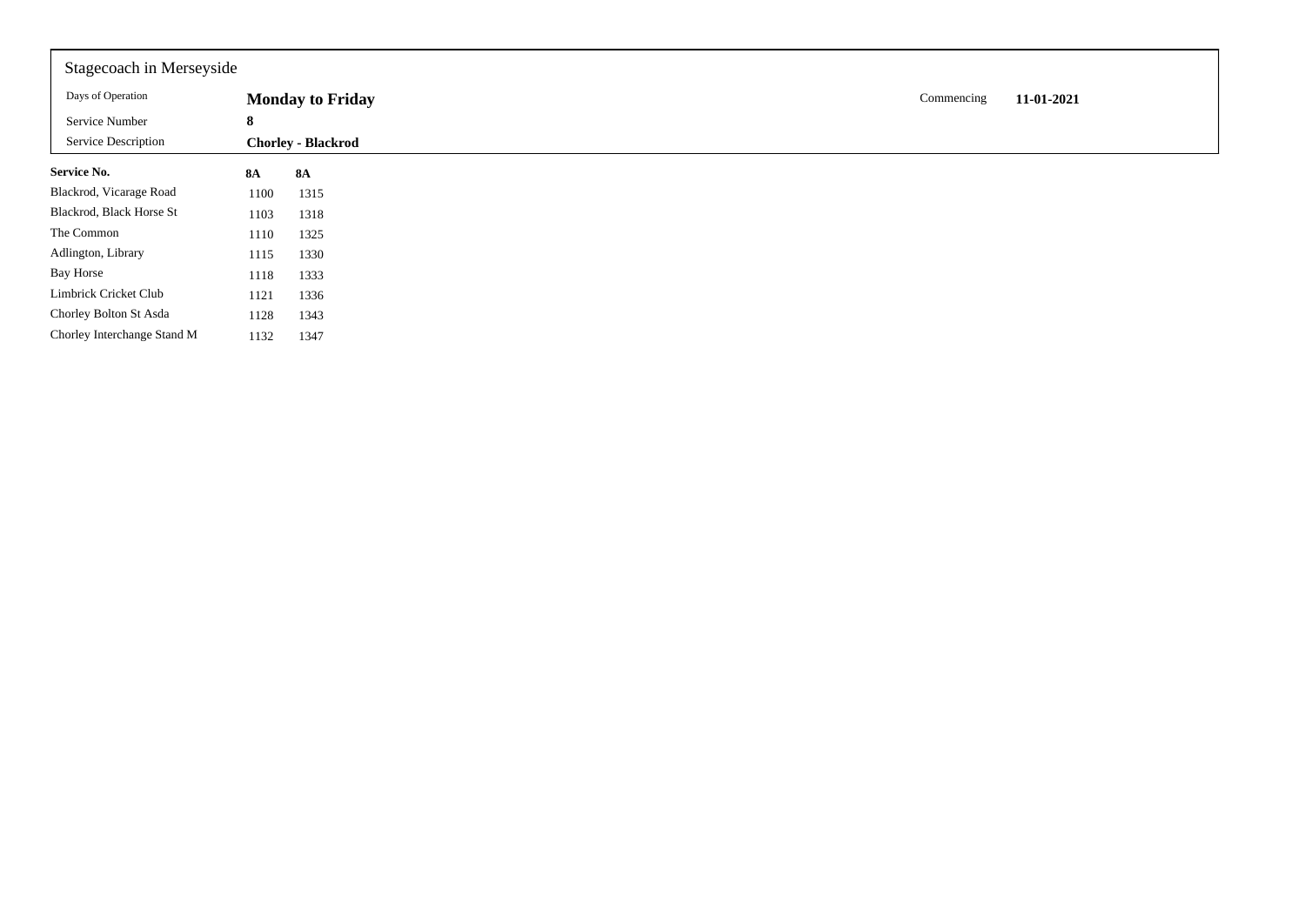| Stagecoach in Merseyside    |                 |                           |           |           |
|-----------------------------|-----------------|---------------------------|-----------|-----------|
| Days of Operation           | <b>Saturday</b> |                           |           |           |
| Service Number              | 8               |                           |           |           |
| Service Description         |                 | <b>Chorley - Blackrod</b> |           |           |
| <b>Service No.</b>          | <b>8A</b>       | <b>8A</b>                 | <b>8A</b> | <b>8A</b> |
| Chorley Interchange Stand M | 0915            | 1030                      | 1150      | 1350      |
| Chorley, Bolton St Asda     | 0917            | 1032                      | 1152      | 1352      |
| Limbrick Cricket Club       | 0922            | 1037                      | 1157      | 1357      |
| Bay Horse                   | 0927            | 1042                      | 1202      | 1402      |
| <b>Adlington Tesco</b>      | 0930            | 1045                      | 1205      | 1405      |
| The Common                  | 0935            | 1050                      | 1210      | 1410      |
| Blackrod, Vicarage Road     | 0944            | 1059                      | 1219      | 1419      |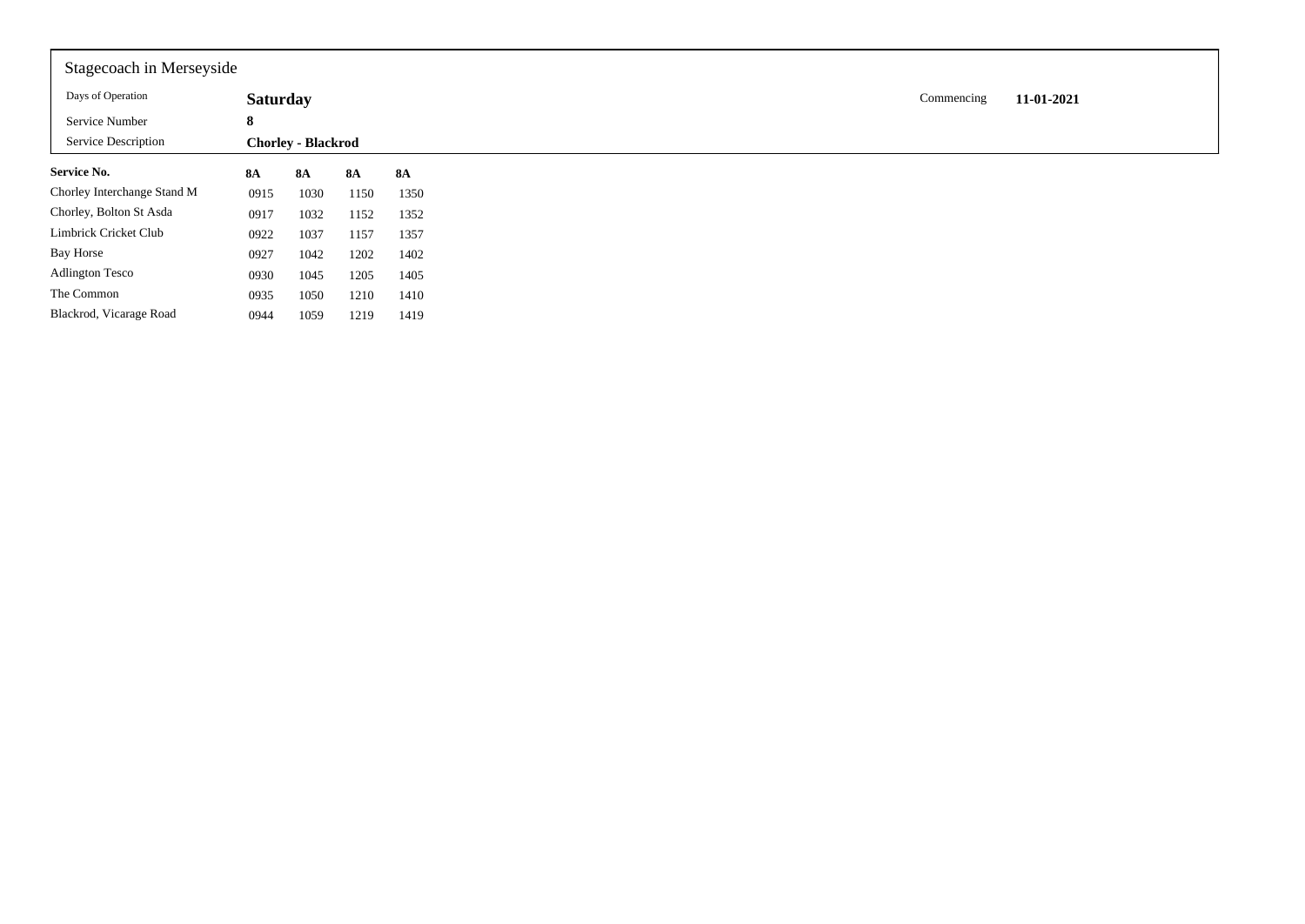| Stagecoach in Merseyside    |                 |                           |           |           |
|-----------------------------|-----------------|---------------------------|-----------|-----------|
| Days of Operation           | <b>Saturday</b> |                           |           |           |
| Service Number              | 8               |                           |           |           |
| Service Description         |                 | <b>Chorley - Blackrod</b> |           |           |
| <b>Service No.</b>          | <b>8A</b>       | <b>8A</b>                 | <b>8A</b> | <b>8A</b> |
| Blackrod, Vicarage Road     | 0945            | 1100                      | 1220      | 1420      |
| Blackrod, Black Horse St    | 0948            | 1103                      | 1223      | 1423      |
| The Common                  | 0955            | 1110                      | 1230      | 1430      |
| Adlington, Library          | 1000            | 1115                      | 1235      | 1435      |
| Bay Horse                   | 1003            | 1118                      | 1238      | 1438      |
| Limbrick Cricket Club       | 1006            | 1121                      | 1241      | 1441      |
| Chorley Bolton St Asda      | 1013            | 1128                      | 1248      | 1448      |
| Chorley Interchange Stand M | 1017            | 1132                      | 1252      | 1452      |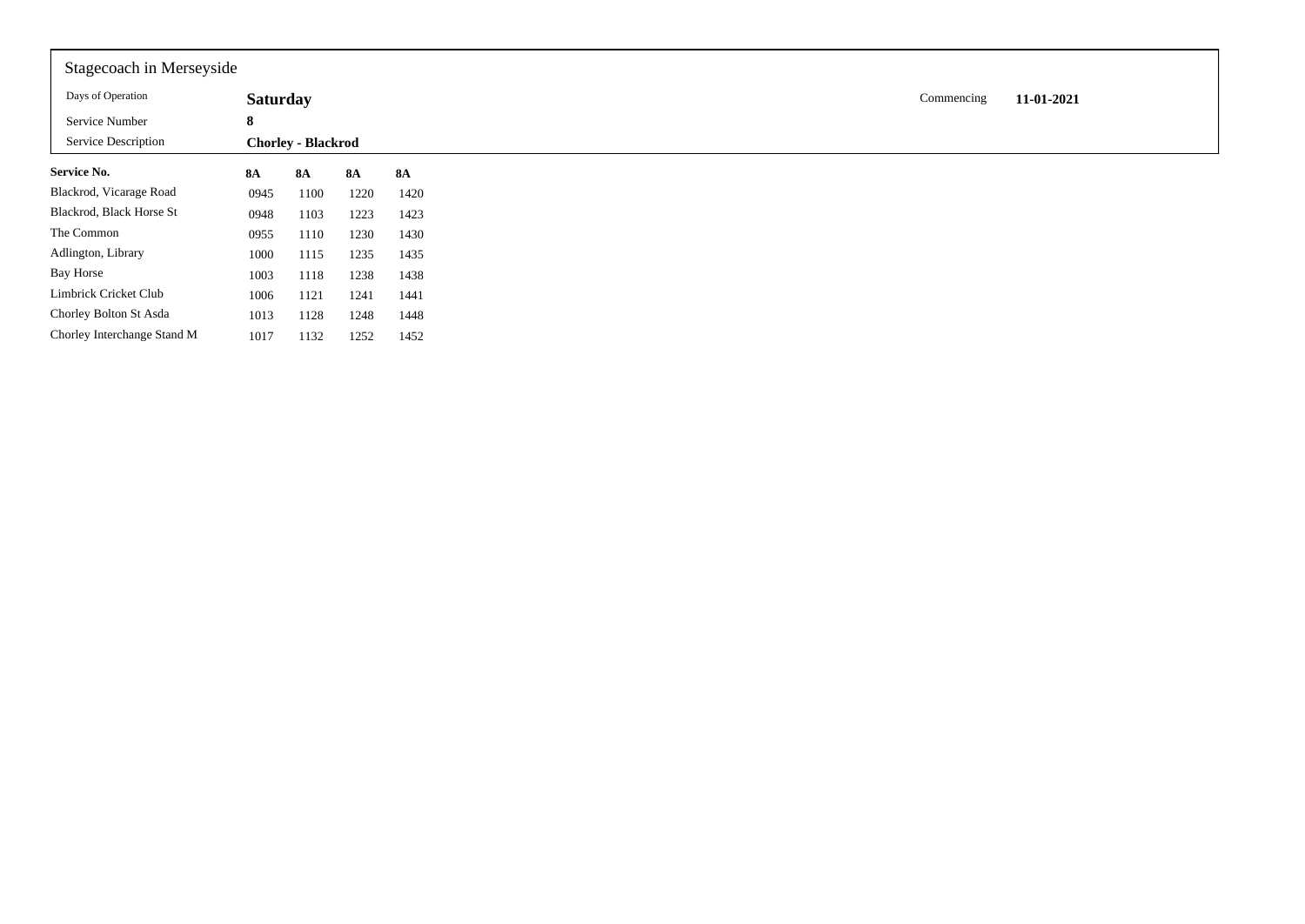| Stagecoach in Merseyside   |      |                         |                                    |      |      |      |          |      |             |      |      |      |                  |             |            |      |            |          |      |                  |
|----------------------------|------|-------------------------|------------------------------------|------|------|------|----------|------|-------------|------|------|------|------------------|-------------|------------|------|------------|----------|------|------------------|
| Days of Operation          |      | <b>Monday to Friday</b> |                                    |      |      |      |          |      |             |      |      |      |                  |             | Commencing |      | 11-01-2021 |          |      |                  |
| Service Number             | 009  |                         |                                    |      |      |      |          |      |             |      |      |      |                  |             |            |      |            |          |      |                  |
| Service Description        |      |                         | <b>Preston Bus Stn - Moor Nook</b> |      |      |      |          |      |             |      |      |      |                  |             |            |      |            |          |      |                  |
| <b>Service No.</b>         | 9    | 9                       | 9                                  | 9    | 9    | 9    | $\bf{Q}$ | 9    | $\bf{o}$    | 9    | 9    | - 9  | $\boldsymbol{9}$ | $\Omega$    | 9          | -9   | 9          | $\bf{Q}$ | 9    | $\boldsymbol{9}$ |
| Preston Bus Stn Stand 36   | 0513 | 0628                    | 0658                               | 0728 | 0758 | 0833 | 0855     | 0918 | 0938        | 0958 | 1018 | 1038 | 1058             | 1118        | 1138       | 1200 | 1220       | 1240     | 1300 | 1320             |
| Preston, Hesketh Arms      | 0522 | 0637                    | 0707                               | 0737 | 0807 | 0843 | 0905     | 0928 | 0948        | 1008 | 1028 | 1048 | 1108             | 1128        | 1148       | 1210 | 1230       | 1250     | 1310 | 1330             |
| Moor Nook, Pope Lane shops | 0527 | 0642                    | 0712                               | 0742 | 0812 | 0849 | 0911     | 0934 | 0954        | 1014 | 1034 | 1054 | 1114             | 1134        | 1154       | 1216 | 1236       | 1256     | 1316 | 1336             |
| Preston, Hesketh Arms      | 0531 | 0646                    | 0716                               | 0746 | 0816 | 0854 | 0916     | 0939 | 0959        | 1019 | 1039 | 1059 | 1119             | 1139        | 1159       | 1221 | 1241       | 1301     | 1321 | 1341             |
| Preston Bus Stn Stand 36   | 0540 | 0655                    | 0725                               | 0755 | 0828 | 0908 | 0930     | 0953 | 1013        | 1033 | 1053 | 1113 | 1133             | 1153        | 1213       | 1235 | 1255       | 1315     | 1335 | 1355             |
| <b>Service No.</b>         | 9    | 9                       | 9                                  | 9    | 9    | 9    | 9        | 9    | $\mathbf Q$ | 9    | -9   | 9    | 9                | $\mathbf Q$ | 9          | 9    | 9          | -9       | 9    | 9                |
| Preston Bus Stn Stand 36   | 1340 | 1400                    | 1420                               | 1440 | 1500 | 1520 | 1540     | 1600 | 1620        | 1640 | 1700 | 1720 | 1750             | 1810        | 1840       | 1915 | 1950       | 2020     | 2050 | 2120             |
| Preston, Hesketh Arms      | 1350 | 1410                    | 1430                               | 1450 | 1510 | 1530 | 1550     | 1610 | 1630        | 1650 | 1710 | 1730 | 1800             | 1819        | 1849       | 1924 | 1959       | 2029     | 2059 | 2129             |
| Moor Nook, Pope Lane shops | 1356 | 1416                    | 1436                               | 1456 | 1516 | 1536 | 1556     | 1616 | 1636        | 1656 | 1716 | 1736 | 1805             | 1824        | 1854       | 1929 | 2004       | 2034     | 2104 | 2134             |
| Preston, Hesketh Arms      | 1401 | 1421                    | 1441                               | 1501 | 1521 | 1541 | 1601     | 1621 | 1641        | 1701 | 1721 | 1741 | 1810             | 1828        | 1858       | 1933 | 2008       | 2038     | 2108 | 2138             |
| Preston Bus Stn Stand 36   | 1415 | 1435                    | 1455                               | 1515 | 1535 | 1555 | 1615     | 1635 | 1655        | 1715 | 1735 | 1753 | 1822             | 1838        | 1908       | 1943 | 2018       | 2048     | 2118 | 2148             |
| <b>Service No.</b>         | 9    |                         |                                    |      |      |      |          |      |             |      |      |      |                  |             |            |      |            |          |      |                  |
| Preston Bus Stn Stand 36   | 2150 |                         |                                    |      |      |      |          |      |             |      |      |      |                  |             |            |      |            |          |      |                  |
| Preston, Hesketh Arms      | 2159 |                         |                                    |      |      |      |          |      |             |      |      |      |                  |             |            |      |            |          |      |                  |
| Moor Nook, Pope Lane shops | 2204 |                         |                                    |      |      |      |          |      |             |      |      |      |                  |             |            |      |            |          |      |                  |
| Preston, Hesketh Arms      | 2208 |                         |                                    |      |      |      |          |      |             |      |      |      |                  |             |            |      |            |          |      |                  |
| Preston Bus Stn Stand 36   | 2218 |                         |                                    |      |      |      |          |      |             |      |      |      |                  |             |            |      |            |          |      |                  |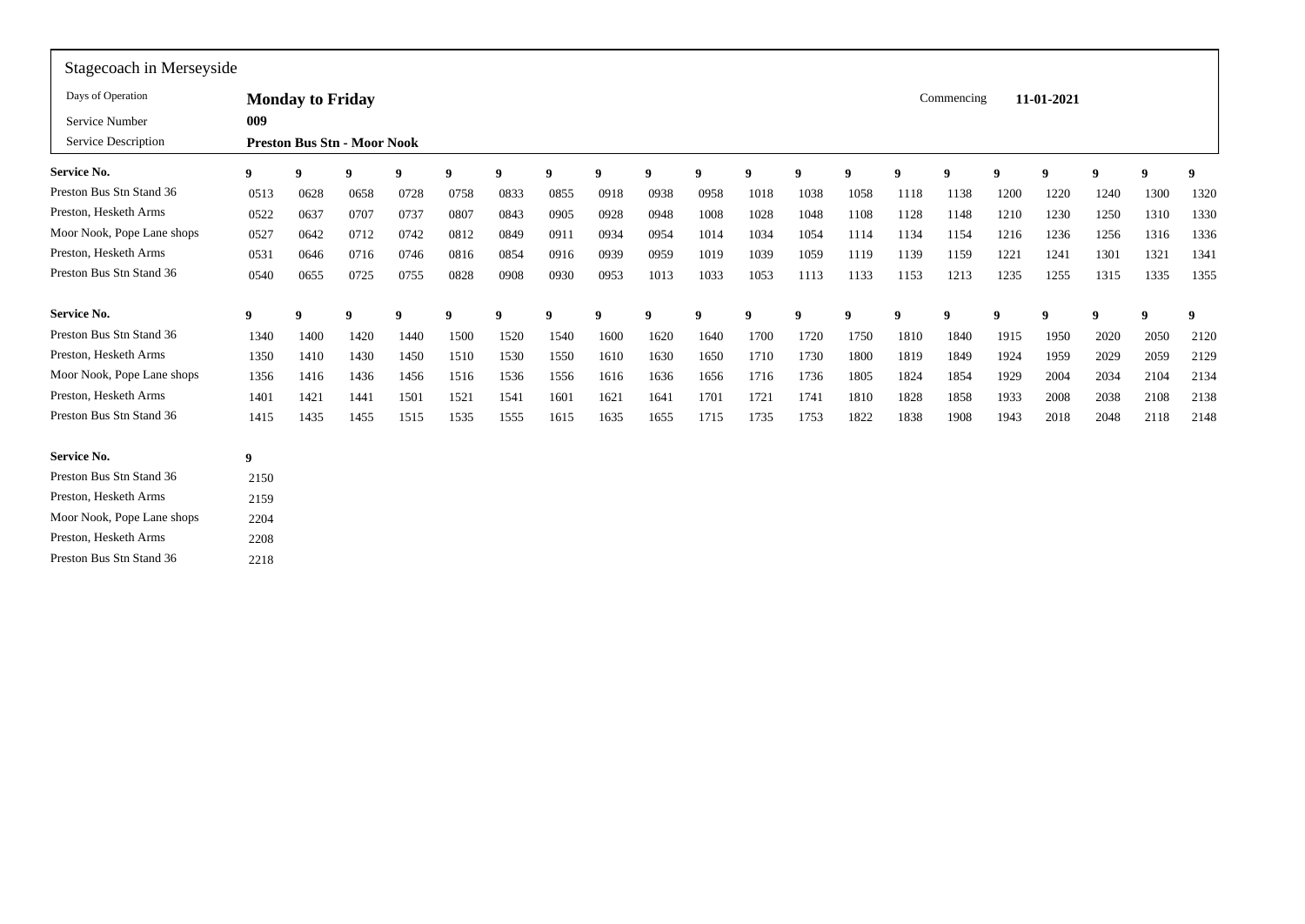| Stagecoach in Merseyside   |                 |      |                                    |      |      |      |      |      |      |             |      |      |      |      |            |      |            |             |      |      |
|----------------------------|-----------------|------|------------------------------------|------|------|------|------|------|------|-------------|------|------|------|------|------------|------|------------|-------------|------|------|
| Days of Operation          | <b>Saturday</b> |      |                                    |      |      |      |      |      |      |             |      |      |      |      | Commencing |      | 11-01-2021 |             |      |      |
| Service Number             | 009             |      |                                    |      |      |      |      |      |      |             |      |      |      |      |            |      |            |             |      |      |
| Service Description        |                 |      | <b>Preston Bus Stn - Moor Nook</b> |      |      |      |      |      |      |             |      |      |      |      |            |      |            |             |      |      |
| Service No.                | 9               | -9   | 9                                  | 9    | - 9  | 9    | 9    |      | 9    | Q           | 9    | 9    | 9    |      | 9          | -9   |            | $\mathbf 0$ | 9    | 9    |
| Preston Bus Stn Stand 36   | 0628            | 0658 | 0728                               | 0758 | 0833 | 0855 | 0918 | 0938 | 0958 | 1018        | 1038 | 1058 | 1118 | 1138 | 1200       | 1220 | 1240       | 1300        | 1320 | 1340 |
| Preston, Hesketh Arms      | 0637            | 0707 | 0737                               | 0807 | 0843 | 0905 | 0928 | 0948 | 1008 | 1028        | 1048 | 1108 | 1128 | 1148 | 1210       | 1230 | 1250       | 1310        | 1330 | 1350 |
| Moor Nook, Pope Lane shops | 0642            | 0712 | 0742                               | 0812 | 0849 | 0911 | 0934 | 0954 | 1014 | 1034        | 1054 | 1114 | 1134 | 1154 | 1216       | 1236 | 1256       | 1316        | 1336 | 1356 |
| Preston, Hesketh Arms      | 0646            | 0716 | 0746                               | 0816 | 0854 | 0916 | 0939 | 0959 | 1019 | 1039        | 1059 | 1119 | 1139 | 1159 | 1221       | 1241 | 1301       | 1321        | 1341 | 1401 |
| Preston Bus Stn Stand 36   | 0655            | 0725 | 0755                               | 0828 | 0908 | 0930 | 0953 | 1013 | 1033 | 1053        | 1113 | 1133 | 1153 | 1213 | 1235       | 1255 | 1315       | 1335        | 1355 | 1415 |
| Service No.                | 9               | -9   |                                    | 9    | - 9  | 9    | 9    | - 9  | 9    | $\mathbf q$ | -9   | 9    | -9   | -9   | -9         | 9    |            | 9           | 9    | 9    |
| Preston Bus Stn Stand 36   | 1400            | 1420 | 1440                               | 1500 | 1520 | 1540 | 1600 | 1620 | 1640 | 1700        | 1720 | 1750 | 1810 | 1840 | 1915       | 1950 | 2020       | 2050        | 2120 | 2150 |
| Preston, Hesketh Arms      | 1410            | 1430 | 1450                               | 1510 | 1530 | 1550 | 1610 | 1630 | 1650 | 1710        | 1730 | 1800 | 1819 | 1849 | 1924       | 1959 | 2029       | 2059        | 2129 | 2159 |
| Moor Nook, Pope Lane shops | 1416            | 1436 | 1456                               | 1516 | 1536 | 1556 | 1616 | 1636 | 1656 | 1716        | 1736 | 1805 | 1824 | 1854 | 1929       | 2004 | 2034       | 2104        | 2134 | 2204 |
| Preston, Hesketh Arms      | 1421            | 1441 | 1501                               | 1521 | 1541 | 1601 | 1621 | 1641 | 1701 | 1721        | 1741 | 1810 | 1828 | 1858 | 1933       | 2008 | 2038       | 2108        | 2138 | 2208 |
| Preston Bus Stn Stand 36   | 1435            | 1455 | 1515                               | 1535 | 1555 | 1615 | 1635 | 1655 | 1715 | 1735        | 1753 | 1822 | 1838 | 1908 | 1943       | 2018 | 2048       | 2118        | 2148 | 2218 |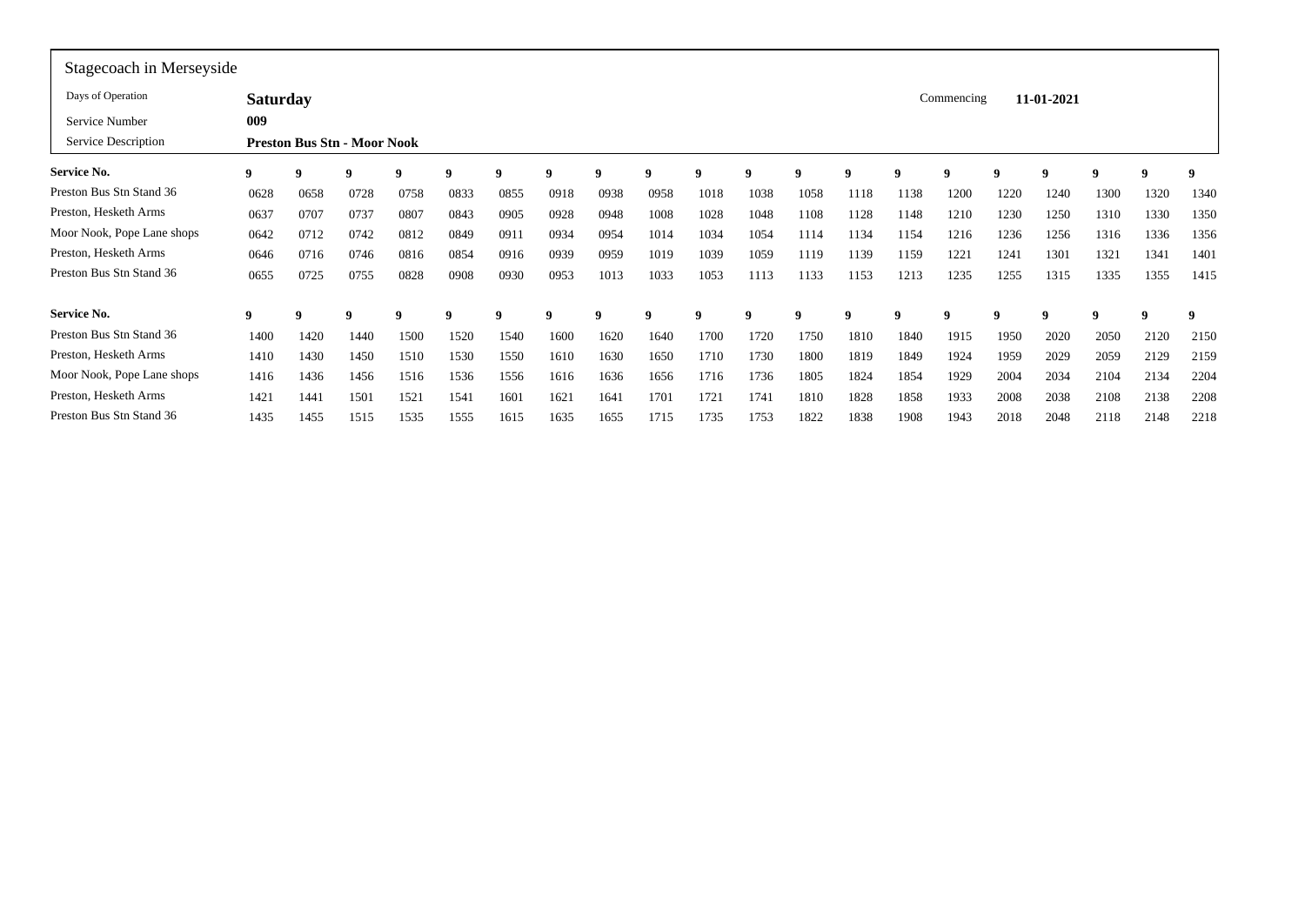| Stagecoach in Merseyside   |               |                                    |      |      |      |      |         |         |                          |      |          |         |      |      |      |      |          |          |      |
|----------------------------|---------------|------------------------------------|------|------|------|------|---------|---------|--------------------------|------|----------|---------|------|------|------|------|----------|----------|------|
| Days of Operation          | <b>Sunday</b> |                                    |      |      |      |      |         |         | 11-01-2021<br>Commencing |      |          |         |      |      |      |      |          |          |      |
| Service Number             | 009           | <b>Preston Bus Stn - Moor Nook</b> |      |      |      |      |         |         |                          |      |          |         |      |      |      |      |          |          |      |
| Service Description        |               |                                    |      |      |      |      |         |         |                          |      |          |         |      |      |      |      |          |          |      |
| <b>Service No.</b>         |               | $\bf{o}$                           |      |      | q    | 9    | $\bf o$ | $\bf o$ |                          |      | $\bf{Q}$ | $\bf o$ | o    |      | o    |      | $\bf{Q}$ | $\bf{o}$ | - 9  |
| Preston Bus Stn Stand 36   | 0910          | 0940                               | 1010 | 1040 | 1110 | 1140 | 1210    | 1240    | 1310                     | 1340 | 1410     | 1440    | 1510 | 1540 | 1610 | 1640 | 1710     | 1740     | 1815 |
| Preston, Hesketh Arms      | 0919          | 0949                               | 1019 | 1050 | 1120 | 1150 | 1220    | 1250    | 1320                     | 1350 | 1420     | 1450    | 1520 | 1550 | 1620 | 1650 | 1719     | 1749     | 1824 |
| Moor Nook, Pope Lane shops | 0924          | 0954                               | 1024 | 1056 | 1126 | 1156 | 1226    | 1256    | 1326                     | 1356 | 1426     | 1456    | 1526 | 1556 | 1626 | 1656 | 1724     | 1754     | 1829 |
| Preston, Hesketh Arms      | 0928          | 0958                               | 1028 | 1101 | 1131 | 1201 | 1231    | 1301    | 1331                     | 1401 | 1431     | 1501    | 1531 | 1601 | 1631 | 1701 | 1729     | 1759     | 1834 |
| Preston Bus Stn Stand 36   | 0938          | 1008                               | 1040 | 1115 | 1145 | 1215 | 1245    | 1315    | 1345                     | 1415 | 1445     | 1515    | 1545 | 1615 | 1645 | 1715 | 1742     | 1812     | 1847 |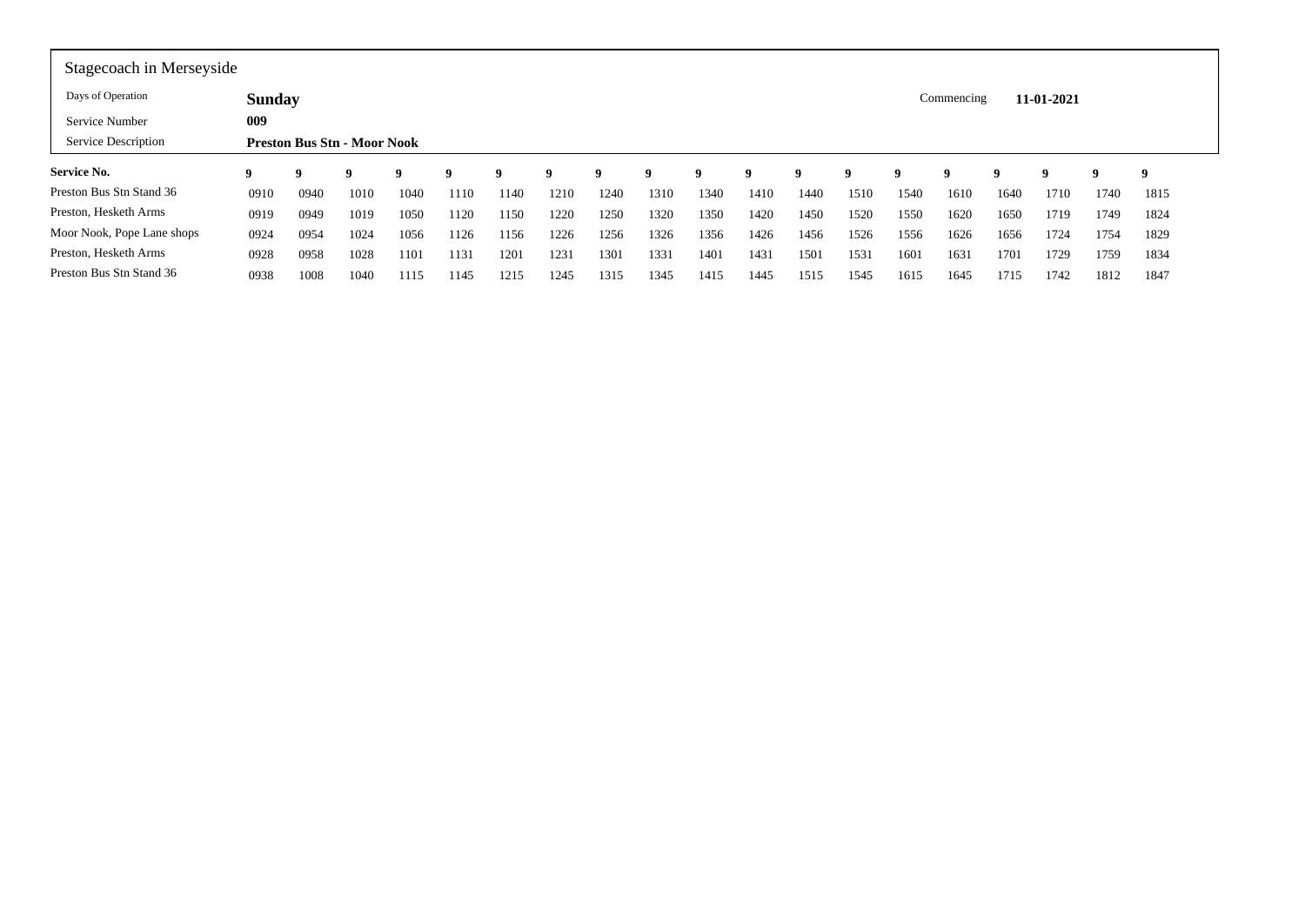| Stagecoach in Merseyside         |      |                            |                          |
|----------------------------------|------|----------------------------|--------------------------|
| Days of Operation                |      | <b>Monday to Friday</b>    |                          |
| Service Number                   | 124  |                            |                          |
| Service Description              |      | <b>Chorley - Blackburn</b> |                          |
| <b>Service No.</b>               | 24A  | 24A                        | 24A                      |
| Blackburn Bus Station Stand 6    | 1912 | $\sim$                     | $\overline{\phantom{a}}$ |
| Feniscowles, Feildens Arms       | 1923 | $\overline{\phantom{a}}$   | $\overline{\phantom{a}}$ |
| Abbey Village, Hare & Hounds     | 1930 | 2100                       | 2230                     |
| <b>Brinscall Council Offices</b> | 1935 | 2105                       | 2235                     |
| Wheelton Red Lion                | 1940 | 2110                       | 2240                     |
| Eaves Lane, Bagganley Ln         | 1947 | 2117                       | 2247                     |
| Chorley Interchange Stand H      | 1953 | 2123                       | 2253                     |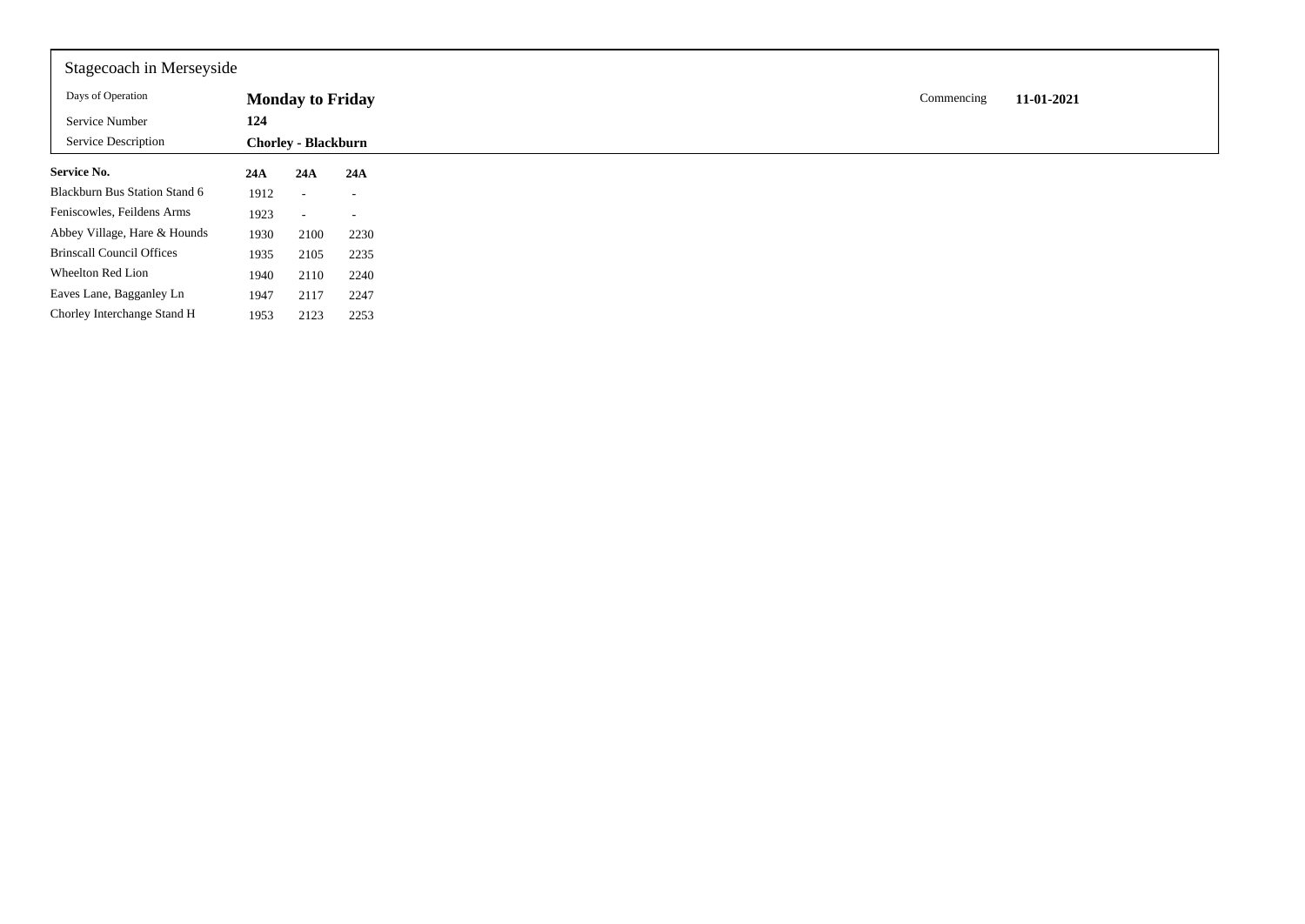| Stagecoach in Merseyside    |      |                            |      |
|-----------------------------|------|----------------------------|------|
| Days of Operation           |      | <b>Monday to Friday</b>    |      |
| Service Number              | 124  |                            |      |
| <b>Service Description</b>  |      | <b>Chorley - Blackburn</b> |      |
| <b>Service No.</b>          | 24A  | 24A                        | 24A  |
| Chorley Interchange Stand C | 2035 | 2205                       | 2335 |
|                             | 2042 | 2212                       | 2342 |
| Eaves Ln/St Peters St       |      |                            |      |
| Wheelton, Red Lion Hotel    | 2050 | 2220                       | 2350 |
| Brinscall, Council Offices  | 2055 | 2225                       | 2355 |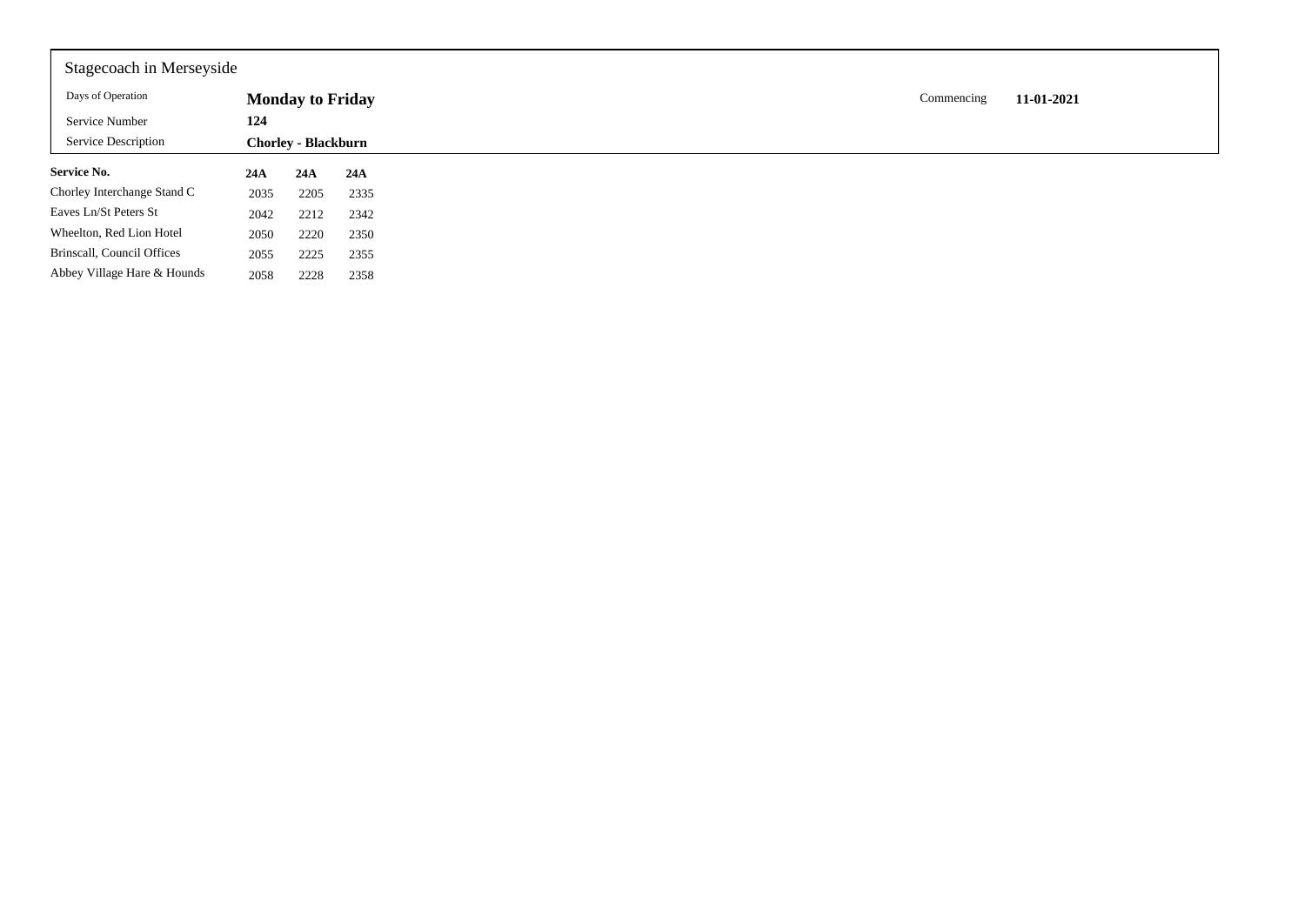| Stagecoach in Merseyside         |                 |                            |                          |
|----------------------------------|-----------------|----------------------------|--------------------------|
| Days of Operation                | <b>Saturday</b> |                            |                          |
| Service Number                   | 124             |                            |                          |
| <b>Service Description</b>       |                 | <b>Chorley - Blackburn</b> |                          |
| <b>Service No.</b>               | 24A             | 24A                        | 24A                      |
| Blackburn Bus Station Stand 6    | 1912            | $\sim$                     | $\overline{\phantom{a}}$ |
| Feniscowles, Feildens Arms       | 1923            | $\sim$                     | $\overline{\phantom{a}}$ |
| Abbey Village, Hare & Hounds     | 1930            | 2100                       | 2230                     |
| <b>Brinscall Council Offices</b> | 1935            | 2105                       | 2235                     |
| Wheelton Red Lion                | 1940            | 2110                       | 2240                     |
| Eaves Lane, Bagganley Ln         | 1947            | 2117                       | 2247                     |
| Chorley Interchange Stand H      | 1953            | 2123                       | 2253                     |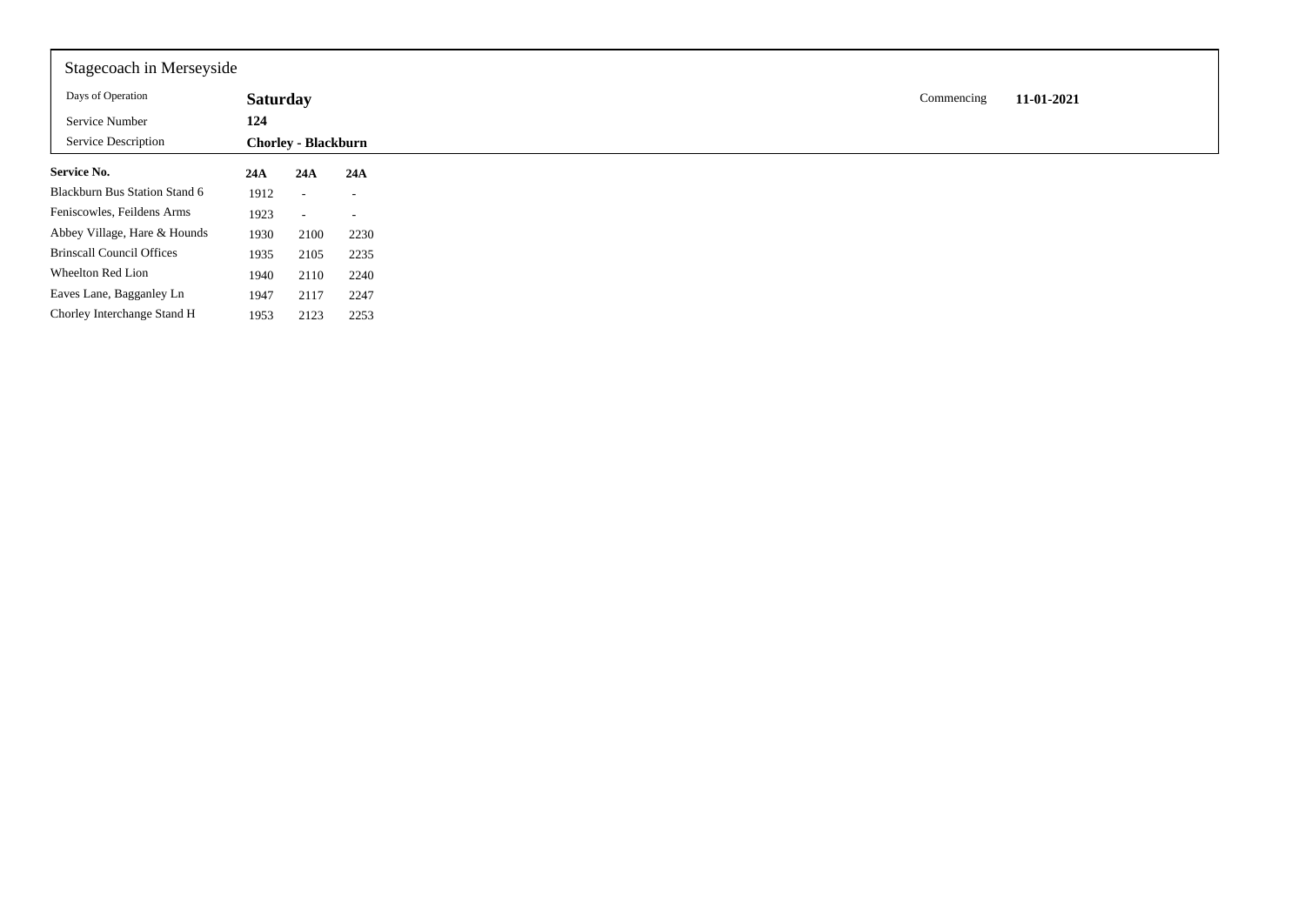| Stagecoach in Merseyside    |                 |                            |      |
|-----------------------------|-----------------|----------------------------|------|
| Days of Operation           | <b>Saturday</b> |                            |      |
| Service Number              | 124             |                            |      |
| <b>Service Description</b>  |                 | <b>Chorley - Blackburn</b> |      |
| <b>Service No.</b>          | 24A             | 24A                        | 24A  |
| Chorley Interchange Stand C | 2035            | 2205                       | 2335 |
| Eaves Ln/St Peters St       | 2042            | 2212                       | 2342 |
| Wheelton, Red Lion Hotel    | 2050            | 2220                       | 2350 |
| Brinscall, Council Offices  | 2055            | 2225                       | 2355 |
|                             |                 |                            |      |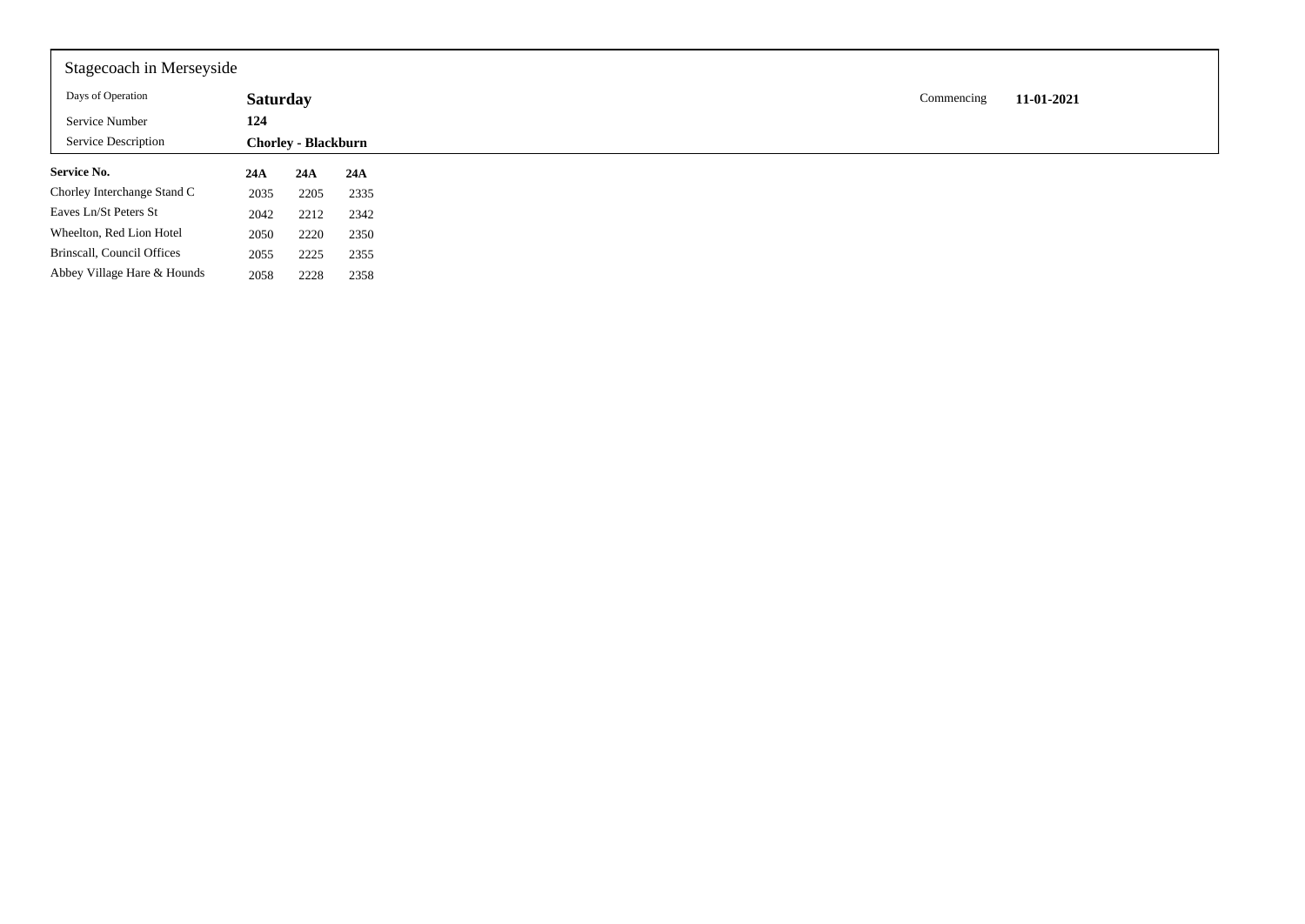| Stagecoach in Merseyside         |                          |                            |      |      |      |      |      |      |      |      |      |            |            |  |
|----------------------------------|--------------------------|----------------------------|------|------|------|------|------|------|------|------|------|------------|------------|--|
| Days of Operation                | <b>Sunday</b>            |                            |      |      |      |      |      |      |      |      |      | Commencing | 11-01-2021 |  |
| Service Number                   | 124                      |                            |      |      |      |      |      |      |      |      |      |            |            |  |
| Service Description              |                          | <b>Chorley - Blackburn</b> |      |      |      |      |      |      |      |      |      |            |            |  |
| <b>Service No.</b>               | 24A                      | 24A                        | 24A  | 24A  | 24A  | 24A  | 24A  | 24A  | 24A  | 24A  | 24A  |            |            |  |
| Blackburn Bus Station Stand 6    | $\sim$                   | 1010                       | 1110 | 1210 | 1310 | 1410 | 1510 | 1610 | 1710 | 1810 | 1910 |            |            |  |
| Feniscowles, Feildens Arms       | $\overline{\phantom{a}}$ | 1021                       | 1121 | 1221 | 1321 | 1421 | 1521 | 1621 | 1721 | 1821 | 1921 |            |            |  |
| Abbey Village, Post Office       | 0928                     | 1028                       | 1128 | 1228 | 1328 | 1428 | 1528 | 1628 | 1728 | 1828 | 1928 |            |            |  |
| <b>Brinscall Council Offices</b> | 0933                     | 1033                       | 1133 | 1233 | 1333 | 1433 | 1533 | 1633 | 1733 | 1833 | 1933 |            |            |  |
| Wheelton Red Lion                | 0938                     | 1038                       | 1138 | 1238 | 1338 | 1438 | 1538 | 1638 | 1738 | 1838 | 1938 |            |            |  |
| Eaves Lane, Bagganley Ln         | 0945                     | 1045                       | 1145 | 1245 | 1345 | 1445 | 1545 | 1645 | 1745 | 1845 | 1945 |            |            |  |
| Chorley Interchange Stand H      | 0951                     | 1051                       | 1151 | 1251 | 1351 | 1451 | 1551 | 1651 | 1751 | 1851 | 1951 |            |            |  |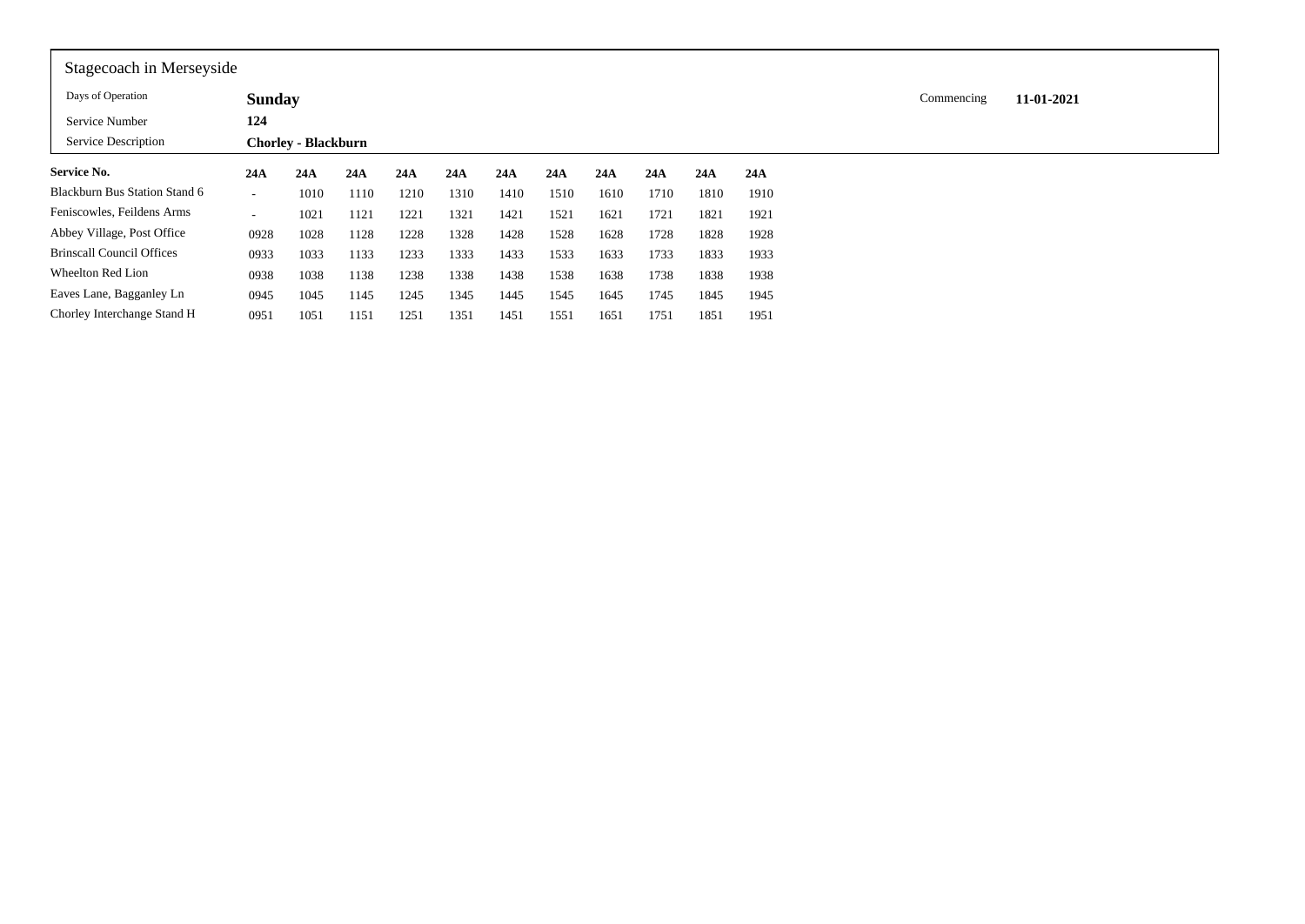| Stagecoach in Merseyside      |               |                            |      |      |      |      |      |      |      |      |      |            |            |  |
|-------------------------------|---------------|----------------------------|------|------|------|------|------|------|------|------|------|------------|------------|--|
| Days of Operation             | <b>Sunday</b> |                            |      |      |      |      |      |      |      |      |      | Commencing | 11-01-2021 |  |
| Service Number                | 124           |                            |      |      |      |      |      |      |      |      |      |            |            |  |
| Service Description           |               | <b>Chorley - Blackburn</b> |      |      |      |      |      |      |      |      |      |            |            |  |
| Service No.                   | 24A           | 24A                        | 24A  | 24A  | 24A  | 24A  | 24A  | 24A  | 24A  | 24A  | 24A  |            |            |  |
| Chorley Interchange Stand C   | 0928          | 1028                       | 1128 | 1228 | 1328 | 1428 | 1528 | 1628 | 1728 | 1828 | 1928 |            |            |  |
| Eaves Ln/St Peters St         | 0935          | 1035                       | 1135 | 1235 | 1335 | 1435 | 1535 | 1635 | 1735 | 1835 | 1935 |            |            |  |
| Wheelton, Red Lion Hotel      | 0943          | 1043                       | 1143 | 1243 | 1343 | 1443 | 1543 | 1643 | 1743 | 1843 | 1943 |            |            |  |
| Brinscall, Council Offices    | 0948          | 1048                       | 1148 | 1248 | 1348 | 1448 | 1548 | 1648 | 1748 | 1848 | 1948 |            |            |  |
| Abbey Village School          | 0951          | 1051                       | 1151 | 1251 | 1351 | 1451 | 1551 | 1651 | 1751 | 1851 | 1951 |            |            |  |
| Feniscowles, Feildens Arms    | 0958          | 1058                       | 1158 | 1258 | 1358 | 1458 | 1558 | 1658 | 1758 | 1858 |      |            |            |  |
| Blackburn Bus Station Stand 6 | 1007          | 1107                       | 1207 | 1307 | 1407 | 1507 | 1607 | 1707 | 1807 | 1907 |      |            |            |  |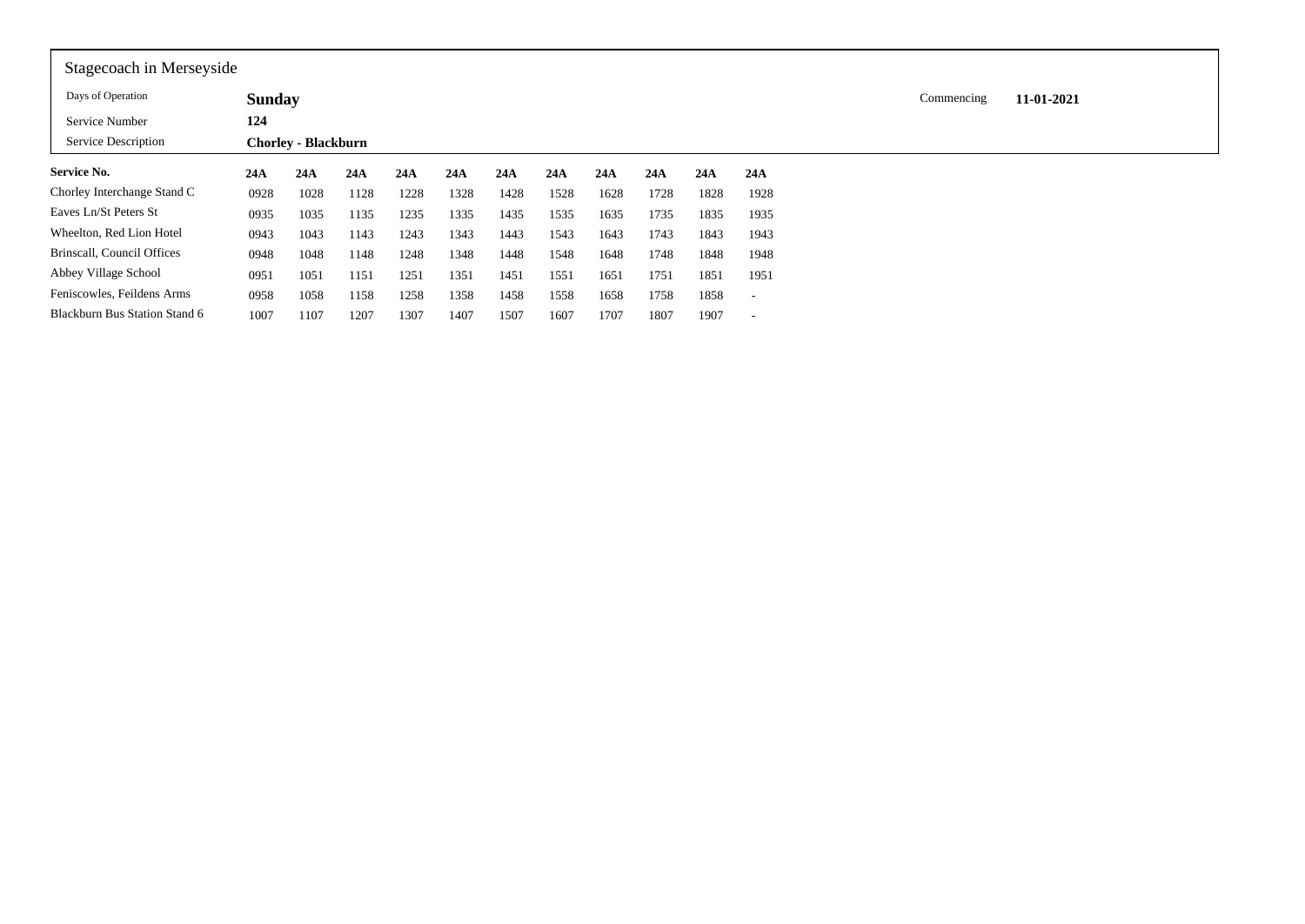| Stagecoach in Merseyside             |      |                            |      |      |      |      |      |      |      |      |      |      |      |      |            |      |            |      |      |      |
|--------------------------------------|------|----------------------------|------|------|------|------|------|------|------|------|------|------|------|------|------------|------|------------|------|------|------|
| Days of Operation                    |      | <b>Monday to Friday</b>    |      |      |      |      |      |      |      |      |      |      |      |      | Commencing |      | 11-01-2021 |      |      |      |
| Service Number                       | 59   |                            |      |      |      |      |      |      |      |      |      |      |      |      |            |      |            |      |      |      |
| Service Description                  |      | <b>Preston - Blackburn</b> |      |      |      |      |      |      |      |      |      |      |      |      |            |      |            |      |      |      |
| Service No.                          | 59   | 59                         | 59   | 59   | 59   | 59   | 59   | 59   | 59   | 59   | 59   | 59   | 59   | 59   | 59         | 59   | 59         | 59   | 59   | 59   |
| Preston Bus Station Stand 39         | 0530 | 0615                       | 0700 | 0740 | 0810 | 0840 | 0910 | 0940 | 1010 | 1040 | 1110 | 1140 | 1210 | 1240 | 1310       | 1340 | 1410       | 1440 | 1510 | 1540 |
| Preston, Hesketh Arms                | 0542 | 0627                       | 0712 | 0752 | 0822 | 0852 | 0922 | 0952 | 1022 | 1052 | 1122 | 1152 | 1222 | 1252 | 1322       | 1352 | 1422       | 1452 | 1522 | 1552 |
| Mellor Brook, The Windmill           | 0551 | 0636                       | 0721 | 0801 | 0831 | 0901 | 0931 | 1001 | 1031 | 1101 | 1131 | 1201 | 1231 | 1301 | 1331       | 1401 | 1431       | 1501 | 1531 | 1601 |
| <b>Billinge Road End</b>             | 0556 | 0641                       | 0726 | 0806 | 0836 | 0906 | 0936 | 1006 | 1036 | 1106 | 1136 | 1206 | 1236 | 1306 | 1336       | 1406 | 1436       | 1506 | 1536 | 1606 |
| <b>Blackburn Bus Station Stand 3</b> | 0604 | 0649                       | 0734 | 0814 | 0844 | 0914 | 0944 | 1014 | 1044 | 1114 | 1144 | 1214 | 1244 | 1314 | 1344       | 1414 | 1444       | 1514 | 1544 | 1614 |
| Service No.                          | 59   | 59                         | 59   | 59   | 59   |      |      |      |      |      |      |      |      |      |            |      |            |      |      |      |
| Preston Bus Station Stand 39         | 1610 | 1640                       | 1710 | 1740 | 1840 |      |      |      |      |      |      |      |      |      |            |      |            |      |      |      |
| Preston, Hesketh Arms                | 1622 | 1652                       | 1722 | 1750 | 1850 |      |      |      |      |      |      |      |      |      |            |      |            |      |      |      |
| Mellor Brook, The Windmill           | 1631 | 1701                       | 1731 | 1759 | 1859 |      |      |      |      |      |      |      |      |      |            |      |            |      |      |      |
| <b>Billinge Road End</b>             | 1636 | 1706                       | 1736 | 1803 | 1903 |      |      |      |      |      |      |      |      |      |            |      |            |      |      |      |
| <b>Blackburn Bus Station Stand 3</b> | 1644 | 1714                       | 1744 | 1810 | 1910 |      |      |      |      |      |      |      |      |      |            |      |            |      |      |      |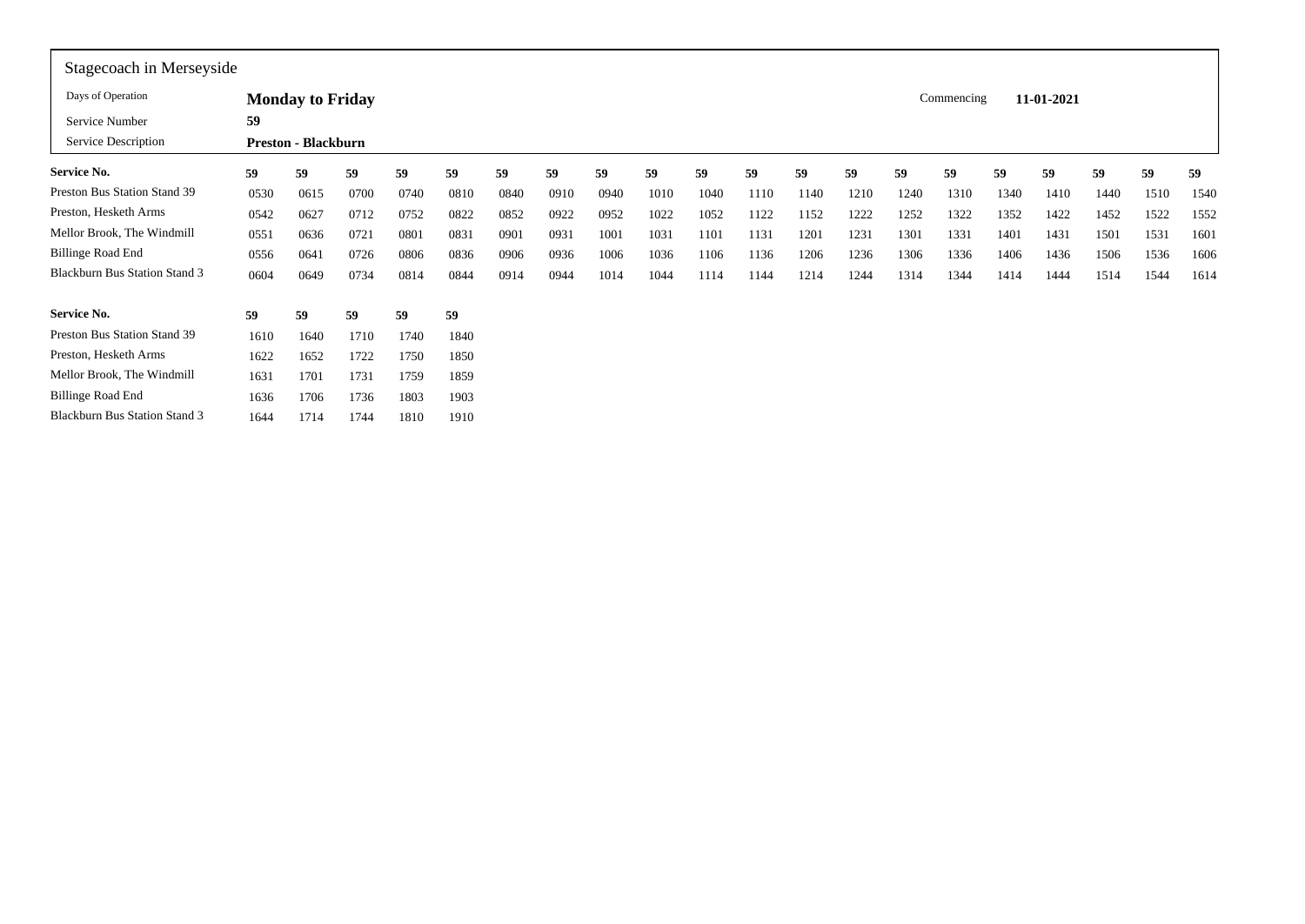| Stagecoach in Merseyside             |      |                            |      |      |      |      |      |      |      |      |      |      |      |      |            |      |            |      |      |      |
|--------------------------------------|------|----------------------------|------|------|------|------|------|------|------|------|------|------|------|------|------------|------|------------|------|------|------|
| Days of Operation                    |      | <b>Monday to Friday</b>    |      |      |      |      |      |      |      |      |      |      |      |      | Commencing |      | 11-01-2021 |      |      |      |
| Service Number                       | 59   |                            |      |      |      |      |      |      |      |      |      |      |      |      |            |      |            |      |      |      |
| Service Description                  |      | <b>Preston - Blackburn</b> |      |      |      |      |      |      |      |      |      |      |      |      |            |      |            |      |      |      |
| Service No.                          | 59   | 59                         | 59   | 59   | 59   | 59   | 59   | 59   | 59   | 59   | 59   | 59   | 59   | 59   | 59         | 59   | 59         | 59   | 59   | 59   |
| <b>Blackburn Bus Station Stand 3</b> | 0608 | 0653                       | 0738 | 0823 | 0853 | 0923 | 0953 | 1023 | 1053 | 1123 | 1153 | 1223 | 1253 | 1323 | 1353       | 1423 | 1453       | 1523 | 1553 | 1623 |
| <b>Billinge Road End</b>             | 0617 | 0702                       | 0747 | 0832 | 0902 | 0932 | 1002 | 1032 | 1102 | 1132 | 1202 | 1232 | 1302 | 1332 | 1402       | 1432 | 1502       | 1532 | 1602 | 1632 |
| Mellor Brook The Windmill            | 0622 | 0707                       | 0752 | 0837 | 0907 | 0937 | 1007 | 1037 | 1107 | 1137 | 1207 | 1237 | 1307 | 1337 | 1407       | 1437 | 1507       | 1537 | 1607 | 1637 |
| Preston, Hesketh Arms                | 0632 | 0717                       | 0802 | 0847 | 0917 | 0947 | 1017 | 1047 | 1117 | 1147 | 1217 | 1247 | 1317 | 1347 | 1417       | 1447 | 1517       | 1547 | 1617 | 1647 |
| Preston Bus Stn Stand 22             | 0641 | 0726                       | 0811 | 0856 | 0926 | 0956 | 1026 | 1056 | 1126 | 1156 | 1226 | 1256 | 1326 | 1356 | 1426       | 1456 | 1526       | 1556 | 1626 | 1656 |
| <b>Service No.</b>                   | 59   | 59                         | 59   | 59   | 59   |      |      |      |      |      |      |      |      |      |            |      |            |      |      |      |
| <b>Blackburn Bus Station Stand 3</b> | 1653 | 1723                       | 1753 | 1823 | 1923 |      |      |      |      |      |      |      |      |      |            |      |            |      |      |      |
| <b>Billinge Road End</b>             | 1702 | 1732                       | 1801 | 1831 | 1931 |      |      |      |      |      |      |      |      |      |            |      |            |      |      |      |
| Mellor Brook The Windmill            | 1707 | 1737                       | 1806 | 1836 | 1936 |      |      |      |      |      |      |      |      |      |            |      |            |      |      |      |
| Preston, Hesketh Arms                | 1717 | 1747                       | 1814 | 1844 | 1944 |      |      |      |      |      |      |      |      |      |            |      |            |      |      |      |
| Preston Bus Stn Stand 22             | 1726 | 1756                       | 1823 | 1853 | 1953 |      |      |      |      |      |      |      |      |      |            |      |            |      |      |      |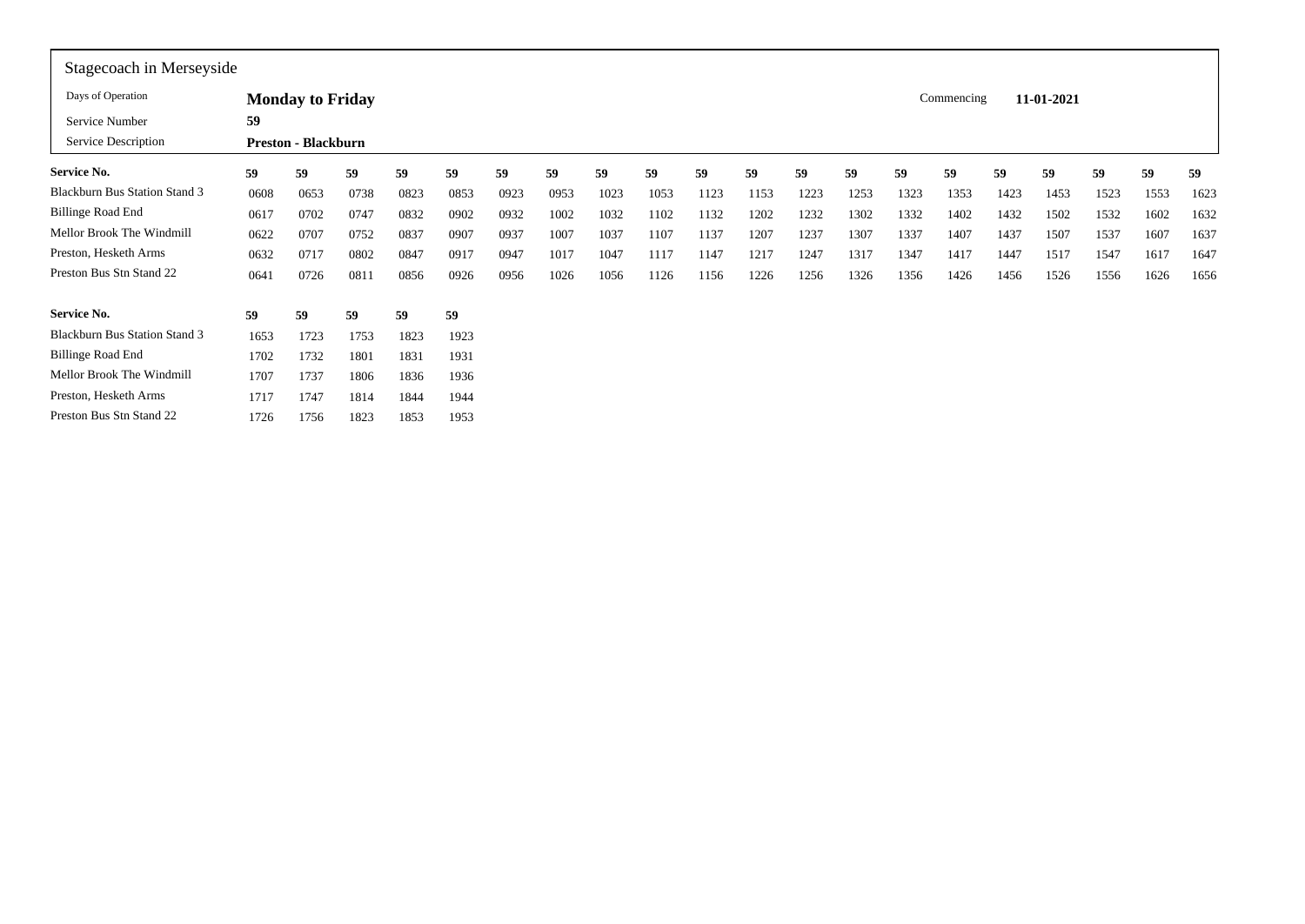| Stagecoach in Merseyside             |                 |                            |      |      |      |      |      |      |      |      |      |      |      |      |            |      |            |      |      |      |
|--------------------------------------|-----------------|----------------------------|------|------|------|------|------|------|------|------|------|------|------|------|------------|------|------------|------|------|------|
| Days of Operation                    | <b>Saturday</b> |                            |      |      |      |      |      |      |      |      |      |      |      |      | Commencing |      | 11-01-2021 |      |      |      |
| Service Number                       | 59              |                            |      |      |      |      |      |      |      |      |      |      |      |      |            |      |            |      |      |      |
| Service Description                  |                 | <b>Preston - Blackburn</b> |      |      |      |      |      |      |      |      |      |      |      |      |            |      |            |      |      |      |
| <b>Service No.</b>                   | 59              | 59                         | 59   | 59   | 59   | 59   | 59   | 59   | 59   | 59   | 59   | 59   | 59   | 59   | 59         | 59   | 59         | 59   | 59   | 59   |
| Preston Bus Station Stand 39         | 0700            | 0740                       | 0810 | 0840 | 0910 | 0940 | 1010 | 1040 | 1110 | 1140 | 1210 | 1240 | 1310 | 1340 | 1410       | 1440 | 1510       | 1540 | 1610 | 1640 |
| Preston, Hesketh Arms                | 0712            | 0752                       | 0822 | 0852 | 0922 | 0952 | 1022 | 1052 | 1122 | 1152 | 1222 | 1252 | 1322 | 1352 | 1422       | 1452 | 1522       | 1552 | 1622 | 1652 |
| Mellor Brook, The Windmill           | 0721            | 0801                       | 0831 | 0901 | 0931 | 1001 | 1031 | 1101 | 1131 | 1201 | 1231 | 1301 | 1331 | 1401 | 1431       | 1501 | 1531       | 1601 | 1631 | 1701 |
| <b>Billinge Road End</b>             | 0726            | 0806                       | 0836 | 0906 | 0936 | 1006 | 1036 | 1106 | 1136 | 1206 | 1236 | 1306 | 1336 | 1406 | 1436       | 1506 | 1536       | 1606 | 1636 | 1706 |
| <b>Blackburn Bus Station Stand 3</b> | 0734            | 0814                       | 0844 | 0914 | 0944 | 1014 | 1044 | 1114 | 1144 | 1214 | 1244 | 1314 | 1344 | 1414 | 1444       | 1514 | 1544       | 1614 | 1644 | 1714 |
| <b>Service No.</b>                   | 59              | 59                         | 59   |      |      |      |      |      |      |      |      |      |      |      |            |      |            |      |      |      |
| Preston Bus Station Stand 39         | 1710            | 1740                       | 1840 |      |      |      |      |      |      |      |      |      |      |      |            |      |            |      |      |      |
| Preston, Hesketh Arms                | 1722            | 1750                       | 1850 |      |      |      |      |      |      |      |      |      |      |      |            |      |            |      |      |      |
| Mellor Brook, The Windmill           | 1731            | 1759                       | 1859 |      |      |      |      |      |      |      |      |      |      |      |            |      |            |      |      |      |
| <b>Billinge Road End</b>             | 1736            | 1803                       | 1903 |      |      |      |      |      |      |      |      |      |      |      |            |      |            |      |      |      |
| <b>Blackburn Bus Station Stand 3</b> | 1744            | 1810                       | 1910 |      |      |      |      |      |      |      |      |      |      |      |            |      |            |      |      |      |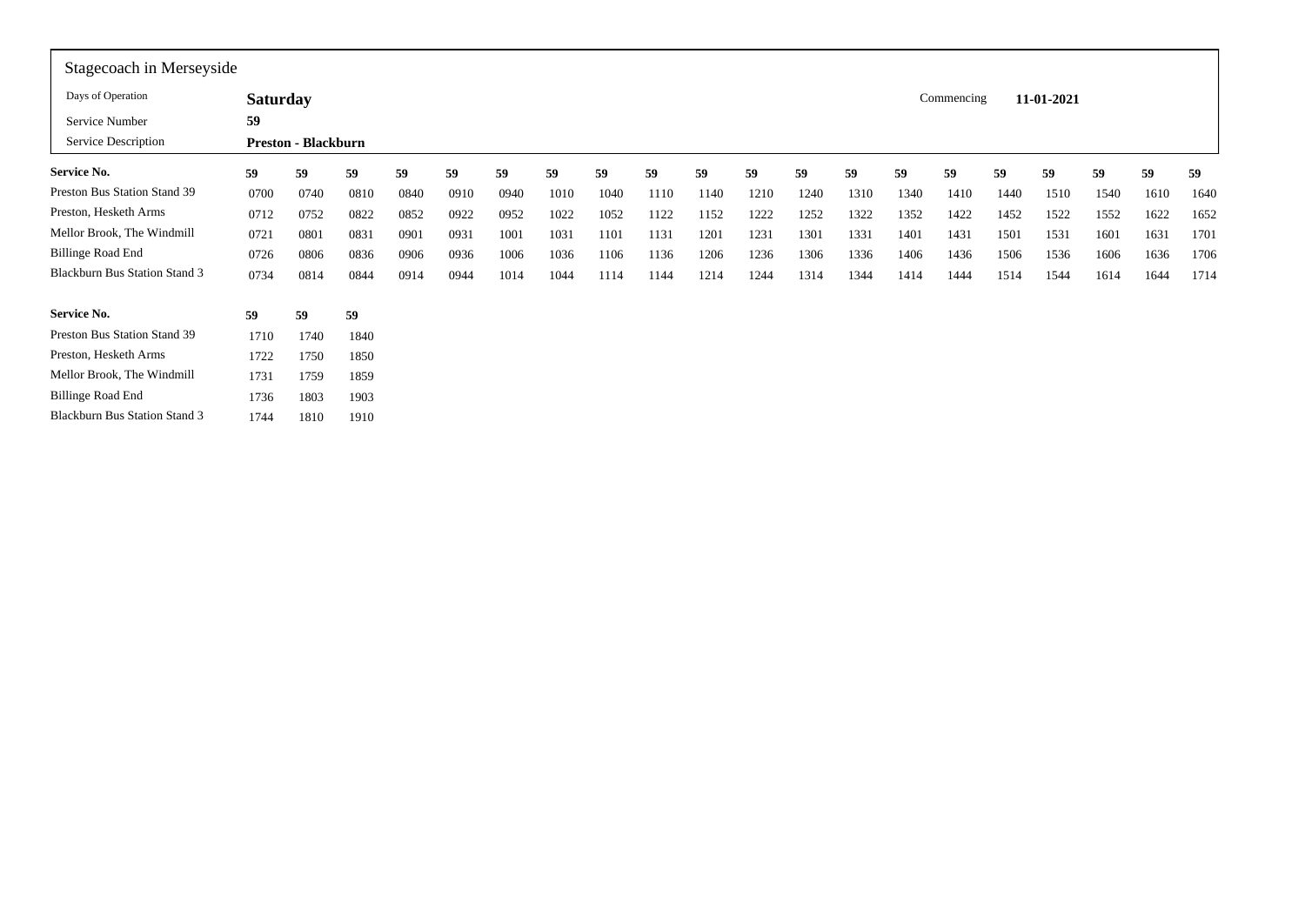| Stagecoach in Merseyside             |                 |                            |      |      |      |      |      |      |      |      |      |      |      |      |            |      |            |      |      |      |
|--------------------------------------|-----------------|----------------------------|------|------|------|------|------|------|------|------|------|------|------|------|------------|------|------------|------|------|------|
| Days of Operation                    | <b>Saturday</b> |                            |      |      |      |      |      |      |      |      |      |      |      |      | Commencing |      | 11-01-2021 |      |      |      |
| Service Number                       | 59              |                            |      |      |      |      |      |      |      |      |      |      |      |      |            |      |            |      |      |      |
| Service Description                  |                 | <b>Preston - Blackburn</b> |      |      |      |      |      |      |      |      |      |      |      |      |            |      |            |      |      |      |
| <b>Service No.</b>                   | 59              | 59                         | 59   | 59   | 59   | 59   | 59   | 59   | 59   | 59   | 59   | 59   | 59   | 59   | 59         | 59   | 59         | 59   | 59   | 59   |
| <b>Blackburn Bus Station Stand 3</b> | 0738            | 0823                       | 0853 | 0923 | 0953 | 1023 | 1053 | 1123 | 1153 | 1223 | 1253 | 1323 | 1353 | 1423 | 1453       | 1523 | 1553       | 1623 | 1653 | 1723 |
| <b>Billinge Road End</b>             | 0747            | 0832                       | 0902 | 0932 | 1002 | 1032 | 1102 | 1132 | 1202 | 1232 | 1302 | 1332 | 1402 | 1432 | 1502       | 1532 | 1602       | 1632 | 1702 | 1732 |
| Mellor Brook The Windmill            | 0752            | 0837                       | 0907 | 0937 | 1007 | 1037 | 1107 | 1137 | 1207 | 1237 | 1307 | 1337 | 1407 | 1437 | 1507       | 1537 | 1607       | 1637 | 1707 | 1737 |
| Preston, Hesketh Arms                | 0802            | 0847                       | 0917 | 0947 | 1017 | 1047 | 1117 | 1147 | 1217 | 1247 | 1317 | 1347 | 1417 | 1447 | 1517       | 1547 | 1617       | 1647 | 1717 | 1747 |
| Preston Bus Stn Stand 22             | 0811            | 0856                       | 0926 | 0956 | 1026 | 1056 | 1126 | 1156 | 1226 | 1256 | 1326 | 1356 | 1426 | 1456 | 1526       | 1556 | 1626       | 1656 | 1726 | 1756 |
| <b>Service No.</b>                   | 59              | 59                         | 59   |      |      |      |      |      |      |      |      |      |      |      |            |      |            |      |      |      |
| <b>Blackburn Bus Station Stand 3</b> | 1753            | 1823                       | 1923 |      |      |      |      |      |      |      |      |      |      |      |            |      |            |      |      |      |
| <b>Billinge Road End</b>             | 1801            | 1831                       | 1931 |      |      |      |      |      |      |      |      |      |      |      |            |      |            |      |      |      |
| Mellor Brook The Windmill            | 1806            | 1836                       | 1936 |      |      |      |      |      |      |      |      |      |      |      |            |      |            |      |      |      |
| Preston, Hesketh Arms                | 1814            | 1844                       | 1944 |      |      |      |      |      |      |      |      |      |      |      |            |      |            |      |      |      |
| Preston Bus Stn Stand 22             | 1823            | 1853                       | 1953 |      |      |      |      |      |      |      |      |      |      |      |            |      |            |      |      |      |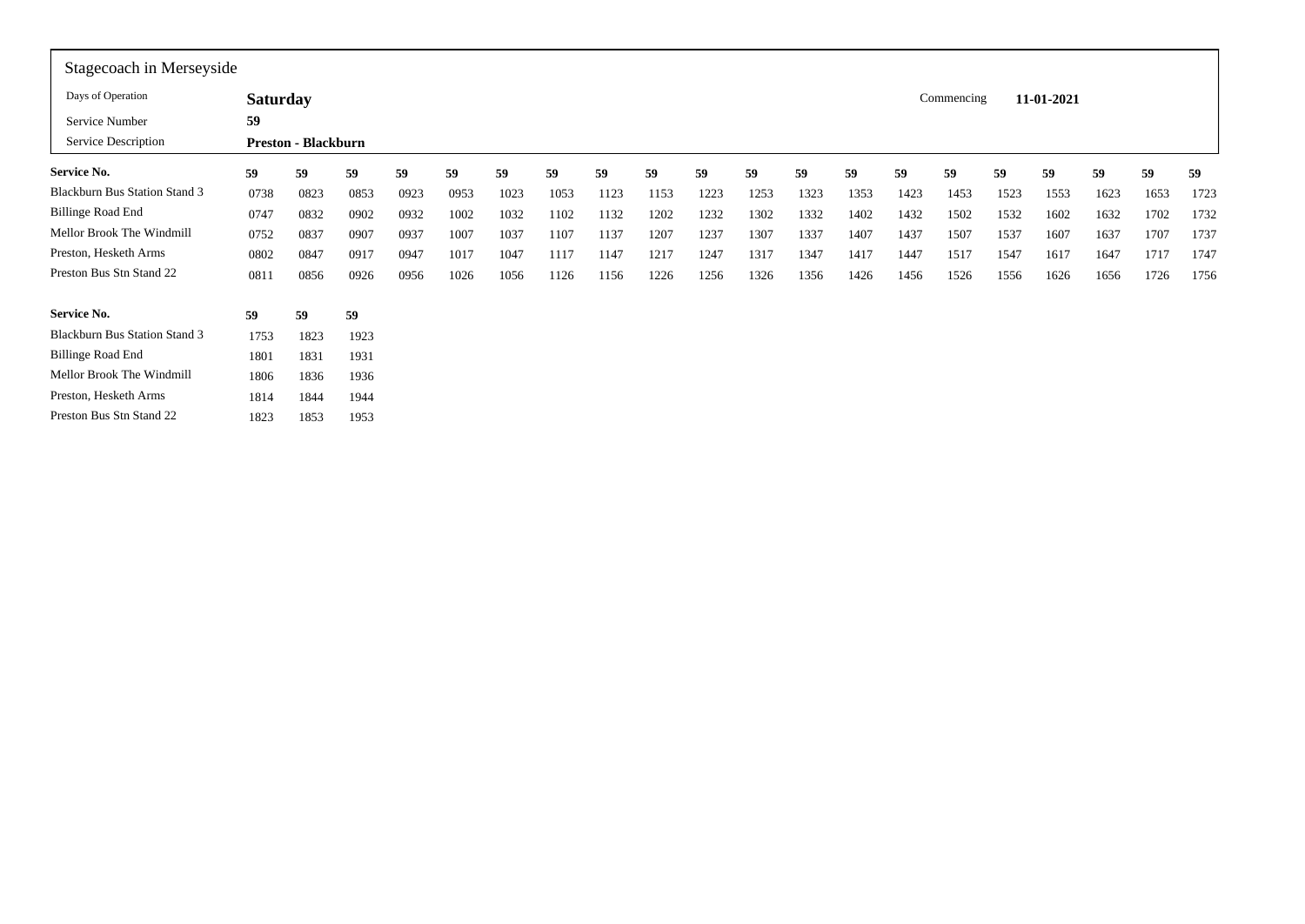| Stagecoach in Merseyside             |               |                            |      |      |      |      |      |      |      |  |            |            |
|--------------------------------------|---------------|----------------------------|------|------|------|------|------|------|------|--|------------|------------|
| Days of Operation                    | <b>Sunday</b> |                            |      |      |      |      |      |      |      |  | Commencing | 11-01-2021 |
| Service Number                       | 59            |                            |      |      |      |      |      |      |      |  |            |            |
| Service Description                  |               | <b>Preston - Blackburn</b> |      |      |      |      |      |      |      |  |            |            |
| <b>Service No.</b>                   | 59            | 59                         | 59   | 59   | 59   | 59   | 59   | 59   | 59   |  |            |            |
| Preston Bus Station Stand 39         | 0850          | 0950                       | 1050 | 1150 | 1250 | 1350 | 1450 | 1550 | 1650 |  |            |            |
| Preston, Hesketh Arms                | 0859          | 0959                       | 1059 | 1159 | 1259 | 1359 | 1459 | 1559 | 1659 |  |            |            |
| Mellor Brook, The Windmill           | 0908          | 1008                       | 1108 | 1208 | 1308 | 1408 | 1508 | 1608 | 1708 |  |            |            |
| Billinge Road End                    | 0913          | 1013                       | 1113 | 1213 | 1313 | 1413 | 1513 | 1613 | 1713 |  |            |            |
| <b>Blackburn Bus Station Stand 3</b> | 0921          | 1021                       | 1121 | 1221 | 1321 | 1421 | 1521 | 1621 | 1721 |  |            |            |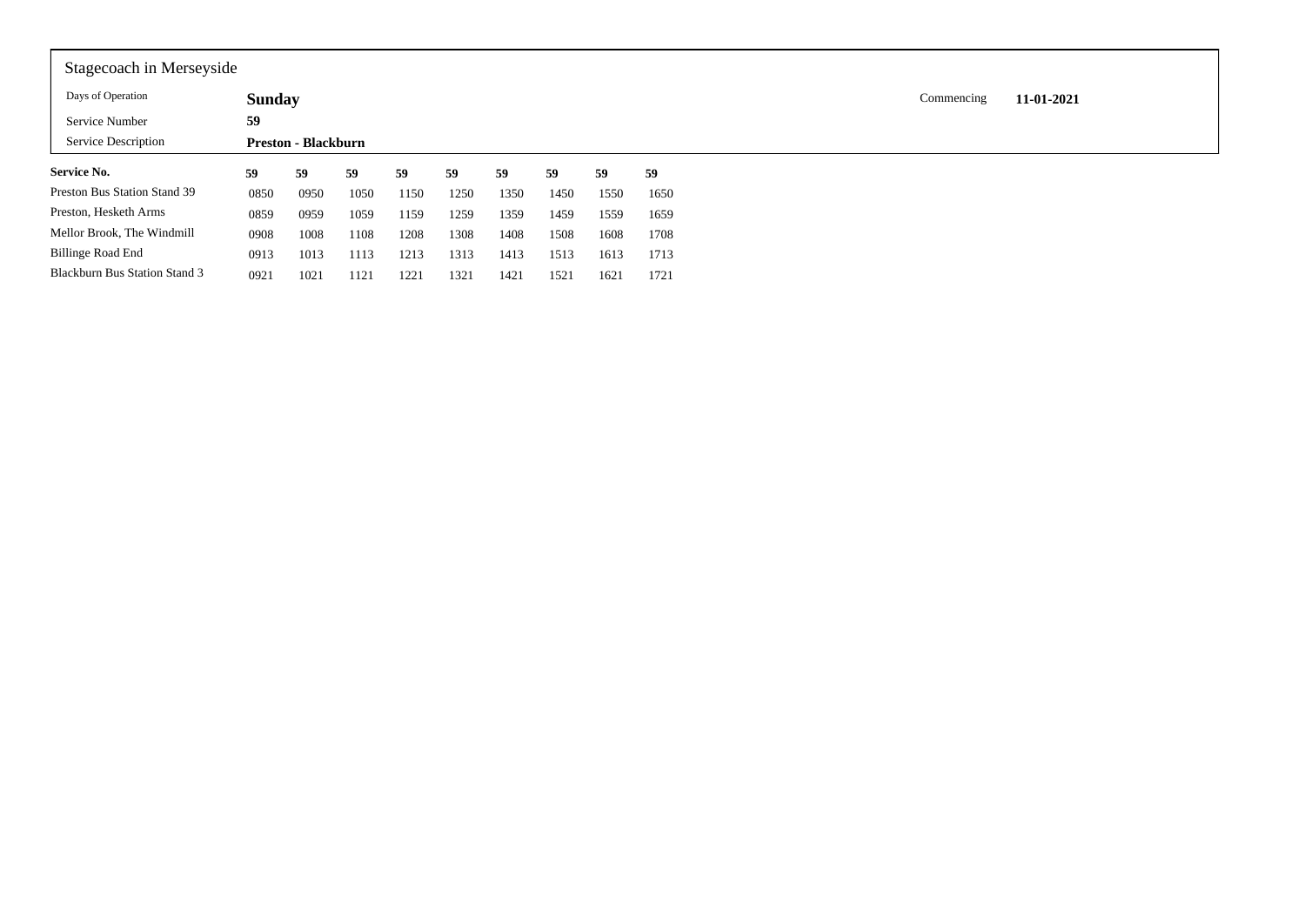| Stagecoach in Merseyside             |               |                            |                          |                          |      |      |      |      |                          |  |            |            |
|--------------------------------------|---------------|----------------------------|--------------------------|--------------------------|------|------|------|------|--------------------------|--|------------|------------|
| Days of Operation                    | <b>Sunday</b> |                            |                          |                          |      |      |      |      |                          |  | Commencing | 11-01-2021 |
| Service Number                       | 59            |                            |                          |                          |      |      |      |      |                          |  |            |            |
| Service Description                  |               | <b>Preston - Blackburn</b> |                          |                          |      |      |      |      |                          |  |            |            |
| <b>Service No.</b>                   | 59            | 59                         | 59                       | 59                       | 59   | 59   | 59   | 59   | 59                       |  |            |            |
| <b>Blackburn Bus Station Stand 3</b> | 0930          | 1030                       | 1130                     | 1230                     | 1330 | 1430 | 1530 | 1630 | 1730                     |  |            |            |
| Billinge Road End                    | 0938          | 1038                       | 1138                     | 1238                     | 1338 | 1438 | 1538 | 1638 | 1738                     |  |            |            |
| Mellor Brook The Windmill            | 0943          | 1043                       | 1143                     | 1243                     | 1343 | 1443 | 1543 | 1643 | 1743                     |  |            |            |
| Preston, Hesketh Arms                | 0951          | 1051                       | 1151                     | 1251                     | 1351 | 1451 | 1551 | 1651 | 1751                     |  |            |            |
| Preston Bus Station Stand 39         | ۰             | -                          | $\overline{\phantom{a}}$ | 1301                     | 1401 | 1501 | 1601 | 1701 | 1801                     |  |            |            |
| Preston Bus Station Stand 23         | 1001          | 1101                       | 1201                     | $\overline{\phantom{a}}$ |      |      |      |      | $\overline{\phantom{a}}$ |  |            |            |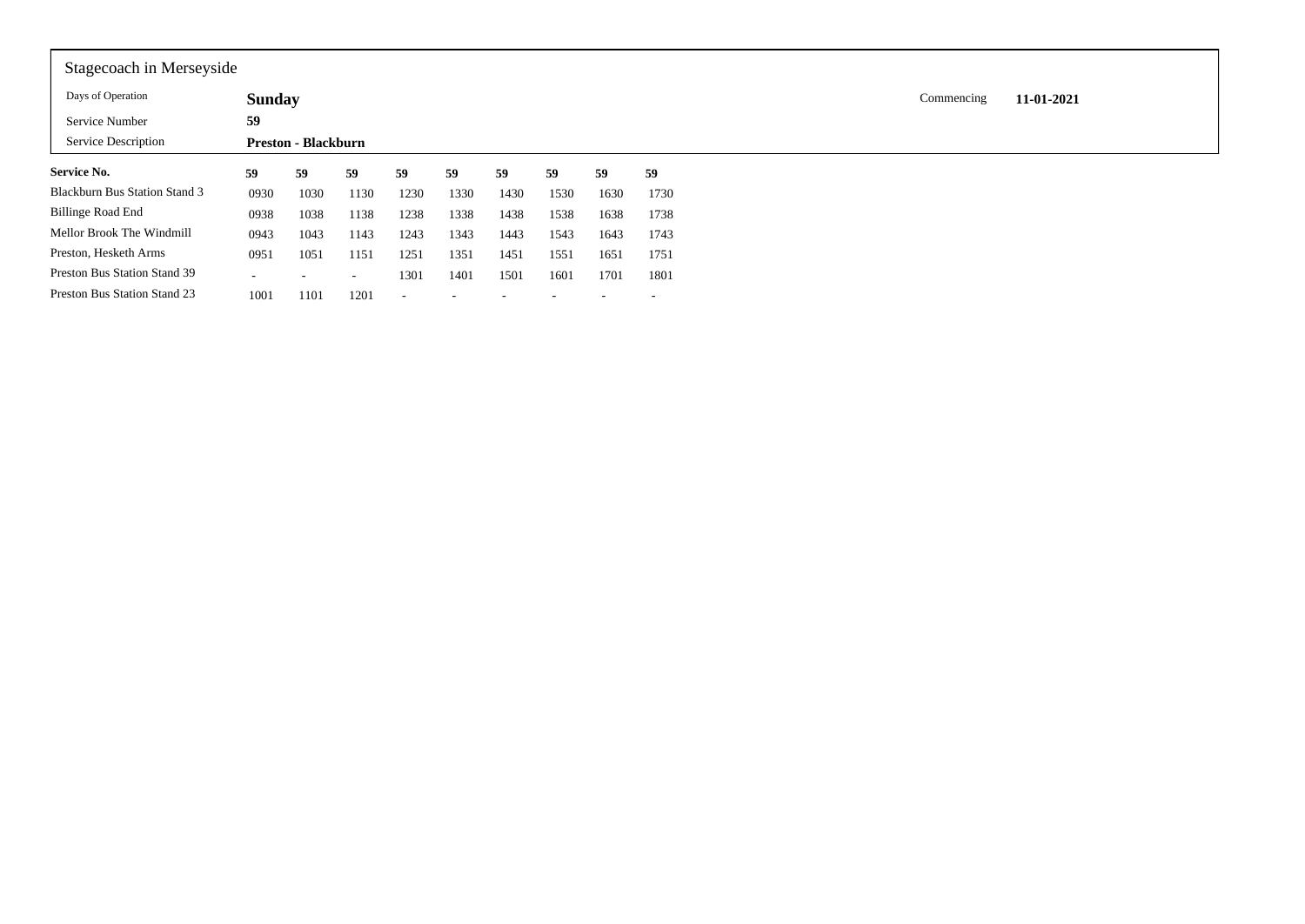| Stagecoach in Merseyside        |      |                            |      |        |      |      |      |      |      |      |      |      |      |      |            |      |            |      |      |      |
|---------------------------------|------|----------------------------|------|--------|------|------|------|------|------|------|------|------|------|------|------------|------|------------|------|------|------|
| Days of Operation               |      | <b>Monday to Friday</b>    |      |        |      |      |      |      |      |      |      |      |      |      | Commencing |      | 11-01-2021 |      |      |      |
| Service Number                  | 061  |                            |      |        |      |      |      |      |      |      |      |      |      |      |            |      |            |      |      |      |
| Service Description             |      | <b>Preston - Blackpool</b> |      |        |      |      |      |      |      |      |      |      |      |      |            |      |            |      |      |      |
| <b>Service No.</b>              | 61   | 61                         | 61   | 61     | 61   | 61   | 61   | 61   | 61   | 61   | 61   | 61   | 61   | 61   | 61         | 61   | 61         | 61   | 61   | 61   |
| Preston Bus Stn Stand 5         | 0515 | 0610                       | 0705 | 0735   | 0805 | 0835 | 0905 | 0935 | 1005 | 1035 | 1105 | 1135 | 1205 | 1235 | 1305       | 1335 | 1405       | 1435 | 1505 | 1535 |
| <b>Ashton Lane Ends</b>         | 0523 | 0618                       | 0715 | 0745   | 0815 | 0845 | 0915 | 0945 | 1015 | 1045 | 1115 | 1145 | 1215 | 1245 | 1315       | 1345 | 1415       | 1445 | 1515 | 1545 |
| Lea, Post Office                | 0527 | 0622                       | 0722 | 0752   | 0822 | 0852 | 0922 | 0952 | 1022 | 1052 | 1122 | 1152 | 1222 | 1252 | 1322       | 1352 | 1422       | 1452 | 1522 | 1552 |
| <b>Clifton Stanagate</b>        | 0531 | 0626                       | 0727 | 0757   | 0827 | 0857 | 0927 | 0957 | 1027 | 1057 | 1127 | 1157 | 1227 | 1257 | 1327       | 1357 | 1427       | 1457 | 1527 | 1557 |
| Kirkham Market Square           | 0538 | 0633                       | 0735 | 0805   | 0835 | 0905 | 0935 | 1005 | 1035 | 1105 | 1135 | 1205 | 1235 | 1305 | 1335       | 1405 | 1435       | 1505 | 1535 | 1605 |
| Kirkham & Wesham Rail Stn       | 0541 | 0636                       | 0738 | 0808   | 0838 | 0908 | 0938 | 1008 | 1038 | 1108 | 1138 | 1208 | 1238 | 1308 | 1338       | 1408 | 1438       | 1508 | 1538 | 1608 |
| Wrea Green Grapes Hotel         | 0550 | 0645                       | 0747 | 0817   | 0847 | 0917 | 0947 | 1017 | 1047 | 1117 | 1147 | 1217 | 1247 | 1317 | 1347       | 1417 | 1447       | 1517 | 1547 | 1617 |
| Peel, Peel Corner               | 0558 | 0653                       | 0755 | 0825   | 0855 | 0925 | 0955 | 1025 | 1055 | 1125 | 1155 | 1225 | 1255 | 1325 | 1355       | 1425 | 1455       | 1525 | 1555 | 1625 |
| Mereside, Clifton Arms          | 0602 | 0657                       | 0759 | 0829   | 0859 | 0929 | 0959 | 1029 | 1059 | 1129 | 1159 | 1229 | 1259 | 1329 | 1359       | 1429 | 1459       | 1529 | 1559 | 1629 |
| Marton, Oxford Square           | 0607 | 0702                       | 0804 | 0834   | 0904 | 0934 | 1004 | 1034 | 1104 | 1134 | 1204 | 1234 | 1304 | 1334 | 1404       | 1434 | 1504       | 1534 | 1604 | 1634 |
| <b>Blackpool Corporation St</b> | 0619 | 0714                       | 0816 | 0846   | 0916 | 0946 | 1016 | 1046 | 1116 | 1146 | 1216 | 1246 | 1316 | 1346 | 1416       | 1446 | 1516       | 1546 | 1616 | 1646 |
| <b>Service No.</b>              | 61   | 61                         | 61   | 61     | 61   | 61   | 61   | 61   | 61   |      |      |      |      |      |            |      |            |      |      |      |
| Preston Bus Stn Stand 5         | 1605 | 1640                       | 1710 | 1740   | 1810 | 1915 | 2015 | 2115 | 2230 |      |      |      |      |      |            |      |            |      |      |      |
| <b>Ashton Lane Ends</b>         | 1615 | 1650                       | 1720 | 1750   | 1820 | 1925 | 2025 | 2125 | 2240 |      |      |      |      |      |            |      |            |      |      |      |
| Lea, Post Office                | 1622 | 1657                       | 1727 | 1757   | 1827 | 1932 | 2032 | 2132 | 2247 |      |      |      |      |      |            |      |            |      |      |      |
| <b>Clifton Stanagate</b>        | 1627 | 1702                       | 1732 | 1802   | 1832 | 1937 | 2037 | 2137 | 2252 |      |      |      |      |      |            |      |            |      |      |      |
| Kirkham Market Square           | 1635 | 1710                       | 1740 | 1810   | 1840 | 1944 | 2044 | 2144 | 2259 |      |      |      |      |      |            |      |            |      |      |      |
| Kirkham & Wesham Rail Stn       | 1638 | 1713                       | 1743 | 1813   | 1843 | 1947 | 2047 | 2147 | 2302 |      |      |      |      |      |            |      |            |      |      |      |
| Wrea Green Grapes Hotel         | 1647 | 1722                       | 1752 | 1822   | 1852 | 1955 | 2055 | 2155 | 2310 |      |      |      |      |      |            |      |            |      |      |      |
| Peel, Peel Corner               | 1655 | 1730                       | 1800 | $\sim$ | 1900 | 2003 | 2103 | 2203 | ٠    |      |      |      |      |      |            |      |            |      |      |      |
| Mereside, Clifton Arms          | 1659 | 1734                       | 1804 | $\sim$ | 1904 | 2007 | 2107 | 2207 |      |      |      |      |      |      |            |      |            |      |      |      |
| Marton, Oxford Square           | 1704 | 1739                       | 1809 | $\sim$ | 1908 | 2011 | 2111 | 2211 |      |      |      |      |      |      |            |      |            |      |      |      |
| <b>Blackpool Corporation St</b> | 1716 | 1751                       | 1821 |        | 1917 | 2020 | 2120 | 2220 |      |      |      |      |      |      |            |      |            |      |      |      |
|                                 |      |                            |      |        |      |      |      |      |      |      |      |      |      |      |            |      |            |      |      |      |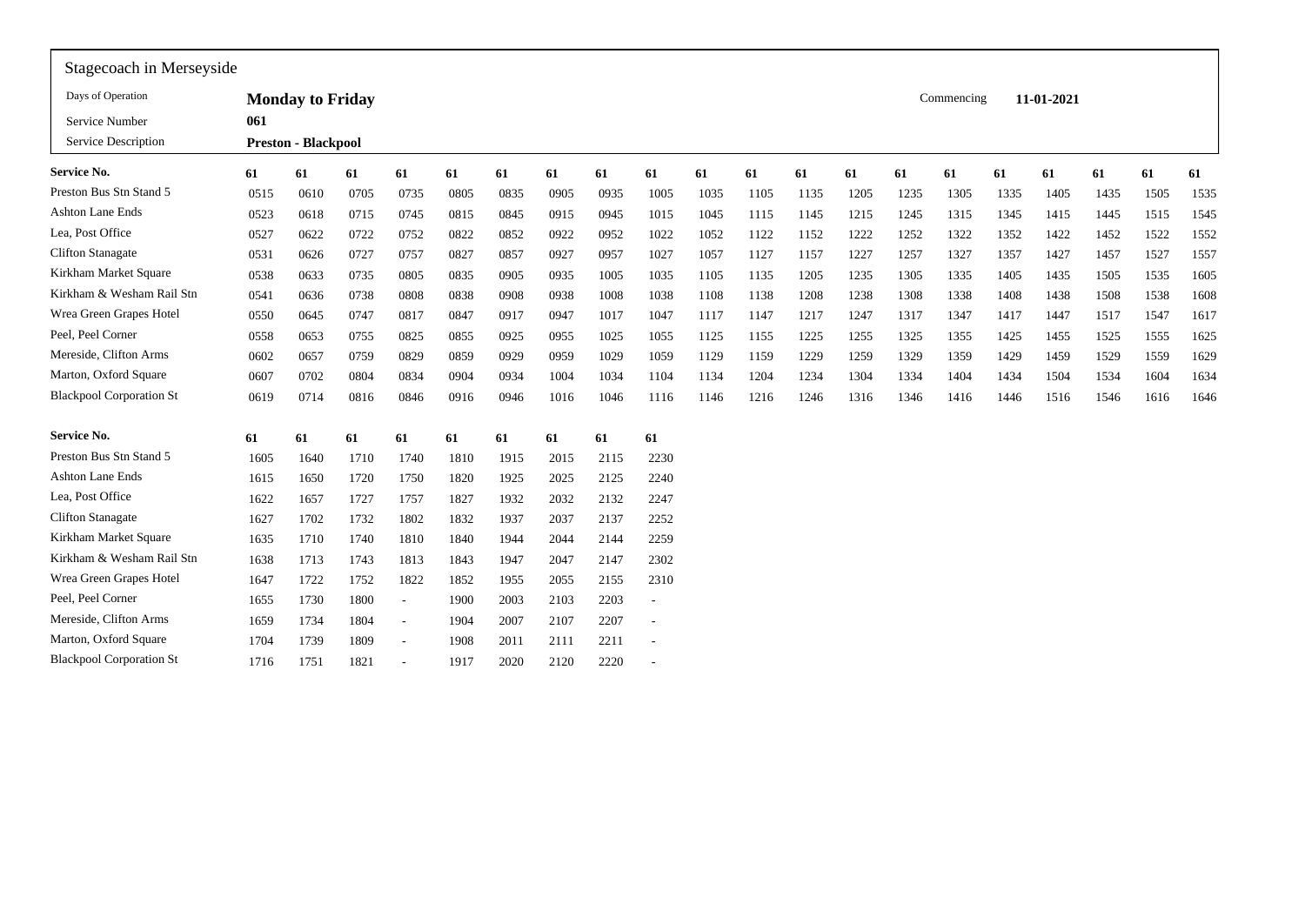| Stagecoach in Merseyside        |        |                            |                          |      |                          |      |      |      |      |      |      |      |      |      |            |      |            |      |      |      |
|---------------------------------|--------|----------------------------|--------------------------|------|--------------------------|------|------|------|------|------|------|------|------|------|------------|------|------------|------|------|------|
| Days of Operation               |        | <b>Monday to Friday</b>    |                          |      |                          |      |      |      |      |      |      |      |      |      | Commencing |      | 11-01-2021 |      |      |      |
| Service Number                  | 061    |                            |                          |      |                          |      |      |      |      |      |      |      |      |      |            |      |            |      |      |      |
| Service Description             |        | <b>Preston - Blackpool</b> |                          |      |                          |      |      |      |      |      |      |      |      |      |            |      |            |      |      |      |
| Service No.                     | 61     | 61                         | 61                       | 61   | 61                       | 61   | 61   | 61   | 61   | 61   | 61   | 61   | 61   | 61   | 61         | 61   | 61         | 61   | 61   | 61   |
| <b>Blackpool Corporation St</b> |        | 0625                       | $\overline{\phantom{a}}$ | 0725 | $\sim$                   | 0825 | 0855 | 0925 | 0955 | 1025 | 1055 | 1125 | 1155 | 1225 | 1255       | 1325 | 1355       | 1425 | 1455 | 1525 |
| Marton, Oxford Square           |        | 0633                       | $\overline{\phantom{a}}$ | 0735 | $\overline{\phantom{a}}$ | 0835 | 0905 | 0935 | 1005 | 1035 | 1105 | 1135 | 1205 | 1235 | 1305       | 1335 | 1405       | 1435 | 1505 | 1535 |
| Mereside, Clifton Arms          |        | 0638                       | $\overline{\phantom{a}}$ | 0741 | $\overline{\phantom{a}}$ | 0841 | 0911 | 0941 | 1011 | 1041 | 1111 | 1141 | 1211 | 1241 | 1311       | 1341 | 1411       | 1441 | 1511 | 1541 |
| Peel, Peel Corner               |        | 0641                       | $\overline{\phantom{a}}$ | 0744 | $\sim$                   | 0844 | 0914 | 0944 | 1014 | 1044 | 1114 | 1144 | 1214 | 1244 | 1314       | 1344 | 1414       | 1444 | 1514 | 1544 |
| Wrea Green, Grapes Hotel        | $\sim$ | 0648                       | 0718                     | 0752 | 0822                     | 0852 | 0922 | 0952 | 1022 | 1052 | 1122 | 1152 | 1222 | 1252 | 1322       | 1352 | 1422       | 1452 | 1522 | 1552 |
| Kirkham & Wesham Rail Stn       | 0627   | 0657                       | 0727                     | 0801 | 0831                     | 0901 | 0931 | 1001 | 1031 | 1101 | 1131 | 1201 | 1231 | 1301 | 1331       | 1401 | 1431       | 1501 | 1531 | 1601 |
| Kirkham Market Square           | 0629   | 0659                       | 0729                     | 0804 | 0834                     | 0904 | 0934 | 1004 | 1034 | 1104 | 1134 | 1204 | 1234 | 1304 | 1334       | 1404 | 1434       | 1504 | 1534 | 1604 |
| <b>Clifton Stanagate</b>        | 0636   | 0706                       | 0736                     | 0810 | 0840                     | 0910 | 0940 | 1010 | 1040 | 1110 | 1140 | 1210 | 1240 | 1310 | 1340       | 1410 | 1440       | 1510 | 1540 | 1610 |
| Lea Tudor Avenue                | 0640   | 0710                       | 0740                     | 0815 | 0845                     | 0915 | 0945 | 1015 | 1045 | 1115 | 1145 | 1215 | 1245 | 1315 | 1345       | 1415 | 1445       | 1515 | 1545 | 1615 |
| Ashton Lane Ends                | 0646   | 0716                       | 0746                     | 0821 | 0851                     | 0921 | 0951 | 1021 | 1051 | 1121 | 1151 | 1221 | 1251 | 1321 | 1351       | 1421 | 1451       | 1521 | 1551 | 1621 |
| Preston Bus Stn Stand 5         |        | 0727                       | 0757                     | 0832 | 0902                     | 0932 | 1002 | 1032 | 1102 | 1132 | 1202 | 1232 | 1302 | 1332 | 1402       | 1432 | 1502       | 1532 | 1602 | 1632 |
| Preston Bus Station Stand 39    | 0657   |                            |                          |      |                          |      |      |      |      |      |      |      |      |      |            |      |            |      |      |      |
| Service No.                     | 61     | 61                         | 61                       | 61   | 61                       | 61   | 61   | 61   | 61   | 61   |      |      |      |      |            |      |            |      |      |      |
| <b>Blackpool Corporation St</b> | 1555   | 1625                       | 1655                     | 1725 | 1758                     | 1828 | 1925 | 2025 | 2135 | 2225 |      |      |      |      |            |      |            |      |      |      |
| Marton, Oxford Square           | 1605   | 1635                       | 1705                     | 1735 | 1808                     | 1836 | 1933 | 2033 | 2143 | 2233 |      |      |      |      |            |      |            |      |      |      |
| Mereside, Clifton Arms          | 1611   | 1641                       | 1711                     | 1741 | 1814                     | 1840 | 1937 | 2037 | 2147 | 2237 |      |      |      |      |            |      |            |      |      |      |
| Peel, Peel Corner               | 1614   | 1644                       | 1714                     | 1744 | 1817                     | 1844 | 1941 | 2041 | 2151 | 2241 |      |      |      |      |            |      |            |      |      |      |
| Wrea Green, Grapes Hotel        | 1622   | 1652                       | 1722                     | 1752 | 1825                     | 1851 | 1948 | 2048 | 2158 | 2248 |      |      |      |      |            |      |            |      |      |      |
| Kirkham & Wesham Rail Stn       | 1631   | 1701                       | 1731                     | 1801 | 1834                     | 1859 | 1956 | 2056 | 2206 | 2256 |      |      |      |      |            |      |            |      |      |      |
| Kirkham Market Square           | 1634   | 1704                       | 1734                     | 1804 | 1837                     | 1902 | 1959 | 2059 | 2209 | 2259 |      |      |      |      |            |      |            |      |      |      |
| <b>Clifton Stanagate</b>        | 1640   | 1710                       | 1740                     | 1810 | 1843                     | 1908 | 2005 | 2105 | 2215 | 2305 |      |      |      |      |            |      |            |      |      |      |
| Lea Tudor Avenue                | 1645   | 1715                       | 1745                     | 1815 | 1848                     | 1913 | 2010 | 2110 | 2220 | 2310 |      |      |      |      |            |      |            |      |      |      |
| Ashton Lane Ends                | 1651   | 1721                       | 1751                     | 1821 | 1854                     | 1918 | 2015 | 2115 | 2225 | 2315 |      |      |      |      |            |      |            |      |      |      |
| Preston Bus Stn Stand 5         | 1702   | 1732                       | 1759                     | 1829 | 1902                     | 1926 | 2023 | 2123 | 2233 | 2323 |      |      |      |      |            |      |            |      |      |      |
| Preston Bus Station Stand 39    |        |                            |                          |      |                          |      |      |      |      |      |      |      |      |      |            |      |            |      |      |      |

Codes:

K Please pick up workers from KEPAK (St George's Park) at 22:00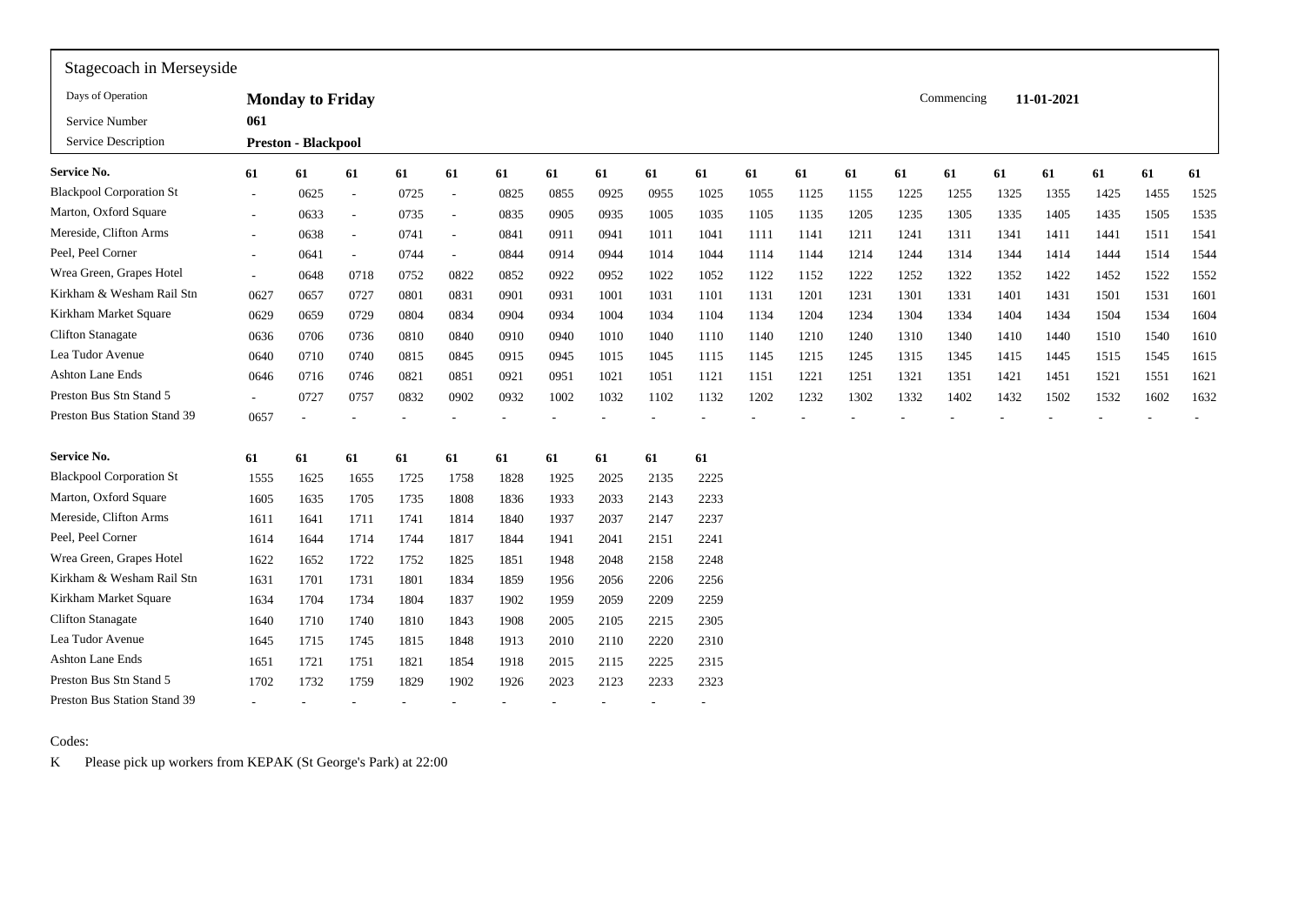| Stagecoach in Merseyside        |                 |                            |                          |      |      |      |      |                          |      |      |      |      |      |      |            |      |            |      |      |      |
|---------------------------------|-----------------|----------------------------|--------------------------|------|------|------|------|--------------------------|------|------|------|------|------|------|------------|------|------------|------|------|------|
| Days of Operation               | <b>Saturday</b> |                            |                          |      |      |      |      |                          |      |      |      |      |      |      | Commencing |      | 11-01-2021 |      |      |      |
| Service Number                  | 061             |                            |                          |      |      |      |      |                          |      |      |      |      |      |      |            |      |            |      |      |      |
| Service Description             |                 | <b>Preston - Blackpool</b> |                          |      |      |      |      |                          |      |      |      |      |      |      |            |      |            |      |      |      |
| <b>Service No.</b>              | 61              | 61                         | 61                       | 61   | 61   | 61   | 61   | 61                       | 61   | 61   | 61   | 61   | 61   | 61   | 61         | 61   | 61         | 61   | 61   | 61   |
| Preston Bus Stn Stand 5         | 0610            | 0705                       | 0735                     | 0805 | 0835 | 0905 | 0935 | 1005                     | 1035 | 1105 | 1135 | 1205 | 1235 | 1305 | 1335       | 1405 | 1435       | 1505 | 1535 | 1605 |
| <b>Ashton Lane Ends</b>         | 0618            | 0715                       | 0745                     | 0815 | 0845 | 0915 | 0945 | 1015                     | 1045 | 1115 | 1145 | 1215 | 1245 | 1315 | 1345       | 1415 | 1445       | 1515 | 1545 | 1615 |
| Lea, Post Office                | 0622            | 0722                       | 0752                     | 0822 | 0852 | 0922 | 0952 | 1022                     | 1052 | 1122 | 1152 | 1222 | 1252 | 1322 | 1352       | 1422 | 1452       | 1522 | 1552 | 1622 |
| <b>Clifton Stanagate</b>        | 0626            | 0727                       | 0757                     | 0827 | 0857 | 0927 | 0957 | 1027                     | 1057 | 1127 | 1157 | 1227 | 1257 | 1327 | 1357       | 1427 | 1457       | 1527 | 1557 | 1627 |
| Kirkham Market Square           | 0633            | 0735                       | 0805                     | 0835 | 0905 | 0935 | 1005 | 1035                     | 1105 | 1135 | 1205 | 1235 | 1305 | 1335 | 1405       | 1435 | 1505       | 1535 | 1605 | 1635 |
| Kirkham & Wesham Rail Stn       | 0636            | 0738                       | 0808                     | 0838 | 0908 | 0938 | 1008 | 1038                     | 1108 | 1138 | 1208 | 1238 | 1308 | 1338 | 1408       | 1438 | 1508       | 1538 | 1608 | 1638 |
| Wrea Green Grapes Hotel         | 0645            | 0747                       | 0817                     | 0847 | 0917 | 0947 | 1017 | 1047                     | 1117 | 1147 | 1217 | 1247 | 1317 | 1347 | 1417       | 1447 | 1517       | 1547 | 1617 | 1647 |
| Peel, Peel Corner               | 0653            | 0755                       | 0825                     | 0855 | 0925 | 0955 | 1025 | 1055                     | 1125 | 1155 | 1225 | 1255 | 1325 | 1355 | 1425       | 1455 | 1525       | 1555 | 1625 | 1655 |
| Mereside, Clifton Arms          | 0657            | 0759                       | 0829                     | 0859 | 0929 | 0959 | 1029 | 1059                     | 1129 | 1159 | 1229 | 1259 | 1329 | 1359 | 1429       | 1459 | 1529       | 1559 | 1629 | 1659 |
| Marton, Oxford Square           | 0702            | 0804                       | 0834                     | 0904 | 0934 | 1004 | 1034 | 1104                     | 1134 | 1204 | 1234 | 1304 | 1334 | 1404 | 1434       | 1504 | 1534       | 1604 | 1634 | 1704 |
| <b>Blackpool Corporation St</b> | 0714            | 0816                       | 0846                     | 0916 | 0946 | 1016 | 1046 | 1116                     | 1146 | 1216 | 1246 | 1316 | 1346 | 1416 | 1446       | 1516 | 1546       | 1616 | 1646 | 1716 |
| <b>Service No.</b>              | 61              | 61                         | 61                       | 61   | 61   | 61   | 61   | 61                       |      |      |      |      |      |      |            |      |            |      |      |      |
| Preston Bus Stn Stand 5         | 1640            | 1710                       | 1740                     | 1810 | 1915 | 2015 | 2115 | 2230                     |      |      |      |      |      |      |            |      |            |      |      |      |
| <b>Ashton Lane Ends</b>         | 1650            | 1720                       | 1750                     | 1820 | 1925 | 2025 | 2125 | 2240                     |      |      |      |      |      |      |            |      |            |      |      |      |
| Lea, Post Office                | 1657            | 1727                       | 1757                     | 1827 | 1932 | 2032 | 2132 | 2247                     |      |      |      |      |      |      |            |      |            |      |      |      |
| <b>Clifton Stanagate</b>        | 1702            | 1732                       | 1802                     | 1832 | 1937 | 2037 | 2137 | 2252                     |      |      |      |      |      |      |            |      |            |      |      |      |
| Kirkham Market Square           | 1710            | 1740                       | 1810                     | 1840 | 1944 | 2044 | 2144 | 2259                     |      |      |      |      |      |      |            |      |            |      |      |      |
| Kirkham & Wesham Rail Stn       | 1713            | 1743                       | 1813                     | 1843 | 1947 | 2047 | 2147 | 2302                     |      |      |      |      |      |      |            |      |            |      |      |      |
| Wrea Green Grapes Hotel         | 1722            | 1752                       | 1822                     | 1852 | 1955 | 2055 | 2155 | 2310                     |      |      |      |      |      |      |            |      |            |      |      |      |
| Peel, Peel Corner               | 1730            | 1800                       | $\sim$                   | 1900 | 2003 | 2103 | 2203 | $\overline{\phantom{a}}$ |      |      |      |      |      |      |            |      |            |      |      |      |
| Mereside, Clifton Arms          | 1734            | 1804                       | $\sim$                   | 1904 | 2007 | 2107 | 2207 | $\overline{\phantom{a}}$ |      |      |      |      |      |      |            |      |            |      |      |      |
| Marton, Oxford Square           | 1739            | 1809                       | $\overline{\phantom{a}}$ | 1908 | 2011 | 2111 | 2211 |                          |      |      |      |      |      |      |            |      |            |      |      |      |
| <b>Blackpool Corporation St</b> | 1751            | 1821                       | $\overline{\phantom{a}}$ | 1917 | 2020 | 2120 | 2220 |                          |      |      |      |      |      |      |            |      |            |      |      |      |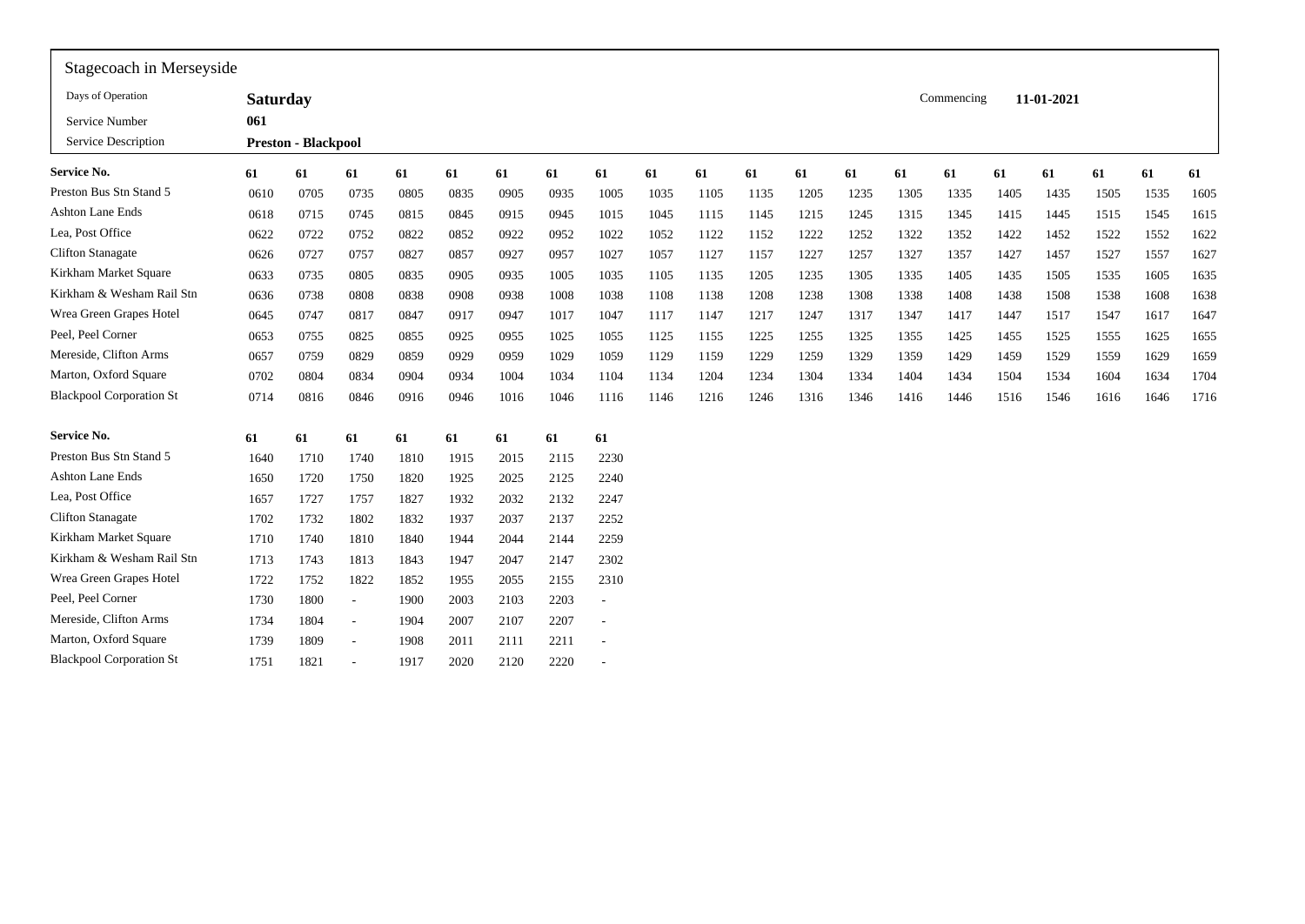| Stagecoach in Merseyside        |                 |                            |      |        |      |      |      |      |      |      |      |      |      |      |            |      |            |      |      |      |
|---------------------------------|-----------------|----------------------------|------|--------|------|------|------|------|------|------|------|------|------|------|------------|------|------------|------|------|------|
| Days of Operation               | <b>Saturday</b> |                            |      |        |      |      |      |      |      |      |      |      |      |      | Commencing |      | 11-01-2021 |      |      |      |
| Service Number                  | 061             |                            |      |        |      |      |      |      |      |      |      |      |      |      |            |      |            |      |      |      |
| Service Description             |                 | <b>Preston - Blackpool</b> |      |        |      |      |      |      |      |      |      |      |      |      |            |      |            |      |      |      |
| <b>Service No.</b>              | 61              | 61                         | 61   | 61     | 61   | 61   | 61   | 61   | 61   | 61   | 61   | 61   | 61   | 61   | 61         | 61   | 61         | 61   | 61   | 61   |
| <b>Blackpool Corporation St</b> |                 | $\overline{\phantom{a}}$   | 0725 | $\sim$ | 0825 | 0855 | 0925 | 0955 | 1025 | 1055 | 1125 | 1155 | 1225 | 1255 | 1325       | 1355 | 1425       | 1455 | 1525 | 1555 |
| Marton, Oxford Square           |                 |                            | 0735 | $\sim$ | 0835 | 0905 | 0935 | 1005 | 1035 | 1105 | 1135 | 1205 | 1235 | 1305 | 1335       | 1405 | 1435       | 1505 | 1535 | 1605 |
| Mereside, Clifton Arms          |                 | $\overline{\phantom{a}}$   | 0741 | $\sim$ | 0841 | 0911 | 0941 | 1011 | 1041 | 1111 | 1141 | 1211 | 1241 | 1311 | 1341       | 1411 | 1441       | 1511 | 1541 | 1611 |
| Peel, Peel Corner               |                 | $\overline{\phantom{a}}$   | 0744 | $\sim$ | 0844 | 0914 | 0944 | 1014 | 1044 | 1114 | 1144 | 1214 | 1244 | 1314 | 1344       | 1414 | 1444       | 1514 | 1544 | 1614 |
| Wrea Green, Grapes Hotel        |                 | 0718                       | 0752 | 0822   | 0852 | 0922 | 0952 | 1022 | 1052 | 1122 | 1152 | 1222 | 1252 | 1322 | 1352       | 1422 | 1452       | 1522 | 1552 | 1622 |
| Kirkham & Wesham Rail Stn       | 0627            | 0727                       | 0801 | 0831   | 0901 | 0931 | 1001 | 1031 | 1101 | 1131 | 1201 | 1231 | 1301 | 1331 | 1401       | 1431 | 1501       | 1531 | 1601 | 1631 |
| Kirkham Market Square           | 0629            | 0729                       | 0804 | 0834   | 0904 | 0934 | 1004 | 1034 | 1104 | 1134 | 1204 | 1234 | 1304 | 1334 | 1404       | 1434 | 1504       | 1534 | 1604 | 1634 |
| <b>Clifton Stanagate</b>        | 0636            | 0736                       | 0810 | 0840   | 0910 | 0940 | 1010 | 1040 | 1110 | 1140 | 1210 | 1240 | 1310 | 1340 | 1410       | 1440 | 1510       | 1540 | 1610 | 1640 |
| Lea Tudor Avenue                | 0640            | 0740                       | 0815 | 0845   | 0915 | 0945 | 1015 | 1045 | 1115 | 1145 | 1215 | 1245 | 1315 | 1345 | 1415       | 1445 | 1515       | 1545 | 1615 | 1645 |
| Ashton Lane Ends                | 0646            | 0746                       | 0821 | 0851   | 0921 | 0951 | 1021 | 1051 | 1121 | 1151 | 1221 | 1251 | 1321 | 1351 | 1421       | 1451 | 1521       | 1551 | 1621 | 1651 |
| Preston Bus Stn Stand 5         | $\sim$          | 0757                       | 0832 | 0902   | 0932 | 1002 | 1032 | 1102 | 1132 | 1202 | 1232 | 1302 | 1332 | 1402 | 1432       | 1502 | 1532       | 1602 | 1632 | 1702 |
| Preston Bus Station Stand 39    | 0657            |                            |      |        |      |      |      |      |      |      |      |      |      |      |            |      |            |      |      |      |
| <b>Service No.</b>              | 61              | 61                         | 61   | 61     | 61   | 61   | 61   | 61   | 61   |      |      |      |      |      |            |      |            |      |      |      |
| <b>Blackpool Corporation St</b> | 1625            | 1655                       | 1725 | 1758   | 1828 | 1925 | 2025 | 2135 | 2225 |      |      |      |      |      |            |      |            |      |      |      |
| Marton, Oxford Square           | 1635            | 1705                       | 1735 | 1808   | 1836 | 1933 | 2033 | 2143 | 2233 |      |      |      |      |      |            |      |            |      |      |      |
| Mereside, Clifton Arms          | 1641            | 1711                       | 1741 | 1814   | 1840 | 1937 | 2037 | 2147 | 2237 |      |      |      |      |      |            |      |            |      |      |      |
| Peel, Peel Corner               | 1644            | 1714                       | 1744 | 1817   | 1844 | 1941 | 2041 | 2151 | 2241 |      |      |      |      |      |            |      |            |      |      |      |
| Wrea Green, Grapes Hotel        | 1652            | 1722                       | 1752 | 1825   | 1851 | 1948 | 2048 | 2158 | 2248 |      |      |      |      |      |            |      |            |      |      |      |
| Kirkham & Wesham Rail Stn       | 1701            | 1731                       | 1801 | 1834   | 1859 | 1956 | 2056 | 2206 | 2256 |      |      |      |      |      |            |      |            |      |      |      |
| Kirkham Market Square           | 1704            | 1734                       | 1804 | 1837   | 1902 | 1959 | 2059 | 2209 | 2259 |      |      |      |      |      |            |      |            |      |      |      |
| <b>Clifton Stanagate</b>        | 1710            | 1740                       | 1810 | 1843   | 1908 | 2005 | 2105 | 2215 | 2305 |      |      |      |      |      |            |      |            |      |      |      |
| Lea Tudor Avenue                | 1715            | 1745                       | 1815 | 1848   | 1913 | 2010 | 2110 | 2220 | 2310 |      |      |      |      |      |            |      |            |      |      |      |
| Ashton Lane Ends                | 1721            | 1751                       | 1821 | 1854   | 1918 | 2015 | 2115 | 2225 | 2315 |      |      |      |      |      |            |      |            |      |      |      |
| Preston Bus Stn Stand 5         | 1732            | 1759                       | 1829 | 1902   | 1926 | 2023 | 2123 | 2233 | 2323 |      |      |      |      |      |            |      |            |      |      |      |
| Preston Bus Station Stand 39    |                 |                            |      |        |      |      |      |      |      |      |      |      |      |      |            |      |            |      |      |      |

## Codes:

K Please pick up workers from KEPAK (St George's Park) at 22:00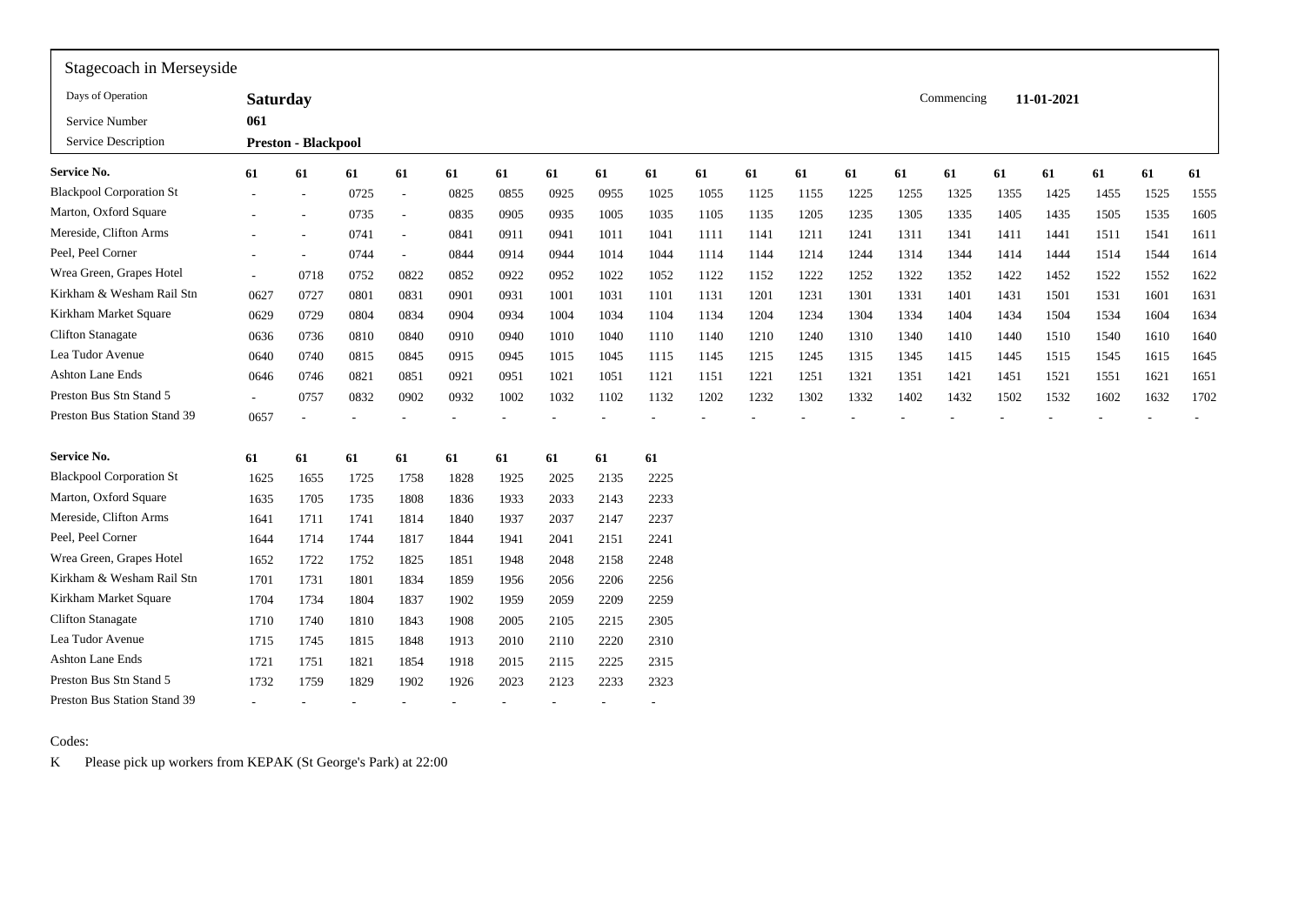| Stagecoach in Merseyside        |               |                            |      |      |      |      |      |      |      |      |                          |            |            |
|---------------------------------|---------------|----------------------------|------|------|------|------|------|------|------|------|--------------------------|------------|------------|
| Days of Operation               | <b>Sunday</b> |                            |      |      |      |      |      |      |      |      |                          | Commencing | 11-01-2021 |
| Service Number                  | 061           |                            |      |      |      |      |      |      |      |      |                          |            |            |
| Service Description             |               | <b>Preston - Blackpool</b> |      |      |      |      |      |      |      |      |                          |            |            |
| <b>Service No.</b>              | 61            | 61                         | 61   | 61   | 61   | 61   | 61   | 61   | 61   | 61   | 61                       |            |            |
| Preston Bus Stn Stand 5         | 0910          | 1010                       | 1110 | 1210 | 1310 | 1410 | 1510 | 1610 | 1710 | 1810 | 1910                     |            |            |
| Ashton Lane Ends                | 0920          | 1020                       | 1120 | 1220 | 1320 | 1420 | 1520 | 1620 | 1720 | 1820 | 1920                     |            |            |
| Lea, Post Office                | 0927          | 1027                       | 1127 | 1227 | 1327 | 1427 | 1527 | 1627 | 1727 | 1827 | 1927                     |            |            |
| <b>Clifton Stanagate</b>        | 0932          | 1032                       | 1132 | 1232 | 1332 | 1432 | 1532 | 1632 | 1732 | 1832 | 1932                     |            |            |
| Kirkham Market Square           | 0940          | 1040                       | 1140 | 1240 | 1340 | 1440 | 1540 | 1640 | 1740 | 1840 | 1940                     |            |            |
| Kirkham & Wesham Rail Stn       | 0943          | 1043                       | 1143 | 1243 | 1343 | 1443 | 1543 | 1643 | 1743 | 1843 | 1943                     |            |            |
| Wrea Green Grapes Hotel         | 0952          | 1052                       | 1152 | 1252 | 1352 | 1452 | 1552 | 1652 | 1752 | 1852 | 1952                     |            |            |
| Peel, Peel Corner               | 1000          | 1100                       | 1200 | 1300 | 1400 | 1500 | 1600 | 1700 | 1800 | 1900 | $\overline{\phantom{a}}$ |            |            |
| Mereside, Clifton Arms          | 1004          | 1104                       | 1204 | 1304 | 1404 | 1504 | 1604 | 1704 | 1804 | 1904 | $\overline{\phantom{a}}$ |            |            |
| Marton, Oxford Square           | 1009          | 1109                       | 1209 | 1309 | 1409 | 1509 | 1609 | 1709 | 1809 | 1909 | $\overline{\phantom{a}}$ |            |            |
| <b>Blackpool Corporation St</b> | 1021          | 1121                       | 1221 | 1321 | 1421 | 1521 | 1621 | 1721 | 1821 | 1921 |                          |            |            |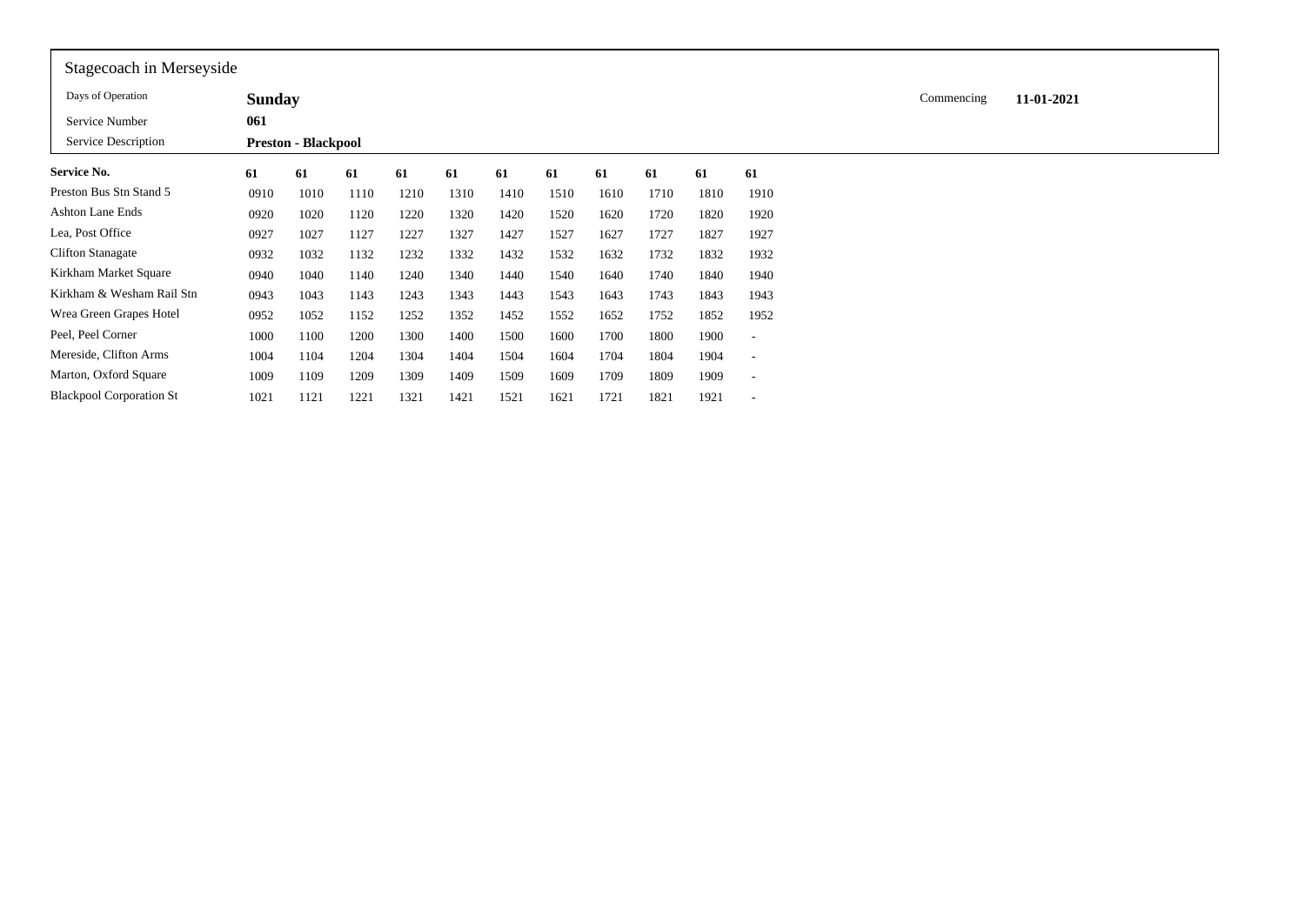| Stagecoach in Merseyside        |               |                            |      |      |      |      |      |      |      |      |      |      |            |            |  |
|---------------------------------|---------------|----------------------------|------|------|------|------|------|------|------|------|------|------|------------|------------|--|
| Days of Operation               | <b>Sunday</b> |                            |      |      |      |      |      |      |      |      |      |      | Commencing | 11-01-2021 |  |
| Service Number                  | 061           |                            |      |      |      |      |      |      |      |      |      |      |            |            |  |
| Service Description             |               | <b>Preston - Blackpool</b> |      |      |      |      |      |      |      |      |      |      |            |            |  |
| <b>Service No.</b>              | 61            | 61                         | 61   | 61   | 61   | 61   | 61   | 61   | 61   | 61   | 61   | 61   |            |            |  |
| <b>Blackpool Corporation St</b> |               | $\sim$                     | 1027 | 1127 | 1227 | 1327 | 1427 | 1527 | 1627 | 1727 | 1827 | 1927 |            |            |  |
| Marton, Oxford Square           |               | $\overline{\phantom{0}}$   | 1038 | 1138 | 1238 | 1338 | 1438 | 1538 | 1638 | 1738 | 1838 | 1938 |            |            |  |
| Mereside, Clifton Arms          |               | $\overline{\phantom{0}}$   | 1044 | 1144 | 1244 | 1344 | 1444 | 1544 | 1644 | 1744 | 1844 | 1944 |            |            |  |
| Peel, Peel Corner               |               |                            | 1048 | 1148 | 1248 | 1348 | 1448 | 1548 | 1648 | 1748 | 1848 | 1948 |            |            |  |
| Wrea Green, Grapes Hotel        | 0856          | 0956                       | 1056 | 1156 | 1256 | 1356 | 1456 | 1556 | 1656 | 1756 | 1856 | 1956 |            |            |  |
| Kirkham & Wesham Rail Stn       | 0904          | 1004                       | 1104 | 1204 | 1304 | 1404 | 1504 | 1604 | 1704 | 1804 | 1904 | 2004 |            |            |  |
| Kirkham Market Square           | 0908          | 1008                       | 1107 | 1207 | 1307 | 1407 | 1507 | 1607 | 1707 | 1807 | 1907 | 2007 |            |            |  |
| <b>Clifton Stanagate</b>        | 0914          | 1014                       | 1113 | 1213 | 1313 | 1413 | 1513 | 1613 | 1713 | 1813 | 1913 | 2013 |            |            |  |
| Lea Tudor Avenue                | 0919          | 1019                       | 1118 | 1218 | 1318 | 1418 | 1518 | 1618 | 1718 | 1818 | 1918 | 2018 |            |            |  |
| Ashton Lane Ends                | 0925          | 1025                       | 1124 | 1224 | 1324 | 1424 | 1524 | 1624 | 1724 | 1824 | 1924 | 2024 |            |            |  |
| Preston Bus Stn Stand 5         | 0935          | 1035                       | 1134 | 1234 | 1334 | 1434 | 1534 | 1634 | 1734 | 1834 | 1934 | 2034 |            |            |  |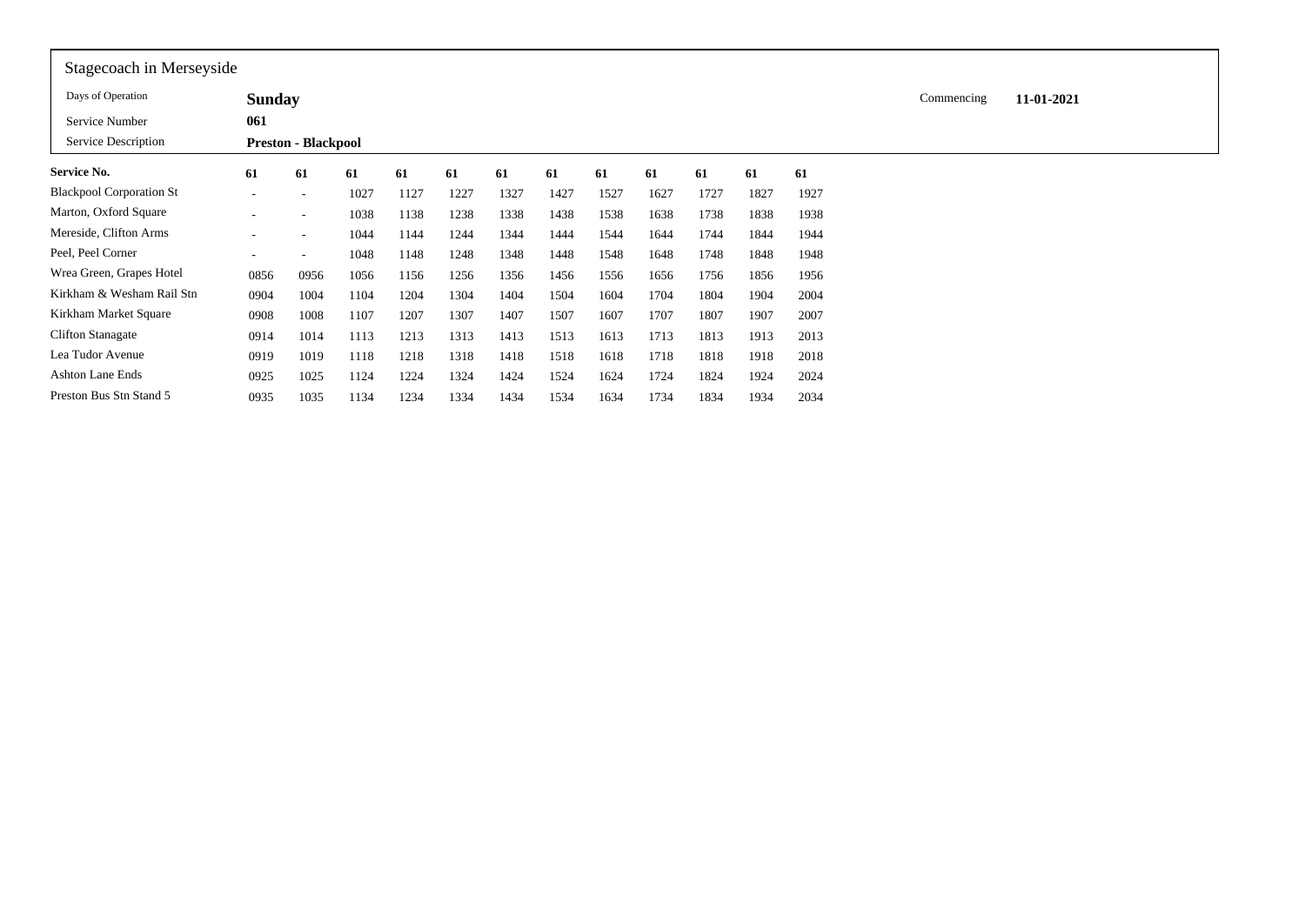| Stagecoach in Merseyside           |        |                            |      |      |      |      |      |      |      |      |                          |                          |      |                          |            |      |            |      |      |      |
|------------------------------------|--------|----------------------------|------|------|------|------|------|------|------|------|--------------------------|--------------------------|------|--------------------------|------------|------|------------|------|------|------|
| Days of Operation                  |        | <b>Monday to Friday</b>    |      |      |      |      |      |      |      |      |                          |                          |      |                          | Commencing |      | 11-01-2021 |      |      |      |
| Service Number                     | 068    |                            |      |      |      |      |      |      |      |      |                          |                          |      |                          |            |      |            |      |      |      |
| Service Description                |        | <b>Preston - Blackpool</b> |      |      |      |      |      |      |      |      |                          |                          |      |                          |            |      |            |      |      |      |
| <b>Service No.</b>                 | 68     | 68                         | 68   | 68   | 68   | 68   | 68   | 68   | 68   | 68   | 68                       | 68                       | 68   | 68                       | 68         | 68   | 68         | 68   | 68   | 68   |
| Preston Bus Stn Stand 4            | 0600   | 0630                       | 0700 | 0730 | 0750 | 0810 | 0830 | 0850 | 0910 | 0930 | 0950                     | 1010                     | 1030 | 1050                     | 1110       | 1130 | 1150       | 1210 | 1230 | 1250 |
| Lea, Post Office                   | 0614   | 0650                       | 0720 | 0750 | 0810 | 0830 | 0850 | 0910 | 0930 | 0950 | 1010                     | 1030                     | 1050 | 1110                     | 1130       | 1150 | 1210       | 1230 | 1250 | 1310 |
| Freckleton War Memorial            | 0621   | 0657                       | 0727 | 0757 | 0817 | 0837 | 0857 | 0917 | 0937 | 0957 | 1017                     | 1037                     | 1057 | 1117                     | 1137       | 1157 | 1217       | 1237 | 1257 | 1317 |
| Warton, Pickwick Tavern, BAE       | 0625   | 0702                       | 0732 | 0802 | 0822 | 0842 | 0902 | 0922 | 0942 | 1002 | 1022                     | 1042                     | 1102 | 1122                     | 1142       | 1202 | 1222       | 1242 | 1302 | 1322 |
| Lytham Square                      | 0635   | 0715                       | 0745 | 0815 | 0835 | 0855 | 0915 | 0935 | 0955 | 1015 | 1035                     | 1055                     | 1115 | 1135                     | 1155       | 1215 | 1235       | 1255 | 1315 | 1335 |
| <b>St Annes Square</b>             | $\sim$ |                            |      |      |      |      |      |      |      |      |                          |                          |      |                          |            |      |            |      |      |      |
| St Annes Sq Lord Derby dep         | 0646   | 0733                       | 0803 | 0833 | 0853 | 0913 | 0933 | 0953 | 1013 | 1033 | 1053                     | 1113                     | 1133 | 1153                     | 1213       | 1233 | 1253       | 1313 | 1333 | 1353 |
| Lytham Rd opp. Berwick St          | 0652   | 0740                       | 0810 | 0840 | 0900 | 0920 | 0940 | 1000 | 1020 | 1040 | 1100                     | 1120                     | 1140 | 1200                     | 1220       | 1240 | 1300       | 1320 | 1340 | 1400 |
| Blackpool Market Street MA4        | 0710   | 0755                       | 0825 | 0855 | 0915 | 0935 | 0955 | 1015 | 1035 | 1055 | 1115                     | 1135                     | 1155 | 1215                     | 1235       | 1255 | 1315       | 1335 | 1355 | 1415 |
| <b>Service No.</b>                 | 68     | 68                         | 68   | 68   | 68   | 68   | 68   | 68   | 68   | 68   | 68                       | 68                       | 68   | 68                       | 68         | 68   | 68         |      |      |      |
| Preston Bus Stn Stand 4            | 1310   | 1330                       | 1350 | 1410 | 1430 | 1450 | 1510 | 1530 | 1550 | 1610 | 1630                     | 1655                     | 1720 | 1750                     | 1830       | 1940 | 2130       |      |      |      |
| Lea. Post Office                   | 1330   | 1350                       | 1410 | 1430 | 1450 | 1510 | 1530 | 1550 | 1610 | 1630 | 1650                     | 1715                     | 1740 | 1807                     | 1847       | 1955 | 2145       |      |      |      |
| Freckleton War Memorial            | 1337   | 1357                       | 1417 | 1437 | 1457 | 1517 | 1537 | 1557 | 1617 | 1637 | 1657                     | 1722                     | 1747 | 1814                     | 1854       | 2002 | 2152       |      |      |      |
| Warton, Pickwick Tavern, BAE       | 1342   | 1402                       | 1422 | 1442 | 1502 | 1522 | 1542 | 1602 | 1622 | 1642 | 1702                     | 1727                     | 1752 | 1819                     | 1859       | 2006 | 2156       |      |      |      |
| Lytham Square                      | 1355   | 1415                       | 1435 | 1455 | 1515 | 1535 | 1555 | 1615 | 1635 | 1655 | 1715                     | 1740                     | 1805 | 1832                     | 1910       | 2015 | 2205       |      |      |      |
| St Annes Square                    |        |                            |      |      |      |      |      |      |      |      | $\overline{\phantom{a}}$ | 1758                     |      | 1847                     |            |      |            |      |      |      |
| St Annes Sq Lord Derby dep         | 1413   | 1433                       | 1453 | 1513 | 1533 | 1553 | 1613 | 1633 | 1653 | 1713 | 1733                     | $\overline{\phantom{a}}$ | 1823 | $\overline{\phantom{a}}$ | 1925       | 2028 | 2218       |      |      |      |
| Lytham Rd opp. Berwick St          | 1420   | 1440                       | 1500 | 1520 | 1540 | 1600 | 1620 | 1640 | 1700 | 1720 | 1740                     |                          | 1830 | $\overline{\phantom{a}}$ | 1932       | 2034 | 2224       |      |      |      |
| <b>Blackpool Market Street MA4</b> | 1435   | 1455                       | 1515 | 1535 | 1555 | 1615 | 1635 | 1655 | 1715 | 1735 | 1755                     |                          | 1845 | $\overline{\phantom{a}}$ | 1947       | 2044 | 2234       |      |      |      |
|                                    |        |                            |      |      |      |      |      |      |      |      |                          |                          |      |                          |            |      |            |      |      |      |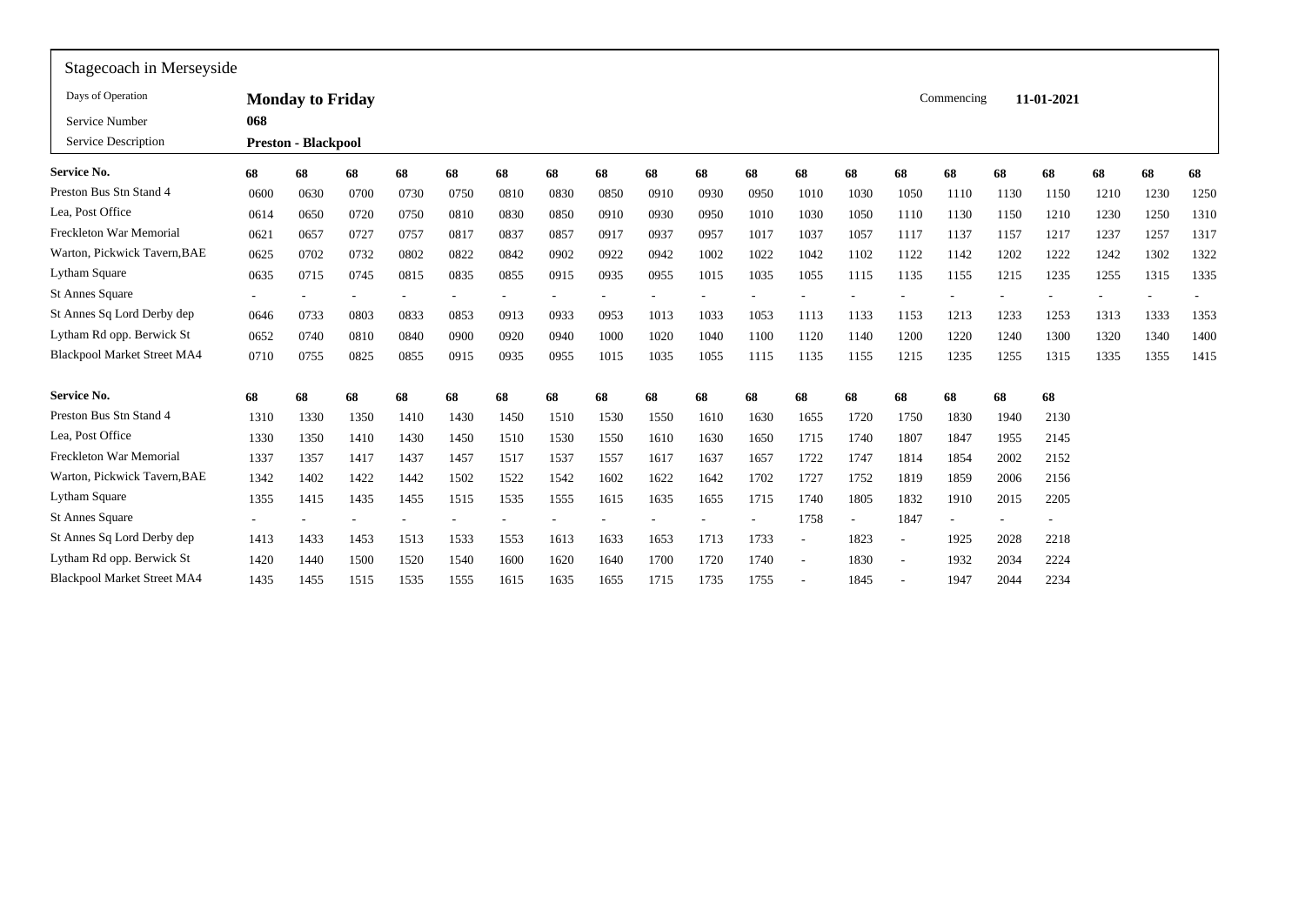| Stagecoach in Merseyside           |      |                            |      |                          |      |                          |      |                             |      |      |      |      |      |      |            |      |            |      |      |      |
|------------------------------------|------|----------------------------|------|--------------------------|------|--------------------------|------|-----------------------------|------|------|------|------|------|------|------------|------|------------|------|------|------|
| Days of Operation                  |      | <b>Monday to Friday</b>    |      |                          |      |                          |      |                             |      |      |      |      |      |      | Commencing |      | 11-01-2021 |      |      |      |
| Service Number                     | 068  |                            |      |                          |      |                          |      |                             |      |      |      |      |      |      |            |      |            |      |      |      |
| Service Description                |      | <b>Preston - Blackpool</b> |      |                          |      |                          |      |                             |      |      |      |      |      |      |            |      |            |      |      |      |
| Service No.                        | 68   | 68                         | 68   | 68                       | 68   | 68                       | 68   | 68                          | 68   | 68   | 68   | 68   | 68   | 68   | 68         | 68   | 68         | 68   | 68   | 68   |
| <b>Blackpool Market Street MA4</b> |      | $\overline{\phantom{a}}$   | 0635 | $\overline{\phantom{a}}$ | 0715 | $\overline{\phantom{a}}$ | 0805 | $\overline{\phantom{a}}$    | 0845 | 0905 | 0925 | 0945 | 1005 | 1025 | 1045       | 1105 | 1125       | 1145 | 1205 | 1225 |
| Squires Gate station               |      |                            | 0649 | $\sim$                   | 0729 | $\overline{\phantom{a}}$ | 0819 | $\mathcal{L}_{\mathcal{A}}$ | 0859 | 0919 | 0939 | 0959 | 1019 | 1039 | 1059       | 1119 | 1139       | 1159 | 1219 | 1239 |
| St Annes Square, Stand 1           | 0615 | 0645                       | 0705 | 0725                     | 0745 | 0815                     | 0835 | 0855                        | 0915 | 0935 | 0955 | 1015 | 1035 | 1055 | 1115       | 1135 | 1155       | 1215 | 1235 | 1255 |
| Lytham Square                      | 0628 | 0700                       | 0720 | 0740                     | 0800 | 0830                     | 0850 | 0910                        | 0930 | 0950 | 1010 | 1030 | 1050 | 1110 | 1130       | 1150 | 1210       | 1230 | 1250 | 1310 |
| Warton, Pickwick Tavern            | 0639 | 0711                       | 0731 | 0751                     | 0811 | 0841                     | 0901 | 0921                        | 0941 | 1001 | 1021 | 1041 | 1101 | 1121 | 1141       | 1201 | 1221       | 1241 | 1301 | 1321 |
| Freckelton War Memorial            | 0644 | 0716                       | 0736 | 0756                     | 0816 | 0846                     | 0906 | 0926                        | 0946 | 1006 | 1026 | 1046 | 1106 | 1126 | 1146       | 1206 | 1226       | 1246 | 1306 | 1326 |
| Lea Tudor Avenue                   | 0651 | 0723                       | 0743 | 0803                     | 0823 | 0853                     | 0913 | 0933                        | 0953 | 1013 | 1033 | 1053 | 1113 | 1133 | 1153       | 1213 | 1233       | 1253 | 1313 | 1333 |
| Preston Bus Stn Stand 4            | 0710 | 0742                       | 0802 | 0822                     | 0842 | 0912                     | 0932 | 0952                        | 1012 | 1032 | 1052 | 1112 | 1132 | 1152 | 1212       | 1232 | 1252       | 1312 | 1332 | 1352 |
| <b>Service No.</b>                 | 68   | 68                         | 68   | 68                       | 68   | 68                       | 68   | 68                          | 68   | 68   | 68   | 68   | 68   | 68   | 68         | 68   | 68         | 68   | 68   | 68   |
| <b>Blackpool Market Street MA4</b> | 1245 | 1305                       | 1325 | 1345                     | 1405 | 1425                     | 1445 | 1505                        | 1525 | 1545 | 1605 | 1625 | 1645 | 1705 | 1725       | 1745 | 1805       | 1850 | 1950 | 2050 |
| Squires Gate station               | 1259 | 1319                       | 1339 | 1359                     | 1419 | 1439                     | 1459 | 1519                        | 1539 | 1559 | 1619 | 1639 | 1659 | 1719 | 1740       | 1800 | 1820       | 1902 | 2002 | 2102 |
| St Annes Square, Stand 1           | 1315 | 1335                       | 1355 | 1415                     | 1435 | 1455                     | 1515 | 1535                        | 1555 | 1615 | 1635 | 1655 | 1715 | 1735 | 1755       | 1815 | 1835       | 1913 | 2013 | 2113 |
| Lytham Square                      | 1330 | 1350                       | 1410 | 1430                     | 1450 | 1510                     | 1530 | 1550                        | 1610 | 1630 | 1650 | 1710 | 1730 | 1750 | 1807       | 1827 | 1847       | 1925 | 2025 | 2125 |
| Warton, Pickwick Tavern            | 1341 | 1401                       | 1421 | 1441                     | 1501 | 1521                     | 1541 | 1601                        | 1621 | 1641 | 1701 | 1721 | 1741 | 1801 | 1816       | 1836 | 1856       | 1934 | 2034 | 2134 |
| Freckelton War Memorial            | 1346 | 1406                       | 1426 | 1446                     | 1506 | 1526                     | 1546 | 1606                        | 1626 | 1646 | 1706 | 1726 | 1746 | 1806 | 1821       | 1841 | 1901       | 1939 | 2039 | 2139 |
| Lea Tudor Avenue                   | 1353 | 1413                       | 1433 | 1453                     | 1513 | 1533                     | 1553 | 1613                        | 1633 | 1653 | 1713 | 1733 | 1752 | 1812 | 1827       | 1847 | 1907       | 1945 | 2045 | 2145 |
| Preston Bus Stn Stand 4            | 1412 | 1432                       | 1452 | 1512                     | 1532 | 1552                     | 1612 | 1632                        | 1652 | 1712 | 1732 | 1750 | 1806 | 1827 | 1841       | 1901 | 1921       | 1959 | 2059 | 2159 |
| <b>Service No.</b>                 | 68   |                            |      |                          |      |                          |      |                             |      |      |      |      |      |      |            |      |            |      |      |      |
| <b>Blackpool Market Street MA4</b> | 2240 |                            |      |                          |      |                          |      |                             |      |      |      |      |      |      |            |      |            |      |      |      |
| Squires Gate station               | 2252 |                            |      |                          |      |                          |      |                             |      |      |      |      |      |      |            |      |            |      |      |      |
| St Annes Square, Stand 1           | 2303 |                            |      |                          |      |                          |      |                             |      |      |      |      |      |      |            |      |            |      |      |      |
| Lytham Square                      | 2315 |                            |      |                          |      |                          |      |                             |      |      |      |      |      |      |            |      |            |      |      |      |
| Warton, Pickwick Tavern            | 2324 |                            |      |                          |      |                          |      |                             |      |      |      |      |      |      |            |      |            |      |      |      |
| Freckelton War Memorial            | 2329 |                            |      |                          |      |                          |      |                             |      |      |      |      |      |      |            |      |            |      |      |      |
| Lea Tudor Avenue                   | 2335 |                            |      |                          |      |                          |      |                             |      |      |      |      |      |      |            |      |            |      |      |      |
| Preston Bus Stn Stand 4            | 2349 |                            |      |                          |      |                          |      |                             |      |      |      |      |      |      |            |      |            |      |      |      |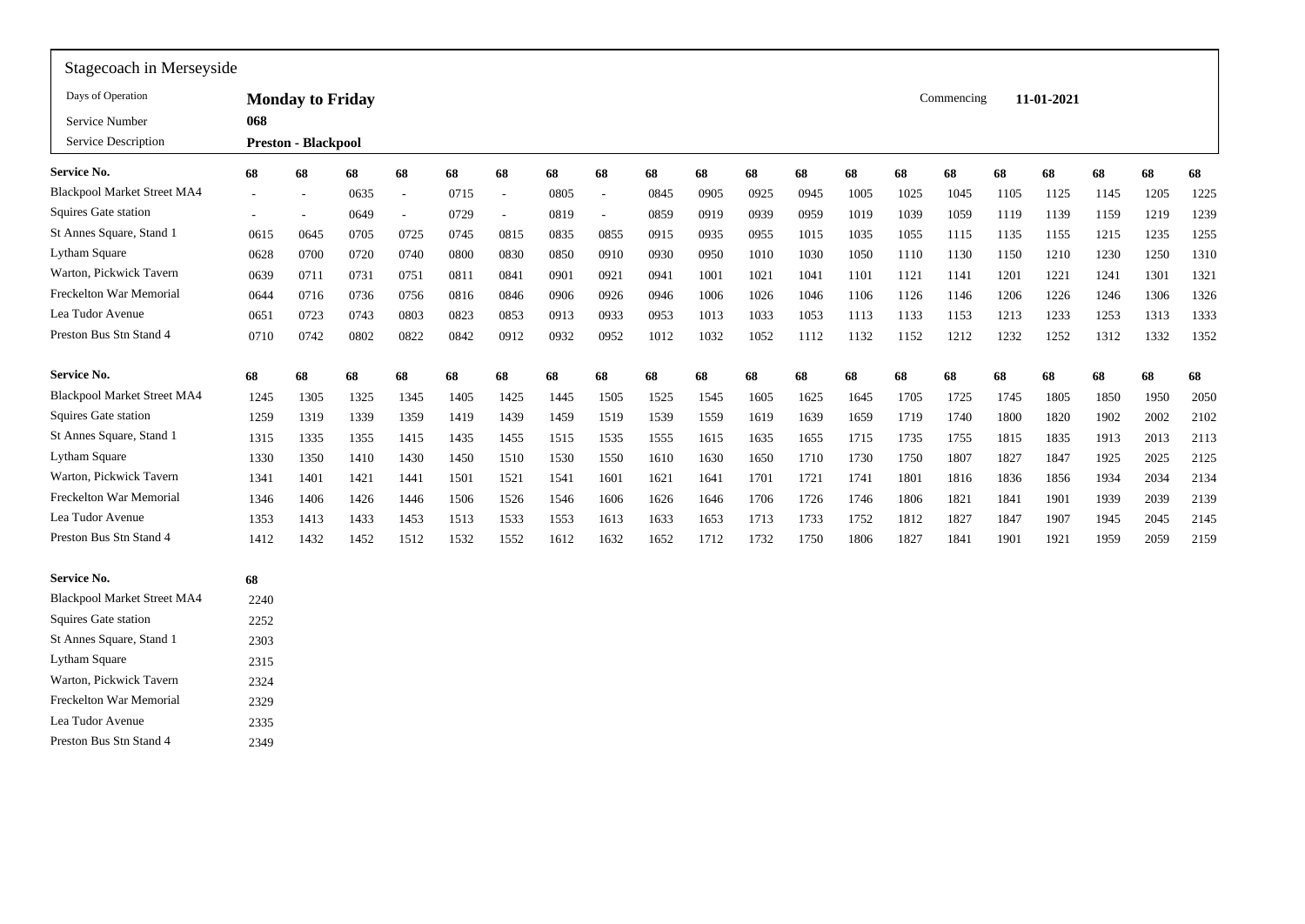| Stagecoach in Merseyside           |                 |                            |      |      |      |      |      |      |      |      |      |        |      |                          |            |      |            |      |      |      |
|------------------------------------|-----------------|----------------------------|------|------|------|------|------|------|------|------|------|--------|------|--------------------------|------------|------|------------|------|------|------|
| Days of Operation                  | <b>Saturday</b> |                            |      |      |      |      |      |      |      |      |      |        |      |                          | Commencing |      | 11-01-2021 |      |      |      |
| Service Number                     | 068             |                            |      |      |      |      |      |      |      |      |      |        |      |                          |            |      |            |      |      |      |
| Service Description                |                 | <b>Preston - Blackpool</b> |      |      |      |      |      |      |      |      |      |        |      |                          |            |      |            |      |      |      |
| Service No.                        | 68              | 68                         | 68   | 68   | 68   | 68   | 68   | 68   | 68   | 68   | 68   | 68     | 68   | 68                       | 68         | 68   | 68         | 68   | 68   | 68   |
| Preston Bus Stn Stand 4            | 0600            | 0630                       | 0700 | 0730 | 0750 | 0810 | 0830 | 0850 | 0910 | 0930 | 0950 | 1010   | 1030 | 1050                     | 1110       | 1130 | 1150       | 1210 | 1230 | 1250 |
| Lea, Post Office                   | 0614            | 0650                       | 0720 | 0750 | 0810 | 0830 | 0850 | 0910 | 0930 | 0950 | 1010 | 1030   | 1050 | 1110                     | 1130       | 1150 | 1210       | 1230 | 1250 | 1310 |
| Freckleton War Memorial            | 0621            | 0657                       | 0727 | 0757 | 0817 | 0837 | 0857 | 0917 | 0937 | 0957 | 1017 | 1037   | 1057 | 1117                     | 1137       | 1157 | 1217       | 1237 | 1257 | 1317 |
| Warton, Pickwick Tavern, BAE       | 0625            | 0702                       | 0732 | 0802 | 0822 | 0842 | 0902 | 0922 | 0942 | 1002 | 1022 | 1042   | 1102 | 1122                     | 1142       | 1202 | 1222       | 1242 | 1302 | 1322 |
| Lytham Square                      | 0635            | 0715                       | 0745 | 0815 | 0835 | 0855 | 0915 | 0935 | 0955 | 1015 | 1035 | 1055   | 1115 | 1135                     | 1155       | 1215 | 1235       | 1255 | 1315 | 1335 |
| <b>St Annes Square</b>             | $\sim$          |                            |      |      |      |      |      |      |      |      |      |        |      |                          |            |      |            |      |      |      |
| St Annes Sq Lord Derby dep         | 0646            | 0733                       | 0803 | 0833 | 0853 | 0913 | 0933 | 0953 | 1013 | 1033 | 1053 | 1113   | 1133 | 1153                     | 1213       | 1233 | 1253       | 1313 | 1333 | 1353 |
| Lytham Rd opp. Berwick St          | 0652            | 0740                       | 0810 | 0840 | 0900 | 0920 | 0940 | 1000 | 1020 | 1040 | 1100 | 1120   | 1140 | 1200                     | 1220       | 1240 | 1300       | 1320 | 1340 | 1400 |
| <b>Blackpool Market Street MA4</b> | 0710            | 0755                       | 0825 | 0855 | 0915 | 0935 | 0955 | 1015 | 1035 | 1055 | 1115 | 1135   | 1155 | 1215                     | 1235       | 1255 | 1315       | 1335 | 1355 | 1415 |
| <b>Service No.</b>                 | 68              | 68                         | 68   | 68   | 68   | 68   | 68   | 68   | 68   | 68   | 68   | 68     | 68   | 68                       | 68         | 68   | 68         |      |      |      |
| Preston Bus Stn Stand 4            | 1310            | 1330                       | 1350 | 1410 | 1430 | 1450 | 1510 | 1530 | 1550 | 1610 | 1630 | 1655   | 1720 | 1750                     | 1830       | 1940 | 2130       |      |      |      |
| Lea, Post Office                   | 1330            | 1350                       | 1410 | 1430 | 1450 | 1510 | 1530 | 1550 | 1610 | 1630 | 1650 | 1715   | 1740 | 1807                     | 1847       | 1955 | 2145       |      |      |      |
| Freckleton War Memorial            | 1337            | 1357                       | 1417 | 1437 | 1457 | 1517 | 1537 | 1557 | 1617 | 1637 | 1657 | 1722   | 1747 | 1814                     | 1854       | 2002 | 2152       |      |      |      |
| Warton, Pickwick Tavern, BAE       | 1342            | 1402                       | 1422 | 1442 | 1502 | 1522 | 1542 | 1602 | 1622 | 1642 | 1702 | 1727   | 1752 | 1819                     | 1859       | 2006 | 2156       |      |      |      |
| Lytham Square                      | 1355            | 1415                       | 1435 | 1455 | 1515 | 1535 | 1555 | 1615 | 1635 | 1655 | 1715 | 1740   | 1805 | 1832                     | 1910       | 2015 | 2205       |      |      |      |
| <b>St Annes Square</b>             |                 |                            |      |      |      |      |      |      |      |      |      | 1758   |      | 1847                     |            |      |            |      |      |      |
| St Annes Sq Lord Derby dep         | 1413            | 1433                       | 1453 | 1513 | 1533 | 1553 | 1613 | 1633 | 1653 | 1713 | 1733 | $\sim$ | 1823 | $\overline{\phantom{a}}$ | 1925       | 2028 | 2218       |      |      |      |
| Lytham Rd opp. Berwick St          | 1420            | 1440                       | 1500 | 1520 | 1540 | 1600 | 1620 | 1640 | 1700 | 1720 | 1740 |        | 1830 | $\overline{\phantom{a}}$ | 1932       | 2034 | 2224       |      |      |      |
| <b>Blackpool Market Street MA4</b> | 1435            | 1455                       | 1515 | 1535 | 1555 | 1615 | 1635 | 1655 | 1715 | 1735 | 1755 |        | 1845 |                          | 1947       | 2044 | 2234       |      |      |      |
|                                    |                 |                            |      |      |      |      |      |      |      |      |      |        |      |                          |            |      |            |      |      |      |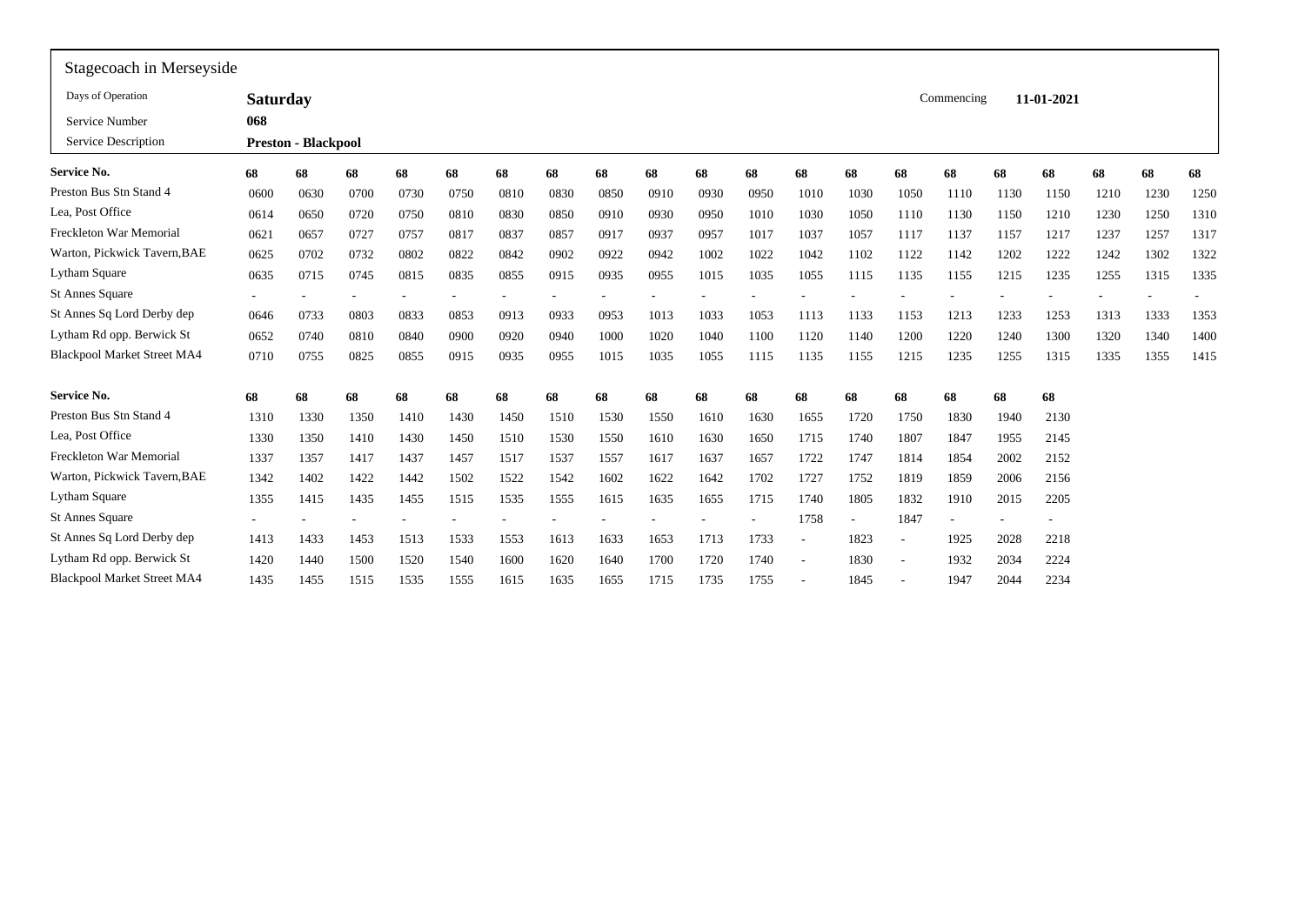| Stagecoach in Merseyside           |                 |                            |      |        |      |                          |      |      |      |      |      |      |      |      |            |      |            |      |      |      |
|------------------------------------|-----------------|----------------------------|------|--------|------|--------------------------|------|------|------|------|------|------|------|------|------------|------|------------|------|------|------|
| Days of Operation                  | <b>Saturday</b> |                            |      |        |      |                          |      |      |      |      |      |      |      |      | Commencing |      | 11-01-2021 |      |      |      |
| Service Number                     | 068             |                            |      |        |      |                          |      |      |      |      |      |      |      |      |            |      |            |      |      |      |
| Service Description                |                 | <b>Preston - Blackpool</b> |      |        |      |                          |      |      |      |      |      |      |      |      |            |      |            |      |      |      |
| <b>Service No.</b>                 | 68              | 68                         | 68   | 68     | 68   | 68                       | 68   | 68   | 68   | 68   | 68   | 68   | 68   | 68   | 68         | 68   | 68         | 68   | 68   | 68   |
| <b>Blackpool Market Street MA4</b> |                 |                            | 0715 | $\sim$ | 0805 | $\overline{\phantom{a}}$ | 0845 | 0905 | 0925 | 0945 | 1005 | 1025 | 1045 | 1105 | 1125       | 1145 | 1205       | 1225 | 1245 | 1305 |
| Squires Gate station               |                 |                            | 0729 |        | 0819 | $\overline{\phantom{a}}$ | 0859 | 0919 | 0939 | 0959 | 1019 | 1039 | 1059 | 1119 | 1139       | 1159 | 1219       | 1239 | 1259 | 1319 |
| St Annes Square, Stand 1           | 0645            |                            | 0745 | 0815   | 0835 | 0855                     | 0915 | 0935 | 0955 | 1015 | 1035 | 1055 | 1115 | 1135 | 1155       | 1215 | 1235       | 1255 | 1315 | 1335 |
| <b>Lytham Square</b>               | 0700            | 0730                       | 0800 | 0830   | 0850 | 0910                     | 0930 | 0950 | 1010 | 1030 | 1050 | 1110 | 1130 | 1150 | 1210       | 1230 | 1250       | 1310 | 1330 | 1350 |
| Warton, Pickwick Tavern            | 0711            | 0741                       | 0811 | 0841   | 0901 | 0921                     | 0941 | 1001 | 1021 | 1041 | 1101 | 1121 | 1141 | 1201 | 1221       | 1241 | 1301       | 1321 | 1341 | 1401 |
| Freckelton War Memorial            | 0716            | 0746                       | 0816 | 0846   | 0906 | 0926                     | 0946 | 1006 | 1026 | 1046 | 1106 | 1126 | 1146 | 1206 | 1226       | 1246 | 1306       | 1326 | 1346 | 1406 |
| Lea Tudor Avenue                   | 0723            | 0753                       | 0823 | 0853   | 0913 | 0933                     | 0953 | 1013 | 1033 | 1053 | 1113 | 1133 | 1153 | 1213 | 1233       | 1253 | 1313       | 1333 | 1353 | 1413 |
| Preston Bus Stn Stand 4            | 0742            | 0812                       | 0842 | 0912   | 0932 | 0952                     | 1012 | 1032 | 1052 | 1112 | 1132 | 1152 | 1212 | 1232 | 1252       | 1312 | 1332       | 1352 | 1412 | 1432 |
| <b>Service No.</b>                 | 68              | 68                         | 68   | 68     | 68   | 68                       | 68   | 68   | 68   | 68   | 68   | 68   | 68   | 68   | 68         | 68   | 68         | 68   | 68   |      |
| <b>Blackpool Market Street MA4</b> | 1325            | 1345                       | 1405 | 1425   | 1445 | 1505                     | 1525 | 1545 | 1605 | 1625 | 1645 | 1705 | 1725 | 1745 | 1805       | 1850 | 1950       | 2050 | 2240 |      |
| Squires Gate station               | 1339            | 1359                       | 1419 | 1439   | 1459 | 1519                     | 1539 | 1559 | 1619 | 1639 | 1659 | 1719 | 1740 | 1800 | 1820       | 1902 | 2002       | 2102 | 2252 |      |
| St Annes Square, Stand 1           | 1355            | 1415                       | 1435 | 1455   | 1515 | 1535                     | 1555 | 1615 | 1635 | 1655 | 1715 | 1735 | 1755 | 1815 | 1835       | 1913 | 2013       | 2113 | 2303 |      |
| <b>Lytham Square</b>               | 1410            | 1430                       | 1450 | 1510   | 1530 | 1550                     | 1610 | 1630 | 1650 | 1710 | 1730 | 1750 | 1807 | 1827 | 1847       | 1925 | 2025       | 2125 | 2315 |      |
| Warton, Pickwick Tavern            | 1421            | 1441                       | 1501 | 1521   | 1541 | 1601                     | 1621 | 1641 | 1701 | 1721 | 1741 | 1801 | 1816 | 1836 | 1856       | 1934 | 2034       | 2134 | 2324 |      |
| Freckelton War Memorial            | 1426            | 1446                       | 1506 | 1526   | 1546 | 1606                     | 1626 | 1646 | 1706 | 1726 | 1746 | 1806 | 1821 | 1841 | 1901       | 1939 | 2039       | 2139 | 2329 |      |
| Lea Tudor Avenue                   | 1433            | 1453                       | 1513 | 1533   | 1553 | 1613                     | 1633 | 1653 | 1713 | 1733 | 1752 | 1812 | 1827 | 1847 | 1907       | 1945 | 2045       | 2145 | 2335 |      |
| Preston Bus Stn Stand 4            | 1452            | 1512                       | 1532 | 1552   | 1612 | 1632                     | 1652 | 1712 | 1732 | 1750 | 1806 | 1827 | 1841 | 1901 | 1921       | 1959 | 2059       | 2159 | 2349 |      |
|                                    |                 |                            |      |        |      |                          |      |      |      |      |      |      |      |      |            |      |            |      |      |      |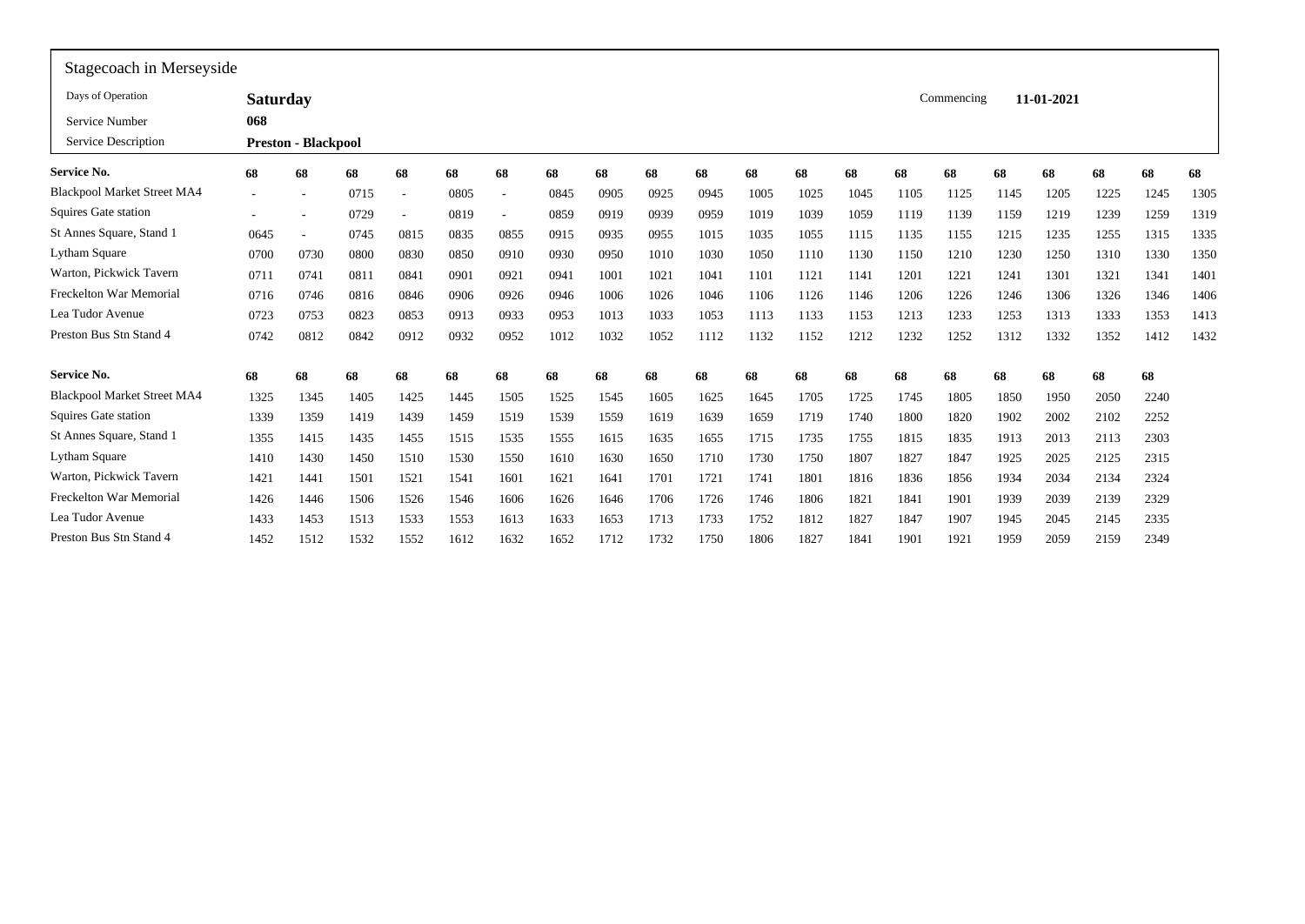| Stagecoach in Merseyside           |               |                            |      |      |      |      |      |      |      |      |      |      |      |      |            |      |            |      |      |      |
|------------------------------------|---------------|----------------------------|------|------|------|------|------|------|------|------|------|------|------|------|------------|------|------------|------|------|------|
| Days of Operation                  | <b>Sunday</b> |                            |      |      |      |      |      |      |      |      |      |      |      |      | Commencing |      | 11-01-2021 |      |      |      |
| Service Number                     | 068           |                            |      |      |      |      |      |      |      |      |      |      |      |      |            |      |            |      |      |      |
| Service Description                |               | <b>Preston - Blackpool</b> |      |      |      |      |      |      |      |      |      |      |      |      |            |      |            |      |      |      |
| <b>Service No.</b>                 | 68            | 68                         | 68   | 68   | 68   | 68   | 68   | 68   | 68   | 68   | 68   | 68   | 68   | 68   | 68         | 68   | 68         | 68   | 68   | 68   |
| Preston Bus Stn Stand 4            | 0750          | 0820                       | 0850 | 0920 | 0950 | 1020 | 1050 | 1120 | 1150 | 1220 | 1250 | 1320 | 1350 | 1420 | 1450       | 1520 | 1550       | 1620 | 1650 | 1720 |
| Lea, Post Office                   | 0810          | 0840                       | 0910 | 0940 | 1010 | 1040 | 1110 | 1140 | 1210 | 1240 | 1310 | 1340 | 1410 | 1440 | 1510       | 1540 | 1610       | 1640 | 1710 | 1740 |
| Freckleton War Memorial            | 0817          | 0847                       | 0917 | 0947 | 1017 | 1047 | 1117 | 1147 | 1217 | 1247 | 1317 | 1347 | 1417 | 1447 | 1517       | 1547 | 1617       | 1647 | 1717 | 1747 |
| Warton, Pickwick Tavern, BAE       | 0822          | 0852                       | 0922 | 0952 | 1022 | 1052 | 1122 | 1152 | 1222 | 1252 | 1322 | 1352 | 1422 | 1452 | 1522       | 1552 | 1622       | 1652 | 1722 | 1752 |
| Lytham Square                      | 0835          | 0905                       | 0935 | 1005 | 1035 | 1105 | 1135 | 1205 | 1235 | 1305 | 1335 | 1405 | 1435 | 1505 | 1535       | 1605 | 1635       | 1705 | 1735 | 1805 |
| St Annes Sq Lord Derby dep         | 0853          | 0923                       | 0953 | 1023 | 1053 | 1123 | 1153 | 1223 | 1253 | 1323 | 1353 | 1423 | 1453 | 1523 | 1553       | 1623 | 1653       | 1723 | 1753 | 1823 |
| Lytham Rd opp. Berwick St          | 0900          | 0930                       | 1000 | 1030 | 1100 | 1130 | 1200 | 1230 | 1300 | 1330 | 1400 | 1430 | 1500 | 1530 | 1600       | 1630 | 1700       | 1730 | 1800 | 1830 |
| <b>Blackpool Market Street MA4</b> | 0920          | 0950                       | 1020 | 1050 | 1120 | 1150 | 1220 | 1250 | 1320 | 1350 | 1420 | 1450 | 1520 | 1550 | 1620       | 1650 | 1720       | 1750 | 1820 | 1850 |
| <b>Service No.</b>                 | 68            | 68                         |      |      |      |      |      |      |      |      |      |      |      |      |            |      |            |      |      |      |
| Preston Bus Stn Stand 4            | 1800          | 1845                       |      |      |      |      |      |      |      |      |      |      |      |      |            |      |            |      |      |      |
| Lea, Post Office                   | 1817          | 1902                       |      |      |      |      |      |      |      |      |      |      |      |      |            |      |            |      |      |      |
| Freckleton War Memorial            | 1824          | 1909                       |      |      |      |      |      |      |      |      |      |      |      |      |            |      |            |      |      |      |
| Warton, Pickwick Tavern, BAE       | 1829          | 1914                       |      |      |      |      |      |      |      |      |      |      |      |      |            |      |            |      |      |      |
| Lytham Square                      | 1842          | 1925                       |      |      |      |      |      |      |      |      |      |      |      |      |            |      |            |      |      |      |
| St Annes Sq Lord Derby dep         | 1900          | 1940                       |      |      |      |      |      |      |      |      |      |      |      |      |            |      |            |      |      |      |
| Lytham Rd opp. Berwick St          | 1907          | 1947                       |      |      |      |      |      |      |      |      |      |      |      |      |            |      |            |      |      |      |
| <b>Blackpool Market Street MA4</b> | 1925          | 2005                       |      |      |      |      |      |      |      |      |      |      |      |      |            |      |            |      |      |      |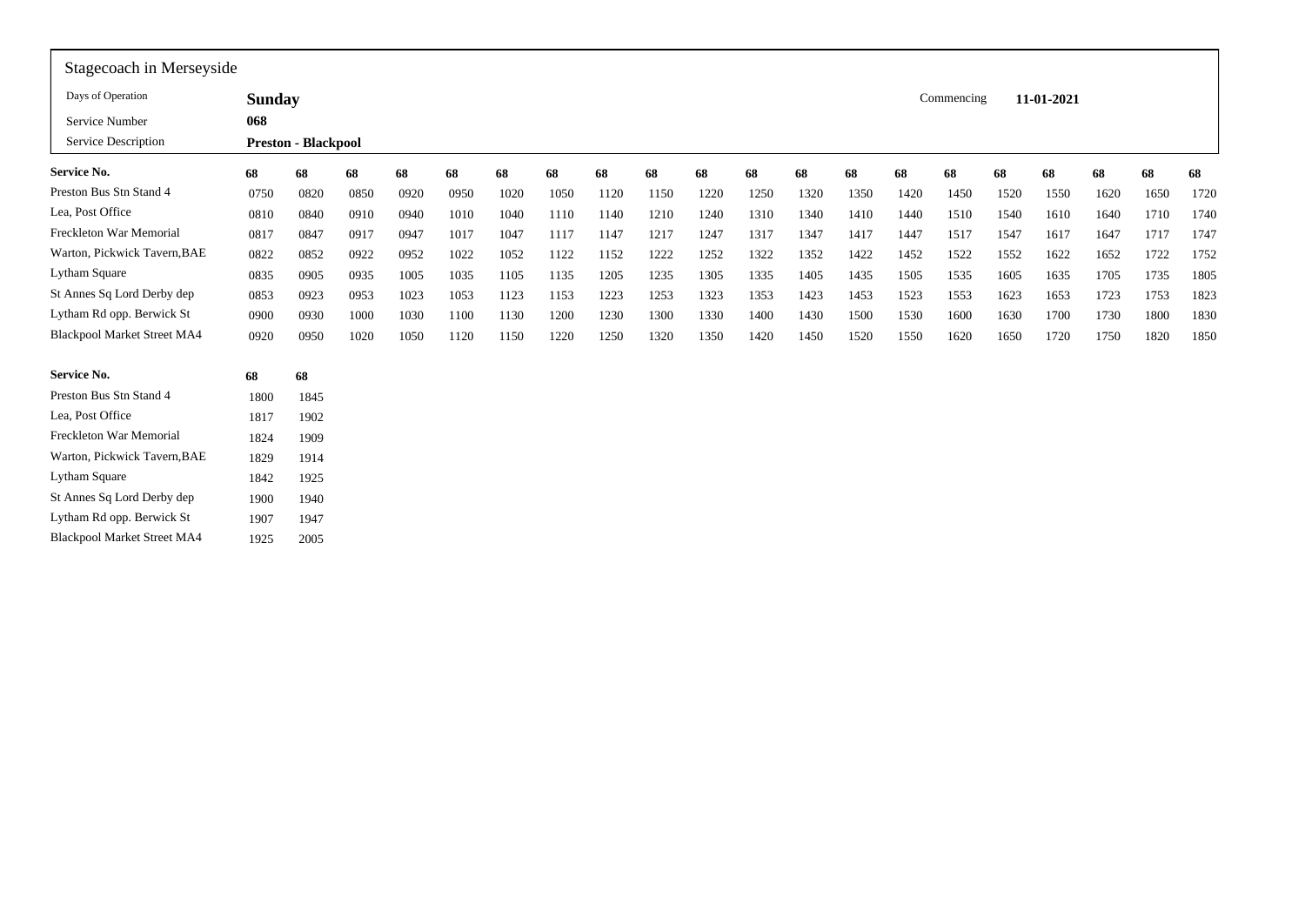| Stagecoach in Merseyside           |               |                            |      |      |      |      |      |      |      |      |      |      |      |      |            |      |            |      |      |      |
|------------------------------------|---------------|----------------------------|------|------|------|------|------|------|------|------|------|------|------|------|------------|------|------------|------|------|------|
| Days of Operation                  | <b>Sunday</b> |                            |      |      |      |      |      |      |      |      |      |      |      |      | Commencing |      | 11-01-2021 |      |      |      |
| Service Number                     | 068           |                            |      |      |      |      |      |      |      |      |      |      |      |      |            |      |            |      |      |      |
| Service Description                |               | <b>Preston - Blackpool</b> |      |      |      |      |      |      |      |      |      |      |      |      |            |      |            |      |      |      |
| Service No.                        | 68            | 68                         | 68   | 68   | 68   | 68   | 68   | 68   | 68   | 68   | 68   | 68   | 68   | 68   | 68         | 68   | 68         | 68   | 68   | 68   |
| <b>Blackpool Market Street MA4</b> |               |                            | 0925 | 0955 | 1025 | 1055 | 1125 | 1155 | 1225 | 1255 | 1325 | 1355 | 1425 | 1455 | 1525       | 1555 | 1625       | 1655 | 1725 | 1755 |
| Squires Gate station               |               |                            | 0940 | 1010 | 1040 | 1110 | 1140 | 1210 | 1240 | 1310 | 1340 | 1410 | 1440 | 1510 | 1540       | 1610 | 1640       | 1710 | 1740 | 1810 |
| St Annes Square, Stand 1           | 0749          | 0849                       | 0955 | 1025 | 1055 | 1125 | 1155 | 1225 | 1255 | 1325 | 1355 | 1425 | 1455 | 1525 | 1555       | 1625 | 1655       | 1725 | 1755 | 1825 |
| Lytham Square                      | 0801          | 0901                       | 1012 | 1042 | 1112 | 1142 | 1212 | 1242 | 1312 | 1342 | 1412 | 1442 | 1512 | 1542 | 1612       | 1642 | 1712       | 1742 | 1812 | 1842 |
| Warton, Pickwick Tavern            | 0810          | 0910                       | 1023 | 1053 | 1123 | 1153 | 1223 | 1253 | 1323 | 1353 | 1423 | 1453 | 1523 | 1553 | 1623       | 1653 | 1723       | 1753 | 1823 | 1853 |
| Freckelton War Memorial            | 0814          | 0914                       | 1028 | 1058 | 1128 | 1158 | 1228 | 1258 | 1328 | 1358 | 1428 | 1458 | 1528 | 1558 | 1628       | 1658 | 1728       | 1758 | 1828 | 1858 |
| Lea Tudor Avenue                   | 0821          | 0921                       | 1035 | 1105 | 1135 | 1205 | 1235 | 1305 | 1335 | 1405 | 1435 | 1505 | 1535 | 1605 | 1635       | 1705 | 1735       | 1805 | 1835 | 1905 |
| Preston Bus Stn Stand 4            | 0841          | 0941                       | 1055 | 1125 | 1155 | 1225 | 1255 | 1325 | 1355 | 1425 | 1455 | 1525 | 1555 | 1625 | 1655       | 1725 | 1755       | 1825 | 1855 | 1925 |
| <b>Service No.</b>                 | 68            | 68                         | 68   | 68   |      |      |      |      |      |      |      |      |      |      |            |      |            |      |      |      |
| <b>Blackpool Market Street MA4</b> | 1825          | 1855                       | 1930 | 2015 |      |      |      |      |      |      |      |      |      |      |            |      |            |      |      |      |
| Squires Gate station               | 1840          | 1910                       | 1942 | 2027 |      |      |      |      |      |      |      |      |      |      |            |      |            |      |      |      |
| St Annes Square, Stand 1           | 1855          | 1925                       | 1953 | 2038 |      |      |      |      |      |      |      |      |      |      |            |      |            |      |      |      |
| <b>Lytham Square</b>               | 1912          | 1940                       | 2005 | 2050 |      |      |      |      |      |      |      |      |      |      |            |      |            |      |      |      |
| Warton, Pickwick Tavern            | 1923          | 1950                       | 2014 | 2059 |      |      |      |      |      |      |      |      |      |      |            |      |            |      |      |      |
| Freckelton War Memorial            | 1928          | 1955                       | 2019 | 2104 |      |      |      |      |      |      |      |      |      |      |            |      |            |      |      |      |
| Lea Tudor Avenue                   | 1935          | 2001                       | 2025 | 2110 |      |      |      |      |      |      |      |      |      |      |            |      |            |      |      |      |
| Preston Bus Stn Stand 4            | 1955          | 2018                       | 2042 | 2127 |      |      |      |      |      |      |      |      |      |      |            |      |            |      |      |      |
|                                    |               |                            |      |      |      |      |      |      |      |      |      |      |      |      |            |      |            |      |      |      |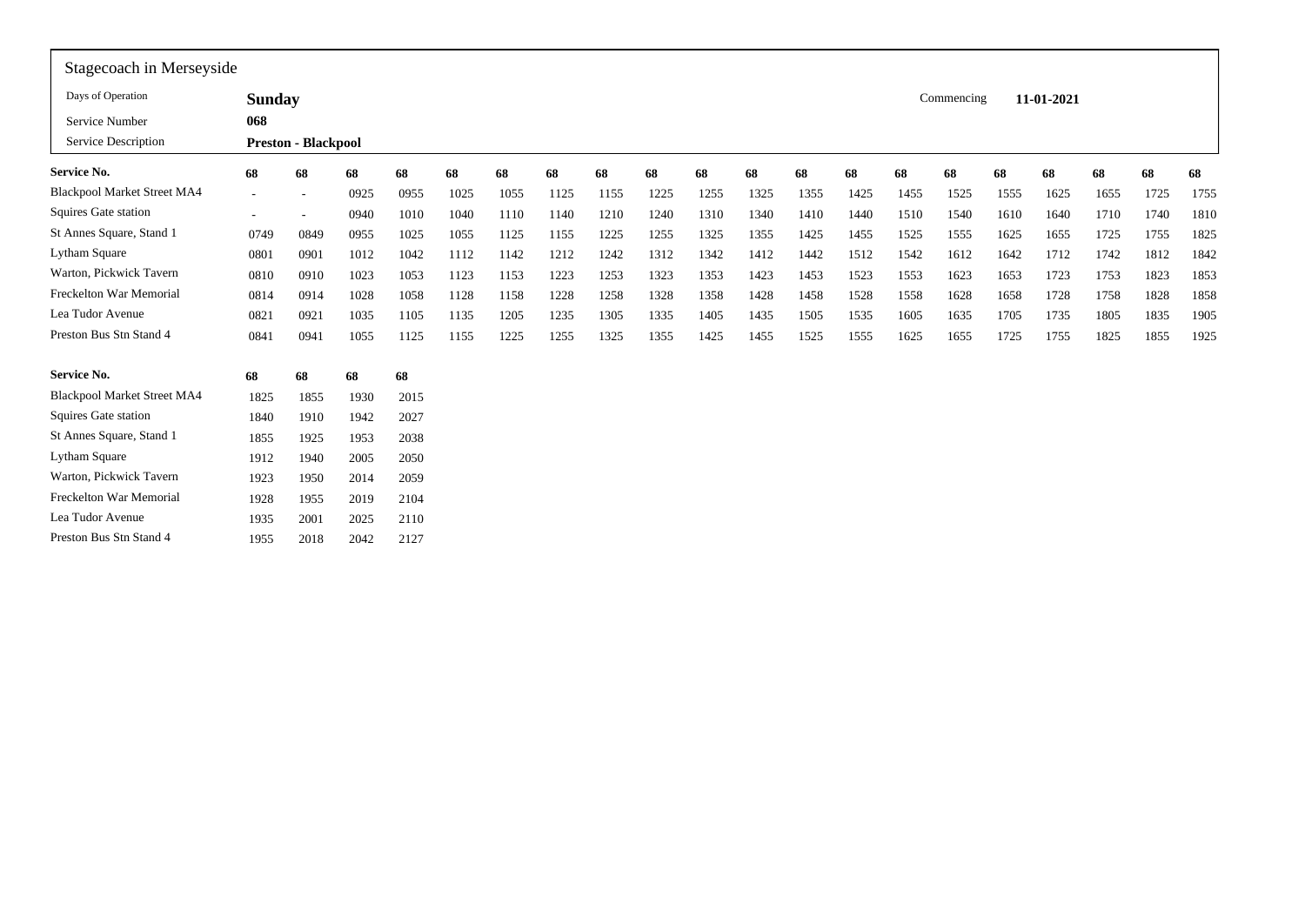| Stagecoach in Merseyside     |      |                                    |      |      |      |      |      |      |      |      |      |      |      |      |            |      |            |      |      |      |
|------------------------------|------|------------------------------------|------|------|------|------|------|------|------|------|------|------|------|------|------------|------|------------|------|------|------|
| Days of Operation            |      | <b>Monday to Friday</b>            |      |      |      |      |      |      |      |      |      |      |      |      | Commencing |      | 11-01-2021 |      |      |      |
| Service Number               | 109  |                                    |      |      |      |      |      |      |      |      |      |      |      |      |            |      |            |      |      |      |
| Service Description          |      | <b>Preston - Leyland - Chorley</b> |      |      |      |      |      |      |      |      |      |      |      |      |            |      |            |      |      |      |
| Service No.                  | 109  | 109                                | 109  | 109  | 109  | 109  | 109  | 109  | 109  | 109  | 109  | 109  | 109  | 109  | 109        | 109  | 109        | 109  | 109  | 109  |
| Chorley Interchange Stand G  | 0600 | 0710                               | 0800 | 0855 | 0925 | 0955 | 1025 | 1055 | 1125 | 1155 | 1225 | 1255 | 1325 | 1355 | 1425       | 1455 | 1525       | 1555 | 1625 | 1655 |
| Euxton, The Talbot           | 0609 | 0719                               | 0809 | 0904 | 0934 | 1004 | 1034 | 1104 | 1134 | 1204 | 1234 | 1304 | 1334 | 1404 | 1434       | 1504 | 1534       | 1604 | 1634 | 1704 |
| Buckshaw, Central Ave        | 0617 | 0727                               | 0817 | 0912 | 0942 | 1012 | 1042 | 1112 | 1142 | 1212 | 1242 | 1312 | 1342 | 1412 | 1442       | 1512 | 1542       | 1612 | 1642 | 1712 |
| Leyland Tesco Stop F         | 0623 | 0733                               | 0823 | 0918 | 0948 | 1018 | 1048 | 1118 | 1148 | 1218 | 1248 | 1318 | 1348 | 1418 | 1448       | 1518 | 1548       | 1618 | 1648 | 1718 |
| Clayton-le-Woods, Woodsman   | 0631 | 0741                               | 0831 | 0926 | 0956 | 1026 | 1056 | 1126 | 1156 | 1226 | 1256 | 1326 | 1356 | 1426 | 1456       | 1526 | 1556       | 1626 | 1656 | 1726 |
| Lostock Hall, Victoria Hotel | 0640 | 0750                               | 0840 | 0935 | 1005 | 1035 | 1105 | 1135 | 1205 | 1235 | 1305 | 1335 | 1405 | 1435 | 1505       | 1535 | 1605       | 1635 | 1705 | 1735 |
| Preston Bus Stn Stand 25     | 0657 | 0807                               | 0857 | 0952 | 1022 | 1052 | 1122 | 1152 | 1222 | 1252 | 1322 | 1352 | 1422 | 1452 | 1522       | 1552 | 1622       | 1652 | 1722 | 1752 |
| Service No.                  | 109  | 109                                | 109  | 109  | 109  | 109  | 109  |      |      |      |      |      |      |      |            |      |            |      |      |      |
| Chorley Interchange Stand G  | 1730 | 1800                               | 1830 | 1935 | 2030 | 2130 | 2230 |      |      |      |      |      |      |      |            |      |            |      |      |      |
| Euxton, The Talbot           | 1739 | 1810                               | 1840 | 1945 | 2040 | 2140 | 2240 |      |      |      |      |      |      |      |            |      |            |      |      |      |
| Buckshaw, Central Ave        | 1747 | 1817                               | 1847 | 1952 | 2047 | 2147 | 2247 |      |      |      |      |      |      |      |            |      |            |      |      |      |
| Leyland Tesco Stop F         | 1753 | 1823                               | 1853 | 1958 | 2053 | 2153 | 2253 |      |      |      |      |      |      |      |            |      |            |      |      |      |
| Clayton-le-Woods, Woodsman   | 1801 | 1830                               | 1900 | 2005 | 2100 | 2200 | 2300 |      |      |      |      |      |      |      |            |      |            |      |      |      |
| Lostock Hall, Victoria Hotel | 1810 | 1838                               | 1908 | 2013 | 2108 | 2208 | 2308 |      |      |      |      |      |      |      |            |      |            |      |      |      |
| Preston Bus Stn Stand 25     | 1827 | 1854                               | 1924 | 2029 | 2124 | 2224 | 2324 |      |      |      |      |      |      |      |            |      |            |      |      |      |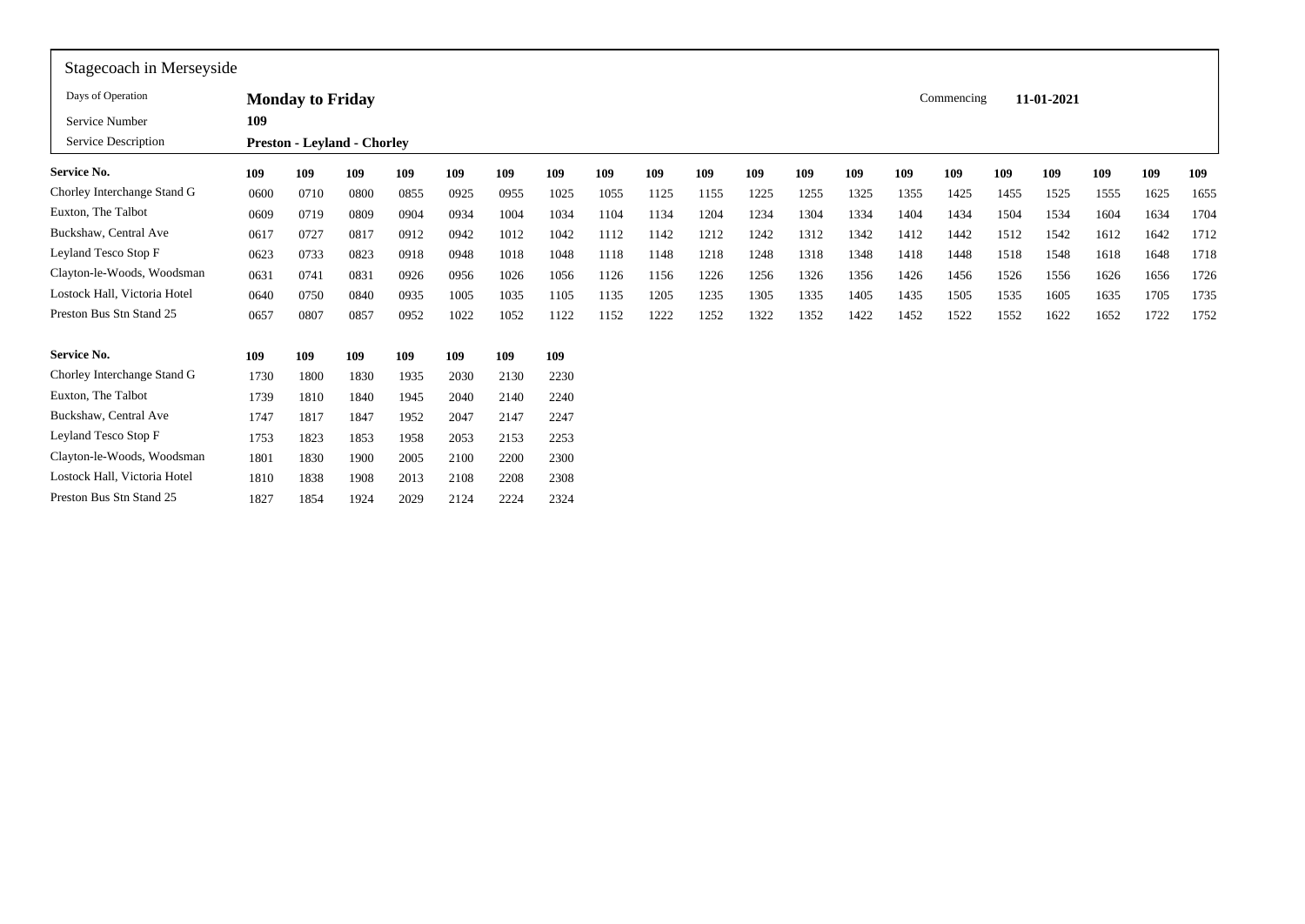| Stagecoach in Merseyside    |      |                         |                                    |      |      |      |      |      |      |      |      |      |      |      |            |      |            |      |      |      |
|-----------------------------|------|-------------------------|------------------------------------|------|------|------|------|------|------|------|------|------|------|------|------------|------|------------|------|------|------|
| Days of Operation           |      | <b>Monday to Friday</b> |                                    |      |      |      |      |      |      |      |      |      |      |      | Commencing |      | 11-01-2021 |      |      |      |
| Service Number              | 109  |                         |                                    |      |      |      |      |      |      |      |      |      |      |      |            |      |            |      |      |      |
| Service Description         |      |                         | <b>Preston - Leyland - Chorley</b> |      |      |      |      |      |      |      |      |      |      |      |            |      |            |      |      |      |
| <b>Service No.</b>          | 109  | 109                     | 109                                | 109  | 109  | 109  | 109  | 109  | 109  | 109  | 109  | 109  | 109  | 109  | 109        | 109  | 109        | 109  | 109  | 109  |
| Preston Bus Stn Stand 25    | 0600 | 0700                    | 0740                               | 0810 | 0840 | 0910 | 0940 | 1010 | 1040 | 1110 | 1140 | 1210 | 1240 | 1310 | 1340       | 1410 | 1440       | 1510 | 1540 | 1610 |
| <b>Lostock Hall Library</b> | 0617 | 0717                    | 0757                               | 0828 | 0858 | 0930 | 1000 | 1030 | 1100 | 1130 | 1200 | 1230 | 1300 | 1330 | 1400       | 1430 | 1500       | 1530 | 1600 | 1630 |
| Clayton le Woods, Woodsman  | 0624 | 0724                    | 0804                               | 0835 | 0905 | 0937 | 1007 | 1037 | 1107 | 1137 | 1207 | 1237 | 1307 | 1337 | 1407       | 1437 | 1507       | 1537 | 1607 | 1637 |
| Leyland Tesco               | 0632 | 0732                    | 0812                               | 0844 | 0914 | 0948 | 1018 | 1048 | 1118 | 1148 | 1218 | 1248 | 1318 | 1348 | 1418       | 1448 | 1518       | 1548 | 1618 | 1648 |
| <b>Buckshaw Central Ave</b> | 0638 | 0738                    | 0818                               | 0850 | 0920 | 0954 | 1024 | 1054 | 1124 | 1154 | 1224 | 1254 | 1324 | 1354 | 1424       | 1454 | 1524       | 1554 | 1624 | 1654 |
| Euxton, The Talbot          | 0646 | 0746                    | 0826                               | 0858 | 0928 | 1003 | 1033 | 1103 | 1133 | 1203 | 1233 | 1303 | 1333 | 1403 | 1433       | 1503 | 1533       | 1603 | 1633 | 1703 |
| Chorley Interchange Stand H | 0654 | 0754                    | 0836                               | 0908 | 0938 | 1013 | 1043 | 1113 | 1143 | 1213 | 1243 | 1313 | 1343 | 1413 | 1443       | 1513 | 1543       | 1613 | 1643 | 1713 |
| <b>Service No.</b>          | 109  | 109                     | 109                                | 109  | 109  | 109  | 109  | 109  | 109  |      |      |      |      |      |            |      |            |      |      |      |
| Preston Bus Stn Stand 25    | 1640 | 1710                    | 1735                               | 1805 | 1835 | 1930 | 2030 | 2130 | 2230 |      |      |      |      |      |            |      |            |      |      |      |
| <b>Lostock Hall Library</b> | 1700 | 1730                    | 1755                               | 1825 | 1853 | 1946 | 2046 | 2146 | 2246 |      |      |      |      |      |            |      |            |      |      |      |
| Clayton le Woods, Woodsman  | 1707 | 1737                    | 1802                               | 1832 | 1900 | 1953 | 2053 | 2153 | 2253 |      |      |      |      |      |            |      |            |      |      |      |
| Leyland Tesco               | 1718 | 1748                    | 1813                               | 1843 | 1908 | 2001 | 2101 | 2201 | 2301 |      |      |      |      |      |            |      |            |      |      |      |
| <b>Buckshaw Central Ave</b> | 1724 | 1754                    | 1819                               | 1849 | 1914 | 2007 | 2107 | 2207 | 2307 |      |      |      |      |      |            |      |            |      |      |      |
| Euxton, The Talbot          | 1733 | 1803                    | 1828                               | 1858 | 1922 | 2015 | 2115 | 2215 | 2315 |      |      |      |      |      |            |      |            |      |      |      |
| Chorley Interchange Stand H | 1743 | 1813                    | 1838                               | 1908 | 1932 | 2025 | 2125 | 2225 | 2325 |      |      |      |      |      |            |      |            |      |      |      |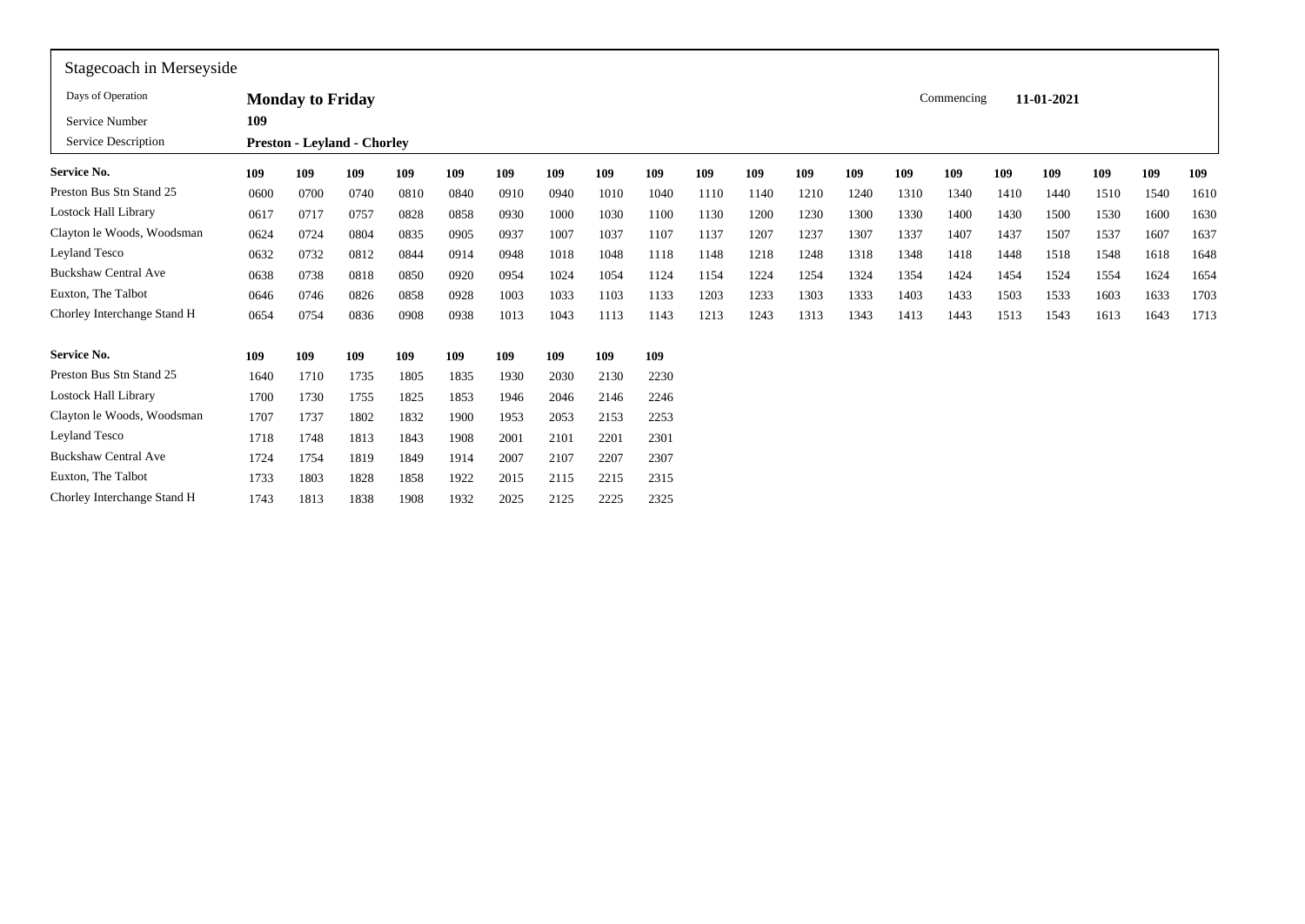| Stagecoach in Merseyside     |                 |      |                                    |      |      |      |      |      |      |      |      |      |      |      |            |      |            |      |      |      |
|------------------------------|-----------------|------|------------------------------------|------|------|------|------|------|------|------|------|------|------|------|------------|------|------------|------|------|------|
| Days of Operation            | <b>Saturday</b> |      |                                    |      |      |      |      |      |      |      |      |      |      |      | Commencing |      | 11-01-2021 |      |      |      |
| Service Number               | 109             |      |                                    |      |      |      |      |      |      |      |      |      |      |      |            |      |            |      |      |      |
| Service Description          |                 |      | <b>Preston - Leyland - Chorley</b> |      |      |      |      |      |      |      |      |      |      |      |            |      |            |      |      |      |
| Service No.                  | 109             | 109  | 109                                | 109  | 109  | 109  | 109  | 109  | 109  | 109  | 109  | 109  | 109  | 109  | 109        | 109  | 109        | 109  | 109  | 109  |
| Chorley Interchange Stand G  | 0710            | 0800 | 0855                               | 0925 | 0955 | 1025 | 1055 | 1125 | 1155 | 1225 | 1255 | 1325 | 1355 | 1425 | 1455       | 1525 | 1555       | 1625 | 1655 | 1730 |
| Euxton, The Talbot           | 0719            | 0809 | 0904                               | 0934 | 1004 | 1034 | 1104 | 1134 | 1204 | 1234 | 1304 | 1334 | 1404 | 1434 | 1504       | 1534 | 1604       | 1634 | 1704 | 1739 |
| Buckshaw, Central Ave        | 0727            | 0817 | 0912                               | 0942 | 1012 | 1042 | 1112 | 1142 | 1212 | 1242 | 1312 | 1342 | 1412 | 1442 | 1512       | 1542 | 1612       | 1642 | 1712 | 1747 |
| Leyland Tesco Stop F         | 0733            | 0823 | 0918                               | 0948 | 1018 | 1048 | 1118 | 1148 | 1218 | 1248 | 1318 | 1348 | 1418 | 1448 | 1518       | 1548 | 1618       | 1648 | 1718 | 1753 |
| Clayton-le-Woods, Woodsman   | 0741            | 0831 | 0926                               | 0956 | 1026 | 1056 | 1126 | 1156 | 1226 | 1256 | 1326 | 1356 | 1426 | 1456 | 1526       | 1556 | 1626       | 1656 | 1726 | 1801 |
| Lostock Hall, Victoria Hotel | 0750            | 0840 | 0935                               | 1005 | 1035 | 1105 | 1135 | 1205 | 1235 | 1305 | 1335 | 1405 | 1435 | 1505 | 1535       | 1605 | 1635       | 1705 | 1735 | 1810 |
| Preston Bus Stn Stand 25     | 0807            | 0857 | 0952                               | 1022 | 1052 | 1122 | 1152 | 1222 | 1252 | 1322 | 1352 | 1422 | 1452 | 1522 | 1552       | 1622 | 1652       | 1722 | 1752 | 1827 |
| <b>Service No.</b>           | 109             | 109  | 109                                | 109  | 109  | 109  |      |      |      |      |      |      |      |      |            |      |            |      |      |      |
| Chorley Interchange Stand G  | 1800            | 1830 | 1935                               | 2030 | 2130 | 2230 |      |      |      |      |      |      |      |      |            |      |            |      |      |      |
| Euxton, The Talbot           | 1810            | 1840 | 1945                               | 2040 | 2140 | 2240 |      |      |      |      |      |      |      |      |            |      |            |      |      |      |
| Buckshaw, Central Ave        | 1817            | 1847 | 1952                               | 2047 | 2147 | 2247 |      |      |      |      |      |      |      |      |            |      |            |      |      |      |
| Leyland Tesco Stop F         | 1823            | 1853 | 1958                               | 2053 | 2153 | 2253 |      |      |      |      |      |      |      |      |            |      |            |      |      |      |
| Clayton-le-Woods, Woodsman   | 1830            | 1900 | 2005                               | 2100 | 2200 | 2300 |      |      |      |      |      |      |      |      |            |      |            |      |      |      |
| Lostock Hall, Victoria Hotel | 1838            | 1908 | 2013                               | 2108 | 2208 | 2308 |      |      |      |      |      |      |      |      |            |      |            |      |      |      |
| Preston Bus Stn Stand 25     | 1854            | 1924 | 2029                               | 2124 | 2224 | 2324 |      |      |      |      |      |      |      |      |            |      |            |      |      |      |
|                              |                 |      |                                    |      |      |      |      |      |      |      |      |      |      |      |            |      |            |      |      |      |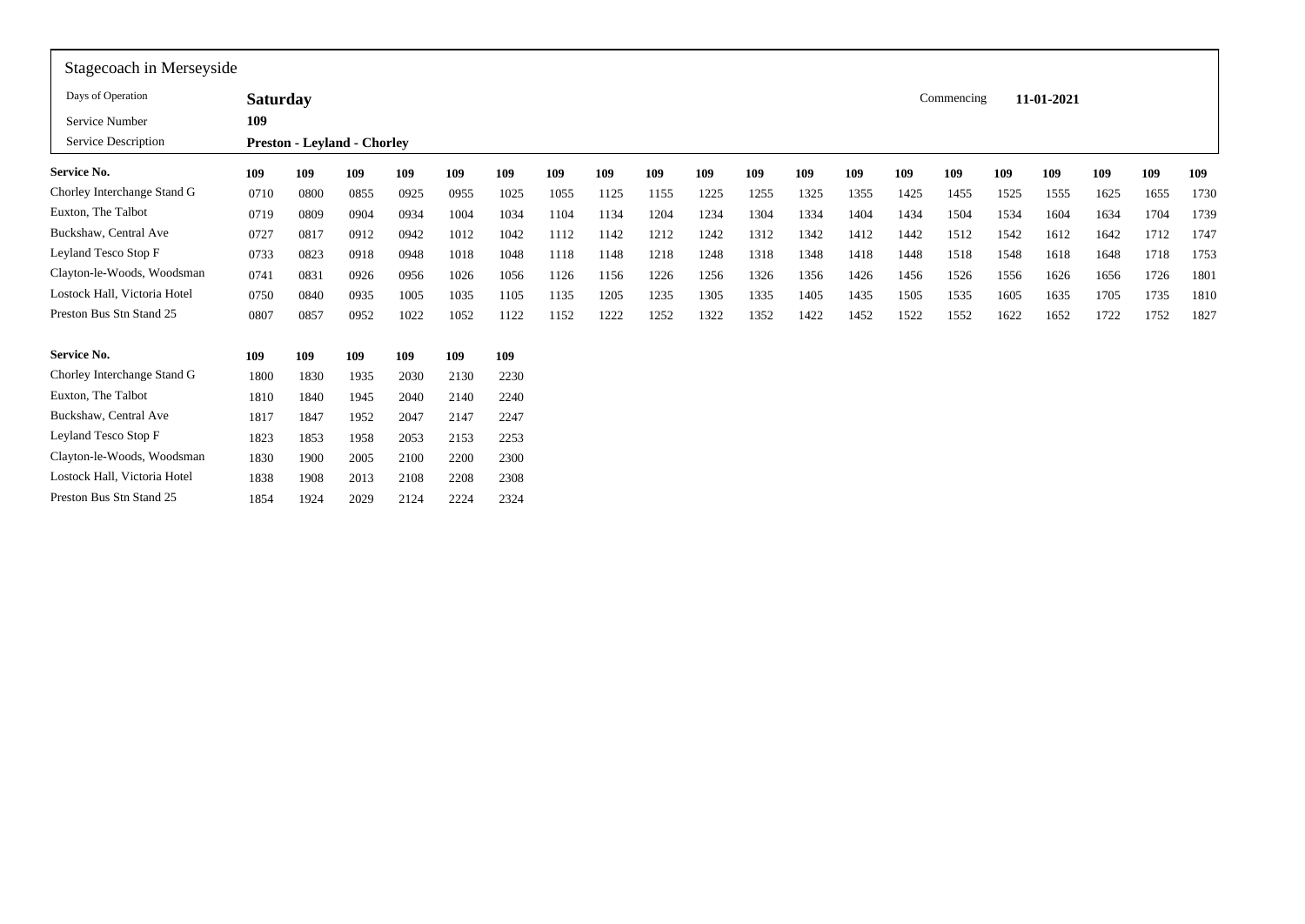| Commencing<br>11-01-2021<br><b>Saturday</b><br>109<br><b>Preston - Leyland - Chorley</b><br>109<br>109<br>109<br>109<br>109<br>109<br>109<br>109<br>109<br>109<br>109<br>109<br>109<br>109<br>109<br>109<br>109<br>109<br>109<br>0700<br>0740<br>0810<br>0910<br>0940<br>1010<br>1040<br>1210<br>1240<br>1340<br>1610<br>0840<br>1110<br>1140<br>1310<br>1510<br>1540<br>1410<br>1440<br>1230<br>1300<br>0717<br>0757<br>0828<br>0930<br>1030<br>1100<br>1130<br>1200<br>1330<br>1400<br>1430<br>1500<br>1600<br>1630<br>0858<br>1000<br>1530<br>0724<br>0804<br>0937<br>1037<br>1107<br>1137<br>1207<br>1237<br>1307<br>1337<br>1407<br>1507<br>1537<br>1607<br>1637<br>0835<br>0905<br>1007<br>1437<br>0732<br>0812<br>0844<br>0948<br>1018<br>1048<br>1118<br>1218<br>1248<br>1318<br>1348<br>1418<br>1448<br>1618<br>1648<br>0914<br>1148<br>1518<br>1548<br>0738<br>0954<br>1054<br>1124<br>1224<br>1324<br>1424<br>0818<br>0850<br>0920<br>1024<br>1154<br>1254<br>1354<br>1454<br>1524<br>1624<br>1654<br>1554<br>1333<br>0746<br>0826<br>1003<br>1133<br>1203<br>1233<br>1303<br>1433<br>1533<br>1633<br>1703<br>0858<br>0928<br>1033<br>1103<br>1403<br>1503<br>1603<br>0754<br>0836<br>0938<br>1013<br>1043<br>1213<br>1243<br>1313<br>1343<br>1413<br>1443<br>1713<br>0908<br>1113<br>1143<br>1513<br>1543<br>1613<br>1643<br>109<br>109<br>109<br>109<br>109<br>109<br>109<br>109<br>1735<br>1835<br>2030<br>2230<br>1710<br>1805<br>1930<br>2130<br>1730<br>1755<br>2246<br>1825<br>1853<br>1946<br>2046<br>2146<br>1737<br>1802<br>1832<br>1900<br>1953<br>2053<br>2153<br>2253<br>2301<br>1748<br>1813<br>1843<br>1908<br>2001<br>2201<br>2101<br>2307<br>1754<br>1819<br>1849<br>1914<br>2007<br>2207<br>2107<br>1803<br>1828<br>1858<br>1922<br>2015<br>2115<br>2215<br>2315<br>2325<br>1813<br>1838<br>1932<br>2025<br>2225<br>1908<br>2125 | Stagecoach in Merseyside    |  |  |  |  |  |  |  |  |  |      |
|---------------------------------------------------------------------------------------------------------------------------------------------------------------------------------------------------------------------------------------------------------------------------------------------------------------------------------------------------------------------------------------------------------------------------------------------------------------------------------------------------------------------------------------------------------------------------------------------------------------------------------------------------------------------------------------------------------------------------------------------------------------------------------------------------------------------------------------------------------------------------------------------------------------------------------------------------------------------------------------------------------------------------------------------------------------------------------------------------------------------------------------------------------------------------------------------------------------------------------------------------------------------------------------------------------------------------------------------------------------------------------------------------------------------------------------------------------------------------------------------------------------------------------------------------------------------------------------------------------------------------------------------------------------------------------------------------------------------------------------------------------------------------------------------------------------------------------------------------------------|-----------------------------|--|--|--|--|--|--|--|--|--|------|
|                                                                                                                                                                                                                                                                                                                                                                                                                                                                                                                                                                                                                                                                                                                                                                                                                                                                                                                                                                                                                                                                                                                                                                                                                                                                                                                                                                                                                                                                                                                                                                                                                                                                                                                                                                                                                                                               | Days of Operation           |  |  |  |  |  |  |  |  |  |      |
|                                                                                                                                                                                                                                                                                                                                                                                                                                                                                                                                                                                                                                                                                                                                                                                                                                                                                                                                                                                                                                                                                                                                                                                                                                                                                                                                                                                                                                                                                                                                                                                                                                                                                                                                                                                                                                                               | Service Number              |  |  |  |  |  |  |  |  |  |      |
|                                                                                                                                                                                                                                                                                                                                                                                                                                                                                                                                                                                                                                                                                                                                                                                                                                                                                                                                                                                                                                                                                                                                                                                                                                                                                                                                                                                                                                                                                                                                                                                                                                                                                                                                                                                                                                                               | Service Description         |  |  |  |  |  |  |  |  |  |      |
|                                                                                                                                                                                                                                                                                                                                                                                                                                                                                                                                                                                                                                                                                                                                                                                                                                                                                                                                                                                                                                                                                                                                                                                                                                                                                                                                                                                                                                                                                                                                                                                                                                                                                                                                                                                                                                                               | <b>Service No.</b>          |  |  |  |  |  |  |  |  |  | 109  |
|                                                                                                                                                                                                                                                                                                                                                                                                                                                                                                                                                                                                                                                                                                                                                                                                                                                                                                                                                                                                                                                                                                                                                                                                                                                                                                                                                                                                                                                                                                                                                                                                                                                                                                                                                                                                                                                               | Preston Bus Stn Stand 25    |  |  |  |  |  |  |  |  |  | 1640 |
|                                                                                                                                                                                                                                                                                                                                                                                                                                                                                                                                                                                                                                                                                                                                                                                                                                                                                                                                                                                                                                                                                                                                                                                                                                                                                                                                                                                                                                                                                                                                                                                                                                                                                                                                                                                                                                                               | Lostock Hall Library        |  |  |  |  |  |  |  |  |  | 1700 |
|                                                                                                                                                                                                                                                                                                                                                                                                                                                                                                                                                                                                                                                                                                                                                                                                                                                                                                                                                                                                                                                                                                                                                                                                                                                                                                                                                                                                                                                                                                                                                                                                                                                                                                                                                                                                                                                               | Clayton le Woods, Woodsman  |  |  |  |  |  |  |  |  |  | 1707 |
|                                                                                                                                                                                                                                                                                                                                                                                                                                                                                                                                                                                                                                                                                                                                                                                                                                                                                                                                                                                                                                                                                                                                                                                                                                                                                                                                                                                                                                                                                                                                                                                                                                                                                                                                                                                                                                                               | Leyland Tesco               |  |  |  |  |  |  |  |  |  | 1718 |
|                                                                                                                                                                                                                                                                                                                                                                                                                                                                                                                                                                                                                                                                                                                                                                                                                                                                                                                                                                                                                                                                                                                                                                                                                                                                                                                                                                                                                                                                                                                                                                                                                                                                                                                                                                                                                                                               | <b>Buckshaw Central Ave</b> |  |  |  |  |  |  |  |  |  | 1724 |
|                                                                                                                                                                                                                                                                                                                                                                                                                                                                                                                                                                                                                                                                                                                                                                                                                                                                                                                                                                                                                                                                                                                                                                                                                                                                                                                                                                                                                                                                                                                                                                                                                                                                                                                                                                                                                                                               | Euxton, The Talbot          |  |  |  |  |  |  |  |  |  | 1733 |
|                                                                                                                                                                                                                                                                                                                                                                                                                                                                                                                                                                                                                                                                                                                                                                                                                                                                                                                                                                                                                                                                                                                                                                                                                                                                                                                                                                                                                                                                                                                                                                                                                                                                                                                                                                                                                                                               | Chorley Interchange Stand H |  |  |  |  |  |  |  |  |  | 1743 |
|                                                                                                                                                                                                                                                                                                                                                                                                                                                                                                                                                                                                                                                                                                                                                                                                                                                                                                                                                                                                                                                                                                                                                                                                                                                                                                                                                                                                                                                                                                                                                                                                                                                                                                                                                                                                                                                               | <b>Service No.</b>          |  |  |  |  |  |  |  |  |  |      |
|                                                                                                                                                                                                                                                                                                                                                                                                                                                                                                                                                                                                                                                                                                                                                                                                                                                                                                                                                                                                                                                                                                                                                                                                                                                                                                                                                                                                                                                                                                                                                                                                                                                                                                                                                                                                                                                               | Preston Bus Stn Stand 25    |  |  |  |  |  |  |  |  |  |      |
|                                                                                                                                                                                                                                                                                                                                                                                                                                                                                                                                                                                                                                                                                                                                                                                                                                                                                                                                                                                                                                                                                                                                                                                                                                                                                                                                                                                                                                                                                                                                                                                                                                                                                                                                                                                                                                                               | Lostock Hall Library        |  |  |  |  |  |  |  |  |  |      |
|                                                                                                                                                                                                                                                                                                                                                                                                                                                                                                                                                                                                                                                                                                                                                                                                                                                                                                                                                                                                                                                                                                                                                                                                                                                                                                                                                                                                                                                                                                                                                                                                                                                                                                                                                                                                                                                               | Clayton le Woods, Woodsman  |  |  |  |  |  |  |  |  |  |      |
|                                                                                                                                                                                                                                                                                                                                                                                                                                                                                                                                                                                                                                                                                                                                                                                                                                                                                                                                                                                                                                                                                                                                                                                                                                                                                                                                                                                                                                                                                                                                                                                                                                                                                                                                                                                                                                                               | Leyland Tesco               |  |  |  |  |  |  |  |  |  |      |
|                                                                                                                                                                                                                                                                                                                                                                                                                                                                                                                                                                                                                                                                                                                                                                                                                                                                                                                                                                                                                                                                                                                                                                                                                                                                                                                                                                                                                                                                                                                                                                                                                                                                                                                                                                                                                                                               | <b>Buckshaw Central Ave</b> |  |  |  |  |  |  |  |  |  |      |
|                                                                                                                                                                                                                                                                                                                                                                                                                                                                                                                                                                                                                                                                                                                                                                                                                                                                                                                                                                                                                                                                                                                                                                                                                                                                                                                                                                                                                                                                                                                                                                                                                                                                                                                                                                                                                                                               | Euxton, The Talbot          |  |  |  |  |  |  |  |  |  |      |
|                                                                                                                                                                                                                                                                                                                                                                                                                                                                                                                                                                                                                                                                                                                                                                                                                                                                                                                                                                                                                                                                                                                                                                                                                                                                                                                                                                                                                                                                                                                                                                                                                                                                                                                                                                                                                                                               | Chorley Interchange Stand H |  |  |  |  |  |  |  |  |  |      |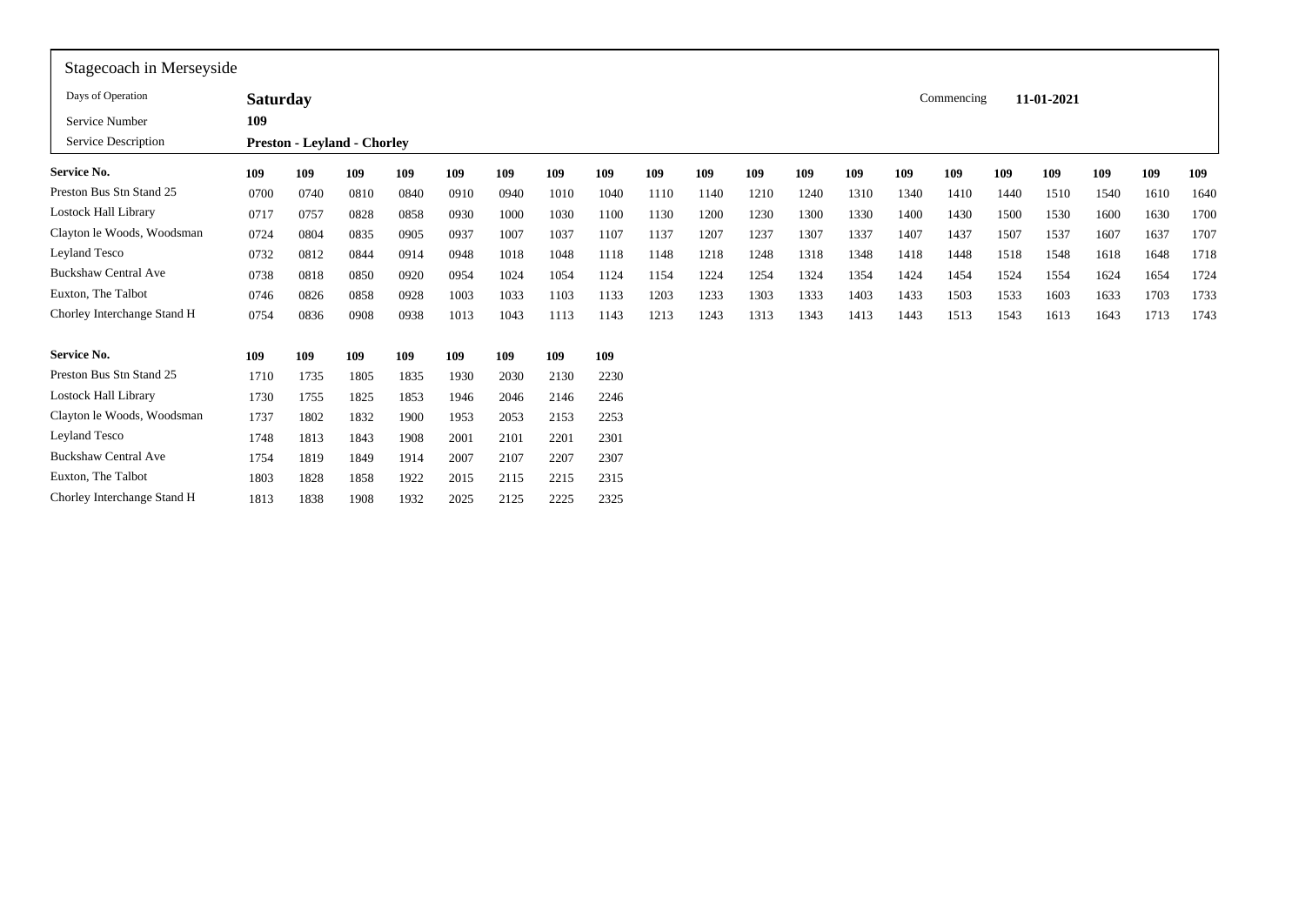| Stagecoach in Merseyside     |               |      |                                    |      |      |      |      |      |      |      |      |            |            |
|------------------------------|---------------|------|------------------------------------|------|------|------|------|------|------|------|------|------------|------------|
| Days of Operation            | <b>Sunday</b> |      |                                    |      |      |      |      |      |      |      |      | Commencing | 11-01-2021 |
| Service Number               | 109           |      |                                    |      |      |      |      |      |      |      |      |            |            |
| Service Description          |               |      | <b>Preston - Levland - Chorley</b> |      |      |      |      |      |      |      |      |            |            |
| Service No.                  | 109           | 109  | 109                                | 109  | 109  | 109  | 109  | 109  | 109  | 109  | 109  |            |            |
| Chorley Interchange Stand G  | 0830          | 0930 | 1030                               | 1130 | 1230 | 1330 | 1430 | 1530 | 1630 | 1730 | 1830 |            |            |
| Euxton, The Talbot           | 0840          | 0940 | 1040                               | 1140 | 1240 | 1340 | 1440 | 1540 | 1640 | 1740 | 1840 |            |            |
| Buckshaw, Central Ave        | 0847          | 0947 | 1047                               | 1147 | 1247 | 1347 | 1447 | 1547 | 1647 | 1747 | 1847 |            |            |
| Leyland Tesco Stop F         | 0853          | 0953 | 1053                               | 1153 | 1253 | 1353 | 1453 | 1553 | 1653 | 1753 | 1853 |            |            |
| Clayton-le-Woods, Woodsman   | 0900          | 1000 | 1100                               | 1200 | 1300 | 1400 | 1500 | 1600 | 1700 | 1800 | 1900 |            |            |
| Lostock Hall, Victoria Hotel | 0908          | 1008 | 1108                               | 1208 | 1308 | 1408 | 1508 | 1608 | 1708 | 1808 | 1908 |            |            |
| Preston Bus Stn Stand 25     | 0925          | 1025 | 1125                               | 1225 | 1325 | 1425 | 1525 | 1625 | 1725 | 1825 | 1925 |            |            |

IГ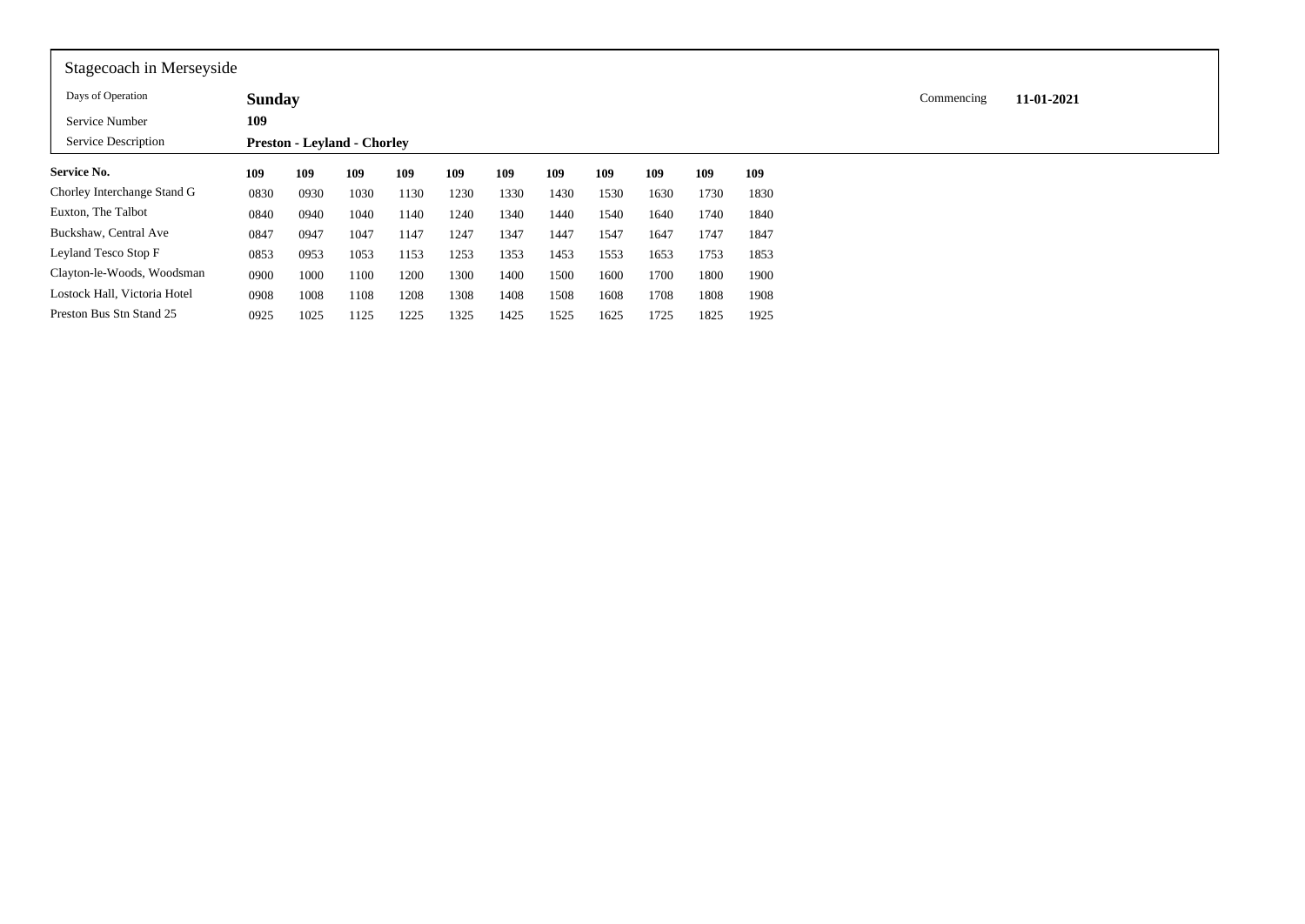| Stagecoach in Merseyside    |               |      |                                    |      |      |      |      |      |      |      |      |            |            |
|-----------------------------|---------------|------|------------------------------------|------|------|------|------|------|------|------|------|------------|------------|
| Days of Operation           | <b>Sunday</b> |      |                                    |      |      |      |      |      |      |      |      | Commencing | 11-01-2021 |
| Service Number              | 109           |      |                                    |      |      |      |      |      |      |      |      |            |            |
| Service Description         |               |      | <b>Preston - Levland - Chorley</b> |      |      |      |      |      |      |      |      |            |            |
| <b>Service No.</b>          | 109           | 109  | 109                                | 109  | 109  | 109  | 109  | 109  | 109  | 109  | 109  |            |            |
| Preston Bus Stn Stand 25    | 0830          | 0930 | 1030                               | 1130 | 1230 | 1330 | 1430 | 1530 | 1630 | 1730 | 1830 |            |            |
| Lostock Hall Library        | 0847          | 0947 | 1047                               | 1147 | 1247 | 1347 | 1447 | 1547 | 1647 | 1747 | 1847 |            |            |
| Clayton le Woods, Woodsman  | 0854          | 0954 | 1054                               | 1154 | 1254 | 1354 | 1454 | 1554 | 1654 | 1754 | 1854 |            |            |
| Leyland Tesco               | 0902          | 1002 | 1102                               | 1202 | 1302 | 1402 | 1502 | 1602 | 1702 | 1802 | 1902 |            |            |
| <b>Buckshaw Central Ave</b> | 0908          | 1008 | 1108                               | 1208 | 1308 | 1408 | 1508 | 1608 | 1708 | 1808 | 1908 |            |            |
| Euxton, The Talbot          | 0915          | 1015 | 1115                               | 1215 | 1315 | 1415 | 1515 | 1615 | 1715 | 1815 | 1915 |            |            |
| Chorley Interchange Stand G | 0924          | 1024 | 1124                               | 1224 | 1324 | 1424 | 1524 | 1624 | 1724 | 1824 | 1924 |            |            |

 $\mathsf{r}$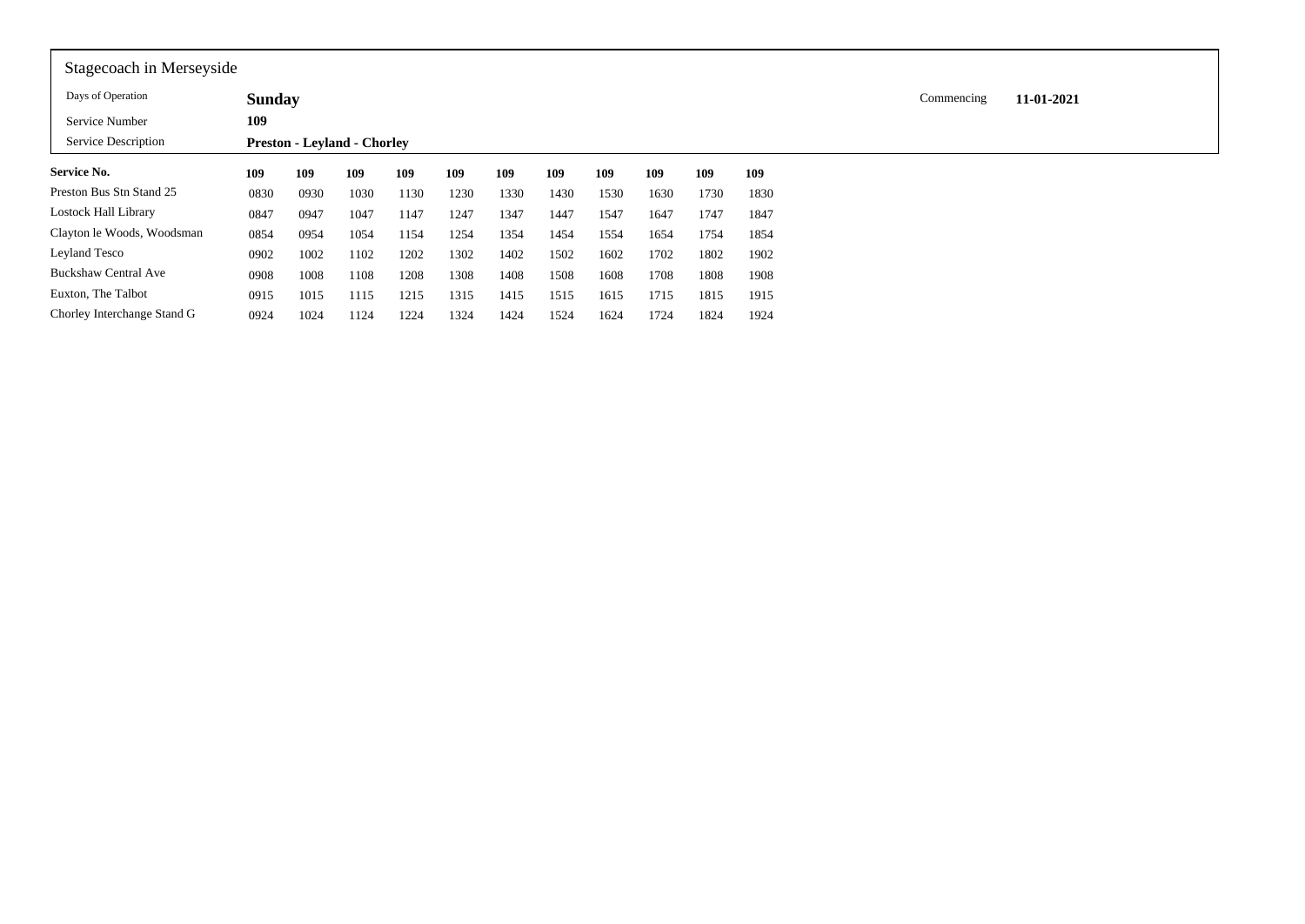| Stagecoach in Merseyside     |      |                         |      |      |      |      |      |      |      |      |      |      |      |      |            |      |            |      |      |      |
|------------------------------|------|-------------------------|------|------|------|------|------|------|------|------|------|------|------|------|------------|------|------------|------|------|------|
| Days of Operation            |      | <b>Monday to Friday</b> |      |      |      |      |      |      |      |      |      |      |      |      | Commencing |      | 11-01-2021 |      |      |      |
| Service Number               | 111  |                         |      |      |      |      |      |      |      |      |      |      |      |      |            |      |            |      |      |      |
| Service Description          |      | Preston - Leyland       |      |      |      |      |      |      |      |      |      |      |      |      |            |      |            |      |      |      |
| Service No.                  | 111  | 111                     | 111  | 111  | 111  | 111  | 111  | 111  | 111  | 111  | 111  | 111  | 111  | 111  | 111        | 111  | 111        | 111  | 111  | 111  |
| Preston Bus Station Stand 24 | 0535 | 0620                    | 0650 | 0720 | 0750 | 0810 | 0824 | 0836 | 0848 | 0900 | 0912 | 0924 | 0936 | 0948 | 1000       | 1012 | 1024       | 1036 | 1048 | 1100 |
| Middleforth Garage           | 0545 | 0630                    | 0700 | 0730 | 0800 | 0820 | 0834 | 0846 | 0858 | 0910 | 0922 | 0934 | 0946 | 0958 | 1010       | 1022 | 1034       | 1046 | 1058 | 1110 |
| <b>Lostock Hall Library</b>  | 0552 | 0637                    | 0707 | 0737 | 0807 | 0827 | 0841 | 0853 | 0905 | 0917 | 0929 | 0941 | 0953 | 1005 | 1017       | 1029 | 1041       | 1053 | 1105 | 1117 |
| Leyland Queens Hotel         | 0559 | 0644                    | 0714 | 0744 | 0814 | 0834 | 0848 | 0900 | 0912 | 0924 | 0936 | 0948 | 1000 | 1012 | 1024       | 1036 | 1048       | 1100 | 1112 | 1124 |
| Leyland Tesco                | 0605 | 0650                    | 0720 | 0750 | 0820 | 0840 | 0854 | 0906 | 0918 | 0930 | 0942 | 0954 | 1006 | 1018 | 1030       | 1042 | 1054       | 1106 | 1118 | 1130 |
| Seven Stars St Annes school  | 0610 | 0655                    | 0725 | 0755 | 0825 | 0845 | 0859 | 0911 | 0923 | 0935 | 0947 | 0959 | 1011 | 1023 | 1035       | 1047 | 1059       | 1111 | 1123 | 1135 |
| Service No.                  | 111  | 111                     | 111  | 111  | 111  | 111  | 111  | 111  | 111  | 111  | 111  | 111  | 111  | 111  | 111        | 111  | 111        | 111  | 111  | 111  |
| Preston Bus Station Stand 24 | 1112 | 1124                    | 1136 | 1148 | 1200 | 1212 | 1224 | 1236 | 1248 | 1300 | 1312 | 1324 | 1336 | 1348 | 1400       | 1412 | 1424       | 1436 | 1448 | 1500 |
| Middleforth Garage           | 1122 | 1134                    | 1146 | 1158 | 1210 | 1222 | 1234 | 1246 | 1258 | 1310 | 1322 | 1334 | 1346 | 1358 | 1410       | 1422 | 1434       | 1446 | 1458 | 1510 |
| <b>Lostock Hall Library</b>  | 1129 | 1141                    | 1153 | 1205 | 1217 | 1229 | 1241 | 1253 | 1305 | 1317 | 1329 | 1341 | 1353 | 1405 | 1417       | 1429 | 1441       | 1453 | 1505 | 1517 |
| Leyland Queens Hotel         | 1136 | 1148                    | 1200 | 1212 | 1224 | 1236 | 1248 | 1300 | 1312 | 1324 | 1336 | 1348 | 1400 | 1412 | 1424       | 1436 | 1448       | 1500 | 1512 | 1524 |
| <b>Leyland Tesco</b>         | 1142 | 1154                    | 1206 | 1218 | 1230 | 1242 | 1254 | 1306 | 1318 | 1330 | 1342 | 1354 | 1406 | 1418 | 1430       | 1442 | 1454       | 1506 | 1518 | 1530 |
| Seven Stars St Annes school  | 1147 | 1159                    | 1211 | 1223 | 1235 | 1247 | 1259 | 1311 | 1323 | 1335 | 1347 | 1359 | 1411 | 1423 | 1435       | 1447 | 1459       | 1511 | 1523 | 1535 |
| Service No.                  | 111  | 111                     | 111  | 111  | 111  | 111  | 111  | 111  | 111  | 111  | 111  | 111  | 111  | 111  | 111        | 111  | 111        | 111  | 111  | 111  |
| Preston Bus Station Stand 24 | 1512 | 1524                    | 1536 | 1548 | 1600 | 1612 | 1624 | 1636 | 1648 | 1700 | 1712 | 1725 | 1740 | 1755 | 1810       | 1835 | 1905       | 1935 | 2005 | 2050 |
| Middleforth Garage           | 1523 | 1535                    | 1547 | 1559 | 1611 | 1623 | 1635 | 1647 | 1659 | 1711 | 1723 | 1736 | 1751 | 1806 | 1820       | 1845 | 1915       | 1945 | 2015 | 2100 |
| Lostock Hall Library         | 1530 | 1542                    | 1554 | 1606 | 1618 | 1630 | 1642 | 1654 | 1706 | 1718 | 1730 | 1743 | 1758 | 1813 | 1828       | 1853 | 1923       | 1953 | 2023 | 2108 |
| <b>Leyland Queens Hotel</b>  | 1537 | 1549                    | 1601 | 1613 | 1625 | 1637 | 1649 | 1701 | 1713 | 1725 | 1737 | 1750 | 1805 | 1820 | 1835       | 1900 | 1930       | 2000 | 2030 | 2115 |
| Leyland Tesco                | 1544 | 1556                    | 1608 | 1620 | 1632 | 1644 | 1656 | 1708 | 1720 | 1732 | 1744 | 1757 | 1812 | 1827 | 1841       | 1906 | 1936       | 2006 | 2036 | 2121 |
| Seven Stars St Annes school  | 1549 | 1601                    | 1613 | 1625 | 1637 | 1649 | 1701 | 1713 | 1725 | 1737 | 1749 | 1802 | 1817 | 1832 | 1845       | 1910 | 1940       | 2010 | 2040 | 2125 |
| Service No.                  | 111  | 111                     |      |      |      |      |      |      |      |      |      |      |      |      |            |      |            |      |      |      |
| Preston Bus Station Stand 24 | 2135 | 2220                    |      |      |      |      |      |      |      |      |      |      |      |      |            |      |            |      |      |      |
| Middleforth Garage           | 2145 | 2230                    |      |      |      |      |      |      |      |      |      |      |      |      |            |      |            |      |      |      |
| <b>Lostock Hall Library</b>  | 2153 | 2238                    |      |      |      |      |      |      |      |      |      |      |      |      |            |      |            |      |      |      |
| Leyland Queens Hotel         | 2200 | 2245                    |      |      |      |      |      |      |      |      |      |      |      |      |            |      |            |      |      |      |
| <b>Leyland Tesco</b>         | 2206 | 2251                    |      |      |      |      |      |      |      |      |      |      |      |      |            |      |            |      |      |      |
| Seven Stars St Annes school  | 2210 | 2255                    |      |      |      |      |      |      |      |      |      |      |      |      |            |      |            |      |      |      |
|                              |      |                         |      |      |      |      |      |      |      |      |      |      |      |      |            |      |            |      |      |      |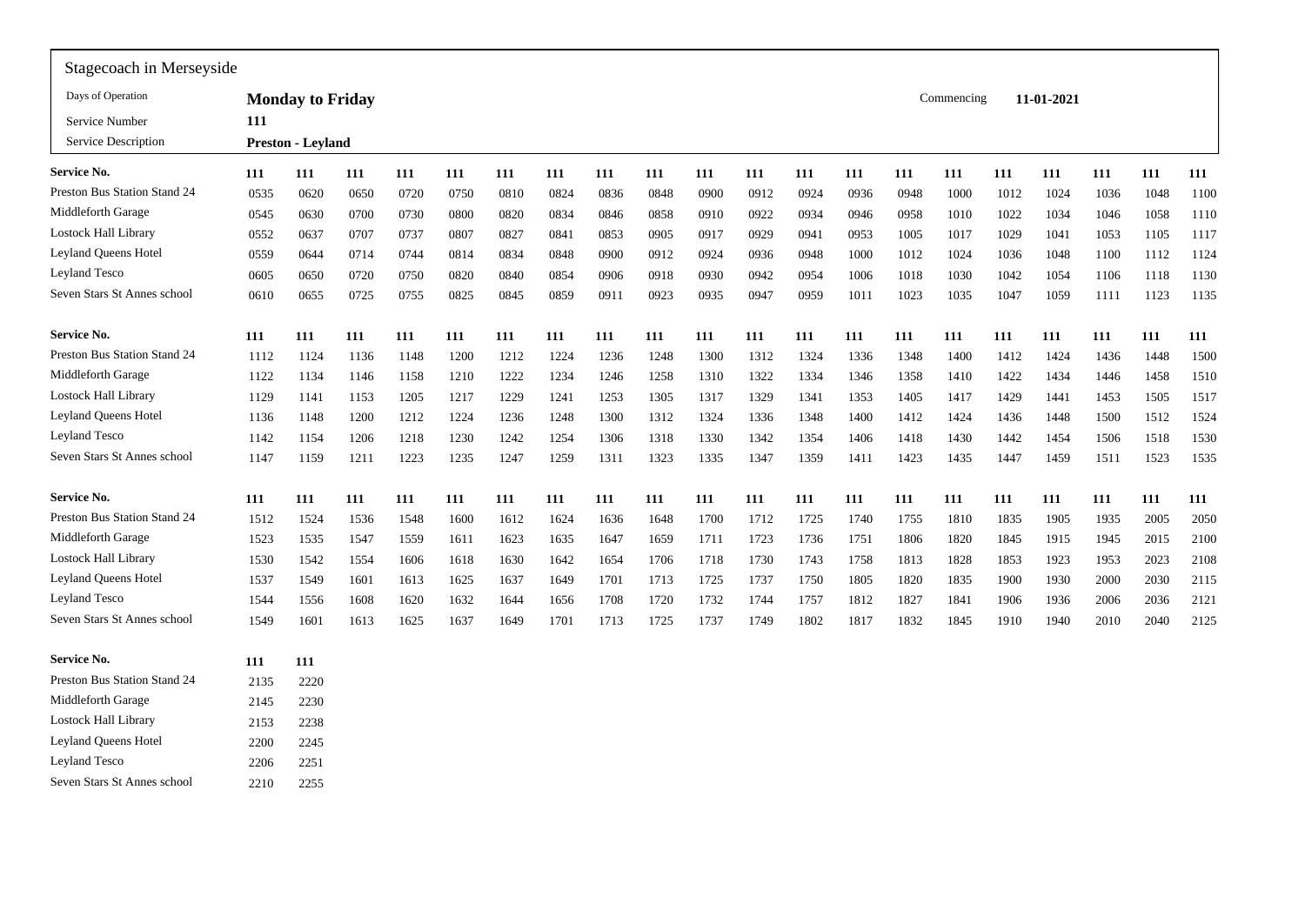| Stagecoach in Merseyside |      |      |                                                     |      |      |      |      |      |      |      |      |      |      |      |      |            |            |      |      |
|--------------------------|------|------|-----------------------------------------------------|------|------|------|------|------|------|------|------|------|------|------|------|------------|------------|------|------|
|                          |      |      |                                                     |      |      |      |      |      |      |      |      |      |      |      |      |            |            |      |      |
| 111                      |      |      |                                                     |      |      |      |      |      |      |      |      |      |      |      |      |            |            |      |      |
|                          |      |      |                                                     |      |      |      |      |      |      |      |      |      |      |      |      |            |            |      |      |
| 111                      | 111  | 111  | 111                                                 | 111  | 111  | 111  | 111  | 111  | 111  | 111  | 111  | 111  | 111  | 111  | 111  | 111        | 111        | 111  | 111  |
| 0610                     | 0655 | 0725 | 0755                                                | 0825 | 0845 | 0900 | 0912 | 0924 | 0936 | 0948 | 1000 | 1012 | 1024 | 1036 | 1048 | 1100       | 1112       | 1124 | 1136 |
| 0614                     | 0659 | 0729 | 0759                                                | 0829 | 0849 | 0904 | 0916 | 0928 | 0940 | 0952 | 1004 | 1016 | 1028 | 1040 | 1052 | 1104       | 1116       | 1128 | 1140 |
| 0619                     | 0705 | 0735 | 0805                                                | 0835 | 0855 | 0910 | 0922 | 0934 | 0946 | 0958 | 1010 | 1022 | 1034 | 1046 | 1058 | 1110       | 1122       | 1134 | 1146 |
| 0620                     | 0706 | 0736 | 0806                                                | 0836 | 0856 | 091  | 0923 | 0935 | 0947 | 0959 | 1011 | 1023 | 1035 | 1047 | 1059 | 1111       | 1123       | 1135 | 1147 |
| 0625                     | 0711 | 0741 | 0811                                                | 0841 | 0901 | 0916 | 0928 | 0940 | 0952 | 1004 | 1016 | 1028 | 1040 | 1052 | 1104 | 1116       | 1128       | 1140 | 1152 |
| 0631                     | 0717 | 0747 | 0817                                                | 0847 | 0907 | 0922 | 0934 | 0946 | 0958 | 1010 | 1022 | 1034 | 1046 | 1058 | 1110 | 1122       | 1134       | 1146 | 1158 |
| 0639                     | 0726 | 0756 | 0826                                                | 0856 | 0916 | 0931 | 0943 | 0955 | 1007 | 1019 | 1031 | 1043 | 1055 | 1107 | 1119 | 1131       | 1143       | 1155 | 1207 |
| 0644                     | 0731 | 0801 | 0831                                                | 0901 | 0921 | 0936 | 0948 | 1000 | 1012 | 1024 | 1036 | 1048 | 1100 | 1112 | 1124 | 1136       | 1148       | 1200 | 1212 |
| 0655                     | 0744 | 0814 | 0844                                                | 0914 | 0934 | 0949 | 1001 | 1013 | 1025 | 1037 | 1049 | 1101 | 1113 | 1125 | 1137 | 1149       | 1201       | 1213 | 1225 |
| 111                      | 111  | 111  | 111                                                 | 111  | 111  | 111  | 111  | 111  | 111  | 111  | 111  | 111  | 111  | 111  | 111  | 111        | 111        | 111  | 111  |
| 1148                     | 1200 | 1212 | 1224                                                | 1236 | 1248 | 1300 | 1312 | 1324 | 1336 | 1348 | 1400 | 1412 | 1424 | 1436 | 1448 | 1500       | 1512       | 1524 | 1536 |
| 1152                     | 1204 | 1216 | 1228                                                | 1240 | 1252 | 1304 | 1316 | 1328 | 1340 | 1352 | 1404 | 1416 | 1428 | 1440 | 1452 | 1504       | 1516       | 1528 | 1540 |
| 1158                     | 1210 | 1222 | 1234                                                | 1246 | 1258 | 1310 | 1322 | 1334 | 1346 | 1358 | 1410 | 1422 | 1434 | 1446 | 1458 | 1510       | 1522       | 1534 | 1546 |
| 1159                     | 1211 | 1223 | 1235                                                | 1247 | 1259 | 1311 | 1323 | 1335 | 1347 | 1359 | 1411 | 1423 | 1435 | 1447 | 1459 | 1511       | 1523       | 1535 | 1547 |
| 1204                     | 1216 | 1228 | 1240                                                | 1252 | 1304 | 1316 | 1328 | 1340 | 1352 | 1404 | 1416 | 1428 | 1440 | 1452 | 1504 | 1516       | 1528       | 1540 | 1552 |
| 1210                     | 1222 | 1234 | 1246                                                | 1258 | 1310 | 1322 | 1334 | 1346 | 1358 | 1410 | 1422 | 1434 | 1446 | 1458 | 1510 | 1522       | 1534       | 1546 | 1558 |
| 1219                     | 1231 | 1243 | 1255                                                | 1307 | 1319 | 1331 | 1343 | 1355 | 1407 | 1419 | 1431 | 1443 | 1455 | 1507 | 1519 | 1531       | 1543       | 1555 | 1607 |
| 1224                     | 1236 | 1248 | 1300                                                | 1312 | 1324 | 1336 | 1348 | 1400 | 1412 | 1424 | 1436 | 1448 | 1500 | 1512 | 1524 | 1536       | 1548       | 1600 | 1612 |
| 1237                     | 1249 | 1301 | 1313                                                | 1325 | 1337 | 1349 | 1401 | 1413 | 1425 | 1437 | 1449 | 1501 | 1513 | 1525 | 1537 | 1549       | 1601       | 1613 | 1625 |
|                          |      |      | <b>Monday to Friday</b><br><b>Preston - Leyland</b> |      |      |      |      |      |      |      |      |      |      |      |      | Commencing | 11-01-2021 |      |      |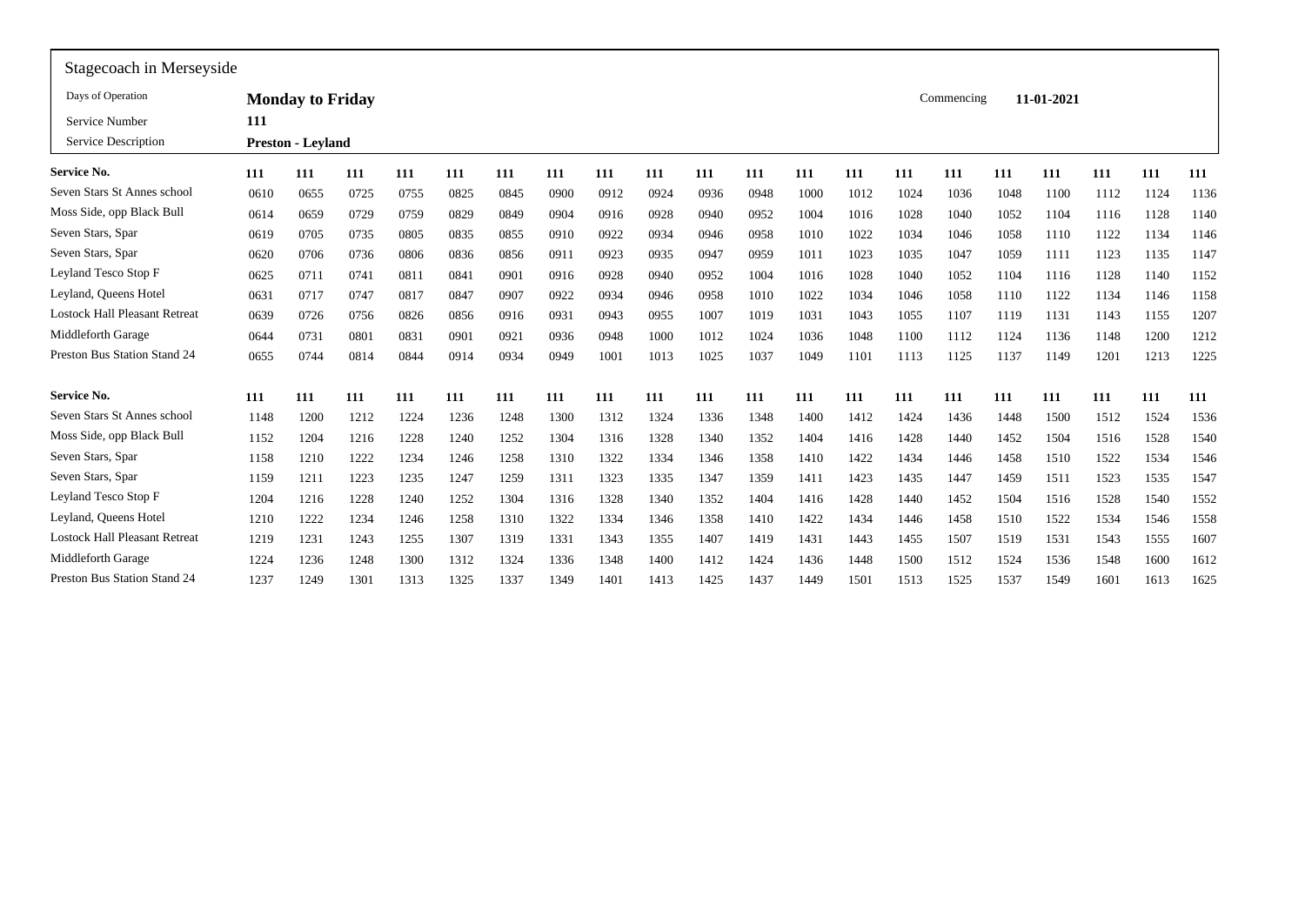| Stagecoach in Merseyside             |      |                          |      |      |      |      |      |      |      |      |      |                          |      |                          |            |      |            |      |      |      |
|--------------------------------------|------|--------------------------|------|------|------|------|------|------|------|------|------|--------------------------|------|--------------------------|------------|------|------------|------|------|------|
| Days of Operation                    |      | <b>Monday to Friday</b>  |      |      |      |      |      |      |      |      |      |                          |      |                          | Commencing |      | 11-01-2021 |      |      |      |
| Service Number                       | 111  |                          |      |      |      |      |      |      |      |      |      |                          |      |                          |            |      |            |      |      |      |
| Service Description                  |      | <b>Preston - Leyland</b> |      |      |      |      |      |      |      |      |      |                          |      |                          |            |      |            |      |      |      |
| <b>Service No.</b>                   | 111  | 111                      | 111  | 111  | 111  | 111  | 111  | 111  | 111  | 111  | 111  | 111                      | 111  | 111                      | 111        | 111  | 111        | 111  | 111  | 111  |
| Seven Stars St Annes school          | 1550 | 1602                     | 1614 | 1626 | 1638 | 1650 | 1702 | 1714 | 1726 | 1738 | 1750 | 1802                     | 1817 | 1832                     | 1845       | 1910 | 1940       | 2010 | 2040 | 2125 |
| Moss Side, opp Black Bull            | 1554 | 1606                     | 1618 | 1630 | 1642 | 1654 | 1706 | 1718 | 1730 | 1742 | 1754 | 1806                     | 1821 | 1836                     | 1849       | 1914 | 1944       | 2014 | 2044 | 2129 |
| Seven Stars, Spar                    | 1600 | 1612                     | 1624 | 1636 | 1648 | 1700 | 1712 | 1724 | 1736 | 1748 | 1800 | 1811                     | 1826 | 1841                     | 1854       | 1919 | 1949       | 2019 | 2049 | 2134 |
| Seven Stars, Spar                    | 1601 | 1613                     | 1625 | 1637 | 1649 | 1701 | 1713 | 1725 | 1737 | 1749 | 1801 | $\overline{\phantom{a}}$ | 1827 | $\overline{\phantom{a}}$ | 1855       | 1920 | 1950       | 2020 | 2050 | 2135 |
| Leyland Tesco Stop F                 | 1606 | 1618                     | 1630 | 1642 | 1654 | 1706 | 1718 | 1730 | 1742 | 1754 | 1806 | $\sim$                   | 1832 | $\overline{\phantom{a}}$ | 1900       | 1925 | 1955       | 2025 | 2055 | 2140 |
| Leyland, Queens Hotel                | 1612 | 1624                     | 1636 | 1648 | 1700 | 1712 | 1724 | 1736 | 1748 | 1800 | 1812 | $\sim$                   | 1837 | $\overline{\phantom{a}}$ | 1905       | 1930 | 2000       | 2030 | 2100 | 2145 |
| <b>Lostock Hall Pleasant Retreat</b> | 1621 | 1633                     | 1645 | 1657 | 1709 | 1721 | 1733 | 1745 | 1757 | 1809 | 1821 | $\overline{\phantom{a}}$ | 1846 | $\sim$                   | 1914       | 1939 | 2009       | 2039 | 2109 | 2154 |
| Middleforth Garage                   | 1626 | 1638                     | 1650 | 1702 | 1714 | 1726 | 1738 | 1750 | 1802 | 1814 | 1826 | $\sim$                   | 1851 | $\sim$                   | 1919       | 1944 | 2014       | 2044 | 2114 | 2159 |
| Preston Bus Station Stand 24         | 1639 | 1651                     | 1703 | 1715 | 1727 | 1739 | 1751 | 1803 | 1815 | 1827 | 1839 | $\overline{\phantom{a}}$ | 1903 | $\overline{\phantom{a}}$ | 1931       | 1956 | 2026       | 2056 | 2126 | 2211 |
| Service No.                          | 111  | 111                      |      |      |      |      |      |      |      |      |      |                          |      |                          |            |      |            |      |      |      |
| Seven Stars St Annes school          | 2210 | 2255                     |      |      |      |      |      |      |      |      |      |                          |      |                          |            |      |            |      |      |      |
| Moss Side, opp Black Bull            | 2214 | 2259                     |      |      |      |      |      |      |      |      |      |                          |      |                          |            |      |            |      |      |      |
| Seven Stars, Spar                    | 2219 | 2304                     |      |      |      |      |      |      |      |      |      |                          |      |                          |            |      |            |      |      |      |
| Seven Stars, Spar                    | 2220 | 2305                     |      |      |      |      |      |      |      |      |      |                          |      |                          |            |      |            |      |      |      |
| Leyland Tesco Stop F                 | 2225 | 2310                     |      |      |      |      |      |      |      |      |      |                          |      |                          |            |      |            |      |      |      |
| Leyland, Queens Hotel                | 2230 | 2315                     |      |      |      |      |      |      |      |      |      |                          |      |                          |            |      |            |      |      |      |
| <b>Lostock Hall Pleasant Retreat</b> | 2239 | 2324                     |      |      |      |      |      |      |      |      |      |                          |      |                          |            |      |            |      |      |      |
| Middleforth Garage                   | 2244 | 2329                     |      |      |      |      |      |      |      |      |      |                          |      |                          |            |      |            |      |      |      |
| Preston Bus Station Stand 24         | 2256 | 2341                     |      |      |      |      |      |      |      |      |      |                          |      |                          |            |      |            |      |      |      |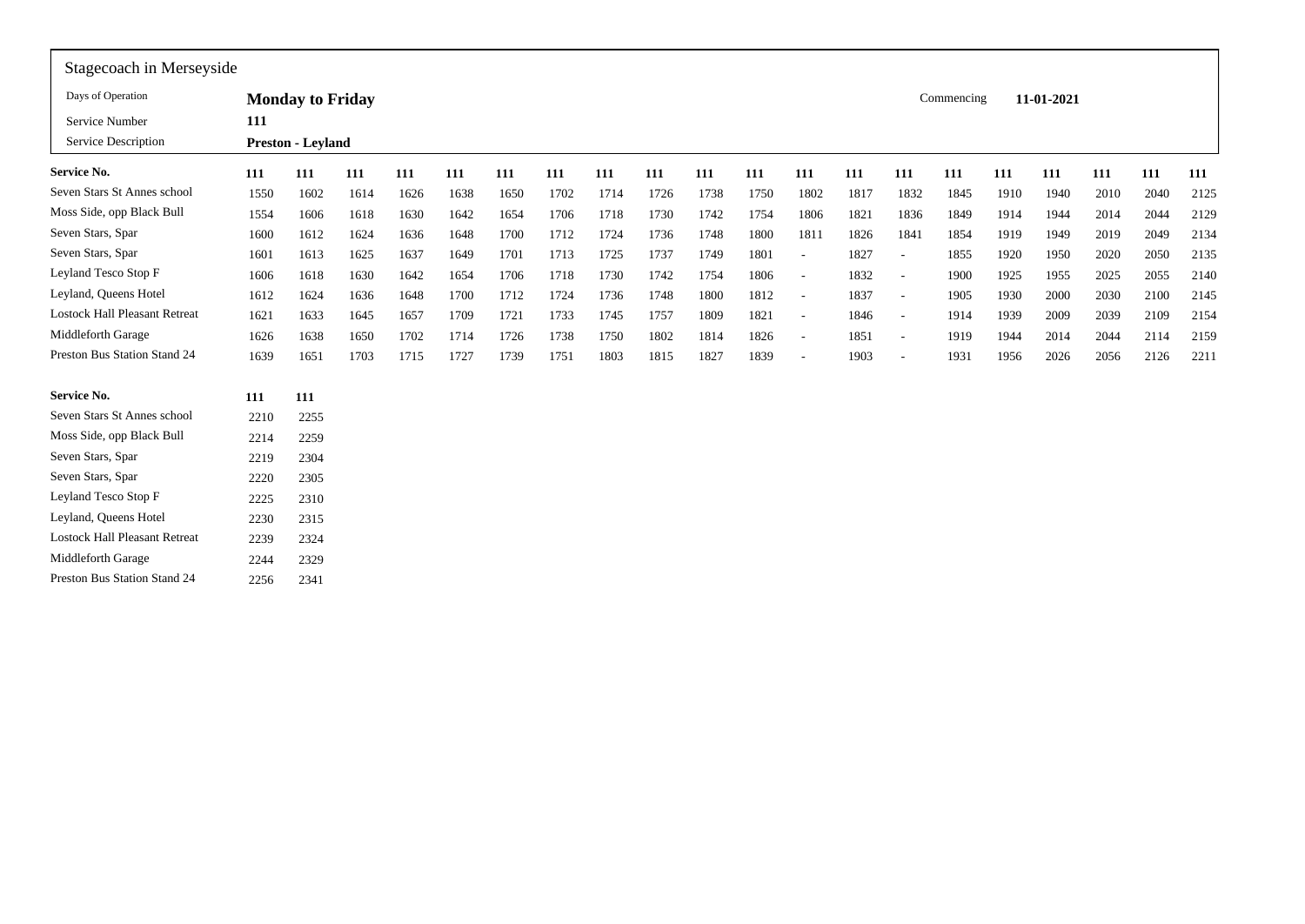| Stagecoach in Merseyside            |                 |                   |      |      |      |      |      |      |      |      |      |      |      |      |            |      |            |      |      |      |
|-------------------------------------|-----------------|-------------------|------|------|------|------|------|------|------|------|------|------|------|------|------------|------|------------|------|------|------|
| Days of Operation                   | <b>Saturday</b> |                   |      |      |      |      |      |      |      |      |      |      |      |      | Commencing |      | 11-01-2021 |      |      |      |
| Service Number                      | 111             |                   |      |      |      |      |      |      |      |      |      |      |      |      |            |      |            |      |      |      |
| Service Description                 |                 | Preston - Leyland |      |      |      |      |      |      |      |      |      |      |      |      |            |      |            |      |      |      |
| Service No.                         | 111             | 111               | 111  | 111  | 111  | 111  | 111  | 111  | 111  | 111  | 111  | 111  | 111  | 111  | 111        | 111  | 111        | 111  | 111  | 111  |
| Preston Bus Station Stand 24        | 0535            | 0620              | 0650 | 0720 | 0750 | 0810 | 0824 | 0836 | 0848 | 0900 | 0912 | 0924 | 0936 | 0948 | 1000       | 1012 | 1024       | 1036 | 1048 | 1100 |
| Middleforth Garage                  | 0545            | 0630              | 0700 | 0730 | 0800 | 0820 | 0834 | 0846 | 0858 | 0910 | 0922 | 0934 | 0946 | 0958 | 1010       | 1022 | 1034       | 1046 | 1058 | 1110 |
| Lostock Hall Library                | 0552            | 0637              | 0707 | 0737 | 0807 | 0827 | 0841 | 0853 | 0905 | 0917 | 0929 | 0941 | 0953 | 1005 | 1017       | 1029 | 1041       | 1053 | 1105 | 1117 |
| <b>Leyland Queens Hotel</b>         | 0559            | 0644              | 0714 | 0744 | 0814 | 0834 | 0848 | 0900 | 0912 | 0924 | 0936 | 0948 | 1000 | 1012 | 1024       | 1036 | 1048       | 1100 | 1112 | 1124 |
| <b>Leyland Tesco</b>                | 0605            | 0650              | 0720 | 0750 | 0820 | 0840 | 0854 | 0906 | 0918 | 0930 | 0942 | 0954 | 1006 | 1018 | 1030       | 1042 | 1054       | 1106 | 1118 | 1130 |
| Seven Stars St Annes school         | 0610            | 0655              | 0725 | 0755 | 0825 | 0845 | 0859 | 0911 | 0923 | 0935 | 0947 | 0959 | 1011 | 1023 | 1035       | 1047 | 1059       | 1111 | 1123 | 1135 |
| Service No.                         | 111             | 111               | 111  | 111  | 111  | 111  | 111  | 111  | 111  | 111  | 111  | 111  | 111  | 111  | 111        | 111  | 111        | 111  | 111  | 111  |
| Preston Bus Station Stand 24        | 1112            | 1124              | 1136 | 1148 | 1200 | 1212 | 1224 | 1236 | 1248 | 1300 | 1312 | 1324 | 1336 | 1348 | 1400       | 1412 | 1424       | 1436 | 1448 | 1500 |
| Middleforth Garage                  | 1122            | 1134              | 1146 | 1158 | 1210 | 1222 | 1234 | 1246 | 1258 | 1310 | 1322 | 1334 | 1346 | 1358 | 1410       | 1422 | 1434       | 1446 | 1458 | 1510 |
| Lostock Hall Library                | 1129            | 1141              | 1153 | 1205 | 1217 | 1229 | 1241 | 1253 | 1305 | 1317 | 1329 | 1341 | 1353 | 1405 | 1417       | 1429 | 1441       | 1453 | 1505 | 1517 |
| Leyland Queens Hotel                | 1136            | 1148              | 1200 | 1212 | 1224 | 1236 | 1248 | 1300 | 1312 | 1324 | 1336 | 1348 | 1400 | 1412 | 1424       | 1436 | 1448       | 1500 | 1512 | 1524 |
| Leyland Tesco                       | 1142            | 1154              | 1206 | 1218 | 1230 | 1242 | 1254 | 1306 | 1318 | 1330 | 1342 | 1354 | 1406 | 1418 | 1430       | 1442 | 1454       | 1506 | 1518 | 1530 |
| Seven Stars St Annes school         | 1147            | 1159              | 1211 | 1223 | 1235 | 1247 | 1259 | 1311 | 1323 | 1335 | 1347 | 1359 | 1411 | 1423 | 1435       | 1447 | 1459       | 1511 | 1523 | 1535 |
| <b>Service No.</b>                  | 111             | 111               | 111  | 111  | 111  | 111  | 111  | 111  | 111  | 111  | 111  | 111  | 111  | 111  | 111        | 111  | 111        | 111  | 111  | 111  |
| <b>Preston Bus Station Stand 24</b> | 1512            | 1524              | 1536 | 1548 | 1600 | 1612 | 1624 | 1636 | 1648 | 1700 | 1712 | 1725 | 1740 | 1755 | 1810       | 1835 | 1905       | 1935 | 2005 | 2050 |
| Middleforth Garage                  | 1523            | 1535              | 1547 | 1559 | 1611 | 1623 | 1635 | 1647 | 1659 | 1711 | 1723 | 1736 | 1751 | 1806 | 1820       | 1845 | 1915       | 1945 | 2015 | 2100 |
| Lostock Hall Library                | 1530            | 1542              | 1554 | 1606 | 1618 | 1630 | 1642 | 1654 | 1706 | 1718 | 1730 | 1743 | 1758 | 1813 | 1828       | 1853 | 1923       | 1953 | 2023 | 2108 |
| Leyland Queens Hotel                | 1537            | 1549              | 1601 | 1613 | 1625 | 1637 | 1649 | 1701 | 1713 | 1725 | 1737 | 1750 | 1805 | 1820 | 1835       | 1900 | 1930       | 2000 | 2030 | 2115 |
| Leyland Tesco                       | 1544            | 1556              | 1608 | 1620 | 1632 | 1644 | 1656 | 1708 | 1720 | 1732 | 1744 | 1757 | 1812 | 1827 | 1841       | 1906 | 1936       | 2006 | 2036 | 2121 |
| Seven Stars St Annes school         | 1549            | 1601              | 1613 | 1625 | 1637 | 1649 | 1701 | 1713 | 1725 | 1737 | 1749 | 1802 | 1817 | 1832 | 1845       | 1910 | 1940       | 2010 | 2040 | 2125 |
| <b>Service No.</b>                  | 111             | 111               |      |      |      |      |      |      |      |      |      |      |      |      |            |      |            |      |      |      |
| <b>Preston Bus Station Stand 24</b> | 2135            | 2220              |      |      |      |      |      |      |      |      |      |      |      |      |            |      |            |      |      |      |
| Middleforth Garage                  | 2145            | 2230              |      |      |      |      |      |      |      |      |      |      |      |      |            |      |            |      |      |      |
| <b>Lostock Hall Library</b>         | 2153            | 2238              |      |      |      |      |      |      |      |      |      |      |      |      |            |      |            |      |      |      |
| Leyland Queens Hotel                | 2200            | 2245              |      |      |      |      |      |      |      |      |      |      |      |      |            |      |            |      |      |      |
| <b>Leyland Tesco</b>                | 2206            | 2251              |      |      |      |      |      |      |      |      |      |      |      |      |            |      |            |      |      |      |
| Seven Stars St Annes school         | 2210            | 2255              |      |      |      |      |      |      |      |      |      |      |      |      |            |      |            |      |      |      |
|                                     |                 |                   |      |      |      |      |      |      |      |      |      |      |      |      |            |      |            |      |      |      |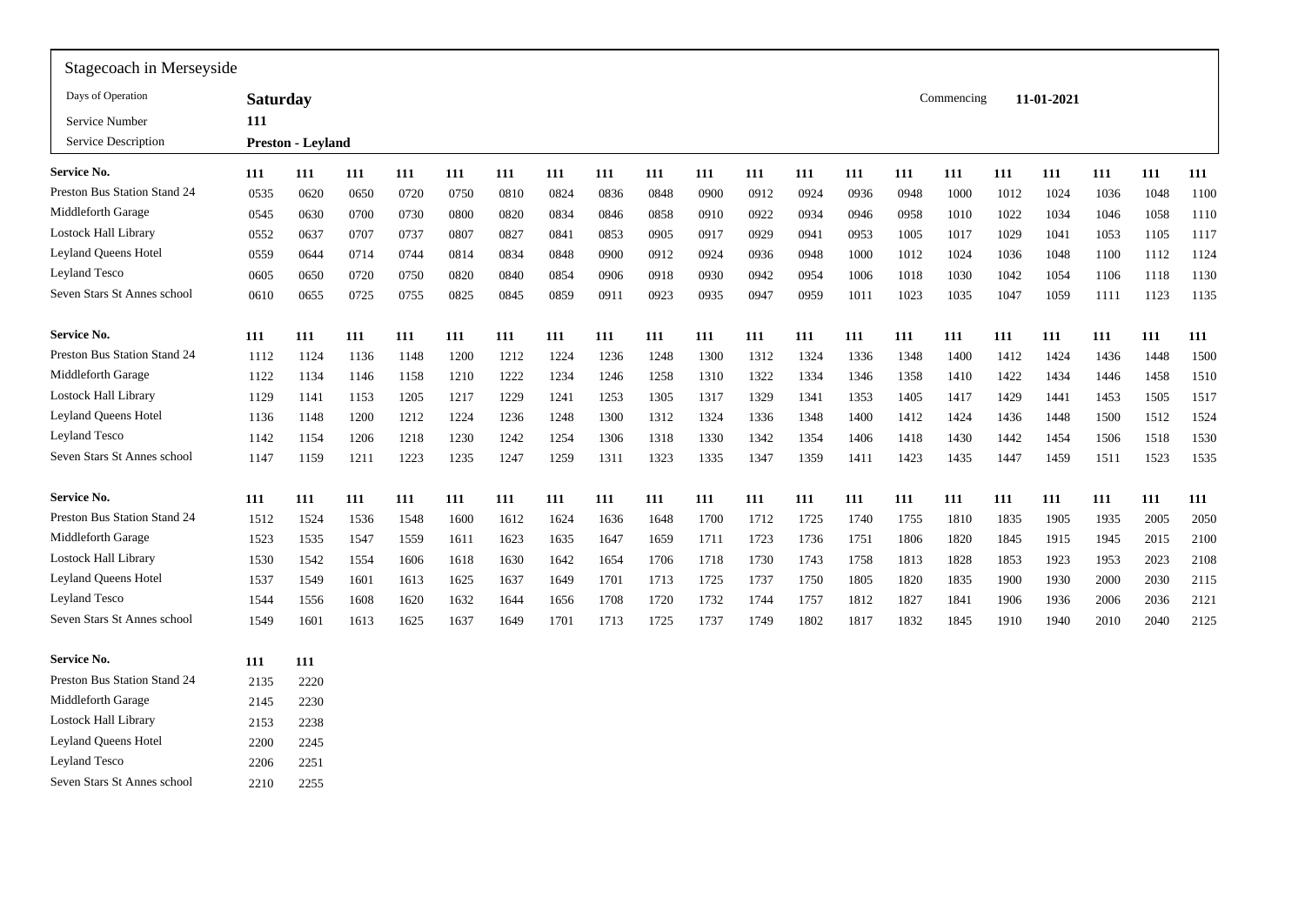| Stagecoach in Merseyside             |                 |                          |      |      |      |            |      |      |      |      |      |      |      |      |            |      |            |      |      |      |
|--------------------------------------|-----------------|--------------------------|------|------|------|------------|------|------|------|------|------|------|------|------|------------|------|------------|------|------|------|
| Days of Operation                    | <b>Saturday</b> |                          |      |      |      |            |      |      |      |      |      |      |      |      | Commencing |      | 11-01-2021 |      |      |      |
| Service Number                       | 111             |                          |      |      |      |            |      |      |      |      |      |      |      |      |            |      |            |      |      |      |
| Service Description                  |                 | <b>Preston - Leyland</b> |      |      |      |            |      |      |      |      |      |      |      |      |            |      |            |      |      |      |
| <b>Service No.</b>                   | 111             | 111                      | 111  | 111  | 111  | <b>111</b> | 111  | 111  | 111  | 111  | 111  | 111  | 111  | 111  | 111        | 111  | 111        | 111  | 111  | 111  |
| Seven Stars St Annes school          | 0610            | 0655                     | 0725 | 0755 | 0825 | 0845       | 0900 | 0912 | 0924 | 0936 | 0948 | 1000 | 1012 | 1024 | 1036       | 1048 | 1100       | 1112 | 1124 | 1136 |
| Moss Side, opp Black Bull            | 0614            | 0659                     | 0729 | 0759 | 0829 | 0849       | 0904 | 0916 | 0928 | 0940 | 0952 | 1004 | 1016 | 1028 | 1040       | 1052 | 1104       | 1116 | 1128 | 1140 |
| Seven Stars, Spar                    | 0619            | 0705                     | 0735 | 0805 | 0835 | 0855       | 0910 | 0922 | 0934 | 0946 | 0958 | 1010 | 1022 | 1034 | 1046       | 1058 | 1110       | 1122 | 1134 | 1146 |
| Seven Stars, Spar                    | 0620            | 0706                     | 0736 | 0806 | 0836 | 0856       | 091  | 0923 | 0935 | 0947 | 0959 | 1011 | 1023 | 1035 | 1047       | 1059 | 1111       | 1123 | 1135 | 1147 |
| Leyland Tesco Stop F                 | 0625            | 0711                     | 0741 | 081  | 0841 | 0901       | 0916 | 0928 | 0940 | 0952 | 1004 | 1016 | 1028 | 1040 | 1052       | 1104 | 1116       | 1128 | 1140 | 1152 |
| Leyland, Queens Hotel                | 0631            | 0717                     | 0747 | 0817 | 0847 | 0907       | 0922 | 0934 | 0946 | 0958 | 1010 | 1022 | 1034 | 1046 | 1058       | 1110 | 1122       | 1134 | 1146 | 1158 |
| <b>Lostock Hall Pleasant Retreat</b> | 0639            | 0726                     | 0756 | 0826 | 0856 | 0916       | 0931 | 0943 | 0955 | 1007 | 1019 | 1031 | 1043 | 1055 | 1107       | 1119 | 1131       | 1143 | 1155 | 1207 |
| Middleforth Garage                   | 0644            | 0731                     | 0801 | 0831 | 0901 | 0921       | 0936 | 0948 | 1000 | 1012 | 1024 | 1036 | 1048 | 1100 | 1112       | 1124 | 1136       | 1148 | 1200 | 1212 |
| Preston Bus Station Stand 24         | 0655            | 0744                     | 0814 | 0844 | 0914 | 0934       | 0949 | 1001 | 1013 | 1025 | 1037 | 1049 | 1101 | 1113 | 1125       | 1137 | 1149       | 1201 | 1213 | 1225 |
| <b>Service No.</b>                   | 111             | 111                      | 111  | 111  | 111  | 111        | 111  | 111  | 111  | 111  | 111  | 111  | 111  | 111  | 111        | 111  | 111        | 111  | 111  | 111  |
| Seven Stars St Annes school          | 1148            | 1200                     | 1212 | 1224 | 1236 | 1248       | 1300 | 1312 | 1324 | 1336 | 1348 | 1400 | 1412 | 1424 | 1436       | 1448 | 1500       | 1512 | 1524 | 1536 |
| Moss Side, opp Black Bull            | 1152            | 1204                     | 1216 | 1228 | 1240 | 1252       | 1304 | 1316 | 1328 | 1340 | 1352 | 1404 | 1416 | 1428 | 1440       | 1452 | 1504       | 1516 | 1528 | 1540 |
| Seven Stars, Spar                    | 1158            | 1210                     | 1222 | 1234 | 1246 | 1258       | 1310 | 1322 | 1334 | 1346 | 1358 | 1410 | 1422 | 1434 | 1446       | 1458 | 1510       | 1522 | 1534 | 1546 |
| Seven Stars, Spar                    | 1159            | 1211                     | 1223 | 1235 | 1247 | 1259       | 1311 | 1323 | 1335 | 1347 | 1359 | 1411 | 1423 | 1435 | 1447       | 1459 | 1511       | 1523 | 1535 | 1547 |
| Leyland Tesco Stop F                 | 1204            | 1216                     | 1228 | 1240 | 1252 | 1304       | 1316 | 1328 | 1340 | 1352 | 1404 | 1416 | 1428 | 1440 | 1452       | 1504 | 1516       | 1528 | 1540 | 1552 |
| Leyland, Queens Hotel                | 1210            | 1222                     | 1234 | 1246 | 1258 | 1310       | 1322 | 1334 | 1346 | 1358 | 1410 | 1422 | 1434 | 1446 | 1458       | 1510 | 1522       | 1534 | 1546 | 1558 |
| <b>Lostock Hall Pleasant Retreat</b> | 1219            | 1231                     | 1243 | 1255 | 1307 | 1319       | 1331 | 1343 | 1355 | 1407 | 1419 | 1431 | 1443 | 1455 | 1507       | 1519 | 1531       | 1543 | 1555 | 1607 |
| Middleforth Garage                   | 1224            | 1236                     | 1248 | 1300 | 1312 | 1324       | 1336 | 1348 | 1400 | 1412 | 1424 | 1436 | 1448 | 1500 | 1512       | 1524 | 1536       | 1548 | 1600 | 1612 |
| Preston Bus Station Stand 24         | 1237            | 1249                     | 1301 | 1313 | 1325 | 1337       | 1349 | 1401 | 1413 | 1425 | 1437 | 1449 | 1501 | 1513 | 1525       | 1537 | 1549       | 1601 | 1613 | 1625 |
|                                      |                 |                          |      |      |      |            |      |      |      |      |      |      |      |      |            |      |            |      |      |      |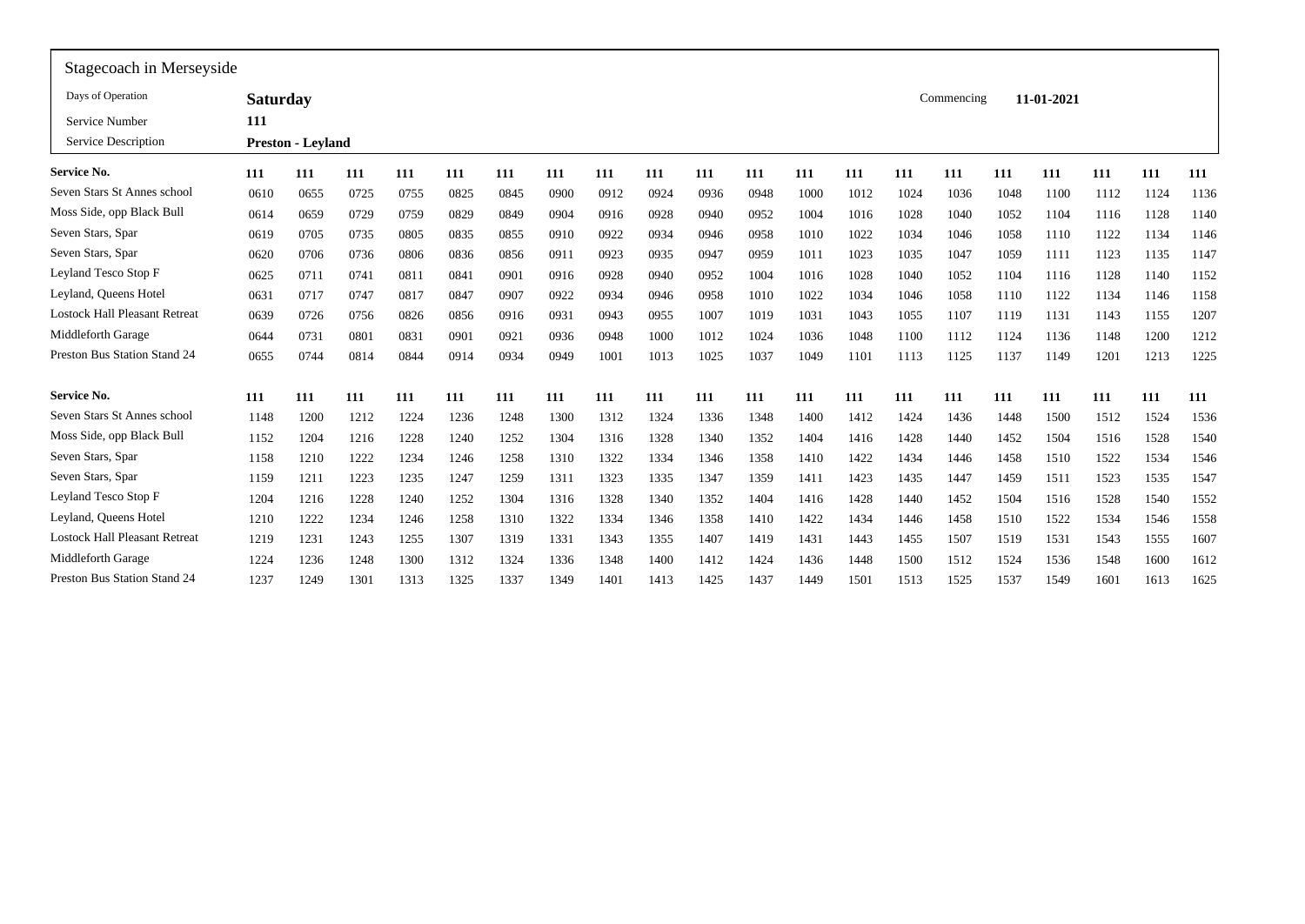| Stagecoach in Merseyside             |                 |                          |      |      |      |      |      |      |      |      |      |                          |      |                          |            |      |            |      |      |      |
|--------------------------------------|-----------------|--------------------------|------|------|------|------|------|------|------|------|------|--------------------------|------|--------------------------|------------|------|------------|------|------|------|
| Days of Operation                    | <b>Saturday</b> |                          |      |      |      |      |      |      |      |      |      |                          |      |                          | Commencing |      | 11-01-2021 |      |      |      |
| Service Number                       | 111             |                          |      |      |      |      |      |      |      |      |      |                          |      |                          |            |      |            |      |      |      |
| Service Description                  |                 | <b>Preston - Leyland</b> |      |      |      |      |      |      |      |      |      |                          |      |                          |            |      |            |      |      |      |
| <b>Service No.</b>                   | 111             | 111                      | 111  | 111  | 111  | 111  | 111  | 111  | 111  | 111  | 111  | 111                      | 111  | 111                      | 111        | 111  | 111        | 111  | 111  | 111  |
| Seven Stars St Annes school          | 1550            | 1602                     | 1614 | 1626 | 1638 | 1650 | 1702 | 1714 | 1726 | 1738 | 1750 | 1802                     | 1817 | 1832                     | 1845       | 1910 | 1940       | 2010 | 2040 | 2125 |
| Moss Side, opp Black Bull            | 1554            | 1606                     | 1618 | 1630 | 1642 | 1654 | 1706 | 1718 | 1730 | 1742 | 1754 | 1806                     | 1821 | 1836                     | 1849       | 1914 | 1944       | 2014 | 2044 | 2129 |
| Seven Stars, Spar                    | 1600            | 1612                     | 1624 | 1636 | 1648 | 1700 | 1712 | 1724 | 1736 | 1748 | 1800 | 1811                     | 1826 | 1841                     | 1854       | 1919 | 1949       | 2019 | 2049 | 2134 |
| Seven Stars, Spar                    | 1601            | 1613                     | 1625 | 1637 | 1649 | 1701 | 1713 | 1725 | 1737 | 1749 | 1801 | $\overline{\phantom{a}}$ | 1827 | $\overline{\phantom{a}}$ | 1855       | 1920 | 1950       | 2020 | 2050 | 2135 |
| Leyland Tesco Stop F                 | 1606            | 1618                     | 1630 | 1642 | 1654 | 1706 | 1718 | 1730 | 1742 | 1754 | 1806 | $\sim$                   | 1832 | $\overline{\phantom{a}}$ | 1900       | 1925 | 1955       | 2025 | 2055 | 2140 |
| Leyland, Queens Hotel                | 1612            | 1624                     | 1636 | 1648 | 1700 | 1712 | 1724 | 1736 | 1748 | 1800 | 1812 | $\sim$                   | 1837 | $\sim$                   | 1905       | 1930 | 2000       | 2030 | 2100 | 2145 |
| <b>Lostock Hall Pleasant Retreat</b> | 1621            | 1633                     | 1645 | 1657 | 1709 | 1721 | 1733 | 1745 | 1757 | 1809 | 1821 | $\overline{\phantom{a}}$ | 1846 | $\sim$                   | 1914       | 1939 | 2009       | 2039 | 2109 | 2154 |
| Middleforth Garage                   | 1626            | 1638                     | 1650 | 1702 | 1714 | 1726 | 1738 | 1750 | 1802 | 1814 | 1826 | $\sim$                   | 1851 | $\overline{\phantom{a}}$ | 1919       | 1944 | 2014       | 2044 | 2114 | 2159 |
| <b>Preston Bus Station Stand 24</b>  | 1639            | 1651                     | 1703 | 1715 | 1727 | 1739 | 1751 | 1803 | 1815 | 1827 | 1839 | $\overline{\phantom{a}}$ | 1903 | $\overline{\phantom{a}}$ | 1931       | 1956 | 2026       | 2056 | 2126 | 2211 |
| <b>Service No.</b>                   | 111             | 111                      |      |      |      |      |      |      |      |      |      |                          |      |                          |            |      |            |      |      |      |
| Seven Stars St Annes school          | 2210            | 2255                     |      |      |      |      |      |      |      |      |      |                          |      |                          |            |      |            |      |      |      |
| Moss Side, opp Black Bull            | 2214            | 2259                     |      |      |      |      |      |      |      |      |      |                          |      |                          |            |      |            |      |      |      |
| Seven Stars, Spar                    | 2219            | 2304                     |      |      |      |      |      |      |      |      |      |                          |      |                          |            |      |            |      |      |      |
| Seven Stars, Spar                    | 2220            | 2305                     |      |      |      |      |      |      |      |      |      |                          |      |                          |            |      |            |      |      |      |
| Leyland Tesco Stop F                 | 2225            | 2310                     |      |      |      |      |      |      |      |      |      |                          |      |                          |            |      |            |      |      |      |
| Leyland, Queens Hotel                | 2230            | 2315                     |      |      |      |      |      |      |      |      |      |                          |      |                          |            |      |            |      |      |      |
| <b>Lostock Hall Pleasant Retreat</b> | 2239            | 2324                     |      |      |      |      |      |      |      |      |      |                          |      |                          |            |      |            |      |      |      |
| Middleforth Garage                   | 2244            | 2329                     |      |      |      |      |      |      |      |      |      |                          |      |                          |            |      |            |      |      |      |
| Preston Bus Station Stand 24         | 2256            | 2341                     |      |      |      |      |      |      |      |      |      |                          |      |                          |            |      |            |      |      |      |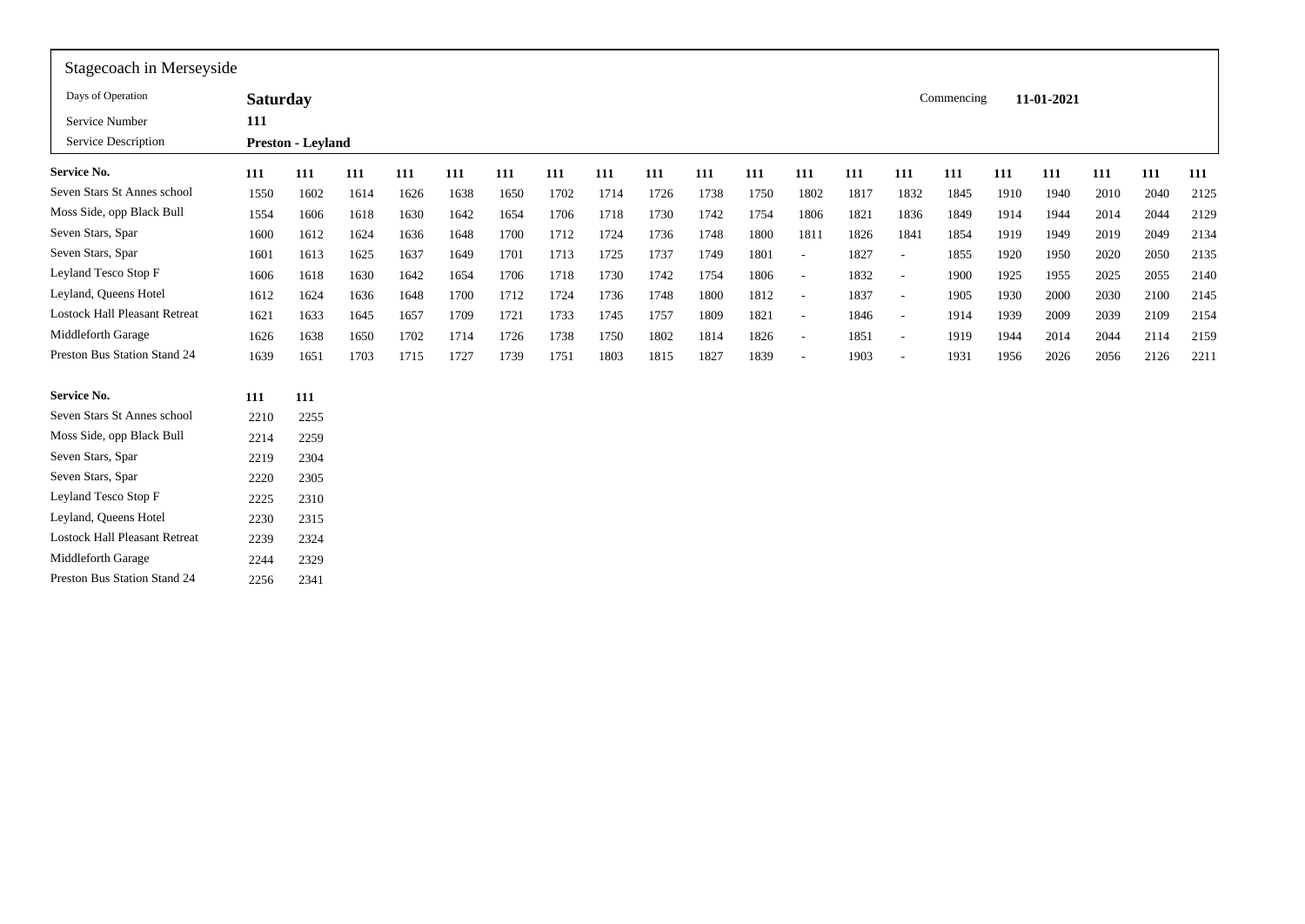| Stagecoach in Merseyside     |               |                          |      |      |      |      |      |      |      |      |      |      |      |      |            |      |            |      |      |      |
|------------------------------|---------------|--------------------------|------|------|------|------|------|------|------|------|------|------|------|------|------------|------|------------|------|------|------|
| Days of Operation            | <b>Sunday</b> |                          |      |      |      |      |      |      |      |      |      |      |      |      | Commencing |      | 11-01-2021 |      |      |      |
| Service Number               | 111           |                          |      |      |      |      |      |      |      |      |      |      |      |      |            |      |            |      |      |      |
| Service Description          |               | <b>Preston - Leyland</b> |      |      |      |      |      |      |      |      |      |      |      |      |            |      |            |      |      |      |
| <b>Service No.</b>           | 111           | 111                      | 111  | 111  | 111  | 111  | 111  | 111  | 111  | 111  | 111  | 111  | 111  | 111  | 111        | 111  | 111        | 111  | 111  | 111  |
| Preston Bus Station Stand 24 | 0845          | 0915                     | 0945 | 1015 | 1045 | 1115 | 1145 | 1215 | 1245 | 1315 | 1345 | 1415 | 1445 | 1515 | 1545       | 1615 | 1645       | 1715 | 1745 | 1815 |
| Middleforth Garage           | 0855          | 0925                     | 0955 | 1025 | 1055 | 1125 | 1155 | 1225 | 1255 | 1325 | 1355 | 1425 | 1455 | 1526 | 1556       | 1626 | 1656       | 1726 | 1756 | 1825 |
| Lostock Hall Library         | 0902          | 0932                     | 1002 | 1032 | 1102 | 1132 | 1202 | 1232 | 1302 | 1332 | 1402 | 1432 | 1502 | 1533 | 1603       | 1633 | 1703       | 1733 | 1803 | 1833 |
| Leyland Queens Hotel         | 0909          | 0939                     | 1009 | 1039 | 1109 | 1139 | 1209 | 1239 | 1309 | 1339 | 1409 | 1439 | 1509 | 1540 | 1610       | 1640 | 1710       | 1740 | 1810 | 1840 |
| Leyland Tesco                | 0915          | 0945                     | 1015 | 1045 | 1115 | 1145 | 1215 | 1245 | 1315 | 1345 | 1415 | 1445 | 1515 | 1547 | 1617       | 1647 | 1717       | 1747 | 1817 | 1846 |
| Seven Stars St Annes school  | 0920          | 0950                     | 1020 | 1050 | 1120 | 1150 | 1220 | 1250 | 1320 | 1350 | 1420 | 1450 | 1520 | 1552 | 1622       | 1652 | 1722       | 1752 | 1822 | 1850 |
| Service No.                  | 111           | 111                      | 111  |      |      |      |      |      |      |      |      |      |      |      |            |      |            |      |      |      |
| Preston Bus Station Stand 24 | 1905          | 2005                     | 2135 |      |      |      |      |      |      |      |      |      |      |      |            |      |            |      |      |      |
| Middleforth Garage           | 1915          | 2015                     | 2145 |      |      |      |      |      |      |      |      |      |      |      |            |      |            |      |      |      |
| Lostock Hall Library         | 1923          | 2023                     | 2153 |      |      |      |      |      |      |      |      |      |      |      |            |      |            |      |      |      |
| Leyland Queens Hotel         | 1930          | 2030                     | 2200 |      |      |      |      |      |      |      |      |      |      |      |            |      |            |      |      |      |
| Leyland Tesco                | 1936          | 2036                     | 2206 |      |      |      |      |      |      |      |      |      |      |      |            |      |            |      |      |      |
| Seven Stars St Annes school  | 1940          | 2040                     | 2210 |      |      |      |      |      |      |      |      |      |      |      |            |      |            |      |      |      |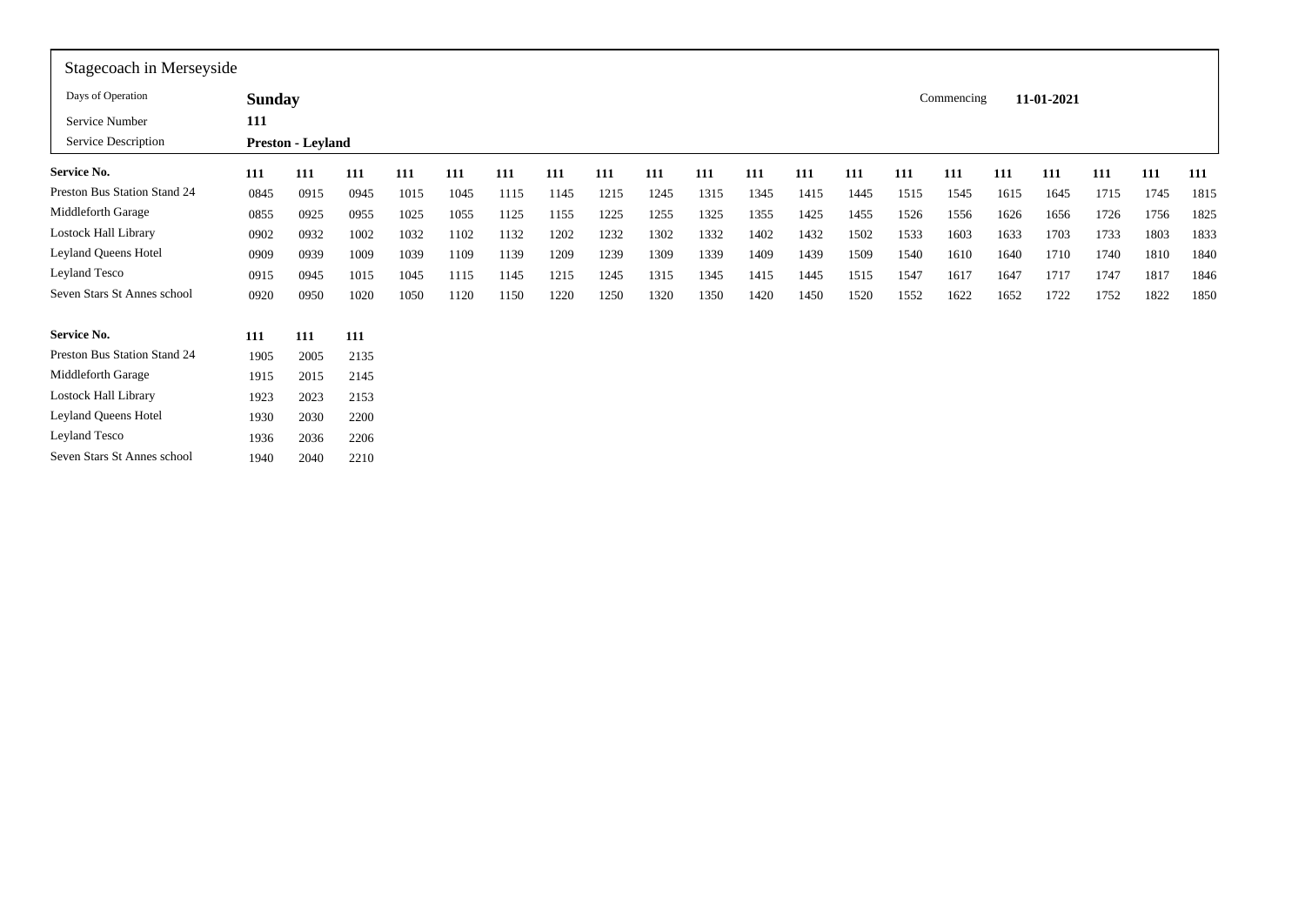| <b>Sunday</b><br>Commencing<br>11-01-2021                                                                                                                    |  |  |  |  |  |  |  |  |                                      |
|--------------------------------------------------------------------------------------------------------------------------------------------------------------|--|--|--|--|--|--|--|--|--------------------------------------|
|                                                                                                                                                              |  |  |  |  |  |  |  |  | Days of Operation                    |
| 111                                                                                                                                                          |  |  |  |  |  |  |  |  | Service Number                       |
| Preston - Leyland                                                                                                                                            |  |  |  |  |  |  |  |  | Service Description                  |
| 111<br>111<br>111<br>111<br>111<br>111<br>111<br>111<br>111<br>111<br>111<br>111<br>111<br>111<br>111<br>111<br>111<br>111<br>111<br>111                     |  |  |  |  |  |  |  |  | Service No.                          |
| 0920<br>0950<br>1150<br>1220<br>1250<br>1320<br>1350<br>1420<br>1450<br>1722<br>1752<br>1822<br>1850<br>1020<br>1050<br>1120<br>1520<br>1552<br>1622<br>1652 |  |  |  |  |  |  |  |  | Seven Stars St Annes school          |
| 1224<br>1324<br>1354<br>1424<br>1826<br>1854<br>0924<br>0954<br>1024<br>1054<br>1124<br>1154<br>1254<br>1454<br>1524<br>1556<br>1626<br>1656<br>1726<br>1756 |  |  |  |  |  |  |  |  | Moss Side, opp Black Bull            |
| 1400<br>1500<br>1832<br>1859<br>0930<br>1000<br>1030<br>1100<br>1130<br>1200<br>1230<br>1300<br>1330<br>1430<br>1530<br>1602<br>1632<br>1702<br>1732<br>1802 |  |  |  |  |  |  |  |  | Seven Stars, Spar                    |
| 0931<br>1001<br>1131<br>1201<br>1231<br>1301<br>1331<br>1401<br>1431<br>1501<br>1603<br>1703<br>1733<br>1803<br>1833<br>1900<br>1031<br>1101<br>1531<br>1633 |  |  |  |  |  |  |  |  | Seven Stars, Spar                    |
| 0936<br>1236<br>1306<br>1336<br>1406<br>1436<br>1506<br>1608<br>1708<br>1738<br>1808<br>1838<br>1905<br>1006<br>1036<br>1106<br>1136<br>1206<br>1536<br>1638 |  |  |  |  |  |  |  |  | Leyland Tesco Stop F                 |
| 0942<br>1242<br>1312<br>1342<br>1412<br>1442<br>1512<br>1542<br>1714<br>1744<br>1814<br>1844<br>1910<br>1012<br>1042<br>1112<br>1142<br>1212<br>1614<br>1644 |  |  |  |  |  |  |  |  | Leyland, Queens Hotel                |
| 1021<br>1221<br>1251<br>1321<br>1351<br>1421<br>1451<br>1521<br>1623<br>1723<br>1823<br>1853<br>1919<br>0951<br>1051<br>1121<br>1151<br>1551<br>1653<br>1753 |  |  |  |  |  |  |  |  | <b>Lostock Hall Pleasant Retreat</b> |
| 0956<br>1026<br>1126<br>1226<br>1256<br>1326<br>1356<br>1426<br>1456<br>1526<br>1628<br>1658<br>1728<br>1758<br>1828<br>1858<br>1924<br>1056<br>1156<br>1556 |  |  |  |  |  |  |  |  | Middleforth Garage                   |
| 1009<br>1309<br>1339<br>1509<br>1741<br>1811<br>1841<br>1936<br>1039<br>1109<br>1139<br>1209<br>1239<br>1409<br>1439<br>1539<br>1609<br>1641<br>1711<br>1911 |  |  |  |  |  |  |  |  | Preston Bus Station Stand 24         |
| 111<br>111<br>111                                                                                                                                            |  |  |  |  |  |  |  |  | <b>Service No.</b>                   |
| 1940<br>2040<br>2210                                                                                                                                         |  |  |  |  |  |  |  |  | Seven Stars St Annes school          |
| 1944<br>2044<br>2214                                                                                                                                         |  |  |  |  |  |  |  |  | Moss Side, opp Black Bull            |
| 1949<br>2049<br>2219                                                                                                                                         |  |  |  |  |  |  |  |  | Seven Stars, Spar                    |
| 1950<br>2050<br>2220                                                                                                                                         |  |  |  |  |  |  |  |  | Seven Stars, Spar                    |
| 1955<br>2225<br>2055                                                                                                                                         |  |  |  |  |  |  |  |  | Leyland Tesco Stop F                 |
| 2000<br>2100<br>2230                                                                                                                                         |  |  |  |  |  |  |  |  | Leyland, Queens Hotel                |
| 2009<br>2239<br>2109                                                                                                                                         |  |  |  |  |  |  |  |  | <b>Lostock Hall Pleasant Retreat</b> |
| 2014<br>2114<br>2244                                                                                                                                         |  |  |  |  |  |  |  |  | Middleforth Garage                   |
| 2026<br>2126<br>2256                                                                                                                                         |  |  |  |  |  |  |  |  | Preston Bus Station Stand 24         |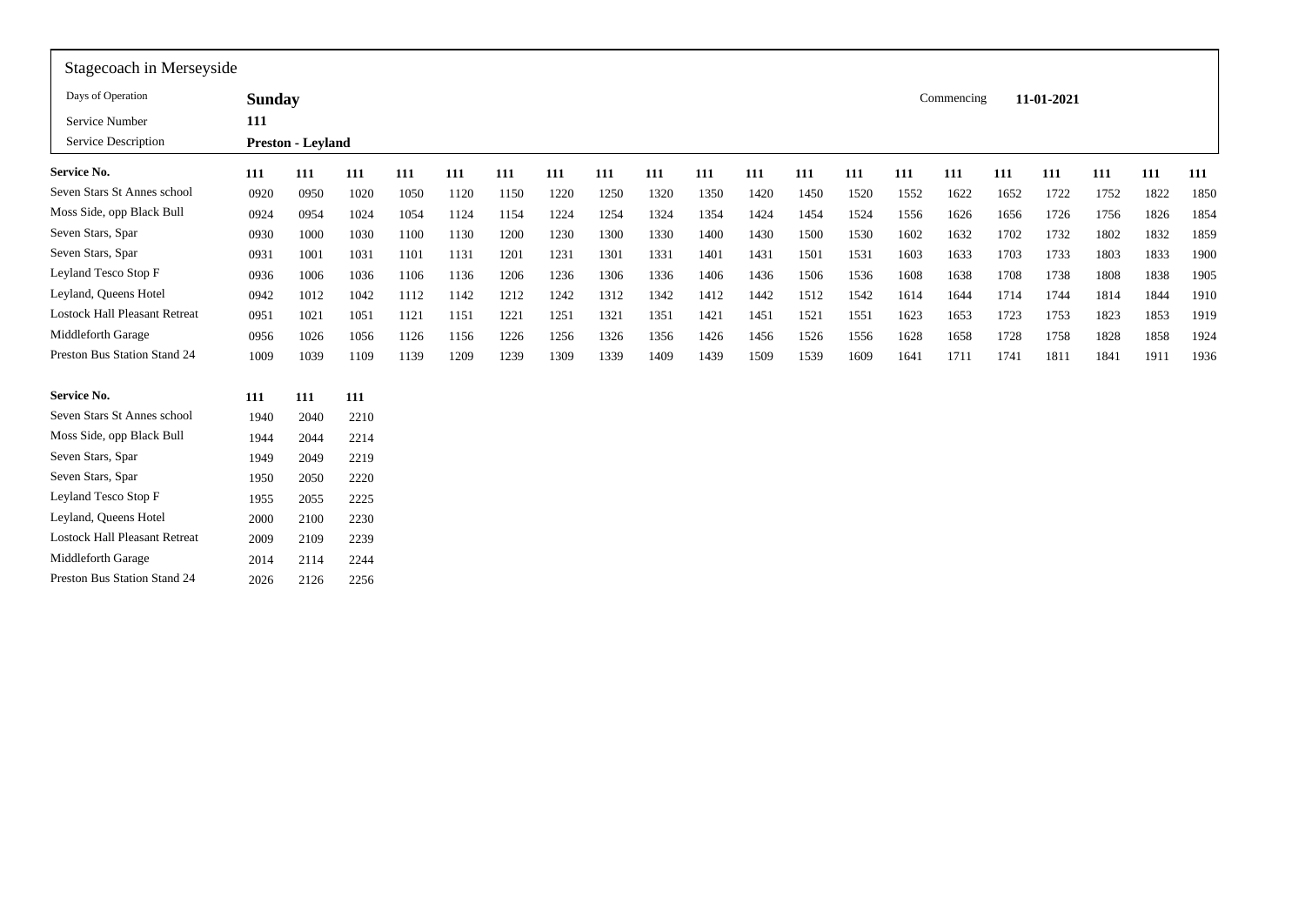| Stagecoach in Merseyside        |      |                         |      |      |      |      |      |      |      |      |      |      |      |      |                          |            |  |
|---------------------------------|------|-------------------------|------|------|------|------|------|------|------|------|------|------|------|------|--------------------------|------------|--|
| Days of Operation               |      | <b>Monday to Friday</b> |      |      |      |      |      |      |      |      |      |      |      |      | Commencing               | 11-01-2021 |  |
| Service Number                  | 113  |                         |      |      |      |      |      |      |      |      |      |      |      |      |                          |            |  |
| Service Description             |      | <b>Preston - Wigan</b>  |      |      |      |      |      |      |      |      |      |      |      |      |                          |            |  |
| Service No.                     | 113  | 113                     | 113  | 113  | 113  | 113  | 113  | 113  | 113  | 113  | 113  | 113  | 113  | 113  | 113                      |            |  |
| Preston Bus Stn Stand 30        | 0550 | 0645                    | 0730 | 0830 | 0930 | 1030 | 1130 | 1230 | 1330 | 1430 | 1530 | 1630 | 1730 | 1830 | 1930                     |            |  |
| Higher Walton Mill Tavern       | 0601 | 0656                    | 0743 | 0843 | 0943 | 1043 | 1143 | 1243 | 1343 | 1443 | 1543 | 1643 | 1743 | 1843 | 1943                     |            |  |
| Gregson Ln, Conway Court        | 0605 | 0700                    | 0748 | 0848 | 0948 | 1048 | 1148 | 1248 | 1348 | 1448 | 1548 | 1648 | 1748 | 1848 | 1948                     |            |  |
| Bamber Bridge St Mary's Memoria | 0613 | 0708                    | 0759 | 0859 | 0959 | 1059 | 1159 | 1259 | 1359 | 1459 | 1559 | 1659 | 1759 | 1858 | 1958                     |            |  |
| Lostock Hall Jubillee Road      | 0618 | 0713                    | 0805 | 0905 | 1005 | 1105 | 1205 | 1305 | 1405 | 1505 | 1605 | 1705 | 1805 | 1903 | $\overline{a}$           |            |  |
| Centurion Way Farington         | 0625 | 0720                    | 0812 | 0912 | 1012 | 1112 | 1212 | 1312 | 1412 | 1512 | 1612 | 1712 | 1812 | 1908 | ٠                        |            |  |
| Leyland Lancaster Gate Stop D   | 0633 | 0728                    | 0823 | 0923 | 1023 | 1123 | 1223 | 1323 | 1423 | 1523 | 1623 | 1723 | 1823 | 1917 | $\overline{\phantom{m}}$ |            |  |
| Leyland, Seven Stars            | 0640 | 0735                    | 0830 | 0930 | 1030 | 1130 | 1230 | 1330 | 1430 | 1530 | 1630 | 1730 | 1830 | 1924 | $\overline{\phantom{a}}$ |            |  |
| <b>Eccleston Institute</b>      | 0650 | 0745                    | 0840 | 0940 | 1040 | 1140 | 1240 | 1340 | 1440 | 1540 | 1640 | 1740 | 1840 | 1934 | $\overline{a}$           |            |  |
| <b>Eccleston The Warings</b>    | 0653 | 0748                    | 0843 | 0943 | 1043 | 1143 | 1243 | 1343 | 1443 | 1543 | 1643 | 1743 | 1843 | 1937 | $\overline{\phantom{a}}$ |            |  |
| Wrightington Bar                | 0657 | 0752                    | 0847 | 0947 | 1047 | 1147 | 1247 | 1347 | 1447 | 1547 | 1647 | 1747 | 1847 |      |                          |            |  |
| Shevington Moor Foresters Arms  | 0703 | 0758                    | 0853 | 0953 | 1053 | 1153 | 1253 | 1353 | 1453 | 1553 | 1653 | 1753 | 1853 |      | $\overline{\phantom{a}}$ |            |  |
| Standish, Pepper Lane Chippy    | 0706 | 0801                    | 0857 | 0957 | 1057 | 1157 | 1257 | 1357 | 1457 | 1557 | 1657 | 1757 | 1857 |      |                          |            |  |
| <b>Standish Police Stn</b>      | 0711 | 0806                    | 0901 | 1001 | 1101 | 1201 | 1301 | 1401 | 1501 | 1601 | 1701 | 1801 | 1901 |      |                          |            |  |
| Wigan Hospital                  | 0718 | 0817                    | 0912 | 1012 | 1112 | 1212 | 1312 | 1412 | 1512 | 1612 | 1712 | 1812 | 1912 |      |                          |            |  |
| Wigan Bus Stn Stand U           | 0722 | 0823                    | 0918 | 1018 | 1118 | 1218 | 1318 | 1418 | 1518 | 1618 | 1718 | 1818 | 1918 |      |                          |            |  |
|                                 |      |                         |      |      |      |      |      |      |      |      |      |      |      |      |                          |            |  |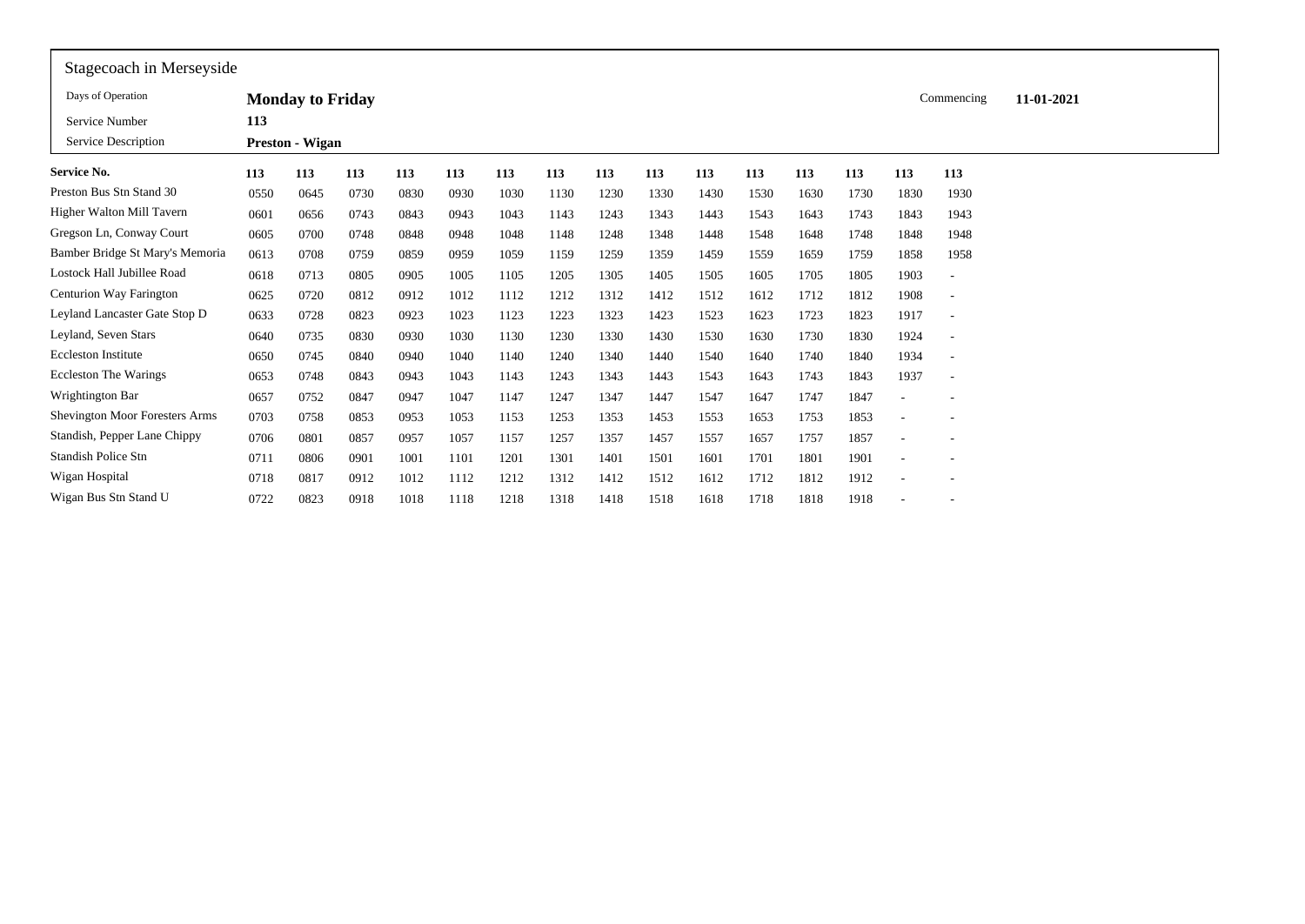| Stagecoach in Merseyside        |                          |                          |      |      |      |      |      |      |      |      |      |      |      |      |                          |            |  |
|---------------------------------|--------------------------|--------------------------|------|------|------|------|------|------|------|------|------|------|------|------|--------------------------|------------|--|
| Days of Operation               |                          | <b>Monday to Friday</b>  |      |      |      |      |      |      |      |      |      |      |      |      | Commencing               | 11-01-2021 |  |
| Service Number                  | 113                      |                          |      |      |      |      |      |      |      |      |      |      |      |      |                          |            |  |
| Service Description             |                          | <b>Preston - Wigan</b>   |      |      |      |      |      |      |      |      |      |      |      |      |                          |            |  |
| <b>Service No.</b>              | 113                      | 113                      | 113  | 113  | 113  | 113  | 113  | 113  | 113  | 113  | 113  | 113  | 113  | 113  | 113                      |            |  |
| Wigan Bus Stn Stand U           |                          | $\overline{\phantom{a}}$ | 0725 | 0835 | 0925 | 1025 | 1125 | 1225 | 1325 | 1425 | 1525 | 1625 | 1725 | 1825 | 1920                     |            |  |
| Wigan Infirmary                 |                          |                          | 0733 | 0843 | 0933 | 1033 | 1133 | 1233 | 1333 | 1433 | 1533 | 1633 | 1733 | 1833 | 1928                     |            |  |
| Standish, Aldi                  |                          |                          | 0741 | 0851 | 0941 | 1041 | 1141 | 1241 | 1341 | 1441 | 1541 | 1641 | 1741 | 1839 | 1934                     |            |  |
| Standish, Pepper Lane Chippy    |                          |                          | 0743 | 0853 | 0943 | 1043 | 1143 | 1243 | 1343 | 1443 | 1543 | 1643 | 1743 | 1841 | 1936                     |            |  |
| Shevington Moor Foresters Arms  |                          |                          | 0746 | 0856 | 0946 | 1046 | 1146 | 1246 | 1346 | 1446 | 1546 | 1646 | 1747 | 1844 | 1939                     |            |  |
| Wrightington Bar                |                          |                          | 0753 | 0903 | 0953 | 1053 | 1153 | 1253 | 1353 | 1453 | 1553 | 1653 | 1753 | 1850 | ٠                        |            |  |
| <b>Eccleston The Warings</b>    | $\sim$                   | 0701                     | 0756 | 0906 | 0956 | 1056 | 1156 | 1256 | 1356 | 1456 | 1556 | 1656 | 1757 | 1854 | ٠                        |            |  |
| <b>Eccleston Institute</b>      | ٠                        | 0704                     | 0800 | 0910 | 0959 | 1059 | 1159 | 1259 | 1359 | 1459 | 1559 | 1659 | 1800 | 1857 | ٠                        |            |  |
| Leyland, Seven Stars            | $\sim$                   | 0714                     | 0810 | 0920 | 1009 | 1109 | 1209 | 1309 | 1409 | 1509 | 1609 | 1709 | 1810 | 1907 | $\overline{\phantom{m}}$ |            |  |
| Lancastergate, Wonderland       | $\overline{\phantom{a}}$ | 0723                     | 0821 | 0931 | 1018 | 1118 | 1218 | 1318 | 1418 | 1518 | 1618 | 1718 | 1819 | 1916 | ٠                        |            |  |
| Centurion Way Farington         | $\sim$                   | 0732                     | 0830 | 0940 | 1027 | 1127 | 1227 | 1327 | 1427 | 1527 | 1627 | 1727 | 1827 | 1925 | $\overline{\phantom{m}}$ |            |  |
| Lostock Hall Jubilee Rd         | 0653                     | 0738                     | 0837 | 0947 | 1034 | 1134 | 1234 | 1334 | 1434 | 1534 | 1634 | 1734 | 1833 | 1931 | ٠                        |            |  |
| Bamber Bridge St Mary's Memoria | 0659                     | 0746                     | 0843 | 0953 | 1040 | 1140 | 1240 | 1340 | 1440 | 1540 | 1640 | 1740 | 1839 | 1936 | $\overline{\phantom{m}}$ |            |  |
| Gregson Lane, Opp Conway Court  | 0710                     | 0759                     | 0853 | 1003 | 1050 | 1150 | 1250 | 1350 | 1450 | 1550 | 1650 | 1750 | 1849 | 1946 | $\overline{\phantom{m}}$ |            |  |
| Higher Walton, Mill Tavern      | 0714                     | 0806                     | 0858 | 1008 | 1055 | 1155 | 1255 | 1355 | 1455 | 1555 | 1655 | 1755 | 1854 | 1951 | ٠                        |            |  |
| Preston Bus Stn Stand 30        | 0726                     | 0826                     | 0911 | 1021 | 1108 | 1208 | 1308 | 1408 | 1508 | 1608 | 1708 | 1808 | 1905 | 2002 |                          |            |  |
|                                 |                          |                          |      |      |      |      |      |      |      |      |      |      |      |      |                          |            |  |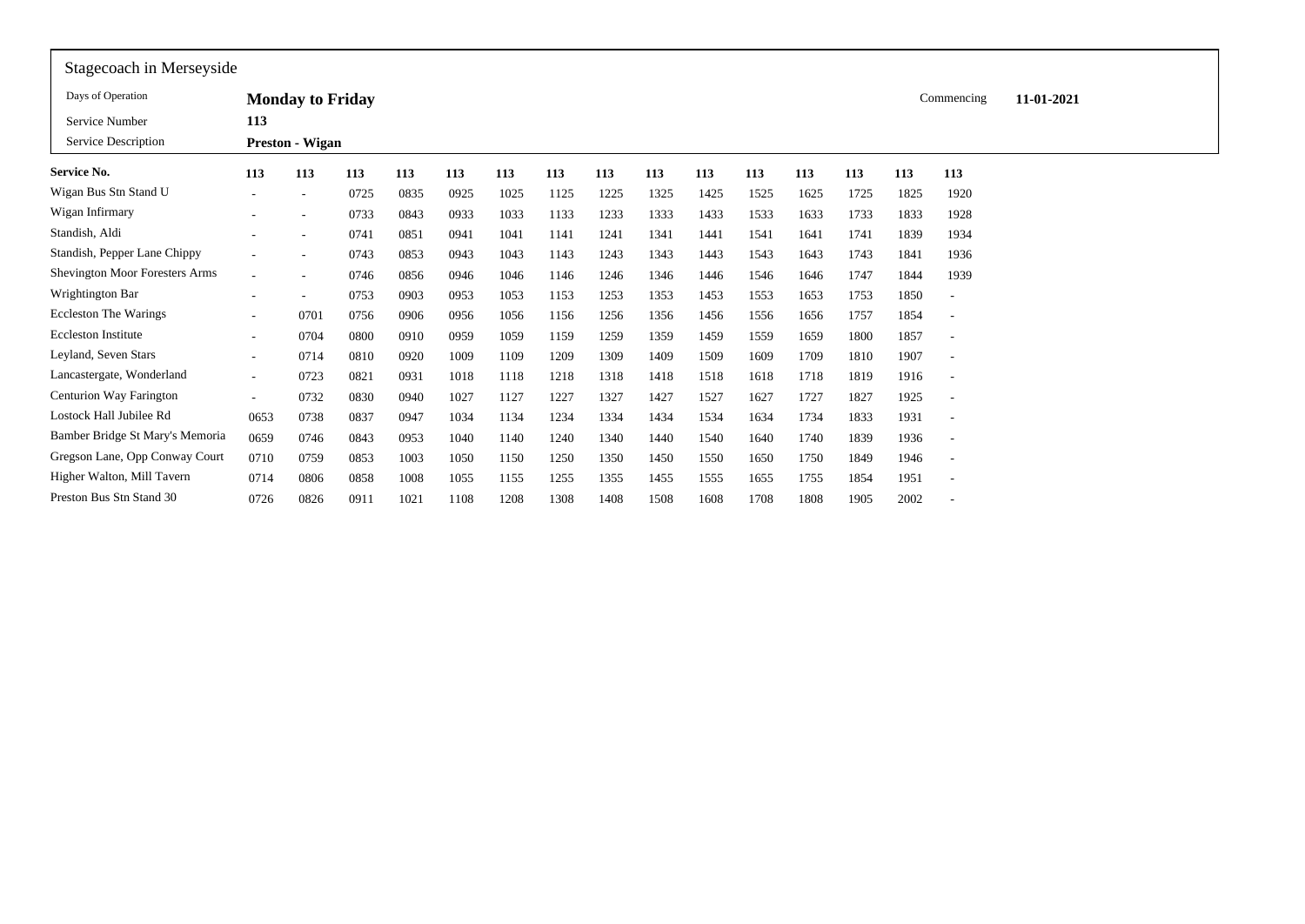| Stagecoach in Merseyside              |                 |                        |      |      |      |      |      |      |      |      |      |      |      |      |                          |            |  |
|---------------------------------------|-----------------|------------------------|------|------|------|------|------|------|------|------|------|------|------|------|--------------------------|------------|--|
| Days of Operation                     | <b>Saturday</b> |                        |      |      |      |      |      |      |      |      |      |      |      |      | Commencing               | 11-01-2021 |  |
| Service Number                        | 113             |                        |      |      |      |      |      |      |      |      |      |      |      |      |                          |            |  |
| Service Description                   |                 | <b>Preston - Wigan</b> |      |      |      |      |      |      |      |      |      |      |      |      |                          |            |  |
| <b>Service No.</b>                    | 113             | 113                    | 113  | 113  | 113  | 113  | 113  | 113  | 113  | 113  | 113  | 113  | 113  | 113  | 113                      |            |  |
| Preston Bus Stn Stand 30              | 0600            | 0645                   | 0730 | 0830 | 0930 | 1030 | 1130 | 1230 | 1330 | 1430 | 1530 | 1630 | 1730 | 1830 | 1930                     |            |  |
| Higher Walton Mill Tavern             | 0611            | 0656                   | 0743 | 0843 | 0943 | 1043 | 1143 | 1243 | 1343 | 1443 | 1543 | 1643 | 1743 | 1843 | 1943                     |            |  |
| Gregson Ln, Conway Court              | 0615            | 0700                   | 0748 | 0848 | 0948 | 1048 | 1148 | 1248 | 1348 | 1448 | 1548 | 1648 | 1748 | 1848 | 1948                     |            |  |
| Bamber Bridge St Mary's Memoria       | 0623            | 0708                   | 0759 | 0859 | 0959 | 1059 | 1159 | 1259 | 1359 | 1459 | 1559 | 1659 | 1759 | 1858 | 1958                     |            |  |
| Lostock Hall Jubillee Road            | 0628            | 0713                   | 0805 | 0905 | 1005 | 1105 | 1205 | 1305 | 1405 | 1505 | 1605 | 1705 | 1805 | 1903 | $\overline{\phantom{a}}$ |            |  |
| Centurion Way Farington               | 0635            | 0720                   | 0812 | 0912 | 1012 | 1112 | 1212 | 1312 | 1412 | 1512 | 1612 | 1712 | 1812 | 1908 | $\overline{\phantom{a}}$ |            |  |
| Leyland Lancaster Gate Stop D         | 0643            | 0728                   | 0823 | 0923 | 1023 | 1123 | 1223 | 1323 | 1423 | 1523 | 1623 | 1723 | 1823 | 1917 | $\overline{\phantom{a}}$ |            |  |
| Leyland, Seven Stars                  | 0650            | 0735                   | 0830 | 0930 | 1030 | 1130 | 1230 | 1330 | 1430 | 1530 | 1630 | 1730 | 1830 | 1924 | $\overline{\phantom{a}}$ |            |  |
| <b>Eccleston Institute</b>            | 0700            | 0745                   | 0840 | 0940 | 1040 | 1140 | 1240 | 1340 | 1440 | 1540 | 1640 | 1740 | 1840 | 1934 | $\overline{\phantom{a}}$ |            |  |
| <b>Eccleston The Warings</b>          | 0703            | 0748                   | 0843 | 0943 | 1043 | 1143 | 1243 | 1343 | 1443 | 1543 | 1643 | 1743 | 1843 | 1937 | $\overline{\phantom{a}}$ |            |  |
| Wrightington Bar                      | 0707            | 0752                   | 0847 | 0947 | 1047 | 1147 | 1247 | 1347 | 1447 | 1547 | 1647 | 1747 | 1847 |      |                          |            |  |
| <b>Shevington Moor Foresters Arms</b> | 0713            | 0758                   | 0853 | 0953 | 1053 | 1153 | 1253 | 1353 | 1453 | 1553 | 1653 | 1753 | 1853 |      |                          |            |  |
| Standish, Pepper Lane Chippy          | 0716            | 0801                   | 0857 | 0957 | 1057 | 1157 | 1257 | 1357 | 1457 | 1557 | 1657 | 1757 | 1857 |      |                          |            |  |
| <b>Standish Police Stn</b>            | 0721            | 0806                   | 0901 | 1001 | 1101 | 1201 | 1301 | 1401 | 1501 | 1601 | 1701 | 1801 | 1901 |      |                          |            |  |
| Wigan Hospital                        | 0728            | 0817                   | 0912 | 1012 | 1112 | 1212 | 1312 | 1412 | 1512 | 1612 | 1712 | 1812 | 1912 |      | $\overline{\phantom{a}}$ |            |  |
| Wigan Bus Stn Stand U                 | 0732            | 0823                   | 0918 | 1018 | 1118 | 1218 | 1318 | 1418 | 1518 | 1618 | 1718 | 1818 | 1918 |      |                          |            |  |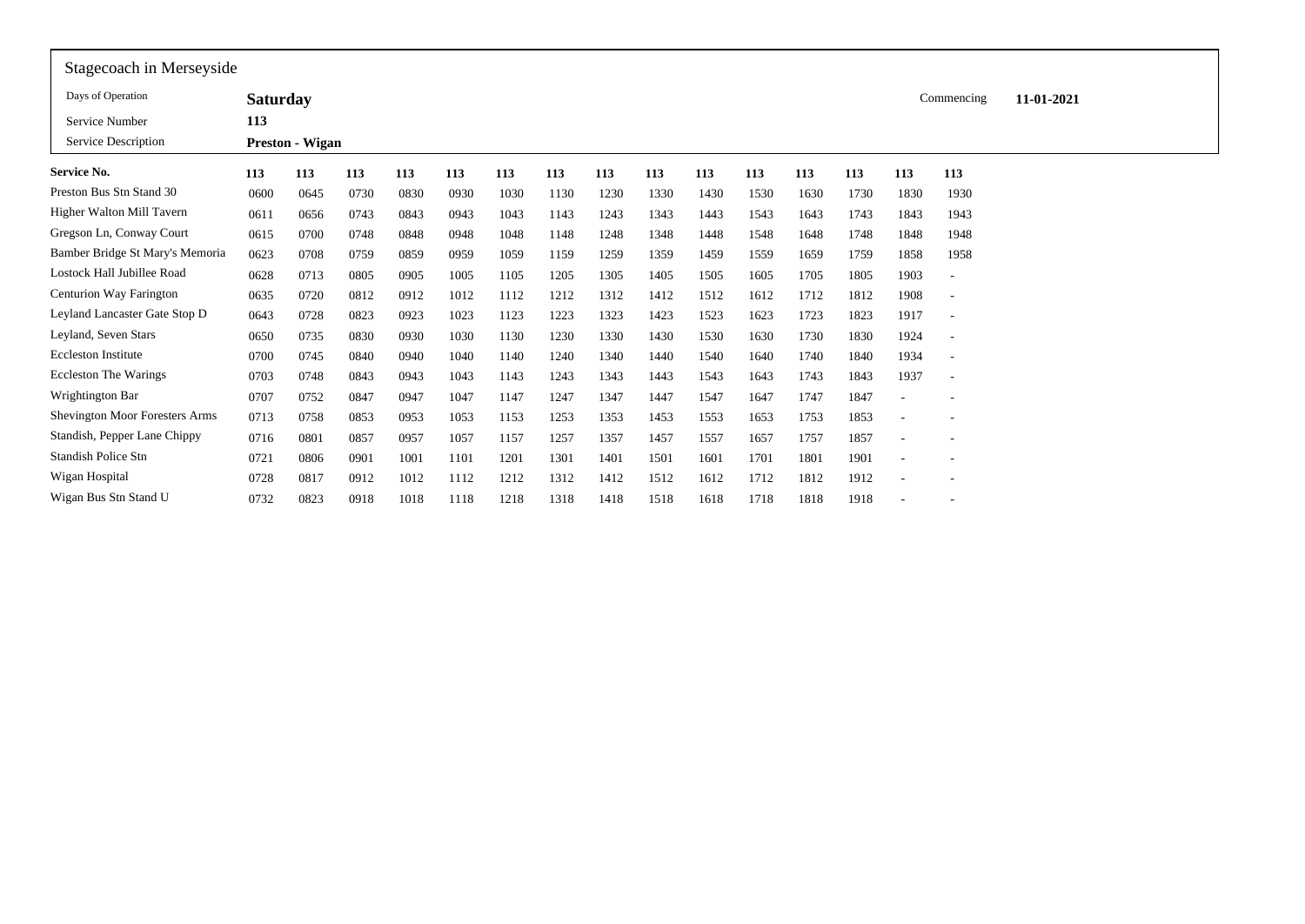| Stagecoach in Merseyside              |                          |                        |      |      |      |      |      |      |      |      |      |      |      |      |                          |            |  |
|---------------------------------------|--------------------------|------------------------|------|------|------|------|------|------|------|------|------|------|------|------|--------------------------|------------|--|
| Days of Operation                     | <b>Saturday</b>          |                        |      |      |      |      |      |      |      |      |      |      |      |      | Commencing               | 11-01-2021 |  |
| Service Number                        | 113                      |                        |      |      |      |      |      |      |      |      |      |      |      |      |                          |            |  |
| Service Description                   |                          | <b>Preston - Wigan</b> |      |      |      |      |      |      |      |      |      |      |      |      |                          |            |  |
| Service No.                           | 113                      | 113                    | 113  | 113  | 113  | 113  | 113  | 113  | 113  | 113  | 113  | 113  | 113  | 113  | 113                      |            |  |
| Wigan Bus Stn Stand U                 |                          | $\sim$                 | 0735 | 0835 | 0925 | 1025 | 1125 | 1225 | 1325 | 1425 | 1525 | 1625 | 1725 | 1825 | 1920                     |            |  |
| Wigan Infirmary                       |                          |                        | 0743 | 0843 | 0933 | 1033 | 1133 | 1233 | 1333 | 1433 | 1533 | 1633 | 1733 | 1833 | 1928                     |            |  |
| Standish, Aldi                        |                          |                        | 0751 | 0851 | 0941 | 1041 | 1141 | 1241 | 1341 | 1441 | 1541 | 1641 | 1741 | 1839 | 1934                     |            |  |
| Standish, Pepper Lane Chippy          |                          |                        | 0753 | 0853 | 0943 | 1043 | 1143 | 1243 | 1343 | 1443 | 1543 | 1643 | 1743 | 1841 | 1936                     |            |  |
| <b>Shevington Moor Foresters Arms</b> |                          |                        | 0756 | 0856 | 0946 | 1046 | 1146 | 1246 | 1346 | 1446 | 1546 | 1646 | 1747 | 1844 | 1939                     |            |  |
| Wrightington Bar                      |                          |                        | 0803 | 0903 | 0953 | 1053 | 1153 | 1253 | 1353 | 1453 | 1553 | 1653 | 1753 | 1850 | ٠                        |            |  |
| <b>Eccleston The Warings</b>          |                          | 0701                   | 0806 | 0906 | 0956 | 1056 | 1156 | 1256 | 1356 | 1456 | 1556 | 1656 | 1757 | 1854 | $\overline{\phantom{a}}$ |            |  |
| <b>Eccleston Institute</b>            |                          | 0704                   | 0810 | 0910 | 0959 | 1059 | 1159 | 1259 | 1359 | 1459 | 1559 | 1659 | 1800 | 1857 | $\overline{\phantom{a}}$ |            |  |
| Leyland, Seven Stars                  | $\overline{\phantom{a}}$ | 0714                   | 0820 | 0920 | 1009 | 1109 | 1209 | 1309 | 1409 | 1509 | 1609 | 1709 | 1810 | 1907 | ٠                        |            |  |
| Lancastergate, Wonderland             | $\sim$                   | 0723                   | 0831 | 0931 | 1018 | 1118 | 1218 | 1318 | 1418 | 1518 | 1618 | 1718 | 1819 | 1916 | $\overline{\phantom{a}}$ |            |  |
| Centurion Way Farington               | $\sim$                   | 0732                   | 0840 | 0940 | 1027 | 1127 | 1227 | 1327 | 1427 | 1527 | 1627 | 1727 | 1827 | 1925 | $\overline{\phantom{a}}$ |            |  |
| Lostock Hall Jubilee Rd               | 0653                     | 0738                   | 0847 | 0947 | 1034 | 1134 | 1234 | 1334 | 1434 | 1534 | 1634 | 1734 | 1833 | 1931 | $\overline{\phantom{a}}$ |            |  |
| Bamber Bridge St Mary's Memoria       | 0659                     | 0746                   | 0853 | 0953 | 1040 | 1140 | 1240 | 1340 | 1440 | 1540 | 1640 | 1740 | 1839 | 1936 | $\overline{\phantom{a}}$ |            |  |
| Gregson Lane, Opp Conway Court        | 0710                     | 0759                   | 0903 | 1003 | 1050 | 1150 | 1250 | 1350 | 1450 | 1550 | 1650 | 1750 | 1849 | 1946 | $\overline{\phantom{a}}$ |            |  |
| Higher Walton, Mill Tavern            | 0714                     | 0806                   | 0908 | 1008 | 1055 | 1155 | 1255 | 1355 | 1455 | 1555 | 1655 | 1755 | 1854 | 1951 | $\overline{\phantom{a}}$ |            |  |
| Preston Bus Stn Stand 30              | 0726                     | 0826                   | 0921 | 1021 | 1108 | 1208 | 1308 | 1408 | 1508 | 1608 | 1708 | 1808 | 1905 | 2002 | ٠                        |            |  |
|                                       |                          |                        |      |      |      |      |      |      |      |      |      |      |      |      |                          |            |  |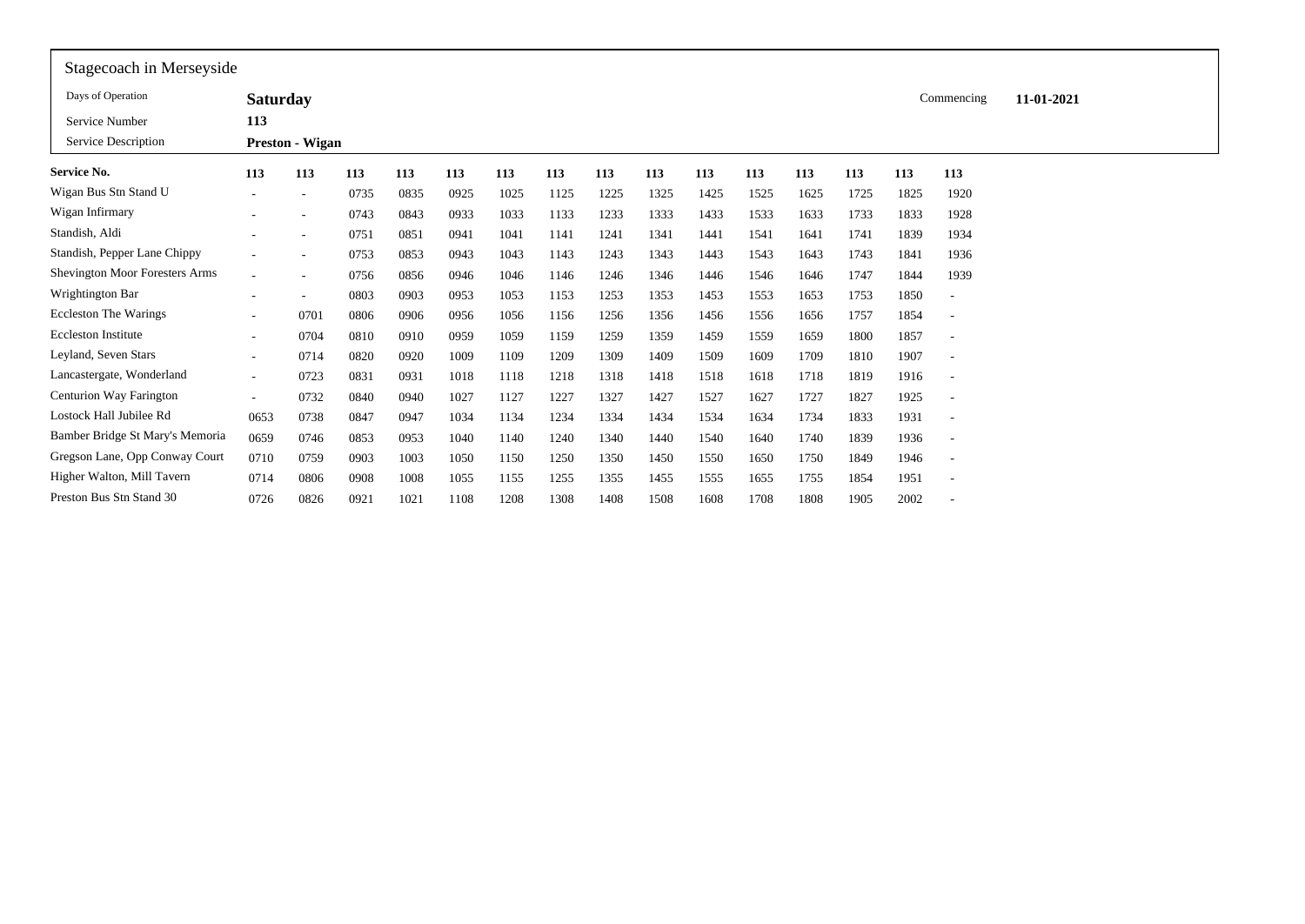| Stagecoach in Merseyside    |      |                         |                                 |  |            |            |
|-----------------------------|------|-------------------------|---------------------------------|--|------------|------------|
| Days of Operation           |      | <b>Monday to Friday</b> |                                 |  | Commencing | 11-01-2021 |
| Service Number              | 118  |                         |                                 |  |            |            |
| <b>Service Description</b>  |      |                         | <b>Chorley - Collingwood Rd</b> |  |            |            |
| <b>Service No.</b>          | 118  | 118                     | 118                             |  |            |            |
| Chorley Interchange Stand L | 2019 | 2149                    | 2319                            |  |            |            |
| Collingwood Rd/Hardy Dr     | 2025 | 2155                    | 2325                            |  |            |            |
| Chorley Interchange Stand L | 2033 | 2203                    | 2333                            |  |            |            |
|                             |      |                         |                                 |  |            |            |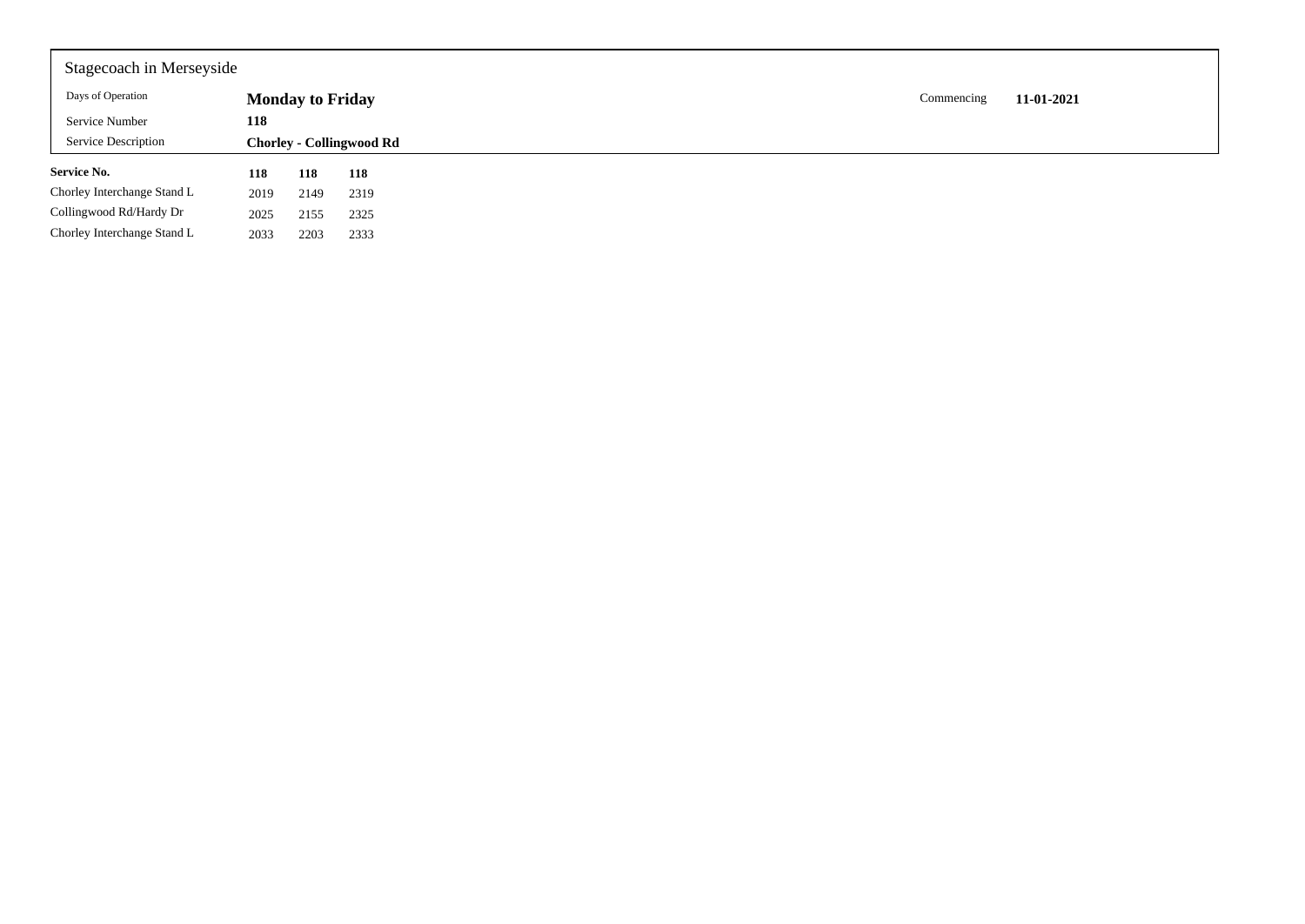| Stagecoach in Merseyside    |                 |      |                                 |            |            |
|-----------------------------|-----------------|------|---------------------------------|------------|------------|
| Days of Operation           | <b>Saturday</b> |      |                                 | Commencing | 11-01-2021 |
| Service Number              | 118             |      |                                 |            |            |
| Service Description         |                 |      | <b>Chorley - Collingwood Rd</b> |            |            |
|                             |                 |      |                                 |            |            |
| <b>Service No.</b>          | 118             | 118  | 118                             |            |            |
| Chorley Interchange Stand L | 2019            | 2149 | 2319                            |            |            |
| Collingwood Rd/Hardy Dr     | 2025            | 2155 | 2325                            |            |            |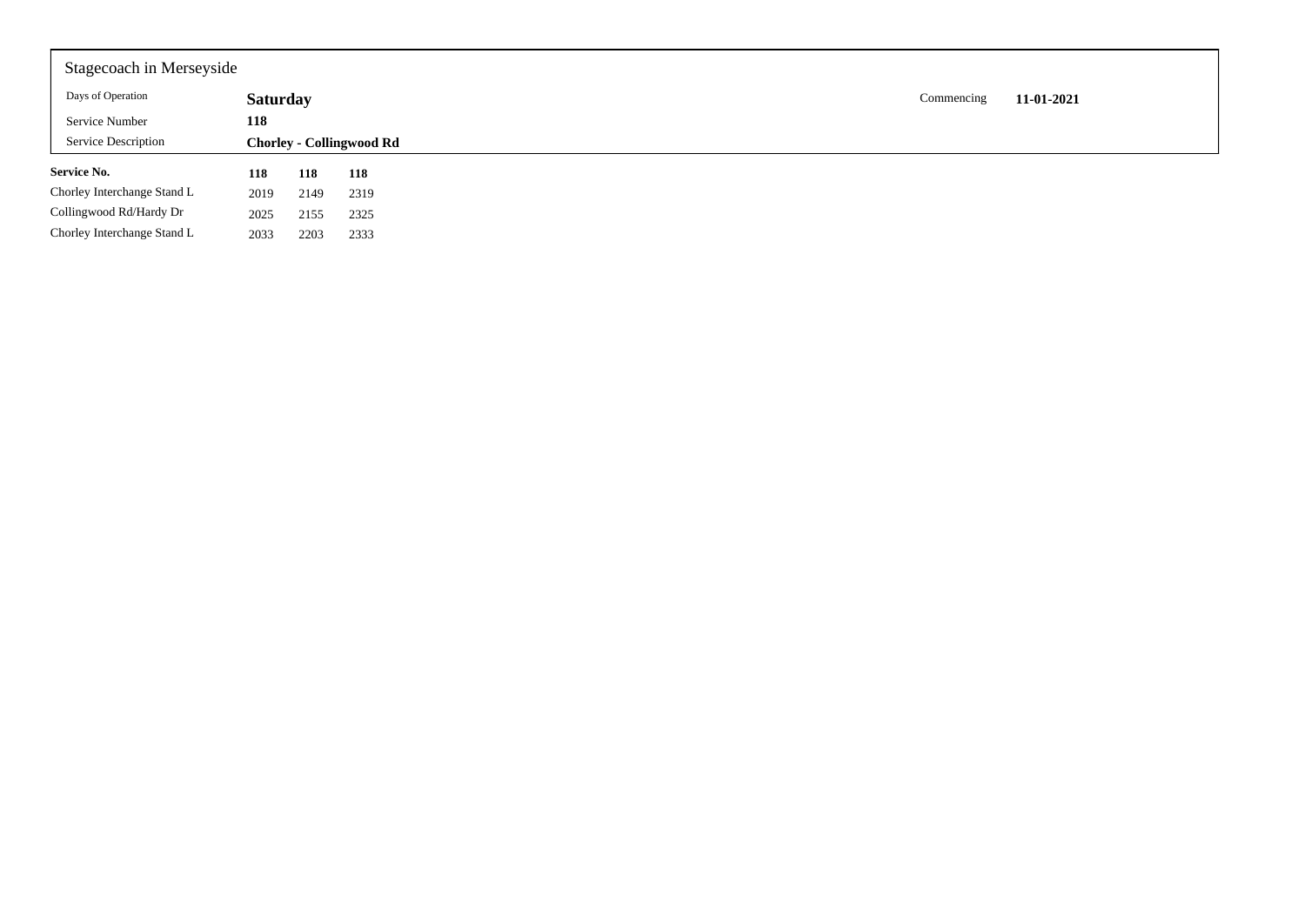| Stagecoach in Merseyside       |      |                         |                                 |            |            |
|--------------------------------|------|-------------------------|---------------------------------|------------|------------|
| Days of Operation              |      | <b>Monday to Friday</b> |                                 | Commencing | 11-01-2021 |
| Service Number                 | 119  |                         |                                 |            |            |
| <b>Service Description</b>     |      |                         | <b>Astley Village - Chorley</b> |            |            |
| <b>Service No.</b>             | 119  | 119                     | 119                             |            |            |
| Chorley Interchange Stand H    | 1955 | 2125                    | 2255                            |            |            |
| Astley village, Village centre | 2005 | 2135                    | 2305                            |            |            |
|                                |      |                         |                                 |            |            |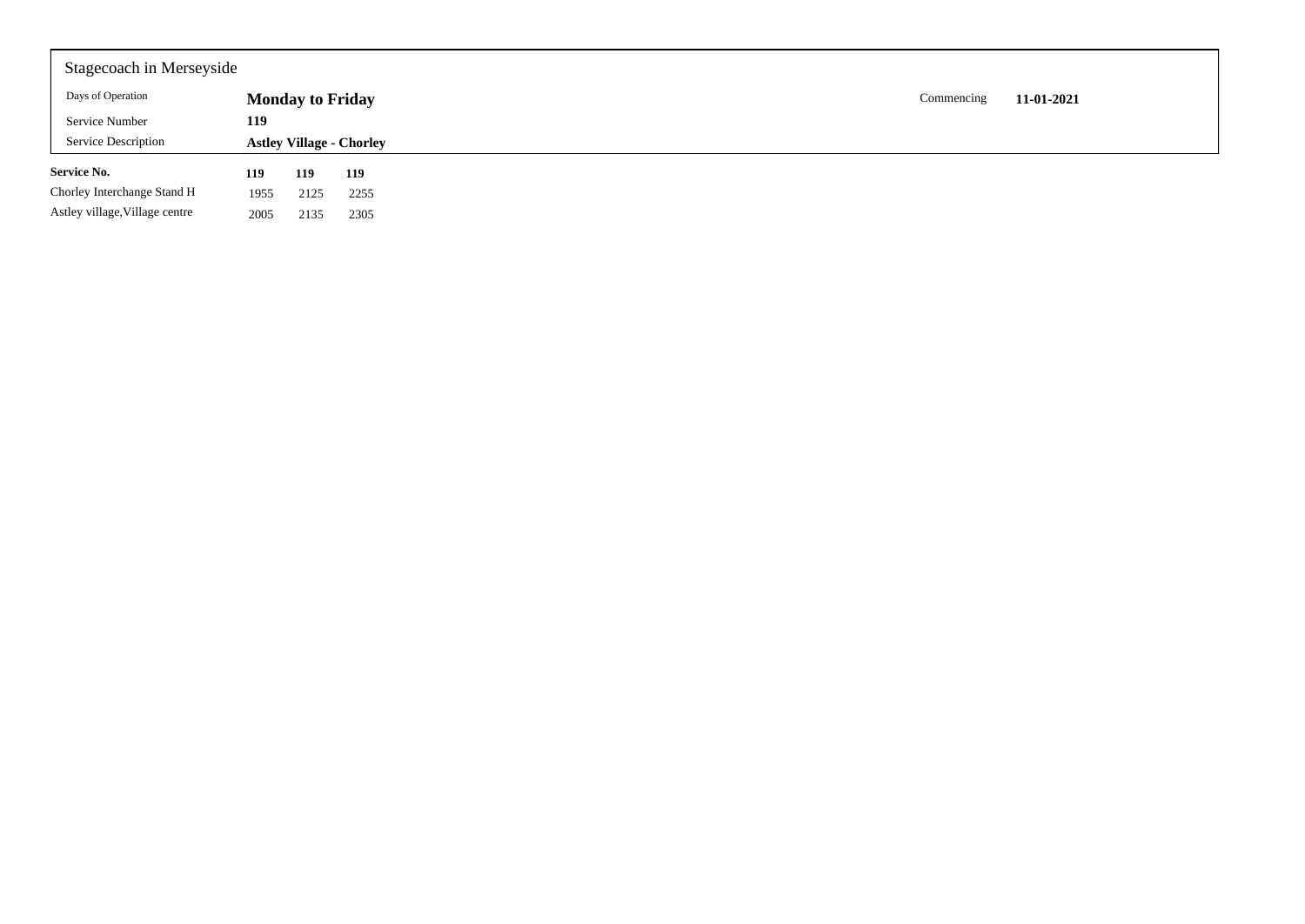| Stagecoach in Merseyside       |      |                         |                                 |                          |
|--------------------------------|------|-------------------------|---------------------------------|--------------------------|
| Days of Operation              |      | <b>Monday to Friday</b> |                                 | 11-01-2021<br>Commencing |
| Service Number                 | 119  |                         |                                 |                          |
| Service Description            |      |                         | <b>Astley Village - Chorley</b> |                          |
| <b>Service No.</b>             | 119  | 119                     | 119                             |                          |
| Astley village, Village centre | 2005 | 2135                    | 2305                            |                          |
| Chorley Interchange Stand C    | 2015 | 2145                    | 2315                            |                          |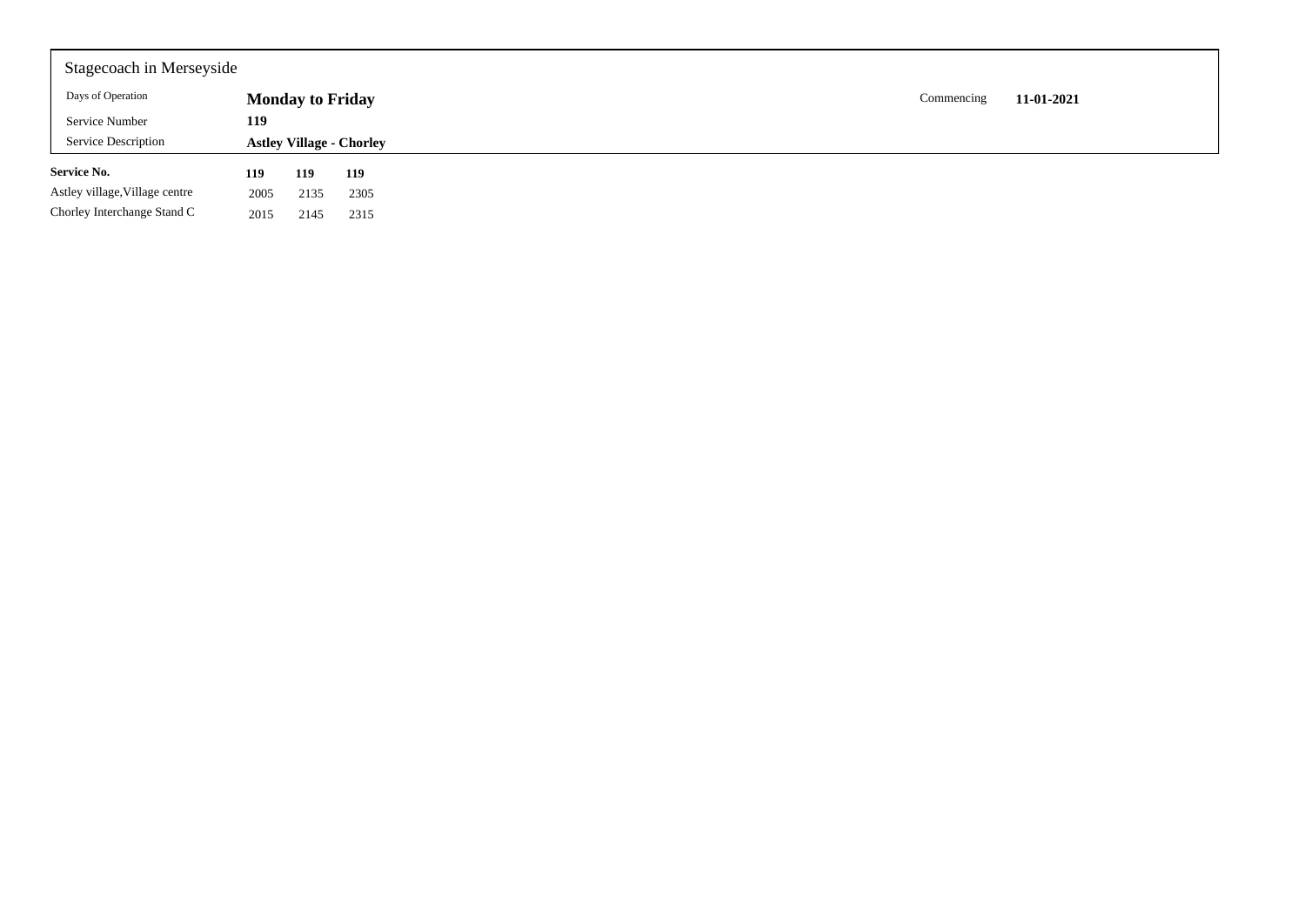| Stagecoach in Merseyside       |                 |      |                                 |            |            |
|--------------------------------|-----------------|------|---------------------------------|------------|------------|
| Days of Operation              | <b>Saturday</b> |      |                                 | Commencing | 11-01-2021 |
| Service Number                 | 119             |      |                                 |            |            |
| <b>Service Description</b>     |                 |      | <b>Astley Village - Chorley</b> |            |            |
| <b>Service No.</b>             | 119             | 119  | 119                             |            |            |
| Chorley Interchange Stand H    | 1955            | 2125 | 2255                            |            |            |
| Astley village, Village centre | 2005            | 2135 | 2305                            |            |            |
|                                |                 |      |                                 |            |            |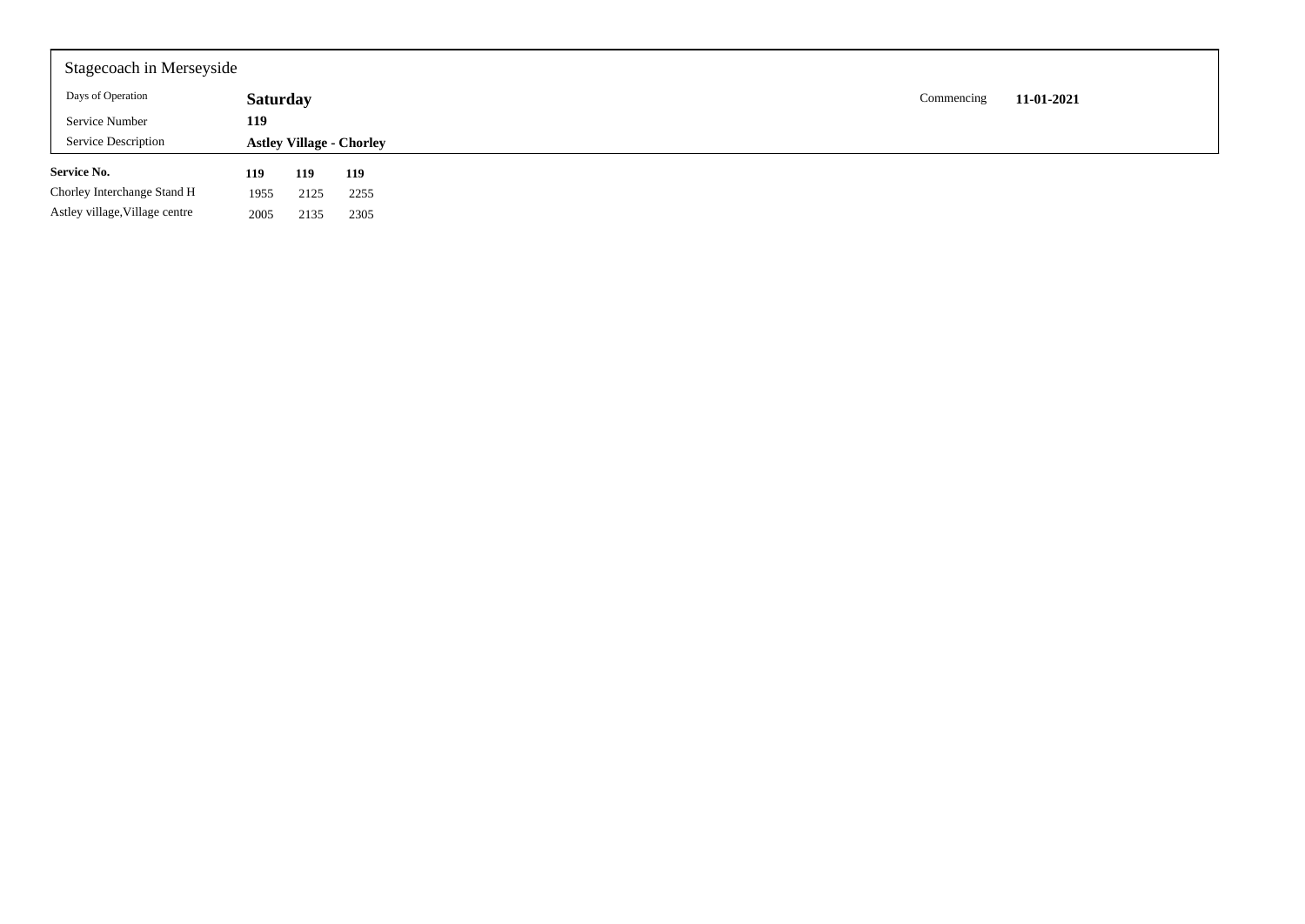| Stagecoach in Merseyside       |                 |      |                                 |  |            |            |
|--------------------------------|-----------------|------|---------------------------------|--|------------|------------|
| Days of Operation              | <b>Saturday</b> |      |                                 |  | Commencing | 11-01-2021 |
| Service Number                 | 119             |      |                                 |  |            |            |
| <b>Service Description</b>     |                 |      | <b>Astley Village - Chorley</b> |  |            |            |
| <b>Service No.</b>             | 119             | 119  | 119                             |  |            |            |
| Astley village, Village centre | 2005            | 2135 | 2305                            |  |            |            |
| Chorley Interchange Stand C    | 2015            | 2145 | 2315                            |  |            |            |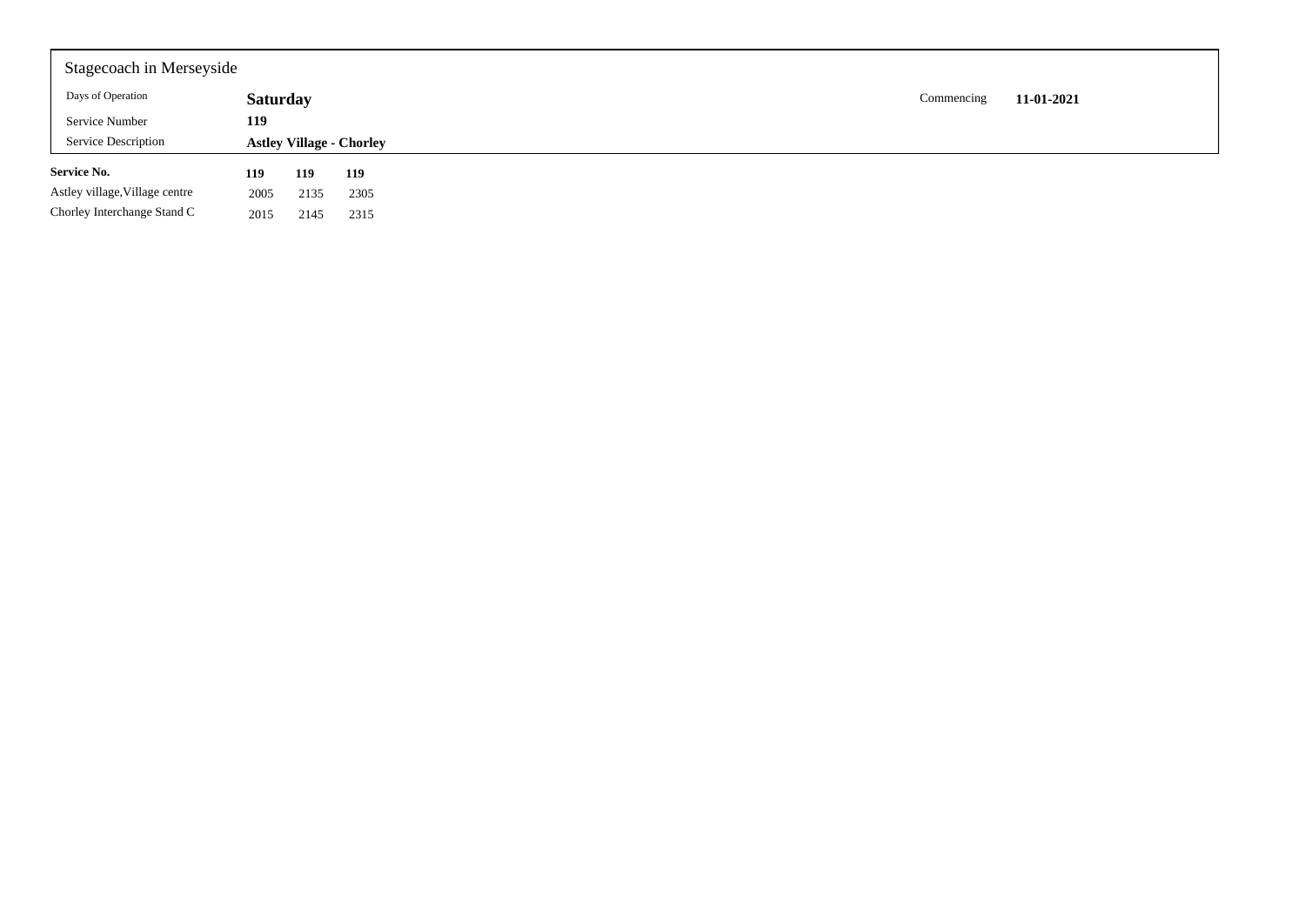| Stagecoach in Merseyside       |               |                                 |      |      |      |      |      |      |        |      |      |            |            |
|--------------------------------|---------------|---------------------------------|------|------|------|------|------|------|--------|------|------|------------|------------|
| Days of Operation              | <b>Sunday</b> |                                 |      |      |      |      |      |      |        |      |      | Commencing | 11-01-2021 |
| Service Number                 | 119           |                                 |      |      |      |      |      |      |        |      |      |            |            |
| <b>Service Description</b>     |               | <b>Astley Village - Chorley</b> |      |      |      |      |      |      |        |      |      |            |            |
| <b>Service No.</b>             | 119           | 119                             | 119  | 119  | 119  | 119  | 119  | 119  | 119    | 119  | 119  |            |            |
| Chorley Interchange Stand H    | 0955          | 1055                            | 1155 | 1255 | 1355 | 1455 | 1555 | 1655 | 1755   | 1855 | 1955 |            |            |
| Chorley Tesco                  | 1002          | 1102                            | 1202 | 1302 | 1402 | 1502 | 1602 | 1702 | $\sim$ | . .  |      |            |            |
| Astley village, Village centre | 1005          | 1105                            | 1205 | 1305 | 1405 | 1505 | 1605 | 1705 | 1805   | 1905 | 2005 |            |            |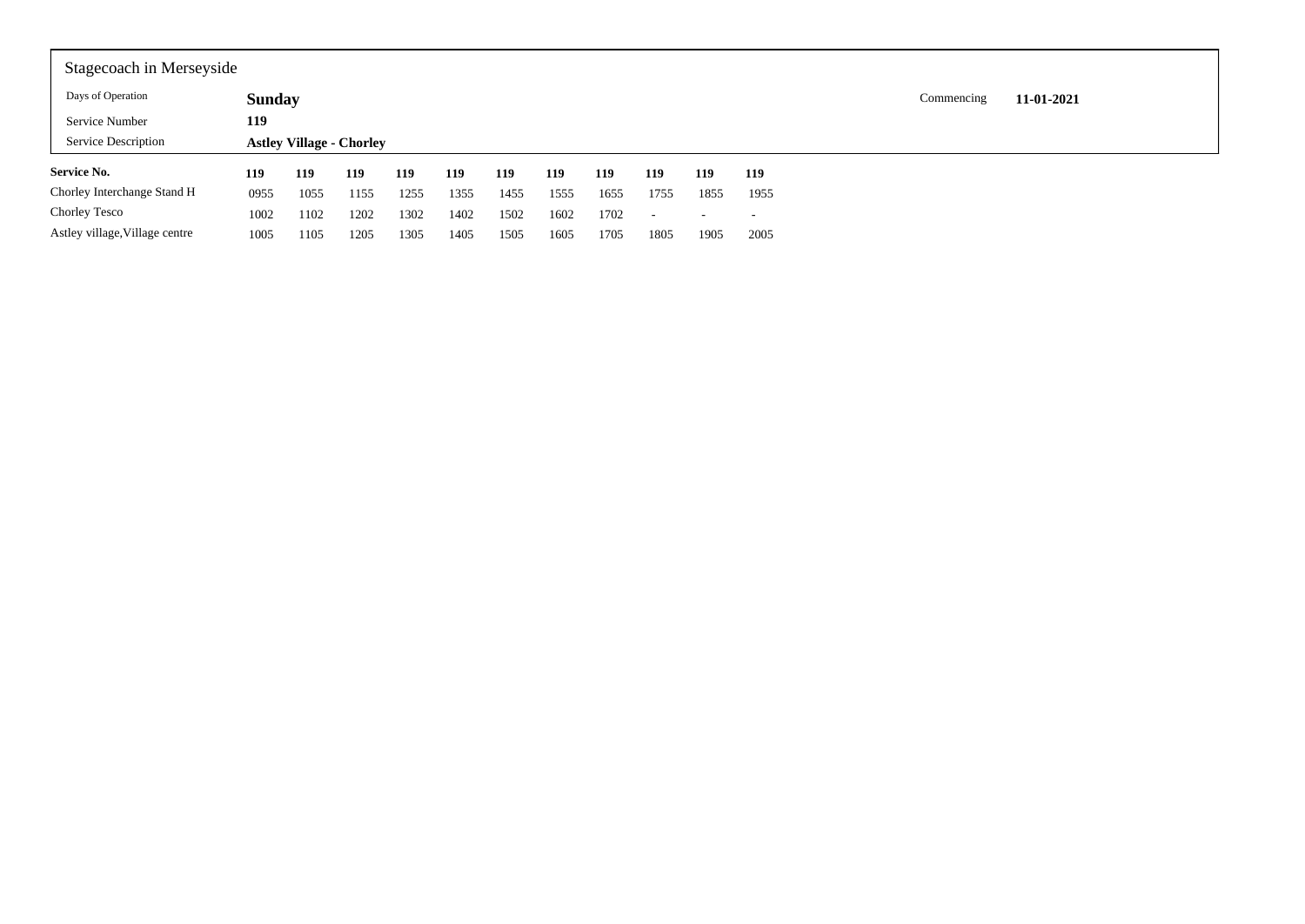| Stagecoach in Merseyside       |               |                                 |      |      |      |      |      |      |                          |      |      |            |            |
|--------------------------------|---------------|---------------------------------|------|------|------|------|------|------|--------------------------|------|------|------------|------------|
| Days of Operation              | <b>Sunday</b> |                                 |      |      |      |      |      |      |                          |      |      | Commencing | 11-01-2021 |
| Service Number                 | 119           |                                 |      |      |      |      |      |      |                          |      |      |            |            |
| Service Description            |               | <b>Astley Village - Chorley</b> |      |      |      |      |      |      |                          |      |      |            |            |
| <b>Service No.</b>             | 119           | 119                             | 119  | 119  | 119  | 119  | 119  | 119  | 119                      | 119  | 119  |            |            |
| Astley village, Village centre | 1005          | 1105                            | 1205 | 1305 | 1405 | 1505 | 1605 | 1705 | 1805                     | 1905 | 2005 |            |            |
| Chorley Tesco                  | 1008          | 1108                            | 1208 | 1308 | 1408 | 1508 | 1608 | 1708 | $\overline{\phantom{a}}$ |      |      |            |            |
| Chorley Interchange Stand C    | 1016          | 1116                            | 1216 | 1316 | 1416 | 1516 | 1616 | 1716 | 1815                     | 1915 | 2015 |            |            |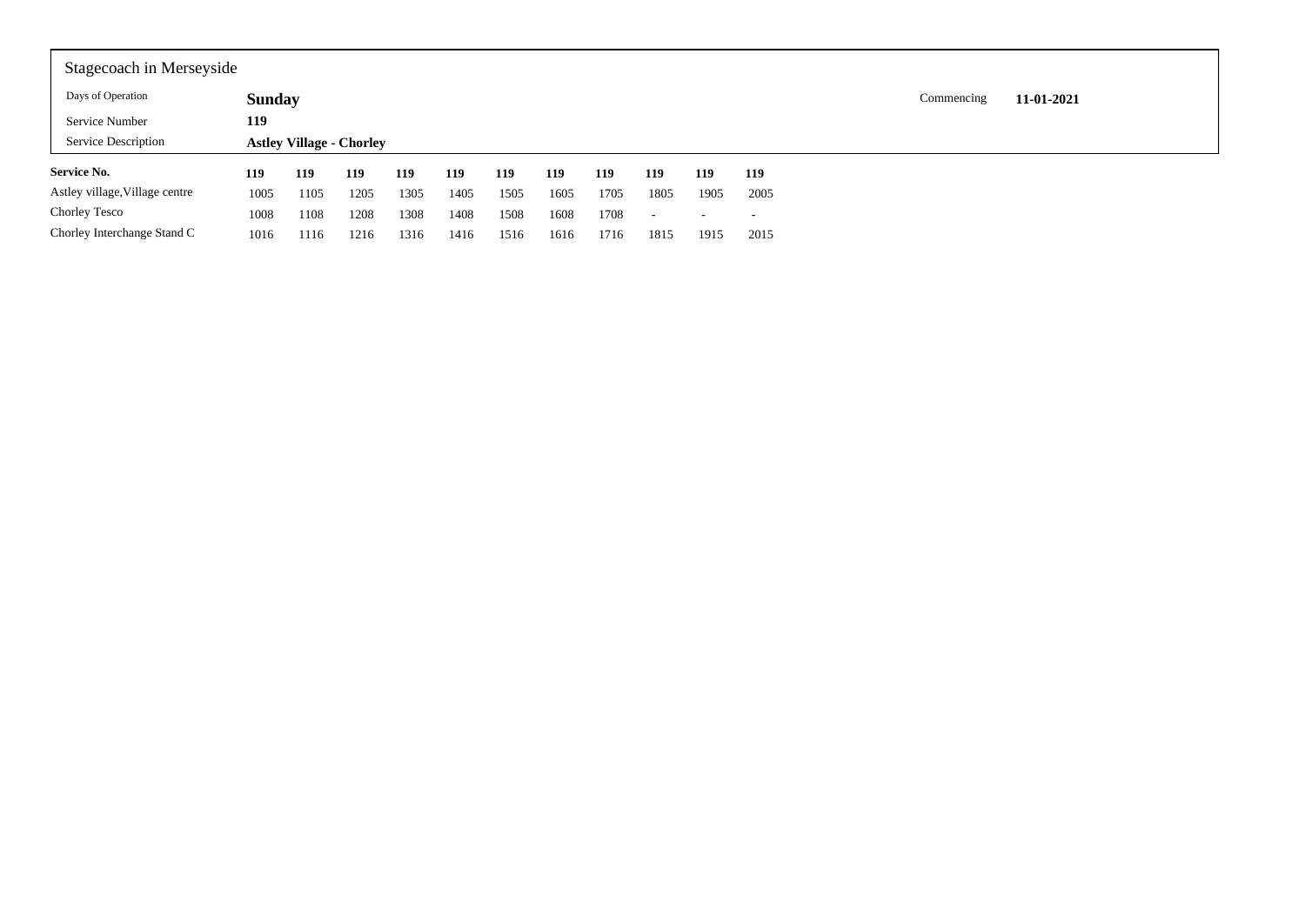| Stagecoach in Merseyside               |                          |                         |                                  |      |                          |      |      |                          |      |      |                          |      |      |      |            |      |                          |      |      |      |
|----------------------------------------|--------------------------|-------------------------|----------------------------------|------|--------------------------|------|------|--------------------------|------|------|--------------------------|------|------|------|------------|------|--------------------------|------|------|------|
| Days of Operation                      |                          | <b>Monday to Friday</b> |                                  |      |                          |      |      |                          |      |      |                          |      |      |      | Commencing |      | 11-01-2021               |      |      |      |
| Service Number                         | 125                      |                         |                                  |      |                          |      |      |                          |      |      |                          |      |      |      |            |      |                          |      |      |      |
| Service Description                    |                          |                         | RPH - Preston - Chorley - Bolton |      |                          |      |      |                          |      |      |                          |      |      |      |            |      |                          |      |      |      |
| <b>Service No.</b>                     | 125                      | 125                     | 125                              | 125  | 125                      | 125  | 125  | 125                      | 125  | 125  | 125                      | 125  | 125  | 125  | 125        | 125  | 125                      | 125  | 125  | 125  |
| Royal Preston Hospital Grounds         |                          |                         |                                  |      |                          | ٠    | 0605 |                          |      | 0640 | $\overline{\phantom{a}}$ | 0710 |      | 0740 |            | 0810 | $\overline{\phantom{0}}$ | 0840 |      | 0910 |
| <b>Preston Business Centre</b>         |                          |                         |                                  |      |                          |      | 0612 |                          |      | 0647 | ۰                        | 0717 |      | 0747 | <b>.</b>   | 0817 | $\overline{\phantom{a}}$ | 0847 |      | 0917 |
| Preston Bus Station Stand 29           |                          |                         |                                  |      |                          |      | 0622 |                          |      | 0657 | ٠                        | 0727 |      | 0757 |            | 0827 | $\overline{\phantom{a}}$ | 0857 |      | 0927 |
| Preston Bus Station Stand 29           | $\sim$                   | 0520                    | 0525                             | 0535 | $\overline{\phantom{a}}$ | 0600 | 0623 | $\overline{\phantom{a}}$ | 0645 | 0700 | 0715                     | 0730 | 0745 | 0800 | 0815       | 0830 | 0845                     | 0900 | 0915 | 0930 |
| Bamber Bridge, Methodist Ch            | $\sim$                   | 0528                    | 0533                             | 0543 | $\overline{\phantom{a}}$ | 0616 | 0639 | $\overline{\phantom{a}}$ | 0701 | 0716 | 0731                     | 0746 | 0801 | 0816 | 0831       | 0846 | 0901                     | 0916 | 0931 | 0946 |
| Walton Summit, Brierley Rd             |                          | 0532                    | 0537                             | 0547 | $\overline{\phantom{a}}$ | 0620 | 0643 | $\overline{\phantom{a}}$ | 0705 | 0720 | 0735                     | 0750 | 0805 | 0820 | 0835       | 0850 | 0905                     | 0920 | 0935 | 0950 |
| <b>Clayton Brook Great Greens Lane</b> | $\sim$                   | 0536                    | 0541                             | 0551 | $\overline{\phantom{a}}$ | 0623 | 0648 | $\overline{\phantom{a}}$ | 0710 | 0725 | 0740                     | 0755 | 0810 | 0825 | 0840       | 0855 | 0910                     | 0925 | 0940 | 0955 |
| Chorley A6 opp Hospital                |                          | 0548                    | 0553                             | 0603 | $\overline{\phantom{a}}$ | 0634 | 0658 | $\overline{\phantom{a}}$ | 0720 | 0735 | 0750                     | 0805 | 0820 | 0835 | 0850       | 0905 | 0920                     | 0935 | 0950 | 1005 |
| Chorley Bus Station Stand N            | $\overline{\phantom{a}}$ | 0559                    | 0604                             | 0614 |                          | 0644 | 0708 | $\overline{\phantom{a}}$ | 0733 | 0748 | 0803                     | 0818 | 0833 | 0848 | 0903       | 0918 | 0933                     | 0948 | 1003 | 1018 |
| Chorley Bus Station Stand N            |                          |                         | 0605                             | 0620 | 0635                     | 0650 | 0710 | 0722                     | 0737 | 0752 | 0807                     | 0822 | 0837 | 0852 | 0907       | 0922 | 0937                     | 0952 | 1007 | 1022 |
| Shepherds Way Layby                    | 0540                     |                         |                                  |      |                          |      |      |                          |      |      |                          |      |      |      |            |      |                          |      |      |      |
| Adlington, Elephant & Castle           | 0550                     |                         | 0615                             | 0630 | 0645                     | 0700 | 0720 | 0733                     | 0748 | 0803 | 0818                     | 0833 | 0848 | 0903 | 0918       | 0933 | 0948                     | 1003 | 1018 | 1033 |
| Horwich. Crown hotel                   | 0555                     |                         | 0620                             | 0635 | 0650                     | 0705 | 0725 | 0738                     | 0753 | 0808 | 0823                     | 0838 | 0853 | 0908 | 0923       | 0938 | 0953                     | 1008 | 1023 | 1038 |
| Horwich, opp leisure centre            |                          |                         |                                  |      |                          |      |      |                          |      |      |                          |      |      |      |            |      |                          |      |      |      |
| <b>Montserrat Road</b>                 | 0605                     |                         | 0630                             | 0645 | 0700                     | 0715 | 0735 | 0748                     | 0803 | 0818 | 0833                     | 0848 | 0903 | 0918 | 0933       | 0948 | 1003                     | 1018 | 1033 | 1048 |
| <b>Bolton Interchange Stand P</b>      | 0622                     |                         | 0647                             | 0702 | 0717                     | 0732 | 0752 | 0805                     | 0820 | 0835 | 0850                     | 0905 | 0920 | 0935 | 0950       | 1005 | 1020                     | 1035 | 1050 | 1105 |
|                                        |                          |                         |                                  |      |                          |      |      |                          |      |      |                          |      |      |      |            |      |                          |      |      |      |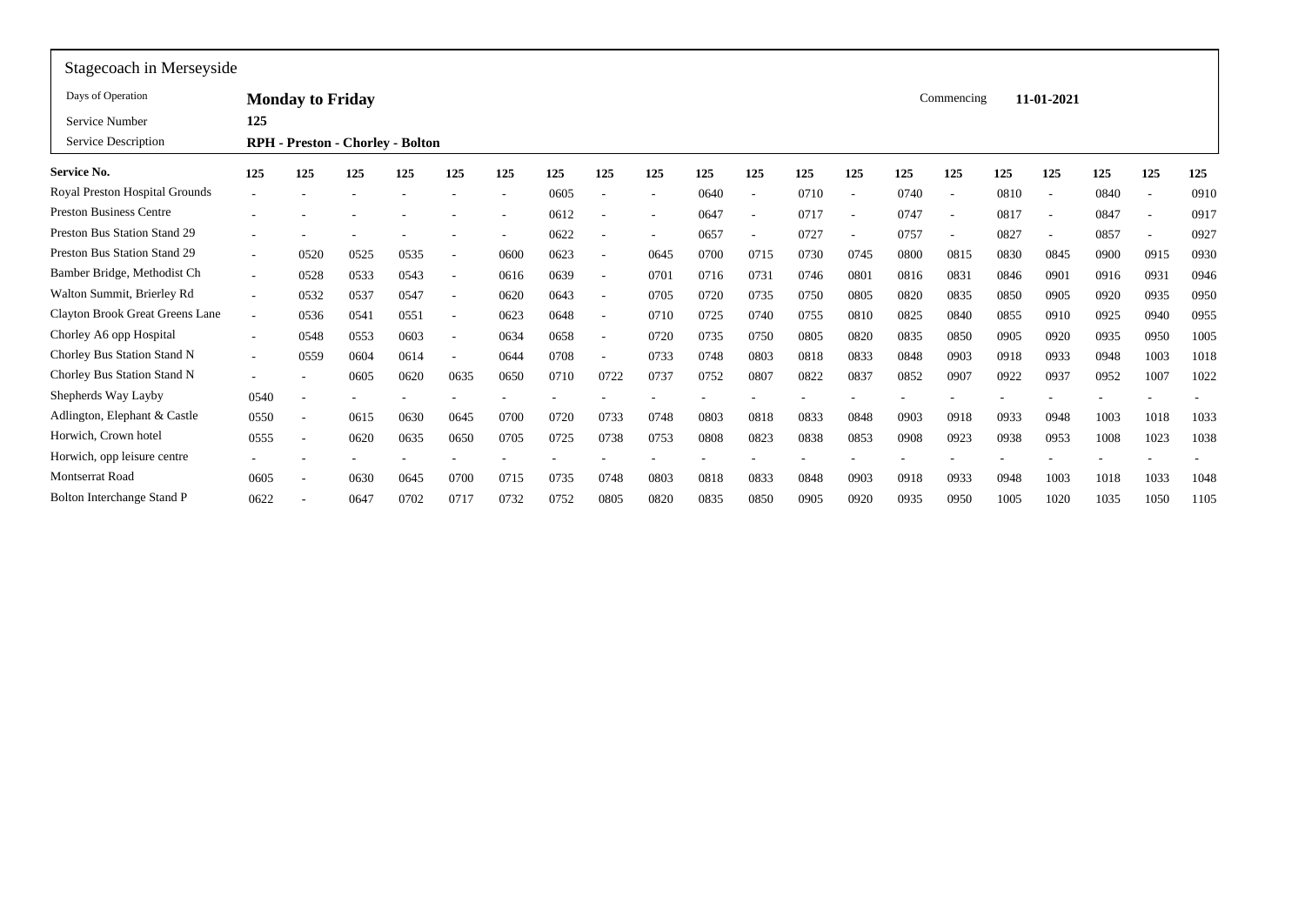| Stagecoach in Merseyside            |        |                                         |                          |      |                          |      |                          |      |        |      |                          |      |                          |      |                          |      |                          |      |                          |      |
|-------------------------------------|--------|-----------------------------------------|--------------------------|------|--------------------------|------|--------------------------|------|--------|------|--------------------------|------|--------------------------|------|--------------------------|------|--------------------------|------|--------------------------|------|
| Days of Operation                   |        | <b>Monday to Friday</b>                 |                          |      |                          |      |                          |      |        |      |                          |      |                          |      | Commencing               |      | 11-01-2021               |      |                          |      |
| Service Number                      | 125    |                                         |                          |      |                          |      |                          |      |        |      |                          |      |                          |      |                          |      |                          |      |                          |      |
| Service Description                 |        | <b>RPH</b> - Preston - Chorley - Bolton |                          |      |                          |      |                          |      |        |      |                          |      |                          |      |                          |      |                          |      |                          |      |
| <b>Service No.</b>                  | 125    | 125                                     | 125                      | 125  | 125                      | 125  | 125                      | 125  | 125    | 125  | 125                      | 125  | 125                      | 125  | 125                      | 125  | 125                      | 125  | 125                      | 125  |
| Royal Preston Hospital Grounds      |        | 0940                                    | $\overline{\phantom{a}}$ | 1008 | $\overline{\phantom{a}}$ | 1038 | $\overline{\phantom{0}}$ | 1108 | $\sim$ | 1138 | ٠                        | 1208 | $\overline{\phantom{a}}$ | 1238 | $\overline{\phantom{a}}$ | 1308 | $\overline{\phantom{a}}$ | 1338 | $\overline{\phantom{a}}$ | 1408 |
| <b>Preston Business Centre</b>      |        | 0947                                    | $\overline{\phantom{a}}$ | 1015 | $\overline{\phantom{a}}$ | 1045 |                          | 1115 |        | 1145 | $\overline{\phantom{a}}$ | 1215 |                          | 1245 | $\overline{\phantom{a}}$ | 1315 | $\overline{\phantom{a}}$ | 1345 |                          | 1415 |
| <b>Preston Bus Station Stand 29</b> | $\sim$ | 0957                                    | $\overline{\phantom{a}}$ | 1025 | ٠                        | 1055 |                          | 1125 |        | 1155 |                          | 1225 |                          | 1255 |                          | 1325 |                          | 1355 |                          | 1425 |
| <b>Preston Bus Station Stand 29</b> | 0945   | 1000                                    | 1015                     | 1030 | 1045                     | 1100 | 1115                     | 1130 | 1145   | 1200 | 1215                     | 1230 | 1245                     | 1300 | 1315                     | 1330 | 1345                     | 1400 | 1415                     | 1430 |
| Bamber Bridge, Methodist Ch         | 1001   | 1016                                    | 1031                     | 1046 | 1101                     | 1116 | 1131                     | 1146 | 1201   | 1216 | 1231                     | 1246 | 1301                     | 1316 | 1331                     | 1346 | 1401                     | 1416 | 1431                     | 1446 |
| Walton Summit, Brierley Rd          | 1005   | 1020                                    | 1035                     | 1050 | 1105                     | 1120 | 1135                     | 1150 | 1205   | 1220 | 1235                     | 1250 | 1305                     | 1320 | 1335                     | 1350 | 1405                     | 1420 | 1435                     | 1450 |
| Clayton Brook Great Greens Lane     | 1010   | 1025                                    | 1040                     | 1055 | 1110                     | 1125 | 1140                     | 1155 | 1210   | 1225 | 1240                     | 1255 | 1310                     | 1325 | 1340                     | 1355 | 1410                     | 1425 | 1440                     | 1455 |
| Chorley A6 opp Hospital             | 1020   | 1035                                    | 1050                     | 1105 | 1120                     | 1135 | 1150                     | 1205 | 1220   | 1235 | 1250                     | 1305 | 1320                     | 1335 | 1350                     | 1405 | 1420                     | 1435 | 1450                     | 1505 |
| Chorley Bus Station Stand N         | 1033   | 1048                                    | 1103                     | 1118 | 1133                     | 1148 | 1203                     | 1218 | 1233   | 1248 | 1303                     | 1318 | 1333                     | 1348 | 1403                     | 1418 | 1433                     | 1448 | 1503                     | 1518 |
| Chorley Bus Station Stand N         | 1037   | 1052                                    | 1107                     | 1122 | 1137                     | 1152 | 1207                     | 1222 | 1237   | 1252 | 1307                     | 1322 | 1337                     | 1352 | 1407                     | 1422 | 1437                     | 1452 | 1507                     | 1522 |
| Shepherds Way Layby                 |        |                                         |                          |      |                          |      |                          |      |        |      |                          |      |                          |      |                          |      |                          |      |                          |      |
| Adlington, Elephant & Castle        | 1048   | 1103                                    | 1118                     | 1133 | 1148                     | 1203 | 1218                     | 1233 | 1248   | 1303 | 1318                     | 1333 | 1348                     | 1403 | 1418                     | 1433 | 1448                     | 1503 | 1518                     | 1533 |
| Horwich, Crown hotel                | 1053   | 1108                                    | 1123                     | 1138 | 1153                     | 1208 | 1223                     | 1238 | 1253   | 1308 | 1323                     | 1338 | 1353                     | 1408 | 1423                     | 1438 | 1453                     | 1508 | 1523                     | 1538 |
| Horwich, opp leisure centre         |        |                                         |                          |      |                          |      |                          |      |        |      |                          |      |                          |      |                          |      |                          |      |                          |      |
| <b>Montserrat Road</b>              | 1103   | 1118                                    | 1133                     | 1148 | 1203                     | 1218 | 1233                     | 1248 | 1303   | 1318 | 1333                     | 1348 | 1403                     | 1418 | 1433                     | 1448 | 1503                     | 1518 | 1533                     | 1548 |
| <b>Bolton Interchange Stand P</b>   | 1120   | 1135                                    | 1150                     | 1205 | 1220                     | 1235 | 1250                     | 1305 | 1320   | 1335 | 1350                     | 1405 | 1420                     | 1435 | 1450                     | 1505 | 1520                     | 1535 | 1550                     | 1605 |
|                                     |        |                                         |                          |      |                          |      |                          |      |        |      |                          |      |                          |      |                          |      |                          |      |                          |      |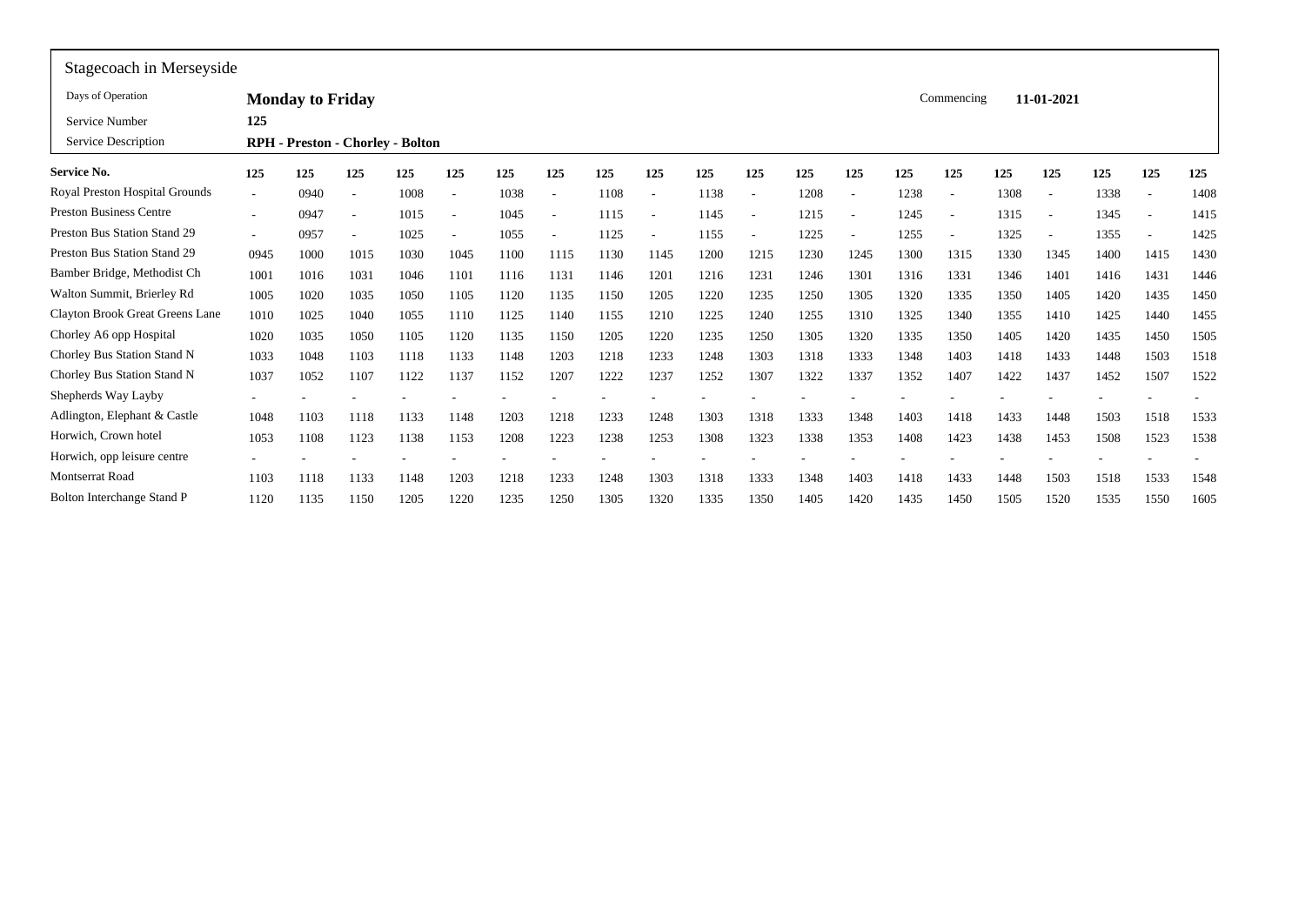| Stagecoach in Merseyside        |        |                                         |                          |      |      |      |      |      |      |                          |      |      |      |                          |                          |                          |                          |      |      |      |
|---------------------------------|--------|-----------------------------------------|--------------------------|------|------|------|------|------|------|--------------------------|------|------|------|--------------------------|--------------------------|--------------------------|--------------------------|------|------|------|
| Days of Operation               |        | <b>Monday to Friday</b>                 |                          |      |      |      |      |      |      |                          |      |      |      |                          | Commencing               |                          | 11-01-2021               |      |      |      |
| Service Number                  | 125    |                                         |                          |      |      |      |      |      |      |                          |      |      |      |                          |                          |                          |                          |      |      |      |
| Service Description             |        | <b>RPH</b> - Preston - Chorley - Bolton |                          |      |      |      |      |      |      |                          |      |      |      |                          |                          |                          |                          |      |      |      |
| <b>Service No.</b>              | 125    | 125                                     | 125                      | 125  | 125  | 125  | 125  | 125  | 125  | 125                      | 125  | 125  | 125  | 125                      | 125                      | 125                      | 125                      | 125  | 125  | 125  |
| Royal Preston Hospital Grounds  | $\sim$ | 1438                                    | $\overline{\phantom{a}}$ | 1508 | ٠    | 1538 |      | 1610 |      | 1640                     | ٠    | 1710 |      | 1745                     | $\overline{\phantom{a}}$ | 1815                     | $\overline{\phantom{a}}$ | 1903 | 1933 | 2003 |
| <b>Preston Business Centre</b>  |        | 1445                                    | $\overline{\phantom{a}}$ | 1515 | ٠    | 1545 |      | 1617 |      | 1647                     | ٠    | 1717 |      | 1752                     | $\overline{\phantom{a}}$ | 1822                     | $\overline{\phantom{a}}$ | 1909 | 1939 | 2009 |
| Preston Bus Station Stand 29    | $\sim$ | 1455                                    | $\overline{\phantom{a}}$ | 1525 |      | 1555 |      | 1627 |      | 1657                     |      | 1727 |      | 1802                     | . —                      | 1832                     |                          | 1917 | 1947 | 2017 |
| Preston Bus Station Stand 29    | 1445   | 1500                                    | 1515                     | 1530 | 1545 | 1600 | 1618 | 1635 | 1650 | 1705                     | 1720 | 1735 | 1750 | 1805                     | 1815                     | 1835                     | 1850                     | 1920 | 1950 | 2020 |
| Bamber Bridge, Methodist Ch     | 1501   | 1516                                    | 1531                     | 1546 | 1601 | 1616 | 1634 | 1651 | 1706 | 1721                     | 1736 | 1751 | 1806 | 1821                     | 1831                     | 1851                     | 1905                     | 1935 | 2005 | 2035 |
| Walton Summit, Brierley Rd      | 1505   | 1520                                    | 1535                     | 1550 | 1605 | 1620 | 1638 | 1655 | 1710 | 1725                     | 1740 | 1755 | 1810 | 1825                     | 1835                     | 1855                     |                          |      |      |      |
| Clayton Brook Great Greens Lane | 1510   | 1525                                    | 1540                     | 1555 | 1610 | 1625 | 1643 | 1700 | 1715 | 1730                     | 1745 | 1800 | 1815 | 1830                     | 1840                     | 1900                     | 1913                     | 1943 | 2013 | 2043 |
| Chorley A6 opp Hospital         | 1520   | 1535                                    | 1550                     | 1605 | 1620 | 1635 | 1653 | 1710 | 1725 | 1739                     | 1754 | 1809 | 1824 | 1839                     | 1849                     | 1909                     | 1922                     | 1952 | 2022 | 2052 |
| Chorley Bus Station Stand N     | 1533   | 1548                                    | 1603                     | 1618 | 1633 | 1648 | 1706 | 1723 | 1738 | 1749                     | 1804 | 1819 | 1834 | 1849                     | 1859                     | 1919                     | 1932                     | 2002 | 2032 | 2102 |
| Chorley Bus Station Stand N     | 1537   | 1552                                    | 1607                     | 1622 | 1637 | 1652 | 1710 | 1729 | 1743 |                          | 1805 |      | 1835 | $\overline{\phantom{a}}$ | 1901                     | ٠                        | 1935                     | 2005 | 2035 | 2105 |
| Shepherds Way Layby             |        |                                         |                          |      |      |      |      |      |      |                          |      |      |      |                          |                          |                          |                          |      |      |      |
| Adlington, Elephant & Castle    | 1548   | 1603                                    | 1618                     | 1633 | 1648 | 1703 | 1721 | 1740 | 1754 | $\overline{\phantom{a}}$ | 1816 |      | 1846 | $\overline{\phantom{a}}$ | 1912                     | $\overline{\phantom{a}}$ | 1945                     | 2015 | 2045 | 2115 |
| Horwich, Crown hotel            | 1553   | 1608                                    | 1623                     | 1638 | 1653 | 1708 | 1726 | 1745 | 1759 | $\overline{\phantom{a}}$ | 1821 |      | 1851 | $\overline{\phantom{a}}$ | 1917                     | $\overline{\phantom{a}}$ | 1950                     | 2020 | 2050 | 2120 |
| Horwich, opp leisure centre     |        |                                         |                          |      |      |      |      |      |      |                          |      |      |      |                          |                          |                          |                          |      |      |      |
| Montserrat Road                 | 1603   | 1618                                    | 1633                     | 1648 | 1703 | 1718 | 1736 | 1755 | 1809 | $\overline{\phantom{a}}$ | 1831 |      | 1901 | $\overline{\phantom{a}}$ | 1927                     | $\overline{\phantom{a}}$ | 2000                     | 2030 | 2100 | 2130 |
| Bolton Interchange Stand P      | 1620   | 1635                                    | 1650                     | 1705 | 1720 | 1735 | 1753 | 1812 | 1815 |                          | 1847 |      | 1917 | $\overline{\phantom{a}}$ | 1943                     | $\overline{\phantom{a}}$ | 2016                     | 2046 | 2116 | 2146 |
|                                 |        |                                         |                          |      |      |      |      |      |      |                          |      |      |      |                          |                          |                          |                          |      |      |      |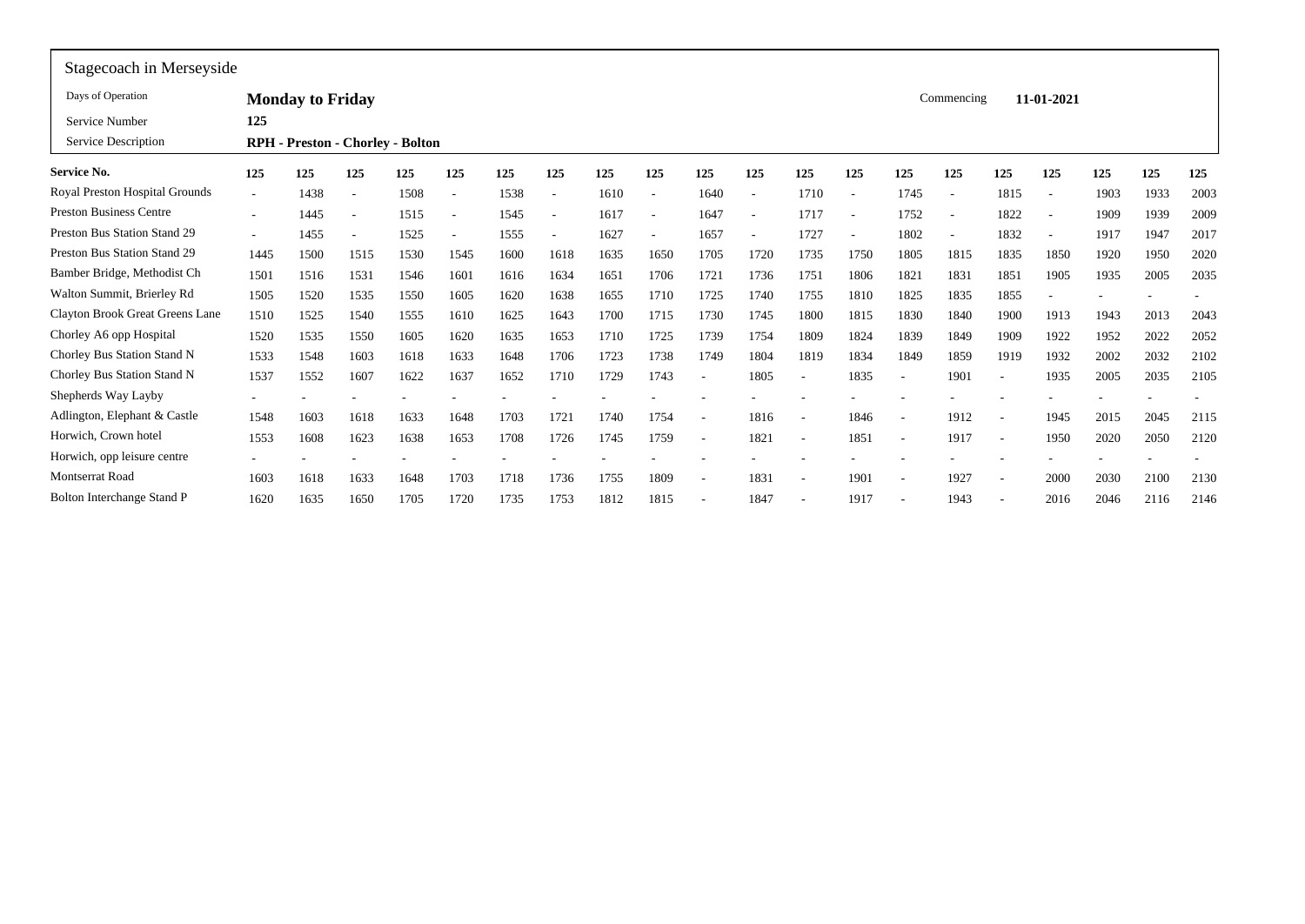| Stagecoach in Merseyside        |        |                                  |      |      |                          |                              |
|---------------------------------|--------|----------------------------------|------|------|--------------------------|------------------------------|
| Days of Operation               |        | <b>Monday to Friday</b>          |      |      |                          |                              |
| Service Number                  | 125    |                                  |      |      |                          |                              |
| Service Description             |        | RPH - Preston - Chorley - Bolton |      |      |                          |                              |
| Service No.                     | 125    | 125                              | 125  | 125  | 125                      | 125                          |
| Royal Preston Hospital Grounds  | 2033   | 2103                             | 2133 |      |                          |                              |
| <b>Preston Business Centre</b>  | 2039   | 2109                             | 2139 |      |                          |                              |
| Preston Bus Station Stand 29    | 2047   | 2117                             | 2147 |      |                          | $\qquad \qquad \blacksquare$ |
| Preston Bus Station Stand 29    | 2050   | 2120                             | 2150 | 2220 | 2250                     | 2320                         |
| Bamber Bridge, Methodist Ch     | 2105   | 2135                             | 2205 | 2235 | 2305                     | 2335                         |
| Walton Summit, Brierley Rd      |        |                                  |      |      |                          | $\overline{\phantom{a}}$     |
| Clayton Brook Great Greens Lane | 2113   | 2143                             | 2211 | 2241 | 2311                     | 2341                         |
| Chorley A6 opp Hospital         | 2122   | 2152                             | 2221 | 2250 | 2320                     | 2350                         |
| Chorley Bus Station Stand N     | 2132   | 2202                             | 2230 | 2300 | 2330                     | 2400                         |
| Chorley Bus Station Stand N     | 2135   | 2205                             | 2235 | 2305 | ٠                        | ۰                            |
| Shepherds Way Layby             | $\sim$ | $\sim$                           |      |      |                          |                              |
| Adlington, Elephant & Castle    | 2145   | 2215                             | 2245 | 2315 | ٠                        |                              |
| Horwich, Crown hotel            | 2150   | 2220                             | 2250 | 2320 | $\overline{\phantom{a}}$ | $\overline{\phantom{a}}$     |
| Horwich, opp leisure centre     | $\sim$ |                                  | 2252 | 2322 | $\overline{\phantom{a}}$ |                              |
| Montserrat Road                 | 2200   | 2230                             |      |      |                          |                              |
| Bolton Interchange Stand P      | 2216   | 2246                             |      |      |                          |                              |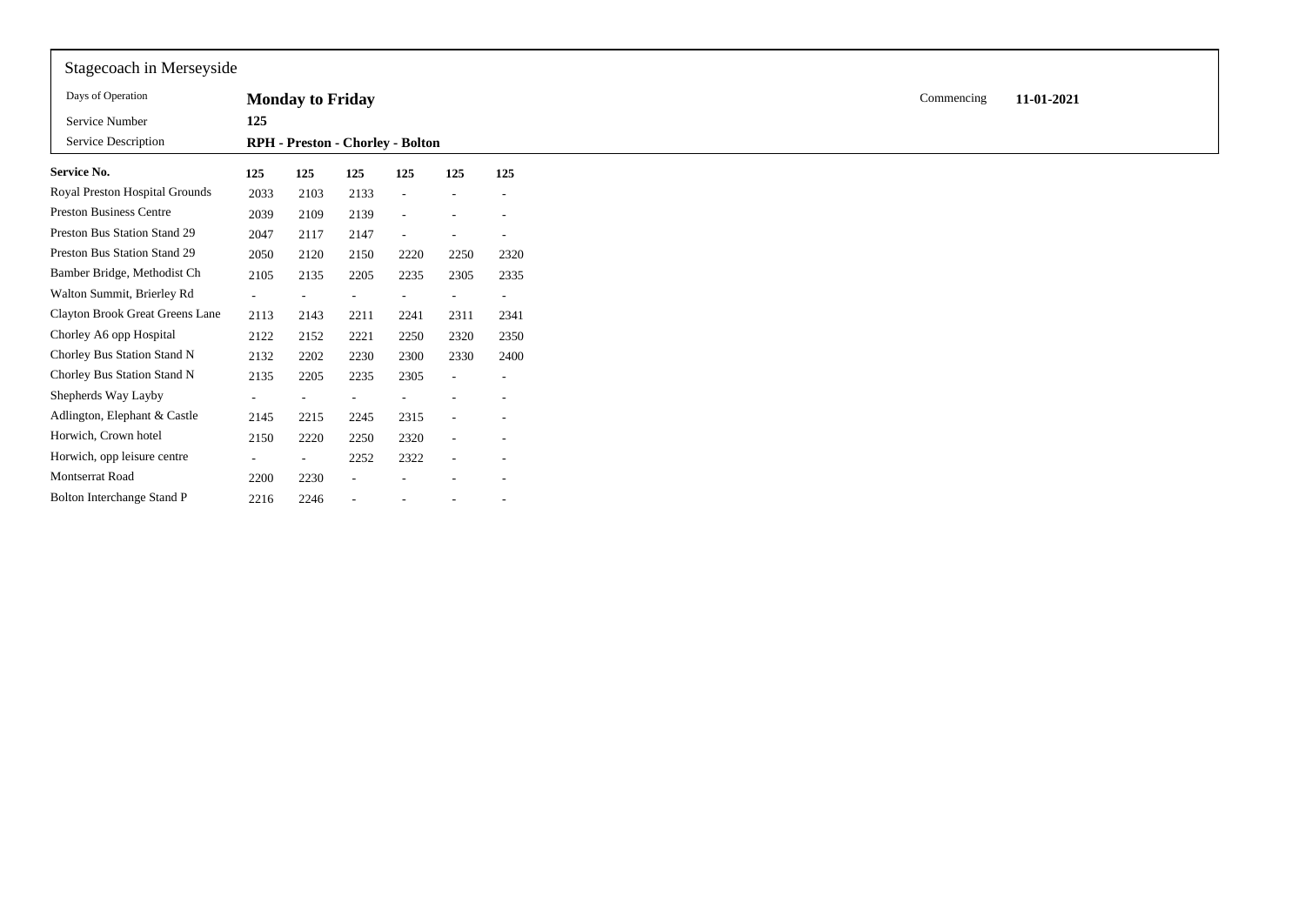| Stagecoach in Merseyside          |      |                          |      |                                         |                          |                          |      |                          |                          |                          |      |      |      |                          |                          |                          |                          |      |                          |                          |
|-----------------------------------|------|--------------------------|------|-----------------------------------------|--------------------------|--------------------------|------|--------------------------|--------------------------|--------------------------|------|------|------|--------------------------|--------------------------|--------------------------|--------------------------|------|--------------------------|--------------------------|
| Days of Operation                 |      | <b>Monday to Friday</b>  |      |                                         |                          |                          |      |                          |                          |                          |      |      |      |                          | Commencing               |                          | 11-01-2021               |      |                          |                          |
| Service Number                    | 125  |                          |      |                                         |                          |                          |      |                          |                          |                          |      |      |      |                          |                          |                          |                          |      |                          |                          |
| Service Description               |      |                          |      | <b>RPH</b> - Preston - Chorley - Bolton |                          |                          |      |                          |                          |                          |      |      |      |                          |                          |                          |                          |      |                          |                          |
| <b>Service No.</b>                | 125  | 125                      | 125  | 125                                     | 125                      | 125                      | 125  | 125                      | 125                      | 125                      | 125  | 125  | 125  | 125                      | 125                      | 125                      | 125                      | 125  | 125                      | 125                      |
| <b>Bolton Interchange Stand P</b> |      |                          |      |                                         |                          |                          |      | 0625                     | $\overline{\phantom{a}}$ | 0655                     | 0707 | 0722 | 0737 | $\overline{\phantom{a}}$ | 0757                     | 0812                     | 0827                     | 0842 | 0857                     | 0912                     |
| Chorley Old Road, Montserrat      |      |                          |      |                                         |                          |                          |      | 0643                     |                          | 0713                     | 0726 | 0741 | 0756 | $\overline{\phantom{a}}$ | 0816                     | 083                      | 0846                     | 0901 | 0916                     | 0931                     |
| Horwich, Crown Hotel              |      |                          |      |                                         |                          |                          |      | 0653                     |                          | 0723                     | 0736 | 0751 | 0806 | $\overline{\phantom{a}}$ | 0826                     | 084                      | 0856                     | 0911 | 0926                     | 0941                     |
| <b>Adlington Tesco</b>            |      |                          |      |                                         |                          |                          |      | 0658                     |                          | 0728                     | 074  | 0756 | 0811 | $\overline{\phantom{a}}$ | 083                      | 0846                     | 0901                     | 0916 | 0931                     | 0946                     |
| Chorley Interchange Stand E       |      |                          |      |                                         |                          |                          |      | 0710                     |                          | 0740                     | 0753 | 081  | 0823 |                          | 0846                     | 0901                     | 0916                     | 0931 | 0946                     | 1001                     |
| Chorley Interchange Stand E       | 0526 | 0556                     | 0618 | 0628                                    | 0638                     | 0645                     | 0700 | 0715                     | 0730                     | 0745                     | 0756 | 0816 | 0826 | 0839                     | 0851                     | 0906                     | 0921                     | 0936 | 0951                     | 1006                     |
| Hartwood Hall Hotel               | 0531 | 060                      | 0623 | 0633                                    | 0643                     | 0651                     | 0706 | 0721                     | 0736                     | 0751                     | 0802 | 0822 | 0832 | 0845                     | 0857                     | 0912                     | 0927                     | 0942 | 0957                     | 1012                     |
| Clayton Green, opp Pines Hotel    | 0538 | 0608                     | 0630 | 0640                                    | 0650                     | 0659                     | 0714 | 0729                     | 0745                     | 0801                     | 0812 | 0831 | 0842 | 0854                     | 0906                     | 0921                     | 0936                     | 0951 | 1006                     | 1021                     |
| Clayton Brook Great Greens Lane   | 0540 | 0610                     | 0632 | 0642                                    | 0652                     | 0702                     | 0717 | 0732                     | 0748                     | 0804                     | 0815 | 0834 | 0845 | 0857                     | 0909                     | 0924                     | 0939                     | 0954 | 1009                     | 1024                     |
| Walton Summit, Brierley Rd        | 0543 | 0613                     | 0635 | 0645                                    | 0655                     | 0705                     | 0720 | 0735                     | 0751                     | 0807                     | 0818 | 0837 | 0848 | 0900                     | 0912                     | 0927                     | 0942                     | 0957 | 1012                     | 1027                     |
| Bamber Bridge, Pear Tree          | 0549 | 0619                     | 0641 | 0654                                    | 0704                     | 0714                     | 0729 | 0744                     | 0800                     | 0816                     | 0827 | 0846 | 0857 | 0909                     | 0921                     | 0936                     | 0951                     | 1006 | 1021                     | 1036                     |
| Preston Bus Station Stand 29      |      | 0628                     |      | 0707                                    | $\overline{\phantom{a}}$ | 0729                     |      | 0759                     |                          | 0831                     | ٠    | 0901 |      |                          | 0936                     | $\overline{\phantom{a}}$ | 1006                     | ٠    | 1036                     | $\overline{\phantom{a}}$ |
| Preston Bus Stn Stand 3           | 0558 |                          | 0650 |                                         | 0716                     |                          | 0744 | ٠                        | 0815                     |                          | 0842 |      | 0912 | 0924                     |                          | 095                      |                          | 1021 |                          | 1051                     |
| Preston Bus Stn Stand 3           | 0605 | $\overline{\phantom{a}}$ | 0652 | $\overline{\phantom{a}}$                | 0717                     |                          | 0746 | ٠                        | 0816                     | $\overline{\phantom{a}}$ | 0843 |      | 0913 | 0926                     | $\overline{a}$           | 0956                     | $\overline{\phantom{0}}$ | 1026 |                          | 1056                     |
| <b>Preston Business Centre</b>    | 0613 | $\overline{\phantom{a}}$ | 0700 | $\overline{\phantom{a}}$                | 0725                     | $\overline{\phantom{a}}$ | 0754 | $\overline{\phantom{a}}$ | 0824                     | $\overline{\phantom{a}}$ | 0851 |      | 0921 | 0934                     | $\overline{\phantom{a}}$ | 1005                     | $\overline{\phantom{a}}$ | 1035 | $\overline{\phantom{a}}$ | 1105                     |
| Royal Preston Hospital Grounds    | 0620 |                          | 0707 | $\overline{\phantom{a}}$                | 0732                     | $\overline{\phantom{a}}$ | 0801 | ٠                        | 0831                     |                          | 0858 |      | 0928 | 0941                     | $\overline{\phantom{a}}$ | 1013                     | $\overline{\phantom{a}}$ | 1043 |                          | 1113                     |
|                                   |      |                          |      |                                         |                          |                          |      |                          |                          |                          |      |      |      |                          |                          |                          |                          |      |                          |                          |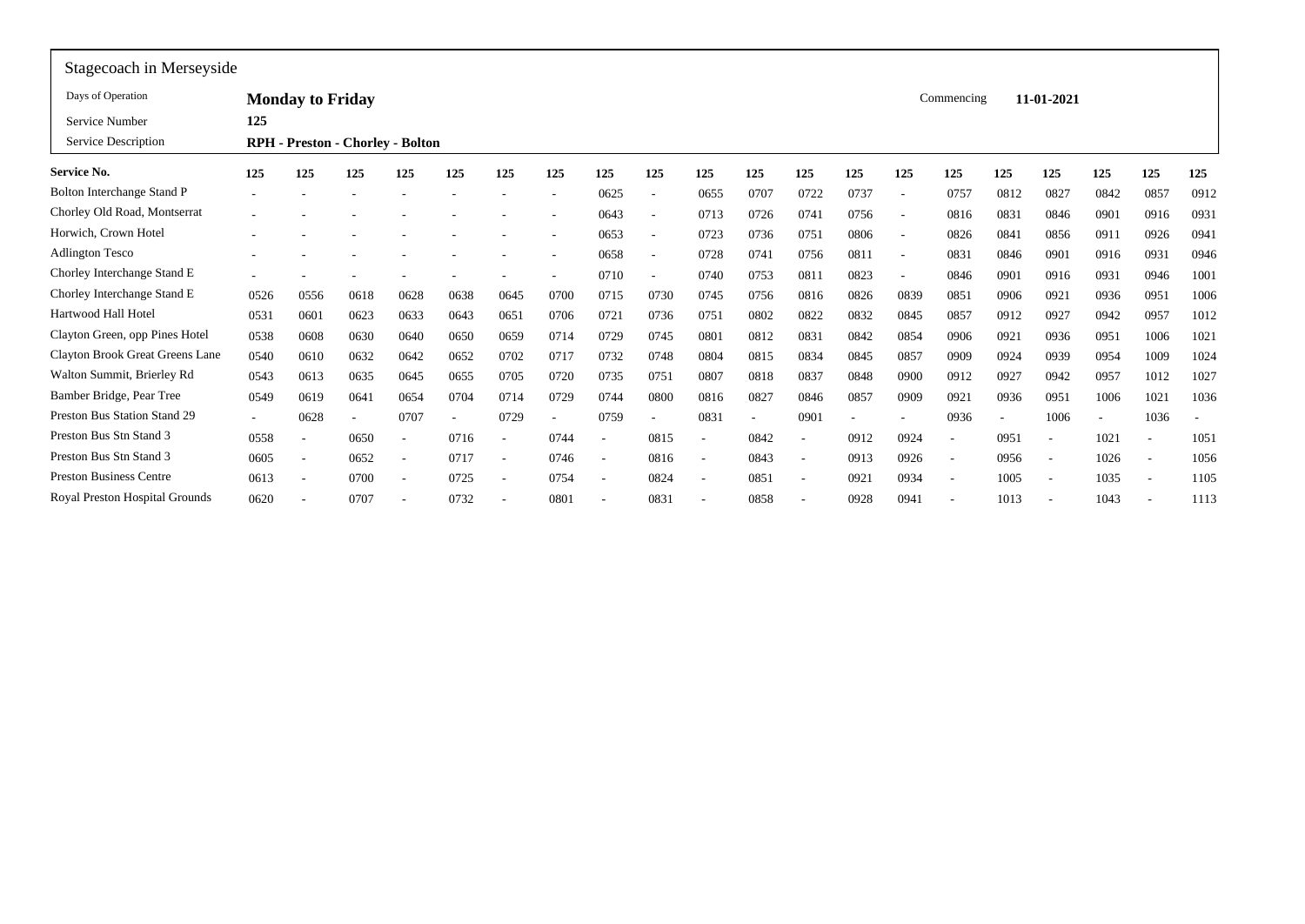| Stagecoach in Merseyside          |        |                         |                                         |      |                          |                          |      |                          |      |      |                          |      |                          |      |                          |      |                          |                          |                          |                          |
|-----------------------------------|--------|-------------------------|-----------------------------------------|------|--------------------------|--------------------------|------|--------------------------|------|------|--------------------------|------|--------------------------|------|--------------------------|------|--------------------------|--------------------------|--------------------------|--------------------------|
| Days of Operation                 |        | <b>Monday to Friday</b> |                                         |      |                          |                          |      |                          |      |      |                          |      |                          |      | Commencing               |      | 11-01-2021               |                          |                          |                          |
| Service Number                    | 125    |                         |                                         |      |                          |                          |      |                          |      |      |                          |      |                          |      |                          |      |                          |                          |                          |                          |
| Service Description               |        |                         | <b>RPH</b> - Preston - Chorley - Bolton |      |                          |                          |      |                          |      |      |                          |      |                          |      |                          |      |                          |                          |                          |                          |
| Service No.                       | 125    | 125                     | 125                                     | 125  | 125                      | 125                      | 125  | 125                      | 125  | 125  | 125                      | 125  | 125                      | 125  | 125                      | 125  | 125                      | 125                      | 125                      | 125                      |
| <b>Bolton Interchange Stand P</b> | 0927   | 0940                    | 0957                                    | 1012 | 1027                     | 1042                     | 1057 | 1112                     | 1127 | 1142 | 1157                     | 1212 | 1227                     | 1242 | 1257                     | 1312 | 1327                     | 1342                     | 1357                     | 1412                     |
| Chorley Old Road, Montserrat      | 0946   | 0959                    | 1016                                    | 1031 | 1046                     | 1101                     | 1116 | 1131                     | 1146 | 1201 | 1216                     | 1231 | 1246                     | 1301 | 1316                     | 1331 | 1346                     | 1401                     | 1416                     | 1431                     |
| Horwich, Crown Hotel              | 0956   | 1009                    | 1026                                    | 1041 | 1056                     | 1111                     | 1126 | 1141                     | 1156 | 1211 | 1226                     | 1241 | 1256                     | 1311 | 1326                     | 1341 | 1356                     | 1411                     | 1426                     | 1441                     |
| <b>Adlington Tesco</b>            | 1001   | 1014                    | 1031                                    | 1046 | 1101                     | 1116                     | 1131 | 1146                     | 1201 | 1216 | 1231                     | 1246 | 1301                     | 1316 | 1331                     | 1346 | 1401                     | 1416                     | 1431                     | 1446                     |
| Chorley Interchange Stand E       | 1016   | 1029                    | 1046                                    | 1101 | 1116                     | 1131                     | 1146 | 1201                     | 1216 | 1231 | 1246                     | 1301 | 1316                     | 1331 | 1346                     | 1401 | 1416                     | 1431                     | 1446                     | 1501                     |
| Chorley Interchange Stand E       | 1021   | 1034                    | 1051                                    | 1106 | 1121                     | 1136                     | 1151 | 1206                     | 1221 | 1236 | 1251                     | 1306 | 1321                     | 1336 | 1351                     | 1406 | 1421                     | 1436                     | 1451                     | 1506                     |
| Hartwood Hall Hotel               | 1027   | 1040                    | 1057                                    | 1112 | 1127                     | 1142                     | 1157 | 1212                     | 1227 | 1242 | 1257                     | 1312 | 1327                     | 1342 | 1357                     | 1412 | 1427                     | 1442                     | 1457                     | 1512                     |
| Clayton Green, opp Pines Hotel    | 1036   | 1049                    | 1106                                    | 1121 | 1136                     | 1151                     | 1206 | 1221                     | 1236 | 1251 | 1306                     | 1321 | 1336                     | 1351 | 1406                     | 1421 | 1436                     | 1451                     | 1506                     | 1521                     |
| Clayton Brook Great Greens Lane   | 1039   | 1052                    | 1109                                    | 1124 | 1139                     | 1154                     | 1209 | 1224                     | 1239 | 1254 | 1309                     | 1324 | 1339                     | 1354 | 1409                     | 1424 | 1439                     | 1454                     | 1509                     | 1524                     |
| Walton Summit, Brierley Rd        | 1042   | 1055                    | 1112                                    | 1127 | 1142                     | 1157                     | 1212 | 1227                     | 1242 | 1257 | 1312                     | 1327 | 1342                     | 1357 | 1412                     | 1427 | 1442                     | 1457                     | 1512                     | 1527                     |
| Bamber Bridge, Pear Tree          | 1051   | 1104                    | 1121                                    | 1136 | 1151                     | 1206                     | 1221 | 1236                     | 1251 | 1306 | 1321                     | 1336 | 1351                     | 1406 | 1421                     | 1436 | 1451                     | 1506                     | 1521                     | 1536                     |
| Preston Bus Station Stand 29      | 1106   |                         | 1136                                    |      | 1206                     | $\overline{\phantom{a}}$ | 1236 | $\overline{\phantom{a}}$ | 1306 |      | 1336                     |      | 1406                     |      | 1436                     | ٠    | 1506                     | $\overline{\phantom{a}}$ | 1536                     | $\overline{\phantom{a}}$ |
| Preston Bus Stn Stand 3           |        | 1119                    |                                         | 1151 | ٠                        | 1221                     |      | 1251                     |      | 1321 |                          | 1351 |                          | 1421 |                          | 145  |                          | 1521                     |                          | 1551                     |
| Preston Bus Stn Stand 3           | $\sim$ | 1124                    |                                         | 1156 | $\overline{\phantom{a}}$ | 1226                     |      | 1256                     |      | 1326 | $\overline{\phantom{a}}$ | 1356 |                          | 1426 | $\overline{\phantom{a}}$ | 1456 | $\overline{\phantom{a}}$ | 1526                     | $\overline{\phantom{a}}$ | 1556                     |
| <b>Preston Business Centre</b>    |        | 1133                    |                                         | 1205 | $\overline{\phantom{a}}$ | 1235                     |      | 1305                     |      | 1335 | $\overline{\phantom{a}}$ | 1405 | $\overline{\phantom{a}}$ | 1435 | $\sim$                   | 1505 | $\overline{\phantom{a}}$ | 1535                     |                          | 1605                     |
| Royal Preston Hospital Grounds    |        | 1141                    |                                         | 1213 | ٠                        | 1243                     |      | 1313                     |      | 1343 |                          | 1413 |                          | 1443 |                          | 1513 |                          | 1543                     |                          | 1613                     |
|                                   |        |                         |                                         |      |                          |                          |      |                          |      |      |                          |      |                          |      |                          |      |                          |                          |                          |                          |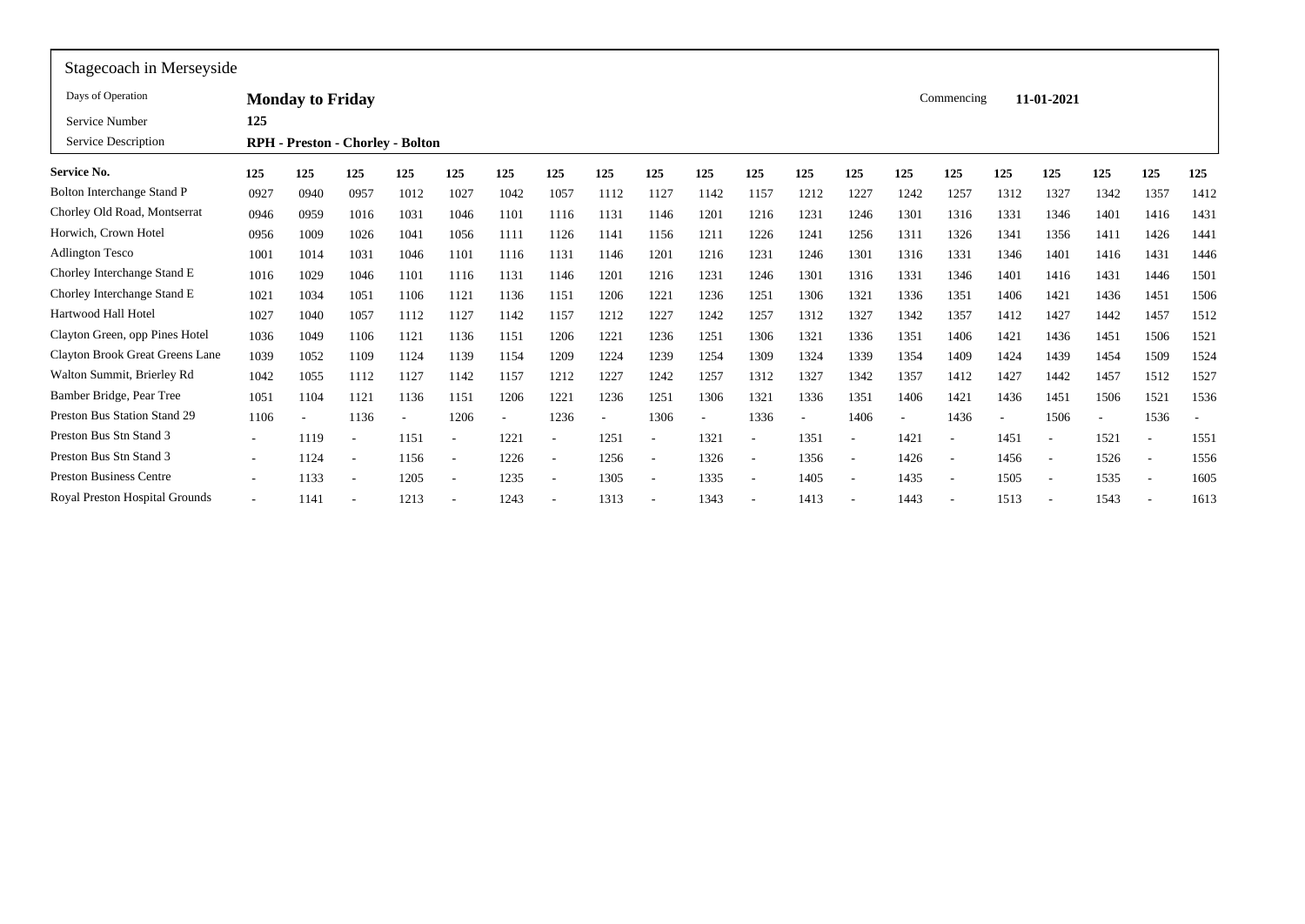| Stagecoach in Merseyside          |        |                         |                                  |      |                          |      |      |                          |      |          |      |      |                          |      |                          |      |                          |      |      |      |
|-----------------------------------|--------|-------------------------|----------------------------------|------|--------------------------|------|------|--------------------------|------|----------|------|------|--------------------------|------|--------------------------|------|--------------------------|------|------|------|
| Days of Operation                 |        | <b>Monday to Friday</b> |                                  |      |                          |      |      |                          |      |          |      |      |                          |      | Commencing               |      | 11-01-2021               |      |      |      |
| Service Number                    | 125    |                         |                                  |      |                          |      |      |                          |      |          |      |      |                          |      |                          |      |                          |      |      |      |
| Service Description               |        |                         | RPH - Preston - Chorley - Bolton |      |                          |      |      |                          |      |          |      |      |                          |      |                          |      |                          |      |      |      |
| <b>Service No.</b>                | 125    | 125                     | 125                              | 125  | 125                      | 125  | 125  | 125                      | 125  | 125      | 125  | 125  | 125                      | 125  | 125                      | 125  | 125                      | 125  | 125  | 125  |
| <b>Bolton Interchange Stand P</b> | 1427   | 1442                    | 1457                             | 1512 | 1527                     | 1542 | 1557 | 1612                     | 1627 | 1642     | 1657 | 1712 | 1727                     | 1742 | 1800                     | 1820 | 1835                     | 1850 | 1920 | 1950 |
| Chorley Old Road, Montserrat      | 1446   | 1501                    | 1516                             | 1531 | 1546                     | 1601 | 1616 | 1631                     | 1646 | 1701     | 1716 | 1730 | 1745                     | 1800 | 1818                     | 1835 | 1850                     | 1905 | 1935 | 2005 |
| Horwich, Crown Hotel              | 1456   | 1511                    | 1526                             | 1541 | 1556                     | 1611 | 1626 | 1641                     | 1656 | 1711     | 1726 | 1740 | 1755                     | 1810 | 1828                     | 1845 | 1900                     | 1915 | 1945 | 2015 |
| <b>Adlington Tesco</b>            | 1501   | 1516                    | 1531                             | 1546 | 1601                     | 1616 | 1631 | 1646                     | 1701 | 1716     | 1731 | 1745 | 1800                     | 1815 | 1833                     | 1850 | 1905                     | 1920 | 1950 | 2020 |
| Chorley Interchange Stand E       | 1516   | 1531                    | 1546                             | 1601 | 1616                     | 1631 | 1646 | 1701                     | 1716 | 1731     | 1746 | 1758 | 1813                     | 1828 | 1846                     | 1900 | 1915                     | 1930 | 2000 | 2030 |
| Chorley Interchange Stand E       | 1521   | 1536                    | 1551                             | 1606 | 1621                     | 1636 | 165  | 1706                     | 1721 | 1736     | 1751 | 1804 |                          | 1831 |                          | 1905 |                          | 1935 | 2005 | 2035 |
| Hartwood Hall Hotel               | 1527   | 1542                    | 1557                             | 1612 | 1627                     | 1642 | 1657 | 1712                     | 1727 | 1742     | 1757 | 1810 | $\overline{\phantom{a}}$ | 1837 | $\overline{\phantom{a}}$ | 191  | $\overline{\phantom{a}}$ | 1941 | 2011 | 2041 |
| Clayton Green, opp Pines Hotel    | 1536   | 1551                    | 1606                             | 1621 | 1636                     | 1651 | 1706 | 1721                     | 1736 | 1751     | 1806 | 1819 | $\overline{\phantom{a}}$ | 1846 | $\overline{\phantom{a}}$ | 1919 | $\overline{\phantom{a}}$ | 1949 | 2019 | 2049 |
| Clayton Brook Great Greens Lane   | 1539   | 1554                    | 1609                             | 1624 | 1639                     | 1654 | 1709 | 1724                     | 1739 | 1754     | 1809 | 1821 |                          | 1848 | $\overline{\phantom{a}}$ | 1921 | $\overline{\phantom{a}}$ | 1951 | 2021 | 2051 |
| Walton Summit, Brierley Rd        | 1542   | 1557                    | 1612                             | 1627 | 1642                     | 1657 | 1712 | 1727                     | 1742 | 1757     | 1812 | 1824 |                          | 1851 | $\overline{\phantom{a}}$ |      |                          |      |      |      |
| Bamber Bridge, Pear Tree          | 1551   | 1606                    | 1621                             | 1636 | 1651                     | 1706 | 1721 | 1736                     | 1751 | 1806     | 1821 | 1833 |                          | 1854 | $\overline{a}$           | 193  | $\overline{\phantom{a}}$ | 2001 | 2031 | 2101 |
| Preston Bus Station Stand 29      | 1606   |                         | 1636                             |      | 1706                     |      | 1736 | $\overline{\phantom{a}}$ | 1806 | 1821     | ٠    | 1848 |                          |      |                          |      |                          |      |      |      |
| Preston Bus Stn Stand 3           |        | 1621                    |                                  | 1651 | ٠                        | 1721 |      | 1751                     |      |          | 1836 |      |                          | 1909 | $\overline{\phantom{a}}$ | 1944 | $\overline{\phantom{a}}$ | 2014 | 2044 | 2114 |
| Preston Bus Stn Stand 3           | $\sim$ | 1626                    | $\overline{\phantom{a}}$         | 1656 | $\overline{\phantom{a}}$ | 1723 |      | 1753                     |      | <b>.</b> | 1841 |      |                          | 1911 | $\overline{\phantom{a}}$ | 1946 | $\overline{\phantom{a}}$ | 2016 | 2046 | 2116 |
| <b>Preston Business Centre</b>    |        | 1635                    |                                  | 1705 | $\overline{\phantom{a}}$ | 1733 |      | 1803                     |      |          | 1850 |      |                          | 1919 | $\overline{\phantom{a}}$ | 1954 | $\overline{\phantom{a}}$ | 2024 | 2054 | 2124 |
| Royal Preston Hospital Grounds    |        | 1643                    |                                  | 1713 |                          | 1740 |      | 1810                     |      |          | 1858 |      |                          | 1924 |                          | 1959 |                          | 2029 | 2059 | 2129 |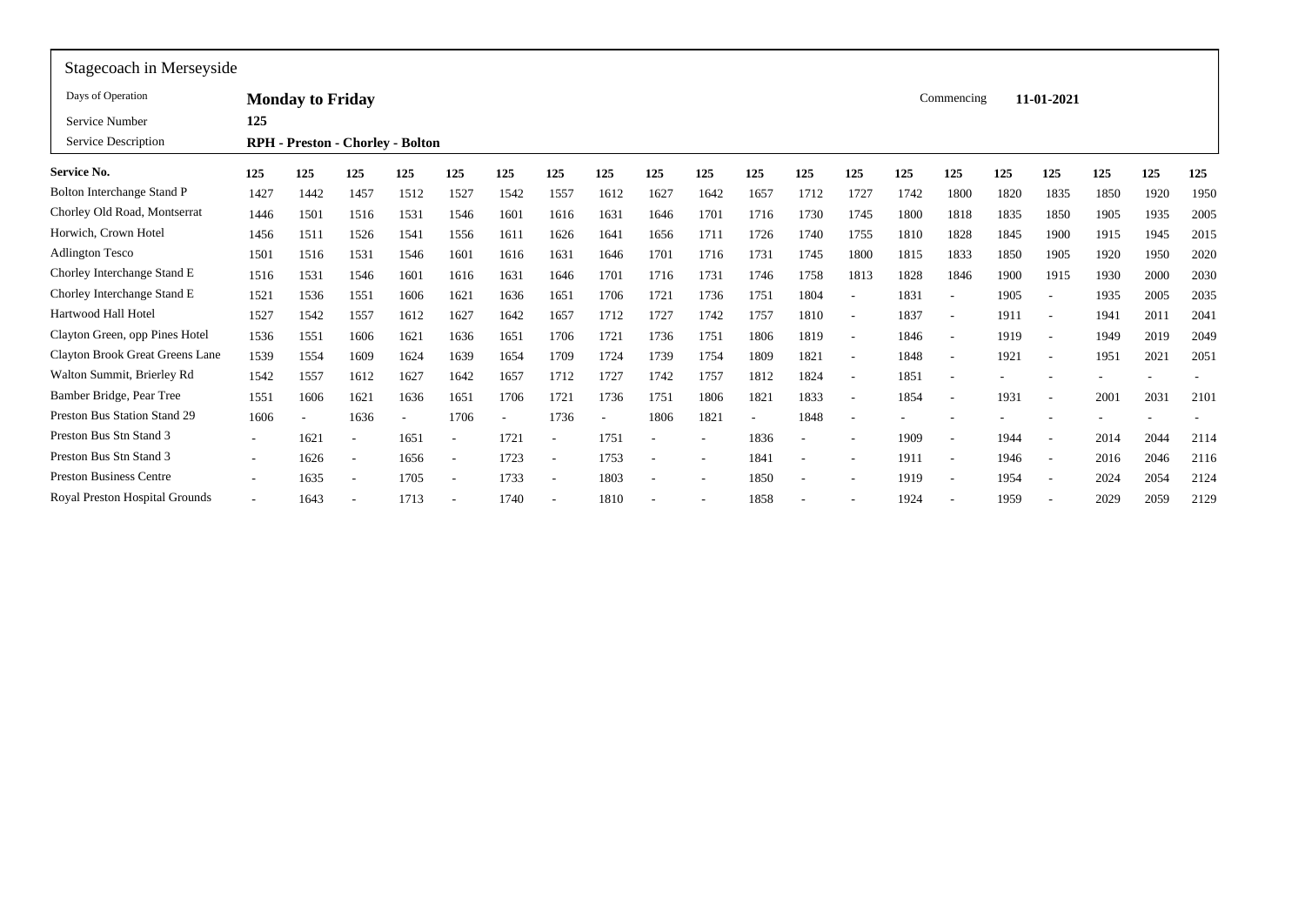| Stagecoach in Merseyside        |        |                         |                                  |      |      |                          |
|---------------------------------|--------|-------------------------|----------------------------------|------|------|--------------------------|
| Days of Operation               |        | <b>Monday to Friday</b> |                                  |      |      |                          |
| Service Number                  | 125    |                         |                                  |      |      |                          |
| Service Description             |        |                         | RPH - Preston - Chorley - Bolton |      |      |                          |
| <b>Service No.</b>              | 125    | 125                     | 125                              | 125  | 125  | 125                      |
| Bolton Interchange Stand P      | 2020   | 2050                    | 2120                             | 2150 | 2220 | 2250                     |
| Chorley Old Road, Montserrat    | 2035   | 2105                    | 2135                             | 2205 | 2235 | 2305                     |
| Horwich, Crown Hotel            | 2045   | 2115                    | 2145                             | 2215 | 2245 | 2315                     |
| <b>Adlington Tesco</b>          | 2050   | 2120                    | 2150                             | 2220 | 2250 | 2320                     |
| Chorley Interchange Stand E     | 2100   | 2130                    | 2200                             | 2230 | 2300 | 2330                     |
| Chorley Interchange Stand E     | 2105   | 2135                    | 2205                             | 2235 | 2305 | $\sim$                   |
| Hartwood Hall Hotel             | 2111   | 2141                    | 2211                             | 2241 | 2311 | $\overline{\phantom{a}}$ |
| Clayton Green, opp Pines Hotel  | 2119   | 2149                    | 2219                             | 2249 | 2319 | $\sim$                   |
| Clayton Brook Great Greens Lane | 2121   | 2151                    | 2221                             | 2251 | 2321 | $\overline{\phantom{a}}$ |
| Walton Summit, Brierley Rd      | $\sim$ |                         | $\overline{\phantom{a}}$         |      |      |                          |
| Bamber Bridge, Pear Tree        | 2131   | 2201                    | 2231                             | 2301 | 2331 | $\sim$                   |
| Preston Bus Station Stand 29    | 2144   | 2214                    | 2244                             | 2314 | 2344 | $\overline{\phantom{a}}$ |
| Preston Bus Stn Stand 3         |        |                         |                                  |      | ۰    | $\overline{\phantom{a}}$ |
| Preston Bus Stn Stand 3         |        |                         |                                  |      |      |                          |
| <b>Preston Business Centre</b>  |        |                         |                                  |      |      |                          |
| Royal Preston Hospital Grounds  |        |                         |                                  |      |      |                          |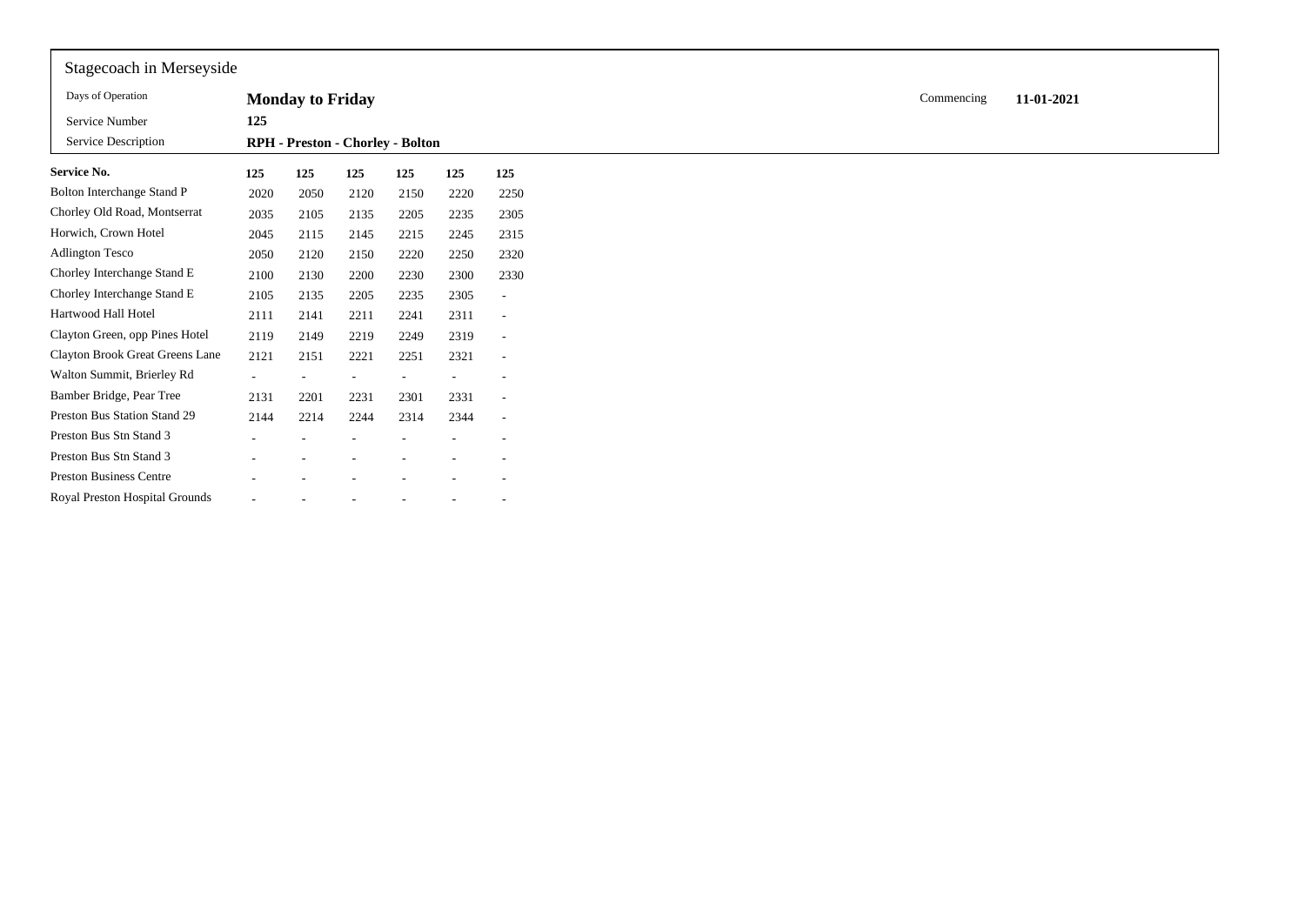| Stagecoach in Merseyside            |                 |      |                          |                                  |      |      |      |      |      |      |      |      |      |      |            |      |            |      |      |      |
|-------------------------------------|-----------------|------|--------------------------|----------------------------------|------|------|------|------|------|------|------|------|------|------|------------|------|------------|------|------|------|
| Days of Operation                   | <b>Saturday</b> |      |                          |                                  |      |      |      |      |      |      |      |      |      |      | Commencing |      | 11-01-2021 |      |      |      |
| Service Number                      | 125             |      |                          |                                  |      |      |      |      |      |      |      |      |      |      |            |      |            |      |      |      |
| Service Description                 |                 |      |                          | RPH - Preston - Chorley - Bolton |      |      |      |      |      |      |      |      |      |      |            |      |            |      |      |      |
| Service No.                         | 125             | 125  | 125                      | 125                              | 125  | 125  | 125  | 125  | 125  | 125  | 125  | 125  | 125  | 125  | 125        | 125  | 125        | 125  | 125  | 125  |
| Royal Preston Hospital Grounds      |                 |      |                          |                                  | ٠    | 0630 | 0650 | 0710 | 0730 | 0750 | 0810 | 0830 | 0850 | 0910 | 0930       | 0950 | 1008       | 1028 | 1048 | 1108 |
| <b>Preston Business Centre</b>      |                 |      |                          |                                  | ٠    | 0637 | 0657 | 0717 | 0737 | 0757 | 0817 | 0837 | 0857 | 0917 | 0937       | 0957 | 1015       | 1035 | 1055 | 1115 |
| Preston Bus Station Stand 29        |                 |      |                          |                                  | ۰    | 0647 | 0707 | 0727 | 0747 | 0807 | 0827 | 0847 | 0907 | 0927 | 0947       | 1007 | 1025       | 1045 | 1105 | 1125 |
| <b>Preston Bus Station Stand 29</b> | $\sim$          | 0525 |                          | 0600                             | 0630 | 0650 | 0710 | 0730 | 0750 | 0810 | 0830 | 0850 | 0910 | 0930 | 0950       | 1010 | 1030       | 1050 | 1110 | 1130 |
| Bamber Bridge, Methodist Ch         | $\sim$          | 0533 | $\overline{\phantom{a}}$ | 0616                             | 0646 | 0706 | 0726 | 0746 | 0806 | 0826 | 0846 | 0906 | 0926 | 0946 | 1006       | 1026 | 1046       | 1106 | 1126 | 1146 |
| Clayton Brook Great Greens Lane     |                 | 0541 |                          | 0622                             | 0652 | 0714 | 0734 | 0754 | 0814 | 0834 | 0854 | 0914 | 0934 | 0954 | 1014       | 1034 | 1054       | 1114 | 1134 | 1154 |
| Chorley A6 opp Hospital             | $\sim$          | 0553 | $\overline{\phantom{a}}$ | 0632                             | 0703 | 0724 | 0744 | 0804 | 0824 | 0844 | 0904 | 0924 | 0944 | 1004 | 1024       | 1044 | 1104       | 1124 | 1144 | 1204 |
| Chorley Bus Station Stand N         | $\sim$          | 0604 | $\overline{\phantom{a}}$ | 0644                             | 0714 | 0737 | 0757 | 0817 | 0837 | 0857 | 0917 | 0937 | 0957 | 1017 | 1037       | 1057 | 1117       | 1137 | 1157 | 1217 |
| Chorley Bus Station Stand N         | $\sim$          | 0605 | 0630                     | 0650                             | 0715 | 0742 | 0802 | 0822 | 0842 | 0902 | 0922 | 0942 | 1002 | 1022 | 1042       | 1102 | 1122       | 1142 | 1202 | 1222 |
| Shepherds Way Layby                 | 0540            |      |                          |                                  |      |      |      |      |      |      |      |      |      |      |            |      |            |      |      |      |
| Adlington, Elephant & Castle        | 0550            | 0615 | 0640                     | 0700                             | 0725 | 0753 | 0813 | 0833 | 0853 | 0913 | 0933 | 0953 | 1013 | 1033 | 1053       | 1113 | 1133       | 1153 | 1213 | 1233 |
| Horwich, Crown hotel                | 0555            | 0620 | 0645                     | 0705                             | 0730 | 0758 | 0818 | 0838 | 0858 | 0918 | 0938 | 0958 | 1018 | 1038 | 1058       | 1118 | 1138       | 1158 | 1218 | 1238 |
| Horwich, opp leisure centre         |                 |      |                          |                                  |      |      |      |      |      |      |      |      |      |      |            |      |            |      |      |      |
| <b>Montserrat Road</b>              | 0605            | 0630 | 0655                     | 0715                             | 0740 | 0808 | 0828 | 0848 | 0908 | 0928 | 0948 | 1008 | 1028 | 1048 | 1108       | 1128 | 1148       | 1208 | 1228 | 1248 |
| Bolton Interchange Stand P          | 0622            | 0647 | 0712                     | 0732                             | 0757 | 0825 | 0845 | 0905 | 0925 | 0945 | 1005 | 1025 | 1045 | 1105 | 1125       | 1145 | 1205       | 1225 | 1245 | 1305 |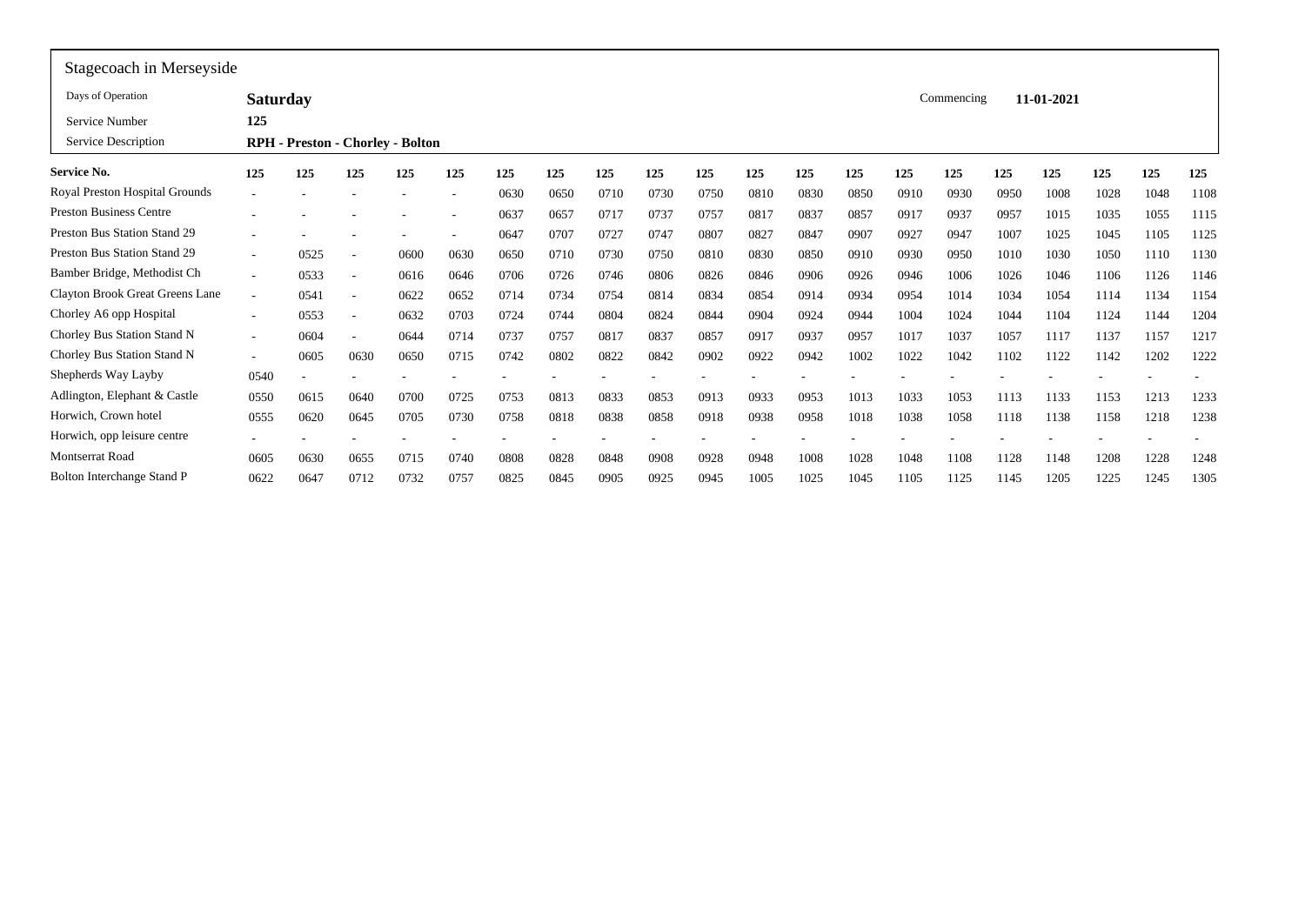| Stagecoach in Merseyside |      |                 |      |      |                                         |      |      |      |      |      |      |      |      |      |                          |            |                          |      |      |
|--------------------------|------|-----------------|------|------|-----------------------------------------|------|------|------|------|------|------|------|------|------|--------------------------|------------|--------------------------|------|------|
|                          |      |                 |      |      |                                         |      |      |      |      |      |      |      |      |      |                          |            |                          |      |      |
| 125                      |      |                 |      |      |                                         |      |      |      |      |      |      |      |      |      |                          |            |                          |      |      |
|                          |      |                 |      |      |                                         |      |      |      |      |      |      |      |      |      |                          |            |                          |      |      |
| 125                      | 125  | 125             | 125  | 125  | 125                                     | 125  | 125  | 125  | 125  | 125  | 125  | 125  | 125  | 125  | 125                      | 125        | 125                      | 125  | 125  |
| 1128                     | 1148 | 1208            | 1228 | 1248 | 1308                                    | 1328 | 1348 | 1408 | 1428 | 1448 | 1508 | 1528 | 1548 | 1605 | 1625                     | 1645       | 1705                     | 1725 | 1750 |
| 1135                     | 1155 | 1215            | 1235 | 1255 | 1315                                    | 1335 | 1355 | 1415 | 1435 | 1455 | 1515 | 1535 | 1555 | 1612 | 1632                     | 1652       | 1712                     | 1732 | 1757 |
| 1145                     | 1205 | 1225            | 1245 | 1305 | 1325                                    | 1345 | 1405 | 1425 | 1445 | 1505 | 1525 | 1545 | 1605 | 1622 | 1642                     | 1702       | 1722                     | 1742 | 1807 |
| 1150                     | 1210 | 1230            | 1250 | 1310 | 1330                                    | 1350 | 1410 | 1430 | 1450 | 1510 | 1530 | 1550 | 1610 | 1630 | 1650                     | 1710       | 1730                     | 1750 | 1810 |
| 1206                     | 1226 | 1246            | 1306 | 1326 | 1346                                    | 1406 | 1426 | 1446 | 1506 | 1526 | 1546 | 1606 | 1626 | 1646 | 1706                     | 1726       | 1746                     | 1806 | 1826 |
| 1214                     | 1234 | 1254            | 1314 | 1334 | 1354                                    | 1414 | 1434 | 1454 | 1514 | 1534 | 1554 | 1614 | 1634 | 1655 | 1714                     | 1734       | 1754                     | 1814 | 1834 |
| 1224                     | 1244 | 1304            | 1324 | 1344 | 1404                                    | 1424 | 1444 | 1504 | 1524 | 1544 | 1604 | 1624 | 1644 | 1705 | 1723                     | 1743       | 1803                     | 1823 | 1843 |
| 1237                     | 1257 | 1317            | 1337 | 1357 | 1417                                    | 1437 | 1457 | 1517 | 1537 | 1557 | 1617 | 1637 | 1657 | 1718 | 1733                     | 1753       | 1813                     | 1833 | 1853 |
| 1242                     | 1302 | 1322            | 1342 | 1402 | 1422                                    | 1442 | 1502 | 1522 | 1542 | 1602 | 1622 | 1642 | 1702 | 1725 | $\overline{\phantom{a}}$ | 1755       | $\overline{\phantom{a}}$ | 1834 | 1854 |
|                          |      |                 |      |      |                                         |      |      |      |      |      |      |      |      |      |                          |            |                          |      |      |
| 1253                     | 1313 | 1333            | 1353 | 1413 | 1433                                    | 1453 | 1513 | 1533 | 1553 | 1613 | 1633 | 1653 | 1713 | 1736 | $\overline{\phantom{a}}$ | 1806       | $\overline{\phantom{a}}$ | 1845 | 1915 |
| 1258                     | 1318 | 1338            | 1358 | 1418 | 1438                                    | 1458 | 1518 | 1538 | 1558 | 1618 | 1638 | 1658 | 1718 | 1741 | $\overline{\phantom{a}}$ | 1811       | $\overline{\phantom{a}}$ | 1850 | 1920 |
|                          |      |                 |      |      |                                         |      |      |      |      |      |      |      |      |      |                          |            |                          |      |      |
| 1308                     | 1328 | 1348            | 1408 | 1428 | 1448                                    | 1508 | 1528 | 1548 | 1608 | 1628 | 1648 | 1708 | 1728 | 1751 | $\overline{\phantom{a}}$ | 1821       | $\overline{\phantom{a}}$ | 1900 | 1930 |
| 1325                     | 1345 | 1405            | 1425 | 1445 | 1505                                    | 1525 | 1545 | 1605 | 1625 | 1645 | 1705 | 1725 | 1745 | 1808 |                          | 1838       |                          | 1916 | 1946 |
|                          |      | <b>Saturday</b> |      |      | <b>RPH</b> - Preston - Chorley - Bolton |      |      |      |      |      |      |      |      |      |                          | Commencing | 11-01-2021               |      |      |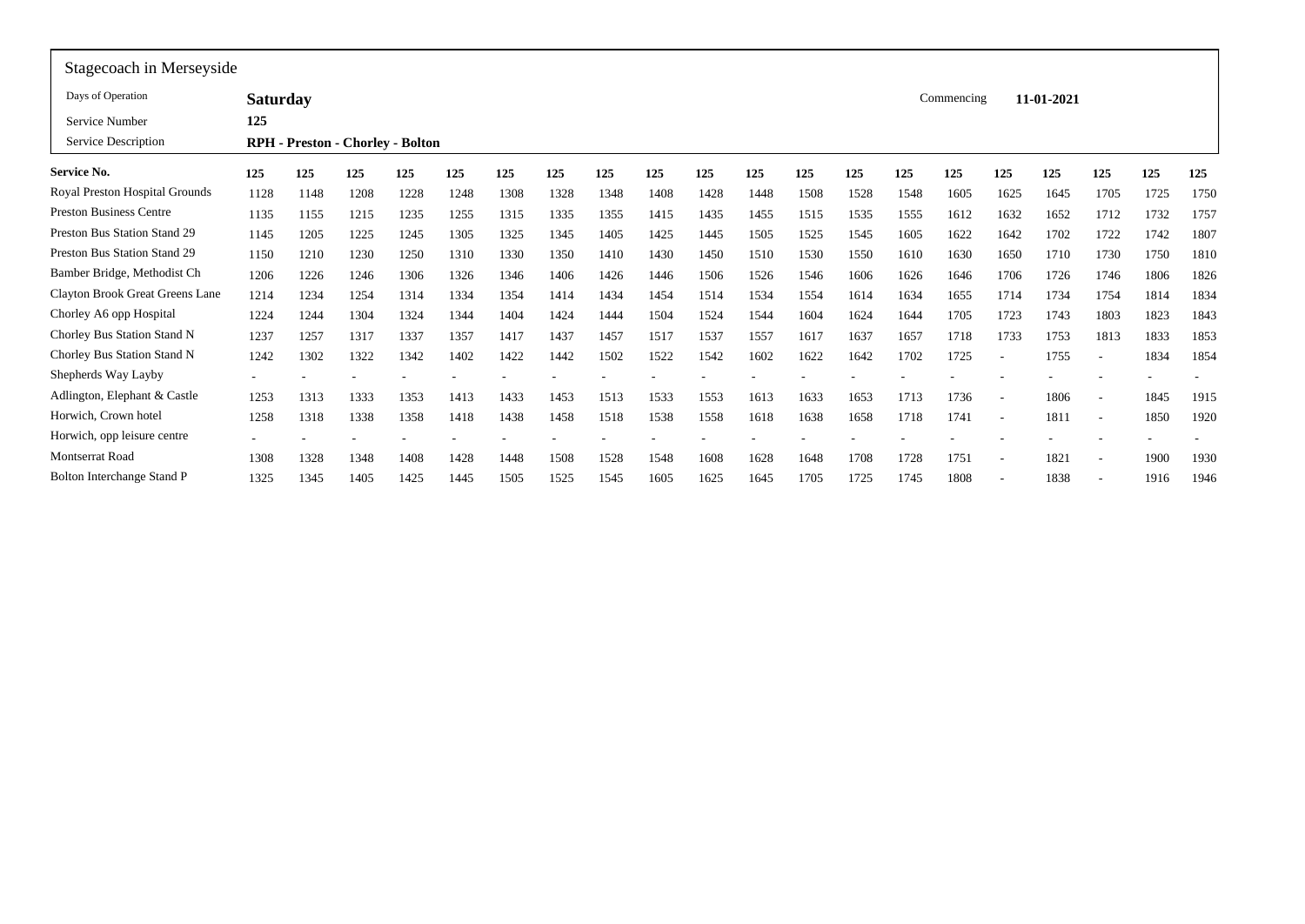| Stagecoach in Merseyside          |                          |                                  |      |      |      |      |      |      |      |                          |                          |  |            |            |  |  |
|-----------------------------------|--------------------------|----------------------------------|------|------|------|------|------|------|------|--------------------------|--------------------------|--|------------|------------|--|--|
| Days of Operation                 | <b>Saturday</b>          |                                  |      |      |      |      |      |      |      |                          |                          |  | Commencing | 11-01-2021 |  |  |
| Service Number                    | 125                      |                                  |      |      |      |      |      |      |      |                          |                          |  |            |            |  |  |
| Service Description               |                          | RPH - Preston - Chorley - Bolton |      |      |      |      |      |      |      |                          |                          |  |            |            |  |  |
| <b>Service No.</b>                | 125                      | 125                              | 125  | 125  | 125  | 125  | 125  | 125  | 125  | 125                      | 125                      |  |            |            |  |  |
| Royal Preston Hospital Grounds    | 1810                     | 1830                             | 1903 | 1933 | 2003 | 2033 | 2103 | 2133 |      |                          |                          |  |            |            |  |  |
| <b>Preston Business Centre</b>    | 1817                     | 1837                             | 1909 | 1939 | 2009 | 2039 | 2109 | 2139 |      |                          |                          |  |            |            |  |  |
| Preston Bus Station Stand 29      | 1827                     | 1847                             | 1917 | 1947 | 2017 | 2047 | 2117 | 2147 |      |                          |                          |  |            |            |  |  |
| Preston Bus Station Stand 29      | 1830                     | 1850                             | 1920 | 1950 | 2020 | 2050 | 2120 | 2150 | 2220 | 2250                     | 2320                     |  |            |            |  |  |
| Bamber Bridge, Methodist Ch       | 1846                     | 1905                             | 1935 | 2005 | 2035 | 2105 | 2135 | 2205 | 2235 | 2305                     | 2335                     |  |            |            |  |  |
| Clayton Brook Great Greens Lane   | 1854                     | 1913                             | 1943 | 2013 | 2043 | 2113 | 2143 | 2211 | 2241 | 2311                     | 2341                     |  |            |            |  |  |
| Chorley A6 opp Hospital           | 1903                     | 1922                             | 1952 | 2022 | 2052 | 2122 | 2152 | 2221 | 2250 | 2320                     | 2350                     |  |            |            |  |  |
| Chorley Bus Station Stand N       | 1913                     | 1932                             | 2002 | 2032 | 2102 | 2132 | 2202 | 2230 | 2300 | 2330                     | 2400                     |  |            |            |  |  |
| Chorley Bus Station Stand N       | $\sim$                   | 1935                             | 2005 | 2035 | 2105 | 2135 | 2205 | 2235 | 2305 | $\overline{\phantom{a}}$ |                          |  |            |            |  |  |
| Shepherds Way Layby               |                          |                                  |      |      |      |      |      |      |      |                          |                          |  |            |            |  |  |
| Adlington, Elephant & Castle      | $\sim$                   | 1945                             | 2015 | 2045 | 2115 | 2145 | 2215 | 2245 | 2315 | $\overline{\phantom{a}}$ | $\overline{\phantom{a}}$ |  |            |            |  |  |
| Horwich, Crown hotel              | $\overline{\phantom{a}}$ | 1950                             | 2020 | 2050 | 2120 | 2150 | 2220 | 2250 | 2320 | $\overline{\phantom{a}}$ |                          |  |            |            |  |  |
| Horwich, opp leisure centre       |                          |                                  |      |      |      |      |      | 2252 | 2322 | $\overline{\phantom{a}}$ |                          |  |            |            |  |  |
| <b>Montserrat Road</b>            | $\overline{\phantom{0}}$ | 2000                             | 2030 | 2100 | 2130 | 2200 | 2230 |      |      |                          |                          |  |            |            |  |  |
| <b>Bolton Interchange Stand P</b> |                          | 2016                             | 2046 | 2116 | 2146 | 2216 | 2246 |      |      |                          |                          |  |            |            |  |  |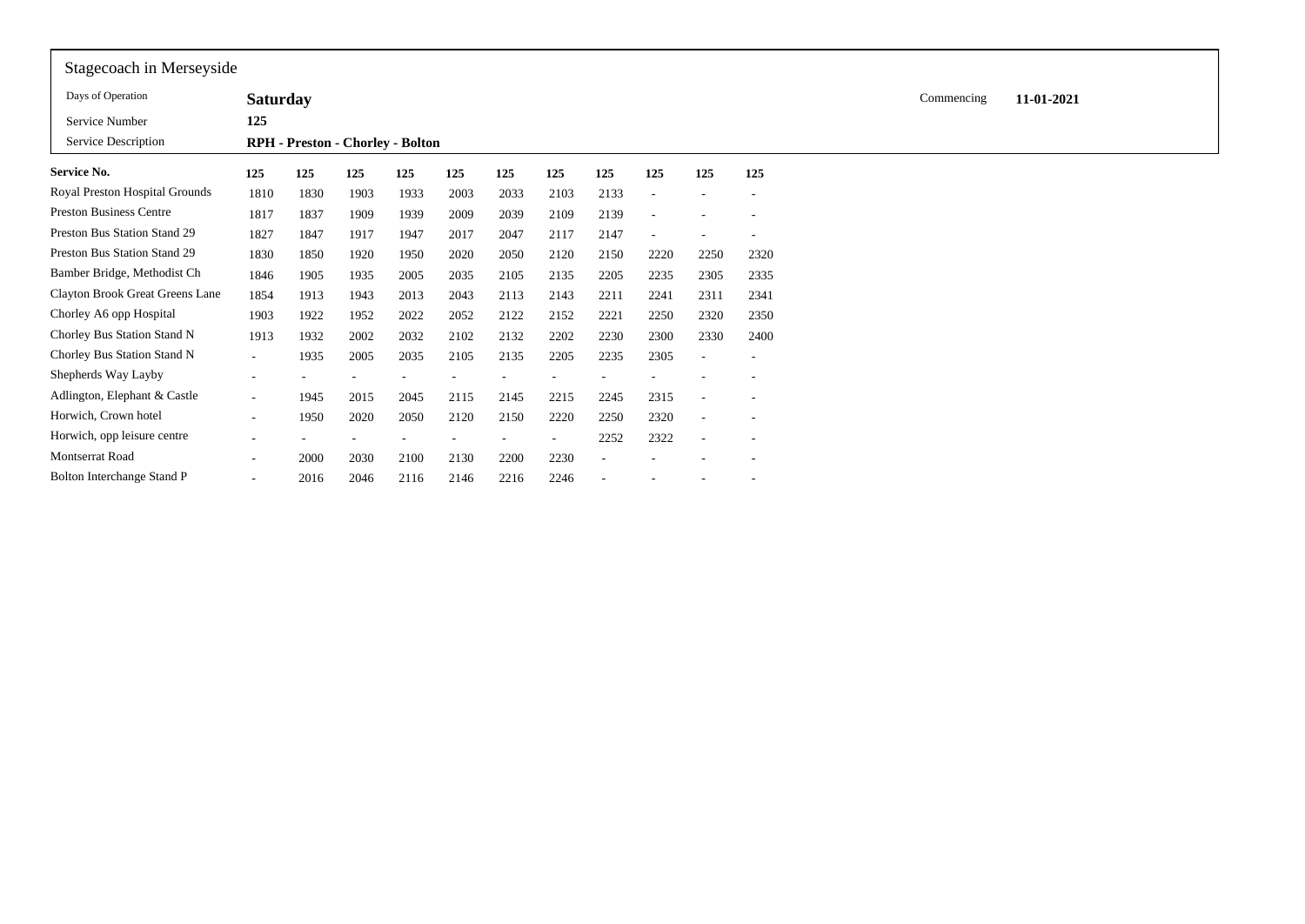| Stagecoach in Merseyside            |                 |                          |                                         |      |                          |      |      |      |      |      |      |      |      |      |            |      |            |      |      |      |
|-------------------------------------|-----------------|--------------------------|-----------------------------------------|------|--------------------------|------|------|------|------|------|------|------|------|------|------------|------|------------|------|------|------|
| Days of Operation                   | <b>Saturday</b> |                          |                                         |      |                          |      |      |      |      |      |      |      |      |      | Commencing |      | 11-01-2021 |      |      |      |
| Service Number                      | 125             |                          |                                         |      |                          |      |      |      |      |      |      |      |      |      |            |      |            |      |      |      |
| Service Description                 |                 |                          | <b>RPH</b> - Preston - Chorley - Bolton |      |                          |      |      |      |      |      |      |      |      |      |            |      |            |      |      |      |
| <b>Service No.</b>                  | 125             | 125                      | 125                                     | 125  | 125                      | 125  | 125  | 125  | 125  | 125  | 125  | 125  | 125  | 125  | 125        | 125  | 125        | 125  | 125  | 125  |
| Bolton Interchange Stand P          |                 |                          |                                         |      | -                        | 0629 | 0654 | 0714 | 0734 | 0754 | 0814 | 0834 | 0854 | 0914 | 0934       | 0954 | 1014       | 1034 | 1054 | 1114 |
| Chorley Old Road, Montserrat        |                 |                          |                                         |      | $\overline{a}$           | 0648 | 0713 | 0733 | 0753 | 0813 | 0833 | 0853 | 0913 | 0933 | 0953       | 1013 | 1033       | 1053 | 1113 | 1133 |
| Horwich, Crown Hotel                |                 |                          |                                         |      | -                        | 0658 | 0723 | 0743 | 0803 | 0823 | 0843 | 0903 | 0923 | 0943 | 1003       | 1023 | 1043       | 1103 | 1123 | 1143 |
| <b>Adlington Tesco</b>              |                 |                          |                                         |      | $\overline{\phantom{a}}$ | 0703 | 0728 | 0748 | 0808 | 0828 | 0848 | 0908 | 0928 | 0948 | 1008       | 1028 | 1048       | 1108 | 1128 | 1148 |
| Chorley Interchange Stand E         |                 |                          |                                         |      | ۰                        | 0715 | 0740 | 0800 | 0820 | 0840 | 0903 | 0923 | 0943 | 1003 | 1023       | 1043 | 1103       | 1123 | 1143 | 1203 |
| Chorley Interchange Stand E         | 0528            | 0558                     | 0620                                    | 0640 | 0700                     | 0718 | 0743 | 0803 | 0823 | 0845 | 0908 | 0928 | 0948 | 1008 | 1028       | 1048 | 1108       | 1128 | 1148 | 1208 |
| Hartwood Hall Hotel                 | 0533            | 0603                     | 0625                                    | 0645 | 0706                     | 0724 | 0749 | 0809 | 0829 | 0851 | 0914 | 0934 | 0954 | 1014 | 1034       | 1054 | 1114       | 1134 | 1154 | 1214 |
| Clayton Green, opp Pines Hotel      | 0540            | 0610                     | 0632                                    | 0653 | 0715                     | 0733 | 0758 | 0818 | 0838 | 0900 | 0923 | 0943 | 1003 | 1023 | 1043       | 1103 | 1123       | 1143 | 1203 | 1223 |
| Clayton Brook Great Greens Lane     | 0542            | 0612                     | 0634                                    | 0655 | 0718                     | 0737 | 0802 | 0822 | 0842 | 0904 | 0927 | 0947 | 1007 | 1027 | 1047       | 1107 | 1127       | 1147 | 1207 | 1227 |
| Bamber Bridge, Pear Tree            | 0549            | 0619                     | 0641                                    | 0705 | 0729                     | 0748 | 0813 | 0833 | 0853 | 0917 | 0938 | 0958 | 1018 | 1038 | 1058       | 1118 | 1138       | 1158 | 1218 | 1238 |
| <b>Preston Bus Station Stand 29</b> | $\sim$          | 0628                     |                                         |      |                          |      |      |      |      |      |      |      |      |      |            |      |            |      |      |      |
| Preston Bus Stn Stand 3             | 0558            | ٠                        | 0650                                    | 0718 | 0744                     | 0803 | 0828 | 0848 | 0908 | 0932 | 0953 | 1013 | 1033 | 1053 | 1113       | 1133 | 1153       | 1213 | 1233 | 1253 |
| Preston Bus Stn Stand 3             | 0605            | $\overline{\phantom{a}}$ | 0652                                    | 0719 | 0746                     | 0805 | 0830 | 0850 | 0910 | 0934 | 0958 | 1018 | 1038 | 1058 | 1118       | 1138 | 1158       | 1218 | 1238 | 1258 |
| <b>Preston Business Centre</b>      | 0613            | $\overline{\phantom{a}}$ | 0700                                    | 0727 | 0754                     | 0813 | 0838 | 0858 | 0918 | 0942 | 1007 | 1027 | 1047 | 1107 | 1127       | 1147 | 1207       | 1227 | 1247 | 1307 |
| Royal Preston Hospital Grounds      | 0620            |                          | 0707                                    | 0734 | 0801                     | 0820 | 0845 | 0905 | 0925 | 0949 | 1015 | 1035 | 1055 | 1115 | 1135       | 1155 | 1215       | 1235 | 1255 | 1315 |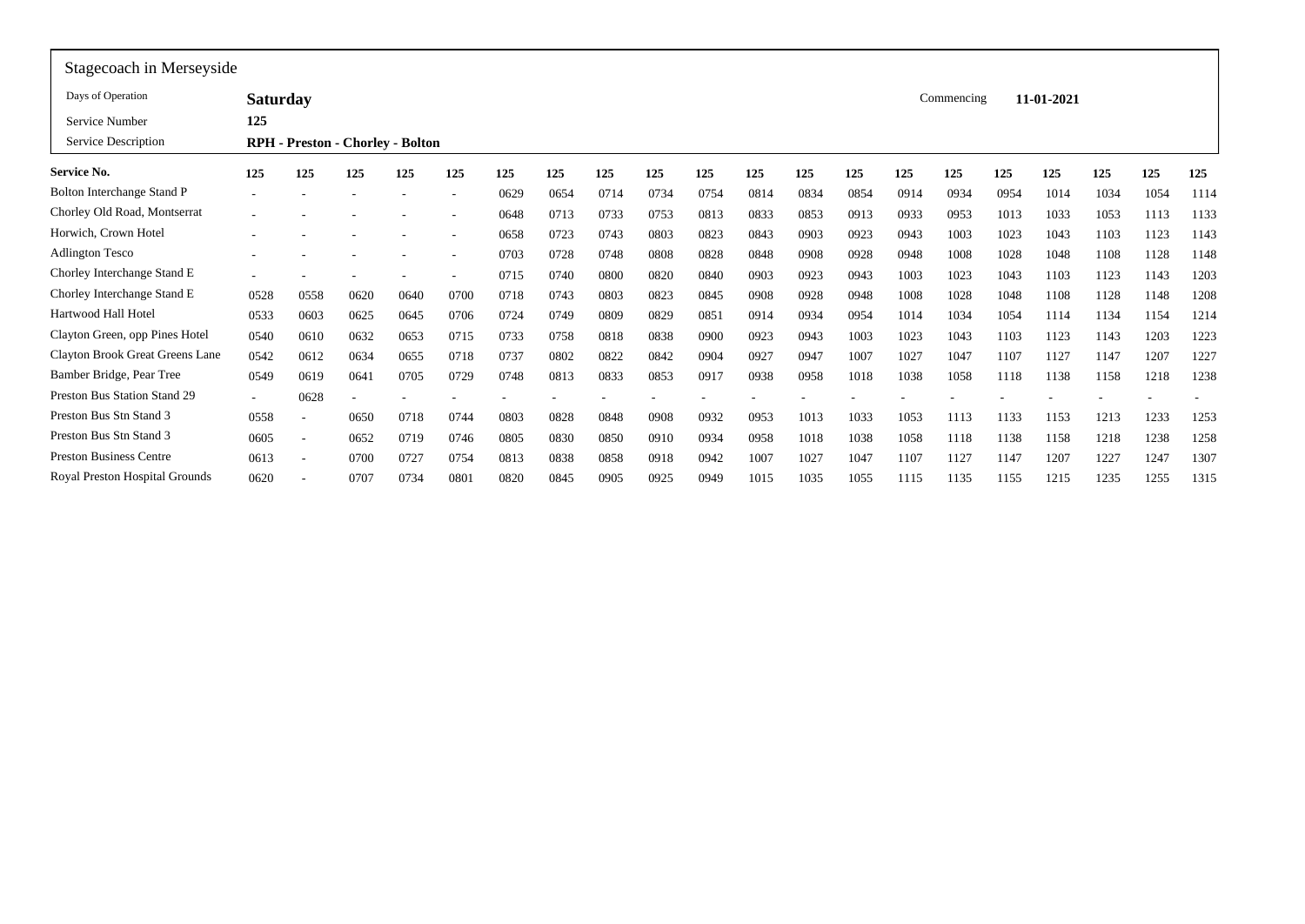| Stagecoach in Merseyside        |                 |      |      |                                         |      |      |      |      |      |      |      |      |      |      |            |                          |            |                          |      |                          |
|---------------------------------|-----------------|------|------|-----------------------------------------|------|------|------|------|------|------|------|------|------|------|------------|--------------------------|------------|--------------------------|------|--------------------------|
| Days of Operation               | <b>Saturday</b> |      |      |                                         |      |      |      |      |      |      |      |      |      |      | Commencing |                          | 11-01-2021 |                          |      |                          |
| Service Number                  | 125             |      |      |                                         |      |      |      |      |      |      |      |      |      |      |            |                          |            |                          |      |                          |
| Service Description             |                 |      |      | <b>RPH</b> - Preston - Chorley - Bolton |      |      |      |      |      |      |      |      |      |      |            |                          |            |                          |      |                          |
| Service No.                     | 125             | 125  | 125  | 125                                     | 125  | 125  | 125  | 125  | 125  | 125  | 125  | 125  | 125  | 125  | 125        | 125                      | 125        | 125                      | 125  | 125                      |
| Bolton Interchange Stand P      | 1134            | 1154 | 1214 | 1234                                    | 1254 | 1314 | 1334 | 1354 | 1414 | 1434 | 1454 | 1514 | 1534 | 1554 | 1614       | 1634                     | 1654       | 1714                     | 1745 | 1800                     |
| Chorley Old Road, Montserrat    | 1153            | 1213 | 1233 | 1253                                    | 1313 | 1333 | 1353 | 1413 | 1433 | 1453 | 1513 | 1533 | 1553 | 1613 | 1633       | 1653                     | 1713       | 1732                     | 1803 | 1818                     |
| Horwich, Crown Hotel            | 1203            | 1223 | 1243 | 1303                                    | 1323 | 1343 | 1403 | 1423 | 1443 | 1503 | 1523 | 1543 | 1603 | 1623 | 1643       | 1703                     | 1723       | 1742                     | 1813 | 1828                     |
| <b>Adlington Tesco</b>          | 1208            | 1228 | 1248 | 1308                                    | 1328 | 1348 | 1408 | 1428 | 1448 | 1508 | 1528 | 1548 | 1608 | 1628 | 1648       | 1708                     | 1728       | 1747                     | 1818 | 1833                     |
| Chorley Interchange Stand E     | 1223            | 1243 | 1303 | 1323                                    | 1343 | 1403 | 1423 | 1443 | 1503 | 1523 | 1543 | 1603 | 1623 | 1643 | 1703       | 1723                     | 1743       | 1800                     | 1831 | 1846                     |
| Chorley Interchange Stand E     | 1228            | 1248 | 1308 | 1328                                    | 1348 | 1408 | 1428 | 1448 | 1508 | 1528 | 1548 | 1608 | 1628 | 1648 | 1708       | 1728                     | 1748       | 1806                     | 1834 | $\overline{\phantom{a}}$ |
| Hartwood Hall Hotel             | 1234            | 1254 | 1314 | 1334                                    | 1354 | 1414 | 1434 | 1454 | 1514 | 1534 | 1554 | 1614 | 1634 | 1654 | 1714       | 1734                     | 1754       | 1812                     | 1840 |                          |
| Clayton Green, opp Pines Hotel  | 1243            | 1303 | 1323 | 1343                                    | 1403 | 1423 | 1443 | 1503 | 1523 | 1543 | 1603 | 1623 | 1643 | 1703 | 1723       | 1743                     | 1803       | 1821                     | 1849 |                          |
| Clayton Brook Great Greens Lane | 1247            | 1307 | 1327 | 1347                                    | 1407 | 1427 | 1447 | 1507 | 1527 | 1547 | 1607 | 1627 | 1647 | 1707 | 1727       | 1747                     | 1807       | 1823                     | 1851 | $\overline{\phantom{a}}$ |
| Bamber Bridge, Pear Tree        | 1258            | 1318 | 1338 | 1358                                    | 1418 | 1438 | 1458 | 1518 | 1538 | 1558 | 1618 | 1638 | 1658 | 1718 | 1738       | 1758                     | 1818       | 1832                     | 1900 | $\overline{\phantom{a}}$ |
| Preston Bus Station Stand 29    |                 |      |      |                                         |      |      |      |      |      |      |      |      |      |      |            | 1813                     |            | 1847                     |      |                          |
| Preston Bus Stn Stand 3         | 1313            | 1333 | 1353 | 1413                                    | 1433 | 1453 | 1513 | 1533 | 1553 | 1613 | 1633 | 1653 | 1713 | 1733 | 1753       | $\overline{\phantom{a}}$ | 1833       | ۰                        | 1915 | $\overline{\phantom{a}}$ |
| Preston Bus Stn Stand 3         | 1318            | 1338 | 1358 | 1418                                    | 1438 | 1458 | 1518 | 1538 | 1558 | 1618 | 1638 | 1658 | 1715 | 1735 | 1755       | $\overline{\phantom{a}}$ | 1838       | ۰                        | 1917 | $\overline{\phantom{a}}$ |
| <b>Preston Business Centre</b>  | 1327            | 1347 | 1407 | 1427                                    | 1447 | 1507 | 1527 | 1547 | 1607 | 1627 | 1647 | 1707 | 1725 | 1745 | 1805       | $\overline{\phantom{a}}$ | 1847       | $\overline{\phantom{a}}$ | 1925 | $\sim$                   |
| Royal Preston Hospital Grounds  | 1335            | 1355 | 1415 | 1435                                    | 1455 | 1515 | 1535 | 1555 | 1615 | 1635 | 1655 | 1715 | 1732 | 1752 | 1812       |                          | 1855       |                          | 1930 |                          |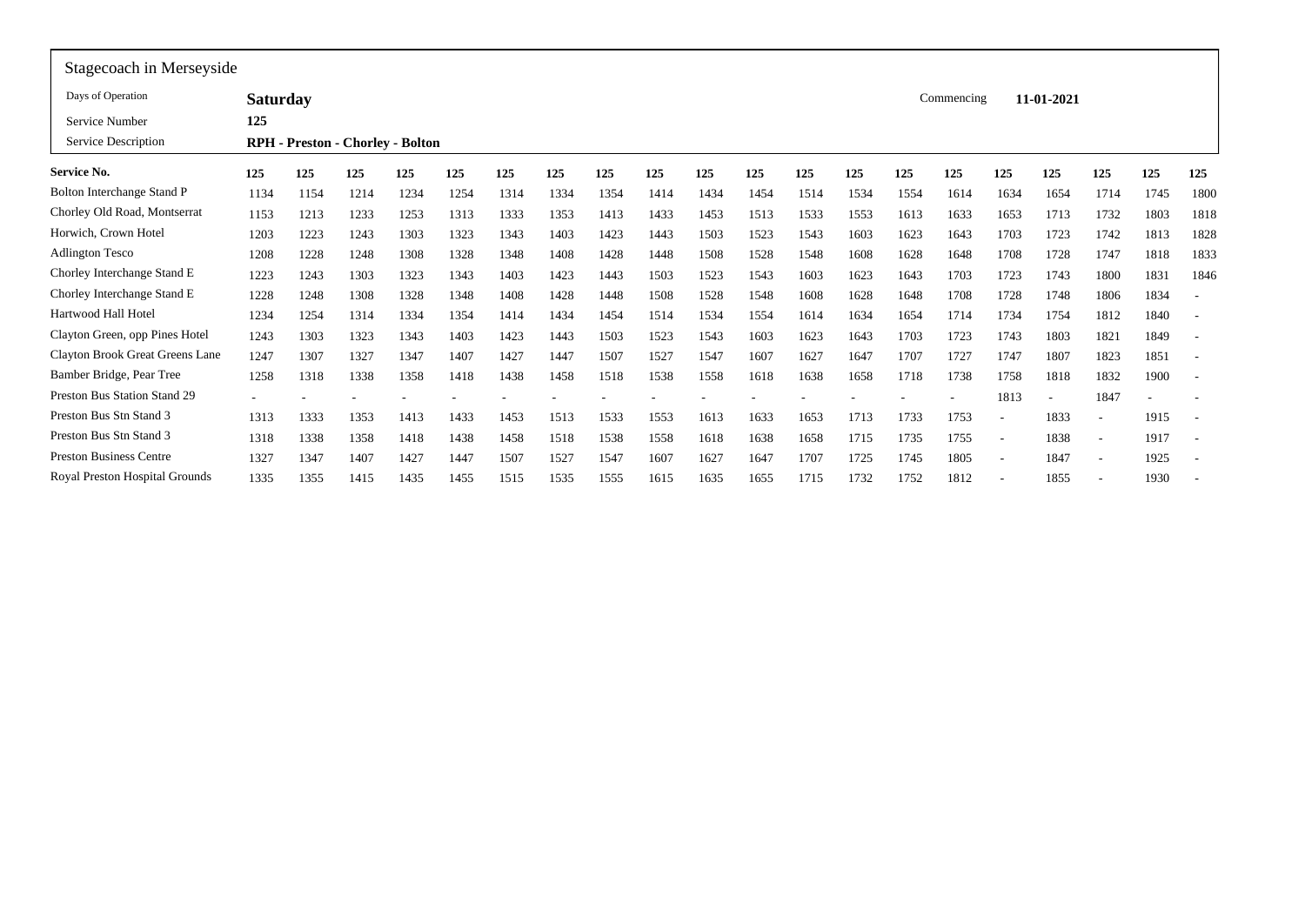| Stagecoach in Merseyside        |                          |      |      |                                  |      |      |      |      |      |                          |            |            |
|---------------------------------|--------------------------|------|------|----------------------------------|------|------|------|------|------|--------------------------|------------|------------|
| Days of Operation               | <b>Saturday</b>          |      |      |                                  |      |      |      |      |      |                          | Commencing | 11-01-2021 |
| Service Number                  | 125                      |      |      |                                  |      |      |      |      |      |                          |            |            |
| Service Description             |                          |      |      | RPH - Preston - Chorley - Bolton |      |      |      |      |      |                          |            |            |
| <b>Service No.</b>              | 125                      | 125  | 125  | 125                              | 125  | 125  | 125  | 125  | 125  | 125                      |            |            |
| Bolton Interchange Stand P      | 1820                     | 1850 | 1920 | 1950                             | 2020 | 2050 | 2120 | 2150 | 2220 | 2250                     |            |            |
| Chorley Old Road, Montserrat    | 1835                     | 1905 | 1935 | 2005                             | 2035 | 2105 | 2135 | 2205 | 2235 | 2305                     |            |            |
| Horwich, Crown Hotel            | 1845                     | 1915 | 1945 | 2015                             | 2045 | 2115 | 2145 | 2215 | 2245 | 2315                     |            |            |
| <b>Adlington Tesco</b>          | 1850                     | 1920 | 1950 | 2020                             | 2050 | 2120 | 2150 | 2220 | 2250 | 2320                     |            |            |
| Chorley Interchange Stand E     | 1900                     | 1930 | 2000 | 2030                             | 2100 | 2130 | 2200 | 2230 | 2300 | 2330                     |            |            |
| Chorley Interchange Stand E     | 1905                     | 1935 | 2005 | 2035                             | 2105 | 2135 | 2205 | 2235 | 2305 | ٠                        |            |            |
| Hartwood Hall Hotel             | 1911                     | 1941 | 2011 | 2041                             | 2111 | 2141 | 2211 | 2241 | 2311 | $\overline{\phantom{a}}$ |            |            |
| Clayton Green, opp Pines Hotel  | 1919                     | 1949 | 2019 | 2049                             | 2119 | 2149 | 2219 | 2249 | 2319 | $\overline{\phantom{a}}$ |            |            |
| Clayton Brook Great Greens Lane | 1921                     | 1951 | 2021 | 2051                             | 2121 | 2151 | 2221 | 2251 | 2321 | $\overline{\phantom{a}}$ |            |            |
| Bamber Bridge, Pear Tree        | 1931                     | 2001 | 2031 | 2101                             | 2131 | 2201 | 2231 | 2301 | 2331 | $\overline{\phantom{a}}$ |            |            |
| Preston Bus Station Stand 29    | $\overline{\phantom{a}}$ |      |      |                                  | 2144 | 2214 | 2244 | 2314 | 2344 | $\overline{\phantom{a}}$ |            |            |
| Preston Bus Stn Stand 3         | 1944                     | 2014 | 2044 | 2114                             |      |      |      |      |      |                          |            |            |
| Preston Bus Stn Stand 3         | 1946                     | 2016 | 2046 | 2116                             | ٠    |      |      |      |      |                          |            |            |
| <b>Preston Business Centre</b>  | 1954                     | 2024 | 2054 | 2124                             | ٠    |      |      |      |      |                          |            |            |
| Royal Preston Hospital Grounds  | 1959                     | 2029 | 2059 | 2129                             |      |      |      |      |      | $\overline{\phantom{a}}$ |            |            |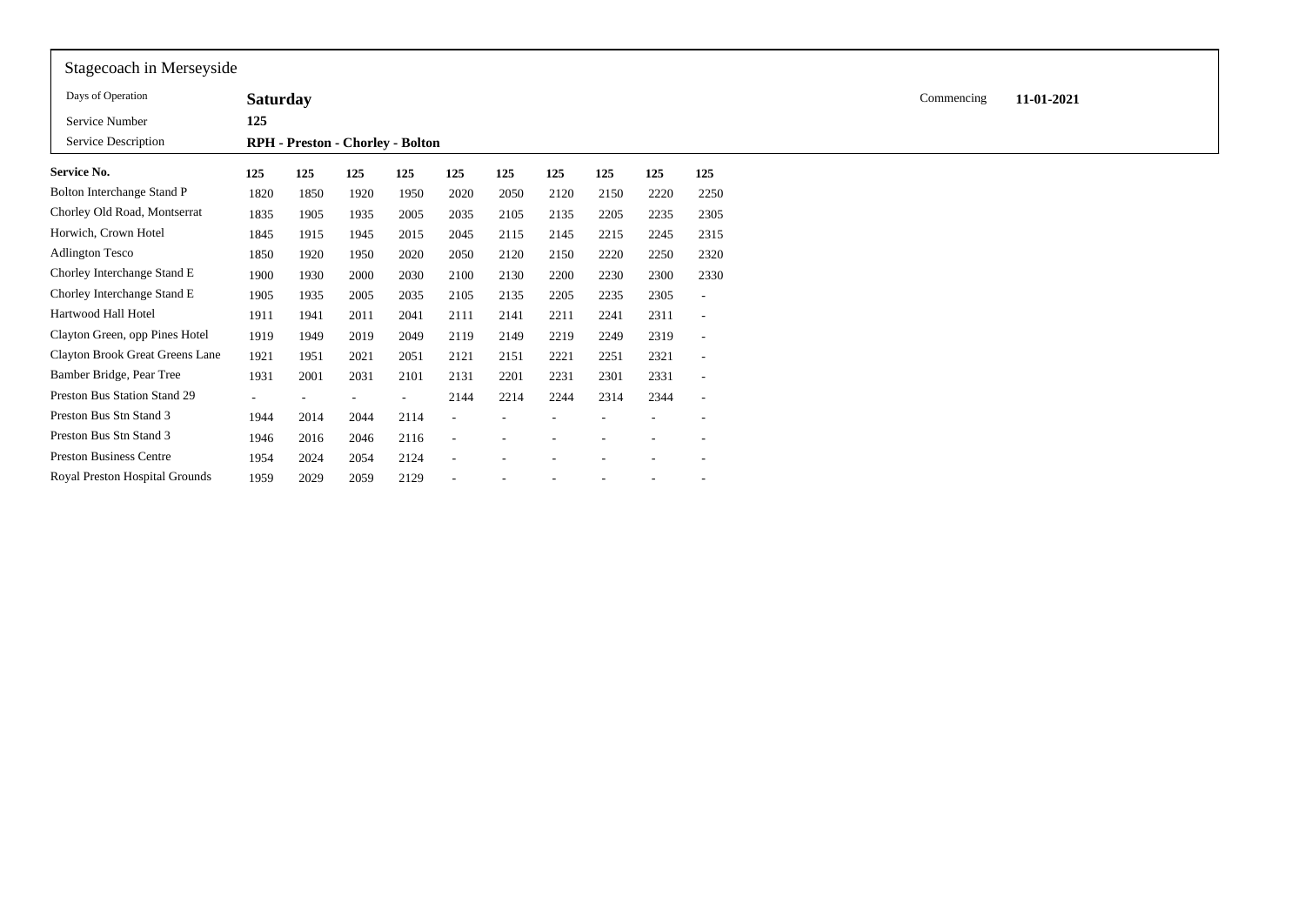| Stagecoach in Merseyside          |               |           |                          |                                  |                          |           |           |           |           |           |           |           |           |           |            |           |            |           |           |                        |
|-----------------------------------|---------------|-----------|--------------------------|----------------------------------|--------------------------|-----------|-----------|-----------|-----------|-----------|-----------|-----------|-----------|-----------|------------|-----------|------------|-----------|-----------|------------------------|
| Days of Operation                 | <b>Sunday</b> |           |                          |                                  |                          |           |           |           |           |           |           |           |           |           | Commencing |           | 11-01-2021 |           |           |                        |
| Service Number                    | 125           |           |                          |                                  |                          |           |           |           |           |           |           |           |           |           |            |           |            |           |           |                        |
| Service Description               |               |           |                          | RPH - Preston - Chorley - Bolton |                          |           |           |           |           |           |           |           |           |           |            |           |            |           |           |                        |
| Service No.                       | 125           | 125       | 125                      | 125                              | 125                      | 125       | 125       | 125       | 125       | 125       | 125       | 125       | 125       | 125       | 125        | 125       | 125        | 125       | 125       | 125                    |
|                                   |               |           |                          | <b>NW</b>                        |                          | <b>NW</b> | <b>NW</b> | <b>NW</b> | <b>NW</b> | <b>NW</b> | <b>NW</b> | <b>NW</b> | <b>NW</b> | <b>NW</b> | <b>NW</b>  | <b>NW</b> | <b>NW</b>  | <b>NW</b> | <b>NW</b> | $\mathbf{N}\mathbf{W}$ |
| Royal Preston Hospital Grounds    |               |           |                          | 0833                             | $\sim$                   | 0933      | 1003      | 1033      | 1103      | 1133      | 1203      | 1233      | 1303      | 1333      | 1403       | 1433      | 1503       | 1533      | 1603      | 1633                   |
| <b>Preston Business Centre</b>    |               |           |                          | 0838                             | $\sim$                   | 0938      | 1008      | 1038      | 1108      | 1138      | 1208      | 1238      | 1308      | 1338      | 1408       | 1438      | 1508       | 1538      | 1608      | 1638                   |
| Preston Bus Station Stand 29      |               |           |                          | 0845                             | $\sim$                   | 0945      | 1015      | 1045      | 1112      | 1145      | 1215      | 1245      | 1315      | 1345      | 1415       | 1445      | 1515       | 1545      | 1615      | 1645                   |
| Preston Bus Station Stand 29      |               |           |                          | 0850                             | $\sim$                   | 0950      | 1020      | 1050      | 1120      | 1150      | 1220      | 1250      | 1320      | 1350      | 1420       | 1450      | 1520       | 1550      | 1620      | 1650                   |
| Bamber Bridge, Methodist Ch       |               |           |                          | 0904                             | $\sim$                   | 1004      | 1034      | 1104      | 1134      | 1204      | 1234      | 1304      | 1334      | 1404      | 1434       | 1504      | 1534       | 1604      | 1634      | 1704                   |
| Clayton Brook Great Greens Lane   |               |           | $\overline{\phantom{a}}$ | 0911                             | $\sim$                   | 1011      | 1041      | 1111      | 1141      | 1211      | 1241      | 1311      | 1341      | 1411      | 1441       | 1511      | 1541       | 1611      | 1641      | 1711                   |
| Chorley A6 opp Hospital           |               |           |                          | 0925                             | $\sim$                   | 1025      | 1055      | 1125      | 1155      | 1225      | 1255      | 1325      | 1355      | 1425      | 1455       | 1525      | 1555       | 1625      | 1655      | 1725                   |
| Chorley Bus Station Stand N       |               |           |                          | 0933                             | $\overline{\phantom{a}}$ | 1033      | 1103      | 1133      | 1203      | 1233      | 1302      | 1333      | 1403      | 1433      | 1503       | 1533      | 1603       | 1633      | 1703      | 1733                   |
| Chorley Bus Station Stand N       | 0740          | 0840      | 0910                     | 0940                             | 1010                     | 1040      | 1110      | 1140      | 1210      | 1240      | 1310      | 1340      | 1410      | 1440      | 1510       | 1540      | 1610       | 1640      | 1710      | 1735                   |
| Adlington, Elephant & Castle      | 0751          | 0851      | 0921                     | 0951                             | 1021                     | 1051      | 1121      | 1151      | 1221      | 1251      | 1321      | 1351      | 1421      | 1451      | 1521       | 1551      | 1621       | 1651      | 1721      | 1745                   |
| Horwich, Crown hotel              | 0756          | 0856      | 0926                     | 0956                             | 1026                     | 1056      | 1126      | 1156      | 1226      | 1256      | 1326      | 1356      | 1426      | 1456      | 1526       | 1556      | 1626       | 1656      | 1726      | 1750                   |
| Montserrat Road                   | 0807          | 0907      | 0937                     | 1007                             | 1037                     | 1107      | 1137      | 1207      | 1237      | 1307      | 1337      | 1407      | 1437      | 1507      | 1537       | 1607      | 1637       | 1707      | 1737      | 1800                   |
| <b>Bolton Interchange Stand P</b> | 0820          | 0920      | 0950                     | 1020                             | 1050                     | 1120      | 1150      | 1220      | 1253      | 1320      | 1350      | 1420      | 1450      | 1520      | 1550       | 1620      | 1650       | 1720      | 1750      | 1813                   |
| Service No.                       | 125           | 125       | 125                      | 125                              | 125                      | 125       | 125       | 125       | 125       | 125       |           |           |           |           |            |           |            |           |           |                        |
|                                   | <b>NW</b>     | <b>NW</b> | <b>NW</b>                | <b>NW</b>                        | <b>NW</b>                | <b>NW</b> | <b>NW</b> | <b>NW</b> | <b>NW</b> | <b>NW</b> |           |           |           |           |            |           |            |           |           |                        |
| Royal Preston Hospital Grounds    | 1703          | 1733      | 1803                     | 1833                             | 1903                     | 1933      | 2003      | ٠         |           |           |           |           |           |           |            |           |            |           |           |                        |
| <b>Preston Business Centre</b>    | 1708          | 1738      | 1808                     | 1838                             | 1908                     | 1938      | 2008      |           |           |           |           |           |           |           |            |           |            |           |           |                        |
| Preston Bus Station Stand 29      | 1715          | 1745      | 1815                     | 1845                             | 1915                     | 1945      | 2015      |           |           |           |           |           |           |           |            |           |            |           |           |                        |
| Preston Bus Station Stand 29      | 1720          | 1750      | 1820                     | 1850                             | 1920                     | 1950      | 2020      | 2120      | 2220      | 2320      |           |           |           |           |            |           |            |           |           |                        |
| Bamber Bridge, Methodist Ch       | 1734          | 1805      | 1835                     | 1905                             | 1935                     | 2005      | 2035      | 2135      | 2234      | 2334      |           |           |           |           |            |           |            |           |           |                        |
| Clayton Brook Great Greens Lane   | 1741          | 1810      | 1840                     | 1910                             | 1940                     | 2010      | 2040      | 2140      | 2239      | 2339      |           |           |           |           |            |           |            |           |           |                        |
| Chorley A6 opp Hospital           | 1755          | 1822      | 1852                     | 1922                             | 1952                     | 2022      | 2052      | 2152      | 2250      | 2348      |           |           |           |           |            |           |            |           |           |                        |
| Chorley Bus Station Stand N       | 1803          | 1829      | 1859                     | 1929                             | 1959                     | 2029      | 2059      | 2159      | 2258      | 2355      |           |           |           |           |            |           |            |           |           |                        |
| Chorley Bus Station Stand N       | 1805          | 1834      | 1904                     | $\overline{\phantom{a}}$         | 2004                     | $\sim$    | 2104      | 2204      |           |           |           |           |           |           |            |           |            |           |           |                        |
| Adlington, Elephant & Castle      | 1815          | 1844      | 1914                     | $\overline{\phantom{a}}$         | 2014                     | $\sim$    | 2114      | 2214      |           |           |           |           |           |           |            |           |            |           |           |                        |
| Horwich, Crown hotel              | 1820          | 1849      | 1919                     | $\overline{\phantom{a}}$         | 2019                     | $\sim$    | 2119      | 2219      |           |           |           |           |           |           |            |           |            |           |           |                        |
| Montserrat Road                   | 1830          | 1859      | 1929                     | ٠                                | 2029                     | $\sim$    | 2129      | 2229      |           |           |           |           |           |           |            |           |            |           |           |                        |
| <b>Bolton Interchange Stand P</b> | 1843          | 1912      | 1942                     |                                  | 2042                     | $\sim$    | 2142      | 2242      |           |           |           |           |           |           |            |           |            |           |           |                        |
|                                   |               |           |                          |                                  |                          |           |           |           |           |           |           |           |           |           |            |           |            |           |           |                        |

Codes:

NW Runs via Preston Rd, Does NOT serve Walton Summit.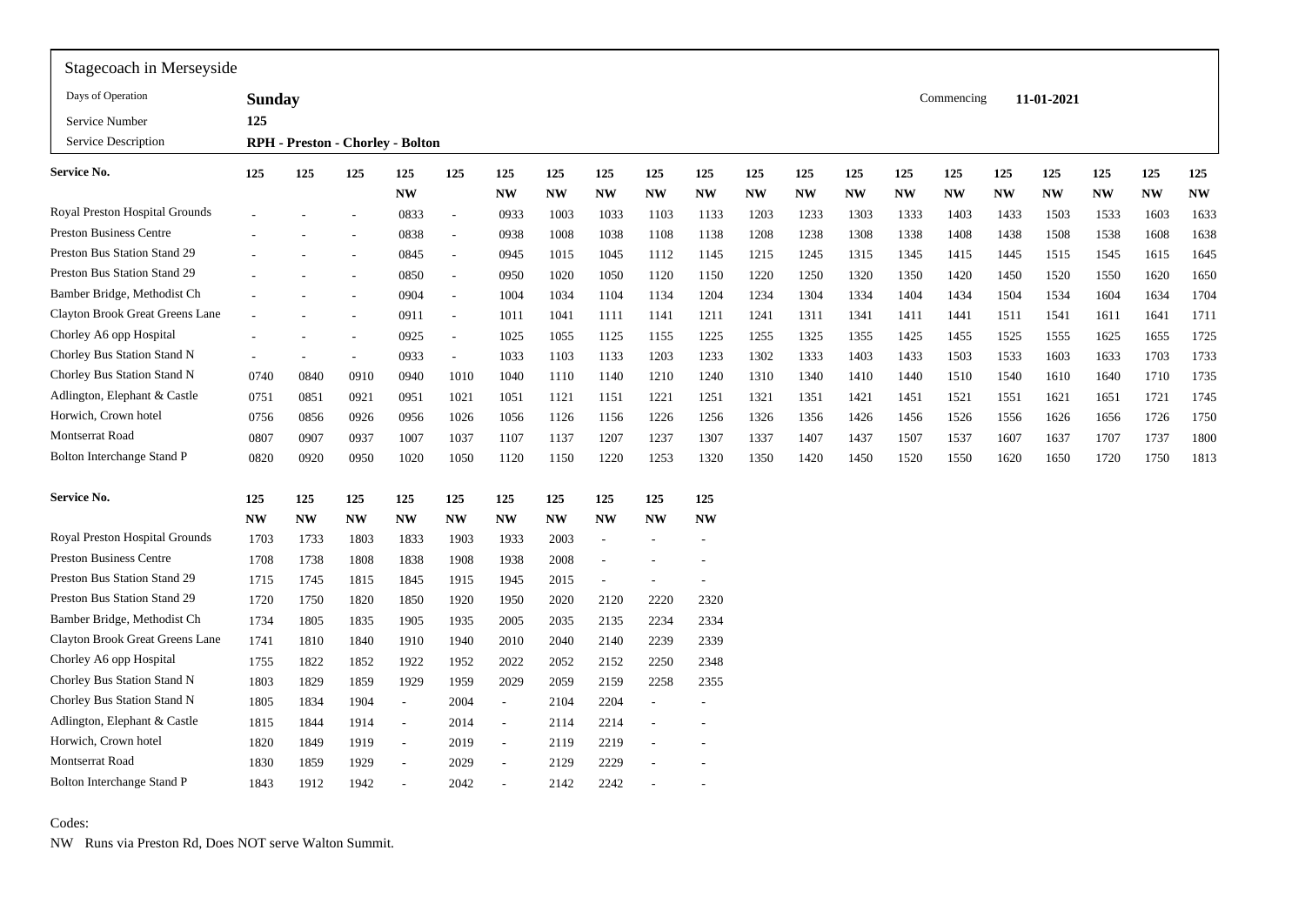| Stagecoach in Merseyside        |               |           |           |                                         |           |           |           |           |           |           |           |           |           |           |            |           |            |           |           |           |
|---------------------------------|---------------|-----------|-----------|-----------------------------------------|-----------|-----------|-----------|-----------|-----------|-----------|-----------|-----------|-----------|-----------|------------|-----------|------------|-----------|-----------|-----------|
| Days of Operation               | <b>Sunday</b> |           |           |                                         |           |           |           |           |           |           |           |           |           |           | Commencing |           | 11-01-2021 |           |           |           |
| Service Number                  | 125           |           |           |                                         |           |           |           |           |           |           |           |           |           |           |            |           |            |           |           |           |
| Service Description             |               |           |           | <b>RPH</b> - Preston - Chorley - Bolton |           |           |           |           |           |           |           |           |           |           |            |           |            |           |           |           |
| Service No.                     | 125           | 125       | 125       | 125                                     | 125       | 125       | 125       | 125       | 125       | 125       | 125       | 125       | 125       | 125       | 125        | 125       | 125        | 125       | 125       | 125       |
|                                 | <b>NW</b>     | <b>NW</b> | <b>NW</b> | <b>NW</b>                               | <b>NW</b> | <b>NW</b> | <b>NW</b> | <b>NW</b> | <b>NW</b> | <b>NW</b> | <b>NW</b> | <b>NW</b> | <b>NW</b> | <b>NW</b> | <b>NW</b>  | <b>NW</b> | <b>NW</b>  | <b>NW</b> | <b>NW</b> | <b>NW</b> |
| Bolton Interchange Stand P      |               |           | 0830      |                                         | 0930      | 1000      | 1030      | 1100      | 1130      | 1200      | 1230      | 1300      | 1330      | 1400      | 1430       | 1500      | 1530       | 1600      | 1630      | 1700      |
| Chorley Old Road, Montserrat    |               |           | 0850      |                                         | 0950      | 1020      | 1050      | 1120      | 1150      | 1220      | 1250      | 1320      | 1350      | 1420      | 1450       | 1520      | 1550       | 1620      | 1650      | 1720      |
| Horwich, Crown Hotel            |               |           | 0900      | ٠                                       | 1000      | 1030      | 1100      | 1130      | 1200      | 1230      | 1300      | 1330      | 1400      | 1430      | 1500       | 1530      | 1600       | 1630      | 1700      | 1730      |
| <b>Adlington Tesco</b>          |               |           | 0906      |                                         | 1006      | 1036      | 1106      | 1136      | 1206      | 1236      | 1306      | 1336      | 1406      | 1436      | 1506       | 1536      | 1606       | 1636      | 1706      | 1736      |
| Chorley Interchange Stand E     |               |           | 0919      |                                         | 1019      | 1049      | 1119      | 1149      | 1219      | 1249      | 1319      | 1349      | 1419      | 1449      | 1519       | 1549      | 1619       | 1649      | 1719      | 1749      |
| Chorley Interchange Stand E     | 0735          | 0835      | 0925      | 0955                                    | 1025      | 1055      | 1125      | 1155      | 1225      | 1255      | 1325      | 1355      | 1425      | 1455      | 1525       | 1555      | 1625       | 1655      | 1725      | 1755      |
| Hartwood Hall Hotel             | 0741          | 0841      | 0931      | 1001                                    | 1031      | 1101      | 1131      | 1201      | 1231      | 1301      | 1331      | 1401      | 1431      | 1501      | 1531       | 1601      | 1631       | 1701      | 1731      | 1801      |
| Clayton Green, opp Pines Hotel  | 0750          | 0850      | 0940      | 1010                                    | 1040      | 1110      | 1140      | 1210      | 1240      | 1310      | 1340      | 1410      | 1440      | 1510      | 1540       | 1610      | 1640       | 1710      | 1740      | 1810      |
| Clayton Brook Great Greens Lane | 0752          | 0852      | 0942      | 1012                                    | 1042      | 1112      | 1142      | 1212      | 1242      | 1312      | 1342      | 1412      | 1442      | 1512      | 1542       | 1612      | 1642       | 1712      | 1742      | 1812      |
| Bamber Bridge, Pear Tree        | 0802          | 0902      | 0952      | 1022                                    | 1052      | 1122      | 1152      | 1222      | 1252      | 1322      | 1352      | 1422      | 1452      | 1522      | 1552       | 1622      | 1652       | 1722      | 1752      | 1822      |
| Preston Bus Station Stand 29    |               |           |           |                                         |           |           |           |           |           |           |           |           |           |           |            |           |            |           |           |           |
| Preston Bus Stn Stand 3         | 0816          | 091       | 1006      | 1036                                    | 1106      | 1136      | 1206      | 1236      | 1306      | 1336      | 1406      | 1436      | 1506      | 1536      | 1606       | 1636      | 1706       | 1736      | 1806      | 1836      |
| Preston Bus Stn Stand 3         | 0818          | 0918      | 1010      | 1040                                    | 1110      | 1140      | 1210      | 1240      | 1310      | 1340      | 1410      | 1440      | 1510      | 1540      | 1610       | 1640      | 1710       | 1740      | 1810      | 1840      |
| <b>Preston Business Centre</b>  | 0825          | 0925      | 1017      | 1047                                    | 1117      | 1147      | 1217      | 1247      | 1317      | 1347      | 1417      | 1447      | 1517      | 1547      | 1617       | 1647      | 1717       | 1747      | 1817      | 1847      |
| Royal Preston Hospital Grounds  | 0830          | 0930      | 1022      | 1052                                    | 1122      | 1152      | 1222      | 1252      | 1322      | 1352      | 1422      | 1452      | 1522      | 1552      | 1622       | 1652      | 1722       | 1752      | 1822      | 1852      |
|                                 |               |           |           |                                         |           |           |           |           |           |           |           |           |           |           |            |           |            |           |           |           |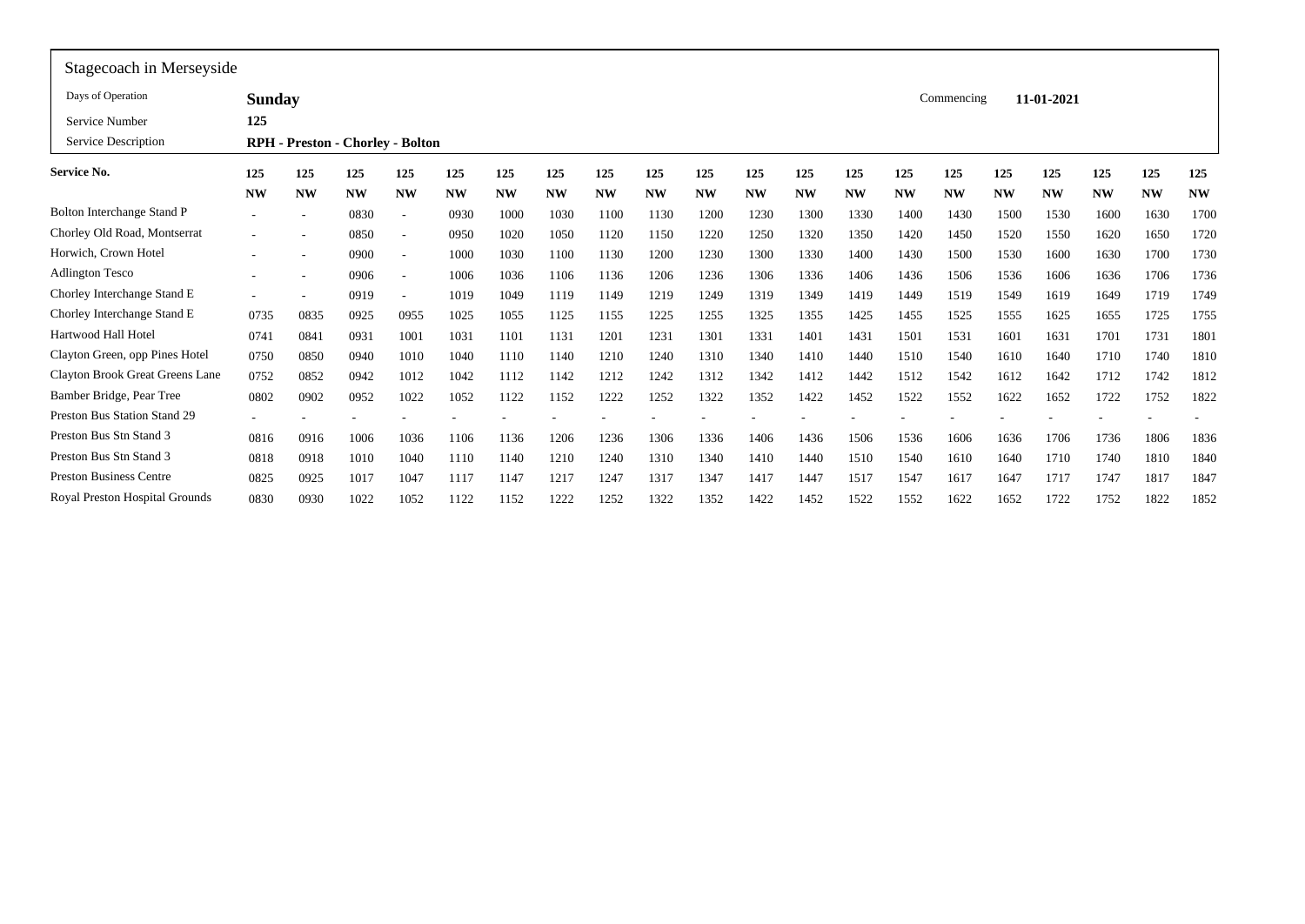| Stagecoach in Merseyside        |               |                          |                   |                                  |                          |                          |                          |           |                          |            |            |
|---------------------------------|---------------|--------------------------|-------------------|----------------------------------|--------------------------|--------------------------|--------------------------|-----------|--------------------------|------------|------------|
| Days of Operation               | <b>Sunday</b> |                          |                   |                                  |                          |                          |                          |           |                          | Commencing | 11-01-2021 |
| Service Number                  | 125           |                          |                   |                                  |                          |                          |                          |           |                          |            |            |
| Service Description             |               |                          |                   | RPH - Preston - Chorley - Bolton |                          |                          |                          |           |                          |            |            |
| Service No.                     | 125           | 125                      | 125               | 125                              | 125                      | 125                      | 125                      | 125       | 125                      |            |            |
|                                 | <b>NW</b>     |                          | <b>NW</b>         | <b>NW</b>                        | <b>NW</b>                | <b>NW</b>                | <b>NW</b>                | <b>NW</b> |                          |            |            |
| Bolton Interchange Stand P      | 1730          | 1800                     | 1820              | 1850                             | 1920                     | 1950                     | 2050                     | 2150      | 2250                     |            |            |
| Chorley Old Road, Montserrat    | 1745          | 1815                     | 1835              | 1905                             | 1935                     | 2005                     | 2105                     | 2205      | 2305                     |            |            |
| Horwich, Crown Hotel            | 1755          | 1825                     | 1845              | 1915                             | 1945                     | 2015                     | 2115                     | 2215      | 2315                     |            |            |
| Adlington Tesco                 | 1800          | 1830                     | 1850              | 1920                             | 1950                     | 2020                     | 2120                     | 2220      | 2320                     |            |            |
| Chorley Interchange Stand E     | 1810          | 1840                     | 1900              | 1930                             | 2000                     | 2030                     | 2130                     | 2230      | 2330                     |            |            |
| Chorley Interchange Stand E     | 1815          | $\overline{\phantom{a}}$ | 1905              | 1935                             | $\overline{\phantom{a}}$ | 2035                     | 2135                     | 2235      | $\overline{\phantom{a}}$ |            |            |
| Hartwood Hall Hotel             | 1821          | $\overline{\phantom{a}}$ | 1911              | 1941                             | $\sim$                   | 2041                     | 2141                     | 2241      | $\overline{\phantom{a}}$ |            |            |
| Clayton Green, opp Pines Hotel  | 1829          | $\overline{\phantom{a}}$ | 1919              | 1949                             | $\sim$                   | 2049                     | 2149                     | 2249      | $\overline{\phantom{a}}$ |            |            |
| Clayton Brook Great Greens Lane | 1831          | $\overline{\phantom{a}}$ | 1921              | 1951                             | $\sim$                   | 2051                     | 2151                     | 2251      | $\overline{\phantom{a}}$ |            |            |
| Bamber Bridge, Pear Tree        | 1838          | $\sim$                   | 1928              | 1958                             | $\sim$                   | 2058                     | 2158                     | 2258      | $\sim$                   |            |            |
| Preston Bus Station Stand 29    | $\sim$        | $\overline{\phantom{a}}$ | $\qquad \qquad -$ | 2014                             | $\sim$                   | 2114                     | 2214                     | 2314      | $\overline{\phantom{a}}$ |            |            |
| Preston Bus Stn Stand 3         | 1854          | $\overline{\phantom{a}}$ | 1944              |                                  |                          |                          |                          |           | $\overline{\phantom{a}}$ |            |            |
| Preston Bus Stn Stand 3         | 1900          | $\overline{\phantom{a}}$ | 1949              |                                  |                          |                          |                          |           |                          |            |            |
| <b>Preston Business Centre</b>  | 1907          | $\sim$                   | 1956              |                                  |                          |                          |                          |           | $\overline{\phantom{a}}$ |            |            |
| Royal Preston Hospital Grounds  | 1912          |                          | 2002              |                                  | $\overline{\phantom{a}}$ | $\overline{\phantom{a}}$ | $\overline{\phantom{a}}$ |           | $\sim$                   |            |            |

## Codes:

NW Runs via Preston Rd, Does NOT serve Walton Summit.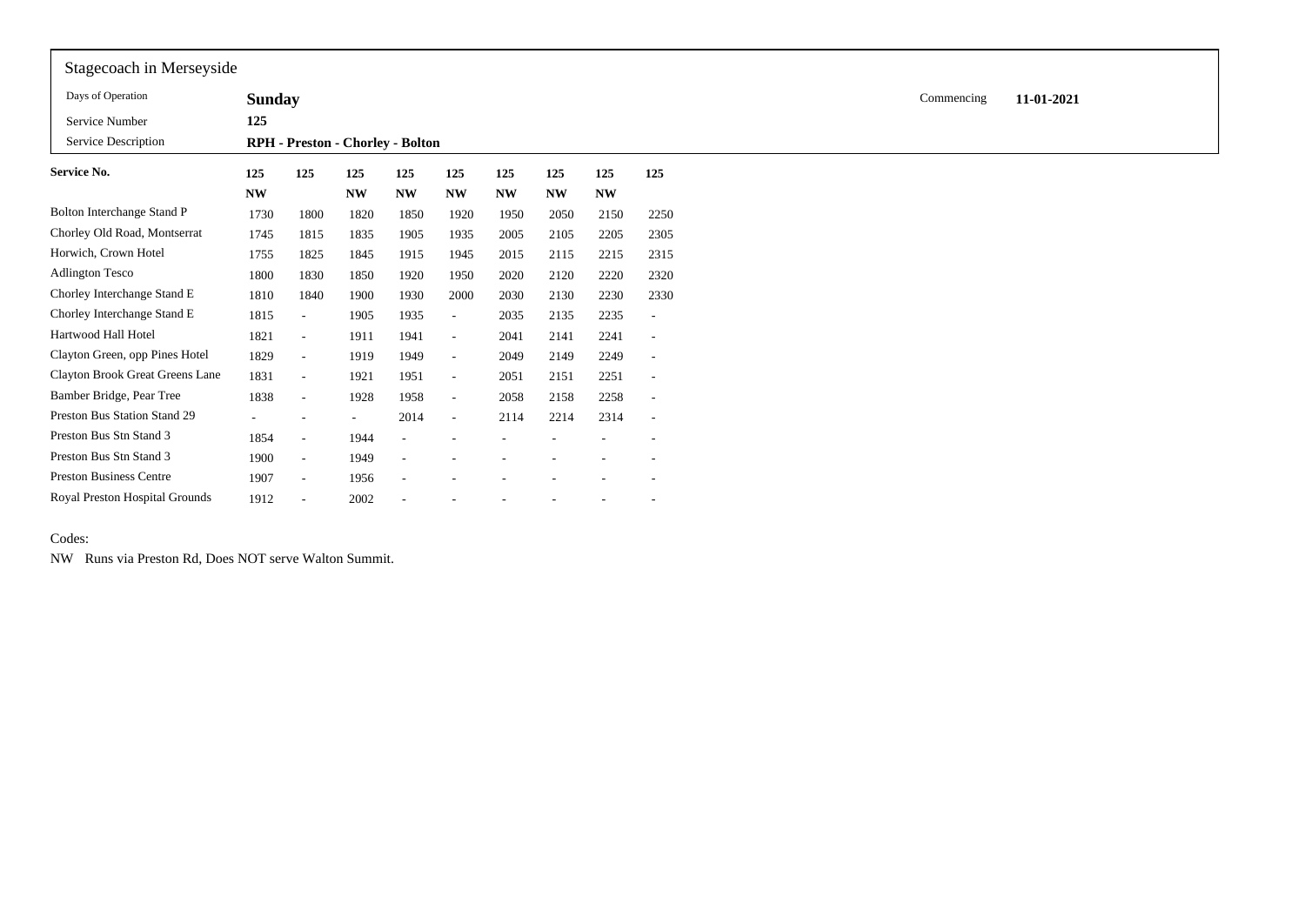| Stagecoach in Merseyside       |                          |                            |      |      |      |      |      |      |      |      |      |      |                          |            |            |
|--------------------------------|--------------------------|----------------------------|------|------|------|------|------|------|------|------|------|------|--------------------------|------------|------------|
| Days of Operation              |                          | <b>Monday to Friday</b>    |      |      |      |      |      |      |      |      |      |      |                          | Commencing | 11-01-2021 |
| Service Number                 | 280                      |                            |      |      |      |      |      |      |      |      |      |      |                          |            |            |
| Service Description            |                          | <b>Preston - Clitheroe</b> |      |      |      |      |      |      |      |      |      |      |                          |            |            |
| <b>Service No.</b>             | 280                      | 280                        | 280  | 280  | 280  | 280  | 280  | 280  | 280  | 280  | 280  | 280  | 280                      |            |            |
| Preston Bus Stn Stand 38       | 0650                     | 0723                       | 0815 | 0915 | 1015 | 1115 | 1215 | 1315 | 1415 | 1515 | 1615 | 1715 | 1815                     |            |            |
| Preston, Hesketh Arms          | 0700                     | 0733                       | 0825 | 0925 | 1025 | 1125 | 1225 | 1325 | 1425 | 1530 | 1630 | 1730 | 1827                     |            |            |
| Mellor Brook, Feilden's Arms   | 0710                     | 0749                       | 0835 | 0935 | 1035 | 1135 | 1235 | 1335 | 1435 | 1542 | 1642 | 1742 | 1837                     |            |            |
| Langho Petre Arms              | 0720                     | 0803                       | 0845 | 0945 | 1045 | 1145 | 1245 | 1345 | 1445 | 1553 | 1653 | 1753 | 1846                     |            |            |
| Whalley King St Stand D        | 0728                     | 0810                       | 0852 | 0952 | 1052 | 1152 | 1252 | 1352 | 1452 | 1600 | 1700 | 1800 | 1853                     |            |            |
| Clitheroe Interchange Stand 4  | $\overline{\phantom{a}}$ |                            |      |      |      |      |      |      |      |      |      | ٠    | 1904                     |            |            |
| Clitheroe Interchange, Stand 5 | 0740                     | 0823                       | 0904 | 1004 | 1104 | 1204 | 1304 | 1404 | 1504 | 1612 | 1712 | 1812 | $\overline{\phantom{a}}$ |            |            |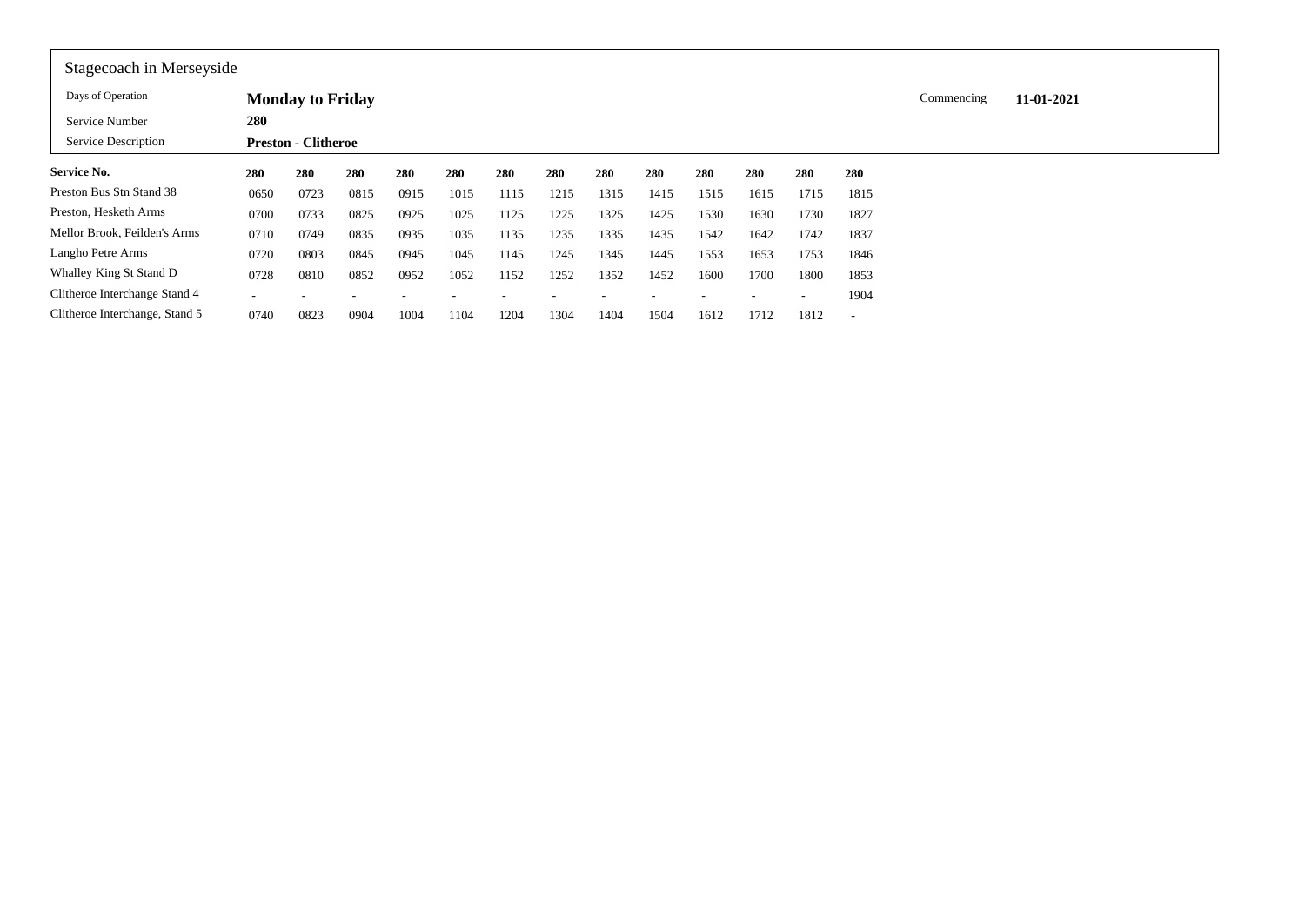| Stagecoach in Merseyside      |      |                            |      |      |      |      |      |      |      |      |      |      |      |            |            |  |
|-------------------------------|------|----------------------------|------|------|------|------|------|------|------|------|------|------|------|------------|------------|--|
| Days of Operation             |      | <b>Monday to Friday</b>    |      |      |      |      |      |      |      |      |      |      |      | Commencing | 11-01-2021 |  |
| Service Number                | 280  |                            |      |      |      |      |      |      |      |      |      |      |      |            |            |  |
| Service Description           |      | <b>Preston - Clitheroe</b> |      |      |      |      |      |      |      |      |      |      |      |            |            |  |
| <b>Service No.</b>            | 280  | 280                        | 280  | 280  | 280  | 280  | 280  | 280  | 280  | 280  | 280  | 280  | 280  |            |            |  |
| Clitheroe Interchange Stand 4 | 0642 | 0726                       | 0855 | 1010 | 1110 | 1210 | 1310 | 1410 | 1510 | 1610 | 1715 | 1820 | 1920 |            |            |  |
| Whalley Bus Stn Stand A       | 0654 | 0739                       | 0910 | 1025 | 1125 | 1225 | 1325 | 1425 | 1525 | 1625 | 1730 | 1832 | 1932 |            |            |  |
| Langho Petre Arms             | 0700 | 0745                       | 0916 | 1031 | 1131 | 1231 | 1331 | 1431 | 1531 | 1631 | 1736 | 1838 | 1937 |            |            |  |
| Mellor Brook, Feilden's Arms  | 0710 | 0755                       | 0927 | 1042 | 1142 | 1242 | 1342 | 1442 | 1542 | 1642 | 1746 | 1848 | 1946 |            |            |  |
| Preston, Hesketh Arms         | 0720 | 0815                       | 0939 | 1054 | 1154 | 1254 | 1354 | 1454 | 1554 | 1656 | 1756 | 1858 | 1956 |            |            |  |
| Preston Bus Stn Stand 38      | 0730 | 0830                       | 0951 | 1106 | 1206 | 1306 | 1406 | 1506 | 1606 | 1706 | 1808 | 1908 | 2005 |            |            |  |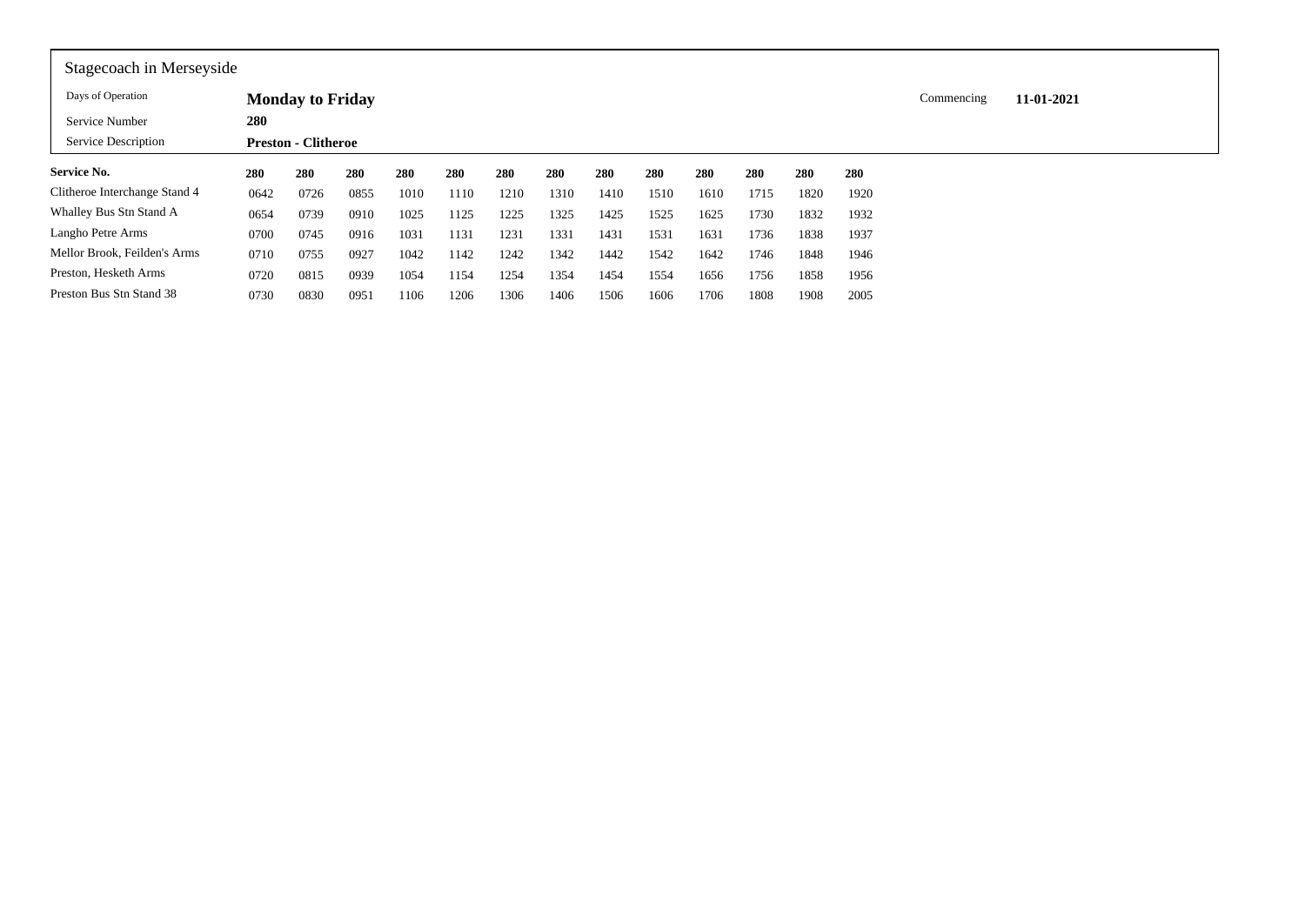| Stagecoach in Merseyside       |                 |                            |      |      |      |      |      |      |      |      |      |                          |            |            |
|--------------------------------|-----------------|----------------------------|------|------|------|------|------|------|------|------|------|--------------------------|------------|------------|
| Days of Operation              | <b>Saturday</b> |                            |      |      |      |      |      |      |      |      |      |                          | Commencing | 11-01-2021 |
| Service Number                 | 280             |                            |      |      |      |      |      |      |      |      |      |                          |            |            |
| Service Description            |                 | <b>Preston - Clitheroe</b> |      |      |      |      |      |      |      |      |      |                          |            |            |
| Service No.                    | 280             | 280                        | 280  | 280  | 280  | 280  | 280  | 280  | 280  | 280  | 280  | 280                      |            |            |
| Preston Bus Stn Stand 38       | 0655            | 0805                       | 0910 | 1015 | 1115 | 1215 | 1315 | 1415 | 1515 | 1615 | 1715 | 1815                     |            |            |
| Preston, Hesketh Arms          | 0705            | 0815                       | 0920 | 1025 | 1125 | 1225 | 1325 | 1425 | 1525 | 1625 | 1725 | 1825                     |            |            |
| Mellor Brook, Feilden's Arms   | 0715            | 0825                       | 0930 | 1035 | 1135 | 1235 | 1335 | 1435 | 1535 | 1635 | 1735 | 1835                     |            |            |
| Langho Petre Arms              | 0725            | 0835                       | 0940 | 1045 | 1145 | 1245 | 1345 | 1445 | 1545 | 1645 | 1745 | 1845                     |            |            |
| Whalley King St Stand D        | 0732            | 0842                       | 0947 | 1052 | 1152 | 1252 | 1352 | 1452 | 1552 | 1652 | 1752 | 1852                     |            |            |
| Clitheroe Interchange Stand 4  |                 |                            |      |      |      |      |      |      |      |      |      | 1904                     |            |            |
| Clitheroe Interchange, Stand 5 | 0744            | 0854                       | 0959 | 1104 | 1204 | 1304 | 1404 | 1504 | 1604 | 1704 | 1804 | $\overline{\phantom{a}}$ |            |            |
|                                |                 |                            |      |      |      |      |      |      |      |      |      |                          |            |            |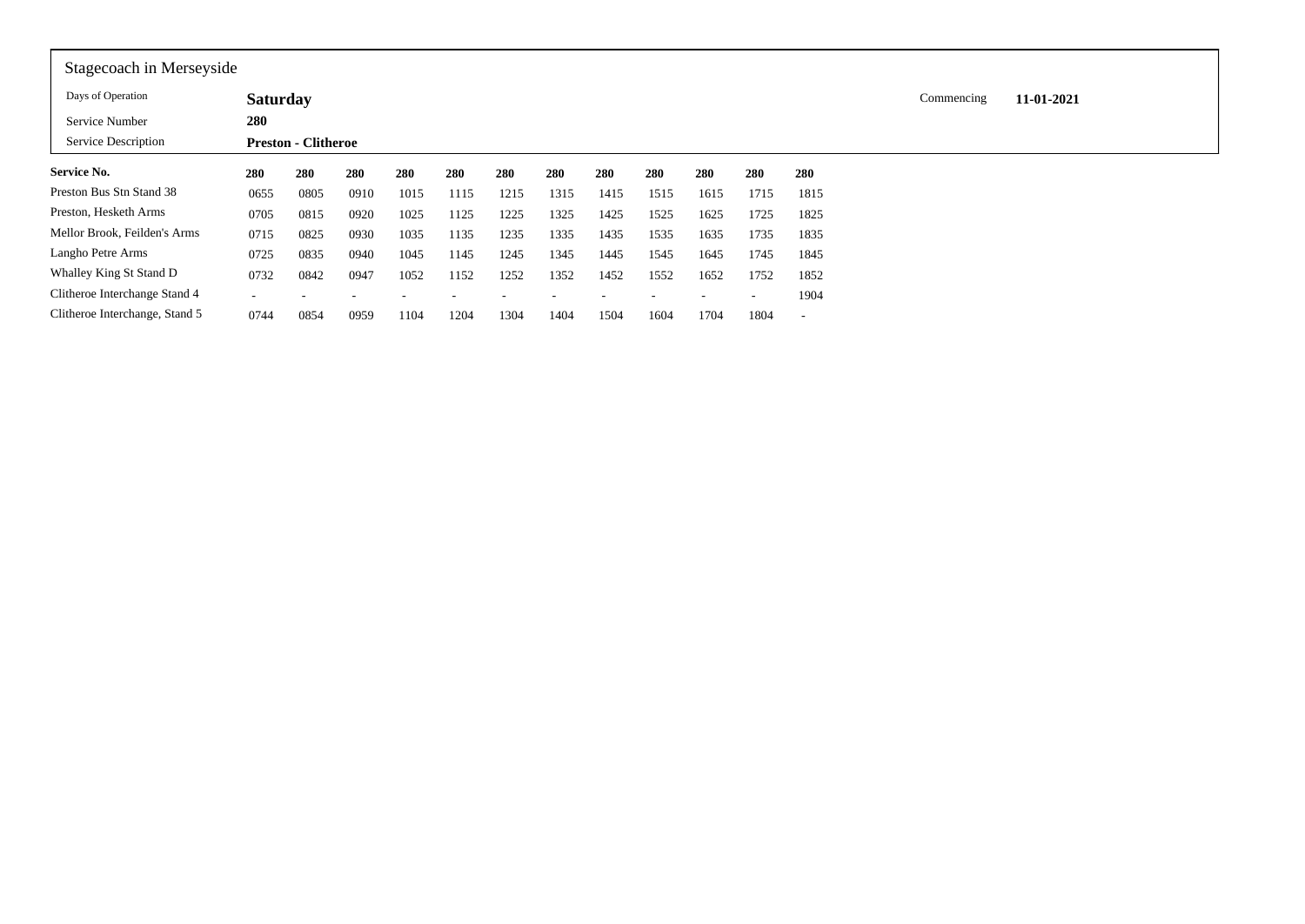| Stagecoach in Merseyside      |                 |                            |      |      |      |      |      |      |      |      |      |      |            |            |
|-------------------------------|-----------------|----------------------------|------|------|------|------|------|------|------|------|------|------|------------|------------|
| Days of Operation             | <b>Saturday</b> |                            |      |      |      |      |      |      |      |      |      |      | Commencing | 11-01-2021 |
| Service Number                | 280             |                            |      |      |      |      |      |      |      |      |      |      |            |            |
| Service Description           |                 | <b>Preston - Clitheroe</b> |      |      |      |      |      |      |      |      |      |      |            |            |
| <b>Service No.</b>            | 280             | 280                        | 280  | 280  | 280  | 280  | 280  | 280  | 280  | 280  | 280  | 280  |            |            |
| Clitheroe Interchange Stand 4 | 0755            | 0910                       | 1010 | 1110 | 1210 | 1310 | 1410 | 1510 | 1610 | 1710 | 1815 | 1915 |            |            |
| Whalley Bus Stn Stand A       | 0810            | 0925                       | 1025 | 1125 | 1225 | 1325 | 1425 | 1525 | 1625 | 1725 | 1827 | 1927 |            |            |
| Langho Petre Arms             | 0816            | 0931                       | 1031 | 1131 | 1231 | 1331 | 1431 | 1531 | 1631 | 1731 | 1833 | 1933 |            |            |
| Mellor Brook, Feilden's Arms  | 0827            | 0942                       | 1042 | 1142 | 1242 | 1342 | 1442 | 1542 | 1642 | 1742 | 1843 | 1943 |            |            |
| Preston, Hesketh Arms         | 0839            | 0954                       | 1054 | 1154 | 1254 | 1354 | 1454 | 1554 | 1654 | 1753 | 1853 | 1953 |            |            |
| Preston Bus Stn Stand 38      | 0851            | 1006                       | 1106 | 1206 | 1306 | 1406 | 1506 | 1606 | 1706 | 1803 | 1903 | 2003 |            |            |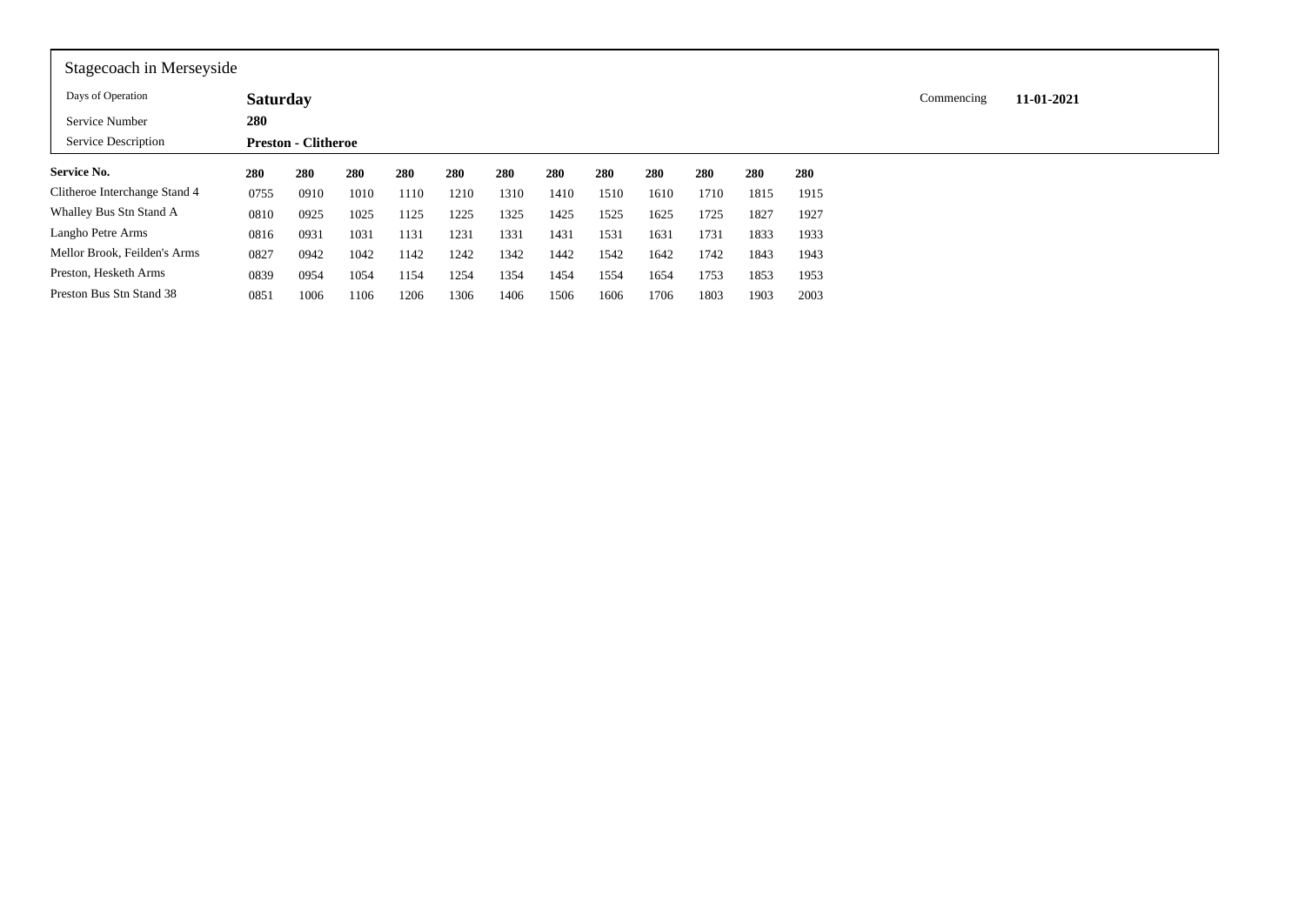| Stagecoach in Merseyside       |               |                            |      |      |      |
|--------------------------------|---------------|----------------------------|------|------|------|
| Days of Operation              | <b>Sunday</b> |                            |      |      |      |
| Service Number                 | 280           |                            |      |      |      |
| <b>Service Description</b>     |               | <b>Preston - Clitheroe</b> |      |      |      |
| <b>Service No.</b>             | 280           | 280                        | 280  | 280  | 280  |
| Preston Bus Stn Stand 38       | 0840          | 1040                       | 1240 | 1440 | 1640 |
| Preston, Hesketh Arms          | 0849          | 1049                       | 1249 | 1449 | 1649 |
| Mellor Brook, Feilden's Arms   | 0858          | 1058                       | 1258 | 1458 | 1658 |
| Langho Petre Arms              | 0908          | 1108                       | 1308 | 1508 | 1708 |
| Whalley King St Stand D        | 0915          | 1115                       | 1315 | 1515 | 1715 |
| Clitheroe Interchange, Stand 5 | 0926          | 1126                       | 1326 | 1526 | 1726 |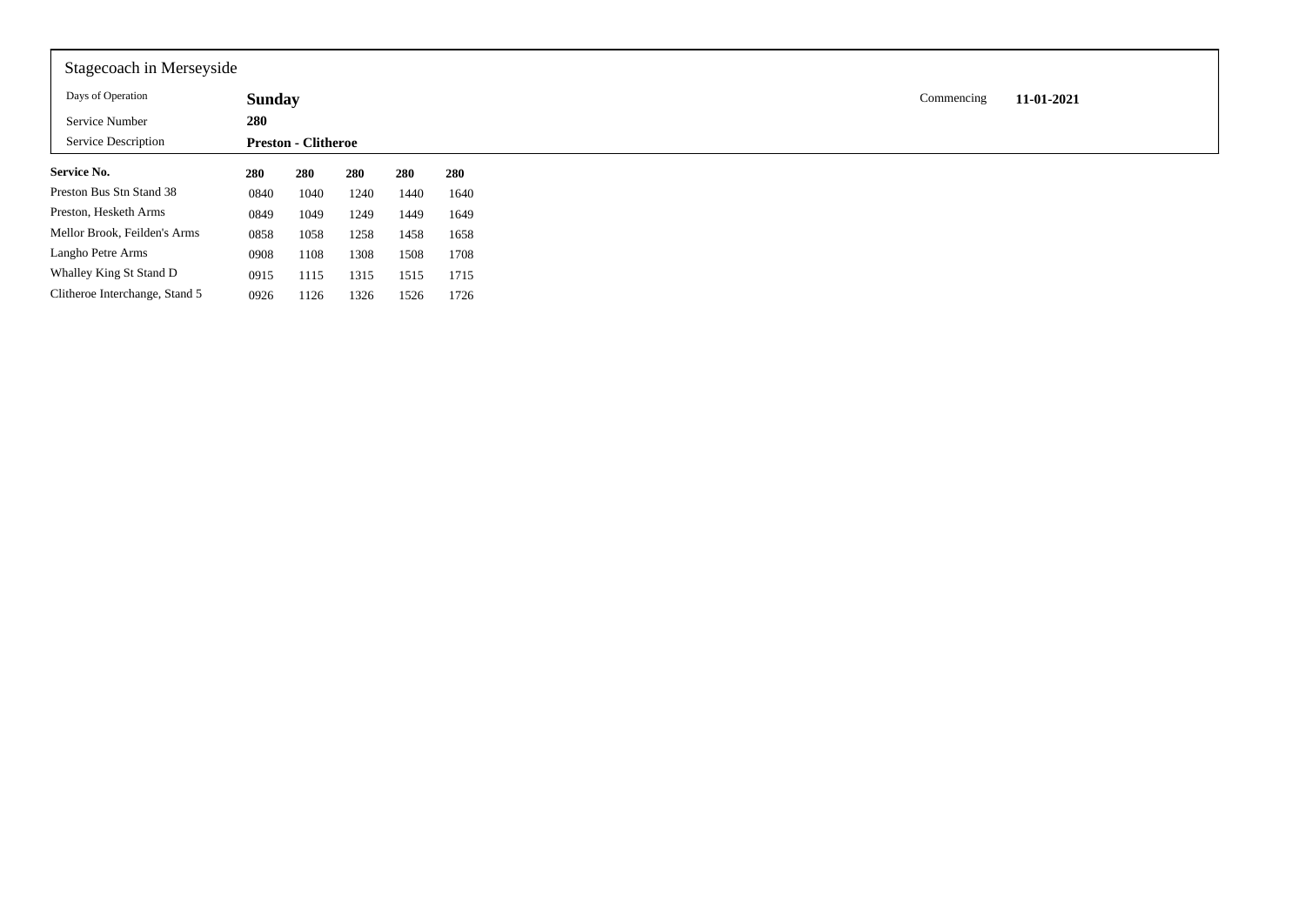| Stagecoach in Merseyside      |               |                            |      |      |      |      |
|-------------------------------|---------------|----------------------------|------|------|------|------|
| Days of Operation             | <b>Sunday</b> |                            |      |      |      |      |
| Service Number                | 280           |                            |      |      |      |      |
| Service Description           |               | <b>Preston - Clitheroe</b> |      |      |      |      |
| <b>Service No.</b>            | 280           | 280                        | 280  | 280  | 280  | 280  |
| Clitheroe Interchange Stand 4 | 0925          | 1125                       | 1325 | 1525 | 1725 | 1825 |
| Whalley Bus Stn Stand A       | 0937          | 1137                       | 1337 | 1537 | 1737 | 1837 |
| Langho Petre Arms             | 0943          | 1143                       | 1343 | 1543 | 1743 | 1843 |
| Mellor Brook, Feilden's Arms  | 0953          | 1153                       | 1353 | 1553 | 1753 | 1853 |
| Preston, Hesketh Arms         | 1003          | 1203                       | 1403 | 1603 | 1803 | 1903 |
| Preston Bus Stn Stand 38      | 1013          | 1213                       | 1413 | 1613 | 1813 | 1913 |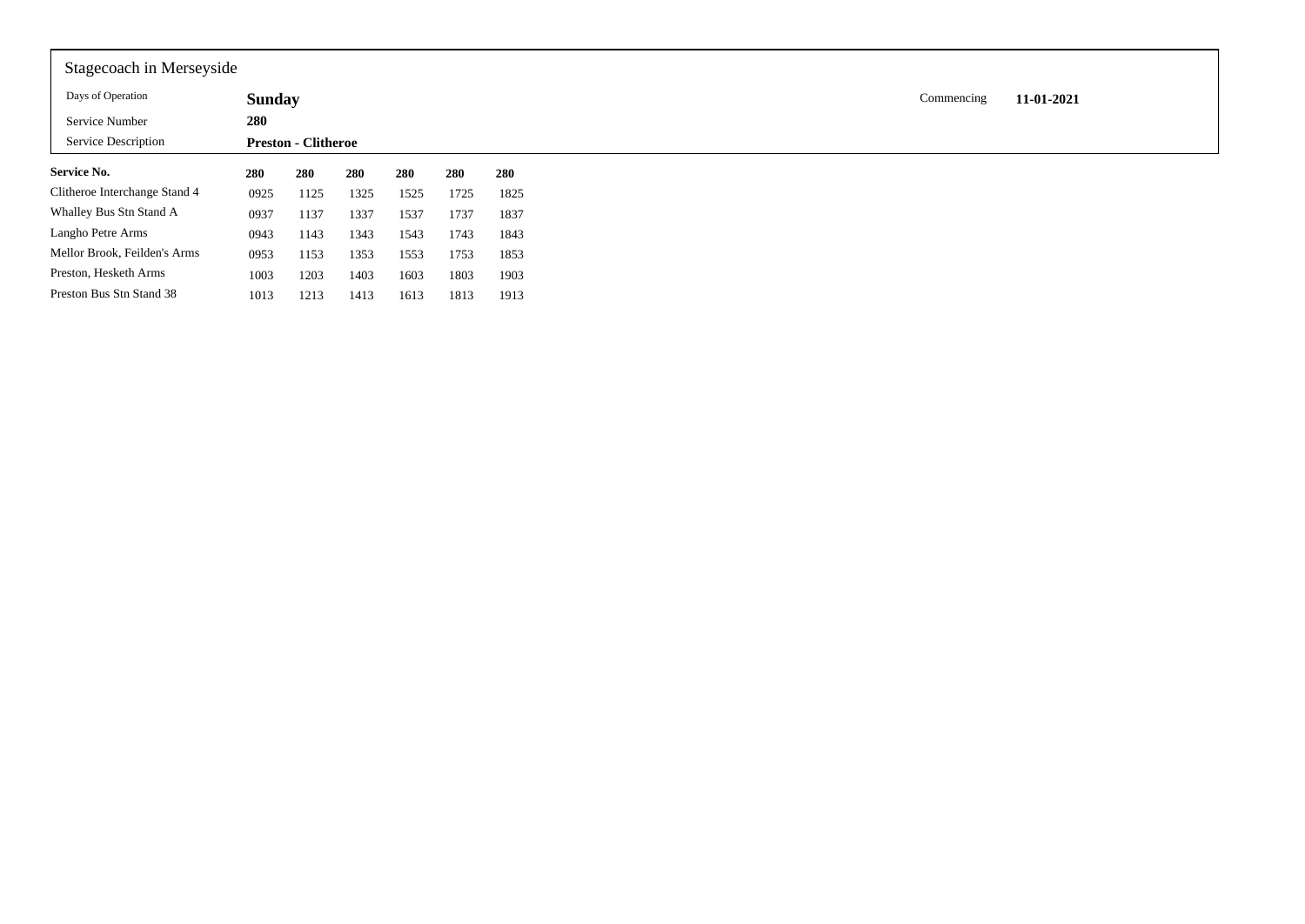| Stagecoach in Merseyside       |             |                            |                          |      |      |      |      |      |      |      |      |                          |            |            |  |
|--------------------------------|-------------|----------------------------|--------------------------|------|------|------|------|------|------|------|------|--------------------------|------------|------------|--|
| Days of Operation              |             | <b>Monday to Friday</b>    |                          |      |      |      |      |      |      |      |      |                          | Commencing | 11-01-2021 |  |
| Service Number                 | <b>280X</b> |                            |                          |      |      |      |      |      |      |      |      |                          |            |            |  |
| Service Description            |             | <b>Clitheroe - Skipton</b> |                          |      |      |      |      |      |      |      |      |                          |            |            |  |
| <b>Service No.</b>             | 280         | 280                        | 280                      | 280  | 280  | 280  | 280  | 280  | 280  | 280  | 280  | 280                      |            |            |  |
| Clitheroe Interchange, Stand 5 | 0743        | 0823                       | 0909                     | 1009 | 1109 | 1209 | 1309 | 1409 | 1509 | 1615 | 1715 | 1815                     |            |            |  |
| <b>Chatburn Post Office</b>    | 0750        | $\overline{\phantom{a}}$   | 0916                     | 1016 | 1116 | 1216 | 1316 | 1416 | 1516 | 1622 | 1722 | 1821                     |            |            |  |
| Chatburn Opp. Post Office      | $\sim$      | 0836                       | $\overline{\phantom{a}}$ |      |      |      |      |      |      |      |      | $\overline{\phantom{a}}$ |            |            |  |
| Gisburn Travellers Rest        | 0758        | $\overline{\phantom{a}}$   | 0924                     | 1024 | 1124 | 1224 | 1324 | 1424 | 1524 | 1631 | 1731 | 1828                     |            |            |  |
| <b>Barnoldswick Station Rd</b> | 0809        | $\overline{\phantom{a}}$   | 0935                     | 1035 | 1135 | 1235 | 1335 | 1435 | 1535 | 1642 | 1742 | 1838                     |            |            |  |
| Earby Bus Stn                  | 0820        | $\sim$                     | 0945                     | 1045 | 1145 | 1245 | 1345 | 1445 | 1546 | 1651 | 1751 | 1848                     |            |            |  |
| Thornton In Craven Post Office | 0824        | $\sim$                     | 0949                     | 1049 | 1149 | 1249 | 1349 | 1449 | 1550 | 1655 | 1755 | $\overline{\phantom{a}}$ |            |            |  |
| Skipton Rail Stn               | 0836        | $\sim$                     | 1001                     | 1101 | 1201 | 1301 | 1401 | 1501 | 1600 | 1707 | 1807 | $\overline{\phantom{a}}$ |            |            |  |
| Skipton Bus Stn Stand 4        | 0839        | $\overline{\phantom{a}}$   | 1004                     | 1104 | 1204 | 1304 | 1404 | 1504 | 1604 | 1710 | 1810 | $\overline{\phantom{a}}$ |            |            |  |

Codes:

c Drop off pupils in Grammer Sch car park and continue Via Pimlico Link Rd and A59 to Chatburn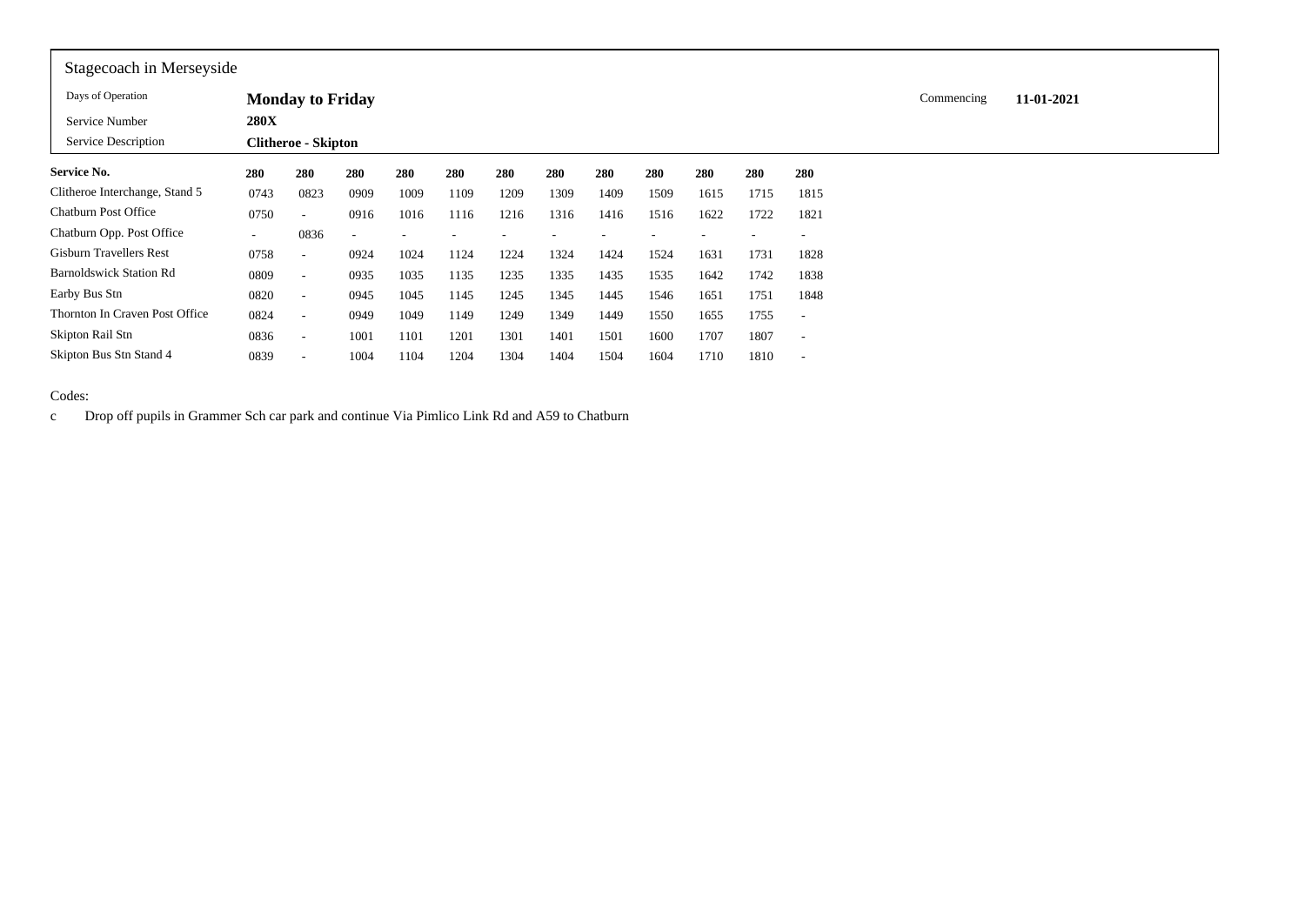| Stagecoach in Merseyside       |             |                            |                          |      |      |      |      |      |      |      |      |      |      |            |            |
|--------------------------------|-------------|----------------------------|--------------------------|------|------|------|------|------|------|------|------|------|------|------------|------------|
| Days of Operation              |             | <b>Monday to Friday</b>    |                          |      |      |      |      |      |      |      |      |      |      | Commencing | 11-01-2021 |
| Service Number                 | <b>280X</b> |                            |                          |      |      |      |      |      |      |      |      |      |      |            |            |
| Service Description            |             | <b>Clitheroe - Skipton</b> |                          |      |      |      |      |      |      |      |      |      |      |            |            |
| Service No.                    | 280         | 280                        | 280                      | 280  | 280  | 280  | 280  | 280  | 280  | 280  | 280  | 280  | 280  |            |            |
| Skipton Bus Stn Stand 4        | ۰           | $\overline{\phantom{a}}$   | $\overline{\phantom{a}}$ | 0910 | 1010 | 1110 | 1210 | 1310 | 1410 | 1510 | 1610 | 1720 | 1820 |            |            |
| Skipton Rail Stn               |             |                            | $\overline{\phantom{a}}$ | 0912 | 1012 | 1112 | 1212 | 1312 | 1412 | 1512 | 1612 | 1722 | 1822 |            |            |
| Thornton In Craven Post Office | ۰           |                            | $\overline{\phantom{a}}$ | 0922 | 1022 | 1122 | 1222 | 1322 | 1422 | 1522 | 1622 | 1732 | 1832 |            |            |
| Earby Bus Stn                  | 0605        | 0647                       | $\overline{\phantom{a}}$ | 0927 | 1027 | 1127 | 1227 | 1327 | 1427 | 1527 | 1627 | 1737 | 1837 |            |            |
| Barnoldswick Fernlea Avenue    | 0615        | 0657                       | $\sim$                   | 0938 | 1038 | 1138 | 1238 | 1338 | 1438 | 1538 | 1638 | 1748 | 1848 |            |            |
| <b>Gisburn Travellers Rest</b> | 0624        | 0706                       | $\overline{\phantom{a}}$ | 0948 | 1048 | 1148 | 1248 | 1348 | 1448 | 1548 | 1648 | 1758 | 1858 |            |            |
| Chatburn Opp. Post Office      | 0632        | 0714                       | 0837                     | 0956 | 1056 | 1156 | 1256 | 1356 | 1456 | 1556 | 1656 | 1806 | 1906 |            |            |
| Clitheroe Interchange Stand 4  | 0639        | 0721                       | 0846                     | 1005 | 1105 | 1205 | 1305 | 1405 | 1505 | 1605 | 1705 | 1815 | 1915 |            |            |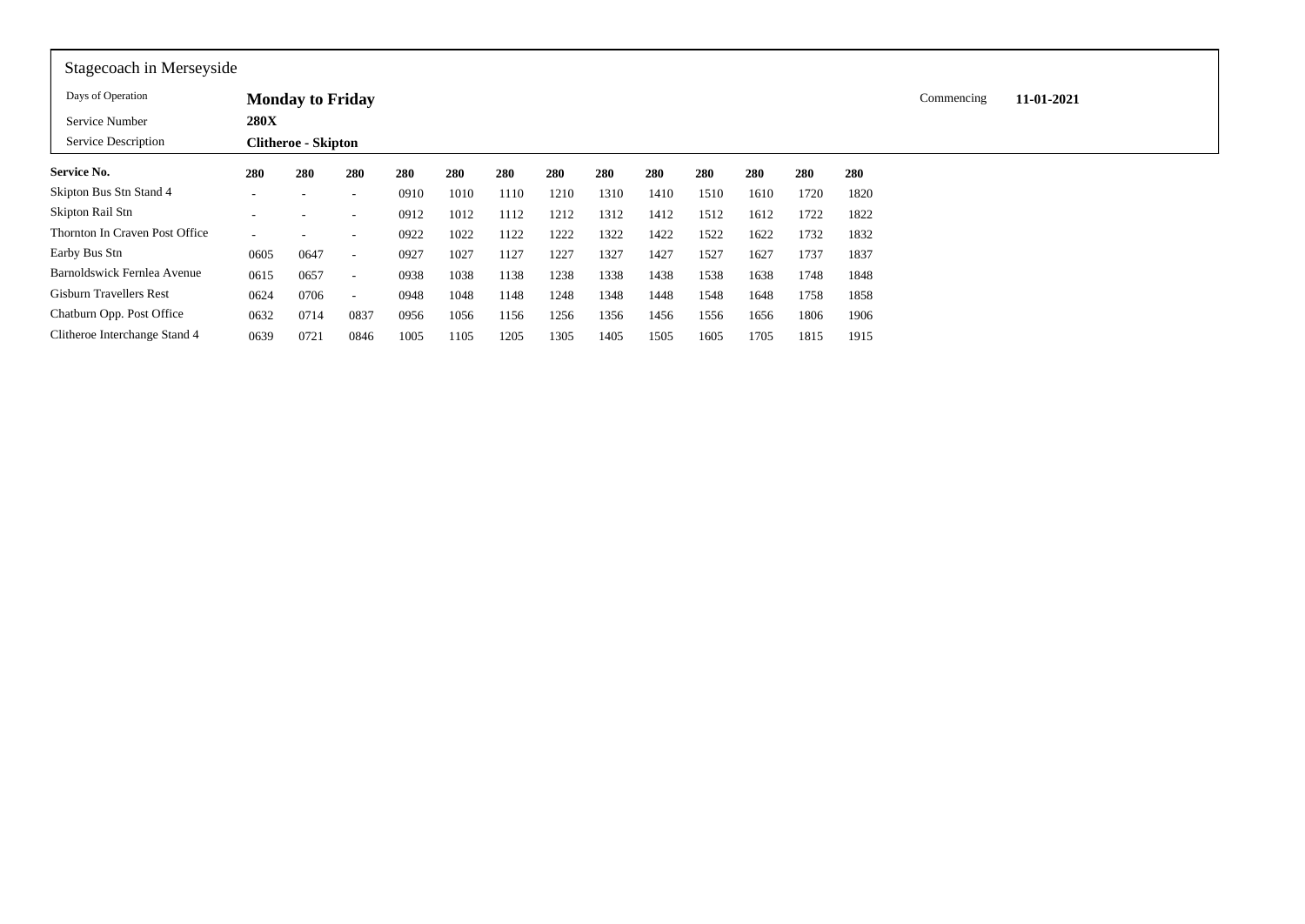| Stagecoach in Merseyside       |                 |                            |      |      |      |      |      |      |      |      |                          |            |            |
|--------------------------------|-----------------|----------------------------|------|------|------|------|------|------|------|------|--------------------------|------------|------------|
| Days of Operation              | <b>Saturday</b> |                            |      |      |      |      |      |      |      |      |                          | Commencing | 11-01-2021 |
| Service Number                 | <b>280X</b>     |                            |      |      |      |      |      |      |      |      |                          |            |            |
| Service Description            |                 | <b>Clitheroe - Skipton</b> |      |      |      |      |      |      |      |      |                          |            |            |
| <b>Service No.</b>             | 280             | 280                        | 280  | 280  | 280  | 280  | 280  | 280  | 280  | 280  | 280                      |            |            |
| Clitheroe Interchange, Stand 5 | 0749            | 0859                       | 1004 | 1109 | 1209 | 1309 | 1409 | 1509 | 1609 | 1709 | 1809                     |            |            |
| Chatburn Post Office           | 0756            | 0906                       | 1011 | 1116 | 1216 | 1316 | 1416 | 1516 | 1616 | 1716 | 1816                     |            |            |
| <b>Gisburn Travellers Rest</b> | 0804            | 0914                       | 1019 | 1124 | 1224 | 1324 | 1424 | 1524 | 1624 | 1724 | 1824                     |            |            |
| <b>Barnoldswick Station Rd</b> | 0815            | 0925                       | 1030 | 1135 | 1235 | 1335 | 1435 | 1535 | 1635 | 1735 | 1835                     |            |            |
| Earby Bus Stn                  | 0825            | 0935                       | 1040 | 1145 | 1245 | 1345 | 1445 | 1545 | 1645 | 1745 | 1845                     |            |            |
| Thornton In Craven Post Office | 0829            | 0939                       | 1044 | 1149 | 1249 | 1349 | 1449 | 1549 | 1649 | 1749 | $\overline{\phantom{a}}$ |            |            |
| Skipton Rail Stn               | 0841            | 0951                       | 1056 | 1201 | 1301 | 1401 | 1501 | 1601 | 1701 | 1801 | $\overline{\phantom{a}}$ |            |            |
| Skipton Bus Stn Stand 4        | 0844            | 0954                       | 1059 | 1204 | 1304 | 1404 | 1504 | 1604 | 1704 | 1804 | $\overline{\phantom{a}}$ |            |            |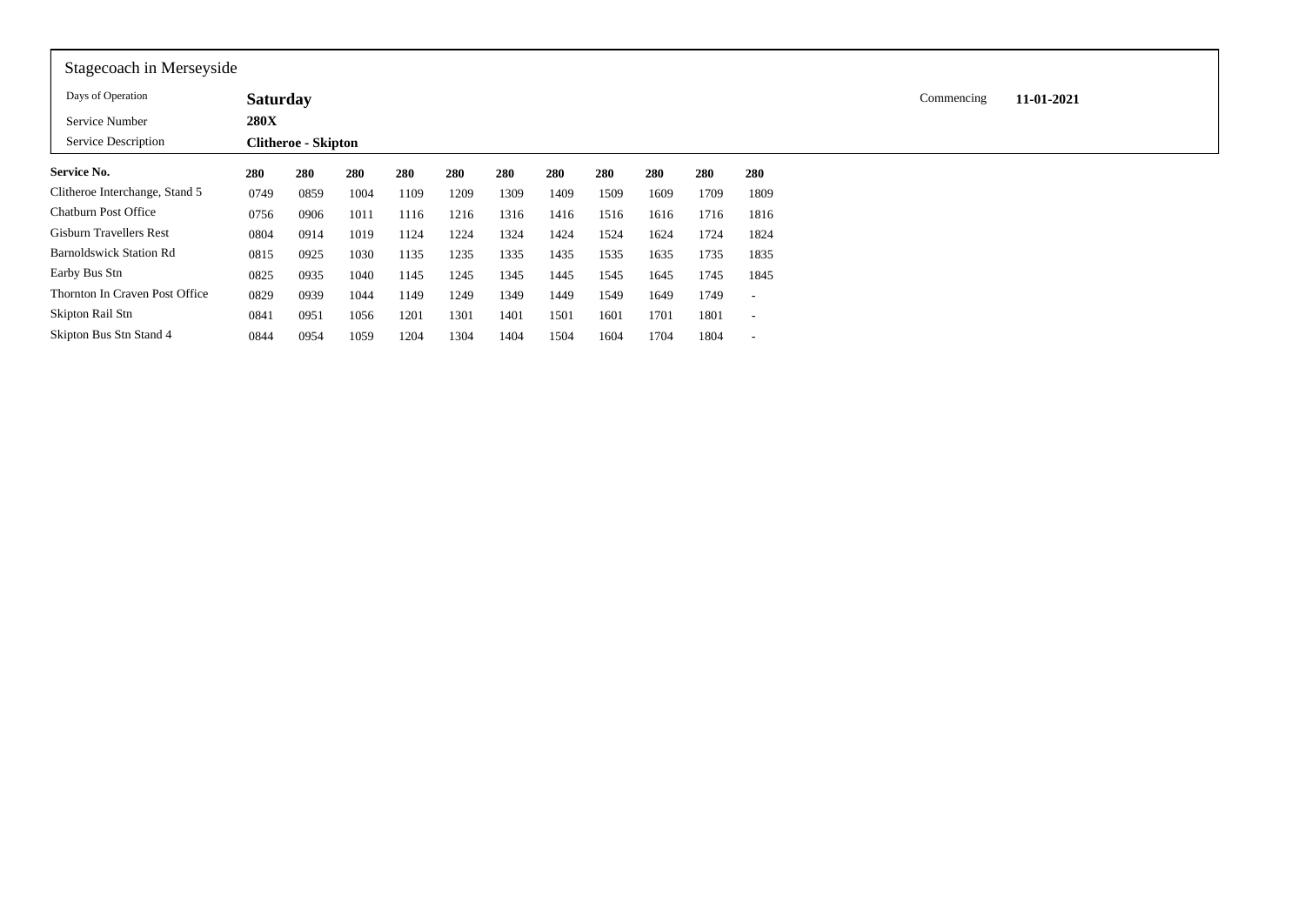| Stagecoach in Merseyside       |                          |                            |      |      |      |      |      |      |      |      |      |            |            |
|--------------------------------|--------------------------|----------------------------|------|------|------|------|------|------|------|------|------|------------|------------|
| Days of Operation              | <b>Saturday</b>          |                            |      |      |      |      |      |      |      |      |      | Commencing | 11-01-2021 |
| Service Number                 | <b>280X</b>              |                            |      |      |      |      |      |      |      |      |      |            |            |
| Service Description            |                          | <b>Clitheroe - Skipton</b> |      |      |      |      |      |      |      |      |      |            |            |
| <b>Service No.</b>             | 280                      | 280                        | 280  | 280  | 280  | 280  | 280  | 280  | 280  | 280  | 280  |            |            |
| Skipton Bus Stn Stand 4        | $\sim$                   | 0910                       | 1010 | 1110 | 1210 | 1310 | 1410 | 1510 | 1610 | 1715 | 1815 |            |            |
| Skipton Rail Stn               | $\overline{\phantom{a}}$ | 0912                       | 1012 | 1112 | 1212 | 1312 | 1412 | 1512 | 1612 | 1717 | 1817 |            |            |
| Thornton In Craven Post Office | $\sim$                   | 0922                       | 1022 | 1122 | 1222 | 1322 | 1422 | 1522 | 1622 | 1727 | 1827 |            |            |
| Earby Bus Stn                  | $\sim$                   | 0927                       | 1027 | 1127 | 1227 | 1327 | 1427 | 1527 | 1627 | 1732 | 1832 |            |            |
| Barnoldswick Fernlea Avenue    | $\sim$                   | 0938                       | 1038 | 1138 | 1238 | 1338 | 1438 | 1538 | 1638 | 1743 | 1843 |            |            |
| Gisburn Travellers Rest        | $\overline{\phantom{a}}$ | 0948                       | 1048 | 1148 | 1248 | 1348 | 1448 | 1548 | 1648 | 1753 | 1853 |            |            |
| Chatburn Opp. Post Office      | 0856                     | 0956                       | 1056 | 1156 | 1256 | 1356 | 1456 | 1556 | 1656 | 1801 | 1901 |            |            |
| Clitheroe Interchange Stand 4  | 0905                     | 1005                       | 1105 | 1205 | 1305 | 1405 | 1505 | 1605 | 1705 | 1810 | 1910 |            |            |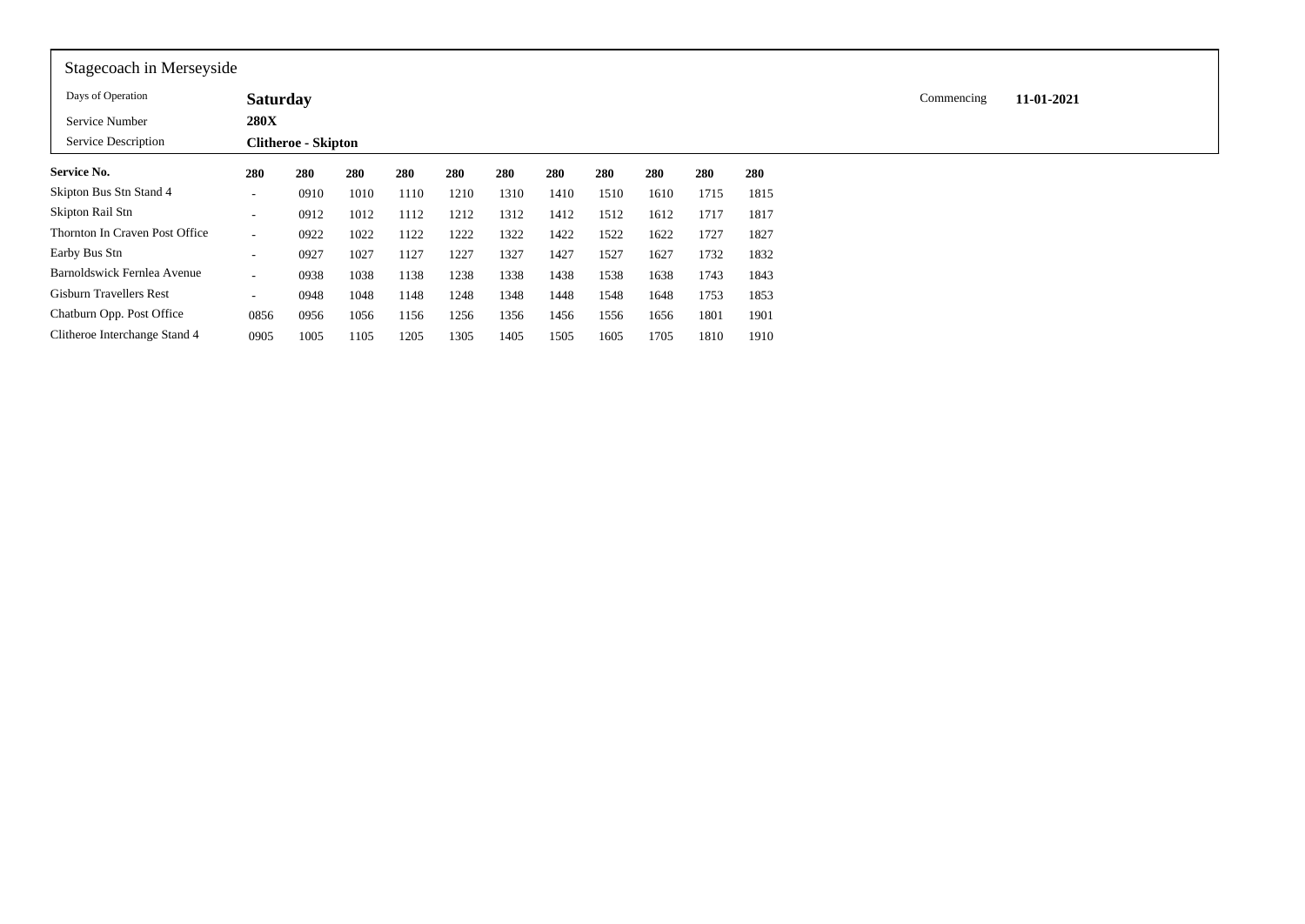| Stagecoach in Merseyside            |                              |                            |      |      |                          |
|-------------------------------------|------------------------------|----------------------------|------|------|--------------------------|
| Days of Operation<br>Service Number | <b>Sunday</b><br><b>280X</b> |                            |      |      |                          |
| Service Description                 |                              | <b>Clitheroe - Skipton</b> |      |      |                          |
| <b>Service No.</b>                  | 280                          | 280                        | 280  | 280  | 280                      |
| Clitheroe Interchange, Stand 5      | 0930                         | 1130                       | 1330 | 1530 | 1730                     |
| Chatburn Post Office                | 0937                         | 1137                       | 1337 | 1537 | 1737                     |
| <b>Gisburn Travellers Rest</b>      | 0945                         | 1145                       | 1345 | 1545 | 1745                     |
| <b>Barnoldswick Station Rd</b>      | 0956                         | 1156                       | 1356 | 1556 | 1756                     |
| Earby Bus Stn                       | 1005                         | 1205                       | 1405 | 1605 | $\sim$                   |
| Thornton In Craven Post Office      | 1008                         | 1208                       | 1408 | 1608 | $\sim$                   |
| Skipton Rail Stn                    | 1019                         | 1219                       | 1419 | 1619 | $\sim$                   |
| Skipton Bus Stn Stand 4             | 1022                         | 1222                       | 1422 | 1622 | $\overline{\phantom{a}}$ |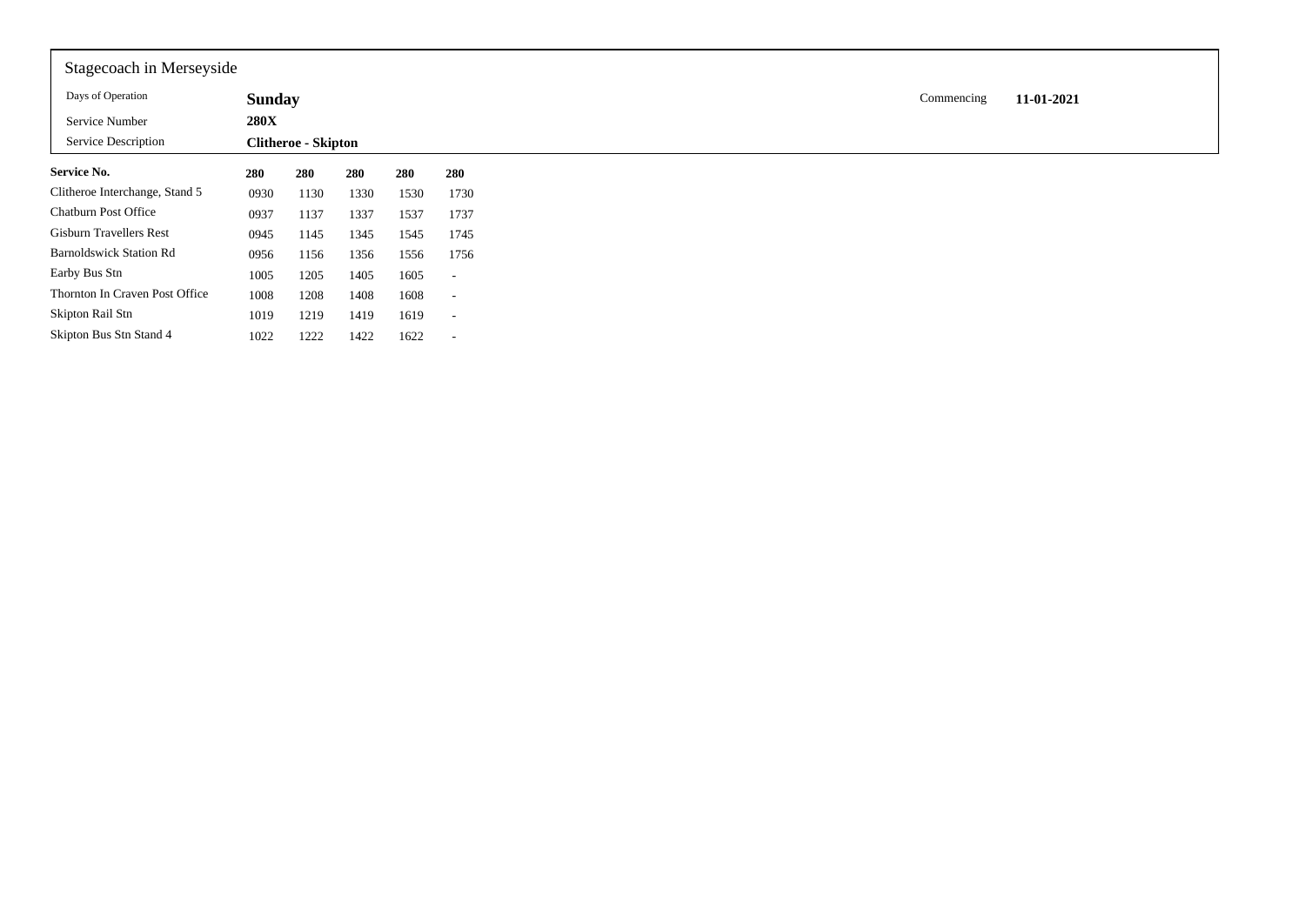| Stagecoach in Merseyside       |               |                            |      |      |      |                          |
|--------------------------------|---------------|----------------------------|------|------|------|--------------------------|
| Days of Operation              | <b>Sunday</b> |                            |      |      |      |                          |
| Service Number                 | <b>280X</b>   |                            |      |      |      |                          |
| Service Description            |               | <b>Clitheroe - Skipton</b> |      |      |      |                          |
| <b>Service No.</b>             | 280           | 280                        | 280  | 280  | 280  | 280                      |
| Skipton Bus Stn Stand 4        | $\sim$        | 1030                       | 1230 | 1430 | 1630 | $\overline{\phantom{a}}$ |
| Skipton Rail Stn               | $\sim$        | 1032                       | 1232 | 1432 | 1632 | $\overline{\phantom{a}}$ |
| Thornton In Craven Post Office | $\sim$        | 1042                       | 1242 | 1442 | 1642 | $\overline{\phantom{a}}$ |
| Earby Bus Stn                  | $\sim$        | 1047                       | 1247 | 1447 | 1647 | $\overline{\phantom{a}}$ |
| Barnoldswick Fernlea Avenue    | $\sim$        | 1057                       | 1257 | 1457 | 1657 | 1757                     |
| <b>Gisburn Travellers Rest</b> | $\sim$        | 1105                       | 1305 | 1505 | 1705 | 1805                     |
| Chatburn Opp. Post Office      | 0913          | 1113                       | 1313 | 1513 | 1713 | 1813                     |
| Clitheroe Interchange Stand 4  | 0921          | 1121                       | 1321 | 1521 | 1721 | 1821                     |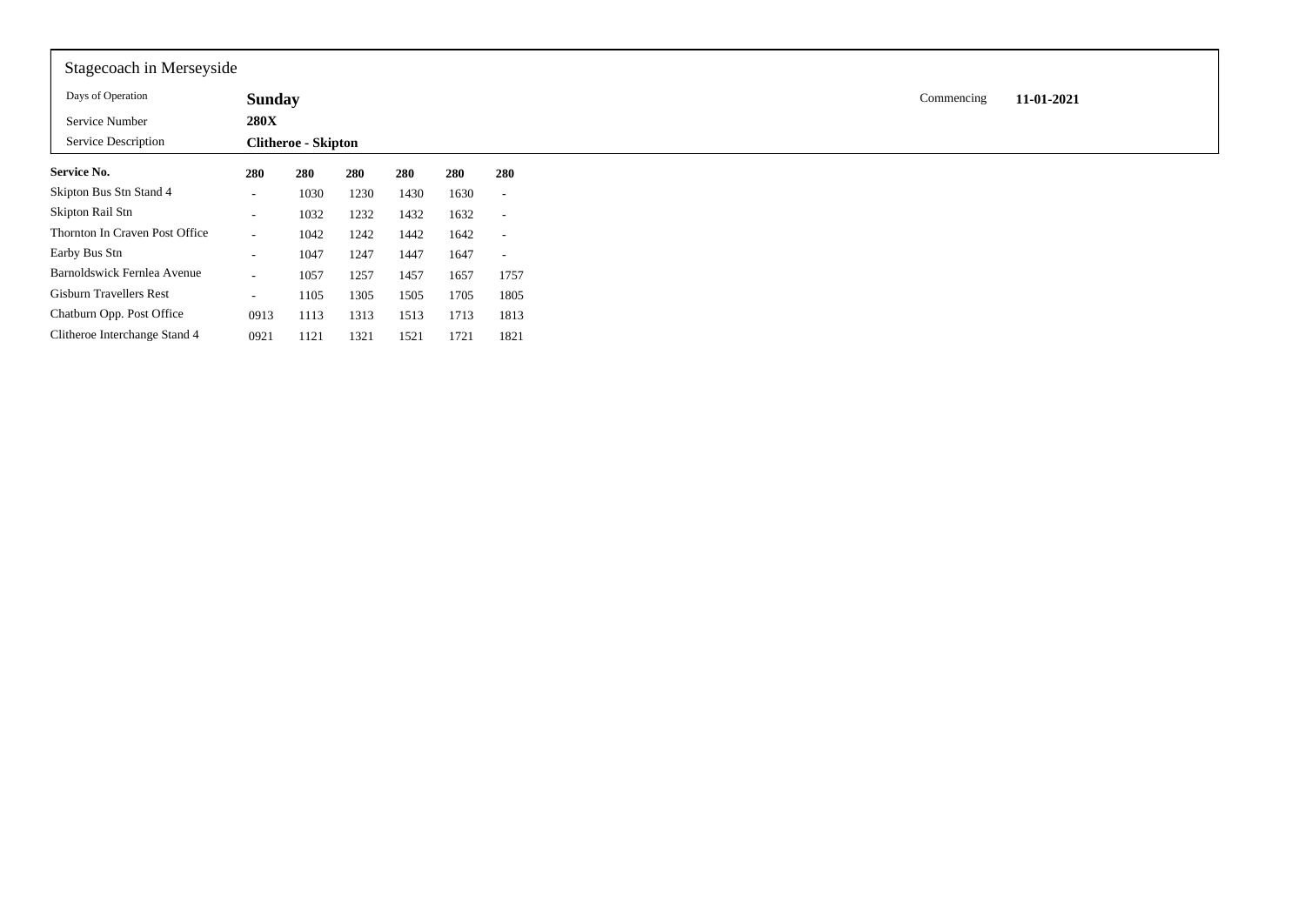| Stagecoach in Merseyside        |                          |                            |                         |               |               |      |               |               |               |               |      |      |               |              |            |               |               |               |      |           |              |
|---------------------------------|--------------------------|----------------------------|-------------------------|---------------|---------------|------|---------------|---------------|---------------|---------------|------|------|---------------|--------------|------------|---------------|---------------|---------------|------|-----------|--------------|
| Days of Operation               |                          |                            | <b>Monday to Friday</b> |               |               |      |               |               |               |               |      |      |               |              | Commencing |               | 11-01-2021    |               |      |           |              |
| Service Number                  | 2X                       |                            |                         |               |               |      |               |               |               |               |      |      |               |              |            |               |               |               |      |           |              |
| Service Description             |                          | <b>Preston - Liverpool</b> |                         |               |               |      |               |               |               |               |      |      |               |              |            |               |               |               |      |           |              |
| Service No.                     |                          | $\mathbf{X}2$              | X2                      | $\mathbf{X}2$ | $\mathbf{X}2$ | X2   | X2            | $\mathbf{X}2$ | $\mathbf{X}2$ | $\mathbf{X}2$ | X2   | X2   | $\mathbf{X}2$ | $\mathbf{X}$ | X2         | $\mathbf{X}2$ | $\mathbf{X2}$ | $\mathbf{X}2$ | X2   | <b>X2</b> | $\mathbf{X}$ |
| Preston Bus Station Stand 23    |                          | 0427                       | 0507                    | 0533          | 0603          | 0633 | 0700          | 0730          | 0815          | 0845          | 0915 | 0945 | 1015          | 1045         | 1115       | 1145          | 1215          | 1245          | 1315 | 1345      | 1415         |
| Preston Railway Station         |                          | 0431                       | 0511                    | 0537          | 0608          | 0638 | 0705          | 0736          | 0821          | 0851          | 0921 | 0951 | 1021          | 1051         | 1121       | 1151          | 1221          | 1251          | 1321 | 1351      | 1421         |
| Penwortham, Library             |                          | 0434                       | 0514                    | 0540          | 0612          | 0642 | 0709          | 0741          | 0825          | 0855          | 0926 | 0956 | 1026          | 1056         | 1126       | 1156          | 1226          | 1256          | 1326 | 1356      | 1426         |
| Tarleton, traffic lights Banks, |                          | 0444                       | 0526                    | 0552          | 0624          | 0654 | 0722          | 0755          | 0839          | 0909          | 0940 | 1010 | 1040          | 1110         | 1140       | 1210          | 1240          | 1309          | 1339 | 1409      | 1441         |
| New Fleetwood Crossens,         |                          | 0454                       | 0535                    | 0602          | 0635          | 0705 | 0735          | 0808          | 0850          | 0920          | 0951 | 1021 | 1051          | 1121         | 1151       | 1221          | 1251          | 1321          | 1351 | 1421      | 1451         |
| Bridge Wills Lane Southport,    |                          | 0457                       | 0539                    | 0606          | 0639          | 0709 | 0739          | 0812          | 0854          | 0924          | 0955 | 1025 | 1055          | 1125         | 1155       | 1225          | 1255          | 1325          | 1355 | 1425      | 1455         |
| Lord St, Monument               |                          | 0506                       | 0547                    | 0615          | 0650          | 0720 | 0750          | 0823          | 0906          | 0936          | 1006 | 1036 | 1106          | 1136         | 1206       | 1236          | 1306          | 1336          | 1406 | 1436      | 1506         |
| Southport, Lord St, Monument    |                          | 0507                       | 0549                    | 0618          | 0653          | 0723 | 0755          | 0825          | 0910          | 0940          | 1010 | 1040 | 1110          | 1140         | 1210       | 1240          | 1310          | 1340          | 1410 | 1440      | 1510         |
| Ainsdale, Natterjack            | $\overline{\phantom{a}}$ | 0518                       | 0604                    | 0633          | 0710          | 0741 | 0814          | 0849          | 0929          | 0959          | 1029 | 1059 | 1130          | 1200         | 1230       | 1300          | 1330          | 1400          | 1430 | 1501      | 1537         |
| Formby, Police Station          | $\overline{\phantom{a}}$ | 0526                       | 0612                    | 0641          | 0719          | 0751 | 0827          | 0900          | 0940          | 1010          | 1040 | 1110 | 1139          | 1209         | 1239       | 1309          | 1339          | 1409          | 1439 | 1511      | 1548         |
| Thornton Green Lane             | 0507                     | 0533                       | 0620                    | 0650          | 0728          | 0803 | 0840          | 0909          | 0949          | 1019          | 1049 | 1119 | 1148          | 1218         | 1248       | 1318          | 1348          | 1418          | 1448 | 1522      | 1600         |
| Crosby, St lukes Church         | 0510                     | 0541                       | 0628                    | 0659          | 0738          | 0816 | 0852          | 0919          | 0958          | 1028          | 1058 | 1128 | 1159          | 1229         | 1259       | 1329          | 1359          | 1429          | 1459 | 1538      | 1611         |
| <b>Bootle New Strand</b>        | 0524                     | 0553                       | 0643                    | 0716          | 0756          | 0836 | 0911          | 0937          | 1014          | 1044          | 1114 | 1144 | 1217          | 1247         | 1317       | 1347          | 1417          | 1446          | 1518 | 1558      | 1632         |
| Liverpool, Queen Square         | 0538                     | 0607                       | 0701                    | 0731          | 0818          | 0858 | 0932          | 0954          | 1031          | 1101          | 1131 | 1201 | 1234          | 1304         | 1334       | 1404          | 1434          | 1503          | 1538 | 1620      | 1652         |
|                                 |                          |                            |                         |               |               |      |               |               |               |               |      |      |               |              |            |               |               |               |      |           |              |
|                                 |                          |                            |                         |               |               |      |               |               |               |               |      |      |               |              |            |               |               |               |      |           |              |
| Service No.                     | $\mathbf{X}2$            | $\mathbf{X}2$              | $\mathbf{X}2$           | X2            | $\mathbf{X2}$ | X2   | $\mathbf{X}2$ | X2            |               |               |      |      |               |              |            |               |               |               |      |           |              |
| Preston Bus Station Stand 23    | 1445                     | 1525                       | 1605                    | 1640          | 1715          | 1745 | 1825          | 1925          |               |               |      |      |               |              |            |               |               |               |      |           |              |
| Preston Railway Station         | 1451                     | 1531                       | 1611                    | 1647          | 1721          | 1751 | 1830          | 1930          |               |               |      |      |               |              |            |               |               |               |      |           |              |
| Penwortham, Library Tarleton,   | 1456                     | 1538                       | 1617                    | 1653          | 1727          | 1756 | 1834          | 1934          |               |               |      |      |               |              |            |               |               |               |      |           |              |
| traffic lights Banks,           | 1511                     | 1555                       | 1634                    | 1715          | 1747          | 1813 | 1848          | 1948          |               |               |      |      |               |              |            |               |               |               |      |           |              |
| New Fleetwood Crossens,         | 1521                     | 1605                       | 1644                    | 1727          | 1758          | 1822 | 1858          | 1958          |               |               |      |      |               |              |            |               |               |               |      |           |              |
| Bridge Wills Lane Southport,    | 1525                     | 1609                       | 1648                    | 1731          | 1802          | 1826 | 1901          | 2001          |               |               |      |      |               |              |            |               |               |               |      |           |              |
| Lord St, Monument               | 1536                     | 1620                       | 1659                    | 1742          | 1812          | 1837 | 1910          | 2010          |               |               |      |      |               |              |            |               |               |               |      |           |              |
| Southport, Lord St, Monument    | 1540                     | 1623                       | 1703                    | 1745          | 1815          | 1840 | 1912          | 2012          |               |               |      |      |               |              |            |               |               |               |      |           |              |
| Ainsdale, Natterjack            | 1604                     | 1645                       | 1723                    | 1805          | 1833          | 1858 | 1928          | 2028          |               |               |      |      |               |              |            |               |               |               |      |           |              |
| Formby, Police Station          | 1615                     | 1657                       | 1734                    | 1815          | 1843          | 1907 | 1937          | 2037          |               |               |      |      |               |              |            |               |               |               |      |           |              |
| Thornton Green Lane             | 1625                     | 1708                       | 1745                    | 1825          | 1852          | 1916 | 1944          | 2044          |               |               |      |      |               |              |            |               |               |               |      |           |              |
| Crosby, St lukes Church         | 1636                     | 1719                       | 1756                    | 1835          | 1901          | 1925 | 1952          | 2052          |               |               |      |      |               |              |            |               |               |               |      |           |              |
| <b>Bootle New Strand</b>        | 1656                     | 1738                       | 1815                    | 1853          | 1917          | 1940 | 2005          | 2105          |               |               |      |      |               |              |            |               |               |               |      |           |              |
| Liverpool, Queen Square         | 1718                     | 1755                       | 1831                    | 1909          | 1931          | 1954 | 2019          | 2119          |               |               |      |      |               |              |            |               |               |               |      |           |              |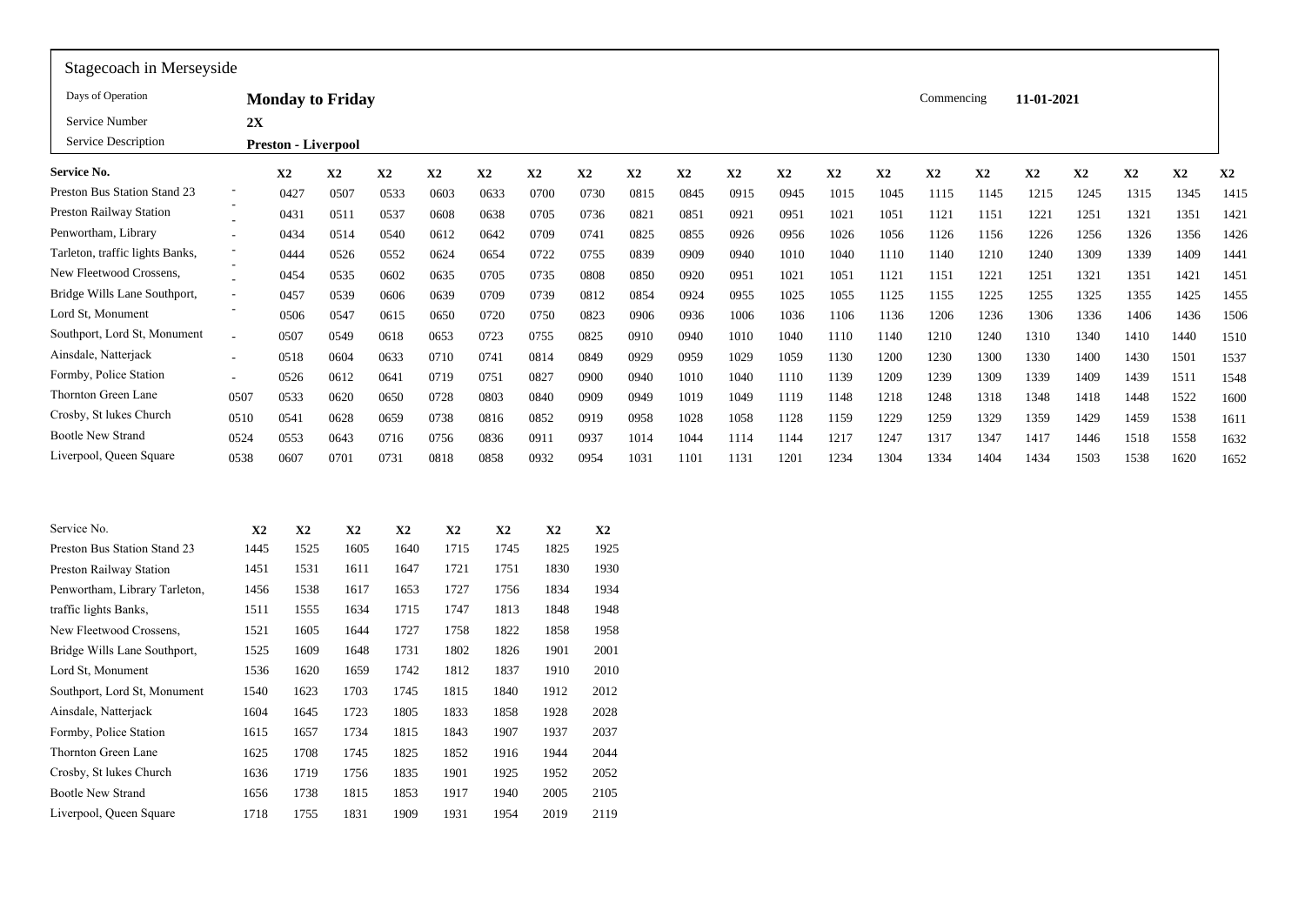| Stagecoach in Merseyside        |                          |                            |               |               |               |      |       |               |      |      |      |      |      |      |            |      |            |               |      |      |      |
|---------------------------------|--------------------------|----------------------------|---------------|---------------|---------------|------|-------|---------------|------|------|------|------|------|------|------------|------|------------|---------------|------|------|------|
| Days of Operation               |                          | <b>Saturday</b>            |               |               |               |      |       |               |      |      |      |      |      |      | Commencing |      | 11-01-2021 |               |      |      |      |
| Service Number                  | 2X                       |                            |               |               |               |      |       |               |      |      |      |      |      |      |            |      |            |               |      |      |      |
| Service Description             |                          | <b>Preston - Liverpool</b> |               |               |               |      |       |               |      |      |      |      |      |      |            |      |            |               |      |      |      |
| Service No.                     |                          | X2                         | $\mathbf{X2}$ | X2            | X2            | X2   | X2    | X2            | X2   | X2   | X2   | X2   | X2   | X2   | X2         | X2   | X2         | $\mathbf{X2}$ | X2   | X2   | X2   |
| Preston Bus Station Stand 23    |                          | 0427                       | 0507          | 0533          | 0603          | 0633 | 0700  | 0730          | 0815 | 0845 | 0915 | 0945 | 1015 | 1045 | 1115       | 1145 | 1215       | 1245          | 1315 | 1345 | 1415 |
| Preston Railway Station         |                          | 0431                       | 0511          | 0537          | 0608          | 0638 | 0705  | 0736          | 0821 | 0851 | 0921 | 0951 | 1021 | 1051 | 1121       | 1151 | 1221       | 1251          | 1321 | 1351 | 1421 |
| Penwortham, Library             | $\sim$                   | 0434                       | 0514          | 0540          | 0612          | 0642 | 0709  | 0741          | 0825 | 0855 | 0926 | 0956 | 1026 | 1056 | 1126       | 1156 | 1226       | 1256          | 1326 | 1356 | 1426 |
| Tarleton, traffic lights Banks, |                          | 0444                       | 0526          | 0552          | 0624          | 0654 | 0722  | 0755          | 0839 | 0909 | 0940 | 1010 | 1040 | 1110 | 1140       | 1210 | 1240       | 1309          | 1339 | 1409 | 1441 |
| New Fleetwood Crossens,         |                          | 0454                       | 0535          | 0602          | 0635          | 0705 | 0735  | 0808          | 0850 | 0920 | 0951 | 1021 | 1051 | 1121 | 1151       | 1221 | 1251       | 1321          | 1351 | 1421 | 1451 |
| Bridge Wills Lane Southport,    | $\overline{\phantom{a}}$ | 0457                       | 0539          | 0606          | 0639          | 0709 | 0739  | 0812          | 0854 | 0924 | 0955 | 1025 | 1055 | 1125 | 1155       | 1225 | 1255       | 1325          | 1355 | 1425 | 1455 |
| Lord St, Monument               |                          | 0506                       | 0547          | 0615          | 0650          | 0720 | 0750  | 0823          | 0906 | 0936 | 1006 | 1036 | 1106 | 1136 | 1206       | 1236 | 1306       | 1336          | 1406 | 1436 | 1506 |
| Southport, Lord St, Monument    |                          | 0507                       | 0549          | 0618          | 0653          | 0723 | 0755  | 0825          | 0910 | 0940 | 1010 | 1040 | 1110 | 1140 | 1210       | 1240 | 1310       | 1340          | 1410 | 1440 | 1510 |
| Ainsdale, Natterjack            | $\overline{\phantom{a}}$ | 0518                       | 0604          | 0633          | 0710          | 0741 | 0814  | 0849          | 0929 | 0959 | 1029 | 1059 | 1130 | 1200 | 1230       | 1300 | 1330       | 1400          | 1430 | 1501 | 1537 |
| Formby, Police Station          | $\sim$                   | 0526                       | 0612          | 0641          | 0719          | 0751 | 0827  | 0900          | 0940 | 1010 | 1040 | 1110 | 1139 | 1209 | 1239       | 1309 | 1339       | 1409          | 1439 | 1511 | 1548 |
| Thornton Green Lane             | 0507                     | 0533                       | 0620          | 0650          | 0728          | 0803 | 0840  | 0909          | 0949 | 1019 | 1049 | 1119 | 1148 | 1218 | 1248       | 1318 | 1348       | 1418          | 1448 | 1522 | 1600 |
| Crosby, St lukes Church         | 0510                     | 0541                       | 0628          | 0659          | 0738          | 0816 | 0852  | 0919          | 0958 | 1028 | 1058 | 1128 | 1159 | 1229 | 1259       | 1329 | 1359       | 1429          | 1459 | 1538 | 1611 |
| <b>Bootle New Strand</b>        | 0524                     | 0553                       | 0643          | 0716          | 0756          | 0836 | 0911  | 0937          | 1014 | 1044 | 1114 | 1144 | 1217 | 1247 | 1317       | 1347 | 1417       | 1446          | 1518 | 1558 | 1632 |
| Liverpool, Queen Square         | 0538                     | 0607                       | 0701          | 0731          | 0818          | 0858 | 0932  | 0954          | 1031 | 1101 | 1131 | 1201 | 1234 | 1304 | 1334       | 1404 | 1434       | 1503          | 1538 | 1620 | 1652 |
|                                 |                          |                            |               |               |               |      |       |               |      |      |      |      |      |      |            |      |            |               |      |      |      |
| <b>Service No.</b>              | X2                       | X2                         | X2            | $\mathbf{X2}$ | $\mathbf{X2}$ | X2   | X2    | $\mathbf{X2}$ |      |      |      |      |      |      |            |      |            |               |      |      |      |
| Preston Bus Station Stand 23    | 1445                     | 1525                       | 1605          | 1640          | 1715          | 1745 | 1825  | 1925          |      |      |      |      |      |      |            |      |            |               |      |      |      |
| <b>Preston Railway Station</b>  | 1451                     | 1531                       | 1611          | 1647          | 1721          | 1751 | 1830  | 1930          |      |      |      |      |      |      |            |      |            |               |      |      |      |
| Penwortham, Library             | 1456                     | 1538                       | 1617          | 1653          | 1727          | 1756 | 1834  | 1934          |      |      |      |      |      |      |            |      |            |               |      |      |      |
| Tarleton, traffic lights Banks, | 1511                     | 1555                       | 1634          | 1715          | 1747          | 1813 | 1848  | 1948          |      |      |      |      |      |      |            |      |            |               |      |      |      |
|                                 |                          |                            |               | 1.727         | 1.7.7         | 0.02 | 0.050 |               |      |      |      |      |      |      |            |      |            |               |      |      |      |

| <b>Bootle New Strand</b>        | 0524 | 0553 | 0643 | 0716           | 0756 | 0836           | 0911 | 0937           | 1014 | 1044 |
|---------------------------------|------|------|------|----------------|------|----------------|------|----------------|------|------|
| Liverpool, Queen Square         | 0538 | 0607 | 0701 | 0731           | 0818 | 0858           | 0932 | 0954           | 1031 | 1101 |
|                                 |      |      |      |                |      |                |      |                |      |      |
|                                 |      |      |      |                |      |                |      |                |      |      |
|                                 |      |      |      |                |      |                |      |                |      |      |
|                                 |      |      |      |                |      |                |      |                |      |      |
| Service No.                     | X2   | X2   | X2   | X <sub>2</sub> | X2   | X <sub>2</sub> | X2   | X <sub>2</sub> |      |      |
| Preston Bus Station Stand 23    | 1445 | 1525 | 1605 | 1640           | 1715 | 1745           | 1825 | 1925           |      |      |
| <b>Preston Railway Station</b>  | 1451 | 1531 | 1611 | 1647           | 1721 | 1751           | 1830 | 1930           |      |      |
| Penwortham, Library             | 1456 | 1538 | 1617 | 1653           | 1727 | 1756           | 1834 | 1934           |      |      |
| Tarleton, traffic lights Banks, | 1511 | 1555 | 1634 | 1715           | 1747 | 1813           | 1848 | 1948           |      |      |
| New Fleetwood Crossens,         | 1521 | 1605 | 1644 | 1727           | 1758 | 1822           | 1858 | 1958           |      |      |
| Bridge Wills Lane Southport,    | 1525 | 1609 | 1648 | 1731           | 1802 | 1826           | 1901 | 2001           |      |      |
| Lord St, Monument               | 1536 | 1620 | 1659 | 1742           | 1812 | 1837           | 1910 | 2010           |      |      |
| Southport, Lord St, Monument    | 1540 | 1623 | 1703 | 1745           | 1815 | 1840           | 1912 | 2012           |      |      |
| Ainsdale, Natterjack            | 1604 | 1645 | 1723 | 1805           | 1833 | 1858           | 1928 | 2028           |      |      |
| Formby, Police Station          | 1615 | 1657 | 1734 | 1815           | 1843 | 1907           | 1937 | 2037           |      |      |
| Thornton Green Lane             | 1625 | 1708 | 1745 | 1825           | 1852 | 1916           | 1944 | 2044           |      |      |
| Crosby, St lukes Church         | 1636 | 1719 | 1756 | 1835           | 1901 | 1925           | 1952 | 2052           |      |      |
| <b>Bootle New Strand</b>        | 1656 | 1738 | 1815 | 1853           | 1917 | 1940           | 2005 | 2105           |      |      |
| Liverpool, Queen Square         | 1718 | 1755 | 1831 | 1909           | 1931 | 1954           | 2019 | 2119           |      |      |
|                                 |      |      |      |                |      |                |      |                |      |      |
|                                 |      |      |      |                |      |                |      |                |      |      |
|                                 |      |      |      |                |      |                |      |                |      |      |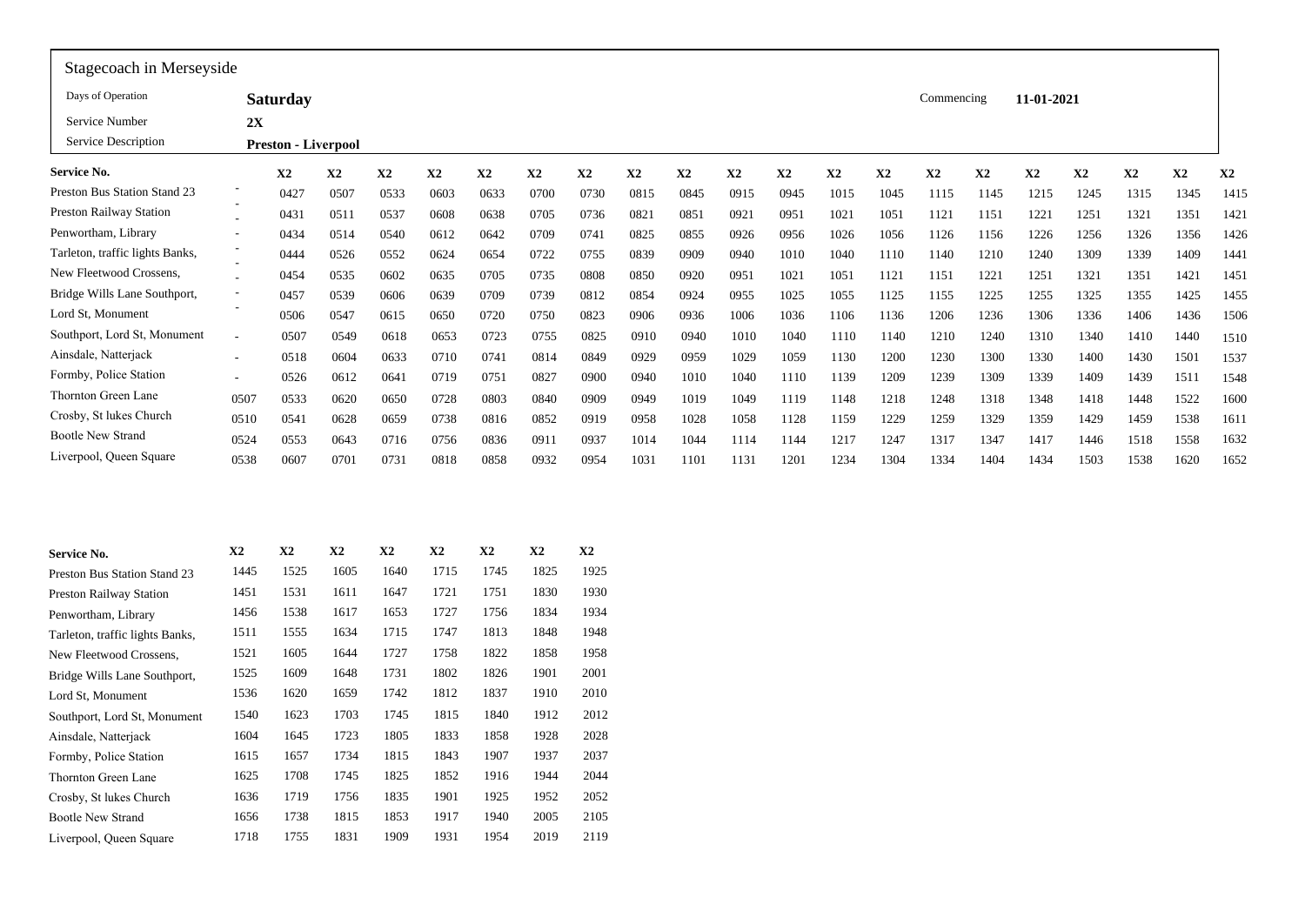| Days of Operation                   | <b>Sunday</b> |                           |      |      |      |                |      |      |      |      |      |      |                |      | Commencing |      | 11-01-2021 |      |                |                |                |
|-------------------------------------|---------------|---------------------------|------|------|------|----------------|------|------|------|------|------|------|----------------|------|------------|------|------------|------|----------------|----------------|----------------|
| Service Number                      | 2X            |                           |      |      |      |                |      |      |      |      |      |      |                |      |            |      |            |      |                |                |                |
| Service Description                 |               | <b>Preston -Liverpool</b> |      |      |      |                |      |      |      |      |      |      |                |      |            |      |            |      |                |                |                |
| Service No.                         | $\mathbf{X2}$ | X2                        | X2   | X2   | X2   | X <sub>2</sub> | X2   | X2   | X2   | X2   | X2   | X2   | X <sub>2</sub> | X2   | X2         | X2   | X2         | X2   | X <sub>2</sub> | X <sub>2</sub> | X <sub>2</sub> |
| <b>Preston Bus Station Stand 23</b> | 0626          | 0722                      | 0820 | 0850 | 0920 | 0950           | 1020 | 1050 | 1120 | 1150 | 1220 | 1250 | 1320           | 1350 | 1420       | 1450 | 1520       | 1550 | 1620           | 1720           | 1820           |
| <b>Preston Railway Station</b>      | 0630          | 0726                      | 0826 | 0856 | 0926 | 0956           | 1026 | 1056 | 1126 | 1156 | 1226 | 1256 | 1326           | 1356 | 1426       | 1456 | 1526       | 1556 | 1626           | 1726           | 1826           |
| Penwortham, Library                 | 0634          | 0730                      | 0830 | 0900 | 0930 | 1000           | 1030 | 1100 | 1130 | 1200 | 1230 | 1300 | 1330           | 1400 | 1430       | 1500 | 1530       | 1600 | 1630           | 1730           | 1830           |
| Tarleton, traffic lights            | 0645          | 0742                      | 0842 | 0912 | 0942 | 1013           | 1043 | 1113 | 1143 | 1213 | 1243 | 1313 | 1343           | 1413 | 1443       | 1513 | 1543       | 1613 | 1643           | 1743           | 1842           |
| <b>Banks, New Fleetwood</b>         | 0655          | 0753                      | 0853 | 0923 | 0953 | 1024           | 1054 | 1124 | 1154 | 1224 | 1254 | 1324 | 1354           | 1424 | 1454       | 1524 | 1554       | 1624 | 1654           | 1754           | 1853           |
| Crossens, Bridge Wills Lane         | 0658          | 0756                      | 0856 | 0926 | 0956 | 1028           | 1058 | 1128 | 1158 | 1228 | 1258 | 1328 | 1358           | 1428 | 1458       | 1528 | 1558       | 1628 | 1658           | 1758           | 1857           |
| Southport, Lord St, Monumentnt      | 0707          | 0807                      | 0907 | 0937 | 1007 | 1039           | 1109 | 1139 | 1209 | 1239 | 1309 | 1339 | 1409           | 1439 | 1509       | 1539 | 1609       | 1639 | 1709           | 1809           | 1908           |
| Southport, Lord St, Monument        | 0712          | 0812                      | 0912 | 0942 | 1012 | 1042           | 1112 | 1142 | 1212 | 1242 | 1312 | 1342 | 1412           | 1442 | 1512       | 1542 | 1612       | 1642 | 1712           | 1812           |                |
| Ainsdale, Natterjack                | 0727          | 0827                      | 0927 | 0959 | 1029 | 1059           | 1129 | 1159 | 1229 | 1259 | 1329 | 1359 | 1429           | 1459 | 1530       | 1600 | 1630       | 1700 | 1730           | 1829           |                |
| Formby, Police Station              | 0736          | 0836                      | 0936 | 1009 | 1039 | 1109           | 1139 | 1209 | 1239 | 1309 | 1339 | 1409 | 1439           | 1509 | 1540       | 1610 | 1640       | 1710 | 1740           | 1838           |                |
| Thornton Green Lane                 | 0744          | 0844                      | 0944 | 1018 | 1048 | 1118           | 1148 | 1218 | 1248 | 1318 | 1348 | 1418 | 1448           | 1518 | 1548       | 1618 | 1648       | 1718 | 1748           | 1846           |                |
| Crosby, St lukes Church             | 075           | 0851                      | 0951 | 1026 | 1056 | 1126           | 1156 | 1226 | 1256 | 1326 | 1356 | 1426 | 1456           | 1526 | 1556       | 1626 | 1656       | 1726 | 1756           | 1853           |                |
| <b>Bootle New Strand</b>            | 0805          | 0905                      | 1005 | 1041 | 1111 | 1141           | 1211 | 1241 | 1311 | 1341 | 1411 | 1441 | 151            | 1541 | 1610       | 1640 | 1710       | 1740 | 1810           | 1907           |                |
| Liverpool, Queen Square             | 0819          | 0919                      | 1019 | 1055 | 1125 | 1155           | 1225 | 1255 | 1325 | 1355 | 1425 | 1455 | 1525           | 1555 | 1624       | 1654 | 1724       | 1754 | 1824           | 1921           |                |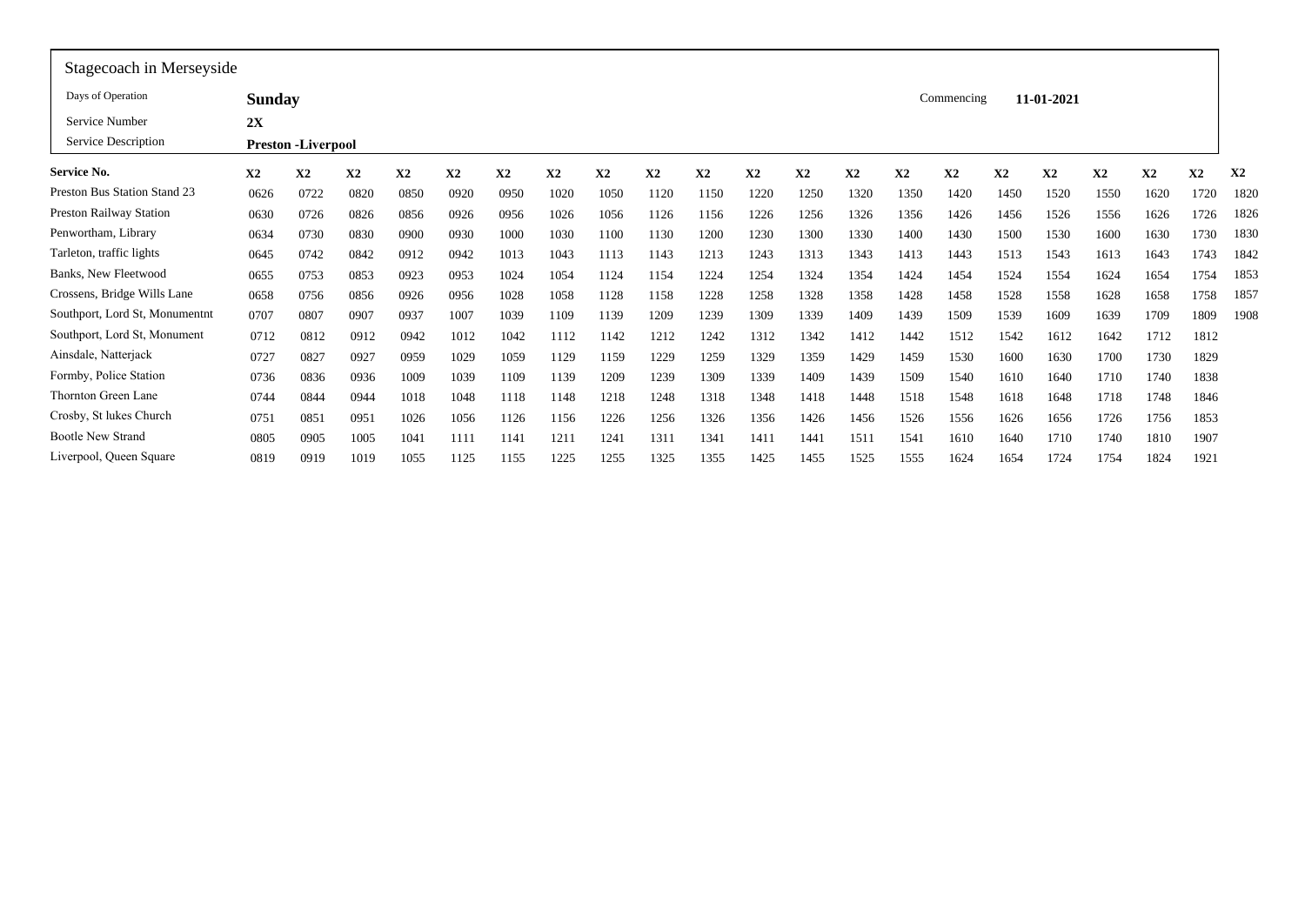| Stagecoach in Merseyside      |                |                            |                      |      |                |               |                      |          |               |                      |      |      |               |      |            |      |               |      |      |      |
|-------------------------------|----------------|----------------------------|----------------------|------|----------------|---------------|----------------------|----------|---------------|----------------------|------|------|---------------|------|------------|------|---------------|------|------|------|
| Days of Operation             |                | <b>Monday to Friday</b>    |                      |      |                |               |                      |          |               |                      |      |      |               |      | Commencing |      | 11-01-2021    |      |      |      |
| Service Number                | X <sub>2</sub> |                            |                      |      |                |               |                      |          |               |                      |      |      |               |      |            |      |               |      |      |      |
| Service Description           |                | <b>Liverpool - Preston</b> |                      |      |                |               |                      |          |               |                      |      |      |               |      |            |      |               |      |      |      |
| Service No.                   | X2             | X2                         | X2                   | X2   | X2             | X2            | X2                   | X2       | X2            | X2                   | X2   | X2   | $\mathbf{X}2$ | X2   | X2         | X2   | $\mathbf{X}2$ | X2   | X2   | X2   |
| Queen Square Bus Stn Stand 11 | 0541           | 0559                       | 0616                 | 0706 | 0736           | 0826          | 0903                 | 0938     | 1001          | 1038                 | 1108 | 1138 | 1208          | 1238 | 1308       | 1338 | 1410          | 1440 | 1512 | 1546 |
| <b>Bootle New Strand</b>      | 0554           | 0612                       | 0630                 | 0723 | 0756           | 0844          | 0920                 | 0953     | 1018          | 1053                 | 1123 | 1153 | 1223          | 1253 | 1323       | 1353 | 1425          | 1457 | 1531 | 1606 |
| Crosby, St lukes Church       | 0609           | 0627                       | 0646                 | 0742 | 0821           | 0903          | 0939                 | 1010     | 1035          | 1110                 | 1140 | 1210 | 1242          | 1310 | 1340       | 1410 | 1444          | 1516 | 1553 | 1629 |
| Thornton Green Lane Formby,   | 0614           | 0631                       | 0651                 | 0748 | 0829           | 0908          | 0944                 | 1015     | 1040          | 1115                 | 1145 | 1215 | 1247          | 1315 | 1345       | 1415 | 1449          | 1521 | 1559 | 1637 |
| Police Station Ainsdale, opp  | 0623           | 0641                       | 0701                 | 0801 | 0842           | 0920          | 0954                 | 1027     | 1051          | 1127                 | 1157 | 1227 | 1259          | 1327 | 1357       | 1427 | 1501          | 1533 | 1612 | 1649 |
| Natterjack Lord Street,       | 0633           | 0651                       | 0711                 | 0814 | 0855           | 0930          | 1004                 | 1038     | 1103          | 1138                 | 1208 | 1238 | 1310          | 1338 | 1408       | 1438 | 1512          | 1545 | 1623 | 1701 |
| Duke Street dep               | 0645           | 0703                       | 0724                 | 0833 | 0910           | 0945          | 1019                 | 1052     | 1116          | 1152                 | 1222 | 1252 | 1324          | 1352 | 1422       | 1452 | 1526          | 1559 | 1639 | 1713 |
| Lord Street, Duke Street dep  | 0647           | 0705                       | 0730                 | 0835 | 0915           | 0948          | 1023                 | 1055     | 1120          | 1155                 | 1225 | 1255 | 1325          | 1355 | 1425       | 1455 | 1530          | 1602 | 1642 | 1717 |
| Crossens, Bridge Wills Lane   | 0700           | 0721                       | 0746                 | 0851 | 0929           | 1004          | 1039                 | 1111     | 1136          | 1211                 | 1241 | 1311 | 1341          | 1411 | 1441       | 1514 | 1547          | 1619 | 1659 | 1733 |
| Banks, New Fleetwood          | 0704           | 0726                       | 0750                 | 0855 | 0933           | 1008          | 1043                 | 1113     | 1138          | 1215                 | 1245 | 1315 | 1345          | 1415 | 1445       | 1518 | 1551          | 1623 | 1703 | 1737 |
| Tarleton, traffic lights      | 0716           | 0737                       | 0801                 | 0904 | 0944           | 1019          | 1054                 | 1124     | 1148          | 1224                 | 1254 | 1324 | 1354          | 1424 | 1456       | 1528 | 1602          | 1634 | 1713 | 1748 |
| Preston Bus Station Stand 23  | 0740           | 0811                       | 0834                 | 0928 | 1008           | 1041          | 1116                 | 1148     | 1211          | 1246                 | 1316 | 1346 | 1416          | 1446 | 1518       | 1557 | 1626          | 1658 | 1739 | 1813 |
|                               |                |                            |                      |      |                |               |                      |          |               |                      |      |      |               |      |            |      |               |      |      |      |
| Service No.                   | $\mathbf{X}2$  | X2                         | X2                   | X2   | X2             | X2            | X2                   | X2       | $\mathbf{X2}$ | X2                   |      |      |               |      |            |      |               |      |      |      |
| Queen Square Bus Stn Stand 11 | 1626           | 1656                       | 1726                 | 1801 | 1836           | 1916          | 1936                 | 2001     | 2026          | 2126                 |      |      |               |      |            |      |               |      |      |      |
| Bootle New Strand             | 1651           | 1721                       | 1748                 | 1818 | 1849           | 1927          | 1947                 | 2012     | 2037          | 2137                 |      |      |               |      |            |      |               |      |      |      |
| Crosby, St lukes Church       | 1713           | 1743                       | 1809                 | 1835 | 1905           | 1943          | 2001                 | 2026     | 2051          | 2151                 |      |      |               |      |            |      |               |      |      |      |
|                               | $1 - 2 - 1$    | $- - - -$                  | $\sim$ $\sim$ $\sim$ | 1010 | $\overline{a}$ | $\sim$ $\sim$ | $\sim$ $\sim$ $\sim$ | $\cdots$ | $\frac{1}{2}$ | $\sim$ $\sim$ $\sim$ |      |      |               |      |            |      |               |      |      |      |

| Crossens, Bridge Wills Lane   | 0700 | 0721 | 0746 | 0851          | 0929 | 1004          | 1039          | 1111 | 1136          | 1211 | 1241 | 1311 |  |
|-------------------------------|------|------|------|---------------|------|---------------|---------------|------|---------------|------|------|------|--|
| Banks, New Fleetwood          | 0704 | 0726 | 0750 | 0855          | 0933 | 1008          | 1043          | 1113 | 1138          | 1215 | 1245 | 1315 |  |
| Tarleton, traffic lights      | 0716 | 0737 | 0801 | 0904          | 0944 | 1019          | 1054          | 1124 | 1148          | 1224 | 1254 | 1324 |  |
| Preston Bus Station Stand 23  | 0740 | 0811 | 0834 | 0928          | 1008 | 1041          | 1116          | 1148 | 1211          | 1246 | 1316 | 1346 |  |
|                               |      |      |      |               |      |               |               |      |               |      |      |      |  |
| Service No.                   | X2   | X2   | X2   | $\mathbf{X2}$ | X2   | $\mathbf{X2}$ | $\mathbf{X}2$ | X2   | $\mathbf{X}2$ | X2   |      |      |  |
| Queen Square Bus Stn Stand 11 | 1626 | 1656 | 1726 | 1801          | 1836 | 1916          | 1936          | 2001 | 2026          | 2126 |      |      |  |
| <b>Bootle New Strand</b>      | 1651 | 1721 | 1748 | 1818          | 1849 | 1927          | 1947          | 2012 | 2037          | 2137 |      |      |  |
| Crosby, St lukes Church       | 1713 | 1743 | 1809 | 1835          | 1905 | 1943          | 2001          | 2026 | 2051          | 2151 |      |      |  |
| Thornton Green Lane Formby,   | 1720 | 1750 | 1815 | 1840          | 1910 | 1947          | 2005          | 2030 | 2055          | 2155 |      |      |  |
| Police Station Ainsdale, opp  | 1731 | 1805 | 1828 | 1850          | 1920 | 1956          | 2014          | 2040 | 2104          | 2204 |      |      |  |
| Natterjack Lord Street,       | 1746 | 1817 | 1838 | 1900          | 1929 | 2005          | 2021          | 2048 | 2111          | 2211 |      |      |  |
| Duke Street dep               | 1759 | 1831 | 1851 | 1913          | 1941 | 2015          | 2031          | 2058 | 2121          | 2221 |      |      |  |
| Lord Street, Duke Street dep  | 1801 | 1833 | 1853 | 1918          | 1943 | 2017          | 2032          | 2100 | 2123          | 2223 |      |      |  |
| Crossens, Bridge Wills Lane   | 1818 | 1846 | 1907 | 1931          | 1954 | 2030          | 2043          | 2112 | 2134          | 2234 |      |      |  |
| Banks, New Fleetwood          | 1822 | 1849 | 1911 | 1934          | 2000 | 2033          | 2046          | 2116 | 2137          | 2237 |      |      |  |
| Tarleton, traffic lights      | 1832 | 1857 | 1919 | 1942          | 2008 | 2041          | 2054          | 2124 | 2145          | 2245 |      |      |  |
| Preston Bus Station Stand 23  | 1853 | 1918 | 1939 | 2003          | 2028 | 2101          | 2114          | 2144 | 2205          | 2305 |      |      |  |
|                               |      |      |      |               |      |               |               |      |               |      |      |      |  |
|                               |      |      |      |               |      |               |               |      |               |      |      |      |  |
|                               |      |      |      |               |      |               |               |      |               |      |      |      |  |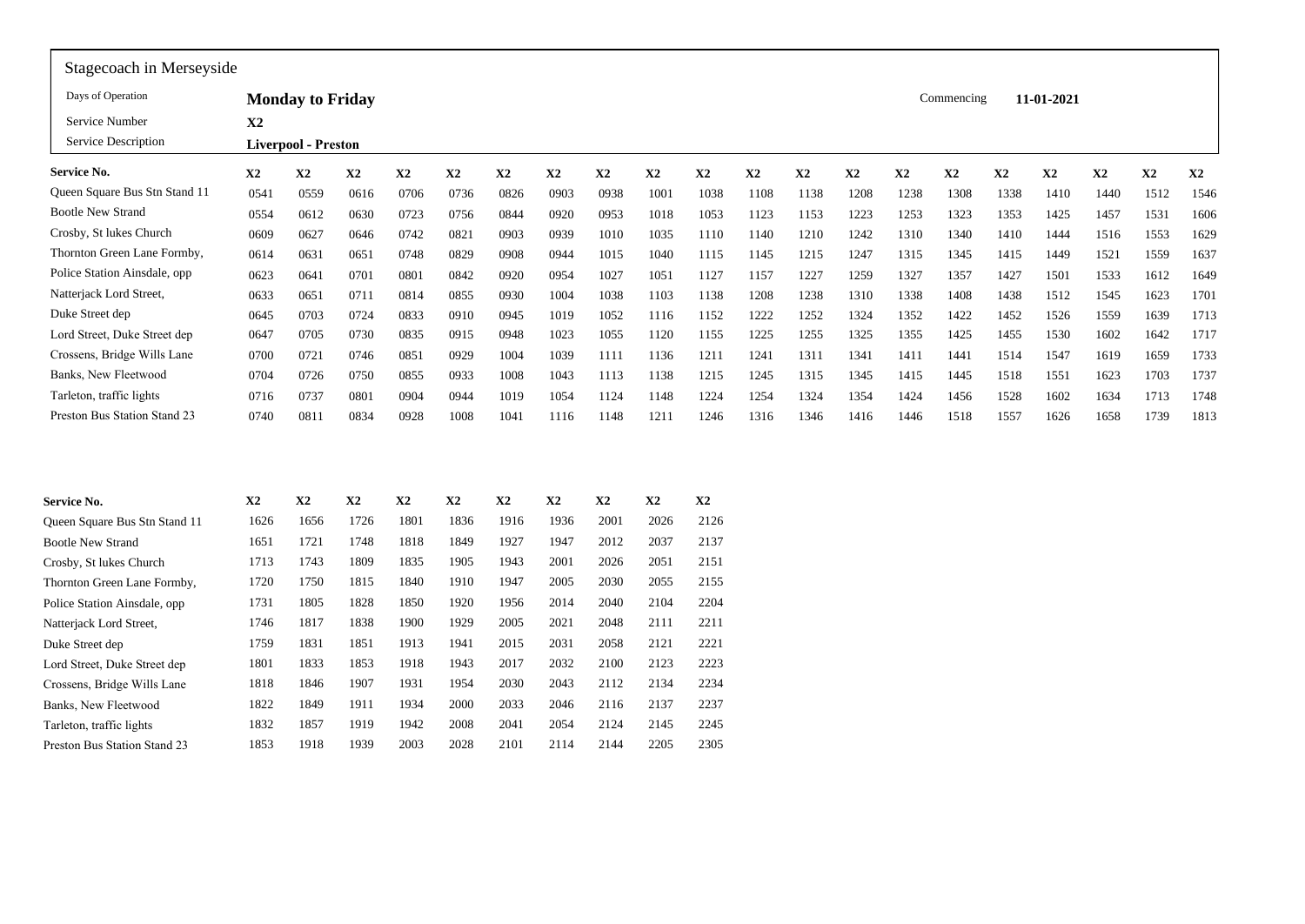| Stagecoach in Merseyside         |                 |                            |                      |               |      |               |                      |                      |               |             |      |      |      |      |            |      |            |      |      |               |
|----------------------------------|-----------------|----------------------------|----------------------|---------------|------|---------------|----------------------|----------------------|---------------|-------------|------|------|------|------|------------|------|------------|------|------|---------------|
| Days of Operation                | <b>Saturday</b> |                            |                      |               |      |               |                      |                      |               |             |      |      |      |      | Commencing |      | 11-01-2021 |      |      |               |
| Service Number                   | X <sub>2</sub>  |                            |                      |               |      |               |                      |                      |               |             |      |      |      |      |            |      |            |      |      |               |
| Service Description              |                 | <b>Liverpool - Preston</b> |                      |               |      |               |                      |                      |               |             |      |      |      |      |            |      |            |      |      |               |
| <b>Service No.</b>               | $\mathbf{X}2$   | X2                         | X2                   | $\mathbf{X2}$ | X2   | X2            | X2                   | X2                   | X2            | X2          | X2   | X2   | X2   | X2   | X2         | X2   | X2         | X2   | X2   | $\mathbf{X2}$ |
| Queen Square Bus Stn Stand 11    | 0541            | 0559                       | 0616                 | 0706          | 0736 | 0826          | 0903                 | 0938                 | 1001          | 1038        | 1108 | 1138 | 1208 | 1238 | 1308       | 1338 | 1410       | 1440 | 1512 | 1546          |
| <b>Bootle New Strand</b>         | 0554            | 0612                       | 0630                 | 0723          | 0756 | 0844          | 0920                 | 0953                 | 1018          | 1053        | 1123 | 1153 | 1223 | 1253 | 1323       | 1353 | 1425       | 1457 | 1531 | 1606          |
| Crosby, St lukes Church          | 0609            | 0627                       | 0646                 | 0742          | 0821 | 0903          | 0939                 | 1010                 | 1035          | 1110        | 1140 | 1210 | 1242 | 1310 | 1340       | 1410 | 1444       | 1516 | 1553 | 1629          |
| Thornton Green Lane Formby,      | 0614            | 0631                       | 0651                 | 0748          | 0829 | 0908          | 0944                 | 1015                 | 1040          | 1115        | 1145 | 1215 | 1247 | 1315 | 1345       | 1415 | 1449       | 1521 | 1559 | 1637          |
| Police Station Ainsdale, opp     | 0623            | 0641                       | 0701                 | 0801          | 0842 | 0920          | 0954                 | 1027                 | 1051          | 1127        | 1157 | 1227 | 1259 | 1327 | 1357       | 1427 | 1501       | 1533 | 1612 | 1649          |
| Natterjack Lord Street, Duke     | 0633            | 0651                       | 0711                 | 0814          | 0855 | 0930          | 1004                 | 1038                 | 1103          | 1138        | 1208 | 1238 | 1310 | 1338 | 1408       | 1438 | 1512       | 1545 | 1623 | 1701          |
| Street dep                       | 0645            | 0703                       | 0724                 | 0833          | 0910 | 0945          | 1019                 | 1052                 | 1116          | 1152        | 1222 | 1252 | 1324 | 1352 | 1422       | 1452 | 1526       | 1559 | 1639 | 1713          |
| Lord Street, Duke Street dep     | 0647            | 0705                       | 0730                 | 0835          | 0915 | 0948          | 1023                 | 1055                 | 1120          | 1155        | 1225 | 1255 | 1325 | 1355 | 1425       | 1455 | 1530       | 1602 | 1642 | 1717          |
| Crossens, Bridge Wills Lane      | 0700            | 0721                       | 0746                 | 0851          | 0929 | 1004          | 1039                 | 1111                 | 1136          | 1211        | 1241 | 1311 | 1341 | 1411 | 1441       | 1514 | 1547       | 1619 | 1659 | 1733          |
| Banks, New Fleetwood             | 0704            | 0726                       | 0750                 | 0855          | 0933 | 1008          | 1043                 | 1113                 | 1138          | 1215        | 1245 | 1315 | 1345 | 1415 | 1445       | 1518 | 1551       | 1623 | 1703 | 1737          |
| Tarleton, traffic lights Preston | 0716            | 0737                       | 0801                 | 0904          | 0944 | 1019          | 1054                 | 1124                 | 1148          | 1224        | 1254 | 1324 | 1354 | 1424 | 1456       | 1528 | 1602       | 1634 | 1713 | 1748          |
| <b>Bus Station Stand 23</b>      | 0740            | 0811                       | 0834                 | 0928          | 1008 | 1041          | 1116                 | 1148                 | 1211          | 1246        | 1316 | 1346 | 1416 | 1446 | 1518       | 1557 | 1626       | 1658 | 1739 | 1813          |
|                                  |                 |                            |                      |               |      |               |                      |                      |               |             |      |      |      |      |            |      |            |      |      |               |
| <b>Service No.</b>               | X2              | X2                         | X2                   | X2            | X2   | X2            | X2                   | X2                   | X2            | X2          |      |      |      |      |            |      |            |      |      |               |
| Queen Square Bus Stn Stand 11    | 1626            | 1656                       | 1726                 | 180           | 1836 | 1916          | 1936                 | 2001                 | 2026          | 2126        |      |      |      |      |            |      |            |      |      |               |
| <b>Bootle New Strand</b>         | 1651            | 1721                       | 1748                 | 1818          | 1849 | 1927          | 1947                 | 2012                 | 2037          | 2137        |      |      |      |      |            |      |            |      |      |               |
| Crosby, St lukes Church          | 1713            | 1743                       | 1809                 | 1835          | 1905 | 1943          | 2001                 | 2026                 | 2051          | 2151        |      |      |      |      |            |      |            |      |      |               |
|                                  | $1 - 2$         | $1 - 1$                    | $\sim$ $\sim$ $\sim$ | $\sim$ $\sim$ | 1010 | $\sim$ $\sim$ | $\sim$ $\sim$ $\sim$ | $\sim$ $\sim$ $\sim$ | $\frac{1}{2}$ | $\sim$ $ -$ |      |      |      |      |            |      |            |      |      |               |

| $\epsilon$ crosseling, $\epsilon$ and $\epsilon$ is the $\epsilon$ must | v/vv | U / ∠ 1 | <u>0740</u> | UOJ 1 | リンムフ      | 1004          | 1022 | 1111          | 1120 | 1411 | 1441 | 1711 |  |
|-------------------------------------------------------------------------|------|---------|-------------|-------|-----------|---------------|------|---------------|------|------|------|------|--|
| Banks, New Fleetwood                                                    | 0704 | 0726    | 0750        | 0855  | 0933      | 1008          | 1043 | 1113          | 1138 | 1215 | 1245 | 1315 |  |
| Tarleton, traffic lights Preston                                        | 0716 | 0737    | 0801        | 0904  | 0944      | 1019          | 1054 | 1124          | 1148 | 1224 | 1254 | 1324 |  |
| <b>Bus Station Stand 23</b>                                             | 0740 | 0811    | 0834        | 0928  | 1008      | 1041          | 1116 | 1148          | 1211 | 1246 | 1316 | 1346 |  |
|                                                                         |      |         |             |       |           |               |      |               |      |      |      |      |  |
| Service No.                                                             | X2   | X2      | X2          | X2    | <b>X2</b> | $\mathbf{X}2$ | X2   | $\mathbf{X}2$ | X2   | X2   |      |      |  |
| Queen Square Bus Stn Stand 11                                           | 1626 | 1656    | 1726        | 1801  | 1836      | 1916          | 1936 | 2001          | 2026 | 2126 |      |      |  |
| <b>Bootle New Strand</b>                                                | 1651 | 1721    | 1748        | 1818  | 1849      | 1927          | 1947 | 2012          | 2037 | 2137 |      |      |  |
| Crosby, St lukes Church                                                 | 1713 | 1743    | 1809        | 1835  | 1905      | 1943          | 2001 | 2026          | 2051 | 2151 |      |      |  |
| Thornton Green Lane Formby,                                             | 1720 | 1750    | 1815        | 1840  | 1910      | 1947          | 2005 | 2030          | 2055 | 2155 |      |      |  |
| Police Station Ainsdale, opp                                            | 1731 | 1805    | 1828        | 1850  | 1920      | 1956          | 2014 | 2040          | 2104 | 2204 |      |      |  |
| Natterjack Lord Street, Duke                                            | 1746 | 1817    | 1838        | 1900  | 1929      | 2005          | 2021 | 2048          | 2111 | 2211 |      |      |  |
| Street dep                                                              | 1759 | 1831    | 1851        | 1913  | 1941      | 2015          | 2031 | 2058          | 2121 | 2221 |      |      |  |
| Lord Street, Duke Street dep                                            | 1801 | 1833    | 1853        | 1918  | 1943      | 2017          | 2032 | 2100          | 2123 | 2223 |      |      |  |
| Crossens, Bridge Wills Lane                                             | 1818 | 1846    | 1907        | 1931  | 1954      | 2030          | 2043 | 2112          | 2134 | 2234 |      |      |  |
| Banks, New Fleetwood                                                    | 1822 | 1849    | 1911        | 1934  | 2000      | 2033          | 2046 | 2116          | 2137 | 2237 |      |      |  |
| Tarleton, traffic lights Preston                                        | 1832 | 1857    | 1919        | 1942  | 2008      | 2041          | 2054 | 2124          | 2145 | 2245 |      |      |  |
| <b>Bus Station Stand 23</b>                                             | 1853 | 1918    | 1939        | 2003  | 2028      | 2101          | 2114 | 2144          | 2205 | 2305 |      |      |  |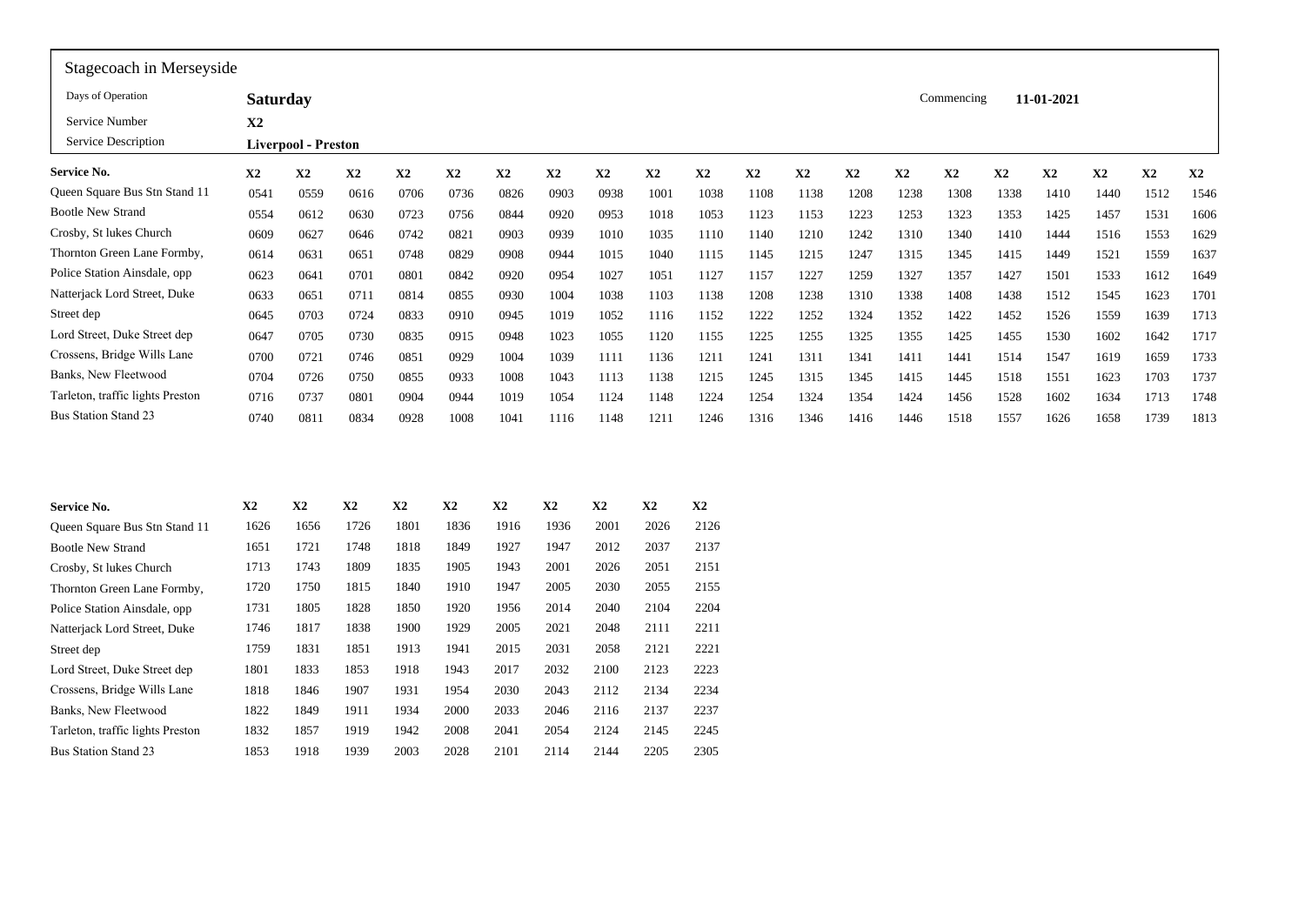| Stagecoach in Merseyside      |                          |                            |      |      |      |              |      |      |      |      |              |      |      |      |            |      |               |      |      |      |      |
|-------------------------------|--------------------------|----------------------------|------|------|------|--------------|------|------|------|------|--------------|------|------|------|------------|------|---------------|------|------|------|------|
| Days of Operation             | <b>Sunday</b>            |                            |      |      |      |              |      |      |      |      |              |      |      |      | Commencing |      | 11-01-2021    |      |      |      |      |
| Service Number                | X2                       |                            |      |      |      |              |      |      |      |      |              |      |      |      |            |      |               |      |      |      |      |
| Service Description           |                          | <b>Liverpool - Preston</b> |      |      |      |              |      |      |      |      |              |      |      |      |            |      |               |      |      |      |      |
| Service No.                   | X2                       | X2                         | X2   | X2   | X2   | $\mathbf{X}$ | X2   | X2   | X2   | X2   | $\mathbf{X}$ | X2   | X2   | X2   | X2         | X2   | $\mathbf{X}2$ | X2   | X2   | X2   | X2   |
| Queen Square Bus Stn Stand 11 | $\overline{\phantom{a}}$ | 0826                       | 0926 | 1026 | 1104 | 1134         | 1204 | 1234 | 1304 | 1334 | 1404         | 1434 | 1504 | 1534 | 1604       | 1633 | 1703          | 1733 | 1803 | 1833 | 1927 |
| <b>Bootle New Strand</b>      | $\overline{\phantom{a}}$ | 0839                       | 0939 | 1039 | 1117 | 1147         | 1217 | 1247 | 1317 | 1347 | 1417         | 1447 | 1517 | 1547 | 1617       | 1646 | 1716          | 1746 | 1815 | 1845 | 1939 |
| Crosby, St lukes Church       |                          | 0855                       | 0955 | 1055 | 1132 | 1202         | 1232 | 1302 | 1332 | 1402 | 1432         | 1502 | 1532 | 1602 | 1632       | 1701 | 1731          | 1801 | 1830 | 1900 | 1954 |
| <b>Thornton Green Lane</b>    | $\overline{\phantom{a}}$ | 0859                       | 0959 | 1059 | 1136 | 1206         | 1236 | 1306 | 1336 | 1406 | 1436         | 1506 | 1536 | 1606 | 1636       | 1705 | 1735          | 1805 | 1834 | 1904 | 1958 |
| Formby, Police Station        |                          | 0910                       | 1010 | 1110 | 1147 | 1217         | 1247 | 1317 | 1347 | 1417 | 1447         | 1517 | 1547 | 1617 | 1647       | 1716 | 1746          | 1816 | 1844 | 1914 | 2008 |
| Ainsdale, opp Natterjack      | ۰<br>$\sim$              | 0920                       | 1020 | 1120 | 1157 | 1227         | 1257 | 1327 | 1357 | 1427 | 1457         | 1527 | 1557 | 1627 | 1657       | 1726 | 1756          | 1826 | 1854 | 1924 | 2018 |
| Lord Street, Duke Street dep  | $\sim$                   | 0931                       | 1031 | 1131 | 1208 | 1238         | 1308 | 1338 | 1408 | 1438 | 1508         | 1538 | 1608 | 1638 | 1708       | 1737 | 1807          | 1837 | 1905 | 1935 | 2029 |
| Lord Street, Duke Street dep  | 0833                     | 0934                       | 1034 | 1134 | 1211 | 1241         | 1311 | 1341 | 1411 | 1441 | 1511         | 1541 | 1611 | 1641 | 1711       | 1740 | 1810          | 1840 | 1908 | 1938 | 2032 |
| Crossens, Bridge Wills Lane   | 0847                     | 0948                       | 1048 | 1148 | 1225 | 1255         | 1325 | 1355 | 1425 | 1455 | 1527         | 1557 | 1627 | 1657 | 1727       | 1756 | 1825          | 1855 | 1923 | 1953 | 2047 |
| Banks, New Fleetwood          | 0851                     | 0952                       | 1052 | 1152 | 1229 | 1259         | 1329 | 1359 | 1429 | 1459 | 1531         | 1601 | 1631 | 1701 | 1731       | 1800 | 1829          | 1859 | 1927 | 1957 | 2051 |
| Tarleton, traffic lights      | 0900                     | 1003                       | 1103 | 1203 | 1240 | 1310         | 1340 | 1410 | 1440 | 1510 | 1542         | 1612 | 1642 | 1712 | 1742       | 1811 | 1839          | 1909 | 1937 | 2007 | 2101 |
| Preston Bus Station Stand 23  | 0925                     | 1025                       | 1125 | 1225 | 1302 | 1332         | 1402 | 1432 | 1502 | 1532 | 1604         | 1634 | 1704 | 1734 | 1804       | 1833 | 1901          | 1931 | 1959 | 2029 | 2123 |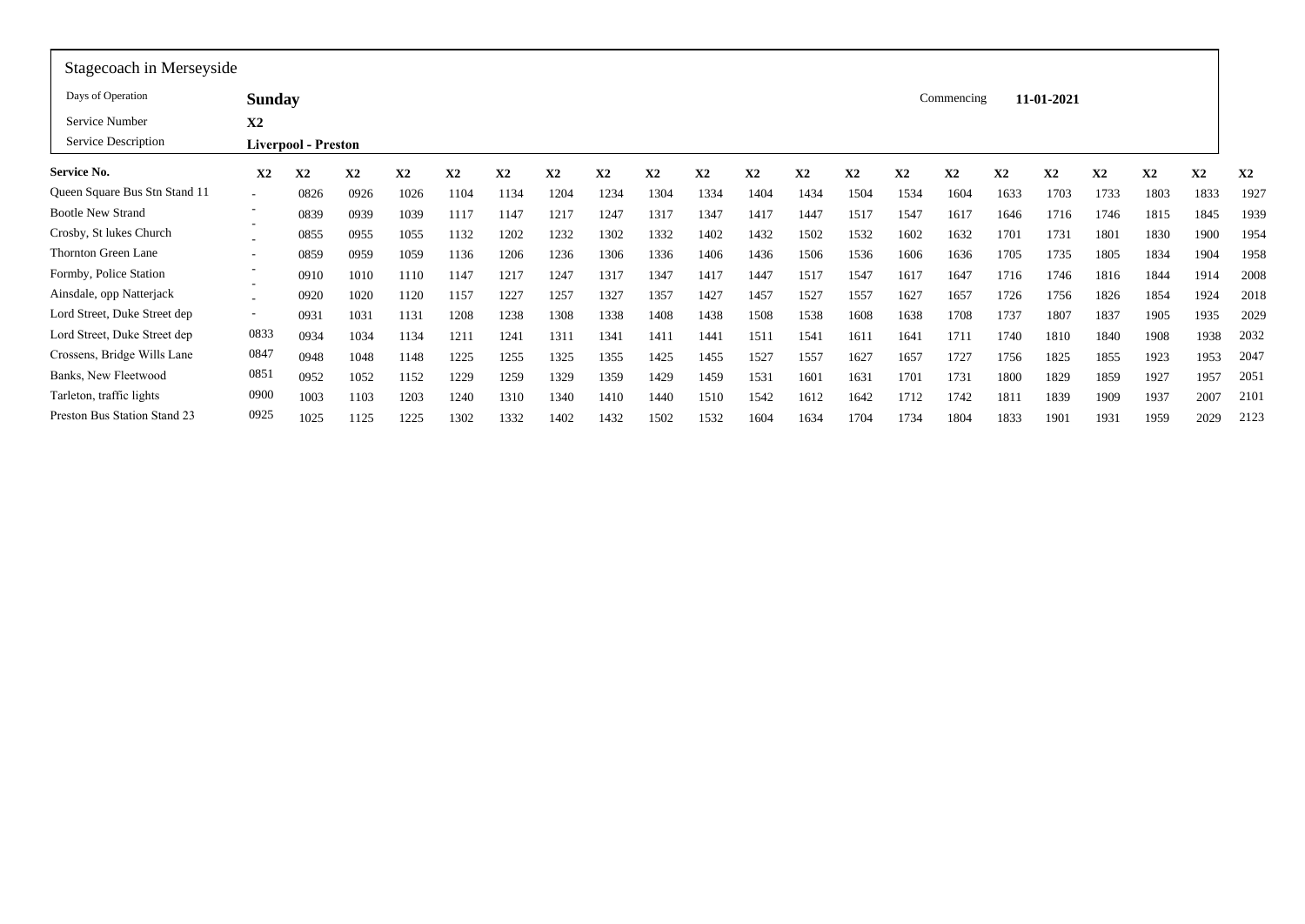| Stagecoach in Merseyside       |        |                             |      |      |      |
|--------------------------------|--------|-----------------------------|------|------|------|
| Days of Operation              |        | <b>Monday to Friday</b>     |      |      |      |
| Service Number                 | 315    |                             |      |      |      |
| Service Description            |        | <b>Ormskirk - Southport</b> |      |      |      |
| <b>Service No.</b>             | 315    | 315                         | 315  | 315  | 315  |
| Ormskirk Bus Stn Std 5         | 0840   | 1045                        | 1245 | 1525 | 1725 |
| Town Green, Whalley Drive      | 0849   | 1054                        | 1254 | 1534 | 1734 |
| Haskayne Post Office           | 0859   | 1104                        | 1304 | 1544 | 1744 |
| <b>Barton Blue Bell</b>        | 0902   | 1107                        | 1307 | 1547 | 1747 |
| Halsall War Memorial           | 0905   | 1110                        | 1310 | 1550 | 1750 |
| Halsall Renacres Hall Hospital | 0910   | 1115                        | 1315 | 1555 | 1755 |
| Shirdley Hill Village Green    | 0915   | 1120                        | 1320 | 1600 | 1800 |
| Southport Hospital             | 0922   | 1127                        | 1327 | 1607 | 1807 |
| Southport, Leicester St        | $\sim$ | 1140                        | 1340 | 1620 |      |